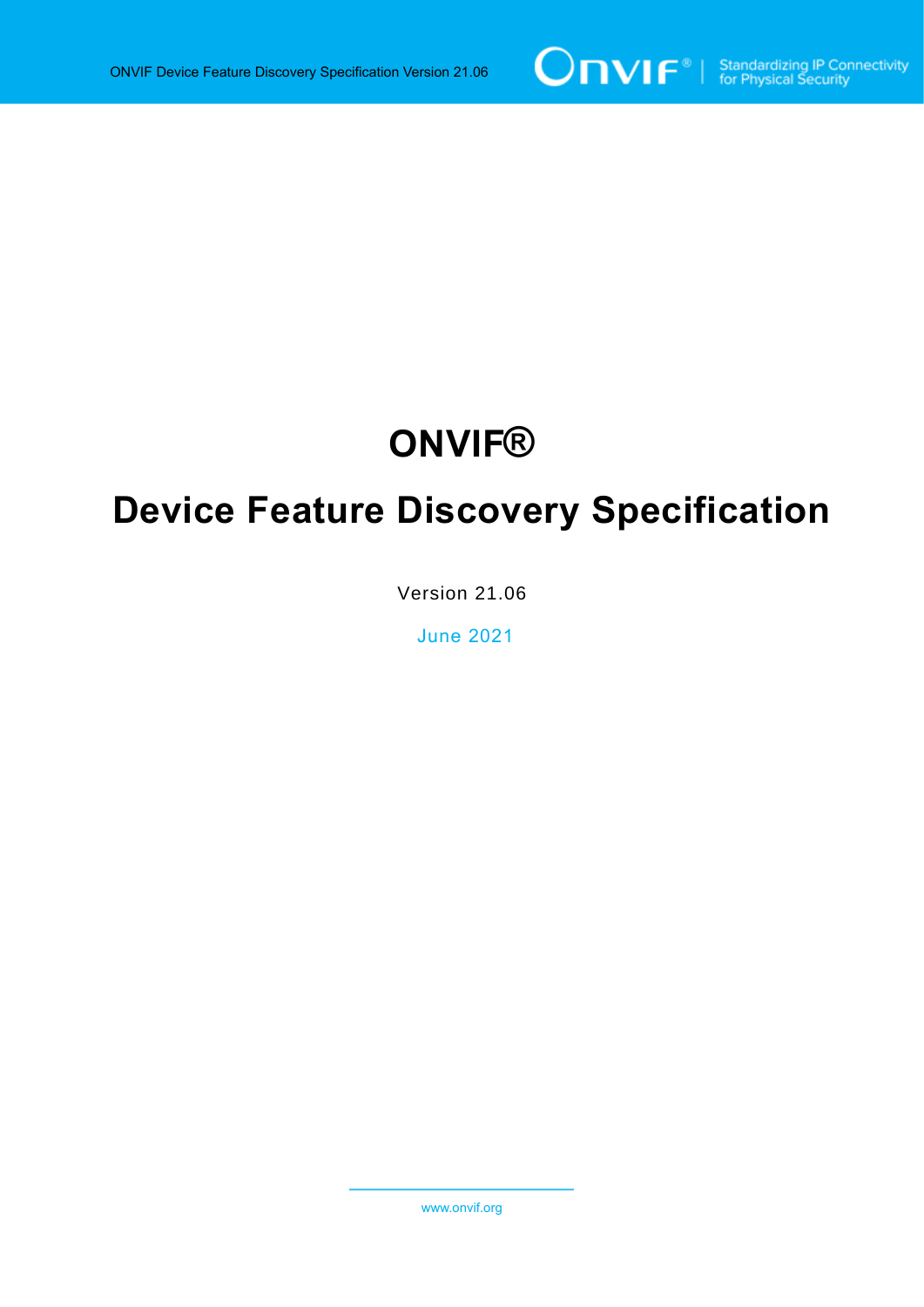### © 2021 ONVIF, Inc. All rights reserved.

Recipients of this document may copy, distribute, publish, or display this document so long as this copyright notice, license and disclaimer are retained with all copies of the document. No license is granted to modify this document.

THIS DOCUMENT IS PROVIDED "AS IS," AND THE CORPORATION AND ITS MEMBERS AND THEIR AFFILIATES, MAKE NO REPRESENTATIONS OR WARRANTIES, EXPRESS OR IMPLIED, INCLUDING BUT NOT LIMITED TO, WARRANTIES OF MERCHANTABILITY, FITNESS FOR A PARTICULAR PURPOSE, NON-INFRINGEMENT, OR TITLE; THAT THE CONTENTS OF THIS DOCUMENT ARE SUITABLE FOR ANY PURPOSE; OR THAT THE IMPLEMENTATION OF SUCH CONTENTS WILL NOT INFRINGE ANY PATENTS, COPYRIGHTS, TRADEMARKS OR OTHER RIGHTS.

IN NO EVENT WILL THE CORPORATION OR ITS MEMBERS OR THEIR AFFILIATES BE LIABLE FOR ANY DIRECT, INDIRECT, SPECIAL, INCIDENTAL, PUNITIVE OR CONSEQUENTIAL DAMAGES, ARISING OUT OF OR RELATING TO ANY USE OR DISTRIBUTION OF THIS DOCUMENT, WHETHER OR NOT (1) THE CORPORATION, MEMBERS OR THEIR AFFILIATES HAVE BEEN ADVISED OF THE POSSIBILITY OF SUCH DAMAGES, OR (2) SUCH DAMAGES WERE REASONABLY FORESEEABLE, AND ARISING OUT OF OR RELATING TO ANY USE OR DISTRIBUTION OF THIS DOCUMENT. THE FOREGOING DISCLAIMER AND LIMITATION ON LIABILITY DO NOT APPLY TO, INVALIDATE, OR LIMIT REPRESENTATIONS AND WARRANTIES MADE BY THE MEMBERS AND THEIR RESPECTIVE AFFILIATES TO THE CORPORATION AND OTHER MEMBERS IN CERTAIN WRITTEN POLICIES OF THE CORPORATION.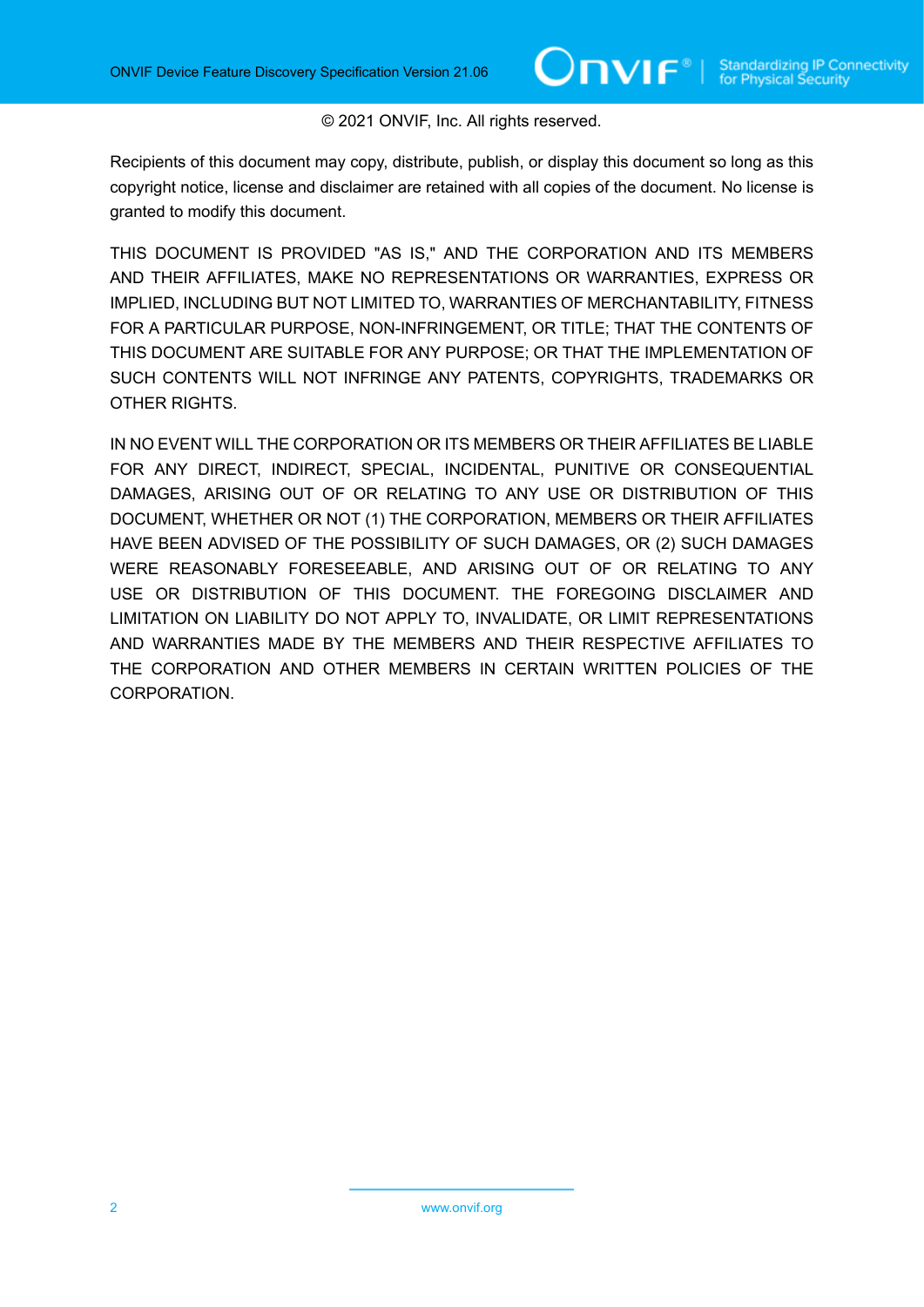

## REVISION HISTORY

| Vers. | <b>Date</b>  | <b>Description</b>                                                                                                                                                                                                                                                                                                              |
|-------|--------------|---------------------------------------------------------------------------------------------------------------------------------------------------------------------------------------------------------------------------------------------------------------------------------------------------------------------------------|
| 11.12 | Dec 22, 2011 | First issue                                                                                                                                                                                                                                                                                                                     |
| 12.06 | Jun 22, 2012 | Update for a new version of the ONVIF Device Test Tool.                                                                                                                                                                                                                                                                         |
|       |              | No changes made for Feature Discovery.                                                                                                                                                                                                                                                                                          |
| 12.12 | Dec 20, 2012 | Update for a new version of the ONVIF Device Test Tool.                                                                                                                                                                                                                                                                         |
|       |              | Recording Control Service, Recording Search Service, Replay<br>Control Service, Receiver Service specific features were added.                                                                                                                                                                                                  |
| 13.06 | Jun, 2013    | Update for a new version of the ONVIF Device Test Tool.                                                                                                                                                                                                                                                                         |
|       |              | Access Control Service, Door Control Service specific features were<br>added.                                                                                                                                                                                                                                                   |
| 13.12 | Dec, 2013    | Advanced Security features were added.                                                                                                                                                                                                                                                                                          |
|       |              | tns1:RecordingConfig/DeleteTrackData feature was added into<br>section Recording Control Service support and section Recording<br>Control Service support items.                                                                                                                                                                |
| 14.06 | Jun, 2014    | 'Metadata Recording support' item was removed.                                                                                                                                                                                                                                                                                  |
|       |              | Recording Control features support (GetServices) was added in<br>section Recording Control Service support Item                                                                                                                                                                                                                 |
| 14.12 | Dec, 2014    | IrCutfilterConfiguration function support was added into section<br>Imaging Service support Item and into section Imaging Service<br>support Item.                                                                                                                                                                              |
|       |              | Scope was updated.                                                                                                                                                                                                                                                                                                              |
|       |              | Passphrase Management feature support was added into section<br>Advanced Security Service Support Item.                                                                                                                                                                                                                         |
|       |              | Feature definition for Profile Q was added: section Monitoring<br>Events support Item was added, section Monitoring Events support<br>Item was added, section Device Management Service Capabilities<br>and section Device Service Capabilities configuration functionality in<br>Device Management Service items were updated. |
| 15.06 | Jun, 2015    | CRLs<br>Management,<br>Certification<br>validation<br>path<br>policies<br>Management, TLS WWW client auth extended key usage extension,<br>TLS client authentication features support was added into section<br>Advanced Security Service support.                                                                              |
|       |              | Credential Service features support was added into section<br>Credential Service support and section Credential Service support.                                                                                                                                                                                                |
|       |              | Access Rules Service features support was added into section<br>Access Rules Service support and section Access Rules Service<br>support.                                                                                                                                                                                       |
|       |              | Schedule Service features support was added into section Schedule<br>Service support and section Schedule Service support.                                                                                                                                                                                                      |
| 16.06 | Jan 27, 2016 | The section Media2 Service – general has been added.                                                                                                                                                                                                                                                                            |
| 16.06 | Mar 15, 2016 | The conditions in tables have been updated.                                                                                                                                                                                                                                                                                     |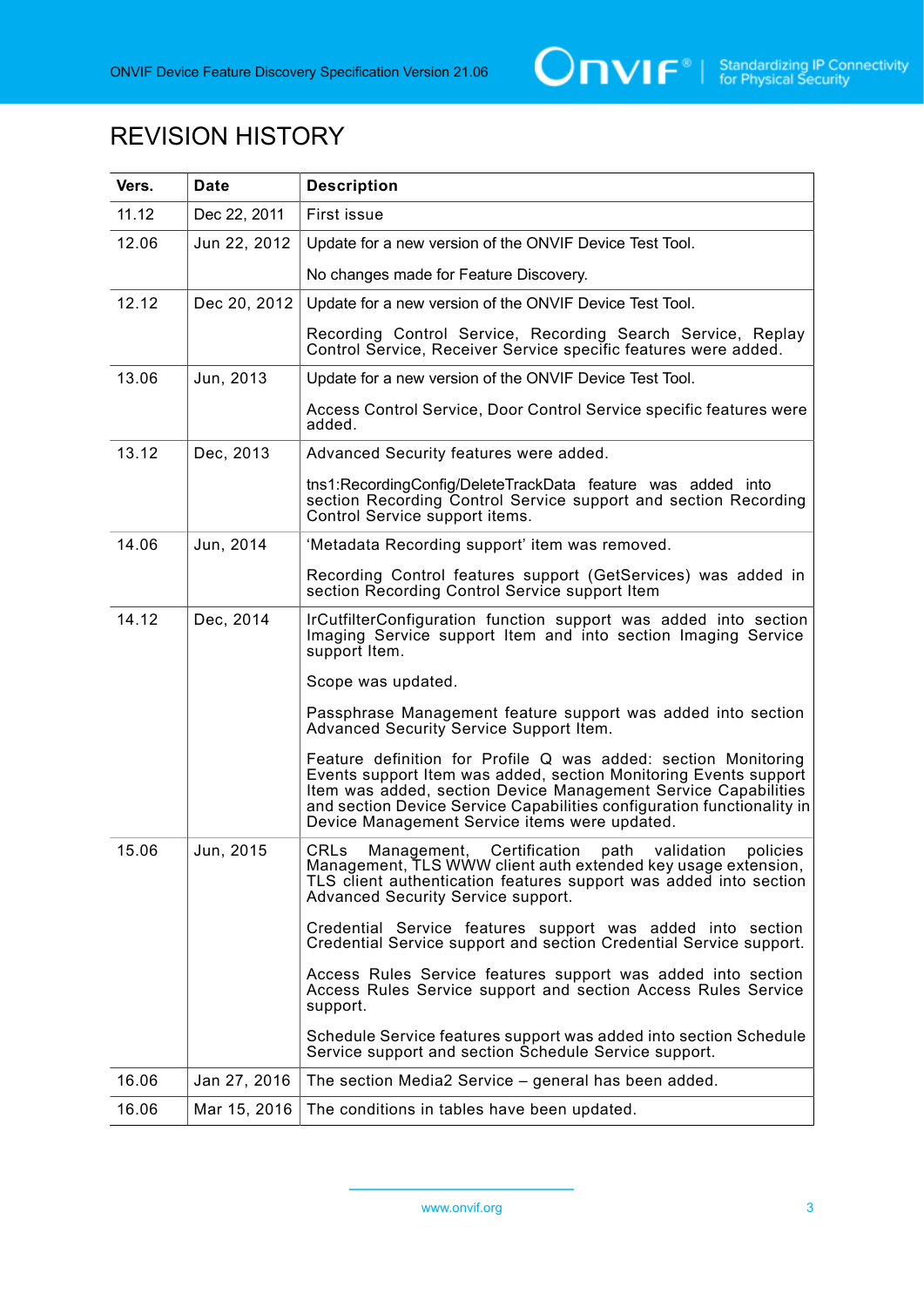

| 16.07 | July 7, 2016 | Changed version number, added Media2 Profile Configuration for<br>PTZ Control                                                                                                  |
|-------|--------------|--------------------------------------------------------------------------------------------------------------------------------------------------------------------------------|
| 16.09 | Sep, 2016    | TLS1.0, TLS1.1, TLS1.2 features added                                                                                                                                          |
| 16.10 | Oct, 2016    | Media2 Service features support item was added                                                                                                                                 |
| 17.01 | Jan, 2017    | Minor changes: typos were fixed                                                                                                                                                |
| 17.01 | Jan, 2017    | TLS1.0, TLS1.1, TLS1.2 features removed                                                                                                                                        |
| 17.06 | Feb, 2017    | The following items were updated:                                                                                                                                              |
|       |              | Section Media2 Service - general                                                                                                                                               |
|       |              | Section PTZ Service support                                                                                                                                                    |
|       |              | Section PTZ Service support                                                                                                                                                    |
|       |              | The following item was added:                                                                                                                                                  |
|       |              | Section Media2 Service support                                                                                                                                                 |
|       |              | Scope list updated.                                                                                                                                                            |
| 17.06 | Mar 06, 2017 | Tampering Events support in Imaging Service Item was added into<br>section Imaging Service support and into section Imaging Service<br>support.                                |
|       |              | Scope list updated.                                                                                                                                                            |
| 17.06 | Mar 07, 2017 | Analytics feature added into section Media2 Service - general                                                                                                                  |
| 17.06 | Apr 18, 2017 | Table Media2 Service features support was updated.                                                                                                                             |
|       |              | Section Analytics Service support was updated.                                                                                                                                 |
|       |              | Rule Engine and Rule Options features for Analytics Service were<br>added into 5.5.10 Analytics Service support section and into section<br>Analytics Service support section. |
| 17.06 | Apr 27, 2017 | Table Credential features support (GetServices) updated with adding<br>pt:ExemptFromAuthentication feature according to #1385 ticket.                                          |
| 17.06 | May 03, 2017 | TLS1.0, TLS1.1, TLS1.2 features added                                                                                                                                          |
| 17.06 | May 22, 2017 | Motion Alarm support in Imaging Service Item was added into<br>section Imaging Service support and into section Imaging Service<br>support.                                    |
|       |              | Scope list updated.                                                                                                                                                            |
| 17.06 | Jun 2, 2017  | Table Media2 Service features support was updated according<br>to #1382: acceptance of 'All' value in ConfigurationsSupported<br>removed.                                      |
| 17.12 | Jul 12, 2017 | Serial Ports support in Device IO Service Item was added into<br>section Device IO Service.                                                                                    |
|       |              | Scope list updated.                                                                                                                                                            |
| 17.12 | Jul 13, 2017 | Digital Input Options support in Device IO Service Item was added<br>into section Device IO Service.                                                                           |
|       |              | Scope list updated.                                                                                                                                                            |
| 17.12 | Jul 20, 2017 | Section Provisioning Service support was added.                                                                                                                                |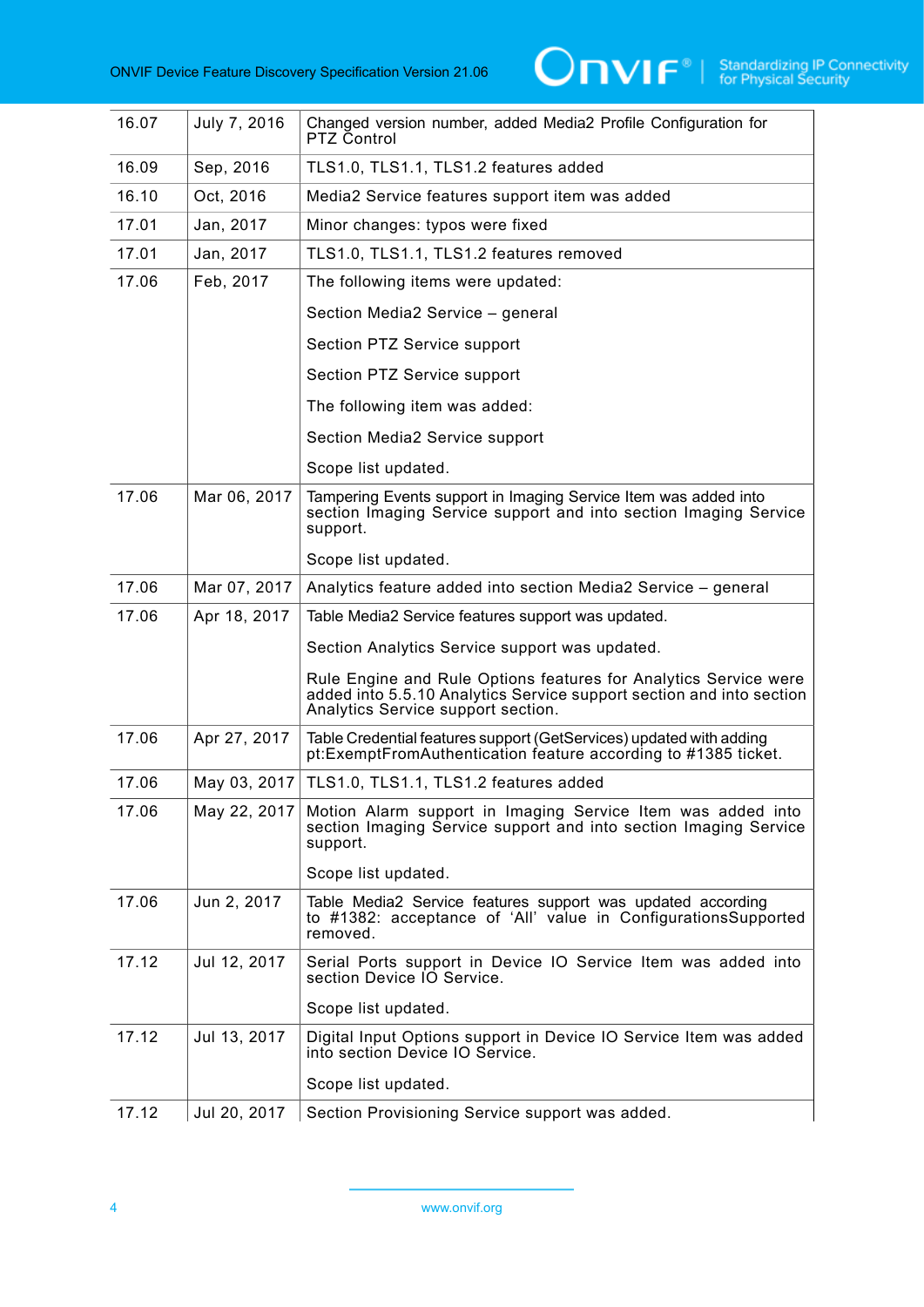

|       |              | Section Provisioning Service support was added.                                                                                                                                     |
|-------|--------------|-------------------------------------------------------------------------------------------------------------------------------------------------------------------------------------|
|       |              | Scope list updated.                                                                                                                                                                 |
| 17.12 | Jul 24, 2017 | JPEG, H.264, and MPEG4 features were added into Recording<br>Control features support (GetServices) and Recording Control<br>features support (GetCapabilities) according to #1377. |
|       |              | Scope list updated.                                                                                                                                                                 |
| 17.12 | Aug 29, 2017 | The document formating were updated.                                                                                                                                                |
| 17.12 | Aug 29, 2017 | Section Thermal Service support was added.                                                                                                                                          |
|       |              | Section Thermal Service support was added.                                                                                                                                          |
|       |              | Scope list updated.                                                                                                                                                                 |
| 17.12 | Oct 03, 2017 | Section Auxiliary Commands features support was added.                                                                                                                              |
|       |              | Section Auxiliary Commands support was added.                                                                                                                                       |
|       |              | Scope list updated.                                                                                                                                                                 |
|       |              | Section Device Management Service Capabilities was updated.                                                                                                                         |
| 17.12 | Oct 12, 2017 | RTP/RTSP/HTTPS feature support was added in Media2 Service -<br>general.                                                                                                            |
|       |              | Scope list updated.                                                                                                                                                                 |
| 17.12 | Oct 16, 2017 | Motion Region Detector Rule feature support was added in section<br>Analytics Service support and in 5.6.12 Analytics Service support<br>according to #1185.                        |
|       |              | Scope list updated.                                                                                                                                                                 |
| 17.12 | Oct 26, 2017 | Focus Control function support was added in section Imaging<br>Service support and in section Imaging Service support according<br>to #1450.                                        |
|       |              | OSD Types function support was added in section Media2 Service<br>$-$ general according to #1450.                                                                                   |
|       |              | Scope list updated.                                                                                                                                                                 |
| 17.12 | Nov 22, 2017 | Auxiliary Commands Features Support section was removed. The<br>features discovery from this section was moved to section Device<br>Management Service Capabilities.                |
| 18.06 | Jan 23, 2018 | The following were updated in the scope of #1567:                                                                                                                                   |
|       |              | Scope (new feature added)                                                                                                                                                           |
|       |              | Discovery Procedure (GetServices)\Device IO Features Support<br>(updated with Note)                                                                                                 |
|       |              | Discovery Procedure (GetServices)\Device IO Relay Output Options<br>Support (added)                                                                                                 |
|       |              | Discovery Procedure (GetCapabilities)\Device IO Service (updated<br>with note)                                                                                                      |
|       |              | (GetCapabilities)\Relay Outputs Support<br>Discovery Procedure<br>(updated with note)                                                                                               |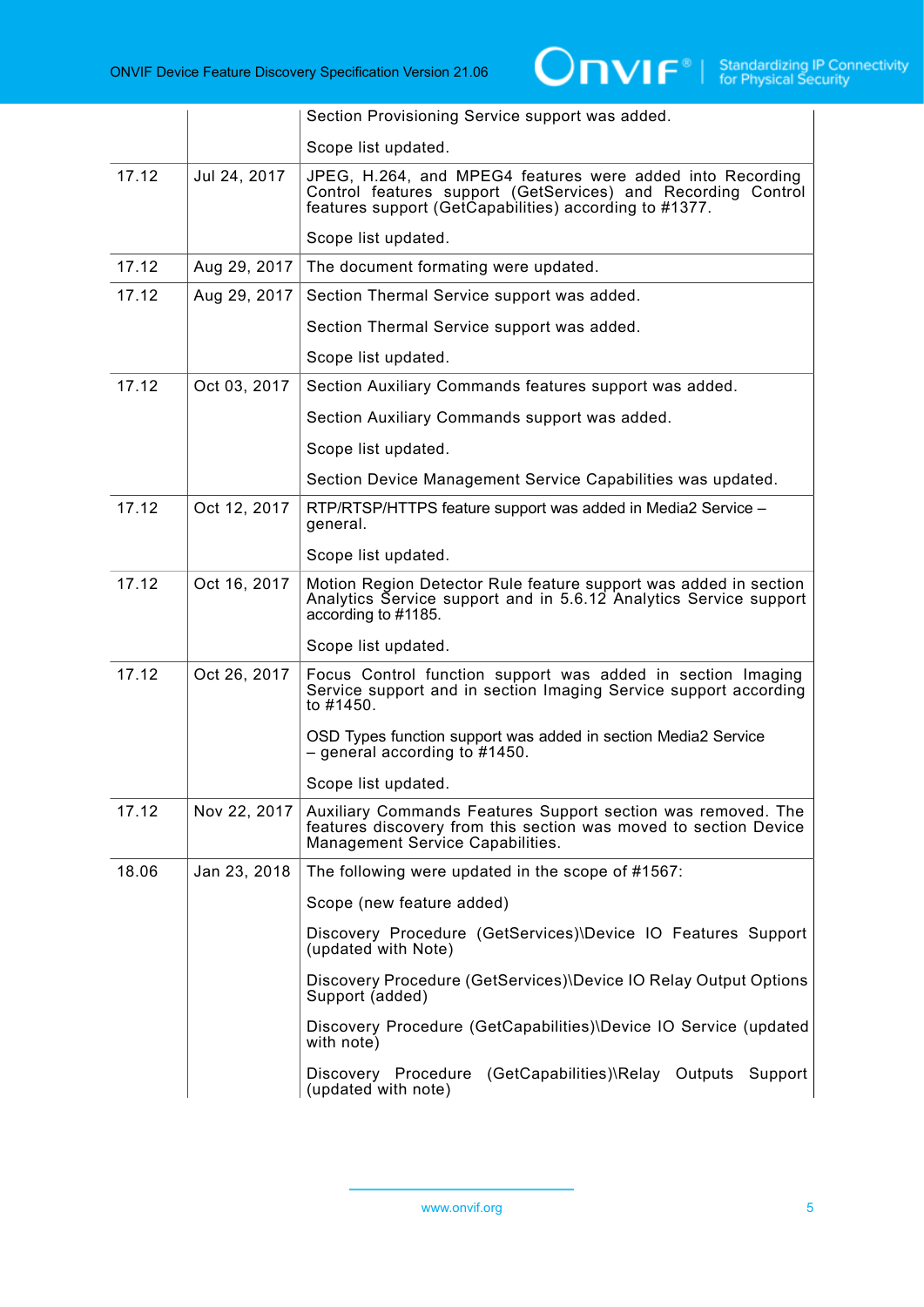

|       |              | Discovery Procedure (GetCapabilities)\Device IO Relay Output<br>Options Support (added)                                                                     |
|-------|--------------|-------------------------------------------------------------------------------------------------------------------------------------------------------------|
| 18.06 | Feb 13, 2018 | The following were updated in the scope of #1535:                                                                                                           |
|       |              | Scope (the description of which features will be defined per each<br>node was added)                                                                        |
|       |              | Feature Support Criteria (updated with entity for features)                                                                                                 |
|       |              | PTZ Service Features Support (GetService) (reordered)                                                                                                       |
|       |              | PTZ Service Support (GetServices) (links updated)                                                                                                           |
|       |              | Various Functions Support in PTZ Service (GetServices) (removed)                                                                                            |
|       |              | PTZ Nodes Features Support (GetServices) (added)                                                                                                            |
|       |              | Fixed/Configurable Home Position Support (GetServices) (removed)                                                                                            |
|       |              | Fixed/Configurable Home Position Support for PTZ<br>Node<br>(GetServices) (added)                                                                           |
|       |              | PTZ Service Support (GetServices) (links updated)                                                                                                           |
|       |              | PTZ Service Features Support (GetCapabilities) (reordered)                                                                                                  |
|       |              | Various Functions Support in PTZ Service (GetCapabilities)<br>(removed)                                                                                     |
|       |              | PTZ Nodes Features Support (GetCapabilities) (added)                                                                                                        |
|       |              | Home<br>Position Support (GetCapabilities)<br>Fixed/Configurable<br>(removed)                                                                               |
|       |              | Fixed/Configurable Home Position Support for PTZ<br>Node<br>(GetCapabilities) (added)                                                                       |
|       |              | Annex A.2 Media2 Service - Media Profile Configuration for PTZ<br>Control (removed)                                                                         |
|       |              | Annex A.8 Media Profile Configuration for PTZ Control (added)                                                                                               |
|       |              | Annex A.9 Media Profile Configuration with Video Source<br>Configuration (added)                                                                            |
| 18.06 | Feb 13, 2018 | The following were updated in the scope of #1581:                                                                                                           |
|       |              | Media2 Service - OSD Types Support (GetServices) table updated.                                                                                             |
| 18.06 | Apr 17, 2018 | Section 'Event Service - Message Content Filter support' was<br>added into 'Discovery Procedure (GetServices)' section according to<br>#1340.               |
|       |              | Section 'Event Service - Message Content Filter support' was<br>added into 'Discovery Procedure (GetCapabilities)' section section<br>according to #1340.   |
|       |              | Scope list updated.                                                                                                                                         |
| 18.06 | May 24, 2018 | Section 'Event Service - ONVIF Message Content Filter Dialect<br>Support' was added into 'Discovery Procedure (GetServices)'<br>section according to #1618. |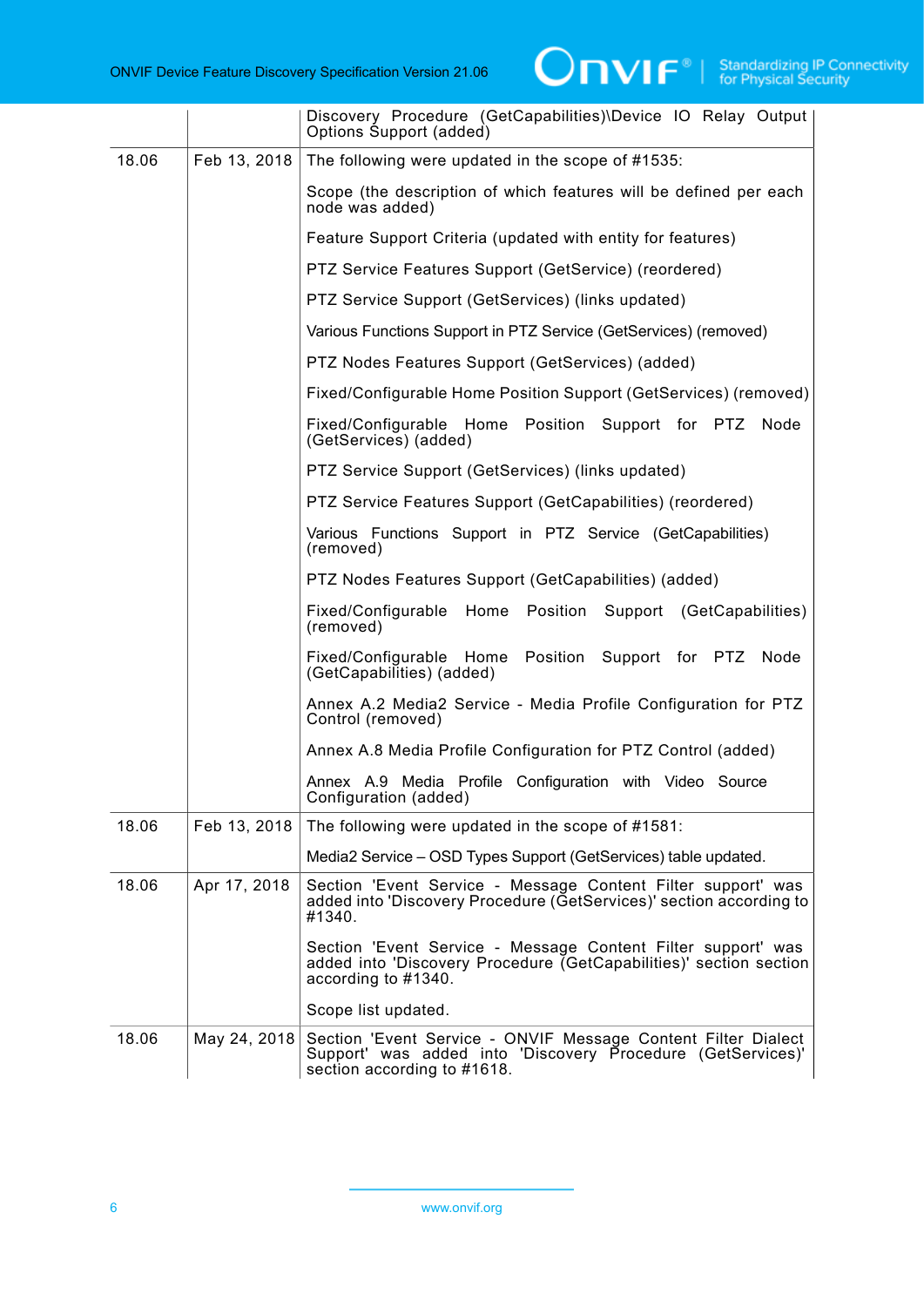

|                          |              | Section 'Event Service - ONVIF Message Content Filter Dialect<br>Support' was added into 'Discovery Procedure (GetCapabilities)'<br>section section according to #1618. |
|--------------------------|--------------|-------------------------------------------------------------------------------------------------------------------------------------------------------------------------|
|                          |              | Scope list updated.                                                                                                                                                     |
| 18.06                    | Jun 21, 2018 | Reformatting document using new template                                                                                                                                |
| 18.12                    | Aug 16, 2018 | The following was done according to #1690:                                                                                                                              |
|                          |              | HTTPS Support was added into Discovery Procedure (GetServices)<br>section.                                                                                              |
|                          |              | <b>HTTPS</b><br>Support was<br>added<br>into<br>Discovery<br>Procedure<br>(GetCapabilities) section.                                                                    |
|                          |              | RTP/RTSP/HTTPS feature support was updated.                                                                                                                             |
|                          |              | Scope list updated.                                                                                                                                                     |
| 18.06<br>SR <sub>1</sub> | Aug 27, 2018 | The following were updated in the scope of #1711:                                                                                                                       |
|                          |              | Scope (Device IO Service\Relay Outputs\Bistable and Device IO<br>Service\Relay Outputs\Monostable was added)                                                            |
|                          |              | Discovery Procedure (GetServices): Device IO Service (updated<br>with format and links to new section)                                                                  |
|                          |              | Discovery Procedure (GetServices): Device IO Features Support<br>(updated with format and links to new section)                                                         |
|                          |              | Discovery Procedure (GetServices): Device IO Relay Output<br>Options Support (updated with format and links to new section)                                             |
|                          |              | Discovery Procedure (GetServices): Device IO Relay Outputs<br>Features Support (added)                                                                                  |
|                          |              | Discovery Procedure (GetCapabilities): Device IO Service (updated<br>with format and links to new section)                                                              |
|                          |              | Discovery Procedure (GetCapabilities): Device IO Relay Output<br>Support (updated with format and links to new section)                                                 |
|                          |              | Discovery Procedure (GetCapabilities): Device IO Relay Output<br>Options Support (updated with format and links to new section)                                         |
|                          |              | Discovery Procedure (GetCapabilities): Device IO Relay Outputs<br>Features Support (added)                                                                              |
| 18.12                    | Aug 31, 2018 | The following were updated in the scope of #1716:                                                                                                                       |
|                          |              | Discovery Procedure (GetServices): Imaging Service Support<br>(format updated)                                                                                          |
|                          |              | Discovery Procedure (GetServices): IrCutfilterConfiguration Feature<br>Support (replaced with new)                                                                      |
|                          |              | Discovery Procedure (GetCapabilities): Imaging Service Support<br>(format updated)                                                                                      |
|                          |              | IrCutfilterConfiguration<br>Discovery Procedure<br>(GetCapabilities):<br>Feature Support (replaced with new)                                                            |
| 18.12                    |              | Aug 31, 2018 The following were updated in the scope of #1726:                                                                                                          |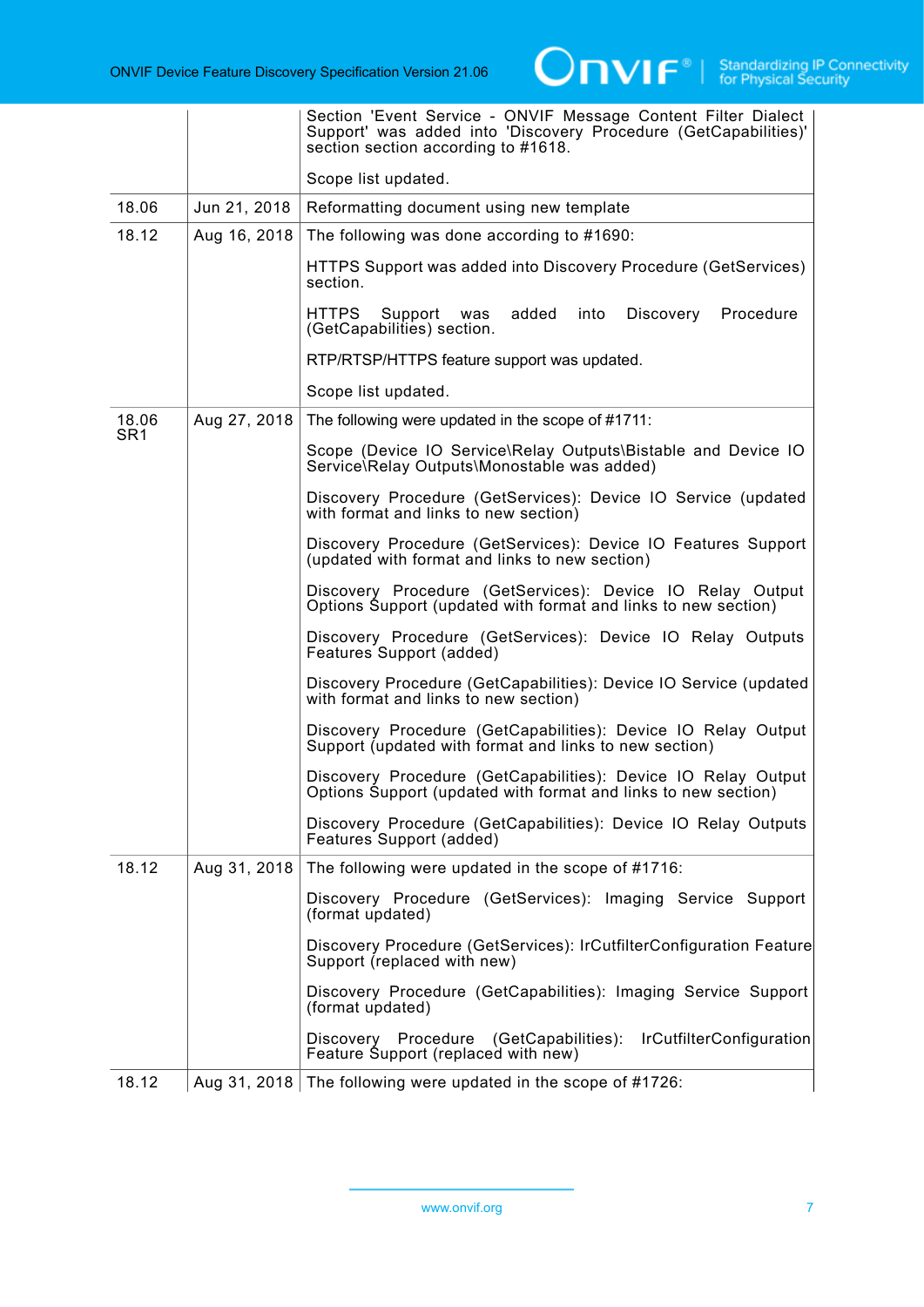|       |              | Discovery Procedure (GetServices): Recording Search Service<br>Support (updated to correspond to implementation)                                                      |
|-------|--------------|-----------------------------------------------------------------------------------------------------------------------------------------------------------------------|
|       |              | Discovery Procedure (GetCapabilities): Recording Search Service<br>Support (updated to correspond to implementation)                                                  |
| 18.12 | Oct 1, 2018  | The following were updated in the scope of #1599:                                                                                                                     |
|       |              | Scope (Advanced Security Service\Keystore features support\No<br>Private Key Sharing was added)                                                                       |
|       |              | Discovery Procedure (GetServices): Advanced Security Service<br>Support (updated with format)                                                                         |
|       |              | Discovery Procedure (GetServices): Advanced Security Features<br>Support (updated with format, definition of new feature No Private<br>Key Sharing was added)         |
| 18.12 | Oct 2, 2018  | The following were updated in the scope of #1663:                                                                                                                     |
|       |              | Annex A.1 Selection/Creation of Media Profile That Contains PTZ<br>Configuration (reformatted, step 5 added)                                                          |
|       |              | Annex A.11 Configure Empty Media Profile (added)                                                                                                                      |
| 18.12 | Oct 8, 2018  | The following were updated in the scope of #1677:                                                                                                                     |
|       |              | Scope (AccessControl/Denied/CredentialNotFound feature added)                                                                                                         |
|       |              | Discovery Procedure (GetServices): Access Control Service Support<br>(description format updated)                                                                     |
|       |              | Discovery Procedure (GetServices): Access Control Service Support<br>Events Support (tns1:AccessControl/Denied/<br><b>Access Control</b><br>CredentialNotFound added) |
|       |              | Annex A.3 Get Complete Access Point Info List (description format<br>updated)                                                                                         |
|       |              | Annex A.4 Get Complete Area Info List (description format updated)                                                                                                    |
| 18.12 | Oct 8, 2018  | The following were updated in the scope of #1639 (for pre-<br>configuration procedure):                                                                               |
|       |              | Introduction (updated with pre-configuration description)                                                                                                             |
|       |              | Scope (updated with pre-configuration description)                                                                                                                    |
|       |              | Pre-Configuration Procedure (added)                                                                                                                                   |
| 18.12 | Oct 8, 2018  | The following were updated in the scope of #1670:                                                                                                                     |
|       |              | Feature Discovery Procedure (Client Supplied Token feature was<br>added)                                                                                              |
|       |              | Discovery Procedure (GetServices): Schedule Service Support<br>(description format updated)                                                                           |
|       |              | Discovery Procedure (GetServices): Schedule Service Support<br>\Schedule Features Support (Client Supplied Token feature was<br>added)                                |
| 18.12 | Oct 12, 2018 | The following were updated in the scope of #1746:                                                                                                                     |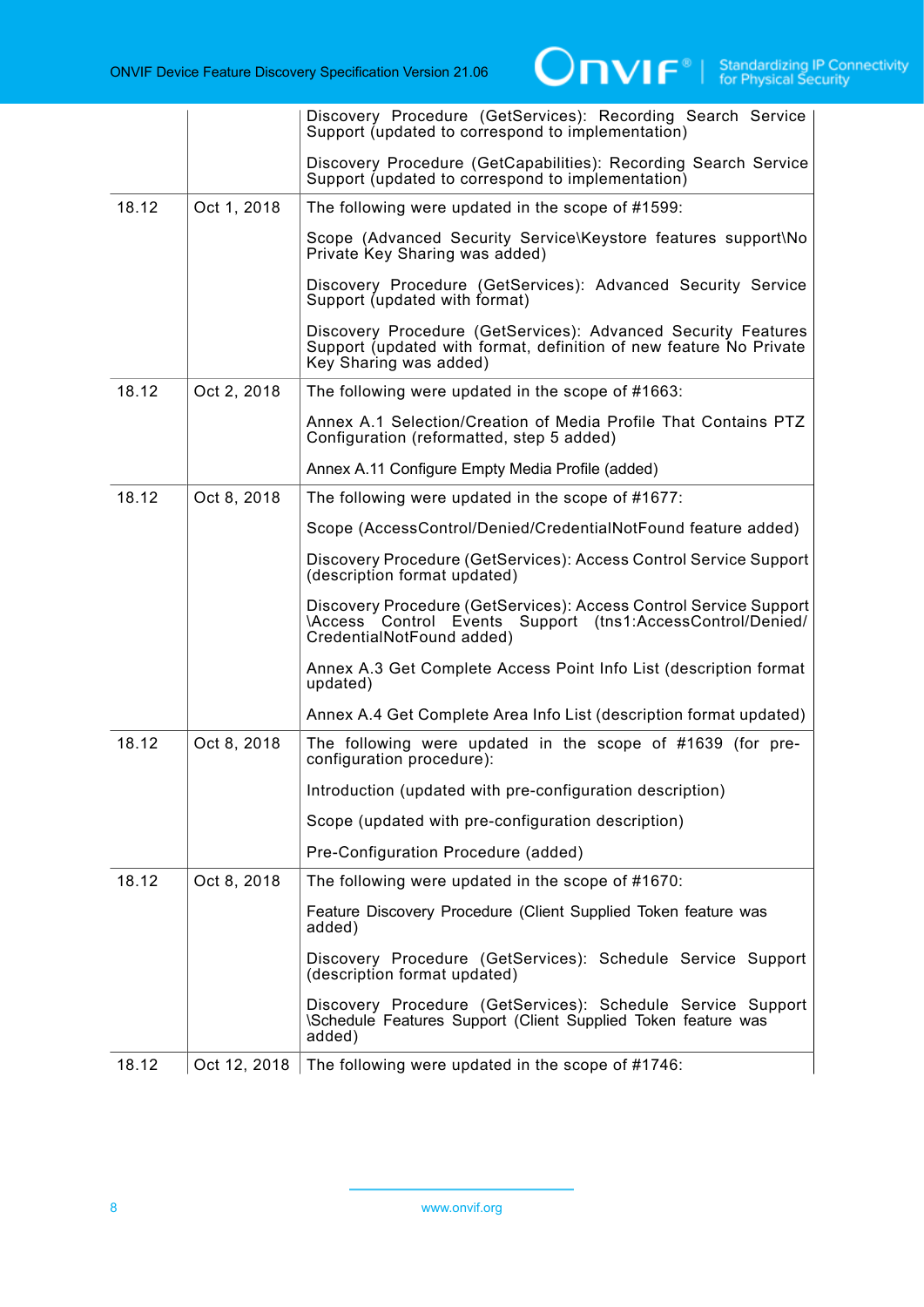|       |              | Discovery Procedure (GetServices): Device IO Relay Outputs<br>Features Support (DelayTime value in SetRelayOutputSettings<br>request for Monostable mode updated, Note added)                                            |
|-------|--------------|--------------------------------------------------------------------------------------------------------------------------------------------------------------------------------------------------------------------------|
|       |              | Discovery Procedure (GetCapabilities): Device IO Relay Outputs<br>Features Support (DelayTime value in SetRelayOutputSettings<br>request for Monostable mode updated, Note added)                                        |
| 18.12 | Oct 12, 2018 | The following were updated in the scope of #1672:                                                                                                                                                                        |
|       |              | Feature Discovery Procedure (Client Supplied Token feature was<br>added)                                                                                                                                                 |
|       |              | Discovery Procedure (GetServices): Credential Service Support<br>(description format updated)                                                                                                                            |
|       |              | Discovery Procedure (GetServices): Credential Service Support<br>\Credential Features Support (Client Supplied Token feature was<br>added)                                                                               |
| 18.12 | Oct 16, 2018 | The following were updated in the scope of #1671:                                                                                                                                                                        |
|       |              | Feature Discovery Procedure (Client Supplied Token feature was<br>added)                                                                                                                                                 |
|       |              | Discovery Procedure (GetServices): Access Rules Service Support<br>(description format updated)                                                                                                                          |
|       |              | Discovery Procedure (GetServices): Access Rules Service Support<br><b>\Access Rules Features Support (Client Supplied Token feature was</b><br>added)                                                                    |
| 18.12 | Nov 14, 2018 | The following were updated in the scope of #1653:                                                                                                                                                                        |
|       |              | Scope (Advanced Security Service was renamed to Security<br>Configuration Service)                                                                                                                                       |
|       |              | Normative references ("[ONVIF Advanced Security Test] ONVIF<br>Advanced Security Test Specification:" replaced with "[ONVIF<br>Security Configuration Test] ONVIF Security Configuration Device<br>Test Specification:") |
|       |              | Discovery Procedure (GetServices): HTTPS Support ("Advanced<br>Security Service" was replaced with "Security Configuration Service"<br>in several places)                                                                |
|       |              | Discovery Procedure (GetServices): Advanced Security Service<br>Support section was renamed to Security Configuration Service<br>Support                                                                                 |
|       |              | Discovery Procedure (GetServices): Security Configuration Service<br>Support ("Advanced Security Service" was replaced with "Security<br>Configuration Service" in many places)                                          |
|       |              | Discovery Procedure (GetCapabilities): Security Configuration<br>Service Support section was renamed to Security Configuration<br>Service Support                                                                        |
|       |              | Discovery Procedure (GetCapabilities): Security Configuration<br>Service Support ("Advanced Security Service" was replaced with<br>"Security Configuration Service" in many places)                                      |
| 19.06 | Apr 10, 2019 | The following were updated in the scope of #1764:                                                                                                                                                                        |
|       |              | Discovery Procedure (GetServices): Media2 Service - Audio<br>Encoding Support ("MPEG4-GENERIC" value added for AAC)                                                                                                      |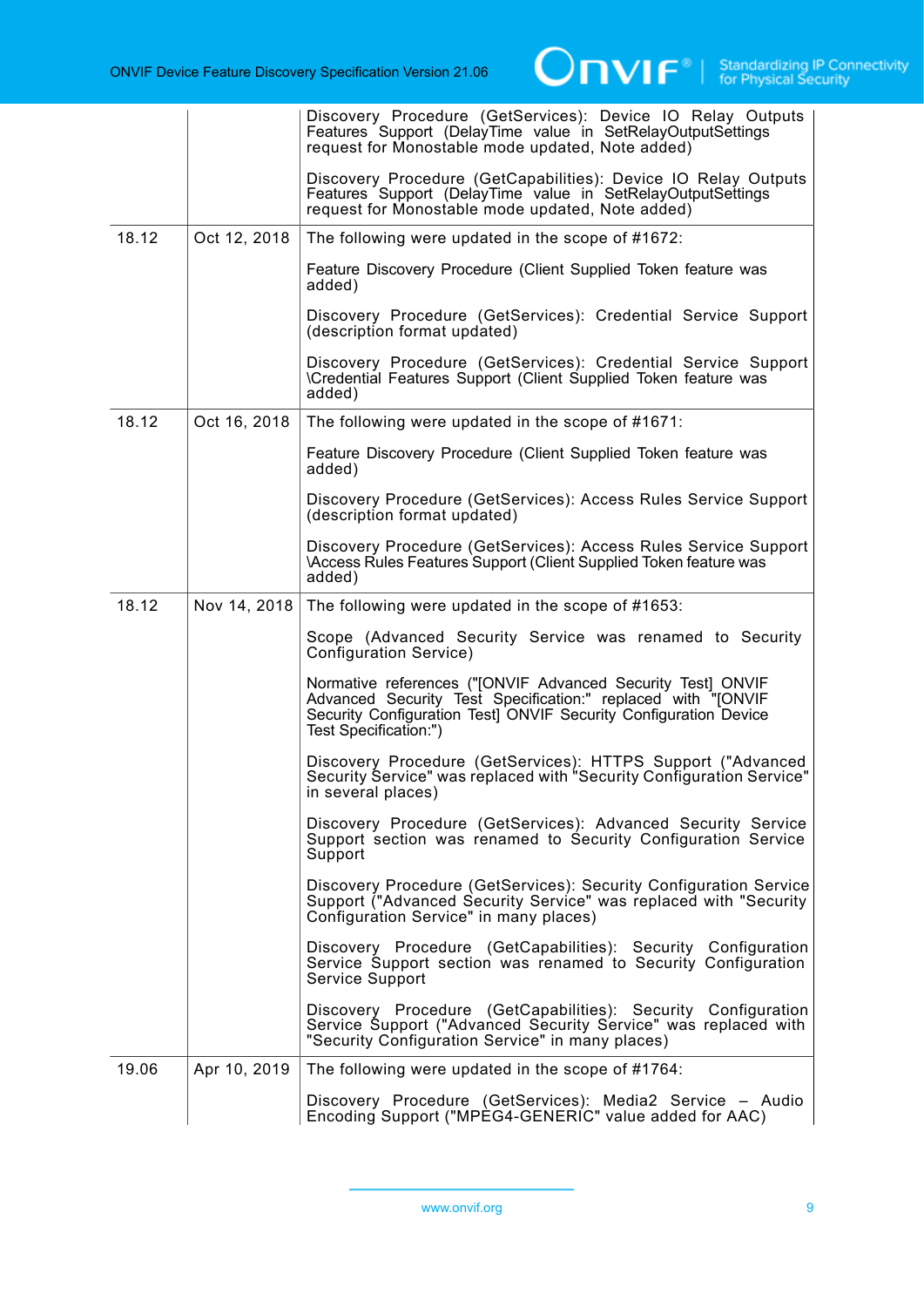|       |              | Discovery Procedure (GetServices): Media2 Service - Audio<br>Decoding Support ("MPEG4-GENERIC" value added for AAC)                                           |
|-------|--------------|---------------------------------------------------------------------------------------------------------------------------------------------------------------|
| 19.06 | May 06, 2019 | The following were updated in the scope of #1799:                                                                                                             |
|       |              | Scope (updated with Enabled TLS Versions feature)                                                                                                             |
|       |              | Discovery Procedure (GetServices): Security Configuration Features<br>Support (updated with Enabled TLS Versions feature)                                     |
| 19.12 | Apr 25, 2019 | The following were updated in the scope of #1833:                                                                                                             |
|       |              | Feature Discovery Procedure (Analytics Modules and Analytics<br>Module Options features were added)                                                           |
|       |              | Discovery Procedure (GetServices): Analytics Features Support<br>(Analytics Modules and Analytics Module Options features were<br>added)                      |
|       |              | Discovery Procedure (GetCapabilities): Analytics Service Support<br>(Analytics Modules and Analytics Module Options features were<br>added)                   |
| 19.12 | Jul 31, 2019 | The following were updated in the scope of #1675:                                                                                                             |
|       |              | Scope (Door Management feature was added)                                                                                                                     |
|       |              | Discovery Procedure (GetServices): Door Control Service (Door<br>Control Features Support new section was added)                                              |
| 19.12 | Aug 05, 2019 | The following were updated in the scope of #1668:                                                                                                             |
|       |              | Scope (Client Supplied Token feature was added)                                                                                                               |
|       |              | Discovery Procedure (GetServices): Door Control Service (Client<br>Supplied Token feature was added)                                                          |
| 19.12 | Sep 11, 2019 | The following were updated in the scope of #1669 and #1676:                                                                                                   |
|       |              | Scope (Client Supplied Token (Area, Access Point) feature was<br>added)                                                                                       |
|       |              | Scope (Access Point Management feature was added)                                                                                                             |
|       |              | Scope (Area Management feature was added)                                                                                                                     |
|       |              | Discovery Procedure (GetServices): 5.5.17.4 Access Control<br>Service Features Support section was added into 5.5.17 Access<br><b>Control Service Support</b> |
| 19.12 | Sep 25, 2019 | The following were updated in the scope of #1675:                                                                                                             |
|       |              | Door Control Features Support section (Door Entity was added<br>section)                                                                                      |
|       |              | Door Entity support was renamed to Door Entity Features Support                                                                                               |
|       |              | Door Entity Features Support section (Door Entity was removed<br>from section, pre-requisite was added)                                                       |
|       |              | Door Control Events Support section (pre-requisite was added)                                                                                                 |
| 19.12 | Sep 25, 2019 | The following were updated in the scope of #1894:                                                                                                             |
|       |              | Scope (Metadata feature was added into Media2 service)                                                                                                        |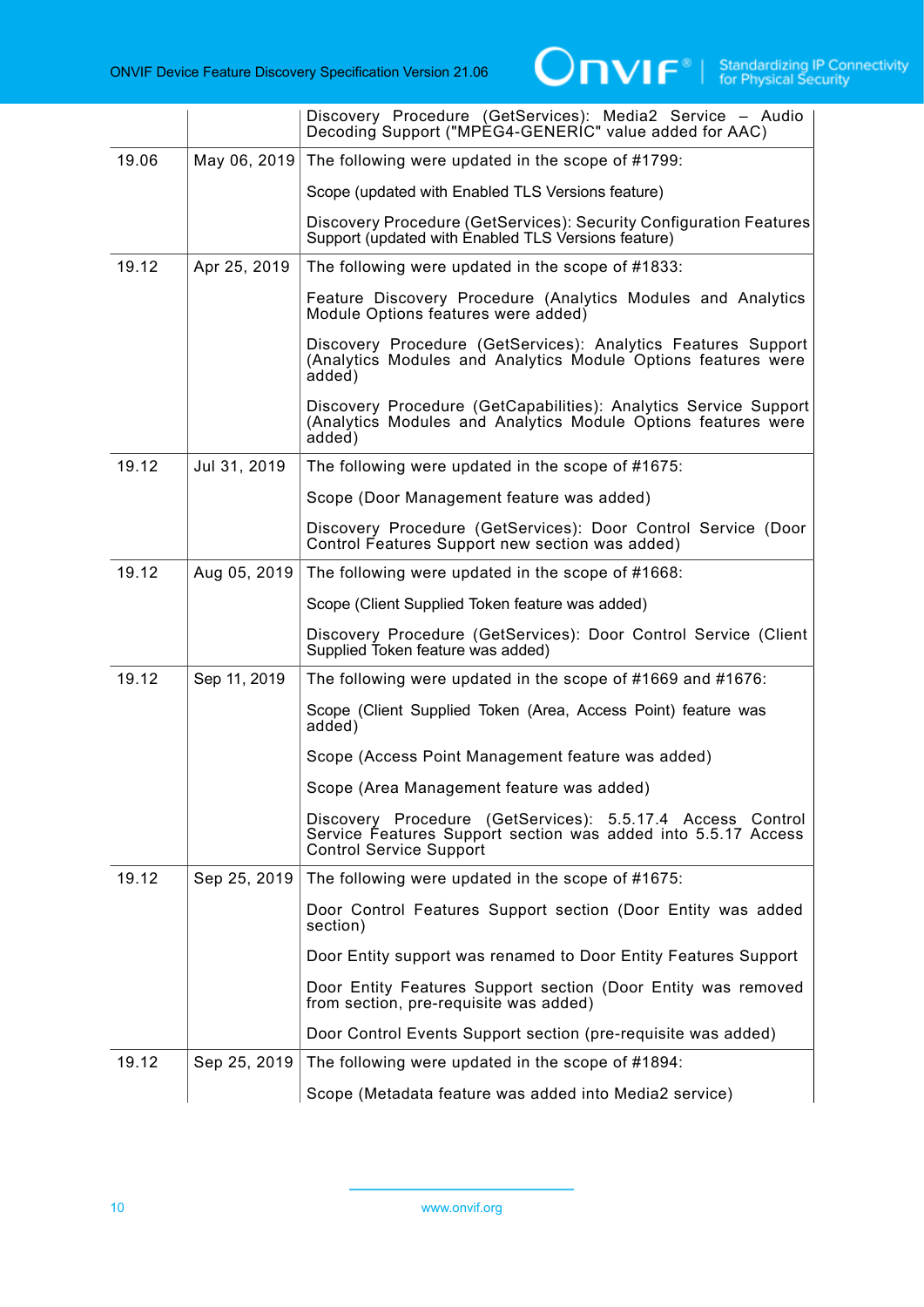

|       |              | Discovery Procedure (GetServices): Media2 Service - General<br>updated (Metadata feature added into Table 5.18 Media2 Service<br>Features Support (GetServices))               |
|-------|--------------|--------------------------------------------------------------------------------------------------------------------------------------------------------------------------------|
| 19.12 | Oct 17, 2019 | The following were updated in the scope of #1831:                                                                                                                              |
|       |              | Scope (Supported Metadata feature was added under Analytics<br>Modules)                                                                                                        |
|       |              | Discovery Procedure (GetServices): 5.5.11.1 Analytics Features<br>Support (Supported Metadata feature added into Table 5.42<br>Analytics Features Support (GetServices))       |
|       |              | Discovery Procedure (GetCapabilities): 5.6.13 Analytics Service<br>Support (Supported Metadata feature added into Table 5.101<br>Analytics Service (GetCapabilities))          |
| 19.12 | Oct 21, 2019 | The following were updated in the scope of #1837:                                                                                                                              |
|       |              | Scope (Object Classification feature was added under Analytics<br>Modules/Metadata Types)                                                                                      |
|       |              | Discovery Procedure (GetServices): 5.5.11.3 Analytics Service -<br>Metadata Types section with Object Classification feature added                                             |
|       |              | Discovery Procedure (GetCapabilities): 5.6.13 Analytics Service -<br>Metadata Types (added)                                                                                    |
| 20.06 | Jan 10, 2019 | The following were updated in the scope of #1880 and #1882:                                                                                                                    |
|       |              | Scope (Whitelist and Blacklist features were added)                                                                                                                            |
|       |              | Discovery Procedure (GetServices): Credential Features Support<br>(Whitelist and Blacklist features were added)                                                                |
| 20.06 | Jan 13, 2020 | The following were updated in the scope of #1923:                                                                                                                              |
|       |              | Scope (AccessControl/AccessGranted/Identifier and AccessControl/<br>Denied/Identifier features were added)                                                                     |
|       |              | Discovery Procedure (GetServices): Access Control Events Support<br>(AccessControl/AccessGranted/Identifier<br>AccessControl/<br>and<br>Denied/Identifier features were added) |
| 20.06 | Jan 15, 2020 | The following were updated in the scope of #1841:                                                                                                                              |
|       |              | Scope (Analytics Service/Analytics Modules/Supported Metadata/<br>Object Classification/Vehicle Info feature was added)                                                        |
|       |              | Discovery Procedure (GetServices): Analytics Service - Supported<br>Metadata (Vehicle Info feature was added)                                                                  |
| 20.06 | Jan 15, 2020 | The following were updated in the scope of #1878:                                                                                                                              |
|       |              | Scope (Access Control Service\Access Point Entity\Identifier Access<br>feature was added)                                                                                      |
|       |              | Discovery Procedure (GetServices): Access Point Entity Support<br>and Access Point Features Support (Identifier Access feature was<br>added)                                   |
| 20.06 | Jan 16, 2020 | The following were updated in the scope of #1845:                                                                                                                              |
|       |              | Scope (Analytics Service/Analytics Modules/Supported Metadata/<br>Geo Location feature was added)                                                                              |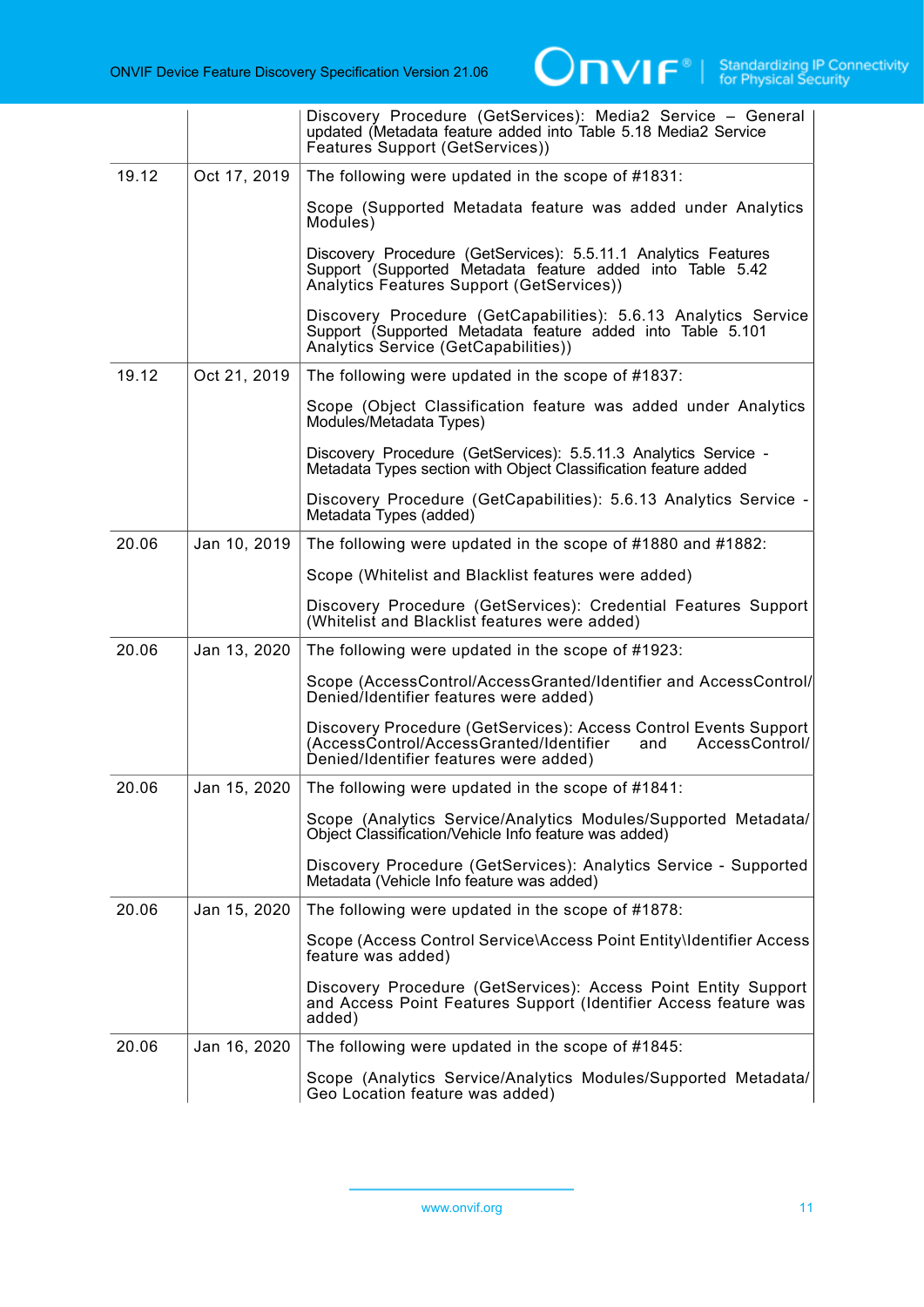

|       |              | Discovery Procedure (GetServices): Analytics Service - Supported<br>Metadata (Geo Location feature was added)                                                                                                   |
|-------|--------------|-----------------------------------------------------------------------------------------------------------------------------------------------------------------------------------------------------------------|
| 20.06 | Feb 10, 2020 | The following were updated in the scope of #1820:                                                                                                                                                               |
|       |              | Scope (Analytics Service/Analytics Modules/Supported Metadata/<br>Human Face feature was added)                                                                                                                 |
|       |              | Discovery Procedure (GetServices): Analytics Service - Supported<br>Metadata (Human Face feature was added)                                                                                                     |
|       |              | The following were updated in the scope of #1843:                                                                                                                                                               |
|       |              | Scope (Analytics Service/Analytics Modules/Supported Metadata/<br>License Plate feature was added)                                                                                                              |
|       |              | Discovery Procedure (GetServices): Analytics Service - Supported<br>Metadata (License Plate feature was added)                                                                                                  |
| 20.06 | Feb 12, 2020 | The following were updated in the scope of #1995:                                                                                                                                                               |
|       |              | Scope (Event Service /Event Broker feature with subfeatures was<br>added)                                                                                                                                       |
|       |              | 5.5.7.1 Event service features (Event Broker, mqtt, mqtts, ws, and<br>wss features were added)                                                                                                                  |
|       |              | 5.6.9.1 Event service features (Event Broker, mqtt, mqtts, ws, and<br>wss features were added)                                                                                                                  |
| 20.06 | Mar 11, 2020 | The following were updated in the scope of #1901:                                                                                                                                                               |
|       |              | Scope (Media2 /Media2 Events was added)                                                                                                                                                                         |
|       |              | 5.5.6.6 Media2 Events Support section (added)                                                                                                                                                                   |
| 20.06 | Mar 17, 2020 | The following were updated in the scope of #1835:                                                                                                                                                               |
|       |              | Discovery Procedure (GetServices): Analytics Features Support<br>(Image Sending, Embedded Image Sending Type, Local Storage<br>Image Sending Type, Remote Storage Image Sending Type features<br>were added)    |
|       |              | Discovery Procedure (GetCapabilities): Analytics Service Support<br>(Image Sending, Embedded Image Sending Type, Local Storage<br>Image Sending Type, Remote Storage Image Sending Type features<br>were added) |
|       |              | Scope (Image Sending, Embedded Image Sending Type, Local<br>Storage Image Sending Type, Remote Storage Image Sending Type<br>features were added)                                                               |
| 20.06 | Mar 17, 2020 | The following were updated in the scope of #1847 and #1849:                                                                                                                                                     |
|       |              | Discovery Procedure (GetServices): Motion Region Detector Rule<br>section was rename to Supported Rules section.                                                                                                |
|       |              | Discovery Procedure (GetCapabilities): Motion Region Detector<br>Rule section was rename to Supported Rules section.                                                                                            |
|       |              | Discovery Procedure (GetServices): Supported Rules (Face<br>Recognition Rule, License Plate Recognition Rule features were<br>added).                                                                           |
|       |              | Scope (Face Recognition Rule, License Plate Recognition Rule<br>features were added)                                                                                                                            |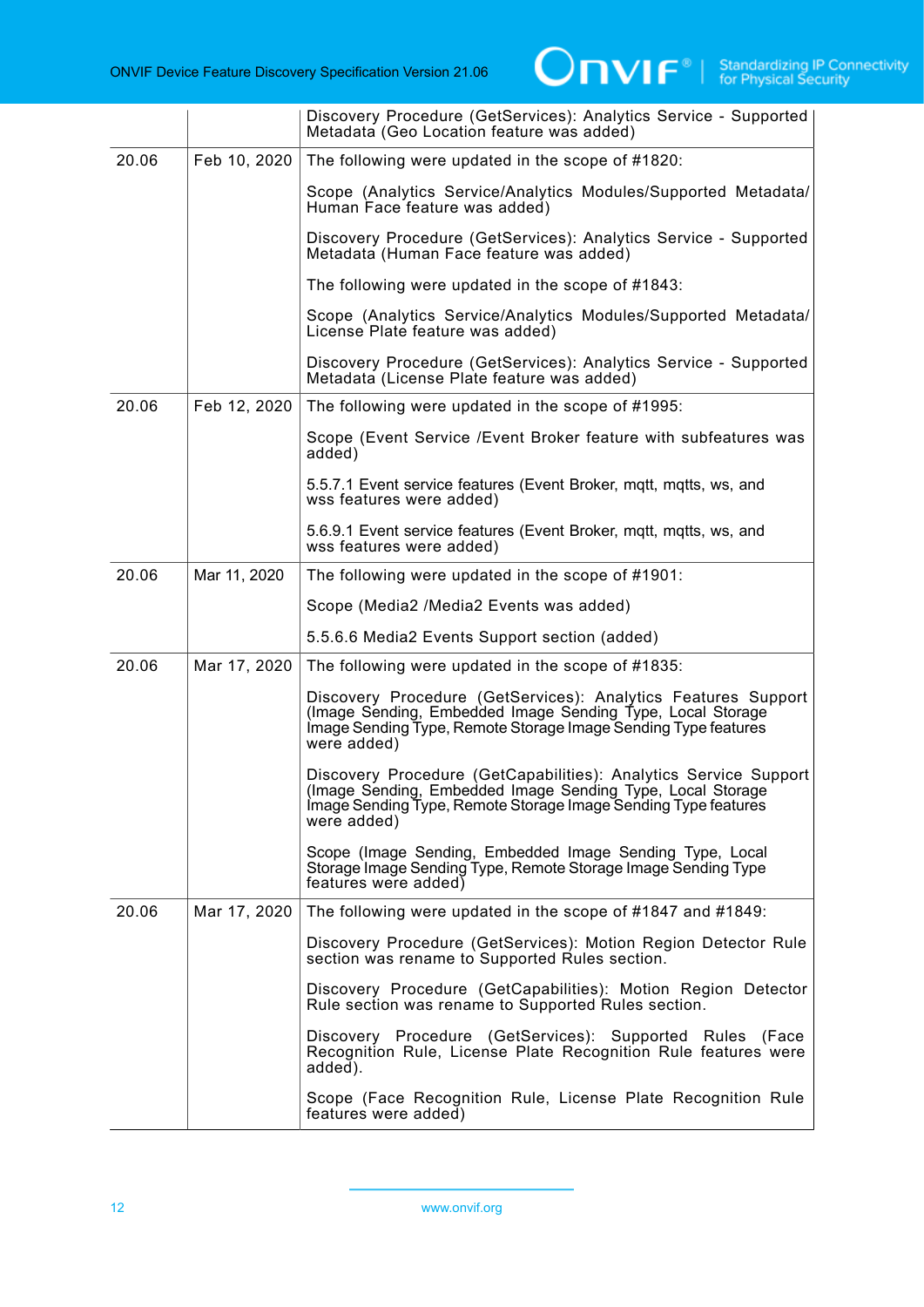| 20.06 | Apr 16, 2020 | The following were updated in the scope of #2037:                                                                                                                                                                  |
|-------|--------------|--------------------------------------------------------------------------------------------------------------------------------------------------------------------------------------------------------------------|
|       |              | Discovery Procedure (GetServices): Analytics Service - Supported<br>Metadata (Human Face feature was updated)                                                                                                      |
|       |              | Discovery Procedure (GetServices): Analytics Service - Supported<br>Metadata (Human feature was replaced wit Human Body feature)                                                                                   |
|       |              | Discovery Procedure (GetServices): Analytics Service - Supported<br>Metadata (License Plate feature was replaced with License Plate<br>Info feature)                                                               |
|       |              | Discovery Procedure (GetServices): Analytics Service - Supported<br>Metadata (Vehicle feature was replaced with Vehicle Info feature)                                                                              |
| 20.06 | May 12, 2020 | The following were updated in the scope of #1999:                                                                                                                                                                  |
|       |              | Feature Discovery Procedure (Pull-Point Notification added)                                                                                                                                                        |
|       |              | Discovery Procedure (GetServices): Event Service section updated<br>(reformatted, Event Service definition changed, Event Service - Pull-<br>Point Notification Support section added)                             |
|       |              | Discovery Procedure (GetCapabilities): Event Service section<br>updated (reformatted, Event Service definition changed, Event<br>Service - Pull-Point Notification Support section added)                          |
| 20.12 | Sep 25, 2020 | The following were updated in the scope of #2093 and #2094:                                                                                                                                                        |
|       |              | Feature Discovery Procedure (User Configuration and Network<br>Configuration added)                                                                                                                                |
|       |              | Discovery Procedure (GetServices): Device Management Service<br>Capabilities section updated (User Configuration and Network<br>Configuration features added)                                                      |
|       |              | Discovery Procedure (GetCapabilities): Device Service Capabilities<br>Configuration Functionality in Device Management Service section<br>updated (User Configuration and Network Configuration features<br>added) |
| 20.12 | Oct 26, 2020 | The following were updated in the scope of #1866:                                                                                                                                                                  |
|       |              | Discovery Procedure (GetServices): Credential Features Support<br>(Credential Entity added)                                                                                                                        |
|       |              | Discovery Procedure (GetServices): Access Point Entity Support<br>and Access Point Features Support (Access Point Entity feature<br>removed)                                                                       |
|       |              | Discovery Procedure (GetServices): Access Control<br>Service<br>Support (Access<br>Entity<br>feature<br>added,<br>Features<br>Point<br>MaxAccessPoints Capability feature added)                                   |
|       |              | Discovery Procedure (GetServices): Access Point Entity Support<br>and Access Point Features Support renamed to Access Point<br><b>Features Support</b>                                                             |
|       |              | Discovery Procedure (GetServices): Door Control Features Support<br>(MaxDoors Capability feature added)                                                                                                            |
| 20.12 | Nov 06, 2020 | The following were updated in the scope of #2094:                                                                                                                                                                  |
|       |              | 5.5.2 HTTPS Support section (Pre-requisite to support Network<br>Configuration added).                                                                                                                             |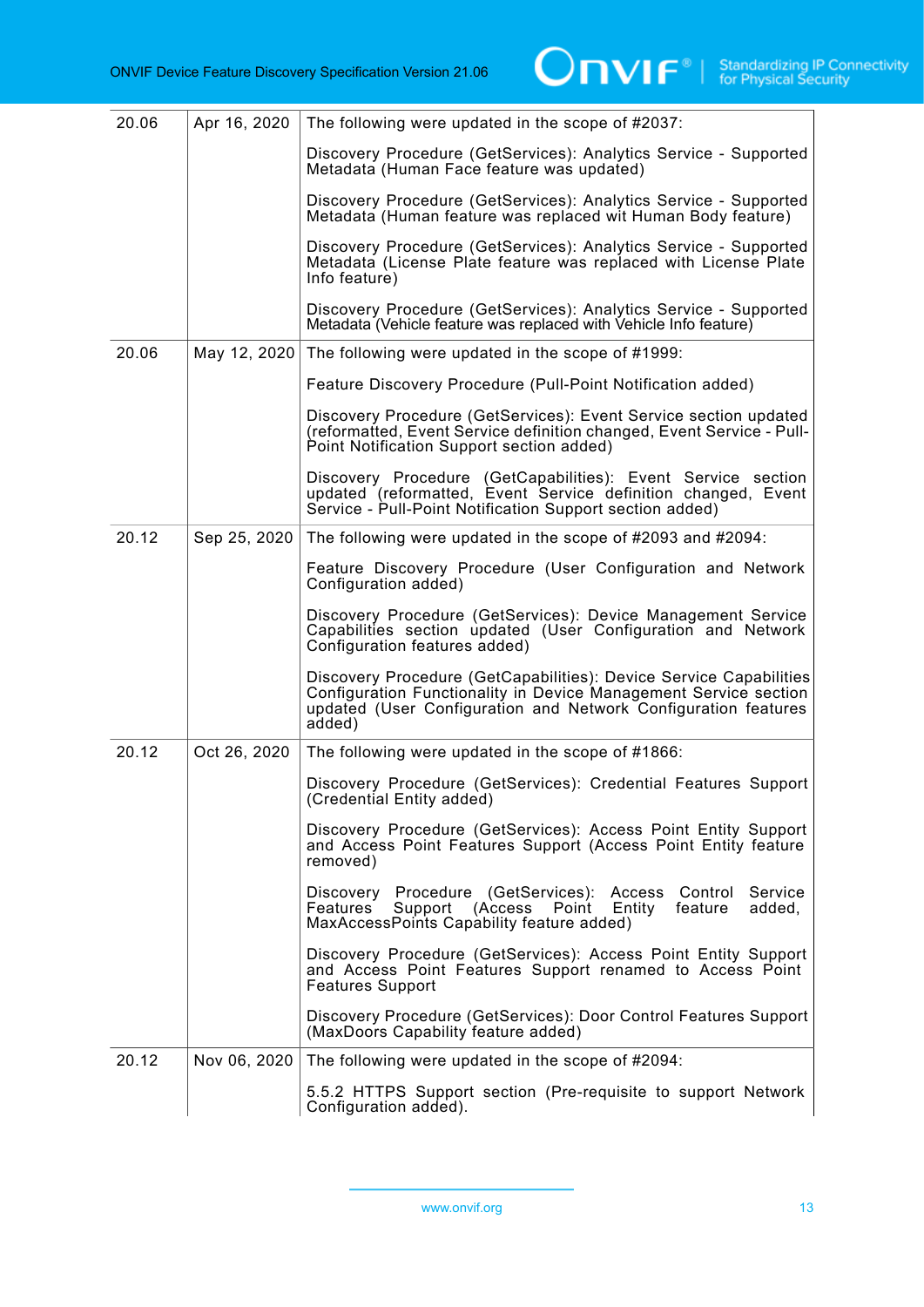|       |              | IPv6 feature definition in Device Capabilities Configuration<br>Functionality in Device Management Service (GetServices) section.                                                       |
|-------|--------------|-----------------------------------------------------------------------------------------------------------------------------------------------------------------------------------------|
| 21.06 | Dec 21, 2020 | The following were updated in the scope of #2107:                                                                                                                                       |
|       |              | Scope (Access Control Service\Access Point Entity\Feedback<br>feature was added)                                                                                                        |
|       |              | Discovery Procedure (GetServices): Access Point Entity Support<br>and Access Point Features Support (Feedback feature was added)                                                        |
| 21.06 | Dec 26, 2020 | The following were updated in the scope of #1879:                                                                                                                                       |
|       |              | Control<br>Service\Access Point<br>$Events\$<br>(Access<br>Scope<br>AccessControl/AccessTaken/Identifier feature was added)                                                             |
|       |              | (Access Control Service\Access<br>Point<br>Events<br>Scope<br>AccessControl/AccessNotTaken/Identifier feature was added)                                                                |
|       |              | Discovery Procedure (GetServices): 5.5.17.4 Access Control Events<br>Support (AccessControl/AccessTaken/Identifier and AccessControl/<br>AccessNotTaken/Identifier features were added) |
| 21.06 | Feb 01, 2021 | The following were updated in the scope of #2124:                                                                                                                                       |
|       |              | Discovery Types Support section was updated and moved<br>from general section to Discovery Procedure (GetServices) and<br>Discovery Procedure (GetCapabilities).                        |
|       |              | Discovery Procedure (GetServices): 5.4.1 Device Management<br>Service Capabilities (Discovery features was added)                                                                       |
| 21.06 | Apr 09, 2021 | The following were updated in the scope of #2124:                                                                                                                                       |
|       |              | Pre-Configuration Procedure (IPv6 Enabling Pre-Configuration<br>Procedure).                                                                                                             |
| 21.06 | Apr 22, 2021 | The following were updated in the scope of #1853:                                                                                                                                       |
|       |              | Discovery Procedure (GetServices): Supported Rules (Line<br>Crossing Counting Rule feature was added).                                                                                  |
|       |              | Scope (Line Crossing Counting Rule feature was added)                                                                                                                                   |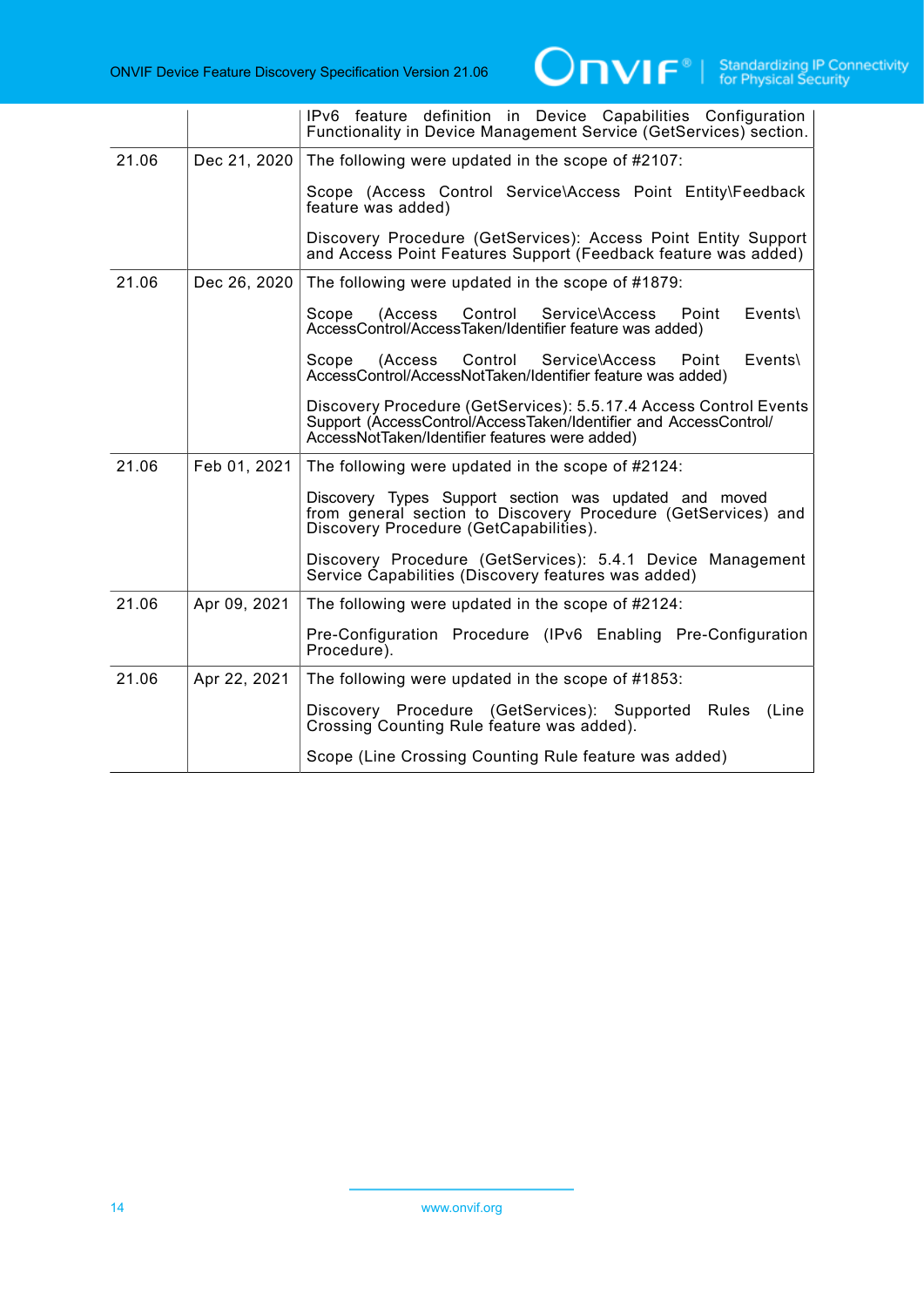### **Table of Contents** 1  $1.1$  $1.1.1$  $1.1.2$  $\overline{2}$  $\overline{\mathbf{3}}$  $\boldsymbol{4}$  $4.1$  $4.2$ 5  $5.1$  $5.2$  $5.3$ 5.4 Discovery Procedure (GetServices and GetServiceCapabilities) ................................ 42 541 5.4.2 5.4.3  $5.4.4$  $5.4.5$  $5.4.6$ 5.4.6.1 5.4.6.2 5.4.6.3 5.4.6.4 Media Service - Supported Real-Time Streaming Setup ................... 56 5.4.6.5 5.4.6.6 547 5471 5.4.7.2 5.4.7.3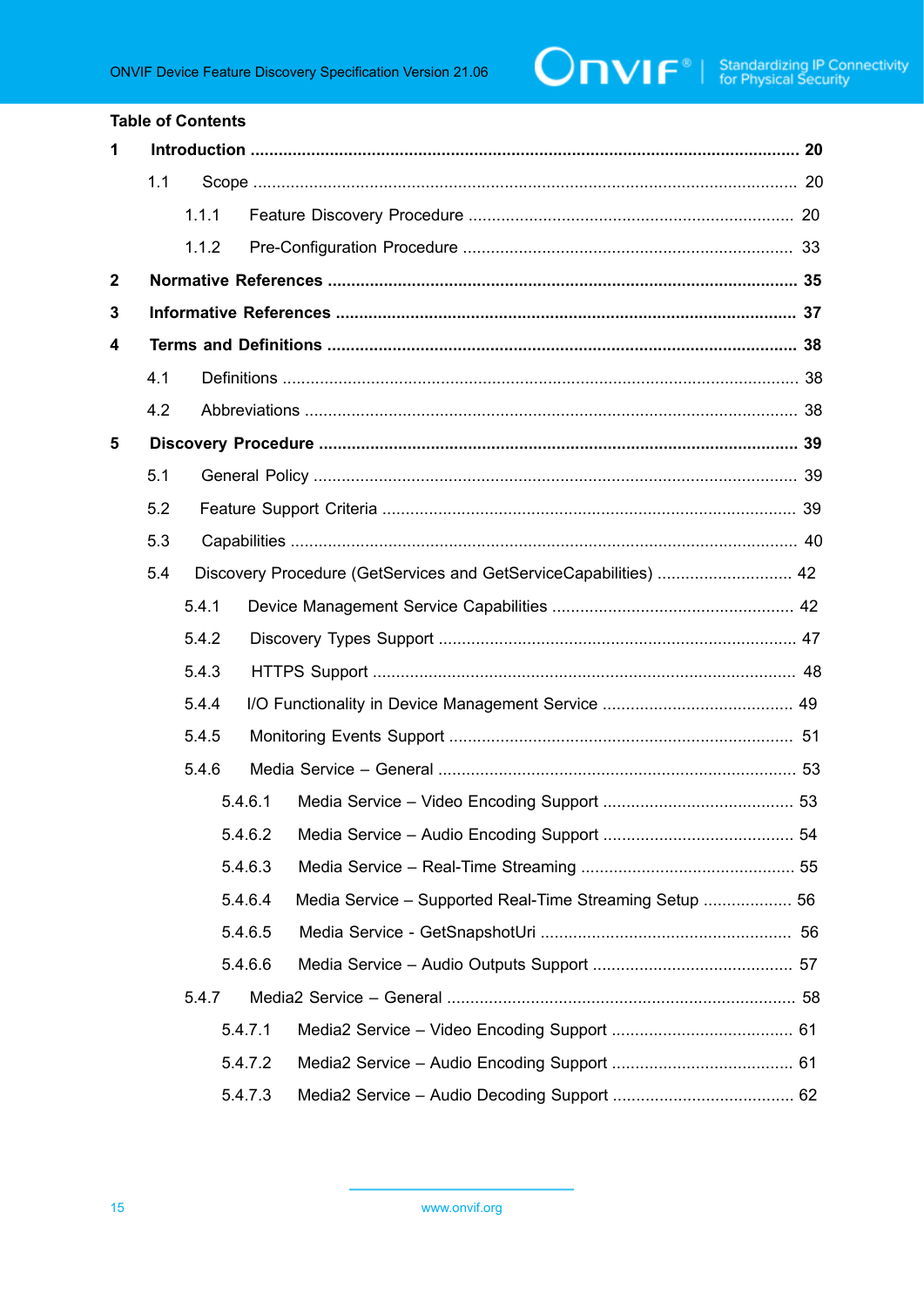| 5.4.7.4  |                                                                  |  |
|----------|------------------------------------------------------------------|--|
| 5.4.7.5  |                                                                  |  |
| 5.4.7.6  |                                                                  |  |
| 5.4.8    |                                                                  |  |
| 5.4.8.1  |                                                                  |  |
| 5.4.8.2  |                                                                  |  |
| 5.4.8.3  | Event Service - Message Content Filter Support  67               |  |
| 5.4.8.4  | Event Service - ONVIF Message Content Filter Dialect Support  68 |  |
| 5.4.8.5  |                                                                  |  |
| 5.4.9    |                                                                  |  |
| 5.4.9.1  |                                                                  |  |
| 5.4.9.2  |                                                                  |  |
| 5.4.9.3  |                                                                  |  |
| 5.4.10   |                                                                  |  |
| 5.4.10.1 |                                                                  |  |
| 5.4.10.2 |                                                                  |  |
| 5.4.10.3 | Fixed/Configurable Home Position Support for PTZ Node  79        |  |
| 5.4.11   |                                                                  |  |
| 5.4.11.1 |                                                                  |  |
| 5.4.11.2 |                                                                  |  |
| 5.4.11.3 |                                                                  |  |
|          |                                                                  |  |
| 5.4.12.1 |                                                                  |  |
| 5.4.12.2 |                                                                  |  |
| 5.4.12.3 |                                                                  |  |
| 5.4.13   |                                                                  |  |
| 5.4.14   |                                                                  |  |
| 5.4.14.1 |                                                                  |  |
|          |                                                                  |  |
| 5.4.15   |                                                                  |  |
| 5.4.16   |                                                                  |  |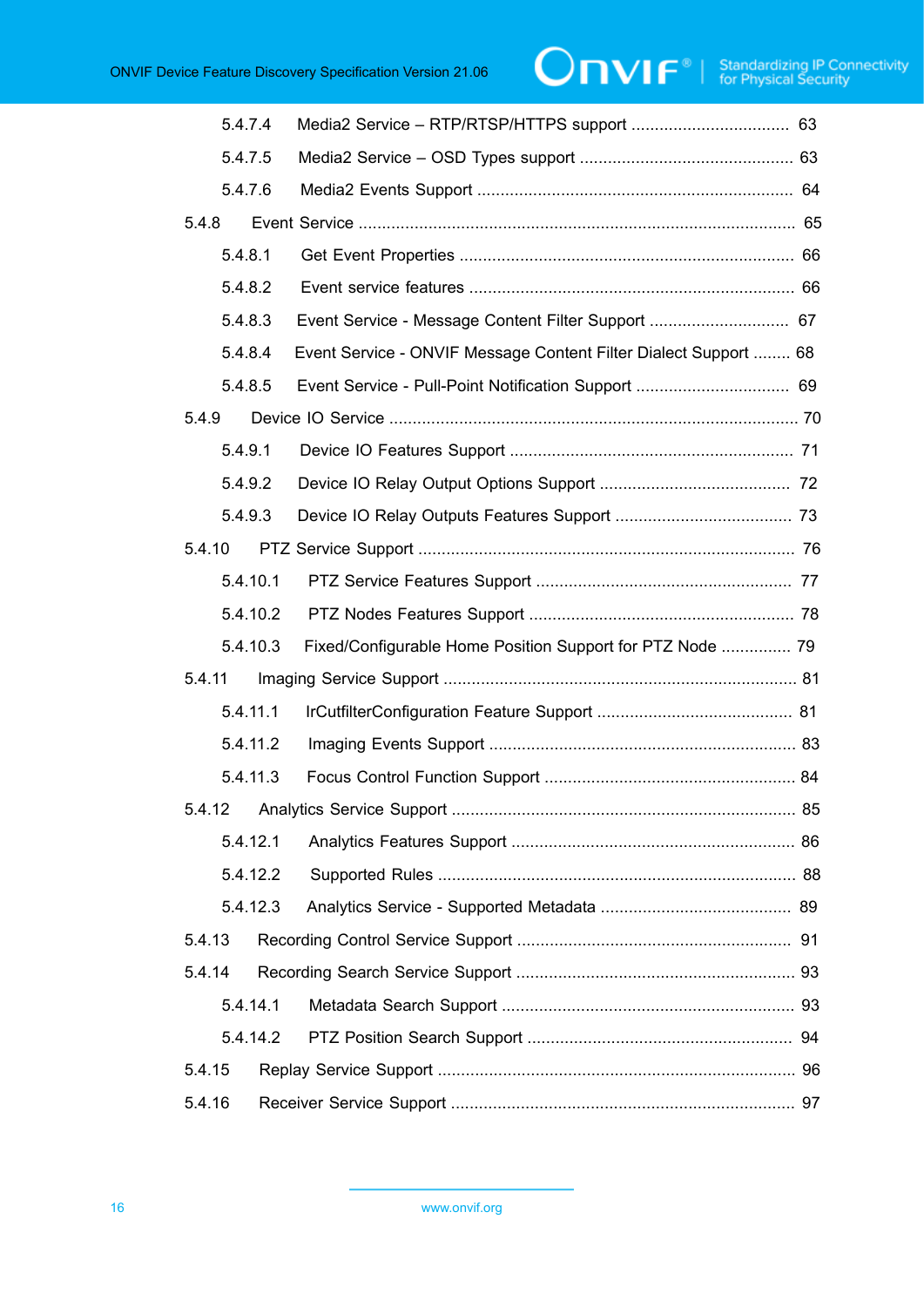|     | 5.4.17 |          |                                                                   |  |
|-----|--------|----------|-------------------------------------------------------------------|--|
|     |        | 5.4.17.1 |                                                                   |  |
|     |        | 5.4.17.2 |                                                                   |  |
|     |        | 5.4.17.3 |                                                                   |  |
|     | 5.4.18 |          |                                                                   |  |
|     |        | 5.4.18.1 |                                                                   |  |
|     |        | 5.4.18.2 |                                                                   |  |
|     |        | 5.4.18.3 |                                                                   |  |
|     |        | 5.4.18.4 |                                                                   |  |
|     | 5.4.19 |          |                                                                   |  |
|     |        | 5.4.19.1 |                                                                   |  |
|     | 5.4.20 |          |                                                                   |  |
|     |        | 5.4.20.1 |                                                                   |  |
|     | 5.4.21 |          |                                                                   |  |
|     |        | 5.4.21.1 |                                                                   |  |
|     | 5.4.22 |          |                                                                   |  |
|     |        | 5.4.22.1 |                                                                   |  |
|     | 5.4.23 |          |                                                                   |  |
|     | 5.4.24 |          |                                                                   |  |
| 5.5 |        |          |                                                                   |  |
|     | 5.5.1  |          | Device Service Capabilities Configuration Functionality in Device |  |
|     |        |          |                                                                   |  |
|     | 5.5.2  |          |                                                                   |  |
|     | 5.5.3  |          |                                                                   |  |
|     | 5.5.4  |          |                                                                   |  |
|     | 5.5.5  |          |                                                                   |  |
|     | 5.5.6  |          |                                                                   |  |
|     | 5.5.7  |          |                                                                   |  |
|     | 5.5.8  |          |                                                                   |  |
|     |        | 5.5.8.1  |                                                                   |  |
|     |        | 5.5.8.2  |                                                                   |  |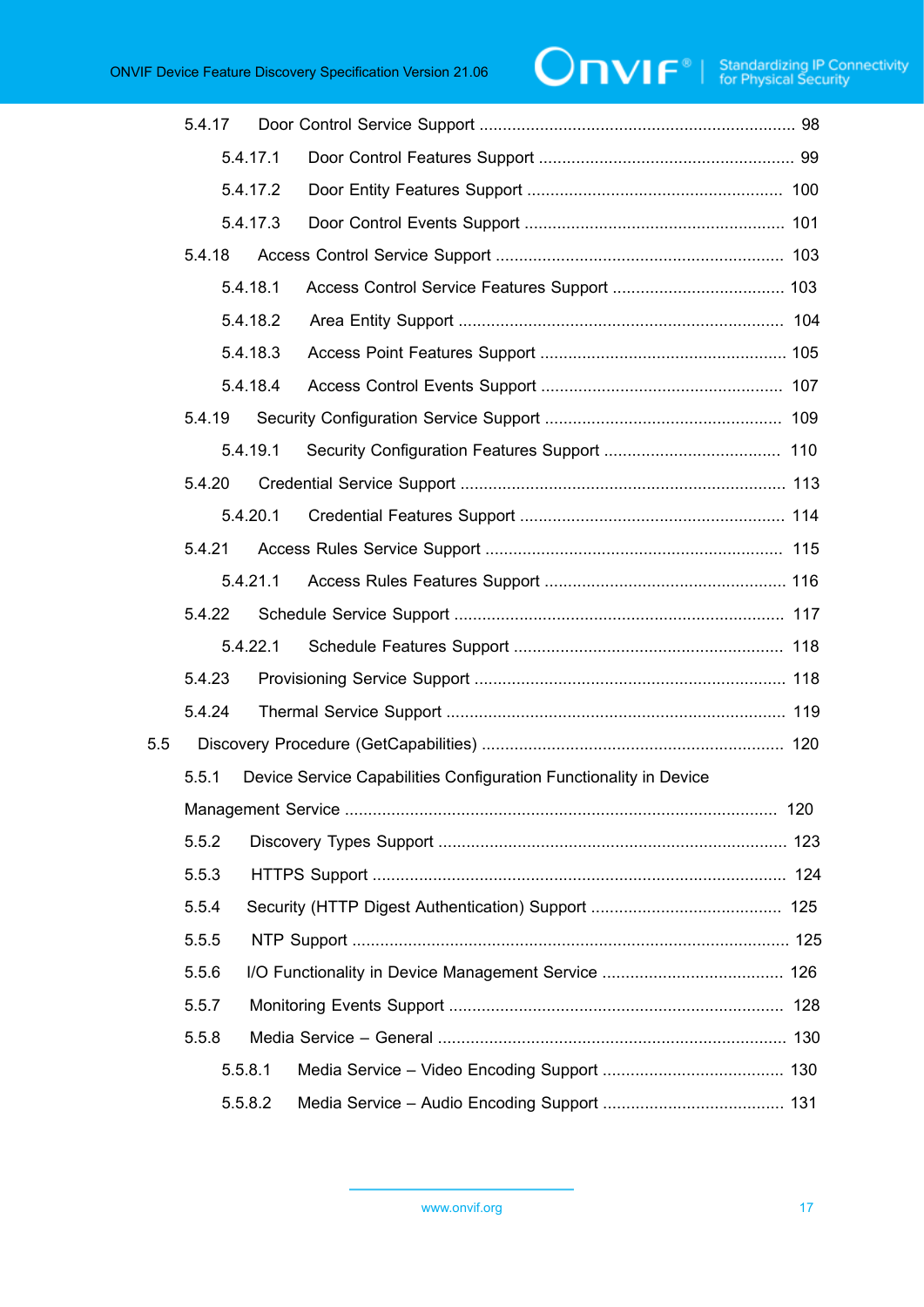# $\boxed{\color{red} \bigcap \textbf{VIF}^{\textcolor{red}{\circ}} \; | \; \; \substack{\textnormal{Standardizing IP Connectivity} \\ \textnormal{for Physical Security}}}$

| 5.5.8.3  |                                                                   |  |
|----------|-------------------------------------------------------------------|--|
| 5.5.8.4  | Media Service - Supported Real-Time Streaming Setup  132          |  |
| 5.5.8.5  |                                                                   |  |
| 5.5.8.6  |                                                                   |  |
| 5.5.9    |                                                                   |  |
| 5.5.10   |                                                                   |  |
| 5.5.10.1 |                                                                   |  |
| 5.5.10.2 |                                                                   |  |
| 5.5.10.3 |                                                                   |  |
| 5.5.10.4 | Event Service - ONVIF Message Content Filter Dialect Support  137 |  |
| 5.5.10.5 | Event Service - Pull-Point Notification Support  138              |  |
| 5.5.11   |                                                                   |  |
| 5.5.11.1 |                                                                   |  |
| 5.5.11.2 |                                                                   |  |
| 5.5.11.3 |                                                                   |  |
| 5.5.12   |                                                                   |  |
| 5.5.12.1 |                                                                   |  |
| 5.5.12.2 |                                                                   |  |
| 5.5.12.3 | Fixed/Configurable Home Position Support for PTZ Node  146        |  |
| 5.5.13   |                                                                   |  |
| 5.5.13.1 |                                                                   |  |
|          |                                                                   |  |
| 5.5.13.3 |                                                                   |  |
| 5.5.14   |                                                                   |  |
| 5.5.14.1 |                                                                   |  |
| 5.5.14.2 |                                                                   |  |
| 5.5.15   |                                                                   |  |
| 5.5.16   |                                                                   |  |
| 5.5.16.1 |                                                                   |  |
| 5.5.16.2 |                                                                   |  |
| 5.5.17   |                                                                   |  |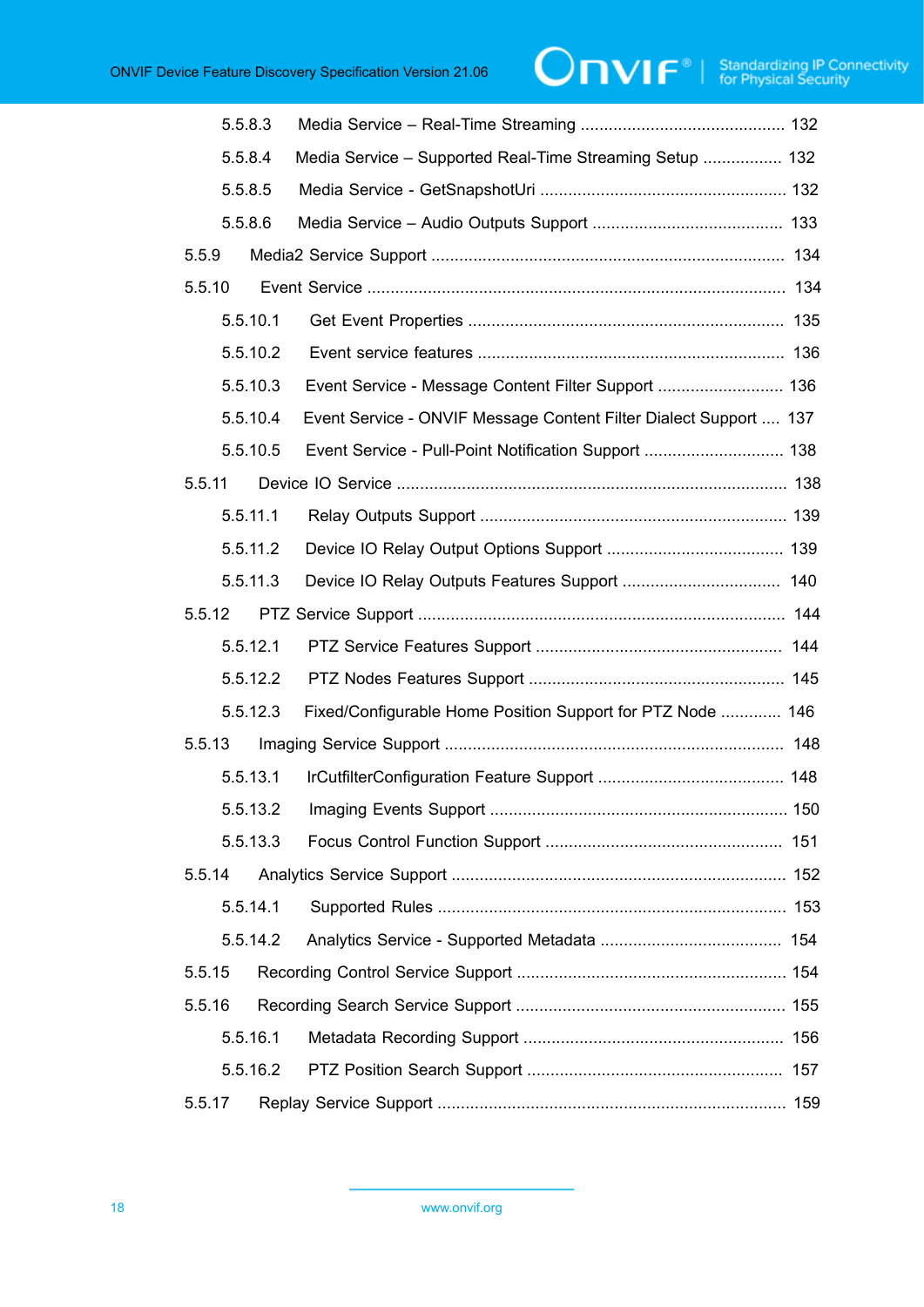|   |      | 5.5.18 |                                                                          |  |
|---|------|--------|--------------------------------------------------------------------------|--|
|   |      | 5.5.19 |                                                                          |  |
|   |      | 5.5.20 |                                                                          |  |
|   |      | 5.5.21 |                                                                          |  |
|   |      | 5.5.22 |                                                                          |  |
|   |      | 5.5.23 |                                                                          |  |
|   |      | 5.5.24 |                                                                          |  |
|   |      | 5.5.25 |                                                                          |  |
|   |      | 5.5.26 |                                                                          |  |
|   | 5.6  |        |                                                                          |  |
|   | 5.7  |        |                                                                          |  |
| 6 |      |        |                                                                          |  |
|   | 6.1  |        |                                                                          |  |
|   | 6.2  |        |                                                                          |  |
| A |      |        |                                                                          |  |
|   | A.1  |        | Selection/Creation of Media Profile That Contains PTZ Configuration  164 |  |
|   | A.2  |        |                                                                          |  |
|   | A.3  |        |                                                                          |  |
|   | A.4  |        |                                                                          |  |
|   | A.5  |        |                                                                          |  |
|   | A.6  |        |                                                                          |  |
|   | A.7  |        |                                                                          |  |
|   | A.8  |        |                                                                          |  |
|   | A.9  |        | Media Profile Configuration with Video Source Configuration  174         |  |
|   | A.10 |        |                                                                          |  |
|   | A.11 |        |                                                                          |  |
|   |      |        |                                                                          |  |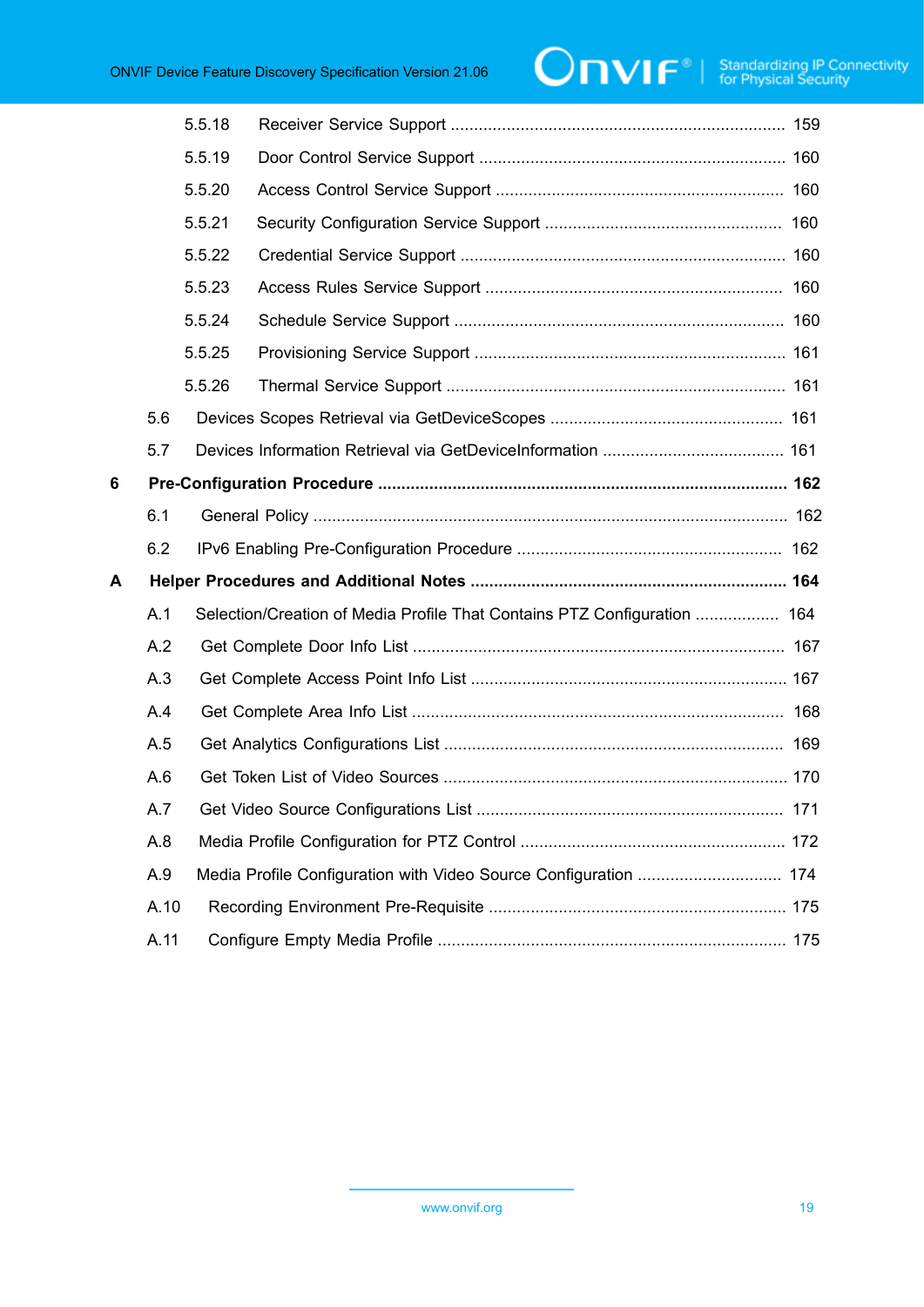## <span id="page-19-0"></span>**1 Introduction**

ONVIF Test Specification ([ONVIF Test]) defines/describes test cases need to verify according to [ONVIF Network Interface Specs], [ONVIF Conformance] in conjunction with a certain Profile Specification requirements. However, requirement on which test cases need to be executed and passed is out of the scope of [ONVIF Test]. Such requirements have to be described in a separate document.

This document focuses on detailing out feature discovery procedure and pre-configuration procedure for ONVIF Device Test Tool (hereafter, it is referred to as ONVIF Client) to identify which functionality is supported / not supported by DUT and to prepare DUT for further testing.

Based on these results of the feature discovery, which test cases shall be executed and passed will be determined for the purpose of claiming conformance to Profile specification. Some feature detection will be based on capability query, and some other feature detection will be based on error code response retrieval toward a specific request.

Pre-configuration procedure provide possibility automatically pre-configure the DUT before test execution to prevent additional time expenses for Test Operator or conformance time.

### <span id="page-19-1"></span>1.1 Scope

The scope of this document is to define:

- Feature discovery procedure of the functionality listed in [Section 1.1.1.](#page-19-2)
- Pre-configuration procedure for the items listed in [Section 1.1.2.](#page-32-0)

### <span id="page-19-2"></span>1.1.1 Feature Discovery Procedure

Feature discovery procedure includes logic description for the following features:

- Security
	- WS-UsernameToken
	- HTTP digest authentication
- Discovery
	- Bye Message support
	- Types
		- dn:NetworkVideoTransmitter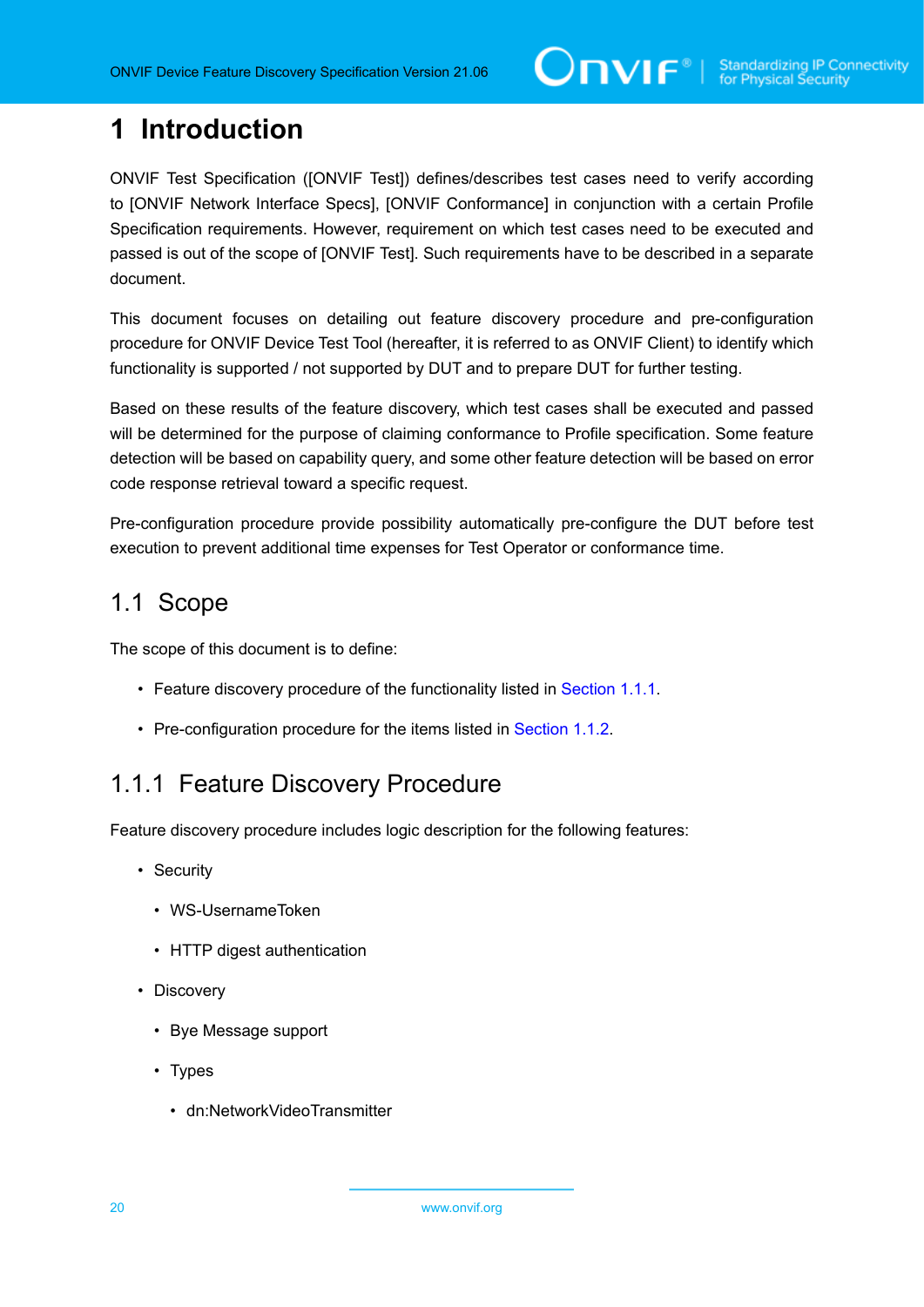

- tds:Device
- Device Service
	- Capabilities
		- GetCapabilities
		- GetServices
	- Network
		- Zero Configuration
		- NTP support
		- IPv6
		- DHCPv6
		- Dynamic DNS
		- IP Filter
		- HTTPS
	- System
		- System logging
		- Http System Logging
		- Http Firmware Upgrade
		- Http Support Information
		- Http System Backup
		- User Configuration
		- Network Configuration
	- Security
		- Maximum Users
		- Default Access Policy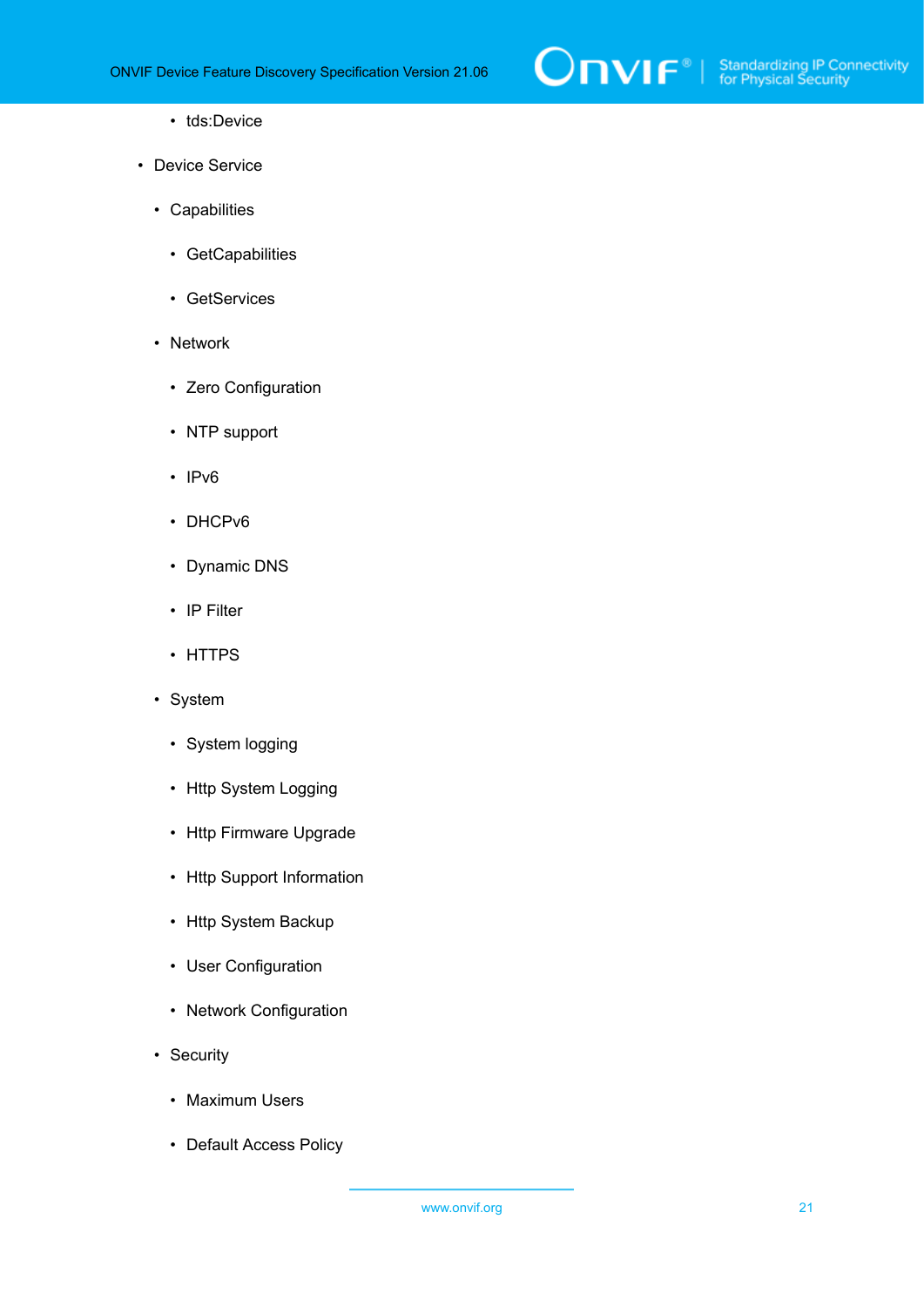

- Remote User Handling
- Maximum Username Length
- Maximum Password Length
- TLS1.0
- TLS1.1
- TLS1.2
- I/O functionality
	- Relay Outputs
		- Bistable
			- Open
			- Closed
		- Monostable
			- Open
			- Closed
- Monitoring Events
	- Monitoring/ProcessorUsage
	- Monitoring/OperatingTime/LastReset
	- Monitoring/OperatingTime/LastReboot
	- Monitoring/OperatingTime/LastClockSynchronization
	- Monitoring/Backup/Last
	- Monitoring/Mechanical/FanFailed
	- Monitoring/Mechanical/PowerSupplyFailed
	- Monitoring/Mechanical/StorageFailed
	- Monitoring/EnvironmentalConditions/CriticalTemperature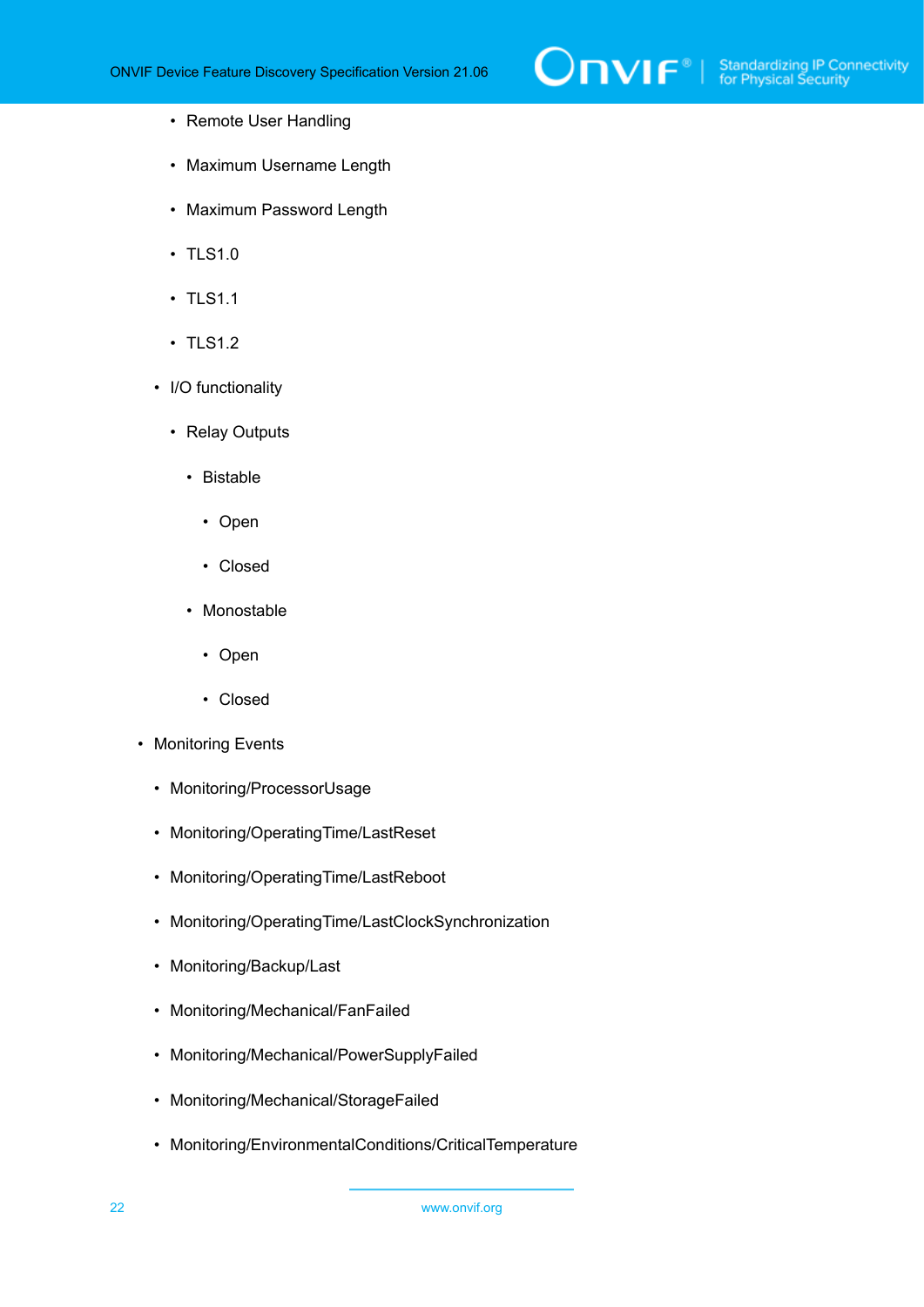

- Device scopes retrieval via GetDeviceScopes
- Event Service
	- Persistent notification storage support
	- WS Basic Notification
	- Message Content Filter
		- ONVIF Message Content Filter Dialect
	- GetServiceCapabilities
		- MaxPullPoints capability
	- Pull-Point Notification
	- Event Broker
		- Protocols
			- mqtt
			- mqtts
			- ws
			- wss
- Media Service
	- Video
		- JPEG
		- H.264
		- MPEG4
	- Audio
		- G.711
		- G.726
		- AAC
	- Audio outputs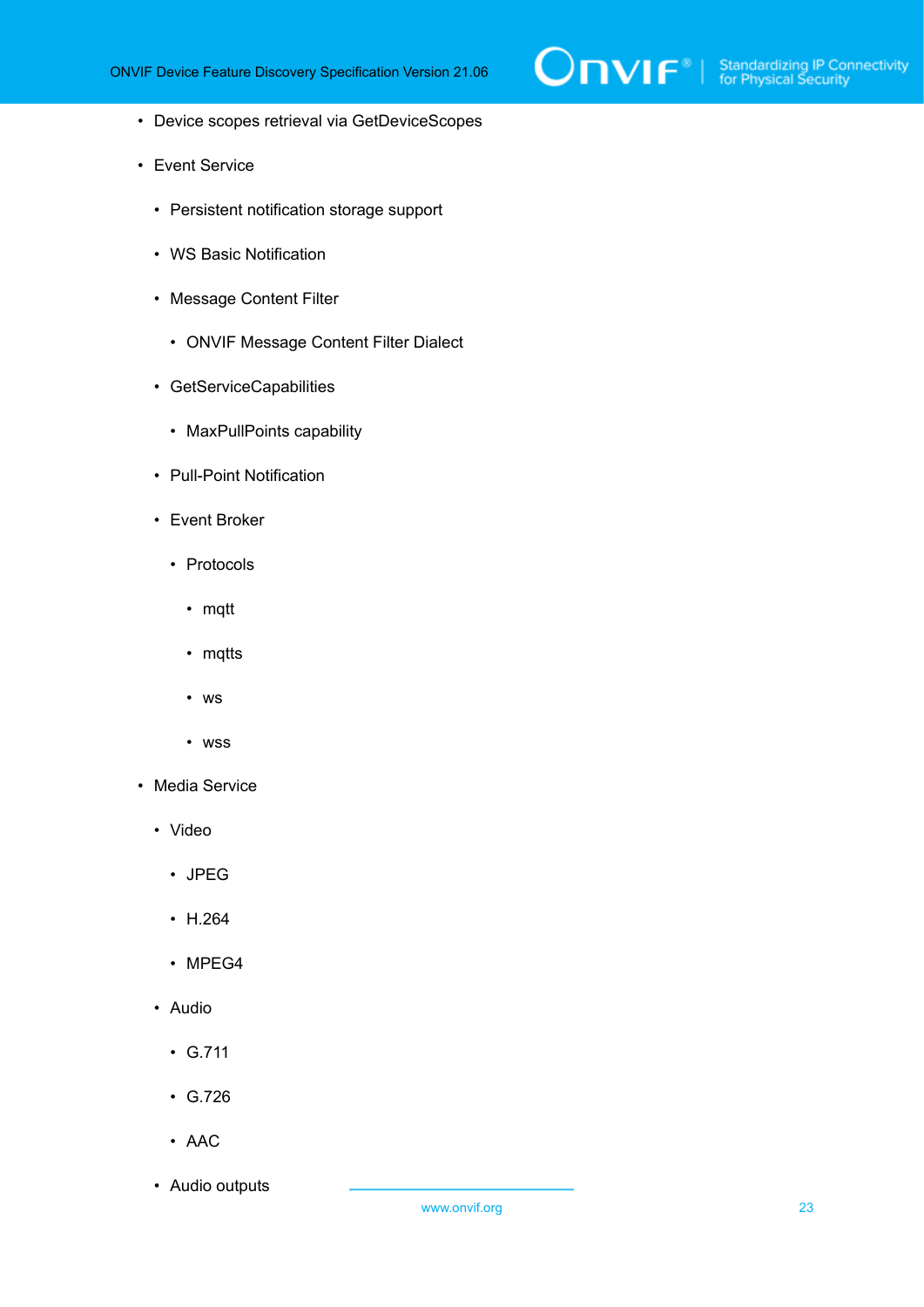

- G.711
- G.726
- AAC
- Real-time streaming
	- RTP/UDP
	- RTP/RTSP/HTTP
	- RTP/RTSP/TCP
	- RTP-Multicast/UDP
- GetSnapshotUri support
- Media2 Service
	- Video
		- H.265
		- H.264
	- Audio
		- G.711
		- AAC
	- Audio outputs
		- G.711
		- AAC
	- Real-time streaming
		- RTP/UDP
		- RTP/RTSP/HTTP
		- RTP/RTSP/HTTPS
		- RTP/RTSP/TCP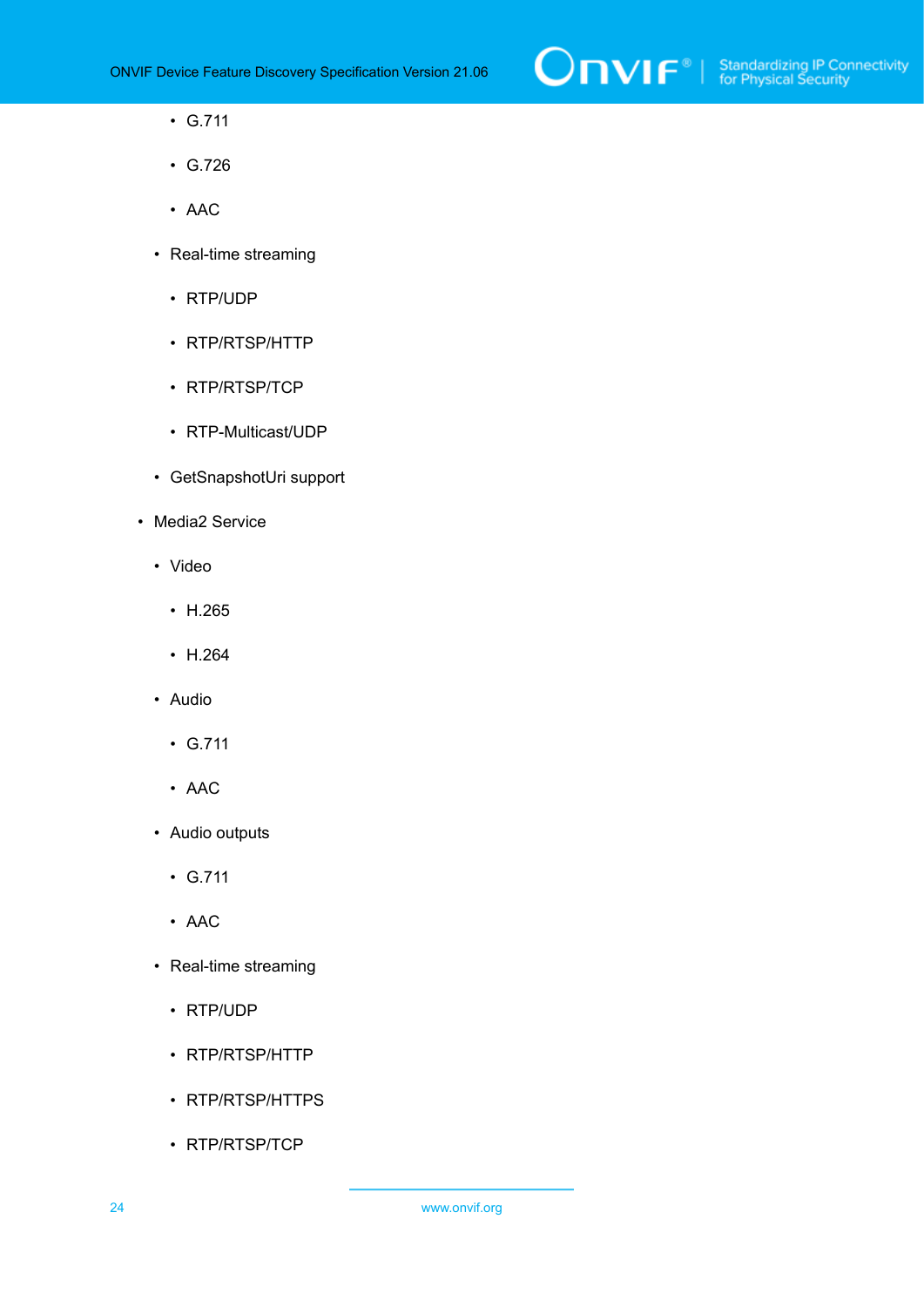

- RTP-Multicast/UDP
- RTSP WebSocket
- Snapshot Uri
- Video Source Mode
- OSD
	- Types
		- Text
		- Image
- Analytics
- Metadata
- Media2 Events
	- Media/ProfileChanged
	- Media/ConfigurationChanged
- PTZ Service
	- Get Compatible Configurations
	- Move Status
	- Status Position
	- For each PTZ node:
		- Absolut Move
			- Pan/Tilt Movement
			- Zoom Movement
		- Relative Move
			- Pan/Tilt Movement
			- Zoom Movement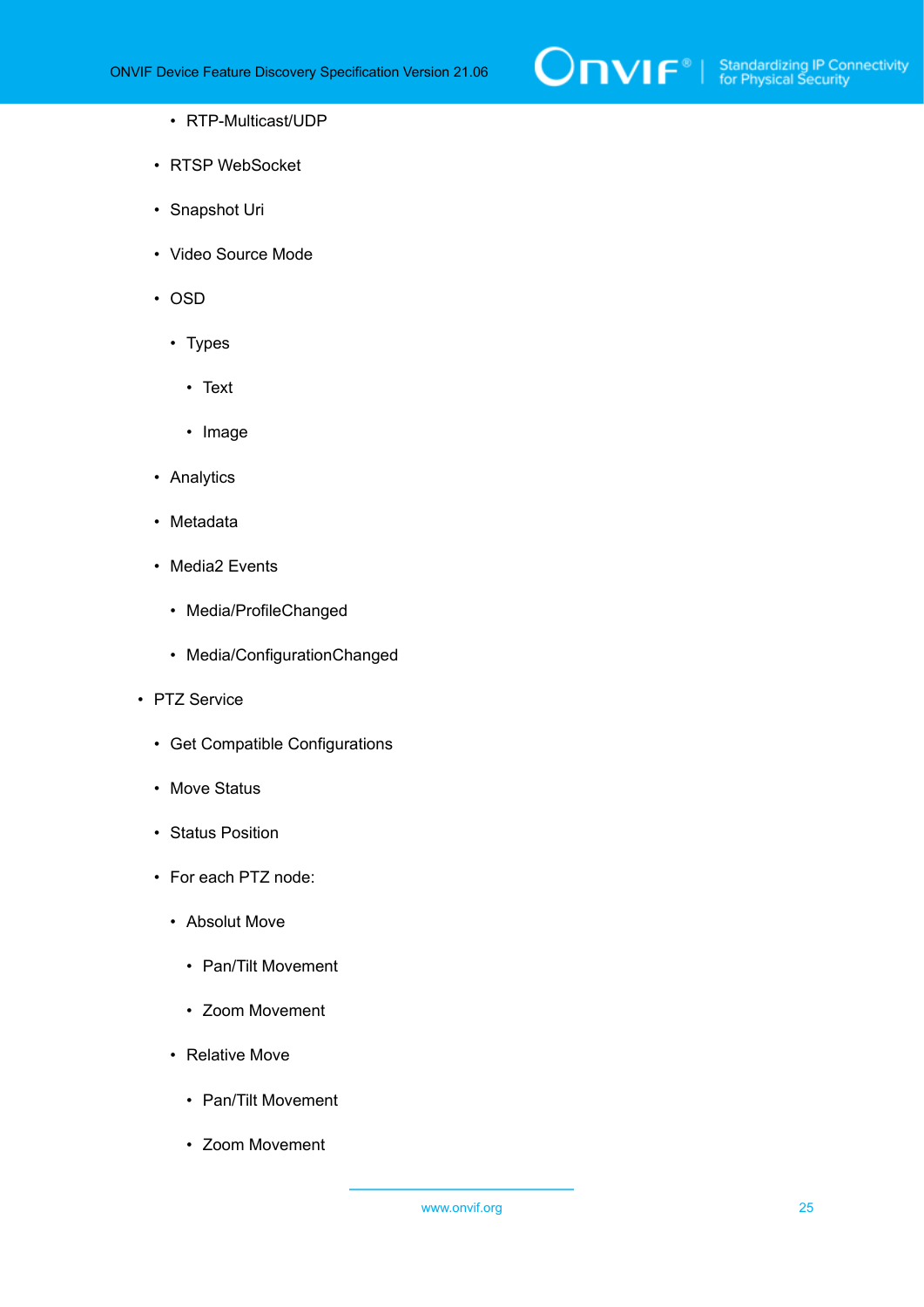

- Continuous Move
	- Pan/Tilt Movement
	- Zoom Movement
- Preset
- Home Position
	- Configurable
	- Fixed
- Auxiliary operations
- Speed
	- Speed for Pan/Tilt
	- Speed for Zoom
- Device IO Service
	- Relay Outputs
		- Relay Output Options
		- For each Relay Output node:
			- Bistable Mode
				- Open Idle Sate
				- Closed Idle Sate
			- Monostable Mode
				- Open Idle Sate
				- Closed Idle Sate
	- Digital Inputs
		- Digital Input Options
	- Serial Ports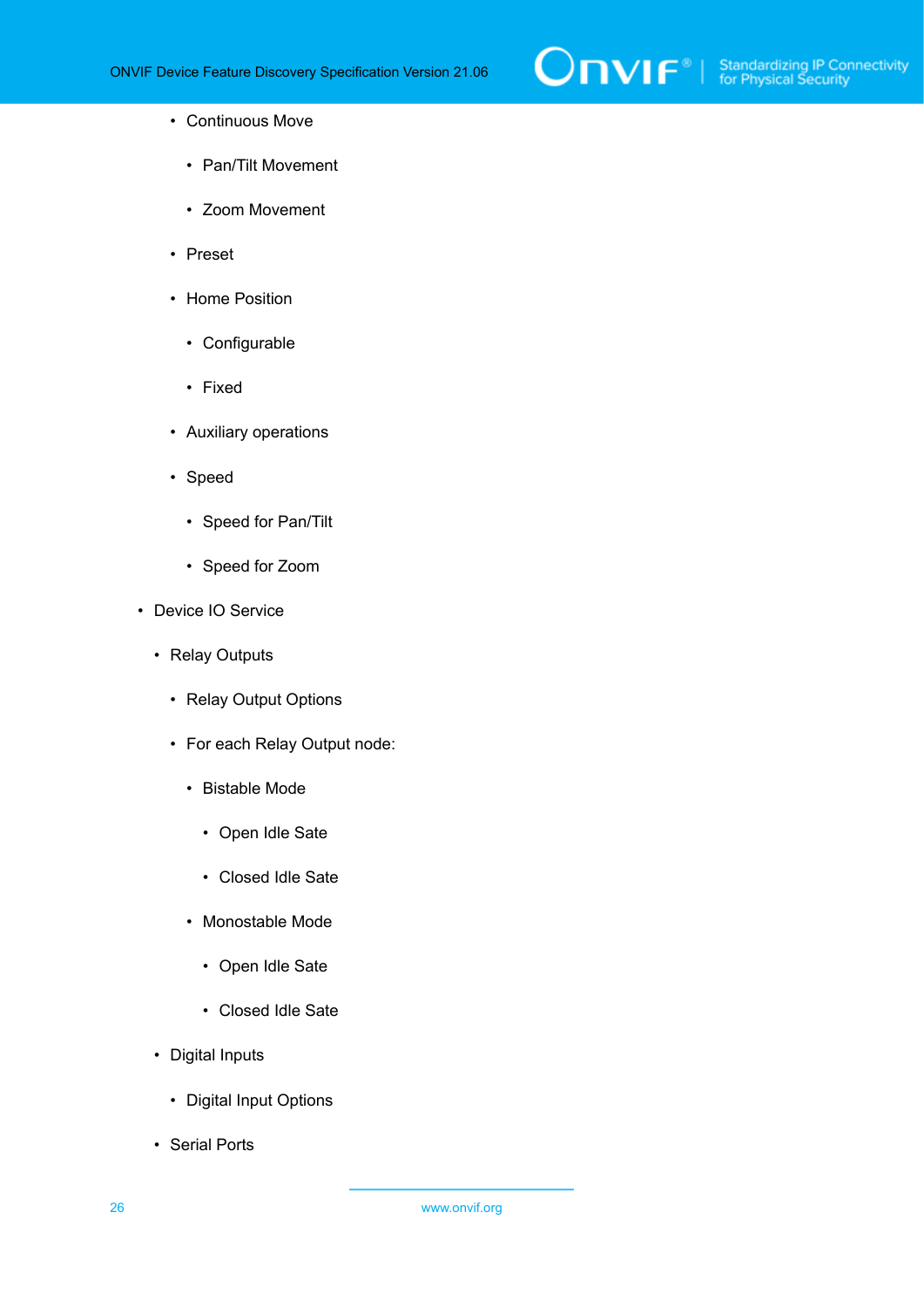

- Imaging Service
	- IrCutfilterConfiguration
	- Tampering Events
		- Image Too Blurry
		- Image Too Dark
		- Image Too Bright
		- Global Scene Change
	- Motion Alarm
	- Focus Control
- Analytics Service
	- Rule Engine
		- Rule Options
		- Supported Rules
			- Motion Region Detector Rule
			- Face Recognition Rule
			- License Plate Recognition Rule
	- Analytics Modules
		- Analytics Module Options
		- Supported Metadata
			- Geo Location
			- Object Classification
				- Vehicle Info
				- Human Face
				- Human Body
				- License Plate Info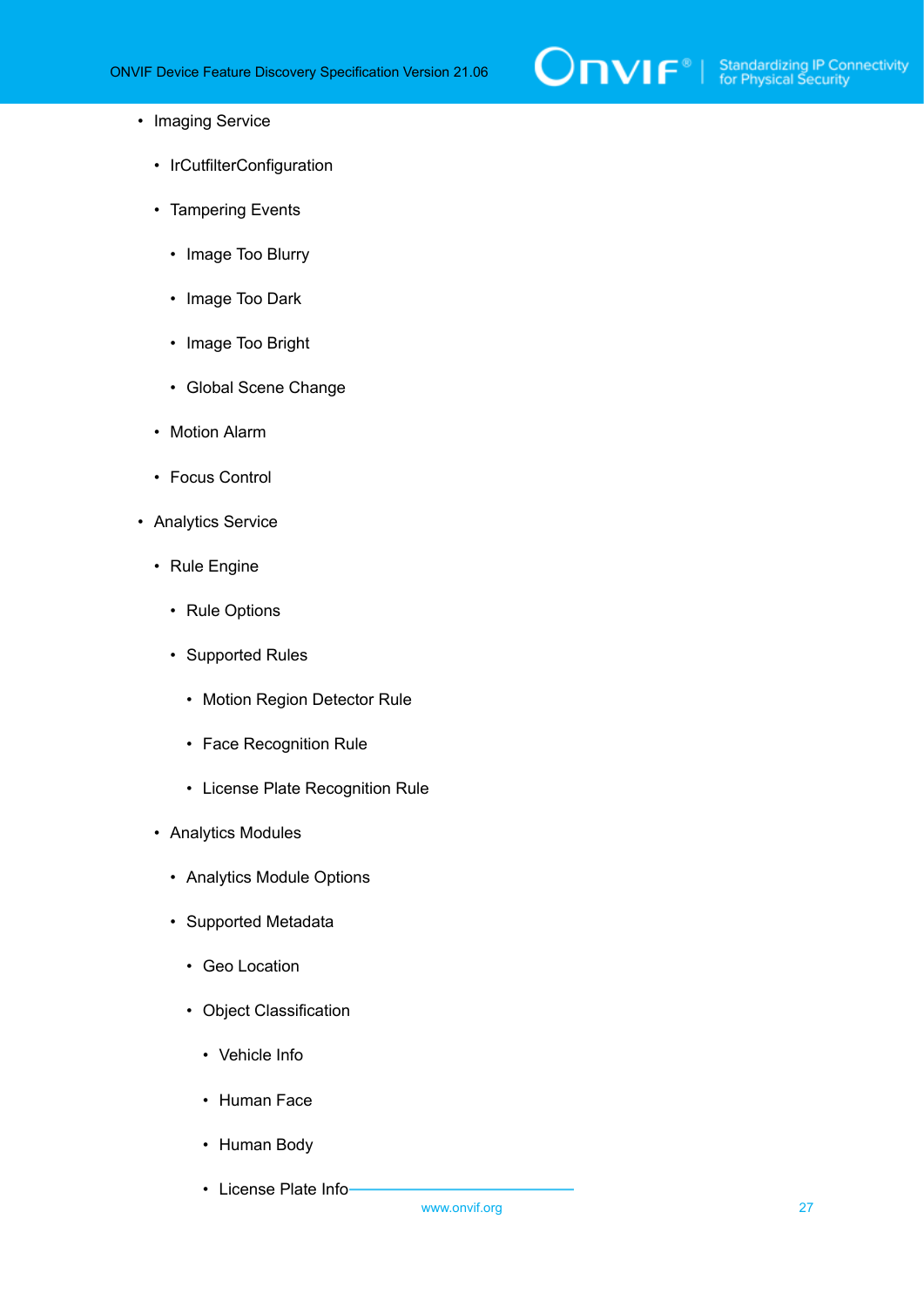- Image Sending
	- Embedded Image Sending Type
	- Local Storage Image Sending Type
	- Remote Storage Image Sending Type
- Recording Control Service
	- Dynamic Recordings
	- Dynamic Tracks
	- Audio Recording
	- Recording Options
	- tns1:RecordingConfig/DeleteTrackData
	- Metadata Recording
	- Encoding
		- JPEG
		- H.264
		- MPEG4
- Recording Search Service
	- Metadata Search
	- PTZ Position Search
- Replay Service
	- Reverse Replay
	- RTP/RTSP/TCP
- Receiver Service
- Door Control Service
	- MaxDoors Capability
	- Door Entity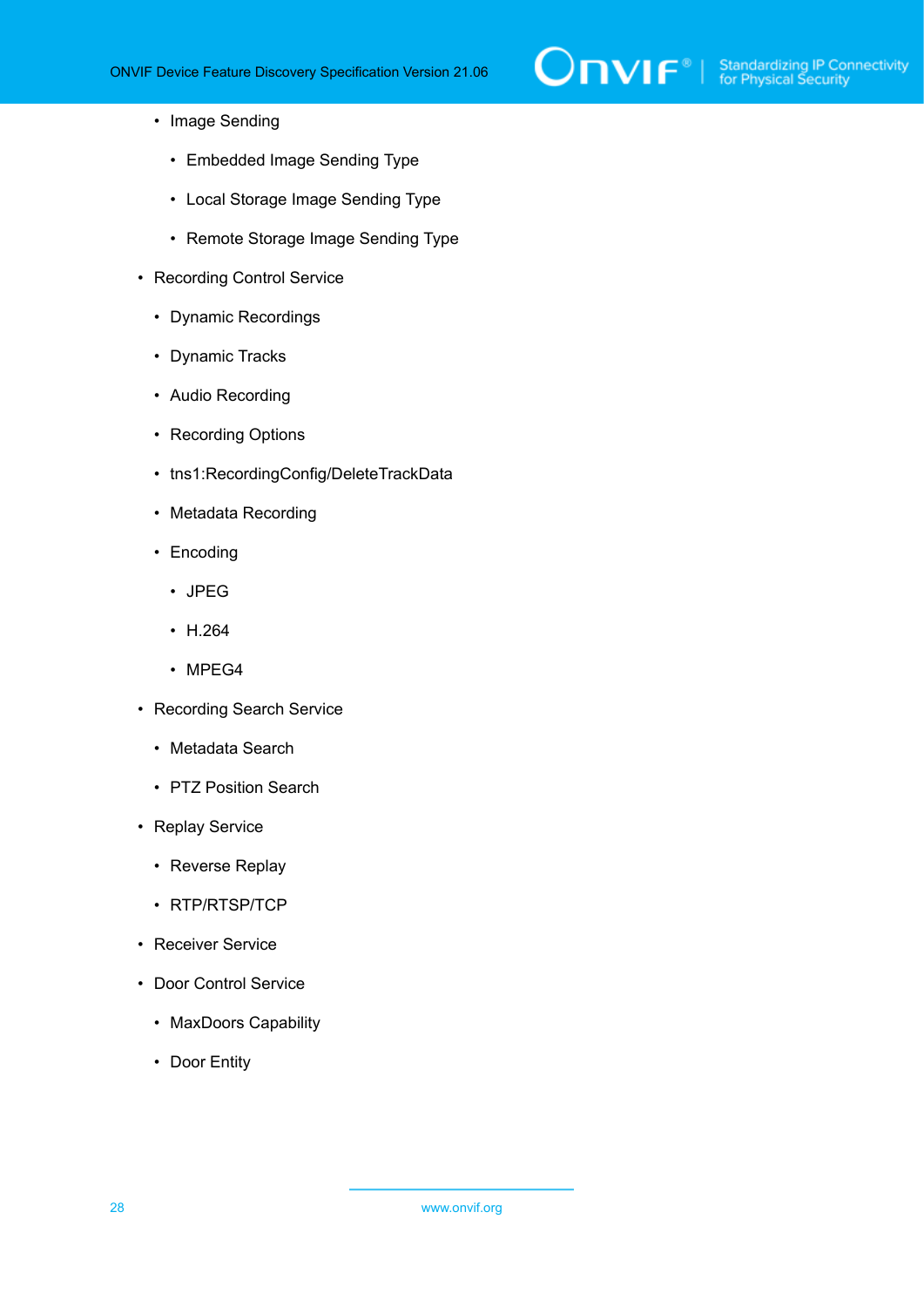

- Access Door
- Lock Door
- Unlock Door
- Double Lock Door
- Block Door
- Lock Down Door
- Lock Open Door
- Door Monitor
- Lock Monitor
- Double Lock Monitor
- Alarm
- Tamper
- Fault
- Door Events support
	- Door/State/DoorMode
	- Door/State/DoorPhysicalState
	- Door/State/LockPhysicalState
	- Door/State/DoubleLockPhysicalState
	- Door/State/DoorAlarm
	- Door/State/DoorTamper
	- Door/State/DoorFault
	- Configuration/Door/Changed
	- Configuration/Door/Removed
- Door Management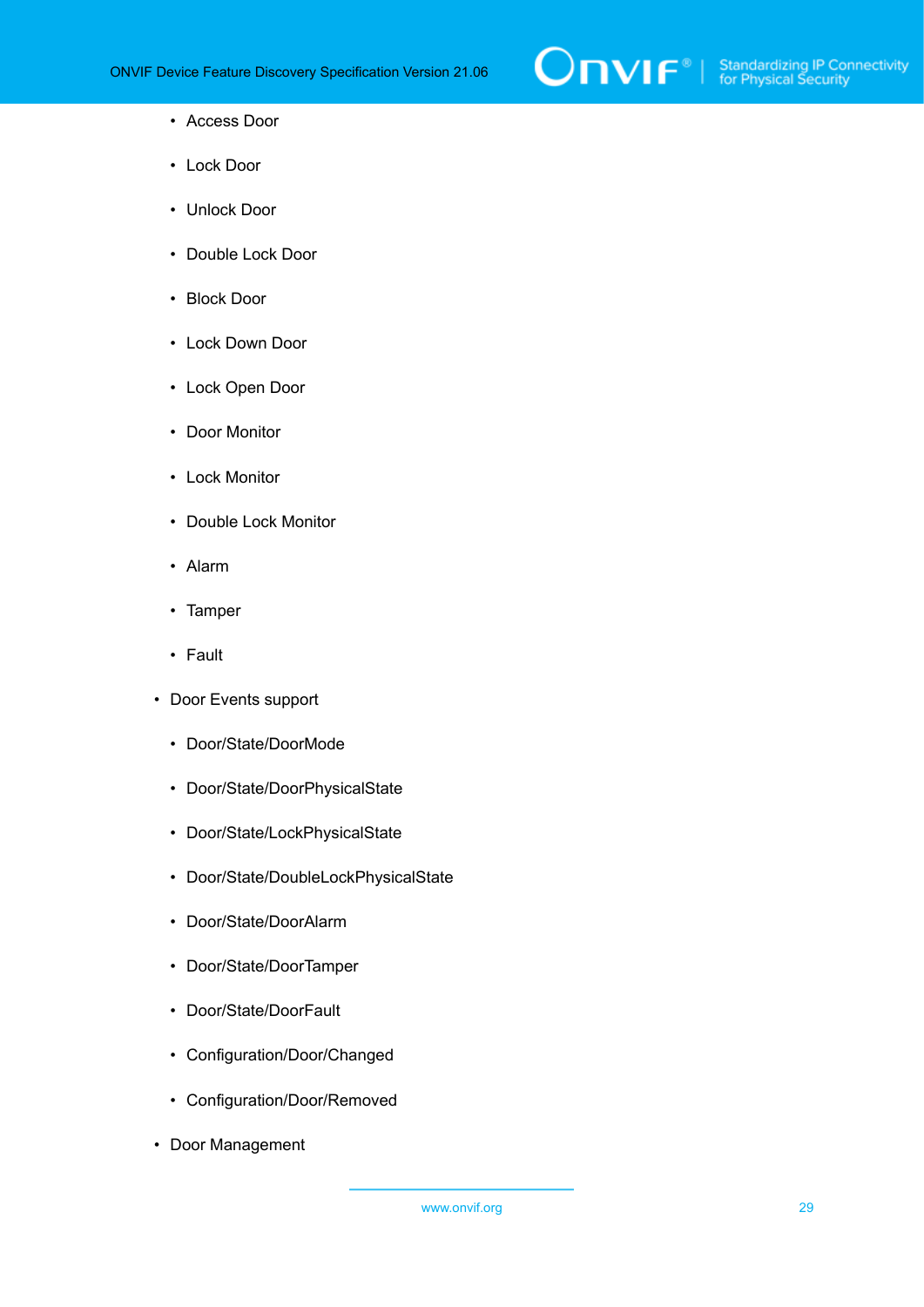

- Client Supplied Token (Door)
- Access Control Service
	- Area Entity
	- MaxAccessPoints Capability
	- Access Point Entity
		- Enable/Disable Access Point
		- Duress
		- Access Taken
		- External Authorization
		- Anonymous Access
		- Identifier Access
		- Feedback
	- Access Point Events
		- AccessControl/AccessGranted/Anonymous
		- AccessControl/AccessGranted/Credential
		- AccessControl/AccessTaken/Anonymous
		- AccessControl/AccessTaken/Credential
		- AccessControl/AccessTaken/Identifier
		- AccessControl/AccessNotTaken/Anonymous
		- AccessControl/AccessNotTaken/Credential
		- AccessControl/AccessNotTaken/Identifier
		- AccessControl/Denied/Anonymous
		- AccessControl/Denied/Credential
		- AccessControl/Denied/CredentialNotFound/Card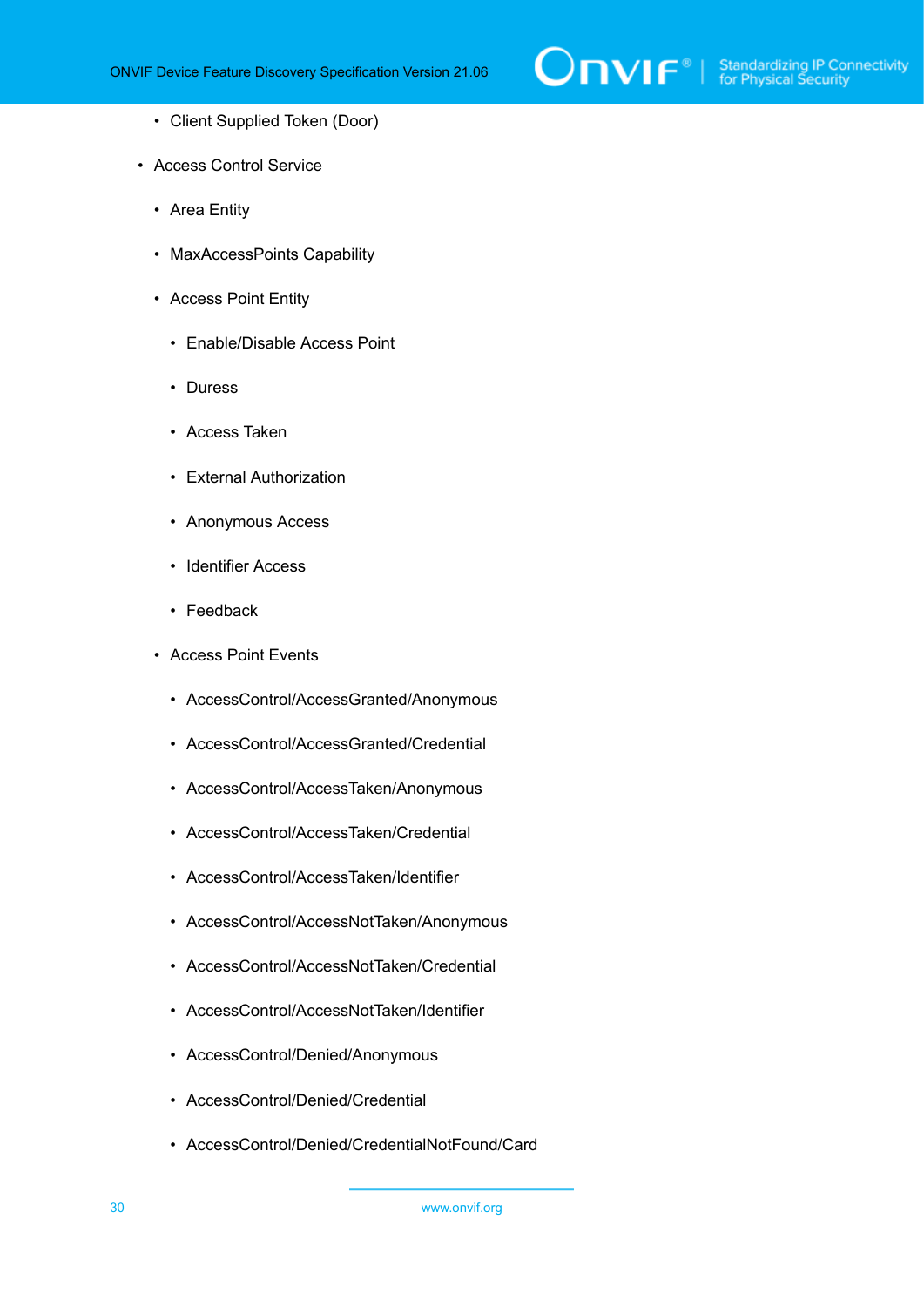

- AccessControl/Denied/CredentialNotFound
- AccessControl/Duress
- AccessControl/Request/Anonymous
- AccessControl/Request/Credential
- AccessControl/Request/Timeout
- AccessPoint/State/Enabled
- Configuration/AccessPoint/Changed
- Configuration/AccessPoint/Removed
- Configuration/Area/Changed
- Configuration/Area/Removed
- AccessControl/AccessGranted/Identifier
- AccessControl/Denied/Identifier
- Access Point Management
- Area Management
- Client Supplied Token (Area, Access Point)
- Security Configuration Service
	- Keystore features support
		- RSA Key Pair Generation
		- PKCS10 External Certification with RSA
		- Self-Signed Certificate Creation with RSA
		- Passphrase Management
		- PKCS8 Container Upload
		- PKCS12 Container Upload
		- CRLs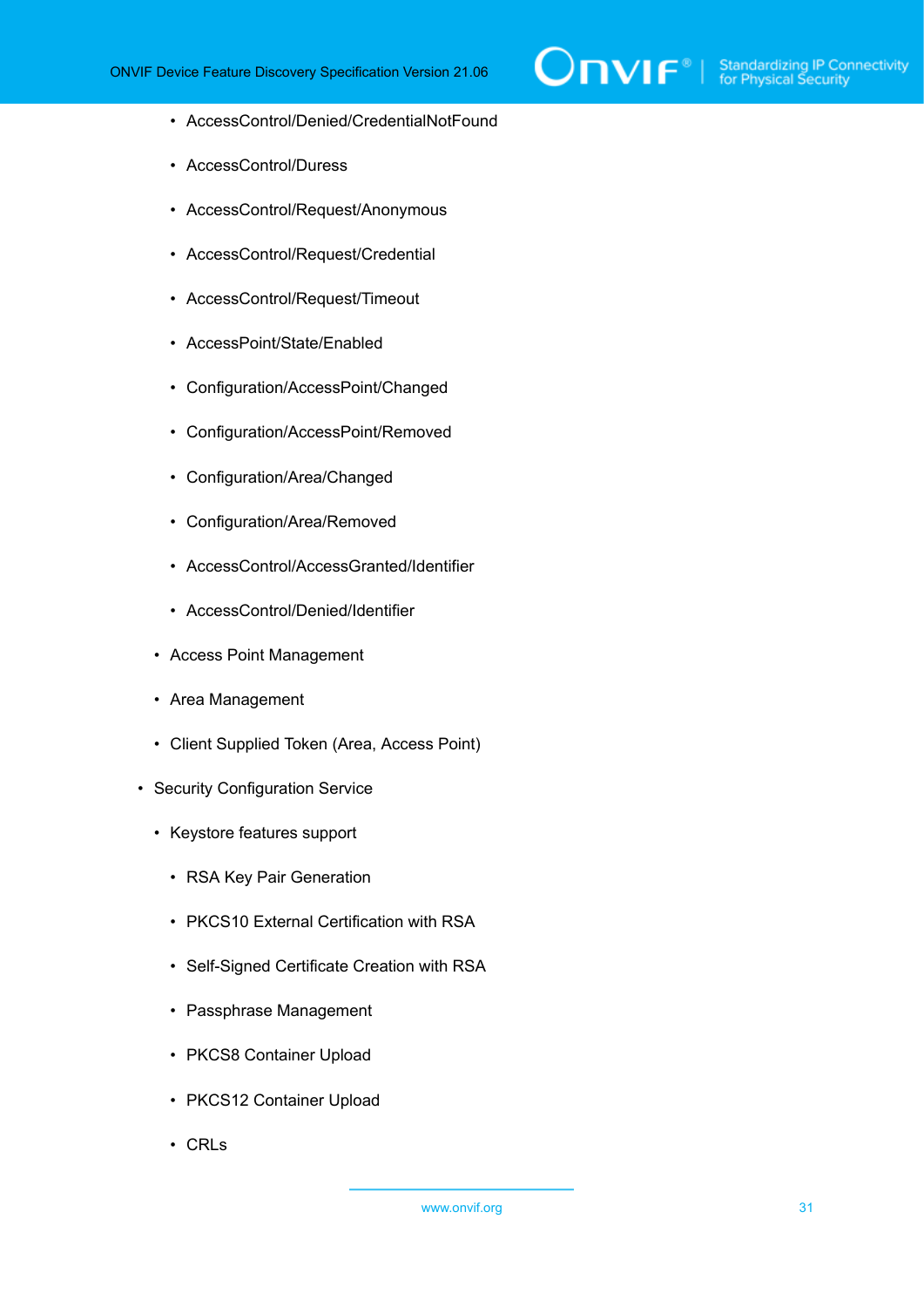$\mathsf{D}\mathbf{n}\mathsf{V}\mathsf{I}\mathsf{F}^\ast$  i

- Certification path validation policies
- TLS WWW client auth extended key usage extension
- No Private Key Sharing
- TLS features support
	- TLS Server
	- TLS client authentication
	- Enabled TLS Versions
- Credential Service
	- Credential Entity
	- Supported Identifier Types
		- pt:Card
		- pt:PIN
		- pt:Fingerprint
		- pt:Face
		- pt:Iris
		- pt:Vein
	- Credential Validity
	- Credential Access Profile Validity
	- Validity Supports Time Value
	- Reset Antipassback Violation
	- Client Supplied Token
	- Whitelist
	- Blacklist
	- SupportedExemptionType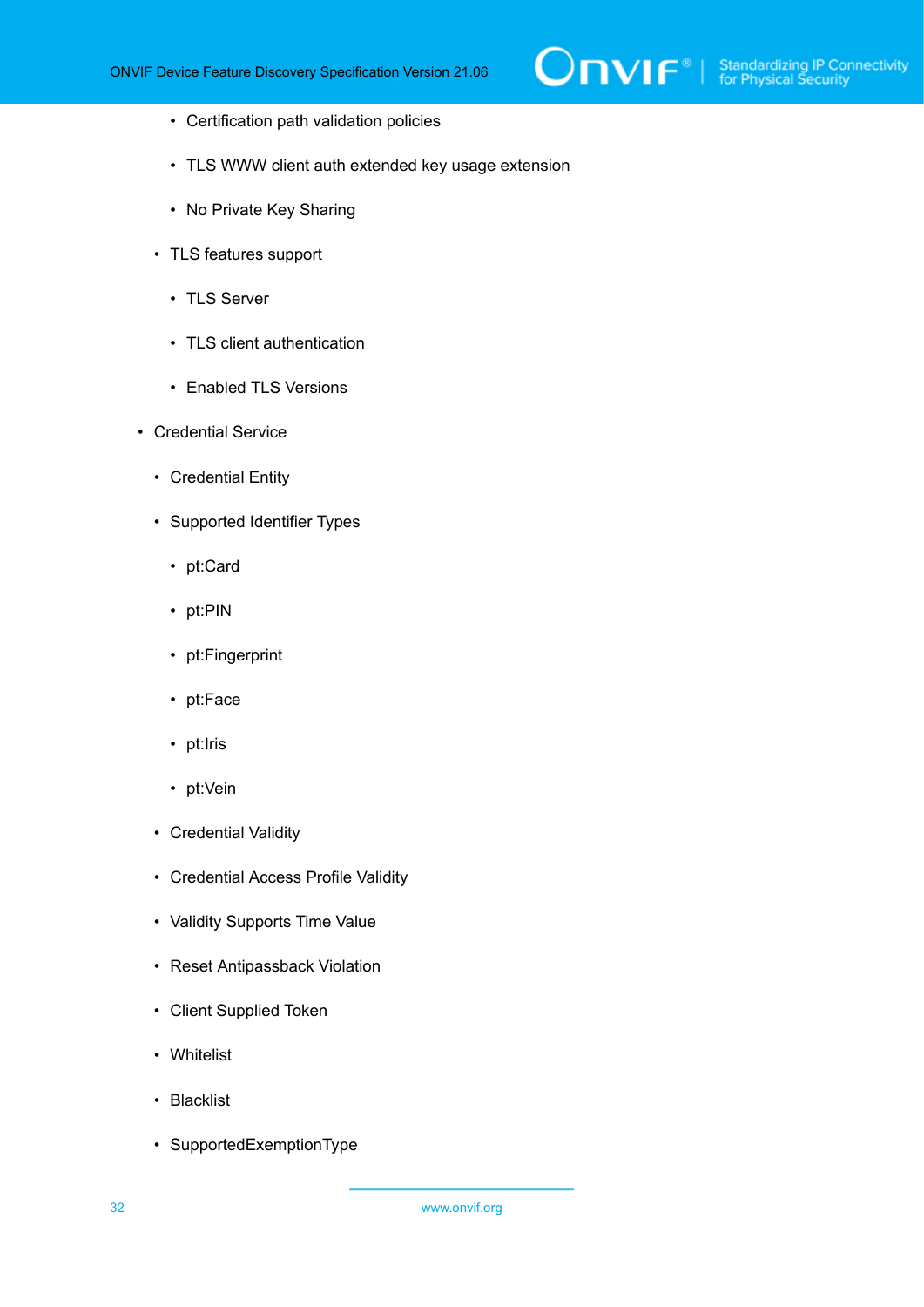

- pt:ExemptFromAuthentication
- Access Rules Service
	- Multiple Schedules per Access Point
	- Client Supplied Token
- Schedule Service
	- Extended Recurrence
	- Special Days
	- State Reporting
	- Client Supplied Token
- Provisioning Service
- Thermal Service
- Auxiliary Commands
	- tt:Wiper|On
	- tt:Wiper|Off
	- tt:Washer|On
	- tt:Washer|Off
	- tt:WashingProcedure|On
	- tt:WashingProcedure|Off
	- tt:IRLamp|On
	- tt:IRLamp|Off
	- tt:IRLamp|Auto

The coverage of the discovery procedure will be evolving in accordance with [ONVIF Test] version evolution and addition of Profile Specification.

### <span id="page-32-0"></span>1.1.2 Pre-Configuration Procedure

Pre-configuration procedure includes logic description for the following items: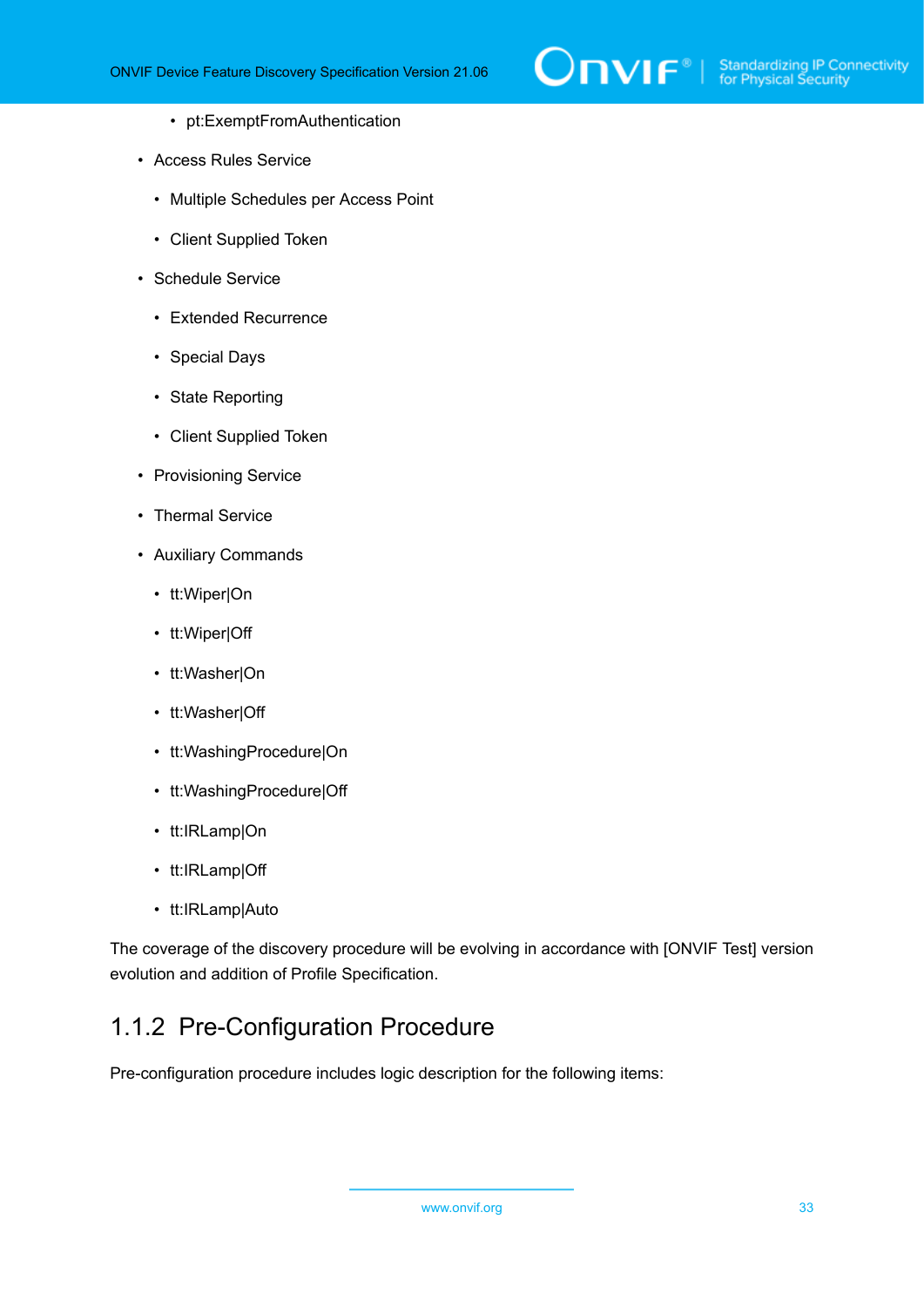• Enabling of IPv6 network configuration

Pre-configuration procedure shall have no impact on conformance results even in the case of failures.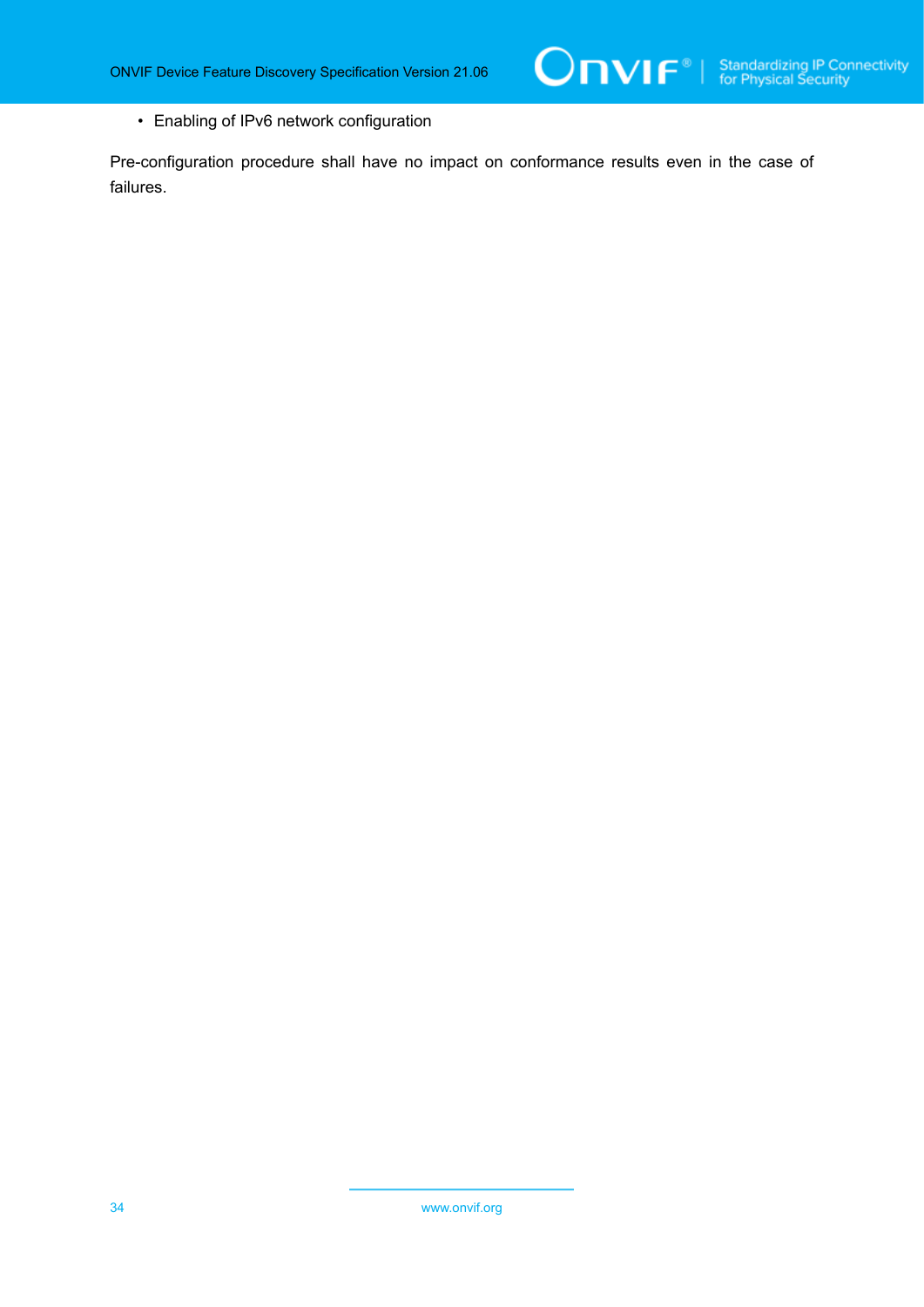## <span id="page-34-0"></span>**2 Normative References**

• [ONVIF Network Interface Specs] ONVIF Network Interface Specification documents:

<https://www.onvif.org/profiles/specifications/>

• [ONVIF Conformance] ONVIF Conformance Process Specification:

<https://www.onvif.org/profiles/conformance/>

• [ONVIF Test] ONVIF Device Test Specification:

<https://www.onvif.org/profiles/conformance/device-test/>

- [ONVIF Base Test] ONVIF Base Device Test Specification: <https://www.onvif.org/profiles/conformance/device-test/>
- [ONVIF Media Test] ONVIF Test Specification:

<https://www.onvif.org/profiles/conformance/device-test/>

• [ONVIF PTZ Test] ONVIF PTZ Test Specification:

<https://www.onvif.org/profiles/conformance/device-test/>

• [ONVIF Imaging Test] ONVIF Imaging Test Specification:

<https://www.onvif.org/profiles/conformance/device-test/>

• [ONVIF Recording Control Test] ONVIF Recording Control Test Specification:

<https://www.onvif.org/profiles/conformance/device-test/>

• [ONVIF Receiver Test] ONVIF Receiver Test Specification:

<https://www.onvif.org/profiles/conformance/device-test/>

- [ONVIF Replay Control Test] ONVIF Replay Control Test Specification: <https://www.onvif.org/profiles/conformance/device-test/>
- [ONVIF Recording Search Test] ONVIF Recording Search Test Specification:

<https://www.onvif.org/profiles/conformance/device-test/>

• [ONVIF Access Test] ONVIF Access Control Test Specification:

<https://www.onvif.org/profiles/conformance/device-test/>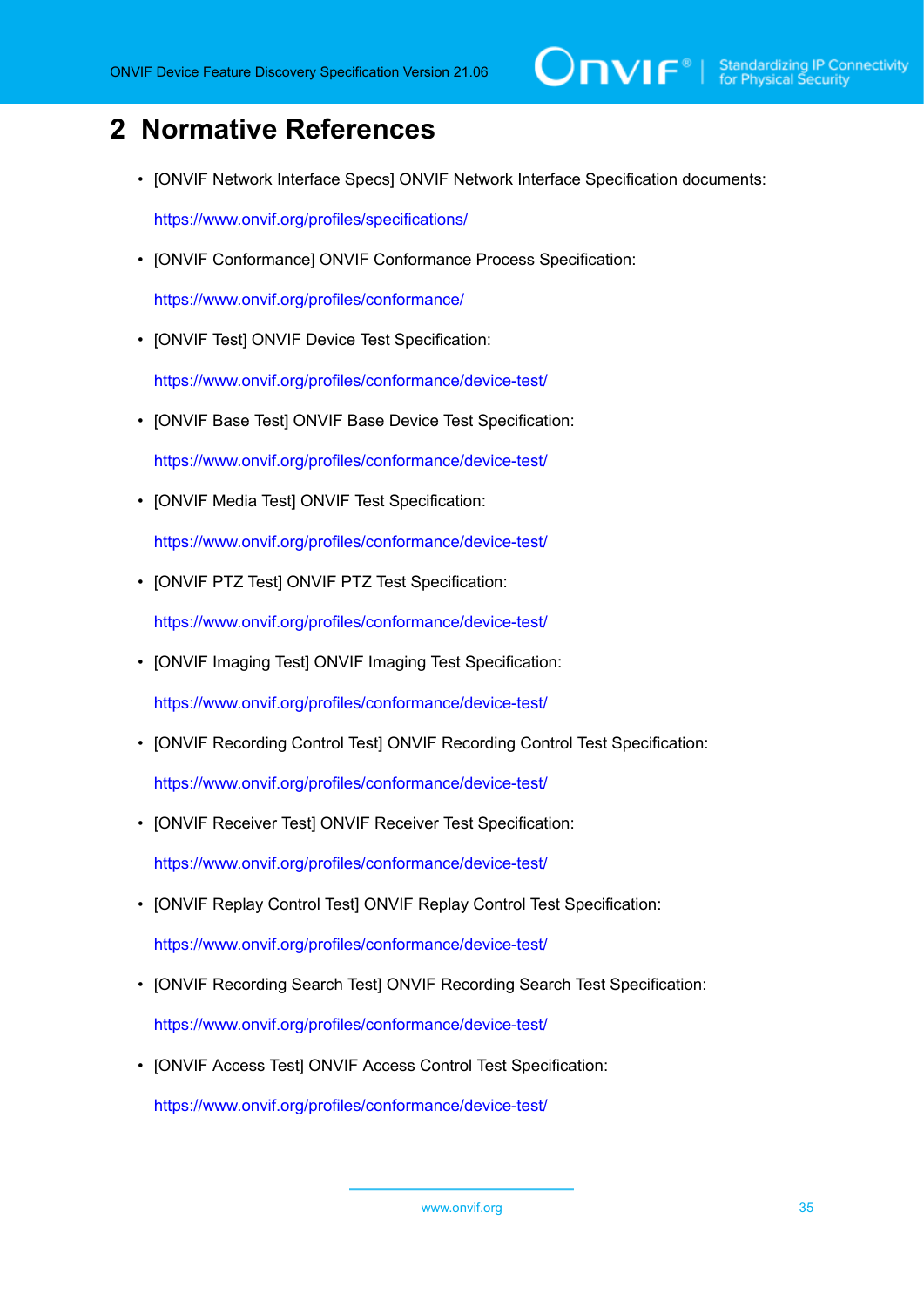• [ONVIF Door Test] ONVIF Door Control Test Specification:

<https://www.onvif.org/profiles/conformance/device-test/>

• [ONVIF Security Configuration Test] ONVIF Security Configuration Device Test Specification:

<https://www.onvif.org/profiles/conformance/device-test/>

• [ONVIF Credential Test] ONVIF Credential Test Specification:

<https://www.onvif.org/profiles/conformance/device-test/>

• [ONVIF Access Rules Test] ONVIF Access Rules Test Specification:

<https://www.onvif.org/profiles/conformance/device-test/>

• [ONVIF Schedule Test] ONVIF Schedule Test Specification:

<https://www.onvif.org/profiles/conformance/device-test/>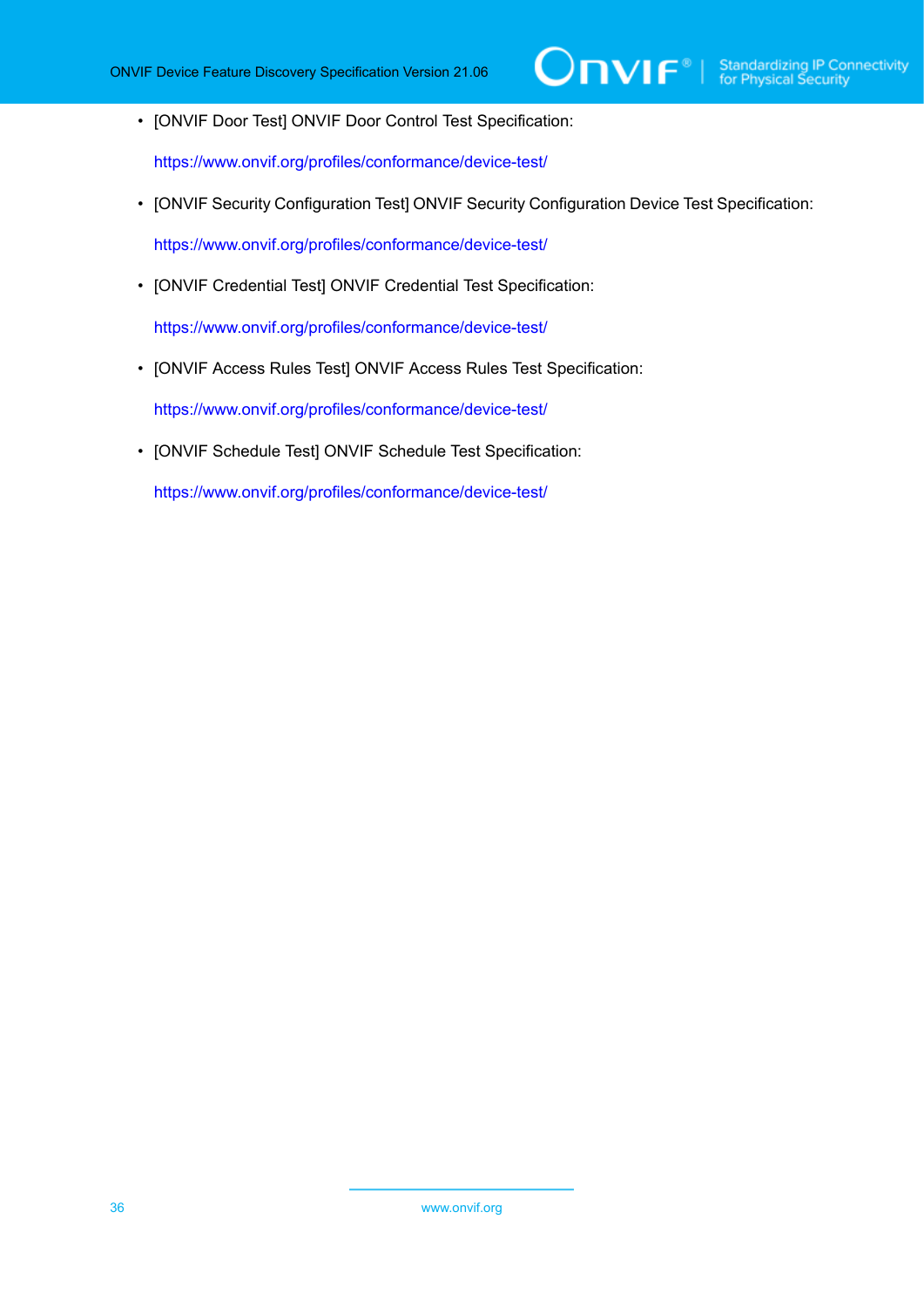# $\sum_{\text{IVIF}^{\circ} | \text{Standardizing IP Connectivity}}$

# **3 Informative References**

• [ONVIF Test Case Summary] ONVIF Test Case Summary for Profile Conformance

<https://www.onvif.org/profiles/conformance/device-test/>

• [ONVIF Profile S] ONVIF Profile S Specification

<https://www.onvif.org/profiles/profile-s/>

• [ONVIF Profile G] ONVIF Profile G Specification

<https://www.onvif.org/profiles/profile-g/>

• [ONVIF Profile C] ONVIF Profile C Specification

<https://www.onvif.org/profiles/profile-c/>

• [ONVIF Profile Q] ONVIF Profile Q Specification

<https://www.onvif.org/profiles/profile-q/>

• [ONVIF Profile A] ONVIF Profile A Specification

<https://www.onvif.org/profiles/profile-a/>

• [ONVIF Profile T] ONVIF Profile T Specification

<https://www.onvif.org/profiles/profile-t/>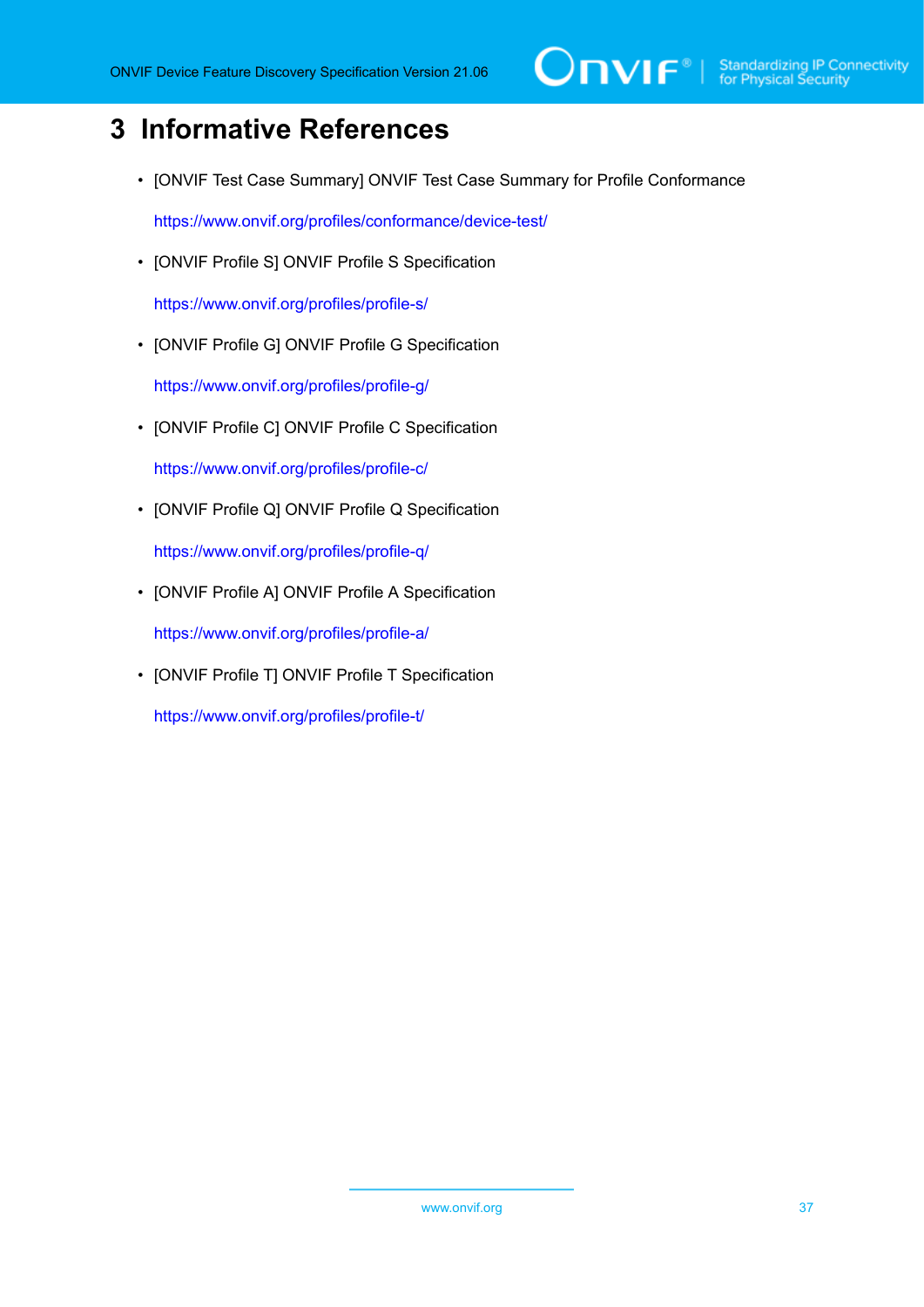$\boxed{\color{red} \bigcap \textbf{VIF}^{\textcolor{red}{\circ}} \; | \; \; \substack{\textnormal{Standardizing IP Connectivity} \\ \textnormal{for Physical Security}}}$ 

# **4 Terms and Definitions**

# 4.1 Definitions

This section defines terms that are specific to the ONVIF Feature Discovery.

| Capability          | The capability commands allow a client to ask for the services provided by an<br>ONVIF device.                                                                                                                                |
|---------------------|-------------------------------------------------------------------------------------------------------------------------------------------------------------------------------------------------------------------------------|
| <b>Network</b>      | A network is an interconnected group of devices communicating using the<br>Internet protocol.                                                                                                                                 |
| <b>ONVIF Client</b> | ONVIF Device Test Tool in the context of this document                                                                                                                                                                        |
| <b>Key</b>          | A key is an input to a cryptographic algorithm. Sufficient randomness of the<br>key is usually a necessary condition for the security of the algorithm. This<br>specification supports RSA key pairs as keys.                 |
| <b>Key Pair</b>     | A key that consists of a public key and (optionally) a private key.                                                                                                                                                           |
| RSA key pair        | A key pair that is accepted as input by the RSA algorithm.                                                                                                                                                                    |
| <b>Certificate</b>  | A certificate as used in this specification binds a public key to a subject<br>entity. The certificate is digitally signed by the certificate issuer (the certification<br>authority) to allow for verifying its authenticity |

# 4.2 Abbreviations

This section describes abbreviations used in this document.

| DUT        | Device Under Test                               |
|------------|-------------------------------------------------|
| DNS        | Domain Name System                              |
|            | <b>DHCP</b> Dynamic Host Configuration Protocol |
| IP -       | Internet Protocol                               |
| IPv4       | Internet Protocol version 4                     |
| IPv6       | Internet Protocol version 6                     |
| NTP.       | Network Time Protocol                           |
|            | <b>RTCP</b> RTP Control Protocol                |
|            | <b>RTSP</b> Real Time Streaming Protocol        |
| <b>RTP</b> | Real-time Transport Protocol                    |
| URI        | Uniform Resource Identifier                     |
| TLS        | <b>Transport Layer Security</b>                 |
|            |                                                 |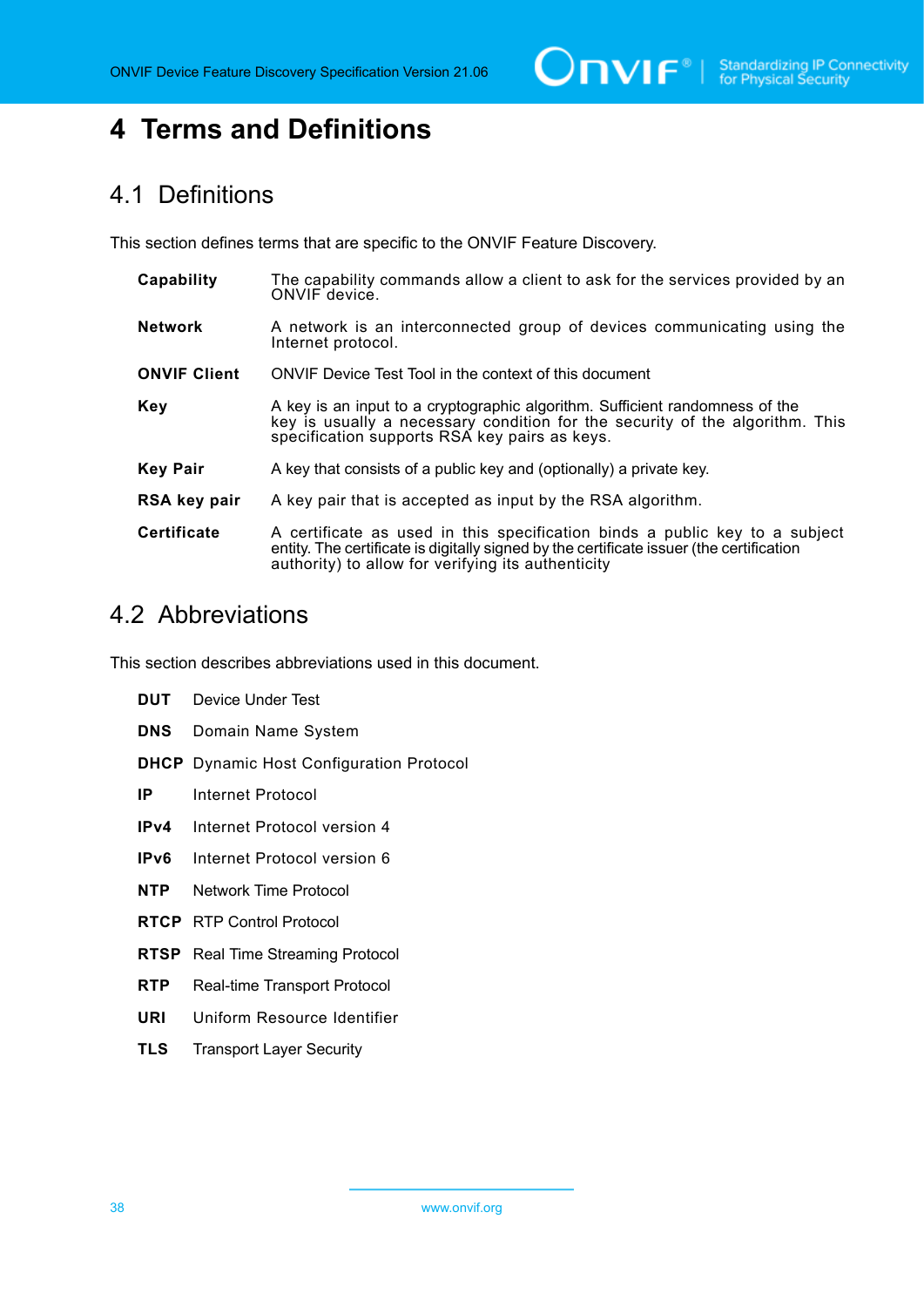# **5 Discovery Procedure**

This section describes policy on how ONVIF Client assumes that a certain feature is supported or not, followed by respective feature discovery procedures.

# 5.1 General Policy

ONVIF Client will issue capability query command (GetCapabilities or GetServices/ GetServiceCapabilities depending on DUT possibilities) to get to know whether a certain feature is supported by DUT. If the DUT returns correct response, ONVIF Client determines whether a feature in question is supported or not, based on the content of the response. If the DUT returns unexpected response or it does not return any response, ONVIF Client assumes that the capability query command which is being used is not supported by DUT.

There are a number of functions which are defined as conditionally required. And there are some of functions which are not present in any capability response fields. As for these commands, ONVIF Client will issue the very function command to determine whether the function is supported or not. In the case that the DUT returns a correct response to indicate no function support such as SOAP fault env:Receiver/ter:ActionNotSupported/ter:NoSuchService, ONVIF Client assumes that the function is not supported by DUT. In case the DUT returns an unexpected response or it does not return any response, ONVIF Client will mark the function support in question as undefined.

After going through all the feature discovery steps based on the above general policy, what are marked as supported and undefined will be processed as supported features during conformance testing.

# <span id="page-38-1"></span>5.2 Feature Support Criteria

Feature support criteria in the specification are defined using the following table format outlined in [Table](#page-38-0) 5.1

### <span id="page-38-0"></span>**Table 5.1. Feature Support Criteria Description Outline Used in This Specification**

| <b>Criterion Item</b>                | Criteria_item_description   |                                |
|--------------------------------------|-----------------------------|--------------------------------|
| <b>Feature <br/>Entity_type)&gt;</b> | <b>Supported</b>            | <b>Not Supported</b>           |
| Feature name1                        | Supported_criteria_feature1 | NotSupported_criteria_feature1 |
| Feature name2                        | Supported_criteria_feature2 | NotSupported_criteria_feature2 |
|                                      |                             |                                |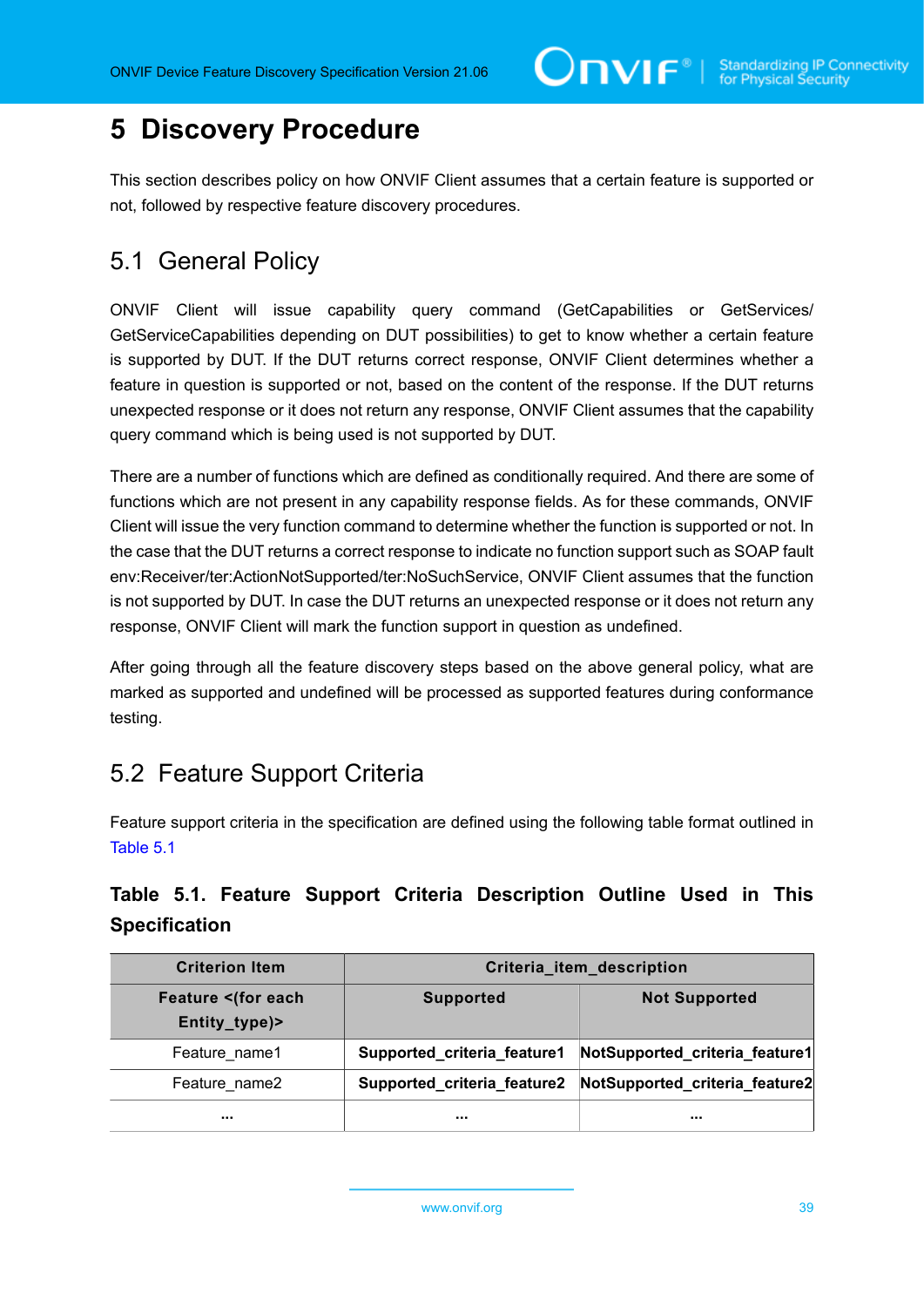

| <b>Criterion Item</b>               | Criteria_item_description |                                                            |
|-------------------------------------|---------------------------|------------------------------------------------------------|
| Feature <(for each<br>Entity_type)> | <b>Supported</b>          | <b>Not Supported</b>                                       |
| Feature nameN                       |                           | Supported_criteria_featureN NotSupported_criteria_featureN |

The **Feature** column includes a list of features that is defined in current table.

The **Feature** cell could have optional brackets with definition of entity type for which the features will be defined (for example, for each PTZ Node). If there are no brackets the features are general for the DUT.

The **Criterion item** field contains item description which value will be used as criteria to check feature support.

The **Supported** column includes conditions when feature in the same row will be assumed as supported depending on criteria item value.

The **Not Supported** column includes conditions when feature in the same row will be assumed as not supported depending on criteria item value.

# 5.3 Capabilities

From the first version of ONVIF Core Specification document, GetCapabilities command defined in Device Management Service was the only command to get to know the various feature capabilities by DUT. This capability query scheme was modified in the later version of [ONVIF Network Interface Specs] in order to enhance its scalability. In the case when only GetCapabilities command is supported by DUT, the following procedure focuses on GetCapabilities commands as supported capability query method by DUT. In the case when GetServices/GetServiceCapabilities commands are supported by DUT the following procedure focuses on GetServices commands as supported capability query method, which provides more possibilities for feature discovery.

- 1. ONVIF Client invokes GetCapabilitiesRequest message without any authentication to retrieve the capabilities and check GetCapabilities command support by DUT.
	- a. If DUT returns correct GetCapabilitiesResponse message. Go to step [4](#page-40-0)
	- b. If DUT returns fault message (any SOAP fault except Sender/NotAuthorized) or it does not return any response. Go to step [4.](#page-40-0)
	- c. If DUT returns fault message (SOAP fault Sender/NotAuthorized), go to step [2](#page-40-1).
	- d. If DUT returns HTTP 401 Unauthorized error, go to step [3.](#page-40-2)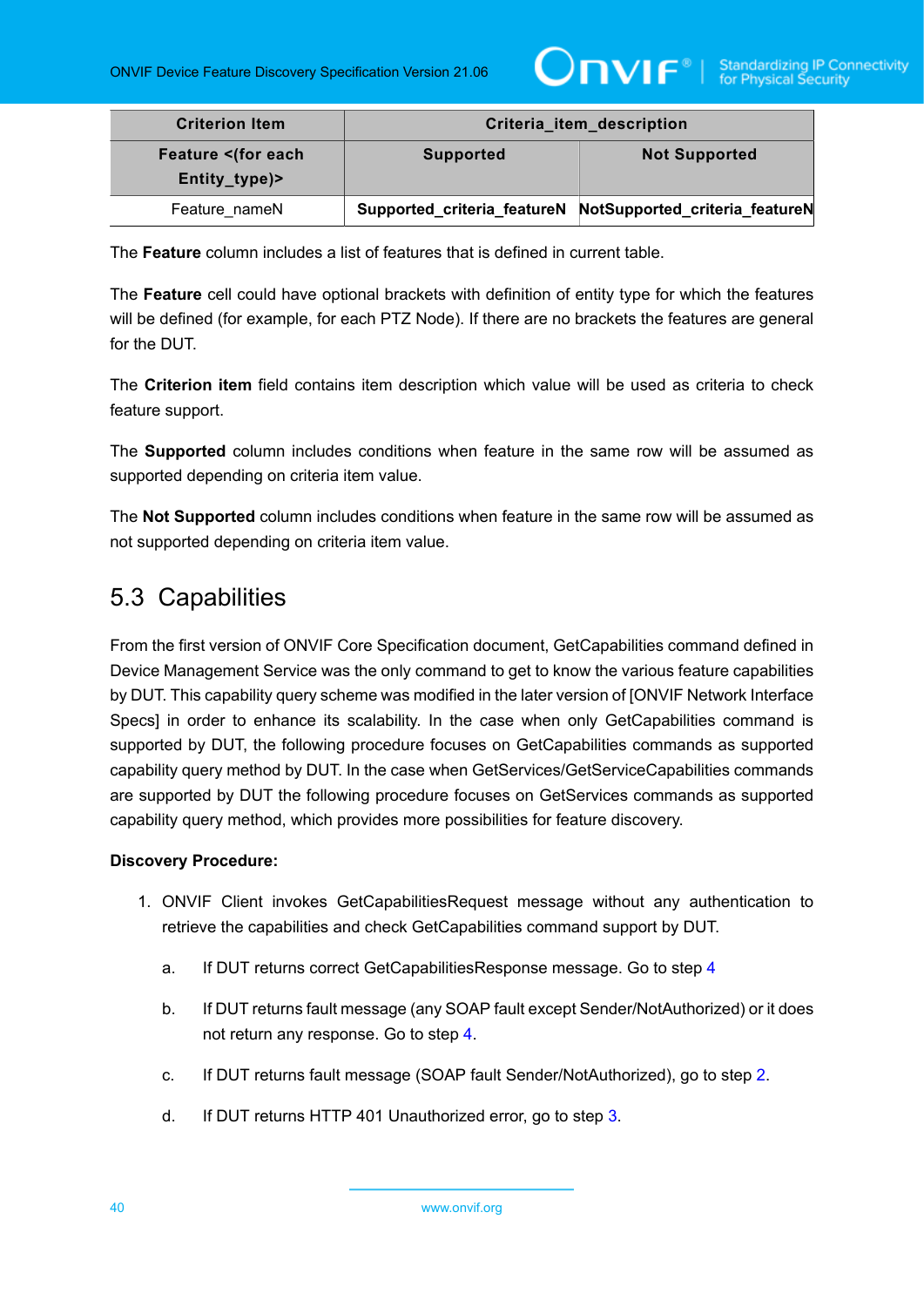<span id="page-40-1"></span>2. ONVIF Client invokes GetCapabilitiesRequest message with WS-UsernameToken authentication to retrieve the capabilities and check GetCapabilities command support of DUT.

 $\mathsf{D}\mathbf{N}\mathsf{I}\mathsf{F}^\ast$ l

- a. If DUT returns correct GetCapabilitiesResponse message. Go to step [4](#page-40-0).
- b. If DUT does not return correct GetCapabilitiesResponse message. Go to step [4](#page-40-0).
- <span id="page-40-2"></span>3. ONVIF Client invokes GetCapabilitiesRequest message with HTTP Digest authentication to retrieve the capabilities and check GetCapabilities command support of DUT.
	- a. If DUT returns correct GetCapabilitiesResponse message. Go to step [4](#page-40-0).
	- b. If DUT does not return correct GetCapabilitiesResponse message. Go to step [4](#page-40-0).
- <span id="page-40-0"></span>4. ONVIF Client invokes GetServicesRequest message without any authentication to retrieve the capabilities and check GetServices command support by DUT.
	- a. If DUT returns GetServicesResponse message. Go to step [7](#page-40-3).
	- b. If DUT returns fault message (any SOAP fault except Sender/NotAuthorized) or it does not return any response. Go to step [7.](#page-40-3)
	- c. If DUT returns fault message (Sender/NotAuthorized), go to step [5.](#page-40-4)
	- d. If DUT returns HTTP 401 Unauthorized error, go to step [6.](#page-40-5)
- <span id="page-40-4"></span>5. ONVIF Client invokes GetServicesRequest message with WS-UsernameToken authentication to retrieve the capabilities and check GetServices command support of DUT.
	- a. If DUT returns GetServicesResponse message. Go to step [7](#page-40-3).
	- b. If DUT does not return GetServicesResponse message. Go to step [7](#page-40-3).
- <span id="page-40-5"></span>6. ONVIF Client invokes GetServicesRequest message with HTTP Digest authentication to retrieve the capabilities and check GetServices command support by DUT.
	- a. If DUT returns GetServicesResponse message.
	- b. If DUT does not return GetServicesResponse message.
- <span id="page-40-3"></span>7. ONVIF Client checks features support as defined in [Table](#page-41-0) 5.2.

**Note:** If both GetCapabilities and GetServices functions are defined as unsupported, other features will be marked as undefined.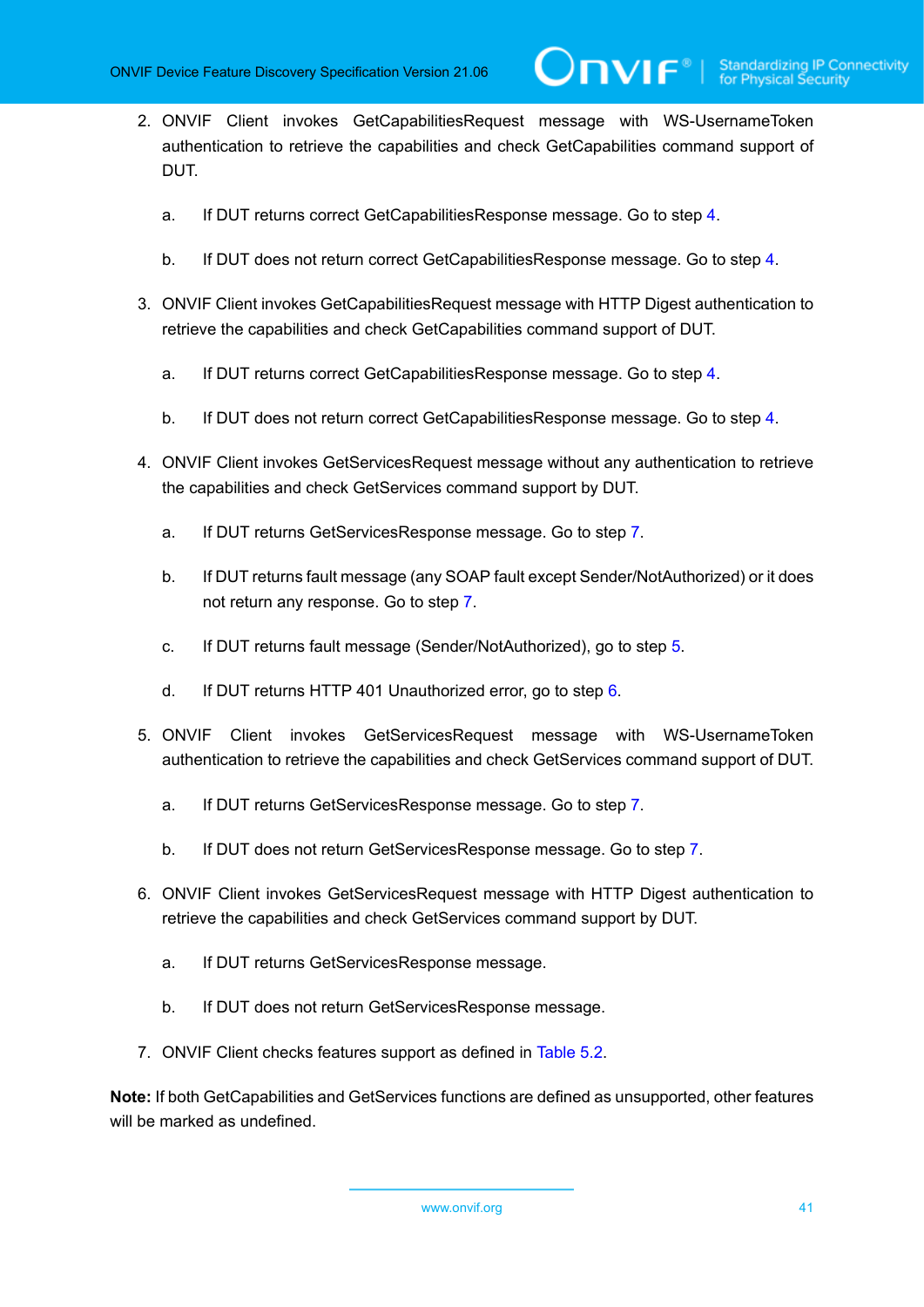**Note:** Next steps will depend on GetServices support. If GetServices is supported by DUT, then 5.5 Discovery Procedure (GetServices and GetServiceCapabilities) will be used. If only GetCapabilities is supported by DUT then 5.6 Discovery Procedure (GetCapabilities) will be used.

### <span id="page-41-0"></span>**Table 5.2. Capabilities**

| <b>Criterion Item</b>  | GetServicesResponse message and<br>GetCapabilitiesResponse message |                                                                                                              |
|------------------------|--------------------------------------------------------------------|--------------------------------------------------------------------------------------------------------------|
| <b>Feature</b>         | <b>Supported</b>                                                   | <b>Not Supported</b>                                                                                         |
| <b>GetCapabilities</b> | GetCapabilitiesResponse<br>was received                            | No GetCapabilitiesResponse<br>was received (fault was<br>received or DUT does<br>not return any response)    |
| GetServices            | <b>GetServicesResponse</b><br>was received                         | <b>No GetServicesResponse</b><br>was received (fault was<br>received or DUT does<br>not return any response) |

# 5.4 Discovery Procedure (GetServices and GetServiceCapabilities)

If GetServices is supported by the DUT, then GetServices and GetServiceCapabilities commands will be used for feature discovery procedure. The following provides with the functionality discovery procedure for this case.

# <span id="page-41-1"></span>5.4.1 Device Management Service Capabilities

There are various device management functions defined in [ONVIF Core] as a part of ONVIF Device Management Service.

In the first version of [ONVIF Core], WS-UsernameToken support was the only method defined as a mandatory feature for user authentication. This has been changed in the later version of [ONVIF Core] where it also defines the HTTP digest authentication support as a mandatory feature.

The following discovery procedure will be performed for ONVIF Client to determine which user authentication function will be used in conformance testing. Also network configuration, security support, WS-Discovery features, and system logging will be done during this discovery procedure.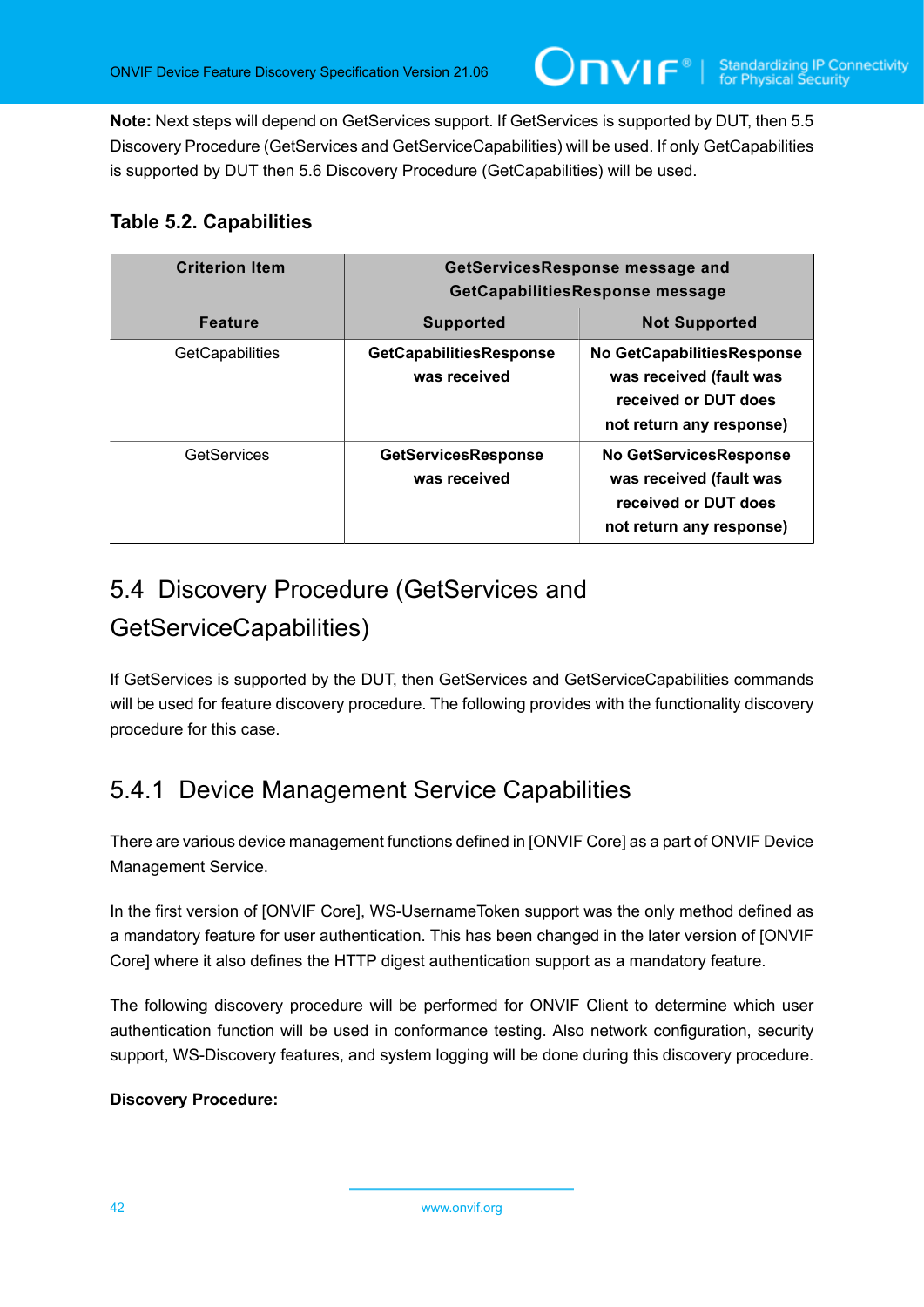**TVIF**®

- <span id="page-42-4"></span>1. ONVIF Client invokes GetServiceCapabilitiesRequest message for Device Management without any authentication to retrieve the Device Management Service capabilities of the DUT.
	- a. If the DUT returns correct GetServiceCapabilitiesResponse message, go to step [4.](#page-42-0)
	- b. If the DUT returns fault message (SOAP fault Sender/NotAuthorized), go to step [2.](#page-42-1)
	- c. If the DUT returns HTTP 401 Unauthorized error, go to step [3](#page-42-2).
- <span id="page-42-1"></span>2. ONVIF Client invokes GetServiceCapabilitiesRequest message with WS-UsernameToken authentication to retrieve the Device Management Service capabilities of the DUT. Go to the step [4.](#page-42-0)
- <span id="page-42-2"></span>3. ONVIF Client invokes GetServiceCapabilitiesRequest message with HTTP Digest authentication to retrieve the Device Management Service capabilities of the DUT. Go to the step [4.](#page-42-0)
- <span id="page-42-0"></span>4. ONVIF Client checks features support as defined in [Table](#page-42-3) 5.3.

**Note:** If the DUT returns no response for step [1](#page-42-4) or response differs from the provided in a, b, and c items at step [1](#page-42-4), then all Device Management features will be marked as undefined.

**Note:** If the DUT does not return GetServiceCapabilitiesResponse message for steps [2](#page-42-1) or [3](#page-42-2), then all Device Management features will be marked as undefined.

**Note:** If both of WS-UsernameToken and Digest are defined as unsupported, WS-UsernameToken will be used for test performance and discovering of following features.

**Note:** If HTTP digest authentication is assumed as supported, the HTTP digest authentication scheme will be used in the following feature discovery procedure whenever necessary as well as in conformance testing.

### <span id="page-42-3"></span>**Table 5.3. Device Capabilities Configuration Functionality in Device Management Service (GetServices)**

| <b>Criterion Item</b> | GetServiceCapabilitiesResponse message                                                                               |                                                                                                        |
|-----------------------|----------------------------------------------------------------------------------------------------------------------|--------------------------------------------------------------------------------------------------------|
| <b>Feature</b>        | <b>Supported</b>                                                                                                     | <b>Not Supported</b>                                                                                   |
| <b>NTP</b>            | Capabilities.Network.NTP > 0                                                                                         | <b>Skipped</b><br>Capabilities.Network.NTP or<br>Capabilities.Network.NTP = 0                          |
| IP <sub>v6</sub>      | <b>Capabilities.Network.</b><br><b>IPVersion6</b> = true and<br><b>Network Configuration</b><br>feature is supported | <b>Skipped</b><br>Capabilities.Device.Network.<br><b>IPVersion6 or</b><br>Capabilities.Device.Network. |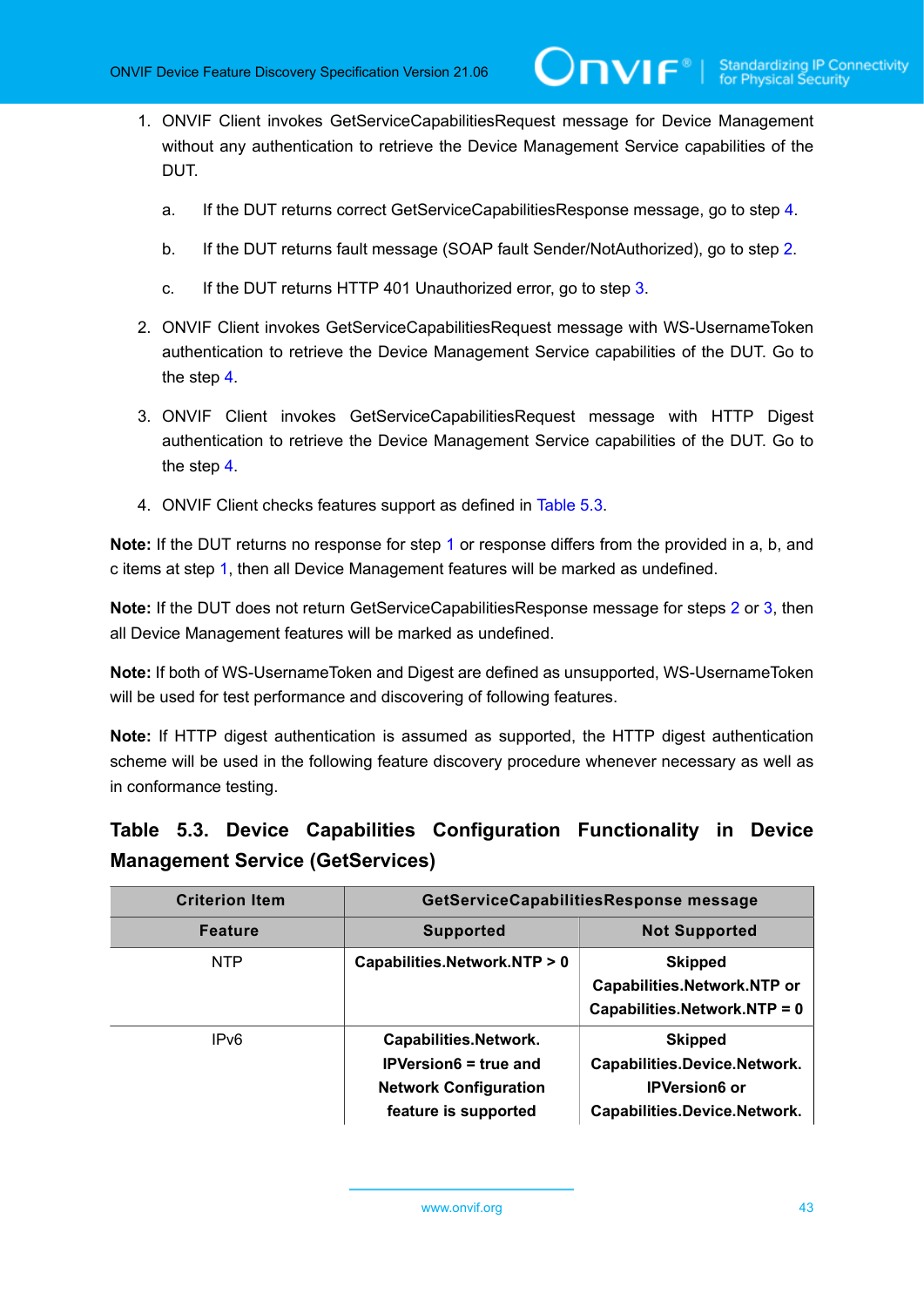

| <b>Criterion Item</b>        | GetServiceCapabilitiesResponse message                              |                                                                                                                                  |
|------------------------------|---------------------------------------------------------------------|----------------------------------------------------------------------------------------------------------------------------------|
| <b>Feature</b>               | <b>Supported</b>                                                    | <b>Not Supported</b>                                                                                                             |
|                              |                                                                     | <b>IPVersion6 = false or</b><br><b>Network Configuration</b><br>feature is not supported                                         |
| Zero Configuration           | Capabilities.Network.<br><b>ZeroConfiguration = true</b>            | <b>Skipped Capabilities.Network.</b><br><b>ZeroConfiguration or</b><br>Capabilities.Network.<br><b>ZeroConfiguration = false</b> |
| <b>Dynamic DNS</b>           | <b>Capabilities.Network.DynDNS</b><br>$= true$                      | <b>Skipped Capabilities.Network.</b><br><b>DynDNS</b> or<br>Capabilities.Network.<br><b>DynDNS</b> = false                       |
| <b>IP Filter</b>             | <b>Capabilities.Network.IPFilter</b><br>$= true$                    | <b>Skipped Capabilities.Network.</b><br><b>IPFilter or</b><br>Capabilities.Network.<br><b>IPFilter = false</b>                   |
| Stateful IPv6 DHCP           | Capabilities.Network.DHCPv6<br>$= true$                             | <b>Skipped Capabilities.Network.</b><br>DHCPv6 or<br>Capabilities.Network.<br>$DHCPv6 = false$                                   |
| WS-UsernameToken             | <b>Capabilities.Security.</b><br>UsernameToken = true               | <b>Skipped Capabilities.Security.</b><br><b>UsernameToken</b><br>or Capabilities.<br><b>Security.UsernameToken</b><br>$= false$  |
| <b>HTTP Digest</b>           | <b>Capabilities.Security.</b><br><b>HttpDigest = true</b>           | <b>Skipped Capabilities.Security.</b><br><b>HttpDigest or Capabilities.</b><br><b>Security.HttpDigest = false</b>                |
| <b>Maximum Users</b>         | <b>Capabilities.Security.</b><br><b>MaxUsers element is present</b> | <b>Capabilities.Security.</b><br><b>MaxUsers element</b><br>is not present                                                       |
| <b>Default Access Policy</b> | <b>Capabilities.Security.</b><br><b>DefaultAccessPolicy = true</b>  | <b>Skipped Capabilities.Security.</b><br><b>HttpDigest or</b><br><b>Capabilities. Security.</b><br>DefaultAccessPolicy = false   |
| <b>Remote User Handling</b>  | <b>Capabilities.Security.</b><br><b>RemoteUserHandling = true</b>   | <b>Skipped Capabilities.</b><br>Security.<br>RemoteUserHandling                                                                  |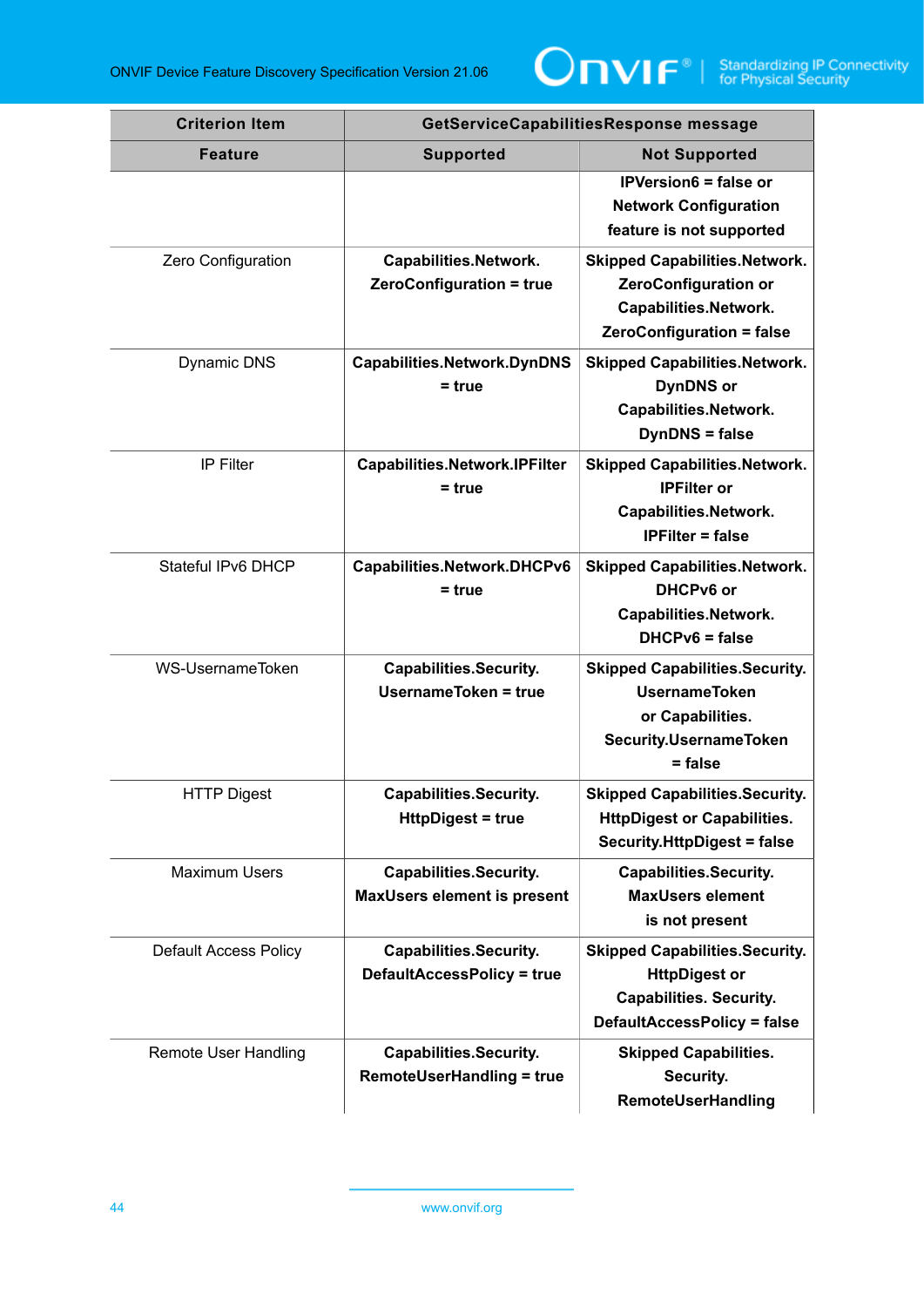

| <b>Criterion Item</b>   | GetServiceCapabilitiesResponse message                                                                                                      |                                                                                                                                                           |
|-------------------------|---------------------------------------------------------------------------------------------------------------------------------------------|-----------------------------------------------------------------------------------------------------------------------------------------------------------|
| <b>Feature</b>          | <b>Supported</b>                                                                                                                            | <b>Not Supported</b>                                                                                                                                      |
|                         |                                                                                                                                             | or Capabilities.Security.<br><b>RemoteUserHandling = false</b>                                                                                            |
| Maximum Username Length | <b>Capabilities.Security.</b><br><b>MaxUsernameLength</b><br>element is present                                                             | <b>Capabilities.Security.</b><br><b>MaxUsernameLength</b><br>element is not present                                                                       |
| Maximum Password Length | <b>Capabilities.Security.</b><br>MaxPasswordLength<br>element is present                                                                    | <b>Capabilities.Security.</b><br>MaxPasswordLength<br>element is not present                                                                              |
| <b>TLS1.0</b>           | <b>Capabilities.Security.</b><br>$TLS1.0 = true$                                                                                            | <b>Skipped Capabilities.Security.</b><br><b>TLS1.0 or</b><br><b>Capabilities.Security.</b><br>$TLS1.0 = false$                                            |
| <b>TLS1.1</b>           | <b>Capabilities.Security.</b><br>$TLS1.1 = true$                                                                                            | <b>Skipped Capabilities.Security.</b><br><b>TLS1.1 or</b><br><b>Capabilities.Security.</b><br>$TLS1.1 = false$                                            |
| <b>TLS1.2</b>           | <b>Capabilities.Security.</b><br>$TLS1.2 = true$                                                                                            | <b>Skipped Capabilities.Security.</b><br><b>TLS1.2 or</b><br><b>Capabilities.Security.</b><br>$TLS1.2 = false$                                            |
| Discovery               | <b>Skipped Capabilities.System.</b><br><b>DiscoveryNotSupported</b><br>or Capabilities.System.<br><b>DiscoveryNotSupported</b><br>$=$ false | Capabilities.System.<br><b>DiscoveryNotSupported</b><br>= true                                                                                            |
| <b>Bye Message</b>      | <b>Discovery feature</b><br>is supported AND<br>Capabilities.System.<br>DiscoveryBye = true                                                 | <b>Skipped Capabilities.System.</b><br><b>DiscoveryBye</b><br>OR Capabilities.<br>System.DiscoveryBye<br>= false OR Discovery<br>feature is not supported |
| System logging          | Capabilities.System.<br>SystemLogging = true                                                                                                | <b>Skipped Capabilities.System.</b><br>SystemLogging<br>or Capabilities.<br>System.SystemLogging<br>= false                                               |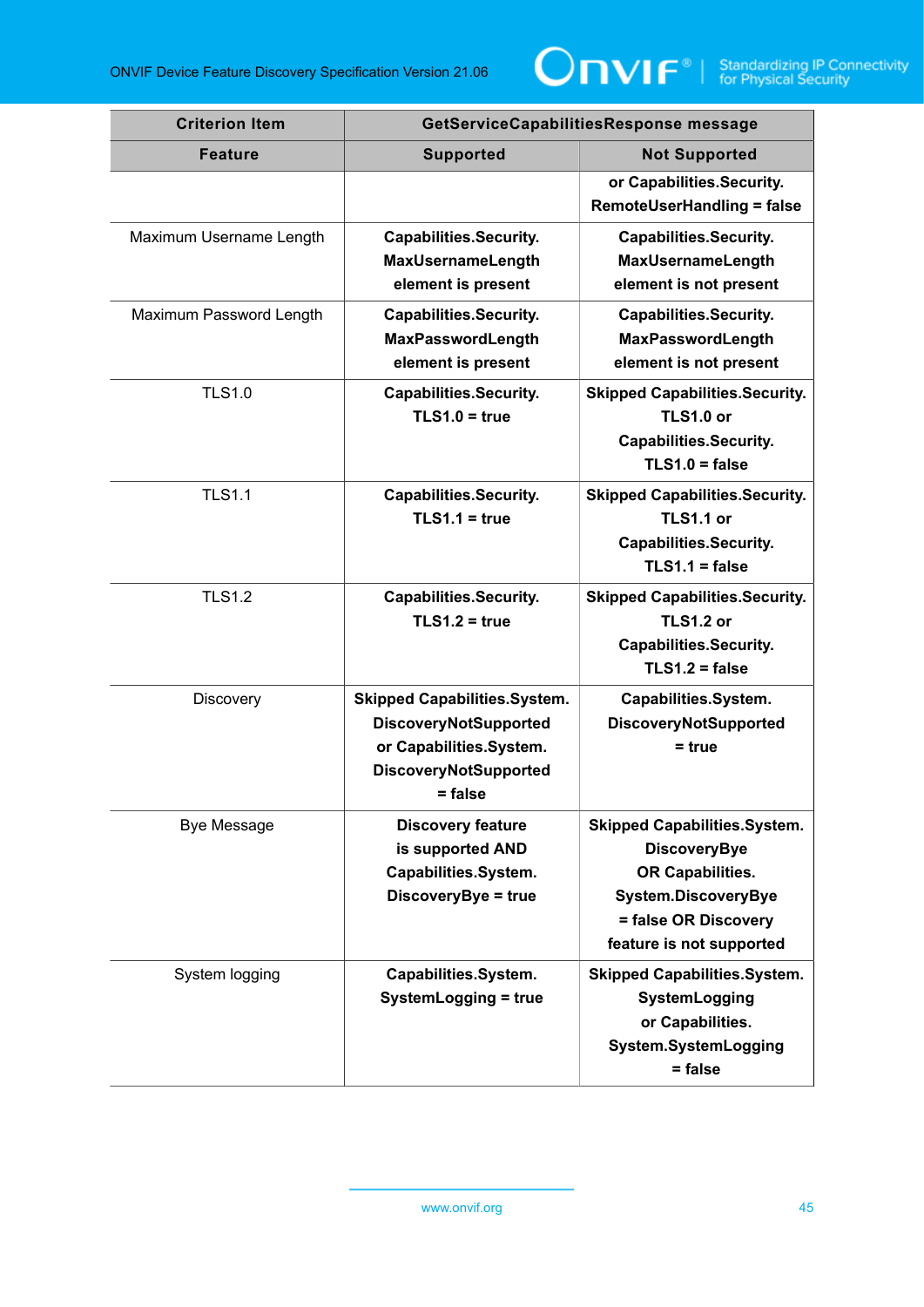

| <b>Criterion Item</b>           | GetServiceCapabilitiesResponse message                                                                                                        |                                                                                                                                         |
|---------------------------------|-----------------------------------------------------------------------------------------------------------------------------------------------|-----------------------------------------------------------------------------------------------------------------------------------------|
| <b>Feature</b>                  | <b>Supported</b>                                                                                                                              | <b>Not Supported</b>                                                                                                                    |
| <b>Http Firmware Upgrade</b>    | Capabilities.System.<br>HttpFirmwareUpgrade = true                                                                                            | <b>Skipped Capabilities.System.</b><br>HttpFirmwareUpgrade<br>or Capabilities. System.<br><b>HttpFirmwareUpgrade = false</b>            |
| <b>Http System Backup</b>       | Capabilities.System.<br><b>HttpSystemBackup = true</b>                                                                                        | <b>Skipped Capabilities.System.</b><br>HttpSystemBackup or<br><b>Capabilities. System.</b><br><b>HttpSystemBackup = false</b>           |
| <b>Http System Logging</b>      | Capabilities.System.<br><b>HttpSystemLogging = true</b>                                                                                       | <b>Skipped Capabilities.System.</b><br><b>HttpSystemLogging or</b><br><b>Capabilities. System.</b><br><b>HttpSystemLogging = false</b>  |
| <b>Http Support Information</b> | Capabilities.System.<br>HttpSupportInformation<br>$=$ true                                                                                    | <b>Skipped Capabilities.System.</b><br>HttpSupportInformation<br>or Capabilities. System.<br><b>HttpSupportInformation</b><br>$=$ false |
| <b>User Configuration</b>       | <b>Skipped Capabilities.System.</b><br><b>UserConfigNotSupported</b><br>or Capabilities.System.<br><b>UserConfigNotSupported</b><br>$=$ false | Capabilities.System.<br><b>UserConfigNotSupported</b><br>$=$ true                                                                       |
| <b>Network Configuration</b>    | <b>Skipped Capabilities.System.</b><br><b>UserConfigNotSupported</b><br>or Capabilities.System.<br>NetworkConfigNotSupported<br>= false       | Capabilities.System.<br>NetworkConfigNotSupported<br>$= true$                                                                           |
| <b>Auxiliary Commands</b>       | Capabilities.Misc.<br><b>AuxiliaryCommands</b><br>is not empty                                                                                | Capabilities.Misc.<br><b>AuxiliaryCommands is</b><br>empty or Capabilities.Misc.<br><b>AuxiliaryCommands</b><br>is not present          |
| tt:Wiper On                     | Capabilities.Misc.<br><b>AuxiliaryCommands</b><br>contains tt: Wiper On                                                                       | Capabilities.Misc.<br><b>AuxiliaryCommands does</b><br>not contain tt: Wiper On                                                         |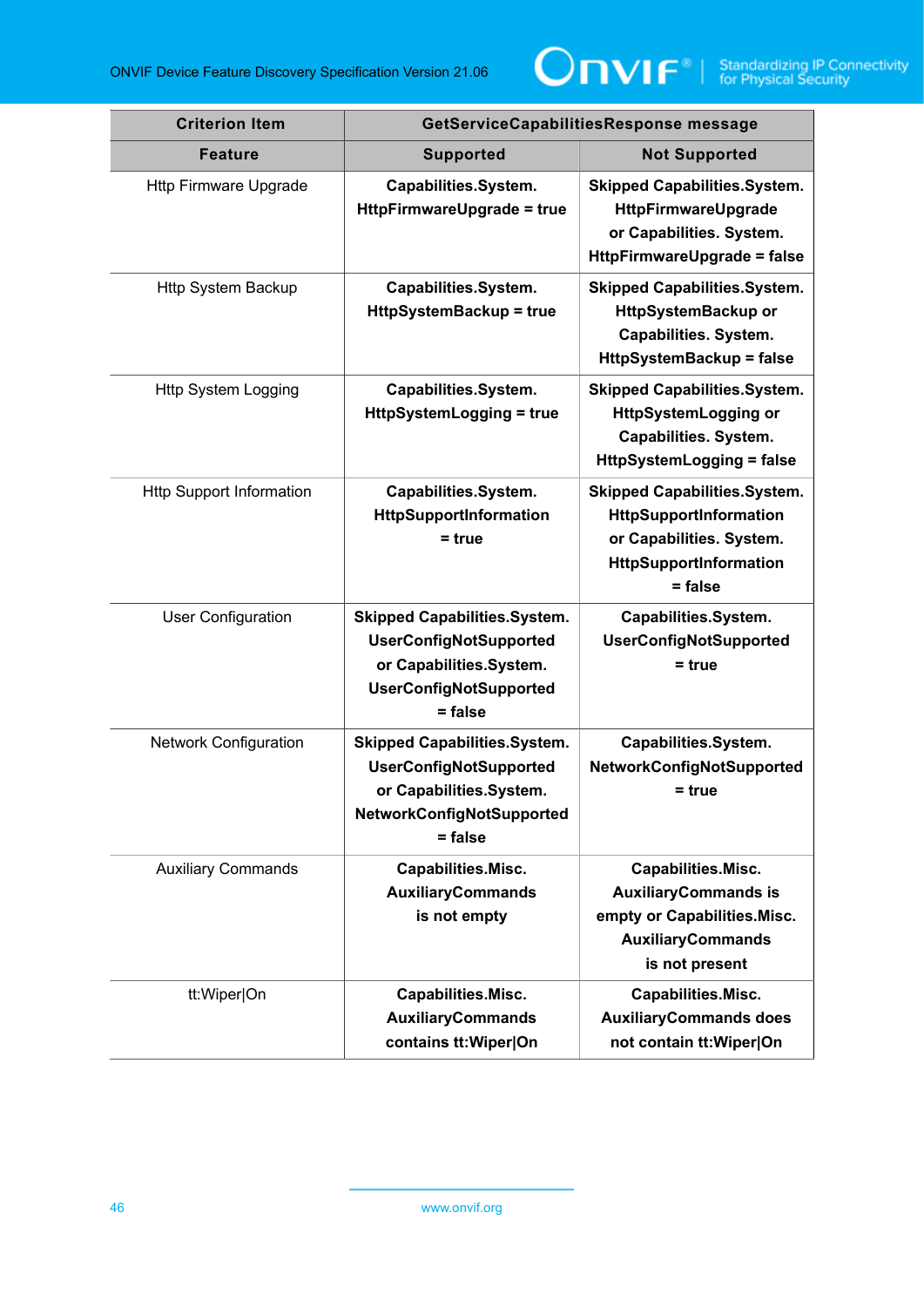

| <b>Criterion Item</b>   | GetServiceCapabilitiesResponse message                                                    |                                                                                               |
|-------------------------|-------------------------------------------------------------------------------------------|-----------------------------------------------------------------------------------------------|
| <b>Feature</b>          | <b>Supported</b>                                                                          | <b>Not Supported</b>                                                                          |
| tt:Wiper Off            | Capabilities.Misc.<br><b>AuxiliaryCommands</b><br>contains tt: Wiper Off                  | Capabilities.Misc.<br><b>AuxiliaryCommands does</b><br>not contain tt: Wiper Off              |
| tt:Washer On            | Capabilities.Misc.<br><b>AuxiliaryCommands</b><br>contains tt: Washer On                  | Capabilities.Misc.<br><b>AuxiliaryCommands does</b><br>not contain tt: Washer On              |
| tt:Washer Off           | Capabilities.Misc.<br><b>AuxiliaryCommands</b><br>contains tt: Washer Off                 | Capabilities.Misc.<br><b>AuxiliaryCommands does</b><br>not contain tt: Washer Off             |
| tt:WashingProcedure On  | Capabilities.Misc.<br><b>AuxiliaryCommands contains</b><br>tt:WashingProcedure On         | Capabilities.Misc.<br><b>AuxiliaryCommands</b><br>does not contain<br>tt:WashingProcedure On  |
| tt:WashingProcedure Off | <b>Capabilities.Misc.</b><br><b>AuxiliaryCommands contains</b><br>tt:WashingProcedure Off | Capabilities.Misc.<br><b>AuxiliaryCommands</b><br>does not contain<br>tt:WashingProcedure Off |
| tt:IRLamp On            | Capabilities.Misc.<br><b>AuxiliaryCommands</b><br>contains tt:IRLamp On                   | Capabilities.Misc.<br><b>AuxiliaryCommands does</b><br>not contain tt:IRLamp On               |
| tt:IRLamp Off           | Capabilities.Misc.<br><b>AuxiliaryCommands</b><br>contains tt:IRLamp Off                  | Capabilities.Misc.<br><b>AuxiliaryCommands does</b><br>not contain tt:IRLamp Off              |
| tt:IRLamp Auto          | Capabilities.Misc.<br><b>AuxiliaryCommands</b><br>contains tt:IRLamp Auto                 | Capabilities.Misc.<br><b>AuxiliaryCommands does</b><br>not contain tt:IRLamp Auto             |

# 5.4.2 Discovery Types Support

From the first version of ONVIF Core Specification document, Device Type that is required for Discovery functionality was "dn:NetworkVideoTransmitter". Device Type was modified in the later version of [ONVIF Network Interface Specs] to "tds:Device". Which Device Type shall be used by DUT is defined in the scope of [ONVIF Profile S], [ONVIF Profile G] and [ONVIF Profile C].The following procedure discovers which Types are supported by DUT.

### **Pre-requisite:**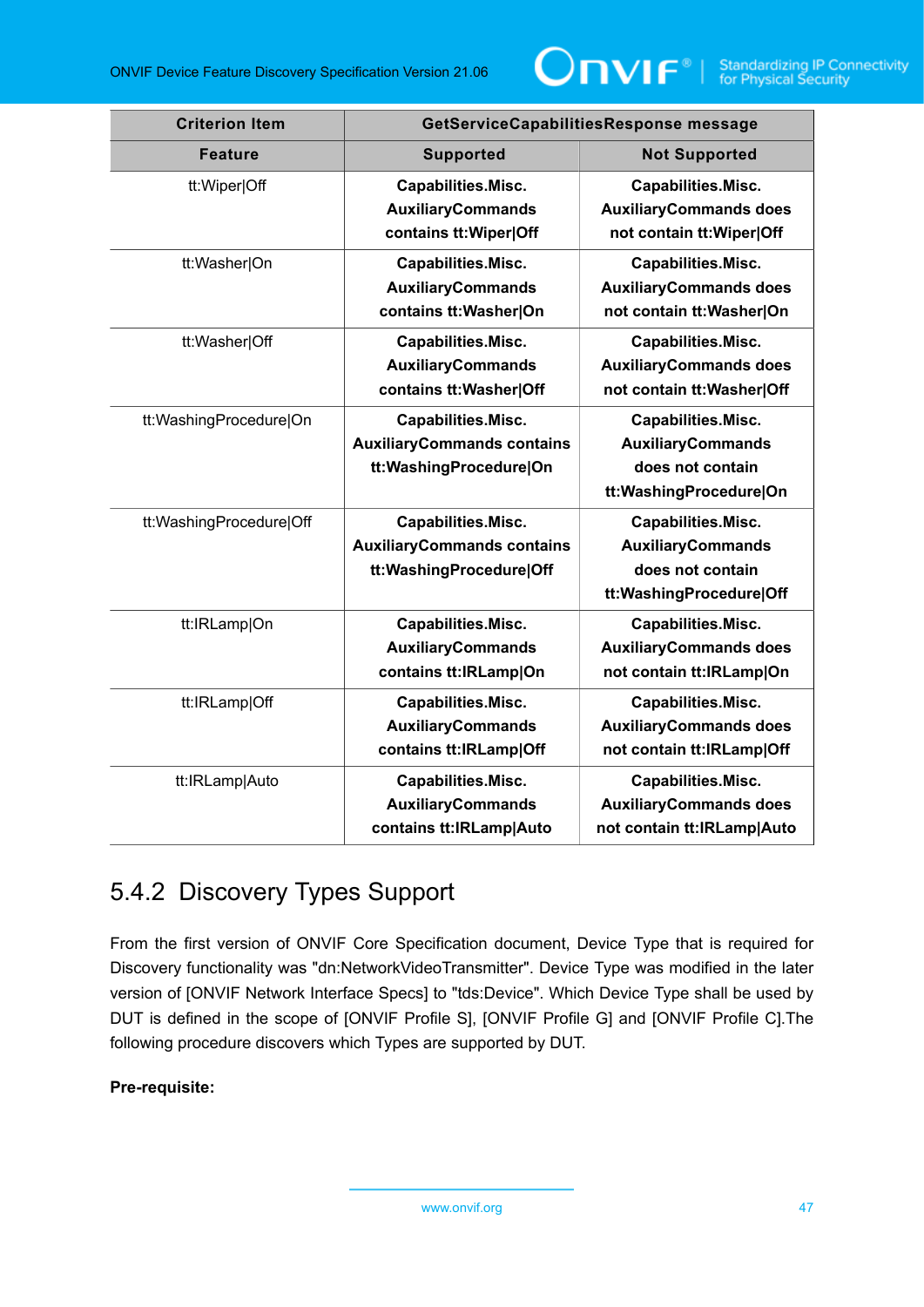• This procedure assumes that Discovery feature is supported by the DUT as defined in [Table](#page-42-3) [5.3,](#page-42-3) otherwise all features defined in [Table](#page-47-0) 5.4 will be marked as NOT SUPPORTED.

### **Discovery Procedure:**

- 1. ONVIF Client invokes Unicast Probe request (empty Types, empty Scopes) to get ProbeMatches response.
- 2. ONVIF Client receives ProbeMatch and checks features support as defined in [Table](#page-47-0) 5.4.

**Note:** If DUT does not return ProbeMatch or ProbeMatch <d:Types> does not contain neither "dn:NetworkVideoTransmitter" nor "tds:Device", the following features will be marked as undefined:

- WS-Discovery\Types\tds:Device
- WS-Discovery\Types\dn:NetworkVideoTransmitter

### <span id="page-47-0"></span>**Table 5.4. Discovery Types**

| <b>Criterion Item</b>      | <d:types> in ProbeMatch response</d:types>     |                                                  |
|----------------------------|------------------------------------------------|--------------------------------------------------|
| <b>Feature</b>             | <b>Supported</b>                               | <b>Not Supported</b>                             |
| tds:Device                 | <b>Contains "tds:Device"</b>                   | Does not contain<br>"tds:Device"                 |
| dn:NetworkVideoTransmitter | <b>Contains</b><br>"dn:NetworkVideoTransmitter | Does not contain<br>"dn:NetworkVideoTransmitter" |

# <span id="page-47-1"></span>5.4.3 HTTPS Support

The following is the procedure to determine the function support.

### **Pre-requisite:** ONVIF Client and DUT

- Network Configuration feature is supported by the DUT as defined in [Section 5.5.1](#page-41-1), otherwise this procedure will be skipped.
- If DUT supports HTTPS, then HTTPS is configured on the DUT in case TLS Server is not supported by DUT. Security Configuration Service is received from the DUT, if TLS Server is supported by DUT.

- If DUT supports **Security Configuration Service\TLS features support\TLS Server** feature as defined in [Table](#page-109-0) 5.65, then HTTPS feature is assumed as supported.
- Otherwise, ONVIF Client invokes GetNetworkProtocols request message to retrieve network protocols supported by DUT.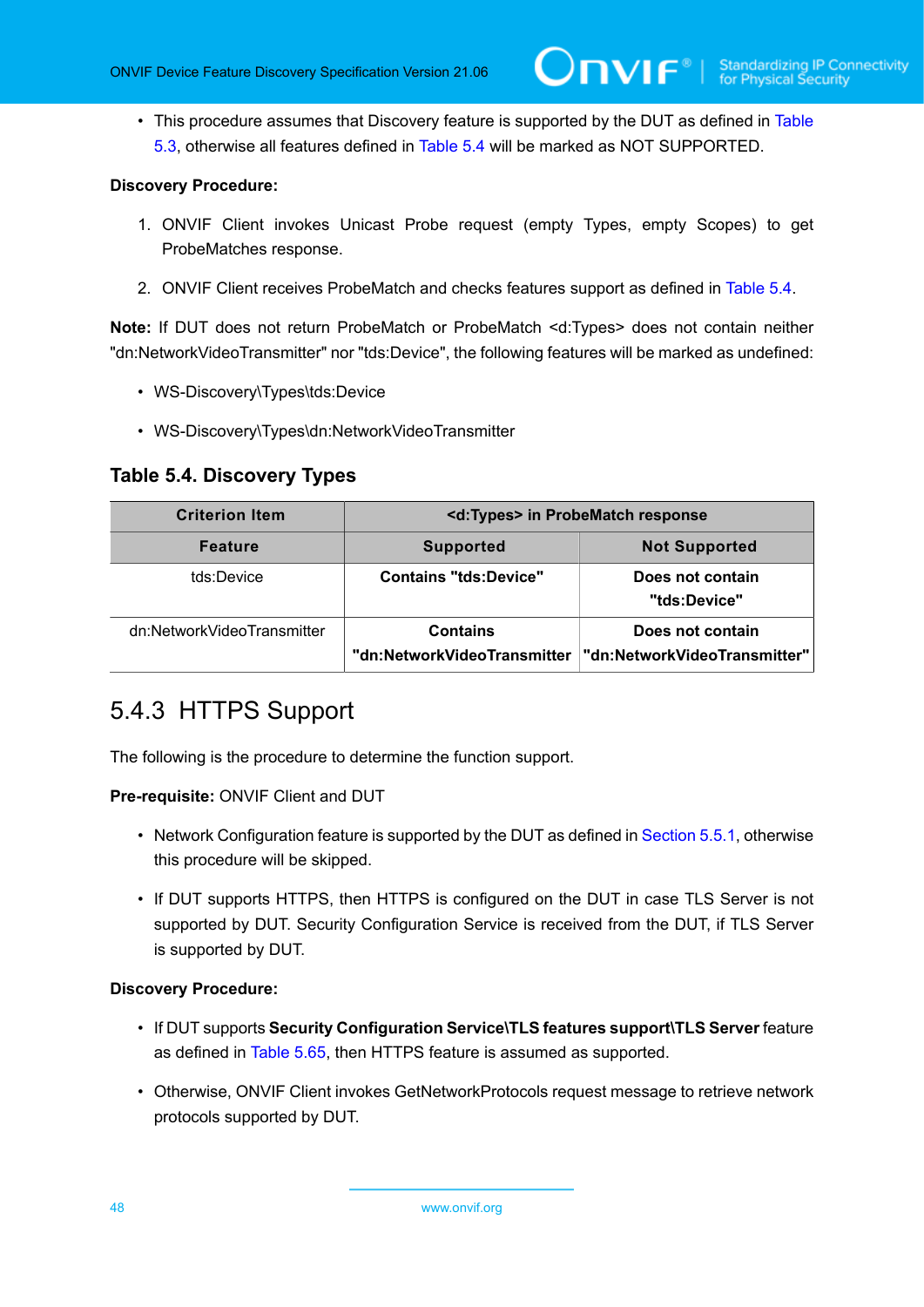• The DUT returns GetNetworkProtocolsResponse. ONVIF Client checks features support as defined in [Table](#page-48-0) 5.5.

**Note:** If the DUT does not return GetNetworkProtocolsResponse, ONVIF Client assumes that RTP/ RTSP/HTTPS function support is marked as undefined.

<span id="page-48-0"></span>**Table 5.5. HTTPS Support (GetServices)**

| <b>Criterion Item</b> | GetNetworkProtocolsResponse                                                                                                              |                                                                                                                                                                                                             |
|-----------------------|------------------------------------------------------------------------------------------------------------------------------------------|-------------------------------------------------------------------------------------------------------------------------------------------------------------------------------------------------------------|
| <b>Feature</b>        | <b>Supported</b>                                                                                                                         | <b>Not Supported</b>                                                                                                                                                                                        |
| <b>HTTPS</b>          | <b>Includes NetworkProtocols</b><br>element with Name<br>$=$ HTTPS and with<br><b>Enabled=true or DUT</b><br>supports TLS Server feature | Does not include<br>NetworkProtocols element<br>with Name = HTTPS or<br>includes NetworkProtocols<br>element with Name = HTTPS<br>and with Enabled=false<br>when DUT does not<br>support TLS Server feature |

# 5.4.4 I/O Functionality in Device Management Service

I/O related functionality support can be retrieved by checking correspondent element of GetCapabilitiesResponse. The following is the procedure to determine the function support.

- 1. ONVIF Client invokes GetCapabilitiesRequest to check I/O functionality support.
- 2. ONVIF Client receives GetCapabilitiesResponse and checks features support as defined in [Table](#page-49-0) 5.6.
- 3. ONVIF Client invokes GetRelayOutputsRequest message to retrieve a relay output list.
- 4. The DUT returns GetRelayOutputsResponse with a list of relay outputs.
- 5. ONVIF Client invokes SetRelayOutputSettingsRequest message (RelayOutputToken = "[first token from GetRelayOutputsResponse]", Properties.Mode = "Bistable", Properties.DelayTime = "PT30S", Properties.IdleState = "open").
- <span id="page-48-1"></span>6. ONVIF Client receives SetRelayOutputSettingsResponse.
- 7. ONVIF Client invokes SetRelayOutputSettingsRequest message (RelayOutputToken = "[first token from GetRelayOutputsResponse]", Properties.Mode = "Bistable", Properties.DelayTime = "PT30S", Properties.IdleState = "closed").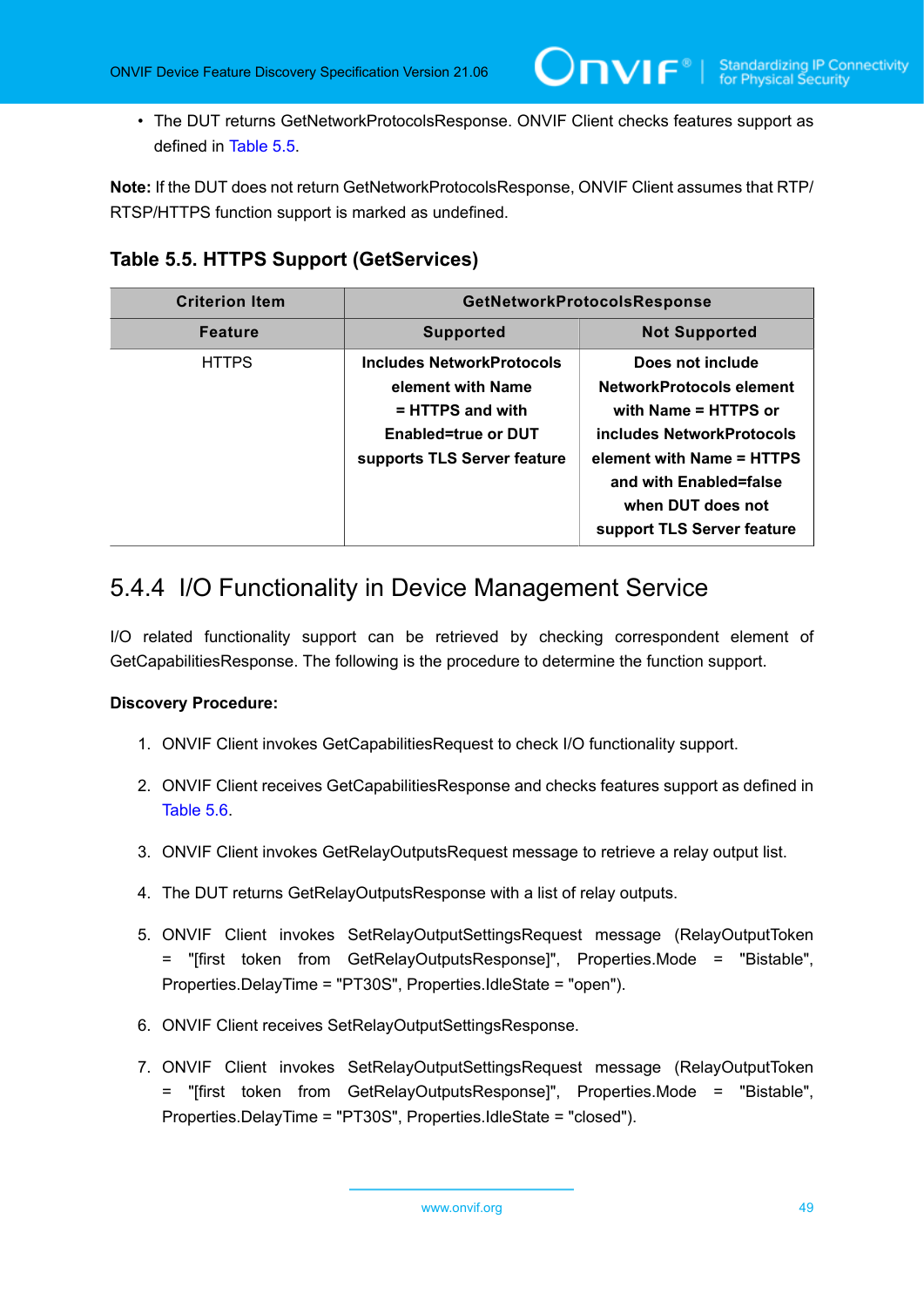- <span id="page-49-2"></span>8. ONVIF Client receives SetRelayOutputSettingsResponse.
- <span id="page-49-3"></span>9. ONVIF Client invokes SetRelayOutputSettingsRequest message (RelayOutputToken = "[first token from GetRelayOutputsResponse]", Properties.Mode = "Monostable", Properties.DelayTime = "PT30S", Properties.IdleState = "open").
- 10.ONVIF Client receives SetRelayOutputSettingsResponse.
- <span id="page-49-4"></span>11. ONVIF Client invokes SetRelayOutputSettingsRequest message (RelayOutputToken = "[first token from GetRelayOutputsResponse]", Properties.Mode = "Monostable", Properties.DelayTime = "PT30S", Properties.IdleState = "closed").
- 12.ONVIF Client receives SetRelayOutputSettingsResponse.
- 13.ONVIF Client checks features support as defined in [Table](#page-49-1) 5.7.

**Note:** Absence of Capabilities.Device.IO element in the GetCapabilitiesResponse will be defined as absence of Capabilities.Device.IO.RelayOutputs.

**Note:** If Capabilities.Device element is not included in the GetCapabilitiesResponse, Relay Outputs feature will be marked as unsupported.

**Note:** If the DUT does not return GetRelayOutputsResponse or list of relay outputs in the GetRelayOutputsResponse is empty, Relay Outputs features will be marked as undefined.

**Note:** If GetCapabilities command is not supported by the DUT I/O feature for Device Management Service will be defined as unsupported.

<span id="page-49-0"></span>

|  |  |  | Table 5.6. Relay Outputs in Device Management Service (GetServices) |
|--|--|--|---------------------------------------------------------------------|
|--|--|--|---------------------------------------------------------------------|

| <b>Criterion Item</b> | GetCapabilitiesResponse message             |                                                                                                  |
|-----------------------|---------------------------------------------|--------------------------------------------------------------------------------------------------|
| <b>Feature</b>        | <b>Supported</b>                            | <b>Not Supported</b>                                                                             |
| <b>RelayOutputs</b>   | Capabilities.Device.IO.<br>RelayOutputs > 0 | Skipped Capabilities.Device.IO.<br>RelayOutputs or Capabilities.<br>Device.IO.RelayOutputs = $0$ |

### <span id="page-49-1"></span>**Table 5.7. Relay Outputs Mode and Idle State in Device Management Service (GetServices)**

| <b>Criterion Item</b>         | SetRelayOutputSettingsResponse                                              |                                                  |
|-------------------------------|-----------------------------------------------------------------------------|--------------------------------------------------|
| <b>Feature</b>                | <b>Supported</b>                                                            | <b>Not Supported</b>                             |
| Bistable Mode/Open Idle State | <b>DUT</b> returns<br><b>SetRelayOutputSettings</b><br>Response for step 6. | <b>DUT returns any</b><br>SOAP fault for step 6. |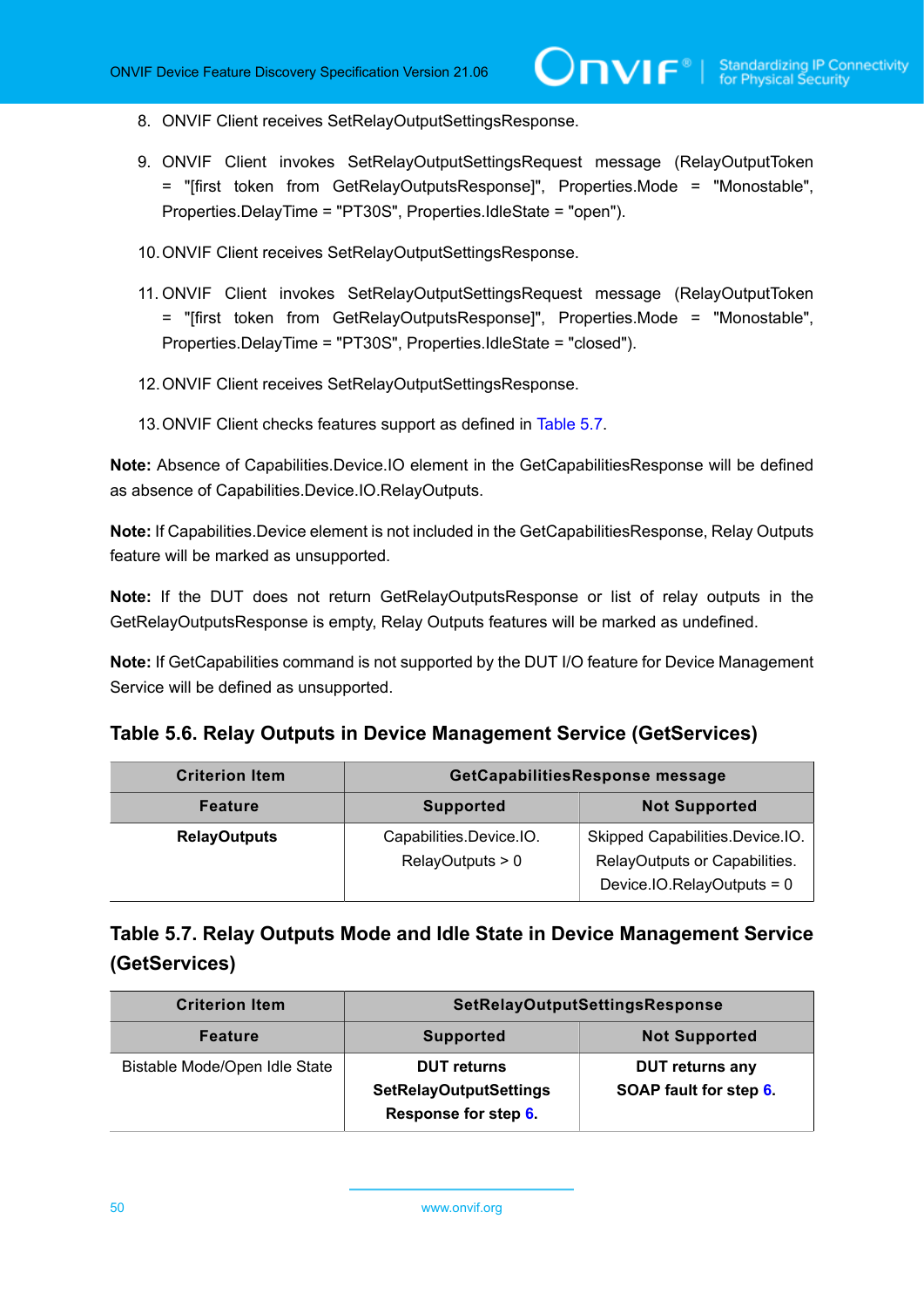

| <b>Criterion Item</b>                 | <b>SetRelayOutputSettingsResponse</b>                                             |                                                         |
|---------------------------------------|-----------------------------------------------------------------------------------|---------------------------------------------------------|
| <b>Feature</b>                        | <b>Supported</b>                                                                  | <b>Not Supported</b>                                    |
| Bistable Mode/Closed Idle State       | <b>DUT</b> returns<br><b>SetRelayOutputSettings</b><br>Response for step 8        | <b>DUT</b> returns any<br>SOAP fault for step 8.        |
| Bistable Mode                         | <b>DUT</b> returns<br><b>SetRelayOutputSettings</b><br>Response for step 6 or 8.  | <b>DUT returns any SOAP</b><br>fault for step 6 and 8.  |
| Monostable Mode/<br>Open Idle State   | <b>DUT</b> returns<br><b>SetRelayOutputSettings</b><br>Response for step 9.       | <b>DUT returns any</b><br>SOAP fault for step 9.        |
| Monostable Mode/<br>Closed Idle State | <b>DUT</b> returns<br><b>SetRelayOutputSettings</b><br>Response for step 11.      | <b>DUT returns any</b><br>SOAP fault for step 11.       |
| Monostable Mode                       | <b>DUT</b> returns<br><b>SetRelayOutputSettings</b><br>Response for step 9 or 11. | <b>DUT returns any SOAP</b><br>fault for step 9 and 11. |

# 5.4.5 Monitoring Events Support

Monitoring Events support under Device Control Service is determined according to the following procedure.

### **Pre-requisite:** ONVIF Client and DUT

• This procedure assumes that GetEventPropertiesResponse has already been retrieved via preceding procedure described in [Section 5.5.7.1.](#page-65-0)

### **Discovery Procedure:**

1. ONVIF Client checks features support as defined in [Table](#page-51-0) 5.8.

**Note:** If the DUT does not return Event Service or GetEventPropertiesResponse message, then the following features will be marked as undefined:

- Monitoring/ProcessorUsage
- Monitoring/OperatingTime/LastReset
- Monitoring/OperatingTime/LastReboot
- Monitoring/OperatingTime/LastClockSynchronization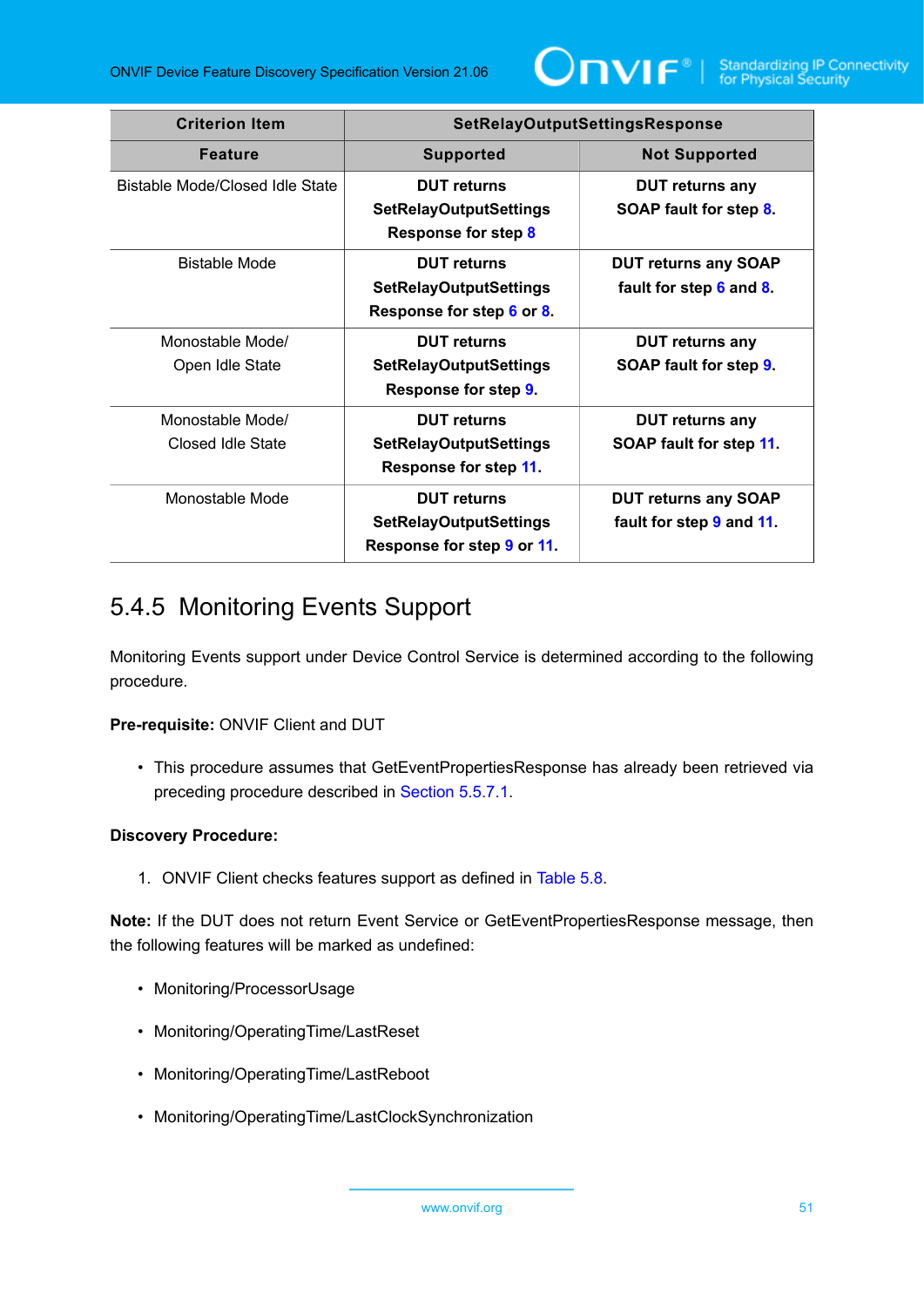$\boxed{\color{red}{\bigcap\mathbf{VIF}^{\circ}\mid \; \substack{\text{Standardizing IP Connectivity} \\ \text{for Physical Security}}} }$ 

- Monitoring/Backup/Last
- Device/HardwareFailure/TemperatureCritical
- Device/HardwareFailure/FanFailure
- Device/HardwareFailure/PowerSupplyFailure
- Device/HardwareFailure/StorageFailure

### <span id="page-51-0"></span>**Table 5.8. Monitoring Events Support (GetServices)**

| <b>Criterion Item</b>                                 | <b>GetEventPropertiesResponse</b>                                                                            |                                                                                                                 |
|-------------------------------------------------------|--------------------------------------------------------------------------------------------------------------|-----------------------------------------------------------------------------------------------------------------|
| <b>Feature</b>                                        | <b>Supported</b>                                                                                             | <b>Not Supported</b>                                                                                            |
| Monitoring/ProcessorUsage                             | <b>Contains tns1: Monitoring/</b><br><b>ProcessorUsage Event topic</b>                                       | Does not contain<br>tns1:Monitoring/<br><b>ProcessorUsage Event topic</b>                                       |
| Monitoring/<br>OperatingTime/LastReset                | <b>Contains tns1: Monitoring/</b><br><b>OperatingTime/</b><br><b>LastReset Event topic</b>                   | Does not contain<br>tns1:Monitoring/<br><b>OperatingTime/</b><br><b>LastReset Event topic</b>                   |
| Monitoring/<br>OperatingTime/LastReboot               | <b>Contains tns1:Monitoring/</b><br><b>OperatingTime/</b><br><b>LastReboot Event topic</b>                   | Does not contain<br>tns1:Monitoring/<br><b>OperatingTime/</b><br><b>LastReboot Event topic</b>                  |
| Monitoring/OperatingTime/<br>LastClockSynchronization | <b>Contains tns1: Monitoring/</b><br><b>OperatingTime/</b><br>LastClockSynchronization<br><b>Event topic</b> | Does not contain<br>tns1:Monitoring/<br><b>OperatingTime/</b><br>LastClockSynchronization<br><b>Event topic</b> |
| Monitoring/Backup/Last                                | <b>Contains tns1:Monitoring/</b><br><b>Backup/Last Event topic</b>                                           | Does not contain<br>tns1:Monitoring/<br><b>Backup/Last Event topic</b>                                          |
| Device/HardwareFailure/<br><b>TemperatureCritical</b> | <b>Contains tns1:Device/</b><br>HardwareFailure/<br><b>TemperatureCritical</b><br><b>Event topic</b>         | Does not contain<br>tns1:Device/<br>HardwareFailure/<br><b>TemperatureCritical</b><br><b>Event topic</b>        |
| Device/HardwareFailure/<br>FanFailure                 | <b>Contains tns1:Device/</b><br>HardwareFailure/<br><b>FanFailure Event topic</b>                            | Does not contain<br>tns1:Device/<br>HardwareFailure/<br><b>FanFailure Event topic</b>                           |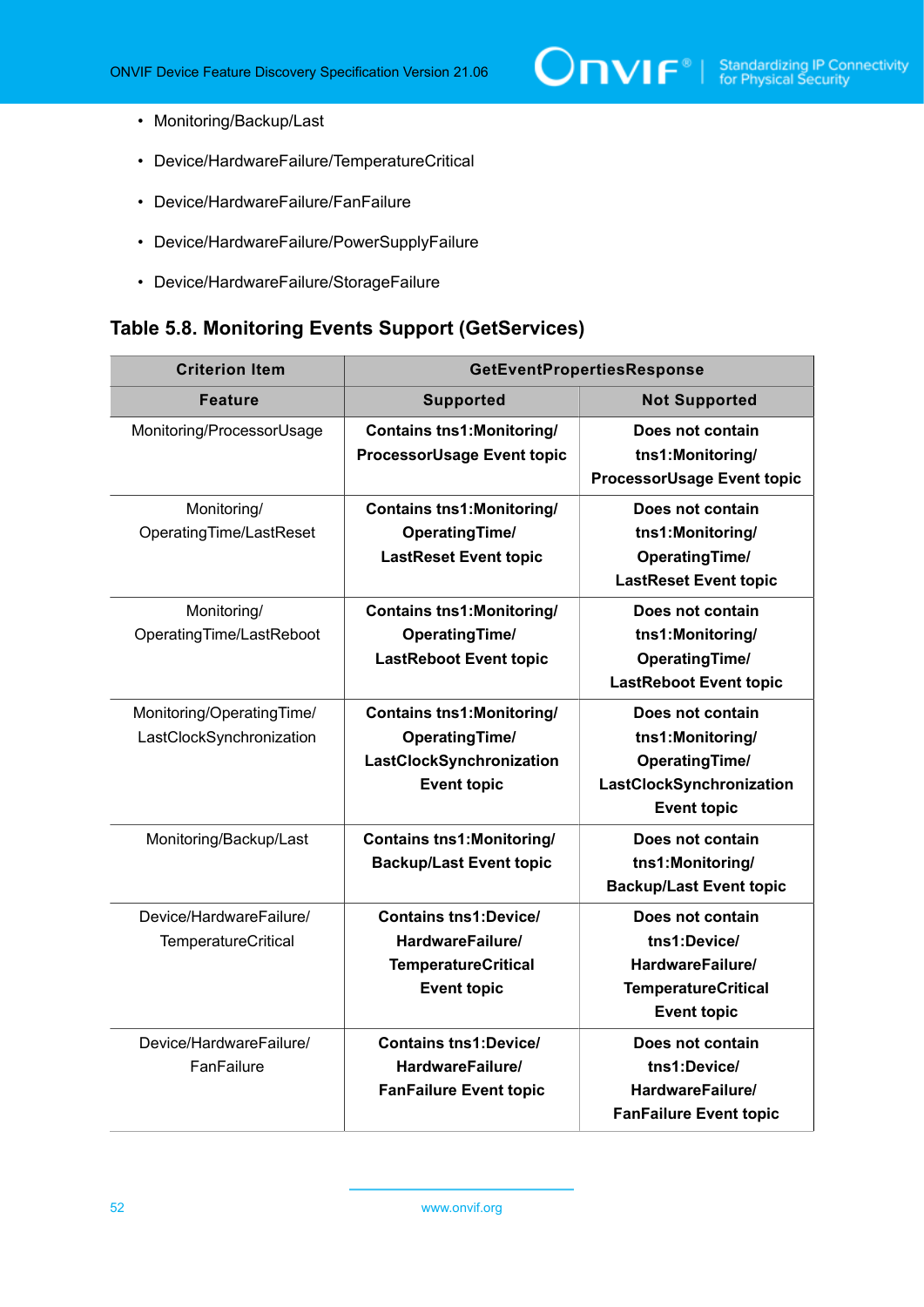

| <b>Criterion Item</b>                         | <b>GetEventPropertiesResponse</b>                                                                   |                                                                                                         |
|-----------------------------------------------|-----------------------------------------------------------------------------------------------------|---------------------------------------------------------------------------------------------------------|
| <b>Feature</b>                                | <b>Supported</b>                                                                                    | <b>Not Supported</b>                                                                                    |
| Device/HardwareFailure/<br>PowerSupplyFailure | <b>Contains tns1:Device/</b><br>HardwareFailure/<br><b>PowerSupplyFailure</b><br><b>Event topic</b> | Does not contain<br>tns1:Device/<br>HardwareFailure/<br><b>PowerSupplyFailure</b><br><b>Event topic</b> |
| Device/HardwareFailure/<br>StorageFailure     | <b>Contains tns1:Device/</b><br>HardwareFailure/<br><b>StorageFailure Event topic</b>               | Does not contain<br>tns1:Device/<br>HardwareFailure/<br><b>StorageFailure Event topic</b>               |

# 5.4.6 Media Service – General

Media Service support is defined according to the following procedure.

### **Pre-requisite:**

• This procedure assumes that GetServicesResponse has already been retrieved via preceding procedure described in [Section 5.2](#page-38-1).

### **Discovery Procedure:**

1. ONVIF Client checks features support as defined in [Table](#page-52-0) 5.9.

**Note:** If GetServicesResponse contains several services with "http://www.onvif.org/ver10/media/ wsdl" namespace ONVIF Client will use service with the latest version.

**Note:** If Media service is not supported, the following feature discovery (Media Service features support) will be skipped.

### <span id="page-52-0"></span>**Table 5.9. Media Service – General (GetServices)**

| <b>Criterion Item</b> | <b>GetServicesResponse</b>                                                      |                                                                                        |
|-----------------------|---------------------------------------------------------------------------------|----------------------------------------------------------------------------------------|
| <b>Feature</b>        | <b>Supported</b>                                                                | <b>Not Supported</b>                                                                   |
| Media Service         | Includes service with "http://<br>www.onvif.org/ver10/<br>media/wsdl" namespace | Does not include service with<br>"http://www.onvif.org/ver10/<br>media/wsdl" namespace |

### 5.4.6.1 Media Service – Video Encoding Support

Video encoding function support in Media Service is determined according to the following procedure.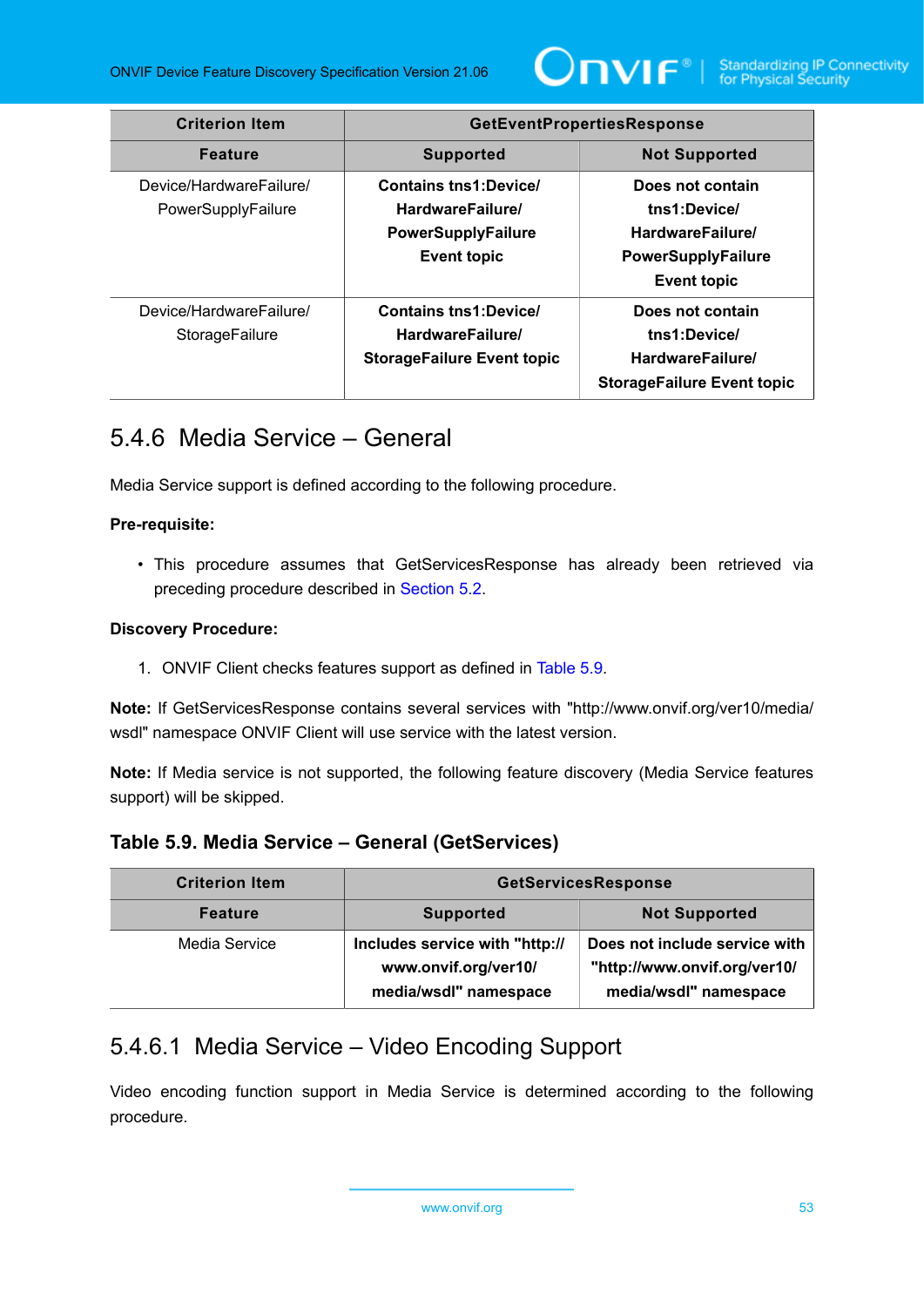### **Discovery Procedure:**

- 1. ONVIF Client invokes GetVideoEncoderConfigurationOptionsRequest (no ConfigurationToken, no ProfileToken) message to retrieve all supported codecs.
- 2. The DUT returns GetVideoEncoderConfigurationOptionsResponse with a list of supported codecs. ONVIF Client checks features support as defined in [Table](#page-53-0) 5.10.

**Note:** If the DUT does not return GetVideoEncoderConfigurationOptionsResponse, MPEG4 and H.264 feature will be marked as undefined.

### <span id="page-53-0"></span>**Table 5.10. Media Service – Video Encoding Support (GetServices)**

| <b>Criterion Item</b> | GetVideoEncoderConfigurationOptionsResponse |                                          |
|-----------------------|---------------------------------------------|------------------------------------------|
| <b>Feature</b>        | <b>Supported</b>                            | <b>Not Supported</b>                     |
| <b>JPEG</b>           | <b>Mandatory functionality</b>              |                                          |
| MPEG-4                | <b>Includes Options.MPEG4</b>               | Does not include<br><b>Options.MPEG4</b> |
| H.264                 | <b>Includes Options.H264</b>                | Does not include<br>Options.H264         |

### 5.4.6.2 Media Service – Audio Encoding Support

Audio encoding function support in Media Service is determined according to the following procedure.

### **Discovery Procedure:**

- 1. ONVIF Client invokes GetAudioEncoderConfigurationOptionsRequest (no ConfigurationToken, no ProfileToken) message to retrieve all supported audio codecs.
- 2. The DUT returns GetAudioEncoderConfigurationOptionsResponse with a list of supported codecs or SOAP fault. ONVIF Client checks features support as defined in [Table](#page-53-1) 5.11.

**Note:** If the DUT returns no response for GetAudioEncoderConfigurationOptionsRequest, Audio encoding feature will be marked as undefined.

### <span id="page-53-1"></span>**Table 5.11. Media Service – Audio Encoding Support (GetServices)**

| <b>Criterion Item</b> | <b>GetAudioEncoderConfigurationOptionsResponse</b> |                                   |
|-----------------------|----------------------------------------------------|-----------------------------------|
| <b>Feature</b>        | <b>Supported</b>                                   | <b>Not Supported</b>              |
| Audio encoding        | <b>DUT</b> returns                                 | <b>DUT returns any SOAP fault</b> |
|                       | GetAudioEncoderConfiguration                       |                                   |
|                       | <b>OptionsResponse</b>                             |                                   |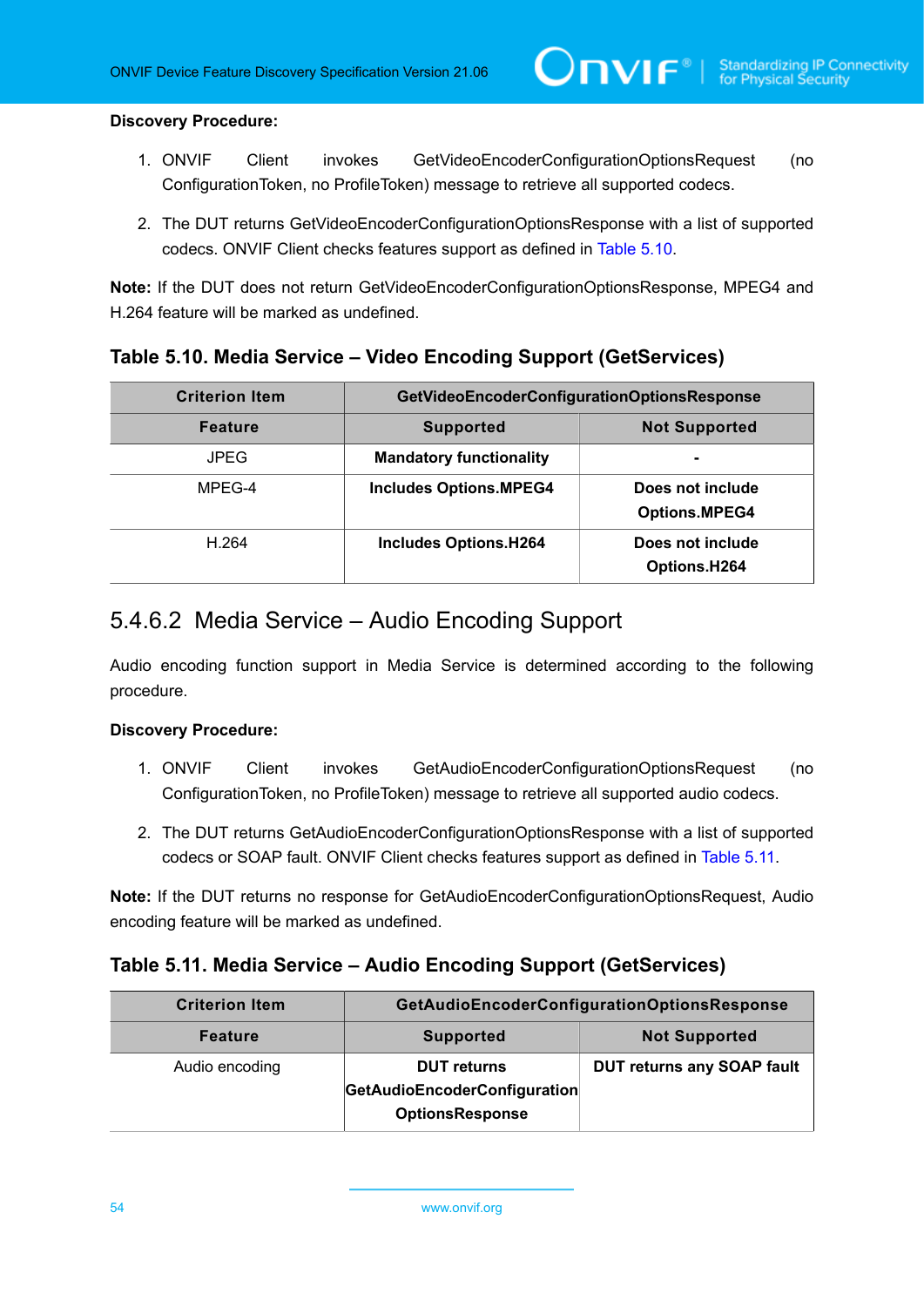

| <b>Criterion Item</b> | <b>GetAudioEncoderConfigurationOptionsResponse</b>                                  |                                                                   |
|-----------------------|-------------------------------------------------------------------------------------|-------------------------------------------------------------------|
| <b>Feature</b>        | <b>Supported</b>                                                                    | <b>Not Supported</b>                                              |
| G.711                 | <b>DUT</b> returns<br><b>GetAudioEncoderConfiguration</b><br><b>OptionsResponse</b> | <b>DUT returns any SOAP fault</b>                                 |
| G.726                 | <b>Includes</b><br><b>Options.Options.Encoding</b><br>$= "G726"$                    | Does not include<br><b>Options.Options.Encoding</b><br>$= "G726"$ |
| AAC                   | <b>Includes</b><br><b>Options.Options.Encoding</b><br>$= "AAC"$                     | Does not include<br><b>Options.Options.Encoding</b><br>$= "AAC"$  |

### <span id="page-54-1"></span>5.4.6.3 Media Service – Real-Time Streaming

Real-time streaming support in Media Service is determined according to the following procedure.

### **Discovery Procedure:**

- 1. ONVIF Client invokes GetServiceCapabilitiesRequest message to check Multicast streaming capability support by the DUT.
- 2. The DUT returns GetServiceCapabilitiesResponse. ONVIF Client checks features support as defined in [Table](#page-54-0) 5.12.

**Note:** If the DUT does not return GetServiceCapabilitiesResponse, then Real-time streaming feature and features from [Section 5.5.5.4](#page-55-0) will be marked as undefined. Procedure described in [Section 5.5.5.4](#page-55-0) will be skipped.

**Note:** If the DUT does not support Real-time streaming feature, all features from [Section 5.5.5.4](#page-55-0) will be marked as unsupported. Procedure described in [Section 5.5.5.4](#page-55-0) will be skipped.

### <span id="page-54-0"></span>**Table 5.12. Media Service – Supported Real-Time Streaming Setup (GetServices)**

| <b>Criterion Item</b> | GetServiceCapabilitiesResponse message                                                                                                                                         |                                                                                 |
|-----------------------|--------------------------------------------------------------------------------------------------------------------------------------------------------------------------------|---------------------------------------------------------------------------------|
| <b>Feature</b>        | <b>Supported</b>                                                                                                                                                               | <b>Not Supported</b>                                                            |
| Real-time streaming   | <b>Skipped Capabilities.</b><br><b>StreamingCapabilities.</b><br><b>NoRTSPStreaming</b><br>or Capabilities.<br><b>StreamingCapabilities.</b><br><b>NoRTSPStreaming = false</b> | Capabilities.<br><b>StreamingCapabilities.</b><br><b>NoRTSPStreaming = true</b> |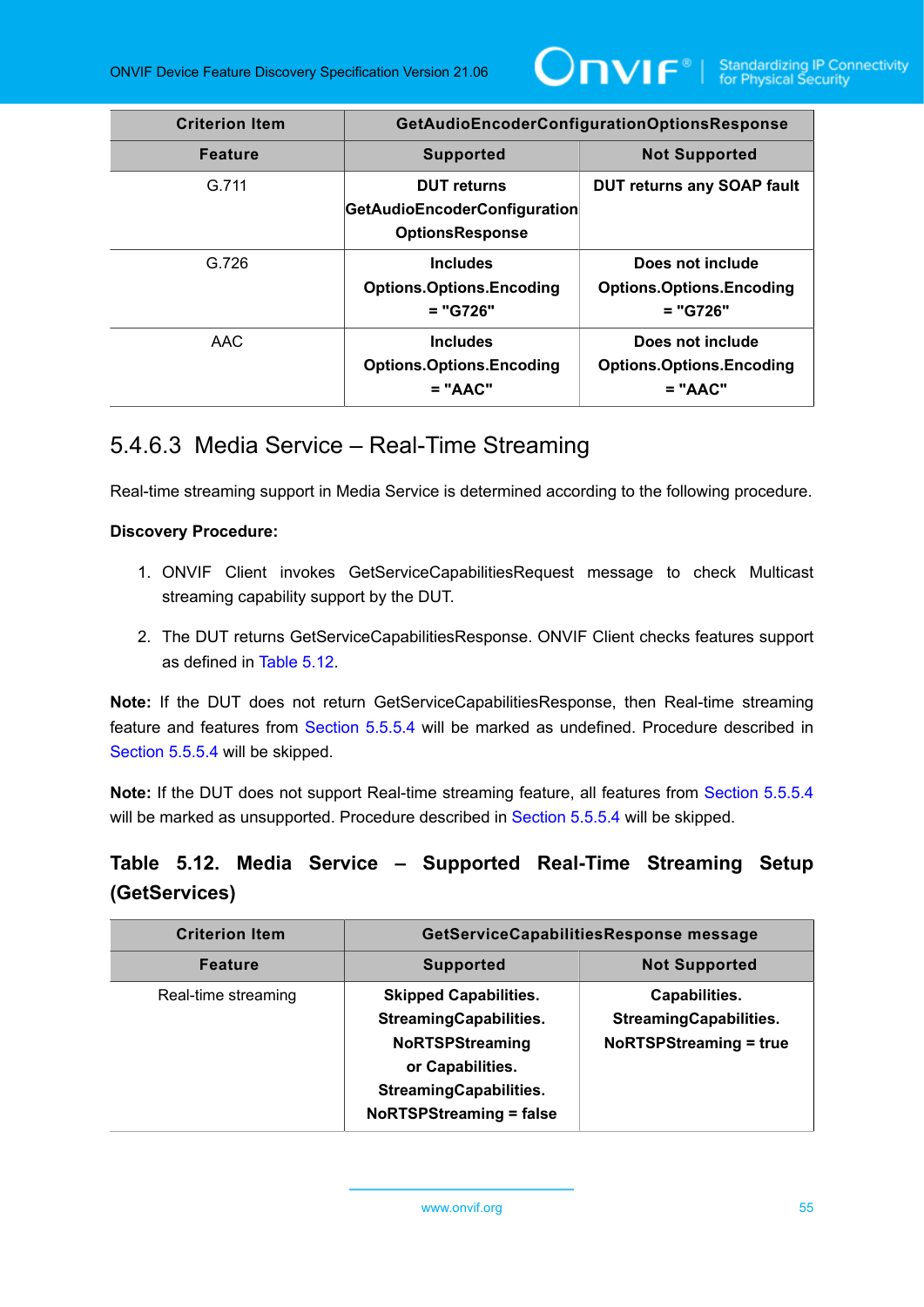## <span id="page-55-0"></span>5.4.6.4 Media Service – Supported Real-Time Streaming Setup

Which Real-time streaming Setup features is supported under Real-time Streaming is determined according to the following procedure.

### **Pre-requisite:**

• This procedure assumes that GetServiceCapabilitiesResponse has already been retrieved via preceding procedure described in [Section 5.5.5.3](#page-54-1).

### **Discovery Procedure:**

1. ONVIF Client checks features support as defined in [Table](#page-55-1) 5.13.

### <span id="page-55-1"></span>**Table 5.13. Media Service – Supported Real-Time Streaming Setup (GetServices)**

| <b>Criterion Item</b> | GetServiceCapabilitiesResponse message                                        |                                                                                                                                                                       |
|-----------------------|-------------------------------------------------------------------------------|-----------------------------------------------------------------------------------------------------------------------------------------------------------------------|
| <b>Feature</b>        | <b>Supported</b>                                                              | <b>Not Supported</b>                                                                                                                                                  |
| RTP/UDP               | <b>Mandatory functionality,</b><br>if Real-time<br><b>Streaming supported</b> |                                                                                                                                                                       |
| RTP/RTSP/HTTP         | <b>Mandatory functionality,</b><br>if Real-time<br><b>Streaming supported</b> |                                                                                                                                                                       |
| RTP/RTSP/TCP          | Capabilities.<br><b>StreamingCapabilities.</b><br>RTP_RTSP_TCP = true         | <b>Skipped Capabilities.</b><br><b>StreamingCapabilities.</b><br>RTP_RTSP_TCP<br>or Capabilities.<br><b>StreamingCapabilities.</b><br>RTP_RTSP_TCP = false            |
| RTP-Multicast/UDP     | Capabilities.<br><b>StreamingCapabilities.</b><br><b>RTPMulticast = true</b>  | <b>Skipped Capabilities.</b><br><b>StreamingCapabilities.</b><br><b>RTPMulticast or Capabilities.</b><br><b>StreamingCapabilities.</b><br><b>RTPMulticast = false</b> |

### 5.4.6.5 Media Service - GetSnapshotUri

GetSnapshotUri function support is determined according to the following procedure.

### **Discovery Procedure:**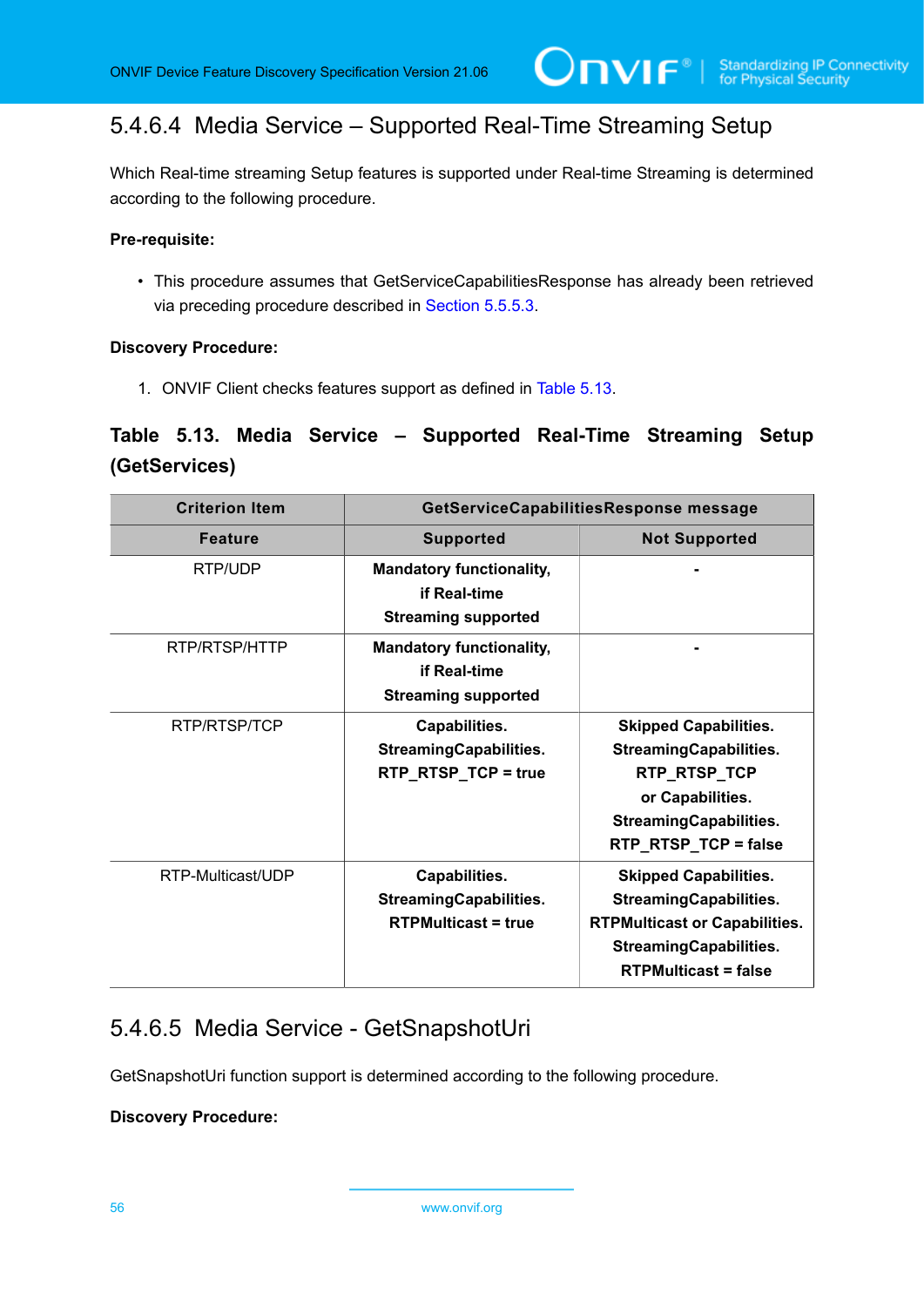- 1. ONVIF Client invokes GetProfilesRequest message to retrieve existing Media Profiles list.
- 2. The DUT returns GetProfilesResponse with the list of existing Media Profiles.
- 3. ONVIF Client looks for ready-to-use profile (a profile with VideoSourceConfiguration and VideoEncoderConfiguration in the GetProfilesResponse. If there are no ready-to-use profiles found in the GetProfilesResponse, ONVIF Client marks GetSnapshotUri support by DUT as undefined.
- 4. ONVIF Client invokes GetSnapshotUriRequest (ProfileToken = found ready-to-use profile token) message to get Snapshot URI.
- 5. The DUT returns GetSnapshotUriResponse or SOAP fault. ONVIF Client checks features support as defined in [Table](#page-56-0) 5.14.

**Note:** If no GetProfilesResonse is returned by the DUT, GetSnapshotUri function support by the DUT is marked as undefined.

**Note:** If no GetSnapshotUriResponse is returned by the DUT, GetSnapshotUri function support by the DUT is marked as undefined.

<span id="page-56-0"></span>

|  | Table 5.14. Media Service – GetSnapshotUri (GetServices) |  |
|--|----------------------------------------------------------|--|
|--|----------------------------------------------------------|--|

| <b>Criterion Item</b> | GetSnapshotUriResponse                       |                                   |
|-----------------------|----------------------------------------------|-----------------------------------|
| <b>Feature</b>        | <b>Supported</b>                             | <b>Not Supported</b>              |
| GetSnapshotUri        | <b>DUT</b> returns<br>GetSnapshotUriResponse | <b>DUT returns any SOAP fault</b> |

### 5.4.6.6 Media Service – Audio Outputs Support

Audio outputs support in conjunction with its Audio decoding function is determined according to the following procedure.

### **Discovery Procedure:**

- 1. ONVIF Client invokes GetAudioOutputsRequest message to retrieve Audio outputs list.
- 2. The DUT returns GetAudioOutputsResponse or SOAP fault. ONVIF Client checks features support as defined in [Table](#page-57-0) 5.15. Go to the next feature definition.
- 3. ONVIF Client invokes GetAudioDecoderConfigurationOptionsRequest (no ConfigurationToken, no ProfileToken) message to retrieve all supported Audio codec's for decoding by DUT.
- 4. The DUT returns GetAudioDecoderConfigurationOptionsResponse. ONVIF Client checks features support as defined in [Table](#page-57-1) 5.16.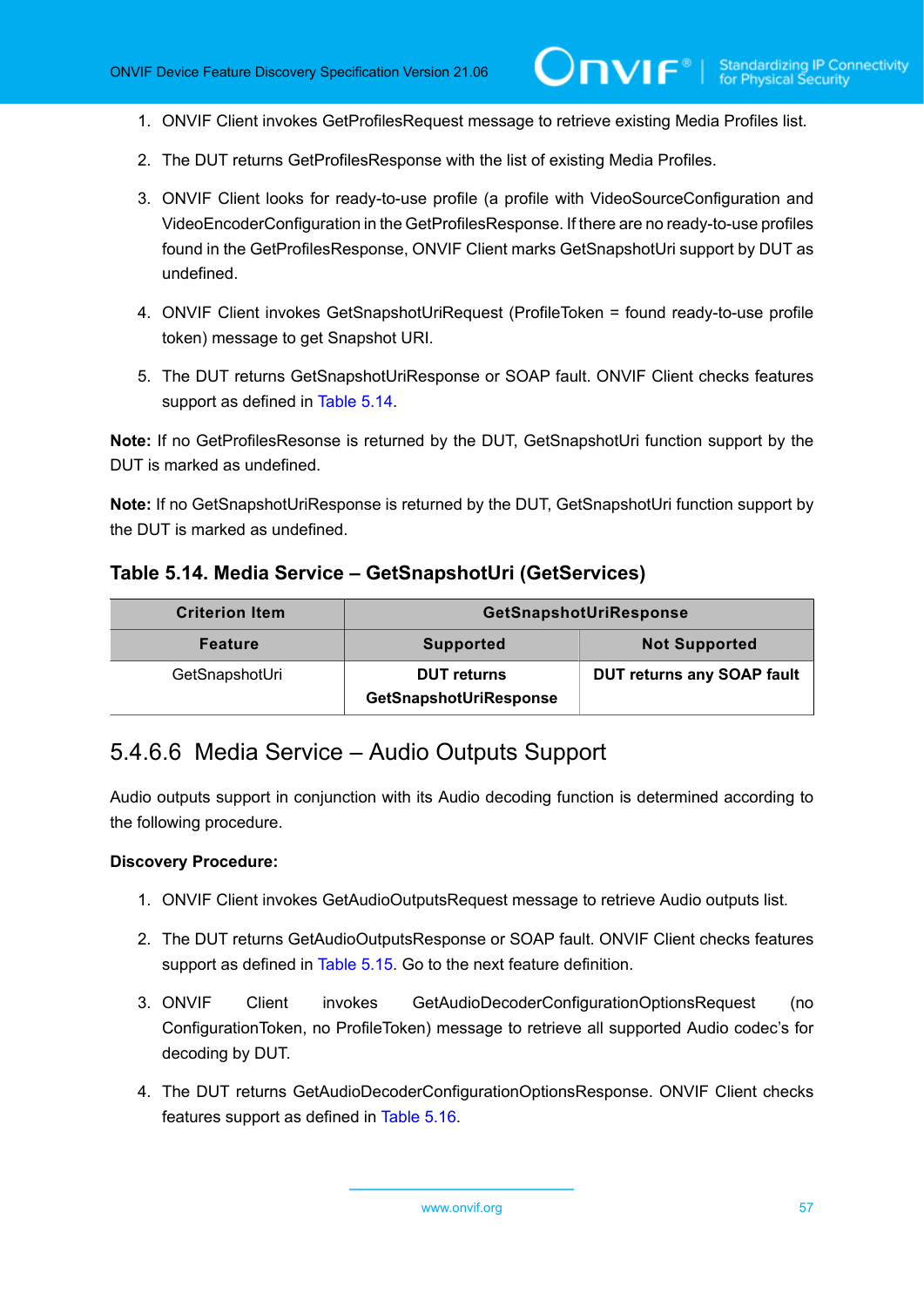**Note:** If the DUT does not return GetAudioDecoderConfigurationOptionsResponse, ONVIF Client assumes that G.711, G.726 and AAC Audio decoding function support is marked as undefined.

### <span id="page-57-0"></span>**Table 5.15. Media Service – Audio Outputs Support (GetServices)**

| <b>Criterion Item</b> | <b>GetAudioOutputsResponse</b>                                                                                       |                                                                                                                                        |
|-----------------------|----------------------------------------------------------------------------------------------------------------------|----------------------------------------------------------------------------------------------------------------------------------------|
| <b>Feature</b>        | <b>Supported</b>                                                                                                     | <b>Not Supported</b>                                                                                                                   |
| Audio output          | <b>DUT</b> returns<br><b>GetAudioOutputsResponse</b><br>and there are at least one<br><b>AudioOutput on the list</b> | <b>DUT returns any</b><br><b>SOAP fault or</b><br><b>GetAudioOutputsResponse</b><br>and there are no<br><b>AudioOutput on the list</b> |

### <span id="page-57-1"></span>**Table 5.16. Media Service – Audio Outputs Decoding Support (GetServices)**

| <b>Criterion Item</b> | GetAudioDecoderConfigurationOptionsResponse      |                                                   |
|-----------------------|--------------------------------------------------|---------------------------------------------------|
| <b>Feature</b>        | <b>Supported</b>                                 | <b>Not Supported</b>                              |
| G.711                 | <b>Includes</b><br><b>Options.G711DecOptions</b> | Does not include<br><b>Options.G711DecOptions</b> |
| G.726                 | <b>Includes</b><br><b>Options.G726DecOptions</b> | Does not include<br><b>Options.G726DecOptions</b> |
| AAC                   | <b>Includes</b><br><b>Options.AACDecOptions</b>  | Does not include<br><b>Options.AACDecOptions</b>  |

### <span id="page-57-2"></span>5.4.7 Media2 Service – General

Media2 Service support is defined according to the following procedure.

### **Pre-requisite:**

• This procedure assumes that GetServicesResponse has already been retrieved via preceding procedure described in [Section 5.2](#page-38-1).

### **Discovery Procedure:**

1. ONVIF Client checks features support as defined in [Table](#page-58-0) 5.17.

**Note:** If GetServicesResponse contains several services with "http://www.onvif.org/ver20/media/ wsdl" namespace ONVIF Client will use service with the latest version.

**Note:** If Media2 service is not supported, the following feature discovery (Media2 Service features support) will be skipped.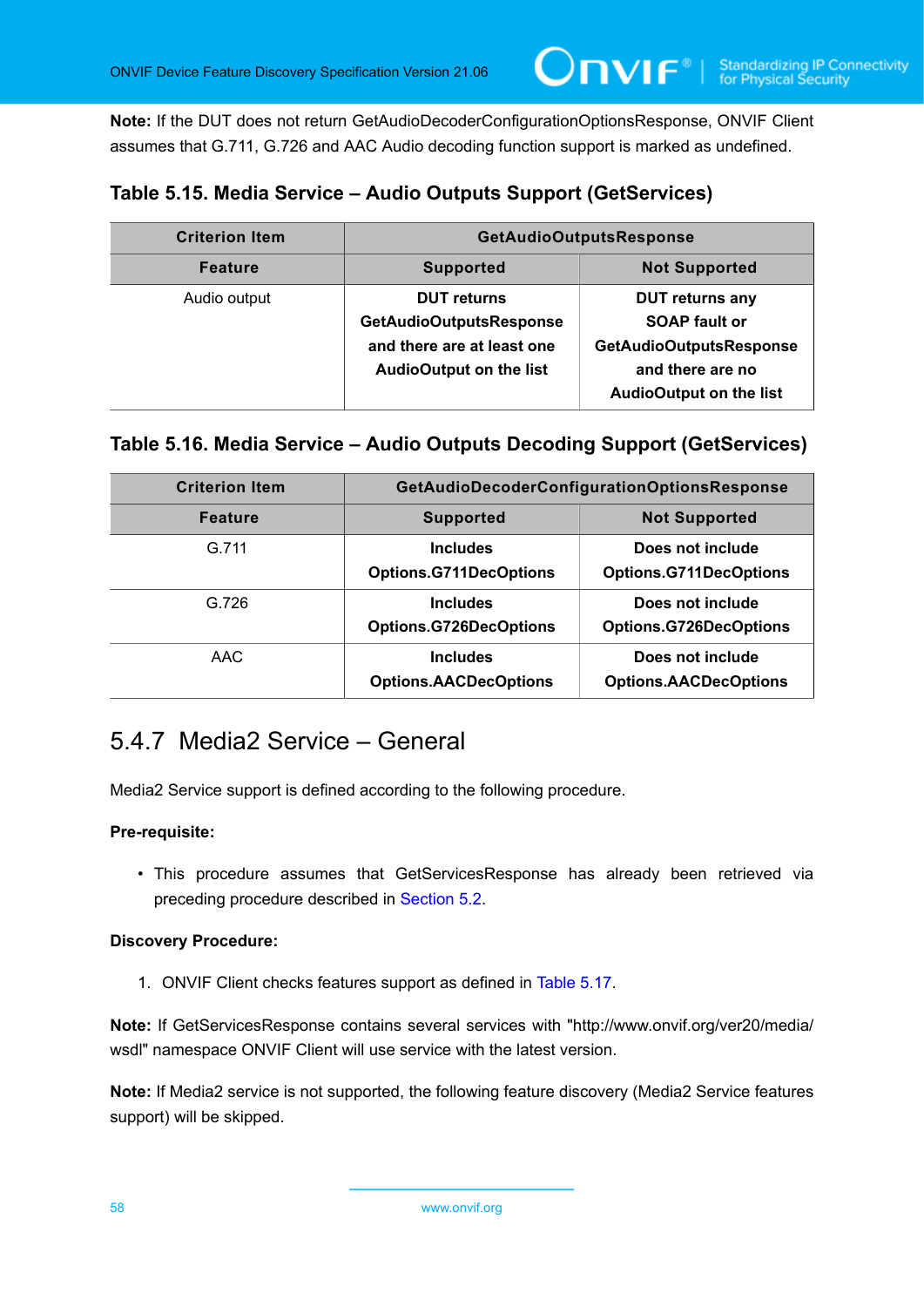### <span id="page-58-0"></span>**Table 5.17. Media2 Service – General (GetServices)**

| <b>Criterion Item</b> | <b>GetServicesResponse</b>                                                      |                                                                                        |
|-----------------------|---------------------------------------------------------------------------------|----------------------------------------------------------------------------------------|
| <b>Feature</b>        | <b>Supported</b>                                                                | <b>Not Supported</b>                                                                   |
| Media2 Service        | Includes service with "http://<br>www.onvif.org/ver20/<br>media/wsdl" namespace | Does not include service with<br>"http://www.onvif.org/ver20/<br>media/wsdl" namespace |

Media2 features support

Media2 capabilities support under Media2 Service is determined according to the following procedure.

### **Discovery Procedure:**

- 1. ONVIF Client invokes GetServiceCapabilitiesRequest message to retrieve Media2 Service capabilities.
- 2. The DUT returns GetServiceCapabilitiesResponse with Media2 Service capabilities. ONVIF Client checks features support as defined in [Table](#page-58-1) 5.18.

**Note:** If the DUT returns no response for GetServiceCapabilitiesRequest, then all features defined in [Table](#page-58-1) 5.18 will be marked as undefined.

<span id="page-58-1"></span>

| <b>Criterion Item</b> | GetServiceCapabilitiesResponse message                                                                         |                                                                                                                    |
|-----------------------|----------------------------------------------------------------------------------------------------------------|--------------------------------------------------------------------------------------------------------------------|
| <b>Feature</b>        | <b>Supported</b>                                                                                               | <b>Not Supported</b>                                                                                               |
| Video                 | Capabilities.<br><b>ProfileCapabilities.</b><br><b>ConfigurationsSupported</b><br>list contains "VideoEncoder" | Capabilities.<br><b>ProfileCapabilities.</b><br>ConfigurationsSupported<br>list does not contain<br>"VideoEncoder" |
| Audio                 | Capabilities.<br><b>ProfileCapabilities.</b><br><b>ConfigurationsSupported list</b><br>contains "AudioEncoder" | Capabilities.<br><b>ProfileCapabilities.</b><br>ConfigurationsSupported<br>list does not contain<br>"AudioEncoder" |
| <b>Audio Output</b>   | Capabilities.<br><b>ProfileCapabilities.</b><br><b>ConfigurationsSupported</b><br>list contains "AudioOutput"  | Capabilities.<br><b>ProfileCapabilities.</b><br>ConfigurationsSupported<br>list does not contain<br>"AudioOutput"  |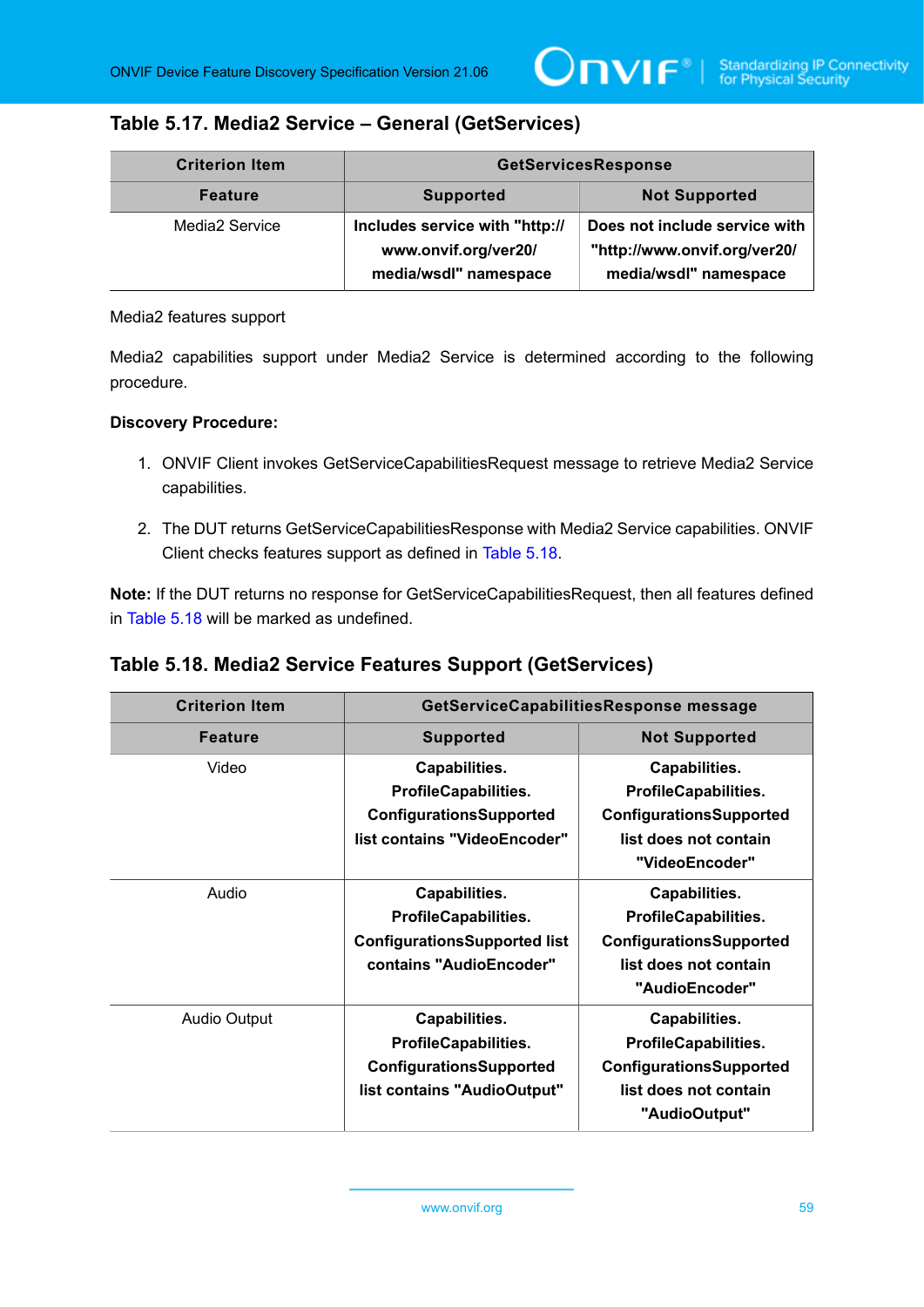

| <b>Criterion Item</b> | GetServiceCapabilitiesResponse message                                        |                                                                                                                                                                            |
|-----------------------|-------------------------------------------------------------------------------|----------------------------------------------------------------------------------------------------------------------------------------------------------------------------|
| <b>Feature</b>        | <b>Supported</b>                                                              | <b>Not Supported</b>                                                                                                                                                       |
| Real-time Streaming   | Capabilities.<br><b>StreamingCapabilities.</b><br><b>RTSPStreaming = true</b> | <b>Skipped Capabilities.</b><br><b>StreamingCapabilities.</b><br><b>RTSPStreaming</b><br>or Capabilities.<br><b>StreamingCapabilities.</b><br><b>RTSPStreaming = false</b> |
| RTP/UDP               | <b>Mandatory functionality,</b><br>if Real-time<br><b>Streaming supported</b> |                                                                                                                                                                            |
| RTP/RTSP/HTTP         | <b>Mandatory functionality,</b><br>if Real-time<br><b>Streaming supported</b> |                                                                                                                                                                            |
| RTP/RTSP/TCP          | Capabilities.<br><b>StreamingCapabilities.</b><br>RTP_RTSP_TCP = true         | <b>Skipped Capabilities.</b><br><b>StreamingCapabilities.</b><br>RTP_RTSP_TCP<br>or Capabilities.<br><b>StreamingCapabilities.</b><br>RTP_RTSP_TCP = false                 |
| RTP-Multicast/UDP     | Capabilities.<br><b>StreamingCapabilities.</b><br><b>RTPMulticast = true</b>  | <b>Skipped Capabilities.</b><br><b>StreamingCapabilities.</b><br><b>RTPMulticast or Capabilities.</b><br><b>StreamingCapabilities.</b><br><b>RTPMulticast = false</b>      |
| <b>RTSP WebSocket</b> | Capabilities.<br><b>StreamingCapabilities</b><br>contains RTSPWebSocketUri    | <b>Skipped Capabilities.</b><br><b>StreamingCapabilities.</b><br><b>RTSPWebSocketUri</b>                                                                                   |
| Snapshot Uri          | Capabilities.SnapshotUri<br>$=$ true                                          | <b>Skipped</b><br>Capabilities.SnapshotUri<br>or Capabilities.SnapshotUri<br>= false                                                                                       |
| <b>OSD</b>            | Capabilities.OSD = true                                                       | <b>Skipped Capabilities.OSD</b><br>or Capabilities.OSD = false                                                                                                             |
| Video Source Mode     | Capabilities.<br>VideoSourceMode = true                                       | <b>Skipped Capabilities.</b><br><b>VideoSourceMode</b><br>or Capabilities.<br><b>VideoSourceMode = false</b>                                                               |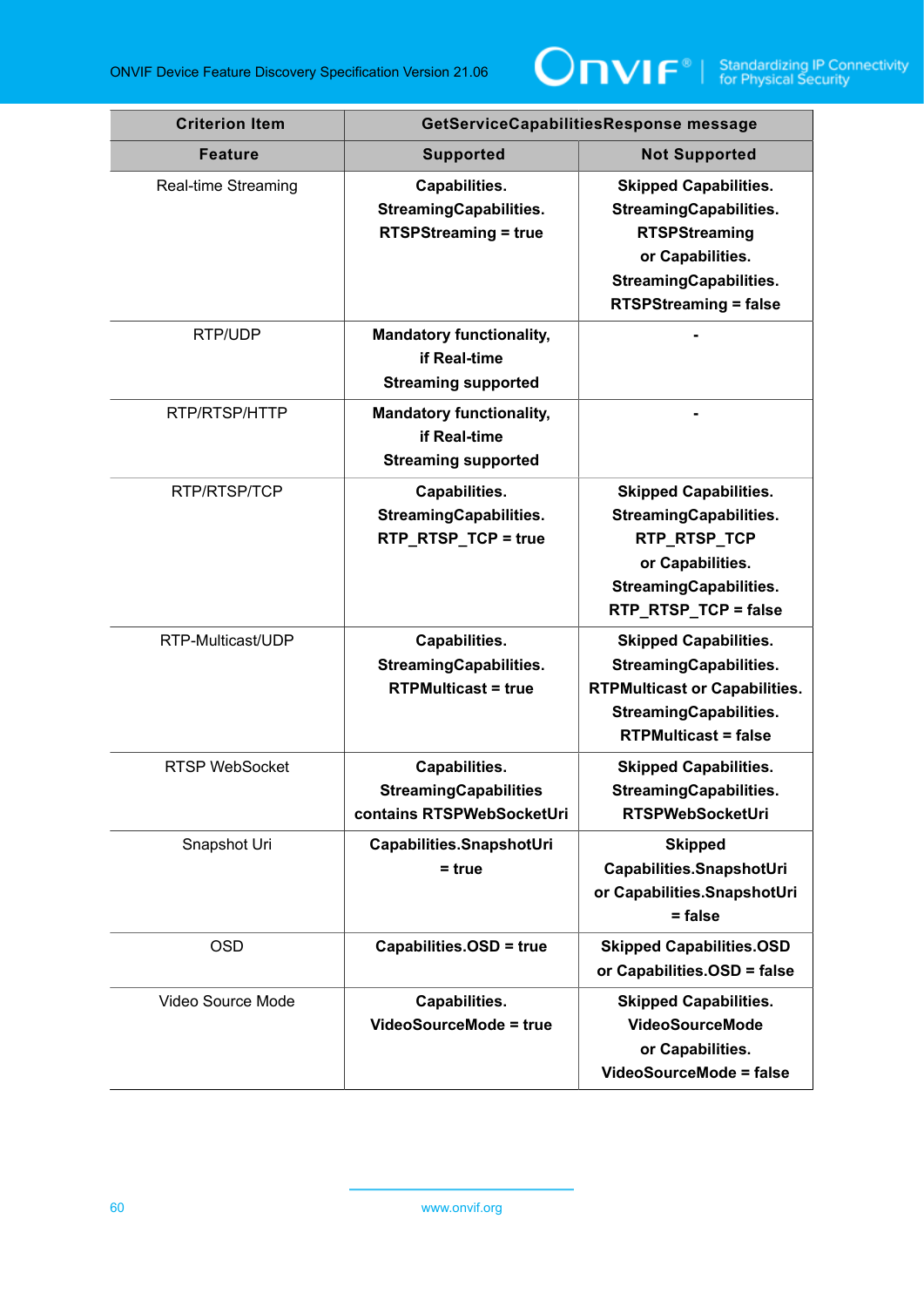

| <b>Criterion Item</b> | GetServiceCapabilitiesResponse message                                                                      |                                                                                                                     |
|-----------------------|-------------------------------------------------------------------------------------------------------------|---------------------------------------------------------------------------------------------------------------------|
| <b>Feature</b>        | <b>Supported</b>                                                                                            | <b>Not Supported</b>                                                                                                |
| Analytics             | Capabilities.<br><b>ProfileCapabilities.</b><br><b>ConfigurationsSupported</b><br>list contains "Analytics" | Capabilities.<br><b>ProfileCapabilities.</b><br><b>ConfigurationsSupported list</b><br>does not contain "Analytics" |
| Metadata              | Capabilities.<br><b>ProfileCapabilities.</b><br><b>ConfigurationsSupported</b><br>list contains "Metadata"  | Capabilities.<br><b>ProfileCapabilities.</b><br><b>ConfigurationsSupported list</b><br>does not contain "Metadata"  |

## 5.4.7.1 Media2 Service – Video Encoding Support

### **Pre-requisite:**

• DUT supports **Video** feature according to [Section 5.5.6](#page-57-2).

Video encoding function support in Media2 Service is determined according to the following discovery procedure.

### **Discovery Procedure:**

- 1. ONVIF Client invokes GetVideoEncoderConfigurationOptionsRequest (no ConfigurationToken, no ProfileToken) message to retrieve all supported codecs.
- 2. The DUT returns GetVideoEncoderConfigurationOptionsResponse with a list of supported codecs. ONVIF Client checks features support as defined in [Table](#page-60-0) 5.19.

**Note:** If the DUT does not return GetVideoEncoderConfigurationOptionsResponse, H.264 and H.265 feature will be marked as undefined.

### <span id="page-60-0"></span>**Table 5.19. Media2 Service – Video Encoding Support (GetServices)**

| <b>Criterion Item</b> | GetVideoEncoderConfigurationOptionsResponse        |                                                     |
|-----------------------|----------------------------------------------------|-----------------------------------------------------|
| <b>Feature</b>        | <b>Supported</b>                                   | <b>Not Supported</b>                                |
| H.265                 | <b>Includes</b><br><b>Options.Encoding= "H265"</b> | Does not include<br>Options.Encoding="H265"         |
| H.264                 | <b>Options.Encoding= "H264"</b>                    | Does not include<br><b>Options.Encoding= "H264"</b> |

# 5.4.7.2 Media2 Service – Audio Encoding Support

**Pre-requisite:**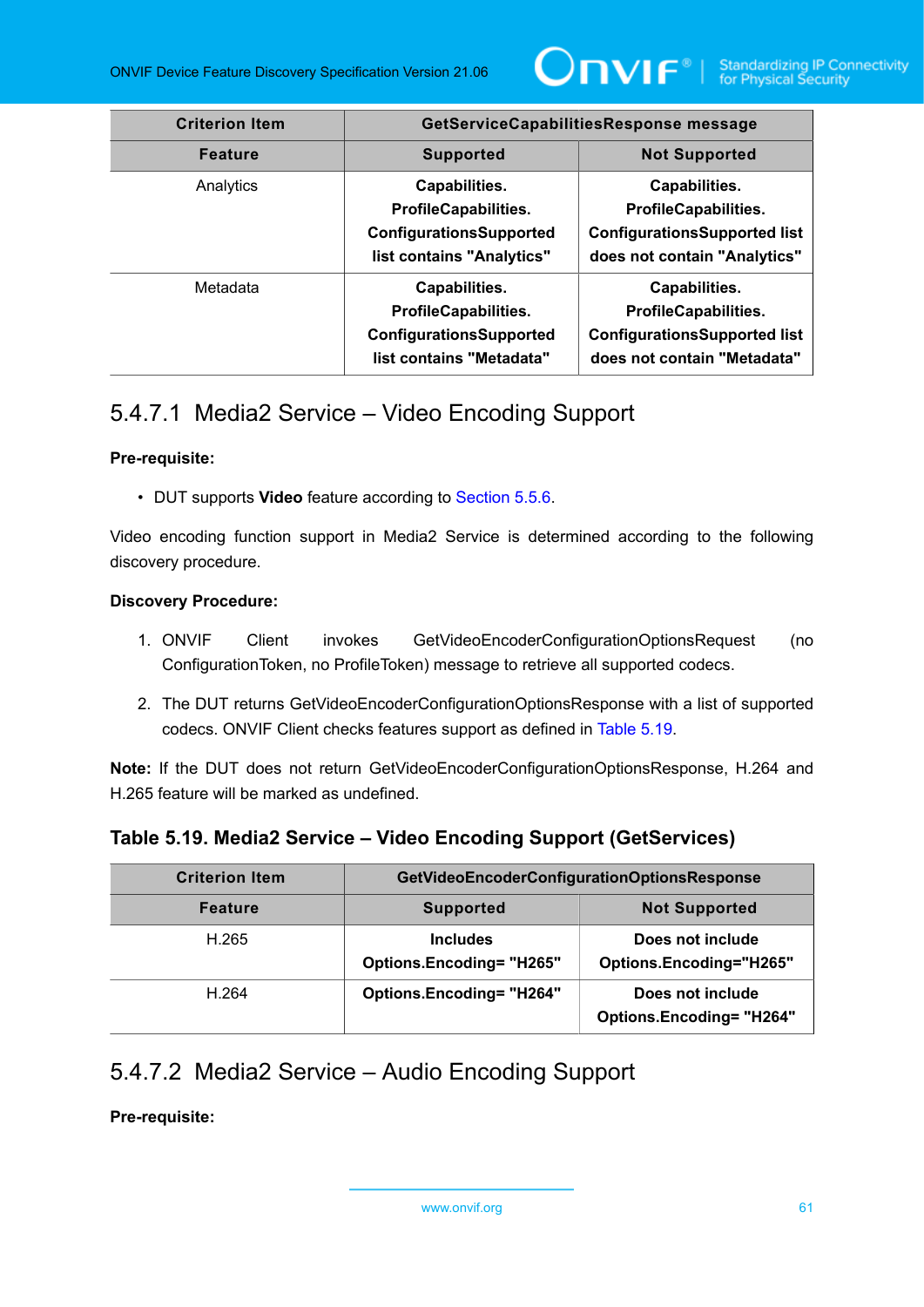• DUT supports **Audio** feature according to [Section 5.5.6](#page-57-2).

Audio encoding function support in Media2 Service is determined according to the following procedure.

 $\mathsf{D}\mathsf{N}\mathsf{H}^*$ l

#### **Discovery Procedure:**

- 1. ONVIF Client invokes GetAudioEncoderConfigurationOptionsRequest (no ConfigurationToken, no ProfileToken) message to retrieve all supported audio codecs.
- 2. The DUT returns GetAudioEncoderConfigurationOptionsResponse with a list of supported codecs or SOAP fault. ONVIF Client checks features support as defined in [Table](#page-61-0) 5.20.

**Note:** If the DUT does not return response for GetAudioEncoderConfigurationOptionsRequest, Media2 Audio encoding features (G.711 and AAC) will be marked as undefined.

<span id="page-61-0"></span>**Table 5.20. Media2 Service – Audio Encoding Support (GetServices)**

| <b>Criterion Item</b> | GetAudioEncoderConfigurationOptionsResponse                            |                                                                                                                                      |
|-----------------------|------------------------------------------------------------------------|--------------------------------------------------------------------------------------------------------------------------------------|
| <b>Feature</b>        | <b>Supported</b>                                                       | <b>Not Supported</b>                                                                                                                 |
| G.711                 | <b>Includes</b><br><b>Options.Encoding= "PCMU"</b>                     | Does not include<br><b>Options.Encoding= "PCMU"</b>                                                                                  |
| AAC                   | <b>Includes Options.Encoding=</b><br>"MP4A-LATM" or<br>"MPEG4-GENERIC" | Does not include<br><b>Options.Encoding= "MP4A-</b><br><b>LATM"</b> and does not<br>include Options. Encoding<br>$= "MPEG4-GENERIC"$ |

### 5.4.7.3 Media2 Service – Audio Decoding Support

### **Pre-requisite:**

• DUT supports **Audio Output** feature according to [Section 5.5.6.](#page-57-2)

Audio decoding support is determined according to the following procedure.

- ONVIF Client invokes GetAudioDecoderConfigurationOptionsRequest (no ConfigurationToken, no ProfileToken) message to retrieve all supported Audio codec's for decoding by DUT.
- The DUT returns GetAudioDecoderConfigurationOptionsResponse. ONVIF Client checks features support as defined in [Table](#page-62-0) 5.21.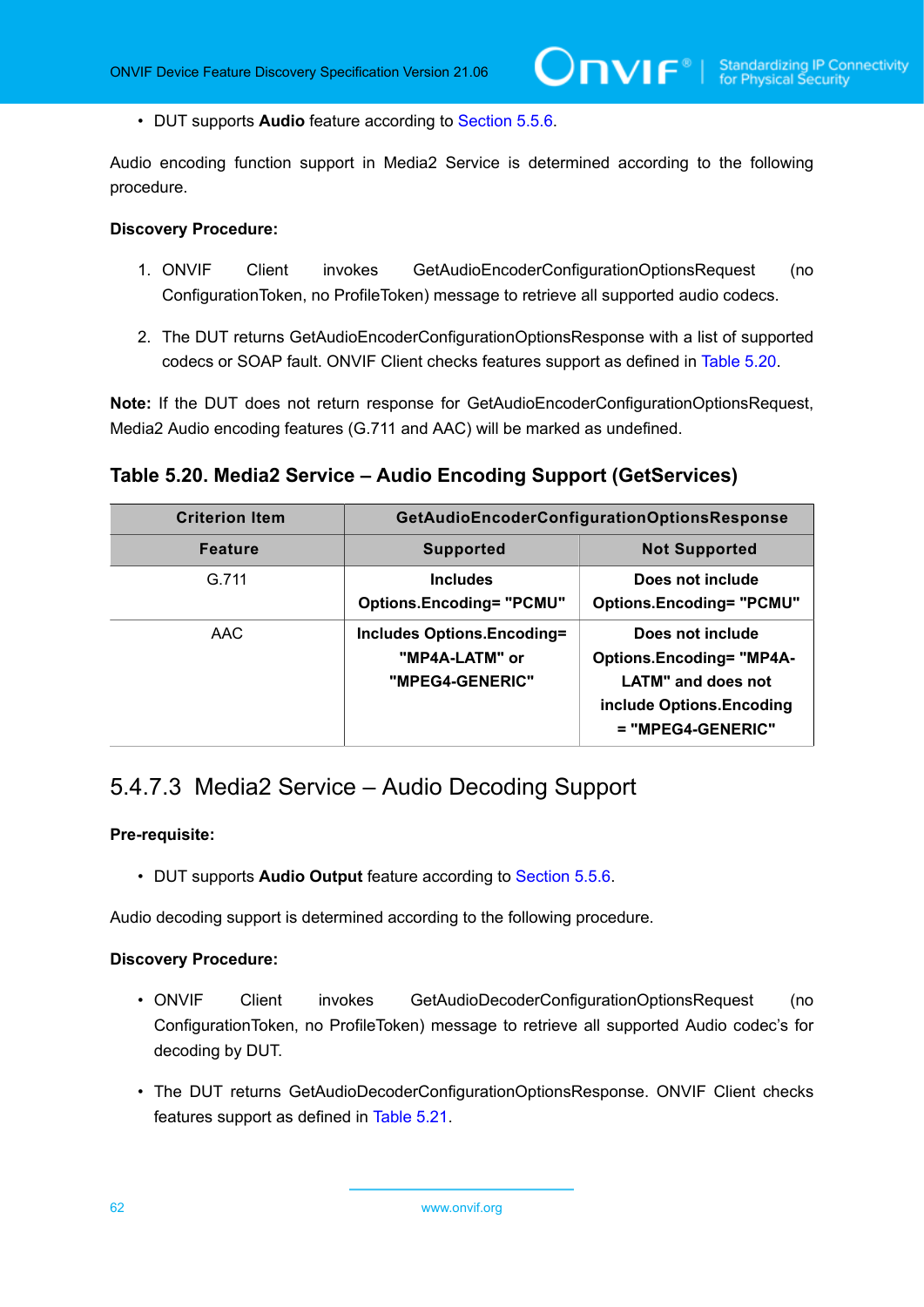**Note:** If the DUT does not return GetAudioDecoderConfigurationOptionsResponse, ONVIF Client assumes that G.711, and AAC Audio decoding function support is marked as undefined.

### <span id="page-62-0"></span>**Table 5.21. Media2 Service – Audio Outputs Decoder Support (GetServices)**

| <b>Criterion Item</b> | GetAudioDecoderConfigurationOptionsResponse                            |                                                                                                                           |
|-----------------------|------------------------------------------------------------------------|---------------------------------------------------------------------------------------------------------------------------|
| <b>Feature</b>        | <b>Supported</b>                                                       | <b>Not Supported</b>                                                                                                      |
| G.711                 | <b>Includes</b><br><b>Options.Encoding= "PCMU"</b>                     | Does not include<br><b>Options.Encoding= "PCMU"</b>                                                                       |
| AAC                   | <b>Includes Options.Encoding=</b><br>"MP4A-LATM" or<br>"MPEG4-GENERIC" | Does not include<br><b>Options.Encoding= "MP4A-</b><br>LATM" and does not<br>include Options.Encoding=<br>"MPEG4-GENERIC" |

## 5.4.7.4 Media2 Service – RTP/RTSP/HTTPS support

### **Pre-requisite:**

• DUT supports **Real-time Streaming** feature as defined in Media2 Service Features Support Table, Real-time Streaming.

RTP/RTSP/HTTPS support is determined according to the following procedure.

### **Discovery Procedure:**

• If DUT supports **HTTPS** feature as defined in [Section 5.5.2](#page-47-1), then RTP/RTSP/HTTPS feature is assumed as supported.

### 5.4.7.5 Media2 Service – OSD Types support

### **Pre-requisite:**

• DUT supports **OSD** according to [Table](#page-58-1) 5.18

OSD Types features supporting is determined according to the following procedure.

- 1. ONVIF Client retrieves a list of Video Source Configuration by following the procedure mentioned in [Annex A.7](#page-170-0) with the following input and output parameters
	- out *videoSourceConfList* Video Source Configurations list
- 2. For each Video Source Configuration *videoSorceConfig* in *videoSourceConfList*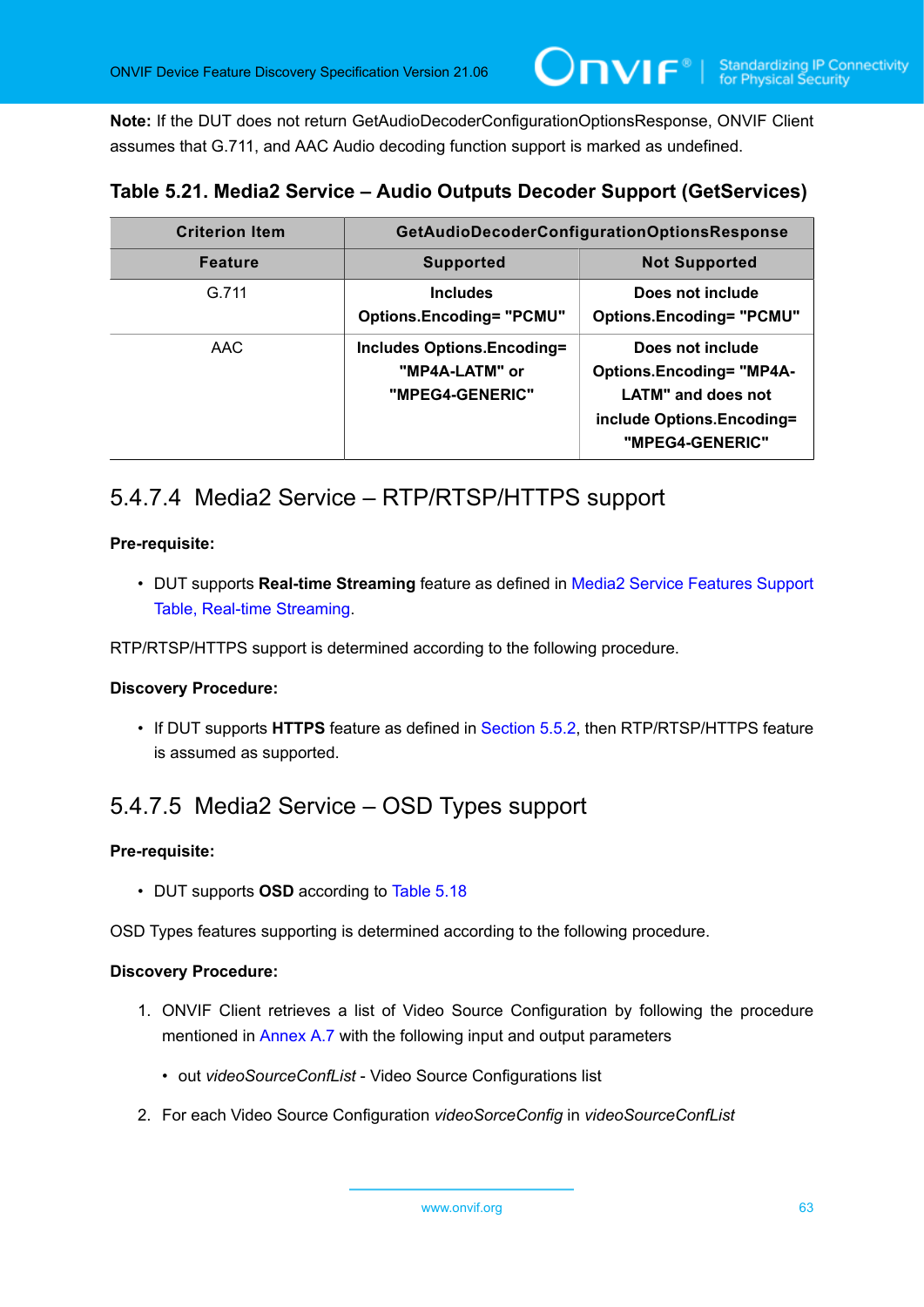#### 2.1. ONVIF Client invokes **GetOSDOptions** with parameters

- ConfigurationToken =: *videoSorceConfig*.token
- 2.2. The DUT responds with **GetOSDOptionsResponse** with parameters
	- OSDOptions =: *osdOptions*
- 3. ONVIF Client checks OSD Types features support as defined in [Table](#page-63-0) 5.22.

**Note:** If the DUT does not return GetOSDOptionsResponse, ONVIF Client assumes the following features as undefined:

- Media2\OSD\Types\Text
- Media2\OSD\Types\Image

### <span id="page-63-0"></span>**Table 5.22. Media2 Service – OSD Types Support (GetServices)**

| <b>Criterion Item</b> | <b>GetOSDOptionsResponse</b>                                                                   |                                                                                          |
|-----------------------|------------------------------------------------------------------------------------------------|------------------------------------------------------------------------------------------|
| <b>Feature</b>        | <b>Supported</b>                                                                               | <b>Not Supported</b>                                                                     |
| Text                  | <b>Includes OSDOptions</b><br><b>\Type = "Text" and</b><br>MaximumNumberOfOSDs.<br>@Total > 0  | Does not include<br>OSDOptions\Type = "Text"<br>or MaximumNumberOfOSDs.<br>$@Total = 0$  |
| Image                 | <b>Includes OSDOptions</b><br><b>\Type = "Image" and</b><br>MaximumNumberOfOSDs.<br>@Total > 0 | Does not include<br>OSDOptions\Type = "Image"<br>or MaximumNumberOfOSDs.<br>$@Total = 0$ |

### 5.4.7.6 Media2 Events Support

Media2 Events support under Media2 Service is determined according to the following procedure in conjunction with the above procedure.

### **Pre-requisite:**

• This procedure assumes that GetEventPropertiesResponse has already been retrieved via preceding procedure described in [Section 5.5.7.1](#page-65-0), otherwise all features defined in [Table](#page-64-0) 5.23 will be marked as UNDEFINED.

### **Discovery Procedure:**

1. ONVIF Client checks features support as defined in [Table](#page-64-0) 5.23.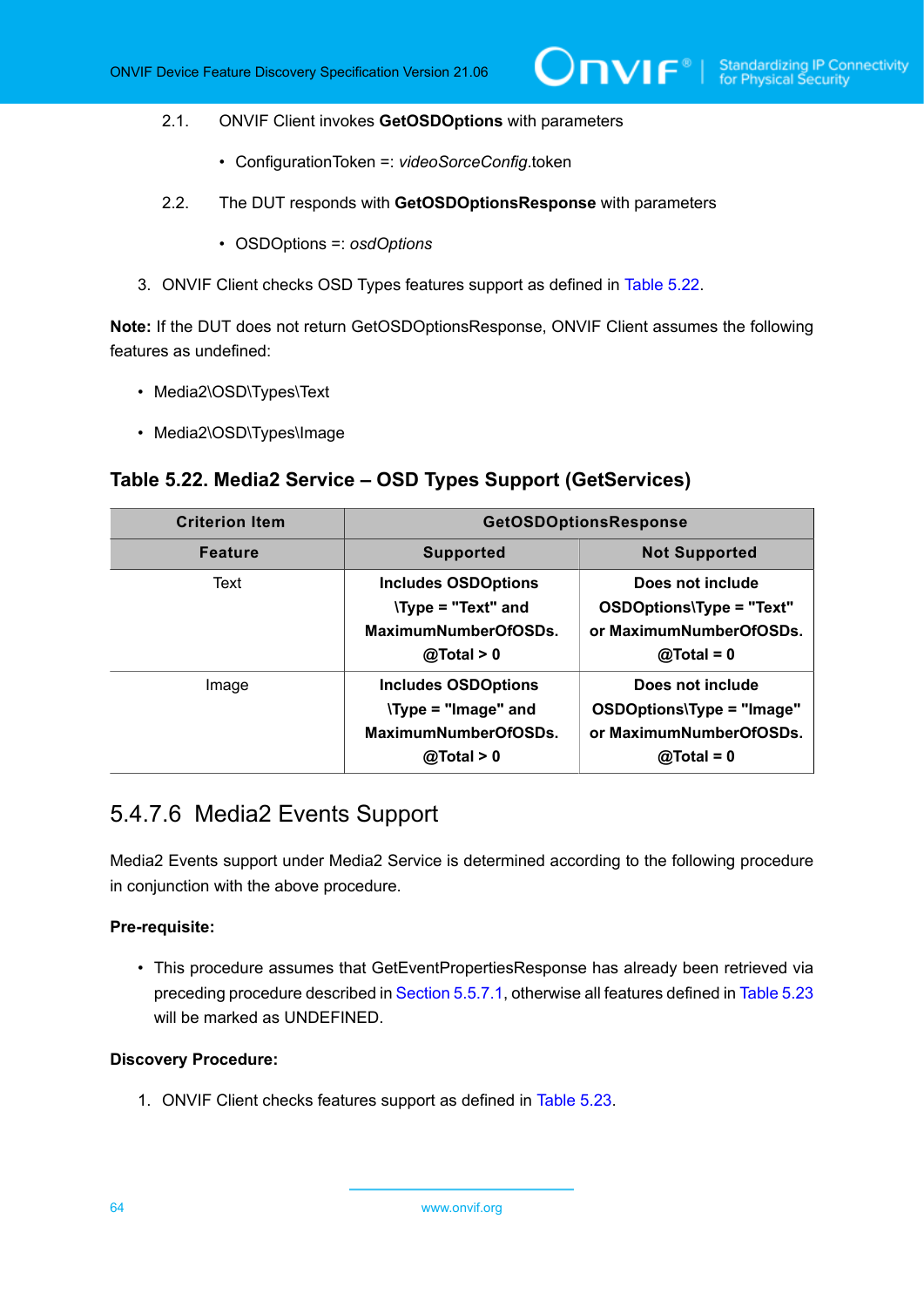### <span id="page-64-0"></span>**Table 5.23. Media2 Events Support (GetServices)**

| <b>Criterion Item</b>      | GetEventPropertiesResponse message                                         |                                                                             |
|----------------------------|----------------------------------------------------------------------------|-----------------------------------------------------------------------------|
| <b>Feature</b>             | <b>Not Supported</b><br><b>Supported</b>                                   |                                                                             |
| Media/ProfileChanged       | <b>Contains tns1: Media/</b><br><b>ProfileChanged Event topic</b>          | Does not contain tns1: Media/<br><b>ProfileChanged Event topic</b>          |
| Media/ConfigurationChanged | <b>Contains tns1: Media/</b><br>ConfigurationChanged<br><b>Event topic</b> | Does not contain tns1: Media/<br>ConfigurationChanged<br><b>Event topic</b> |

### <span id="page-64-2"></span>5.4.8 Event Service

Event Service support is defined according to the following procedure.

### **Pre-requisite:**

• This procedure assumes that GetServicesResponse has already been retrieved via preceding procedure described in [Section 5.2](#page-38-1).

#### **Discovery Procedure:**

1. ONVIF Client checks features support as defined in [Table](#page-64-1) 5.24.

**Note:** If GetServicesResponse contains several services with "http://www.onvif.org/ver10/events/ wsdl" namespace ONVIF Client will use service with the latest version.

**Note:** If Event service is not supported by the DUT, the following feature discovery procedures will be skipped and related features will be marked as NOT SUPPORTED:

- **[Section 5.5.7.1](#page-65-0).**
- [Section 5.5.7.2](#page-65-1).
- [Section 5.5.7.3](#page-66-0).
- [Section 5.5.7.4](#page-67-0).

### <span id="page-64-1"></span>**Table 5.24. Event Service (GetServices)**

| <b>Criterion Item</b> | <b>GetServicesResponse message</b>                                               |                                                                                         |
|-----------------------|----------------------------------------------------------------------------------|-----------------------------------------------------------------------------------------|
| <b>Feature</b>        | <b>Supported</b>                                                                 | <b>Not Supported</b>                                                                    |
| Event Service         | Includes service with "http://<br>www.onvif.org/ver10/<br>events/wsdl" namespace | Does not include service with<br>"http://www.onvif.org/ver10/<br>events/wsdl" namespace |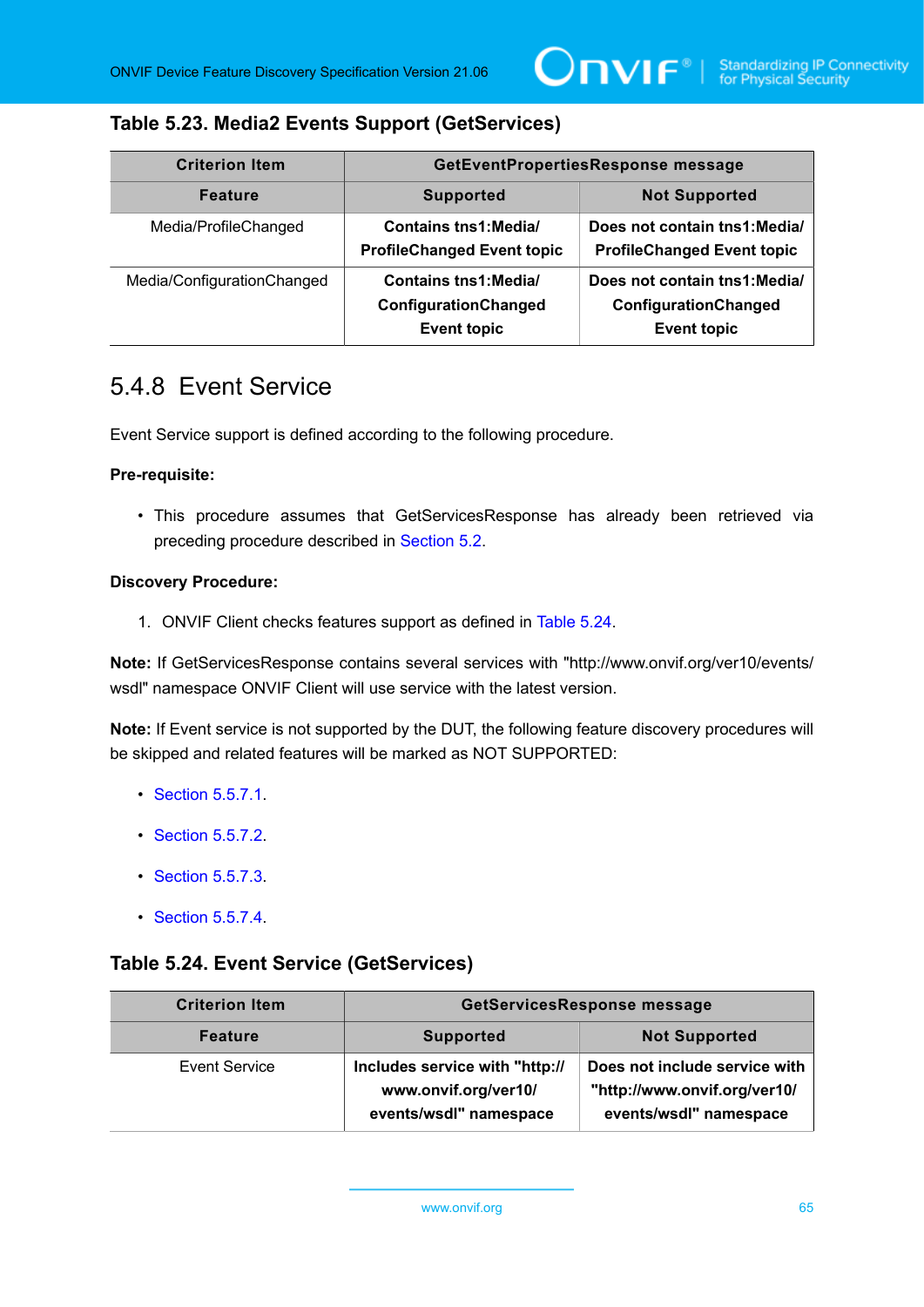# <span id="page-65-0"></span>5.4.8.1 Get Event Properties

The following discovery procedure will be performed for ONVIF Client to receive topic set and message content filter dialect list from the DUT. Received topic set will be used in event topics discovery procedures for different services. Received message content filter dialect list will be used in [Section 5.5.7.3](#page-66-0) and in [Section 5.5.7.4](#page-67-0).

### **Pre-requisite:**

• This procedure assumes that Event Service is supported by the DUT as defined in [Section](#page-64-2) [5.5.7,](#page-64-2) otherwise this procedure will be skipped.

### **Discovery Procedure:**

- 1. ONVIF Client invokes **GetEventProperties** message.
- 2. The DUT responds with a **GetEventPropertiesResponse** message with parameters
	- TopicNamespaceLocation list
	- FixedTopicSet
	- TopicSet =: *topicSet*
	- TopicExpressionDialect list
	- MessageContentFilterDialect list := *msgContentFilterDialectList*
	- MessageContentSchemaLocation list

### <span id="page-65-1"></span>5.4.8.2 Event service features

Event capabilities support under Event Service is determined according to the following procedure in conjunction with the above procedure.

### **Pre-requisite:**

• This procedure assumes that Event Service is supported by the DUT as defined in [Section](#page-64-2) [5.5.7,](#page-64-2) otherwise all features defined in [Table](#page-66-1) 5.25 will be marked as NOT SUPPORTED.

- 1. ONVIF Client invokes GetServiceCapabilitiesRequest message for Event Service.
- 2. The DUT returns GetServiceCapabilitiesResponse
- 3. ONVIF Client checks features support as defined in [Table](#page-66-1) 5.25.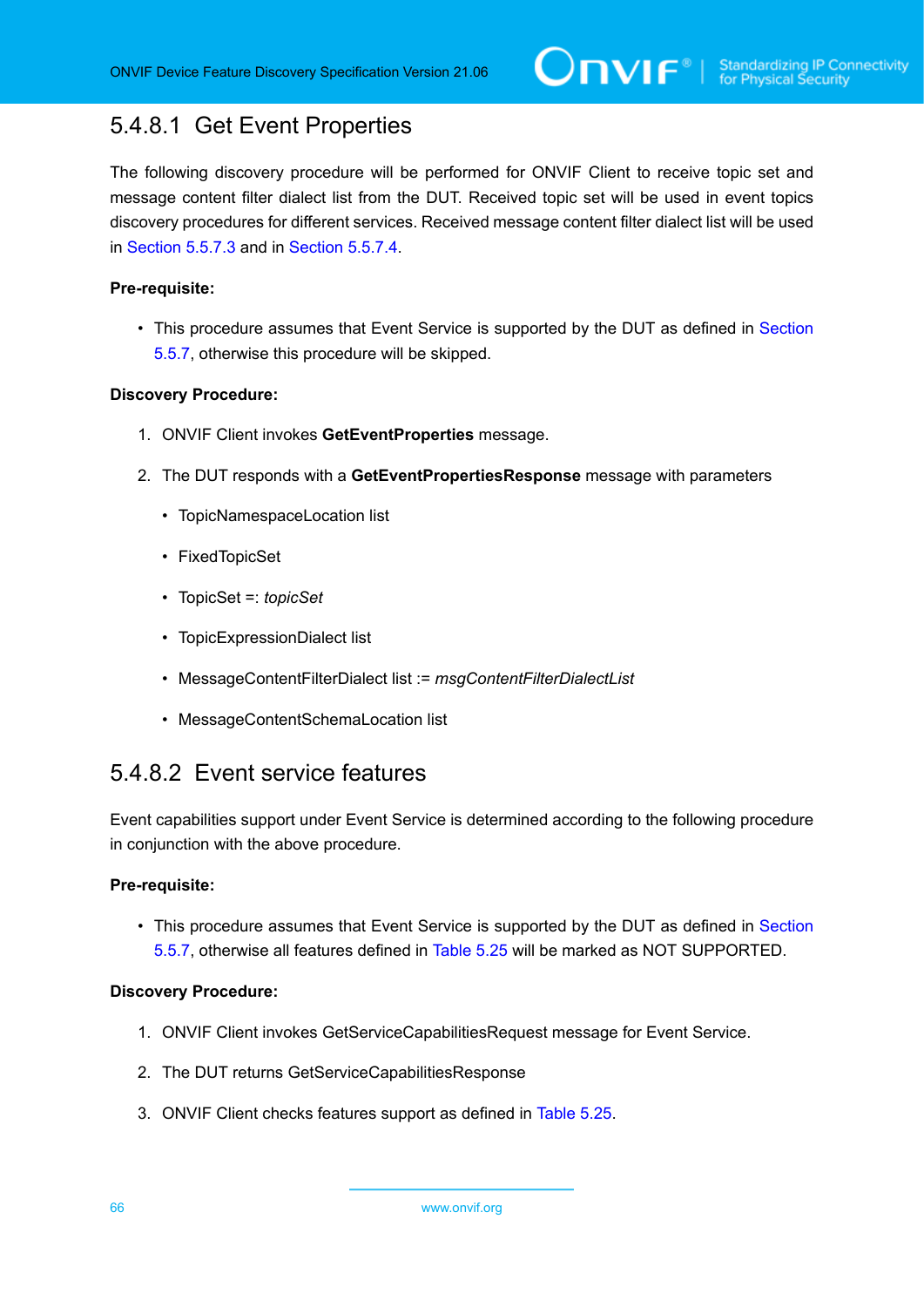**Note:** If the DUT does not return GetServiceCapabilitiesResponse then all features defined in [Table](#page-66-1) [5.25](#page-66-1) will be marked as UNDEFINED.

 $\mathsf{Onv}\mathsf{IF}^*$ l

**Note:** Value of Capabilities.MaxPullPoints shall be saved to be used during Profiles support check.

<span id="page-66-1"></span>

|  |  |  |  | Table 5.25. Event Service Features (GetServices) |
|--|--|--|--|--------------------------------------------------|
|--|--|--|--|--------------------------------------------------|

| <b>Criterion Item</b>                                      | GetServiceCapabilitiesResponse message                                                                              |                                                                                                                                 |
|------------------------------------------------------------|---------------------------------------------------------------------------------------------------------------------|---------------------------------------------------------------------------------------------------------------------------------|
| <b>Feature</b>                                             | <b>Supported</b>                                                                                                    | <b>Not Supported</b>                                                                                                            |
| <b>Persistent Notification Storage</b>                     | Capabilities.<br>PersistentNotificationStorage<br>$=$ true                                                          | <b>Skipped Capabilities.</b><br>PersistentNotificationStorage<br>or Capabilities.<br>PersistentNotificationStorage<br>$=$ false |
| <b>WS Basic Notification</b>                               | Capabilities.<br><b>MaxNotificationProducers</b><br>> 0 or skipped Capabilities.<br><b>MaxNotificationProducers</b> | Capabilities.<br><b>MaxNotificationProducers = 0</b>                                                                            |
| <b>GetServiceCapabilities</b><br>\MaxPullPoints capability | <b>Includes</b><br><b>Capabilities.MaxPullPoints</b>                                                                | Does not include<br><b>Capabilities.MaxPullPoints</b>                                                                           |
| <b>Event Broker</b>                                        | <b>Includes</b><br><b>Capabilities.MaxEventBrokers</b><br>with value $> 0$                                          | Does not include<br><b>Capabilities.MaxEventBrokers</b><br>OR MaxEventBrokers < = 0                                             |
| Protocols / mqtt                                           | Capabilities.<br><b>EventBrokerProtocols</b><br>list contains "mqtt" value                                          | Capabilities.<br><b>EventBrokerProtocols list</b><br>does not contain "mqtt" value                                              |
| Protocols / mqtts                                          | Capabilities.<br><b>EventBrokerProtocols list</b><br>contains "mqtts" value                                         | Capabilities.<br><b>EventBrokerProtocols</b><br>list does not contain<br>"mqtts" value                                          |
| Protocols / ws                                             | Capabilities.<br><b>EventBrokerProtocols</b><br>list contains "ws" value                                            | Capabilities.<br><b>EventBrokerProtocols list</b><br>does not contain "ws" value                                                |
| Protocols / wss                                            | Capabilities.<br><b>EventBrokerProtocols</b><br>list contains "wss" value                                           | Capabilities.<br><b>EventBrokerProtocols list</b><br>does not contain "wss" value                                               |

# <span id="page-66-0"></span>5.4.8.3 Event Service - Message Content Filter Support

Message Content Filter function support in Event Service is determined according to the following procedure.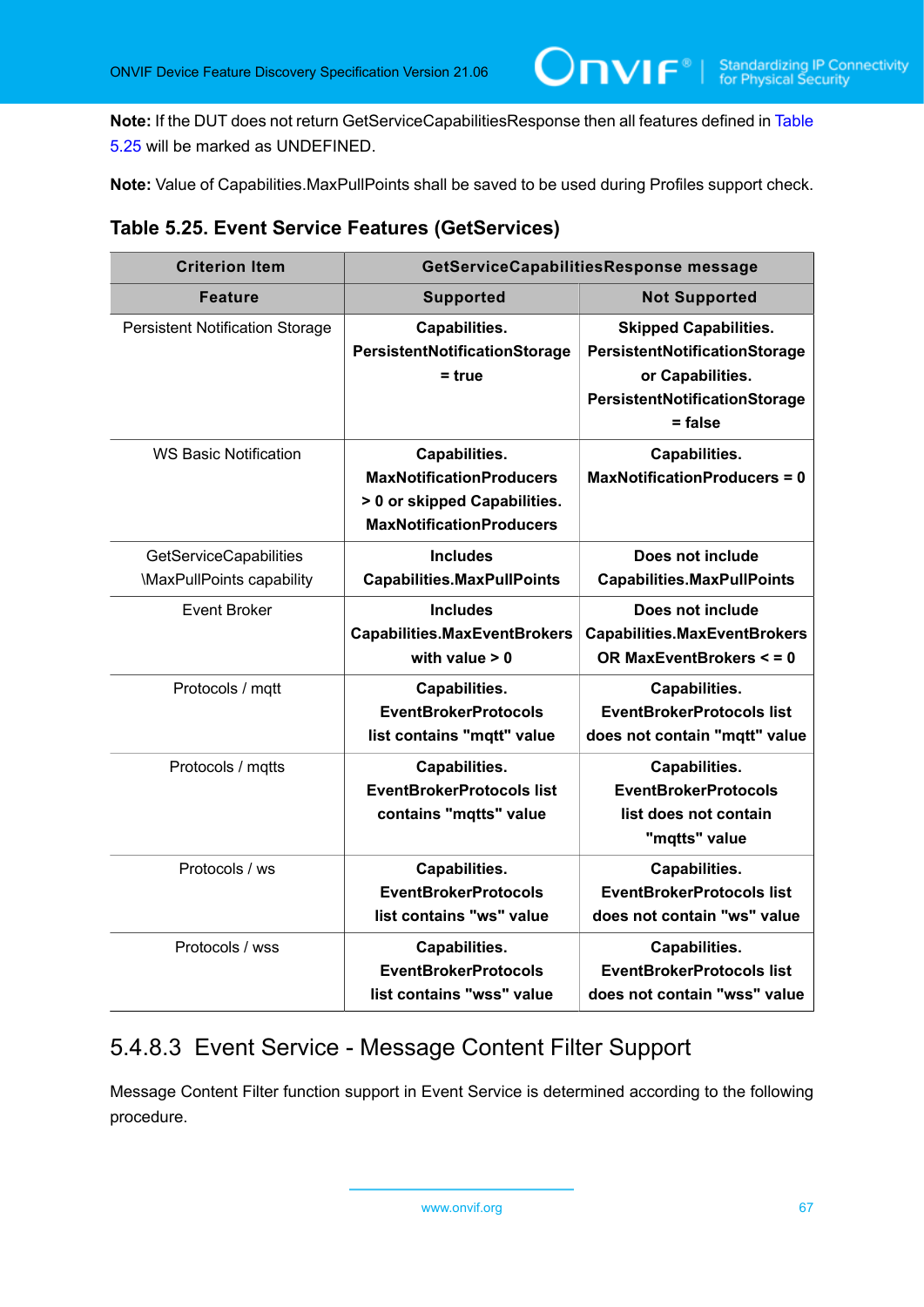#### **Pre-requisite:**

- This procedure assumes that Event Service is supported by the DUT as defined in [Section](#page-64-2) [5.5.7,](#page-64-2) otherwise all features defined in [Table](#page-67-1) 5.26 will be marked as NOT SUPPORTED.
- This procedure assumes that GetEventPropertiesResponse has already been retrieved via preceding procedure described in [Section 5.5.7.1](#page-65-0), otherwise all features defined in [Table](#page-67-1) 5.26 will be marked as UNDEFINED.

#### **Discovery Procedure:**

1. ONVIF Client checks Message Content Filter feature support as defined in [Table](#page-67-1) 5.26.

**Note:** If Message Content Filter feature is not supported by the DUT, the following feature discovery procedures will be skipped and related features will be marked as NOT SUPPORTED:

• [Section 5.5.7.4](#page-67-0).

### <span id="page-67-1"></span>**Table 5.26. Message Content Filter Feature (GetServices)**

| <b>Criterion Item</b>  | GetEventPropertiesResponse message                                                |                                                                                           |
|------------------------|-----------------------------------------------------------------------------------|-------------------------------------------------------------------------------------------|
| <b>Feature</b>         | <b>Not Supported</b><br><b>Supported</b>                                          |                                                                                           |
| Message Content Filter | msgContentFilterDialectList<br>contains at least one item<br>with non empty value | msgContentFilterDialectList<br>does not contain at least one<br>item with non empty value |

# <span id="page-67-0"></span>5.4.8.4 Event Service - ONVIF Message Content Filter Dialect Support

ONVIF Message Content Filter Dialect function support in Event Service is determined according to the following procedure.

### **Pre-requisite:**

- This procedure assumes that Event Service is supported by the DUT as defined in [Section](#page-64-2) [5.5.7,](#page-64-2) otherwise all features defined in [Table](#page-67-1) 5.26 will be marked as NOT SUPPORTED.
- This procedure assumes that GetEventPropertiesResponse has already been retrieved via preceding procedure described in [Section 5.5.7.1](#page-65-0), otherwise all features defined in [Table](#page-67-1) 5.26 will be marked as UNDEFINED.
- This procedure assumes that DUT supports Message Content Filter feature according to [Section 5.5.7.3](#page-66-0), otherwise all features defined in [Table](#page-68-0) 5.27 will be marked as NOT SUPPORTED.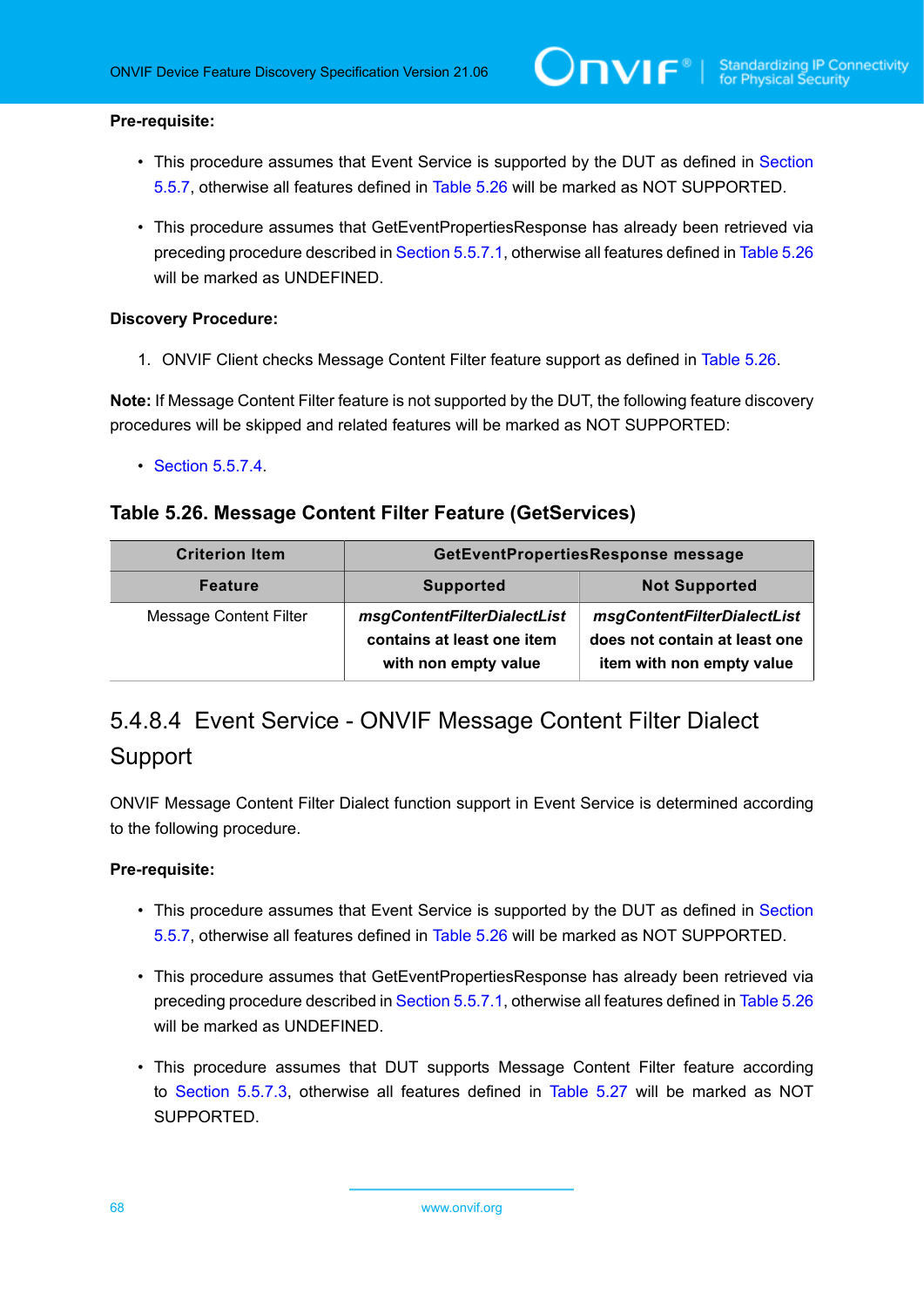### **Discovery Procedure:**

1. ONVIF Client checks ONVIF Message Content Filter Dialect feature support as defined in [Table](#page-68-0) 5.27.

### <span id="page-68-0"></span>**Table 5.27. ONVIF Message Content Filter Dialect (GetServices)**

| <b>Criterion Item</b>                                 | GetEventPropertiesResponse message                                                                                                                         |                                                                                                                                                             |
|-------------------------------------------------------|------------------------------------------------------------------------------------------------------------------------------------------------------------|-------------------------------------------------------------------------------------------------------------------------------------------------------------|
| <b>Feature</b>                                        | <b>Supported</b><br><b>Not Supported</b>                                                                                                                   |                                                                                                                                                             |
| <b>ONVIF Message</b><br><b>Content Filter Dialect</b> | msgContentFilterDialectList<br>contains item with value<br>is equal to "http://<br>www.onvif.org/ver10/tev/<br>messageContentFilter/<br><b>ItemFilter"</b> | msgContentFilterDialectList<br>does not contain item with<br>value is equal to "http://<br>www.onvif.org/ver10/tev/<br>messageContentFilter/<br>ItemFilter" |

### 5.4.8.5 Event Service - Pull-Point Notification Support

Pull-Point Notification function support in Event Service is determined according to the following procedure.

### **Pre-requisite:**

- This procedure assumes that Event Service is supported by the DUT as defined in [Section](#page-64-2) [5.5.7,](#page-64-2) otherwise all features defined in [Table](#page-67-1) 5.26 will be marked as NOT SUPPORTED.
- This procedure assumes that GetServiceCapabilitiesResponse has already been retrieved via preceding procedure described in [Section 5.5.7.2,](#page-65-1) otherwise all features defined in [Table](#page-68-1) [5.28](#page-68-1) will be marked as UNDEFINED.
- This procedure assumes that GetScopesResponse has already been retrieved via preceding procedure described in [Section 5.7](#page-160-0), otherwise all features defined in [Table](#page-68-1) 5.28 will be marked as UNDEFINED.

### **Discovery Procedure:**

1. ONVIF Client checks Pull-Point Notification feature support as defined in [Table](#page-68-1) 5.28.

### <span id="page-68-1"></span>**Table 5.28. Pull-Point Notification (GetServices)**

| <b>Criterion Item</b>          | GetServiceCapabilitiesResponse message<br>and GetScopesResponse message |                                                           |
|--------------------------------|-------------------------------------------------------------------------|-----------------------------------------------------------|
| <b>Feature</b>                 | <b>Supported</b>                                                        | <b>Not Supported</b>                                      |
| <b>Pull-Point Notification</b> | (Capabilities.MaxPullPoints<br>skipped AND scopesList                   | <b>Capabilities.MaxPullPoints</b><br>$= 0$ OR (scopesList |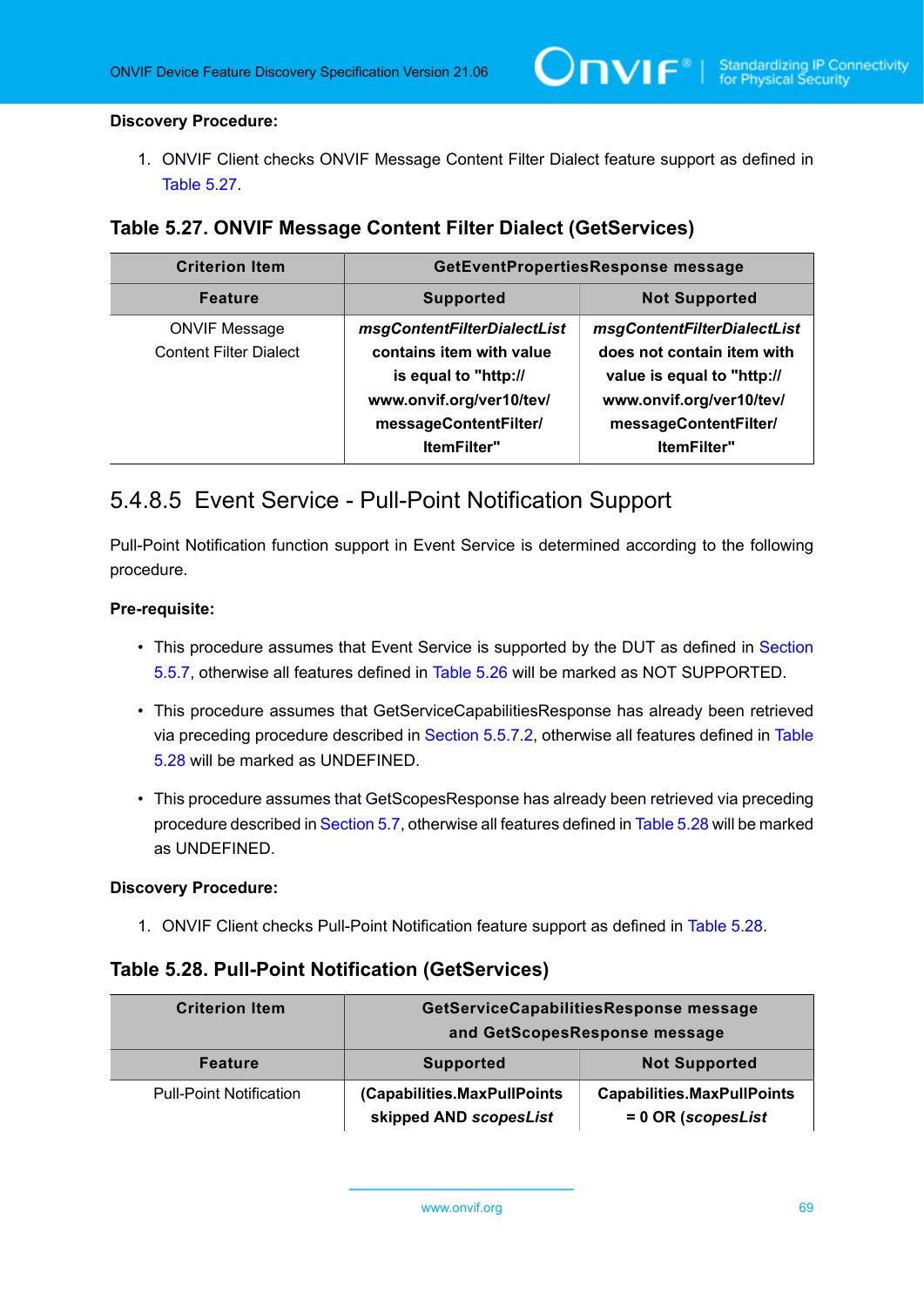

| <b>Criterion Item</b> | GetServiceCapabilitiesResponse message<br>and GetScopesResponse message                                                                  |                                                                                                                                                              |
|-----------------------|------------------------------------------------------------------------------------------------------------------------------------------|--------------------------------------------------------------------------------------------------------------------------------------------------------------|
| <b>Feature</b>        | <b>Not Supported</b><br><b>Supported</b>                                                                                                 |                                                                                                                                                              |
|                       | contains item with<br>value is equal to<br>"onvif://www.onvif.org/<br>Profile/Streaming") OR<br><b>Capabilities.MaxPullPoints</b><br>> 0 | does not contain item<br>with value is equal to<br>"onvif://www.onvif.org/<br><b>Profile/Streaming" AND</b><br><b>Capabilities.MaxPullPoints</b><br>skipped) |

## <span id="page-69-1"></span>5.4.9 Device IO Service

Device IO Service support is defined according to the following procedure.

### **Pre-requisite:**

• This procedure assumes that GetServicesResponse has already been retrieved via preceding procedure described in [Section 5.2](#page-38-1).

### **Discovery Procedure:**

1. ONVIF Client checks features support as defined in [Table](#page-69-0) 5.29.

**Note:** If GetServicesResponse contains several services with "http://www.onvif.org/ver10/deviceIO/ wsdl" namespace ONVIF Client will use service with the latest version.

**Note:** If Device IO service is not supported by the DUT, the following feature discovery procedures will be skipped and related features will be marked as NOT SUPPORTED:

- **[Section 5.5.8.1](#page-70-0).**
- [Section 5.5.8.2](#page-71-0).
- [Section 5.5.8.3](#page-72-0).

### <span id="page-69-0"></span>**Table 5.29. Device IO Service (GetServices)**

| <b>Criterion Item</b> | <b>GetServicesResponse message</b>                                                 |                                                                                           |
|-----------------------|------------------------------------------------------------------------------------|-------------------------------------------------------------------------------------------|
| <b>Feature</b>        | <b>Supported</b>                                                                   | <b>Not Supported</b>                                                                      |
| Device IO Service     | Includes service with "http://<br>www.onvif.org/ver10/<br>deviceIO/wsdl" namespace | Does not include service with<br>"http://www.onvif.org/ver10/<br>deviceIO/wsdl" namespace |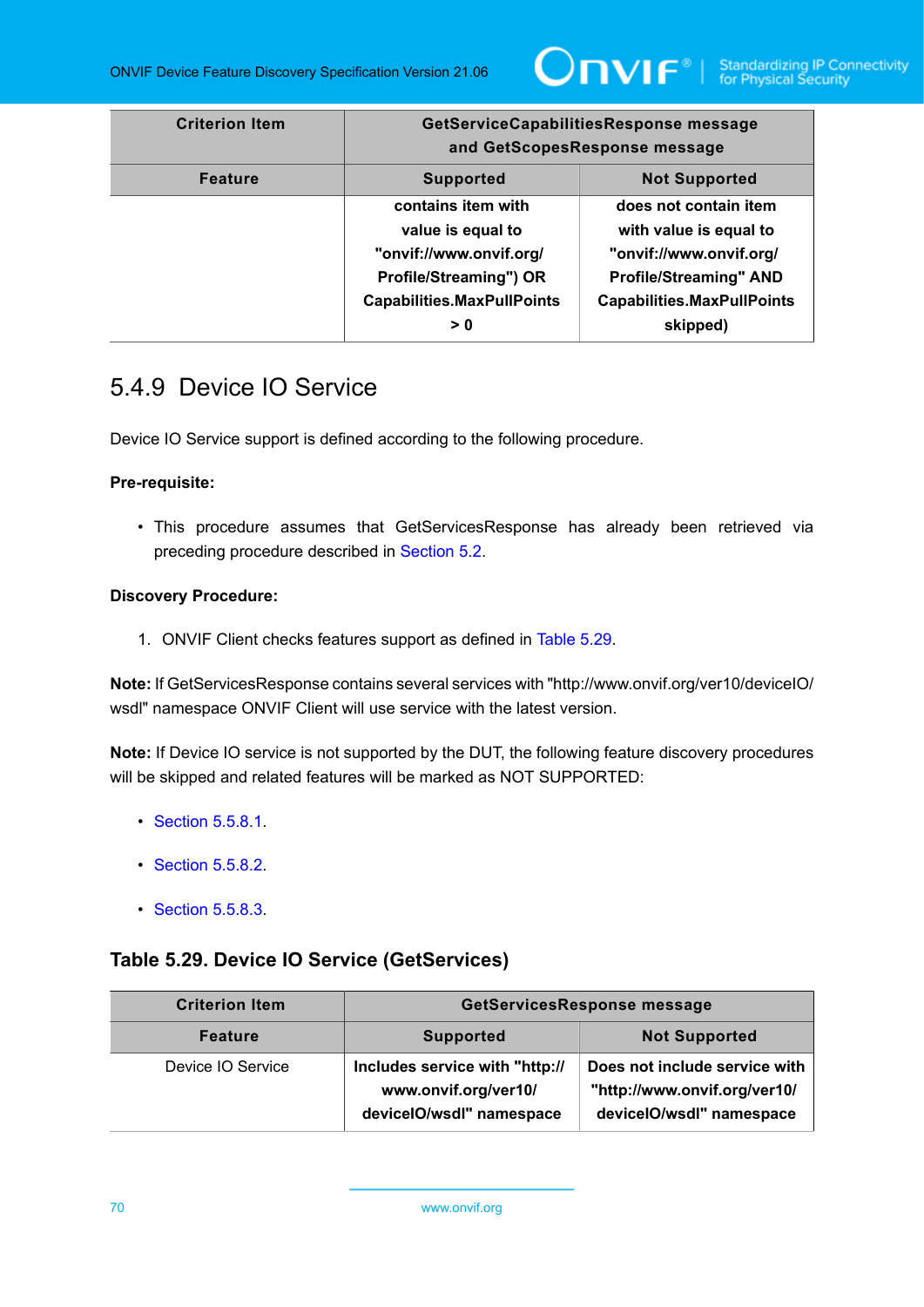### <span id="page-70-0"></span>5.4.9.1 Device IO Features Support

Device IO capabilities support under Device IO Service is determined according to the following procedure in conjunction with the above procedure.

### **Pre-requisite:**

• This procedure assumes that Device IO Service is supported by the DUT as defined in [Section](#page-69-1) [5.5.8,](#page-69-1) otherwise all features defined in [Table](#page-70-1) 5.30 will be marked as NOT SUPPORTED.

### **Discovery Procedure:**

- 1. ONVIF Client invokes **GetServiceCapabilities** request for Device IO Service.
- 2. The DUT responds with **GetServiceCapabilitiesResponse** message with parameters
	- Capabilities =: *cap*
- 3. ONVIF Client checks features support as defined in [Table](#page-70-1) 5.30.

**Note:** If the DUT does not return GetServiceCapabilitiesResponse then all features defined in [Table](#page-70-1) [5.30](#page-70-1) will be marked as UNDEFINED, the following feature discovery procedures will be skipped and related features will be marked as UNDEFINED:

- [Section 5.5.8.2](#page-71-0).
- [Section 5.5.8.3](#page-72-0).

.

**Note:** If Relay Outputs feature is not supported by the DUT, the following feature discovery procedures will be skipped and related features will be marked as NOT SUPPORTED:

- [Section 5.5.8.2](#page-71-0).
- **[Section 5.5.8.3](#page-72-0).**

### <span id="page-70-1"></span>**Table 5.30. Device IO Features Support (GetServices)**

| <b>Criterion Item</b> | GetServiceCapabilitiesResponse message |                                                                 |
|-----------------------|----------------------------------------|-----------------------------------------------------------------|
| <b>Feature</b>        | <b>Supported</b>                       | <b>Not Supported</b>                                            |
| <b>Relay Outputs</b>  | cap.RelayOutputs > 0                   | <b>Skipped cap.RelayOutputs</b><br>or cap.RelayOutputs = 0      |
| Digital Inputs        | cap.Digital inputs > 0                 | <b>Skipped cap.DigitalInputs</b><br>or $cap.D$ igitallnputs = 0 |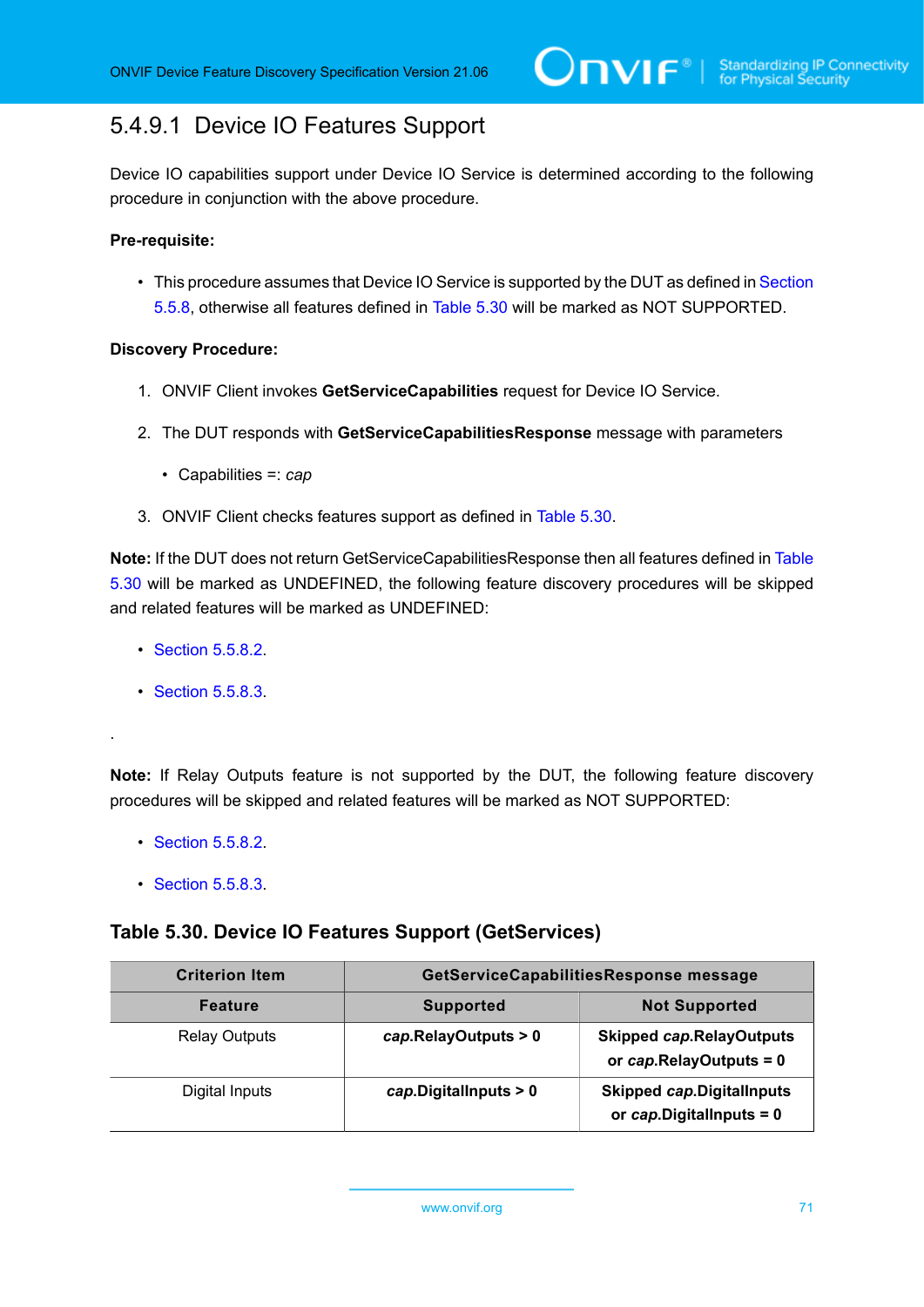

| <b>Criterion Item</b>        | GetServiceCapabilitiesResponse message   |                                                                                      |
|------------------------------|------------------------------------------|--------------------------------------------------------------------------------------|
| <b>Feature</b>               | <b>Not Supported</b><br><b>Supported</b> |                                                                                      |
| Serial Ports                 | cap.SerialPorts > 0                      | <b>Skipped cap.SerialPorts</b><br>or cap.SerialPorts = 0                             |
| <b>Digital Input Options</b> | cap.DigitalInputOptions<br>$=$ true      | <b>Skipped</b><br>cap.DigitalInputOptions<br>or cap.DigitalInputOptions<br>$=$ false |

## <span id="page-71-0"></span>5.4.9.2 Device IO Relay Output Options Support

Device IO Relay Output Options support in Device IO Service is determined according to the following procedure.

### **Pre-requisite:**

- This procedure assumes that Device IO Service is supported by the DUT as defined in [Section](#page-69-1) [5.5.8,](#page-69-1) otherwise all features defined in [Table](#page-72-1) 5.31 will be marked as NOT SUPPORTED.
- This procedure assumes that Relay Outputs is supported by the DUT as defined in [Section](#page-70-0) [5.5.8.1](#page-70-0), otherwise all features defined in [Table](#page-72-1) 5.31 will be marked as NOT SUPPORTED.

### **Discovery Procedure:**

- 1. ONVIF Client invokes **GetRelayOutputOptions** request with parameters
	- RelayOutputToken skipped
- 2. The DUT responds with **GetRelayOutputOptionsResponse** message or SOAP 1.2 fault.
- 3. ONVIF Client checks features support as defined in [Table](#page-72-1) 5.31.

**Note:** If the DUT returns no response for GetRelayOutputOptions request, then all features defined in [Table](#page-72-1) 5.31 will be marked as UNDEFUNED, the following feature discovery procedures will be skipped and related features will be marked as UNDEFUNED:

• [Section 5.5.8.3](#page-72-0)

**Note:** If Relay Outputs Options feature is not supported by the DUT, the following feature discovery procedures will be skipped and related features will be marked as NOT SUPPORTED:

• **[Section 5.5.8.3](#page-72-0)**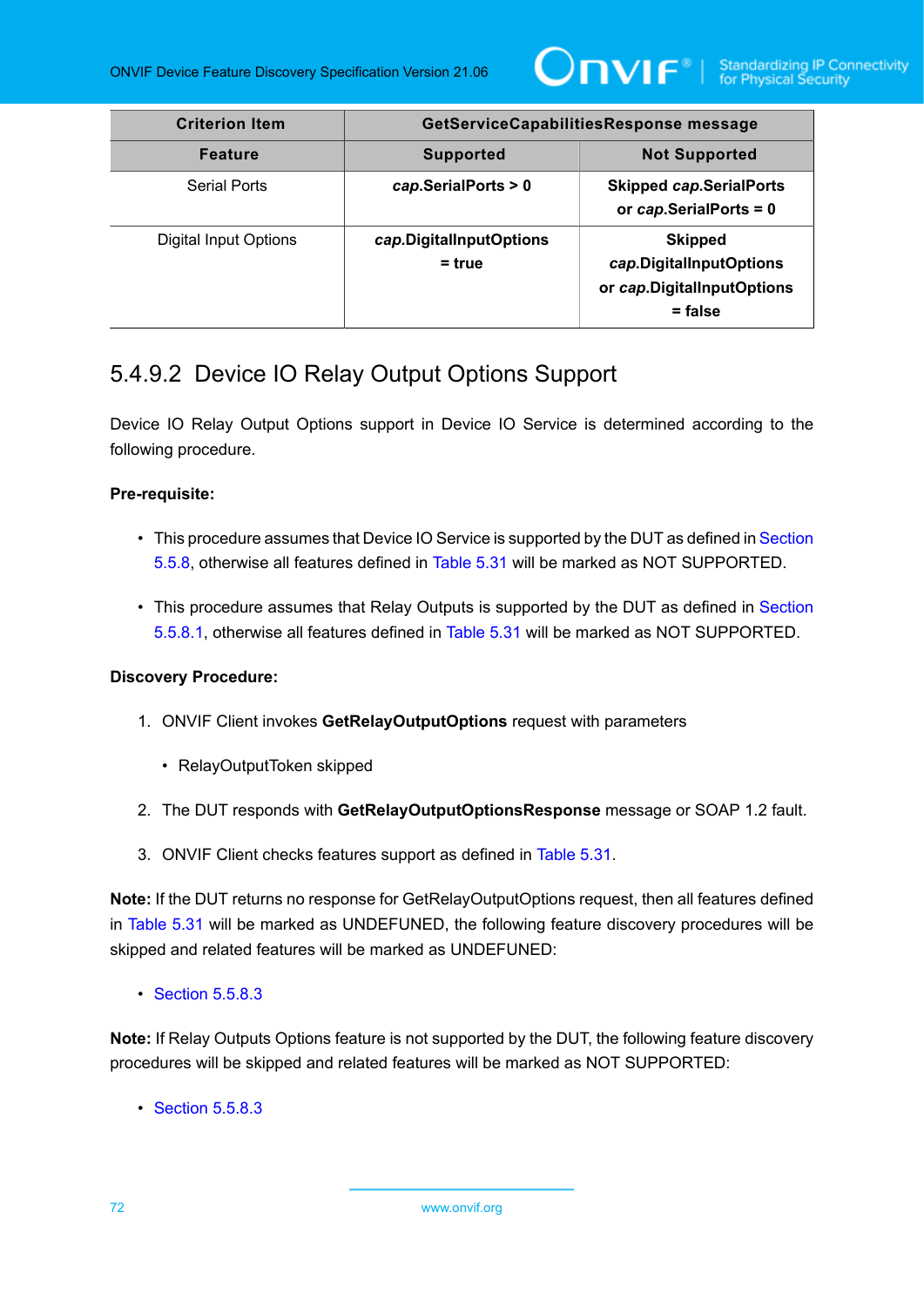## **Table 5.31. Device IO Service – Relay Output Options Support (GetServices)**

| <b>Criterion Item</b>       | GetRelayOutputOptionsResponse message                                       |                                                  |
|-----------------------------|-----------------------------------------------------------------------------|--------------------------------------------------|
| <b>Feature</b>              | <b>Supported</b>                                                            | <b>Not Supported</b>                             |
| <b>Relay Output Options</b> | <b>DUT</b> returns<br>GetRelayOutputOptionsResponse<br>Response for step 2. | <b>DUT returns any</b><br>SOAP fault for step 2. |

## 5.4.9.3 Device IO Relay Outputs Features Support

Device IO Relay Output features support is defined according to the following procedure.

#### **Pre-requisite:**

- This procedure assumes that Device IO Service is supported by the DUT as defined in [Section](#page-69-0) [5.5.8,](#page-69-0) otherwise all features defined in [Table](#page-74-0) 5.32, [Table](#page-75-0) 5.33, and [Table](#page-75-1) 5.34 will be marked as NOT SUPPORTED.
- This procedure assumes that Relay Outputs is supported by the DUT as defined in [Section](#page-70-0) [5.5.8.1](#page-70-0), otherwise all features defined in [Table](#page-74-0) 5.32, [Table](#page-75-0) 5.33, and [Table](#page-75-1) 5.34 will be marked as NOT SUPPORTED.
- This procedure assumes that Relay Output Options is supported by the DUT as defined in [Section 5.5.8.2](#page-71-1), otherwise all features defined in [Table](#page-74-0) 5.32, [Table](#page-75-0) 5.33, and [Table](#page-75-1) 5.34 will be marked as NOT SUPPORTED.
- This procedure assumes that GetRelayOutputOptionsResponse has already been retrieved via preceding procedure described in [Section 5.5.8.2,](#page-71-1) otherwise all features defined in [Table](#page-74-0) [5.32,](#page-74-0) [Table](#page-75-0) 5.33, and [Table](#page-75-1) 5.34 will be marked as UNDEFINED.

- 1. ONVIF Client invokes **GetRelayOutputs** request to retrieve a list of all available relay outputs and their settings.
- 2. The DUT sends the **GetRelayOutputsResponse** message with parameters
	- RelayOutputs list =: *relayOutputsList*
- 3. For each Relay Output (*relayOutput*) from *relayOutputsList* do the following:
	- 3.1. ONVIF Client checks features support as defined in [Table](#page-74-0) 5.32.
	- 3.2. If Relay Output supports Monostable Mode:
		- 3.2.1. ONVIF Client invokes **SetRelayOutputSettings** request with parameters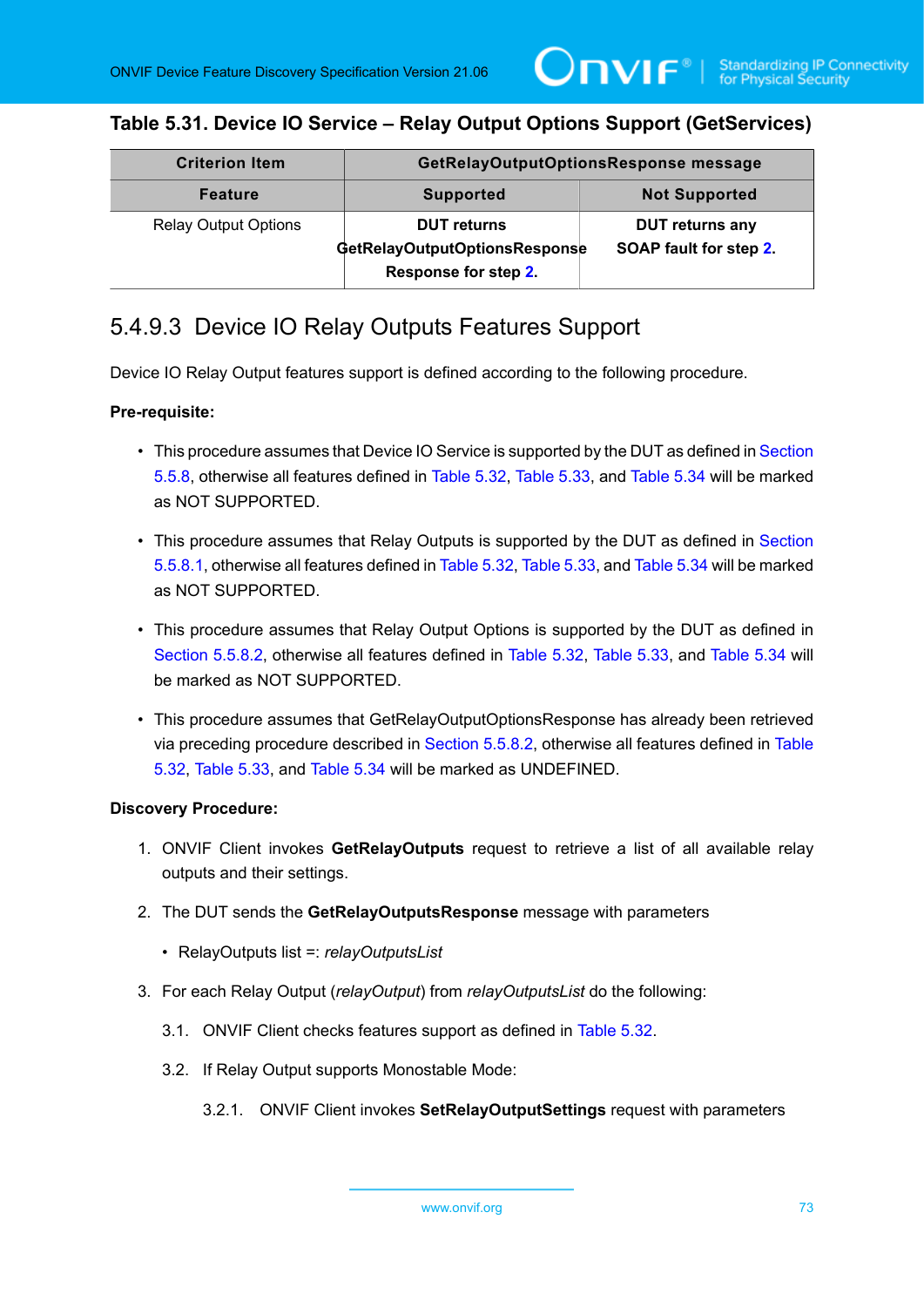- RelayOutput.@token := *relayOutput*.@token
- RelayOutput.Properties.Mode := Monostable
- RelayOutput.Properties.DelayTime := RelayOutputOptions[0].DelayTimes[0] from GetRelayOutputOptionsResponse, where RelayOutputOptions[0] is RelayOutputOptions with token = *relayOutput*.@token
- RelayOutput.Properties.IdleState := closed
- <span id="page-73-0"></span>3.2.2. The DUT responds with **SetRelayOutputSettingsResponse** message or SOAP 1.2 fault.
- 3.2.3. ONVIF Client invokes **SetRelayOutputSettings** request with parameters
	- RelayOutput.@token := *relayOutput*.@token
	- RelayOutput.Properties.Mode := Monostable
	- RelayOutput.Properties.DelayTime := RelayOutputOptions[0].DelayTimes[0] example from from GetRelayOutputOptionsResponse, where RelayOutputOptions[0] is RelayOutputOptions with token = *relayOutput*.@token
	- RelayOutput.Properties.IdleState := open
- <span id="page-73-1"></span>3.2.4. The DUT responds with **SetRelayOutputSettingsResponse** message or SOAP 1.2 fault.
- 3.2.5. If for both steps and SOAP 1.2 fault was returned features listed in [Table](#page-75-1) 5.34 will be marked as UNDEFINED for this Relay Output, otherwise ONVIF Client checks features support as defined in [Table](#page-75-0) 5.33.
- 3.3. If Relay Output supports Bistable Mode:
	- 3.3.1. ONVIF Client invokes **SetRelayOutputSettings** request with parameters
		- RelayOutput.@token := *relayOutput*.@token
		- RelayOutput.Properties.Mode := Bistable
		- RelayOutput.Properties.DelayTime := *relayOutput*.Properties.DelayTime
		- RelayOutput.Properties.IdleState := closed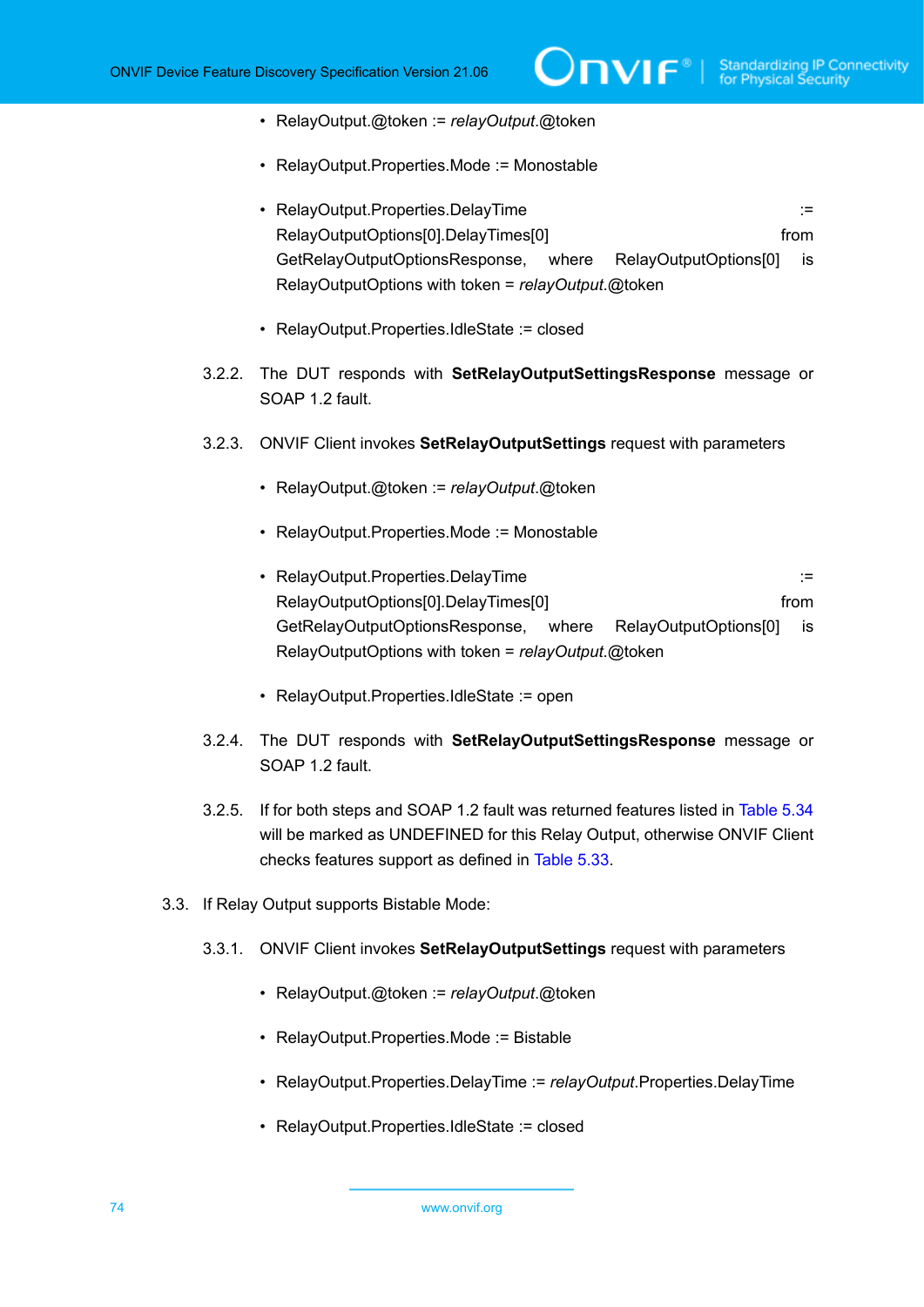<span id="page-74-1"></span>3.3.2. The DUT responds with **SetRelayOutputSettingsResponse** message or SOAP 1.2 fault.

 $\mathsf{D}\mathbf{n}\mathsf{V}\mathsf{I}\mathsf{F}^\ast$  .

- 3.3.3. ONVIF Client invokes **SetRelayOutputSettings** request with parameters
	- RelayOutput.@token := *relayOutput*.@token
	- RelayOutput.Properties.Mode := Bistable
	- RelayOutput.Properties.DelayTime := *relayOutput*.Properties.DelayTime
	- RelayOutput.Properties.IdleState := open
- <span id="page-74-2"></span>3.3.4. The DUT responds with **SetRelayOutputSettingsResponse** message or SOAP 1.2 fault.
- 3.3.5. If for both steps and SOAP 1.2 fault was returned features listed in [Table](#page-75-1) 5.34 will be marked as UNDEFINED for this Relay Output, otherwise ONVIF Client checks features support as defined in [Table](#page-75-1) 5.34.

**Note:** If the DUT returns no RelayOutputOptions in GetRelayOutputOptionsResponse message, then all features defined in [Table](#page-74-0) 5.32, [Table](#page-75-0) 5.33, and [Table](#page-75-1) 5.34 will be marked as UNDEFUNED.

**Note:** If the DUT returns no DelayTimes element in RelayOutputOptions with supporting of Monostable mode in GetRelayOutputOptionsResponse message, then all features defined in [Table](#page-75-0) [5.33](#page-75-0) will be marked as UNDEFUNED.

**Note:** If the DUT returns no response for SetRelayOutputSettings request, then all features defined in [Table](#page-75-0) 5.33 and [Table](#page-75-1) 5.34 will be marked as UNDEFUNED.

| <b>Criterion Item</b>                            | <b>Current Relay Output from</b><br>GetRelayOutputOptionsResponse message |                                                               |
|--------------------------------------------------|---------------------------------------------------------------------------|---------------------------------------------------------------|
| <b>Feature (for each</b><br><b>Relay Output)</b> | <b>Supported</b>                                                          | <b>Not Supported</b>                                          |
| Monostable Mode                                  | <b>RelayOutputOptions.Mode</b><br>contains Monostable                     | <b>RelayOutputOptions.Mode</b><br>does not contain Monostable |
| Bistable Mode                                    | <b>RelayOutputOptions.Mode</b><br>contains Bistable                       | <b>RelayOutputOptions.Mode</b><br>does not contain Bistable   |

### <span id="page-74-0"></span>**Table 5.32. Relay Outputs Features - Modes (GetServices)**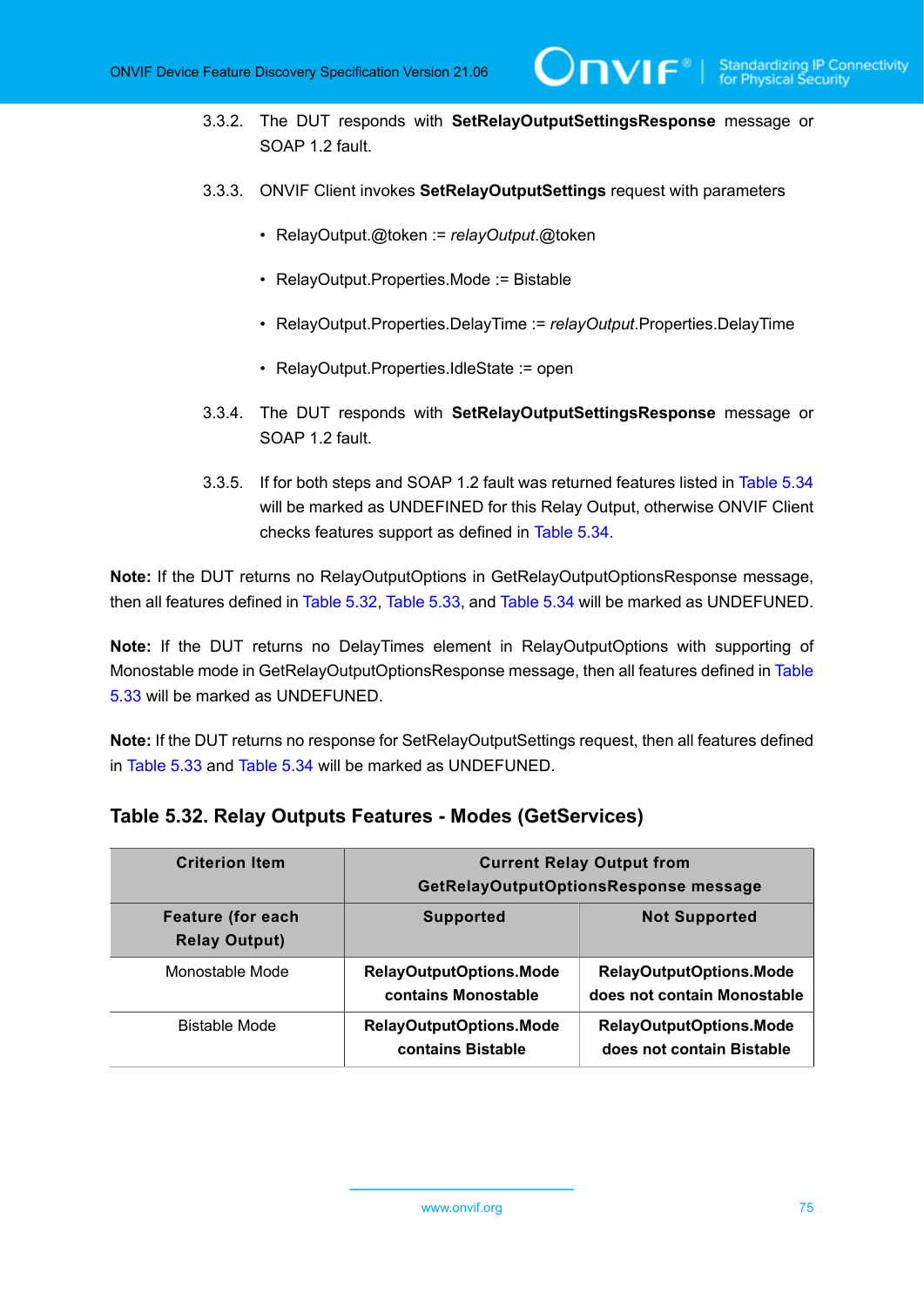### <span id="page-75-0"></span>**Table 5.33. Relay Outputs Features - Idle States - Monostable (GetServices)**

 $\mathsf{Onv}$ r $^\circ$ 

| <b>Criterion Item</b>                            | <b>Current Relay Output from</b><br>GetRelayOutputOptionsResponse message     |                                                |
|--------------------------------------------------|-------------------------------------------------------------------------------|------------------------------------------------|
| <b>Feature (for each</b><br><b>Relay Output)</b> | <b>Supported</b>                                                              | <b>Not Supported</b>                           |
| Monostable Mode<br><b>\Closed Idle State</b>     | <b>DUT</b> returns<br><b>SetRelayOutputSettings</b><br>Response at step 3.2.2 | <b>DUT returns SOAP</b><br>fault at step 3.2.2 |
| Monostable Mode<br><b>\Open Idle State</b>       | <b>DUT</b> returns<br><b>SetRelayOutputSettings</b><br>Response at step 3.2.4 | <b>DUT returns SOAP</b><br>fault at step 3.2.4 |

#### <span id="page-75-1"></span>**Table 5.34. Relay Outputs Features - Idle States - Bistable (GetServices)**

| <b>Criterion Item</b>                            | <b>Current Relay Output from</b><br>GetRelayOutputOptionsResponse message     |                                                |
|--------------------------------------------------|-------------------------------------------------------------------------------|------------------------------------------------|
| <b>Feature (for each</b><br><b>Relay Output)</b> | <b>Supported</b>                                                              | <b>Not Supported</b>                           |
| Bistable Mode\Closed Idle State                  | <b>DUT</b> returns<br><b>SetRelayOutputSettings</b><br>Response at step 3.3.2 | <b>DUT returns SOAP</b><br>fault at step 3.3.2 |
| Bistable Mode\Open Idle State                    | <b>DUT</b> returns<br><b>SetRelayOutputSettings</b><br>Response at step 3.3.4 | <b>DUT returns SOAP</b><br>fault at step 3.3.4 |

## 5.4.10 PTZ Service Support

PTZ Service support is defined according to the following procedure.

**Pre-requisite:** This procedure assumes that GetServicesResponse has already been retrieved via preceding procedure described in [Section 5.2](#page-38-0).

**Discovery Procedure:** ONVIF Client checks features support as defined in [Table](#page-76-0) 5.35.

**Note:** If GetServicesResponse contains several services with "http://www.onvif.org/ver20/ptz/wsdl" namespace, ONVIF Client will use service with the latest version.

**Note:** If the DUT does not support PTZ Service, all features from [Section 5.5.8.1](#page-76-1), [Section 5.5.8.2](#page-77-0), and [Section 5.5.8.3](#page-78-0) will be marked as unsupported. Procedure described in [Section 5.5.8.1](#page-76-1), [Section](#page-77-0) [5.5.8.2,](#page-77-0) and [Section 5.5.8.3](#page-78-0) will be skipped.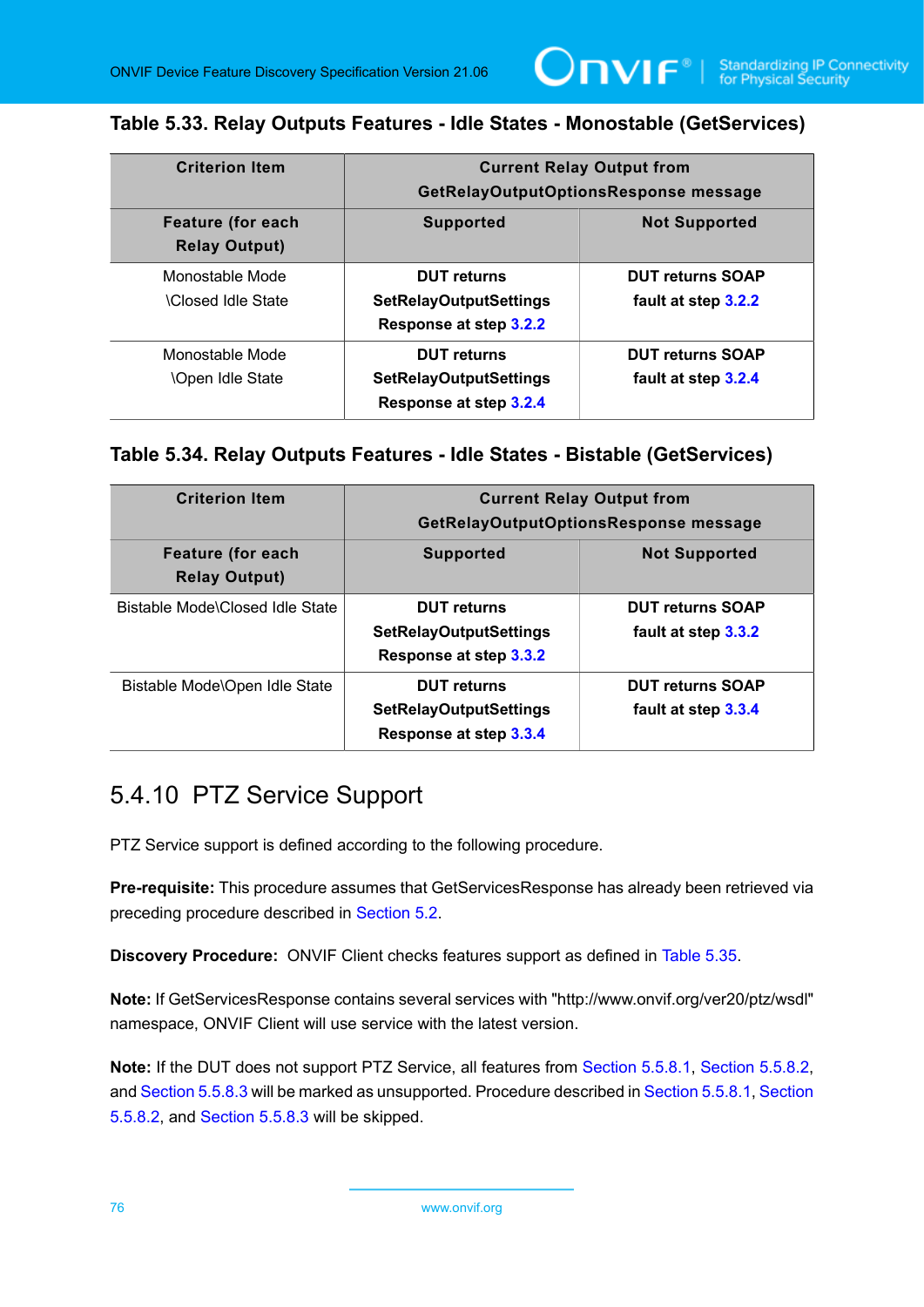## <span id="page-76-0"></span>**Table 5.35. PTZ Service (GetServices)**

| <b>Criterion Item</b> | <b>GetServicesResponse message</b>                                           |                                                                                      |
|-----------------------|------------------------------------------------------------------------------|--------------------------------------------------------------------------------------|
| <b>Feature</b>        | <b>Supported</b>                                                             | <b>Not Supported</b>                                                                 |
| <b>PTZ Service</b>    | Includes service with<br>"http://www.onvif.org/<br>ver20/ptz/wsdl" namespace | Does not include service<br>with "http://www.onvif.org/<br>ver20/ptz/wsdl" namespace |

# <span id="page-76-1"></span>5.4.10.1 PTZ Service Features Support

PTZ capabilities support under PTZ Service is determined according to the following procedure.

#### **Discovery Procedure:**

- 1. ONVIF Client invokes GetServiceCapabilities request to retrieve PTZ Service capabilities.
- 2. The DUT returns GetServiceCapabilitiesResponse message with PTZ Service capabilities.
- 3. ONVIF Client checks features support as defined in [Table](#page-76-2) 5.36.

**Note:** If the DUT returns no response for GetServiceCapabilities request, then all features defined in [Table](#page-76-2) 5.36 will be marked as undefined.

## <span id="page-76-2"></span>**Table 5.36. PTZ Service Features Support (GetServices)**

| <b>Criterion Item</b>         | GetServiceCapabilitiesResponse message                          |                                                                                                                                           |
|-------------------------------|-----------------------------------------------------------------|-------------------------------------------------------------------------------------------------------------------------------------------|
| <b>Feature</b>                | <b>Supported</b>                                                | <b>Not Supported</b>                                                                                                                      |
| Get Compatible Configurations | Capabilities.<br><b>GetCompatibleConfigurations</b><br>$= true$ | <b>Skipped Capabilities.</b><br><b>GetCompatibleConfigurations</b><br>or Capabilities.<br><b>GetCompatibleConfigurations</b><br>$=$ false |
| Move Status                   | <b>Capabilities.MoveStatus</b><br>$=$ true                      | <b>Skipped</b><br><b>Capabilities.MoveStatus</b><br>or Capabilities.MoveStatus<br>$=$ false                                               |
| <b>Status Position</b>        | <b>Capabilities.StatusPosition</b><br>$=$ true                  | <b>Skipped</b><br><b>Capabilities.StatusPosition</b><br>or Capabilities. Status Position<br>$=$ false                                     |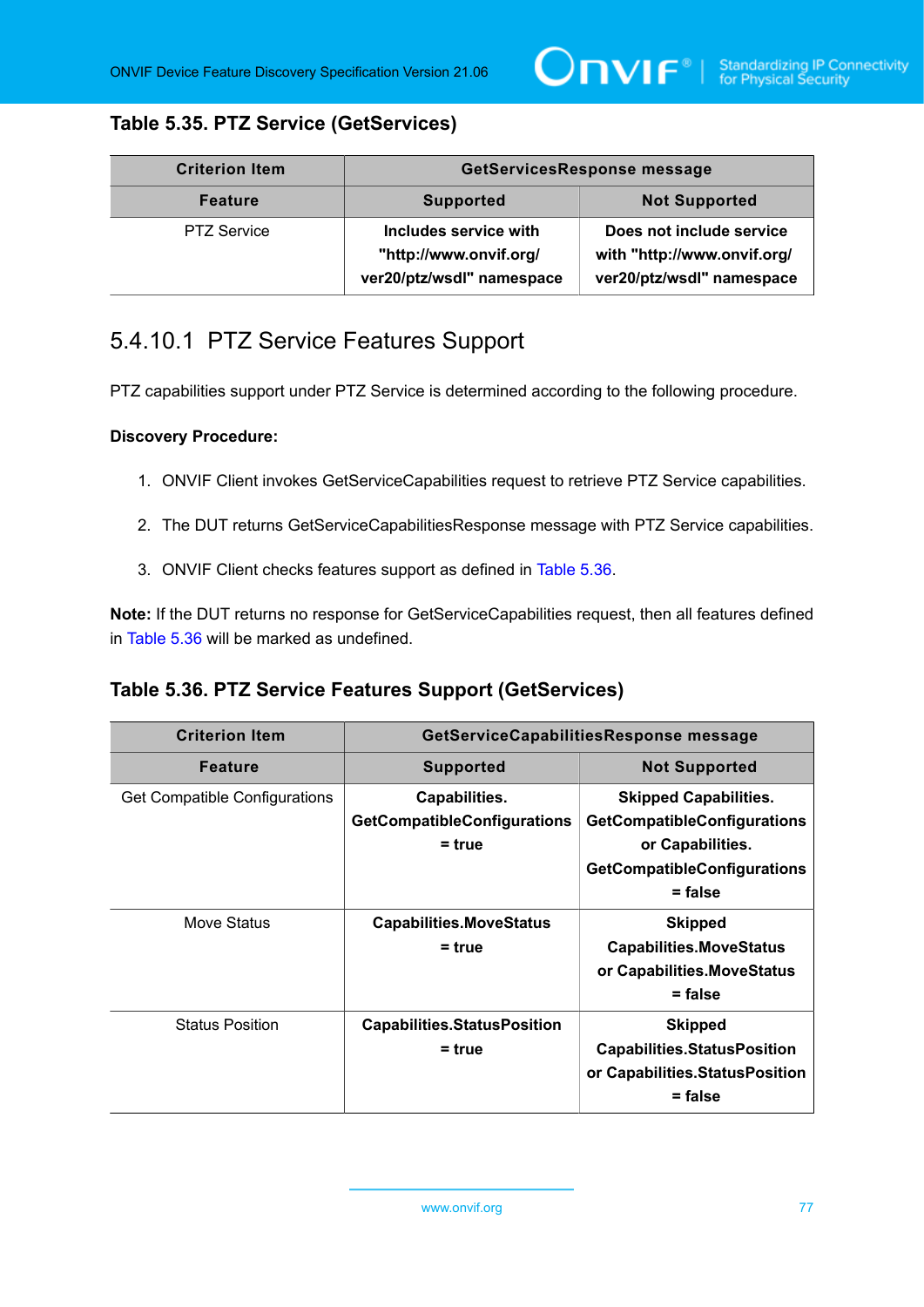# <span id="page-77-0"></span>5.4.10.2 PTZ Nodes Features Support

PTZ Nodes features support is defined according to the following procedure.

#### **Discovery Procedure:**

- 1. ONVIF Client invokes GetNodes request to retrieve PTZ Nodes capabilities.
- 2. The DUT returns GetNodesResponse message with PTZ Nodes capabilities.
- 3. For each PTZ Node ONVIF Client checks features support as defined in [Table](#page-77-1) 5.37.
- 4. For each PTZ Node with Home Position support ONVIF Client checks features support as defined in [Section 5.5.8.3.](#page-78-0) For all others PTZ Nodes procedure described in [Section 5.5.8.3](#page-78-0) will be skipped and all features defined in [Section 5.5.8.3](#page-78-0) will be marked as unsupported.

**Note:** If the DUT returns no response for GetNodes request or the DUT returns GetNodesResponse message with empty PTZNode list, then all features defined in [Table](#page-77-1) 5.37 and [Section 5.5.8.3](#page-78-0) will be marked as undefined.

| <b>Criterion Item</b>              | <b>Current PTZNode from GetNodesResponse message</b> |                                     |
|------------------------------------|------------------------------------------------------|-------------------------------------|
| <b>Feature (for each PTZ Node)</b> | <b>Supported</b>                                     | <b>Not Supported</b>                |
| Continuous Pan/Tilt movement       | SupportedPTZSpaces.                                  | SupportedPTZSpaces.                 |
|                                    | <b>ContinuousPanTiltVelocity</b>                     | <b>ContinuousPanTiltVelocity</b>    |
|                                    | Space element is present                             | Space element is not present        |
| Continuous Zoom movement           | SupportedPTZSpaces.                                  | SupportedPTZSpaces.                 |
|                                    | <b>ContinuousZoomVelocity</b>                        | <b>ContinuousZoomVelocity</b>       |
|                                    | Space element is present                             | Space element is not present        |
| Continuous movement                | <b>Mandatory</b>                                     |                                     |
| Absolute Pan/Tilt movement         | SupportedPTZSpaces.                                  | SupportedPTZSpaces.                 |
|                                    | AbsolutePanTiltPositionSpace                         | <b>AbsolutePanTiltPositionSpace</b> |
|                                    | element is present                                   | element is not present              |
| Absolute Zoom movement             | SupportedPTZSpaces.                                  | SupportedPTZSpaces.                 |
|                                    | AbsoluteZoomPositionSpace                            | AbsoluteZoomPositionSpace           |
|                                    | element is present                                   | element is not present              |
| Absolute movement                  | <b>Absolute Pan/Tilt movement</b>                    | <b>Absolute Pan/Tilt movement</b>   |
|                                    | or Absolute Zoom                                     | and Absolute Zoom                   |
|                                    | movement is supported                                | movement is not supported           |
| Relative Pan/Tilt movement         | SupportedPTZSpaces.                                  | SupportedPTZSpaces.                 |
|                                    | <b>RelativePanTiltTranlation</b>                     | RelativePanTiltTranlationSpace      |
|                                    | Space element is present                             | element is not present              |

### <span id="page-77-1"></span>**Table 5.37. PTZ Nodes Features (GetServices)**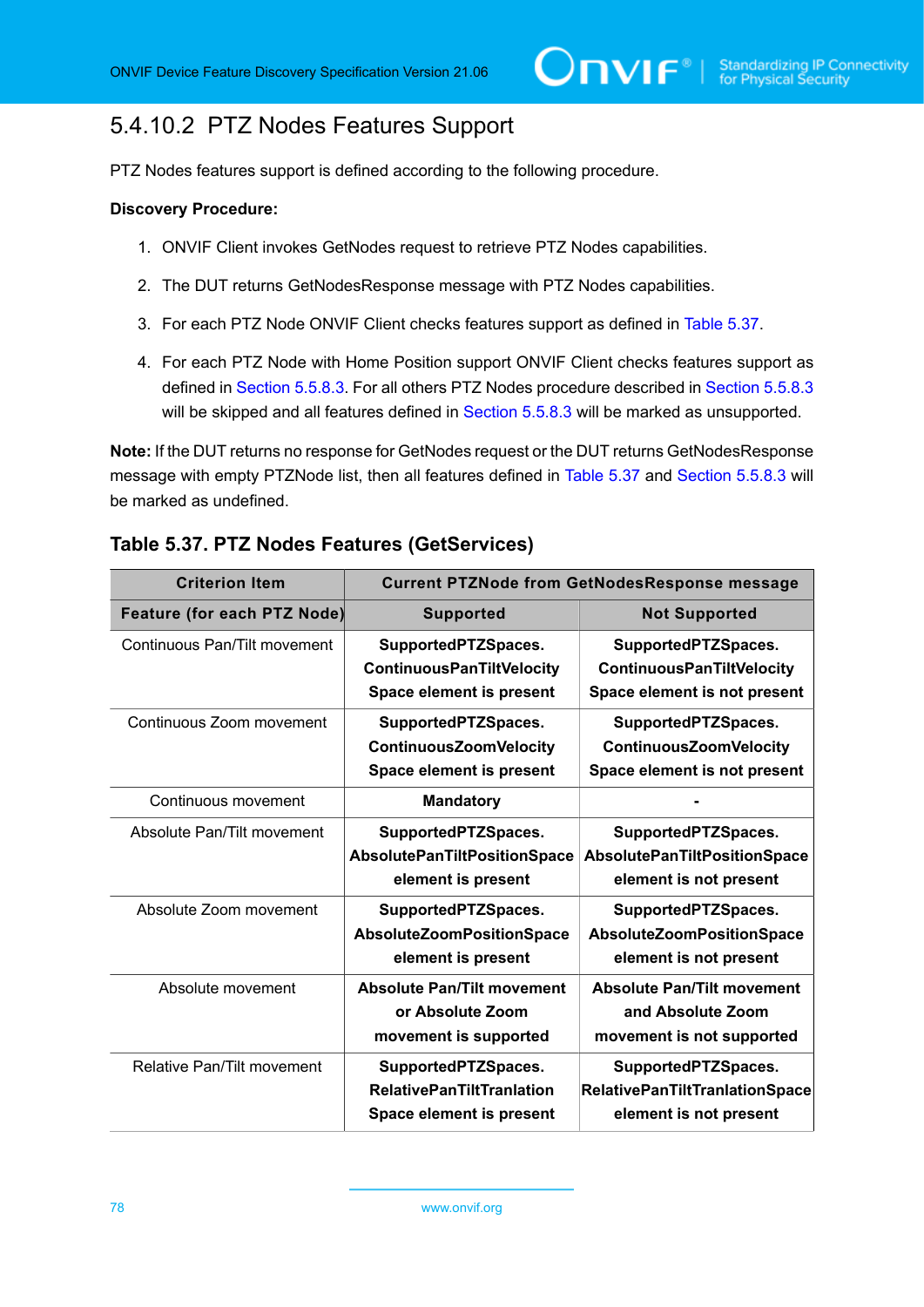

| <b>Criterion Item</b>              | <b>Current PTZNode from GetNodesResponse message</b>                                                                                 |                                                                                                                                           |
|------------------------------------|--------------------------------------------------------------------------------------------------------------------------------------|-------------------------------------------------------------------------------------------------------------------------------------------|
| <b>Feature (for each PTZ Node)</b> | <b>Supported</b>                                                                                                                     | <b>Not Supported</b>                                                                                                                      |
| Relative Zoom movement             | SupportedPTZSpaces.                                                                                                                  | SupportedPTZSpaces.                                                                                                                       |
|                                    | <b>RelativeZoomTranlationSpace</b><br>element is present                                                                             | <b>RelativeZoomTranlationSpace</b><br>element is not present                                                                              |
| Relative movement                  | <b>Relative Pan/Tilt movement</b><br>or Relative Zoom<br>movement is supported                                                       | <b>Relative Pan/Tilt movement</b><br>and Relative Zoom<br>movement is not supported                                                       |
| Speed configuration function       | <b>Speed configuration</b><br>function for Pan/Tilt<br>movement or Speed<br>configuration function for<br>Zoom movement is supported | <b>Speed configuration function</b><br>for Pan/Tilt movement<br>and Speed configuration<br>function for Zoom<br>movement is not supported |
| Speed configuration function       | SupportedPTZSpaces.                                                                                                                  | SupportedPTZSpaces.                                                                                                                       |
| for Pan/Tilt movement              | <b>PanTiltSpeedSpace</b>                                                                                                             | <b>PanTiltSpeedSpace</b>                                                                                                                  |
|                                    | element is present                                                                                                                   | element is not present                                                                                                                    |
| Speed configuration function       | SupportedPTZSpaces.                                                                                                                  | SupportedPTZSpaces.                                                                                                                       |
| for Zoom movement                  | <b>ZoomSpeedSpace</b>                                                                                                                | <b>ZoomSpeedSpace</b>                                                                                                                     |
|                                    | element is present                                                                                                                   | element is not present                                                                                                                    |
| Preset position                    | <b>MaximumNumberOfPresets</b><br>> 0                                                                                                 | <b>MaximumNumberOfPresets</b><br>= 0                                                                                                      |
| Auxiliary operation                | <b>AuxiliaryCommands</b><br>element is present                                                                                       | <b>AuxiliaryCommands</b><br>element is not present                                                                                        |
| <b>Home Position</b>               | HomeSupported = true                                                                                                                 | HomeSupported = false                                                                                                                     |

# <span id="page-78-0"></span>5.4.10.3 Fixed/Configurable Home Position Support for PTZ Node

In case the PTZ Node supports Home Position function, the PTZ Node shall support either Fixed or Configurable Home Position. The following defines the discovery procedure to determine which Home Position function is supported by the PTZ Node.

### **Pre-requisite:**

• This procedure assumes that PTZ Node was recieved in GetNodesResponse message via preceding procedure described in [Section 5.5.8.2.](#page-77-0)

### **Discovery Procedure:**

1. If FixedHomePosition attribute is defined in GetNodesResponse message for this PTZ Node, ONVIF Client checks features support as defined in [Table](#page-79-0) 5.38 and skips other steps of this procedure.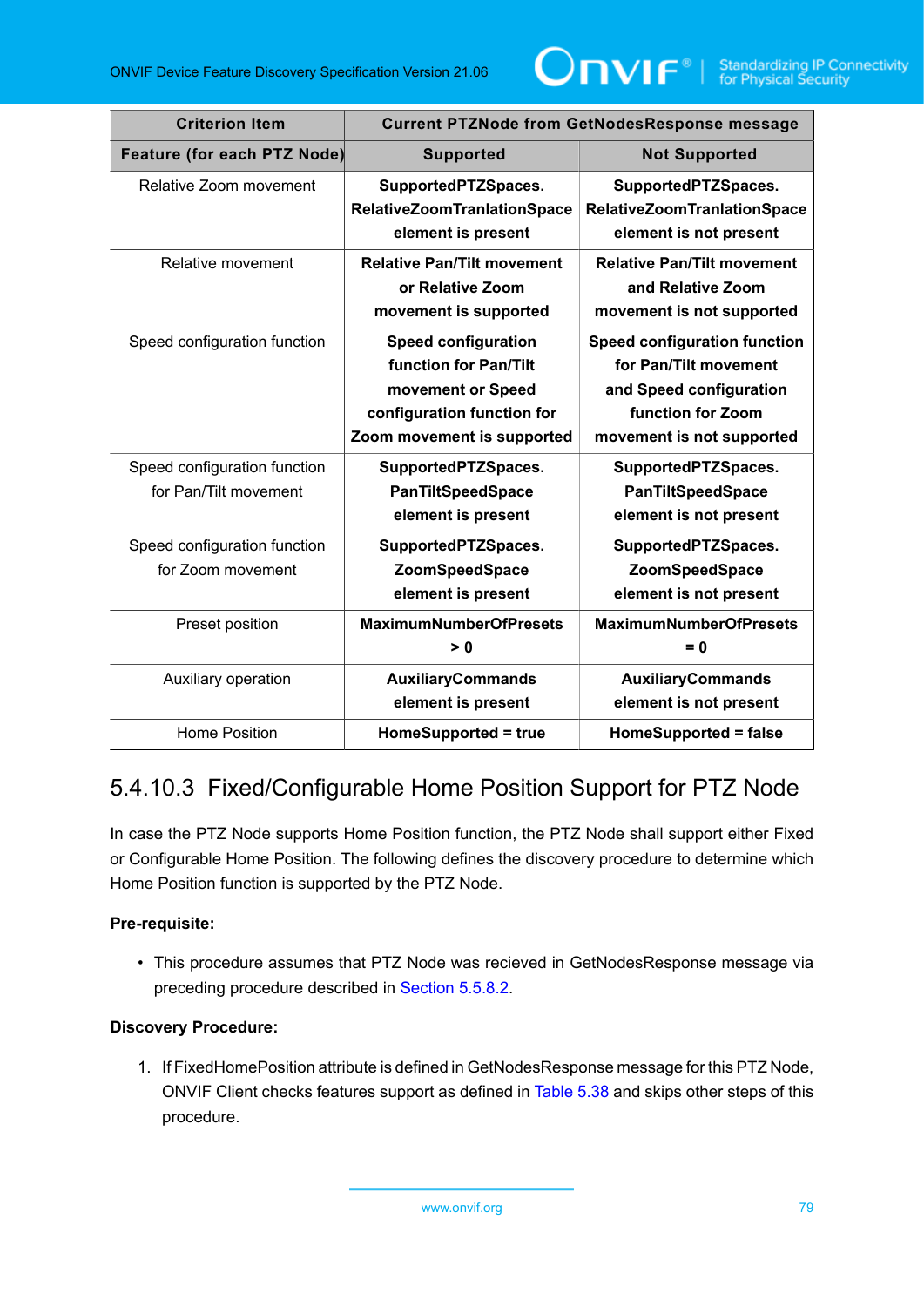- 2. ONVIF Client invokes GetConfigurations request to retrieve a PTZ Configurations list.
- 3. The DUT returns GetConfigurationsResponse message with the list of PTZConfiguration that contains PTZNode. ONVIF Client identifies first PTZConfiguration which has the corresponding current PTZ Node.

 $\mathsf{D}\mathbf{N}\mathsf{I}\mathsf{F}^*$ l

- 4. If DUT supports Media2 Service according to [Section 5.5.6,](#page-57-0) ONVIF Client either selects or creates Media Profile anew along with the identified PTZConfiguration (refer to [Annex A.8](#page-171-0) for the details) and goes to the step [7.](#page-79-1)
- 5. If DUT supports Media Service according to [Section 5.5.5,](#page-52-0) ONVIF Client either selects or creates Media Profile anew along with the identified PTZConfiguration (refer to [Annex A.1](#page-163-0) for the details) and goes to the step [7.](#page-79-1)
- 6. Otherwise Configurable Home Position and Fixed Home Position features will be marked as undefined.
- <span id="page-79-1"></span>7. ONVIF Client invokes SetHomePosition request (ProfileToken = selected or newly created profile token) message to check Configurable Home Position is supported by DUT.
- 8. ONVIF Client checks features support as defined in [Table](#page-79-2) 5.39.
- 9. ONVIF Client restores Media Profiles setting in case it changes some of the Media Profiles configuration.

## <span id="page-79-0"></span>**Table 5.38. Fixed/Configurable Home Position Support with FixedHomePosition Attribute (GetServices)**

| <b>Criterion Item</b>                                      | <b>Current PTZNode from GetNodesResponse message</b> |                                  |
|------------------------------------------------------------|------------------------------------------------------|----------------------------------|
| Feature (for each PTZ Node)<br>with Home Position support) | <b>Supported</b>                                     | <b>Not Supported</b>             |
| Configurable Home Position                                 | <b>FixedHomePosition = false</b>                     | <b>FixedHomePosition = true</b>  |
| <b>Fixed Home Position</b>                                 | <b>FixedHomePosition = true</b>                      | <b>FixedHomePosition = false</b> |

## <span id="page-79-2"></span>**Table 5.39. Fixed/Configurable Home Position Support without FixedHomePosition Attribute (GetServices)**

| <b>Criterion Item</b>                                     | <b>SetHomePositionResponse</b>                       |                               |
|-----------------------------------------------------------|------------------------------------------------------|-------------------------------|
| Feature (for each PTZ Node<br>with Home Position support) | <b>Supported</b>                                     | <b>Not Supported</b>          |
| Configurable Home Position                                | <b>DUT</b> returns<br><b>SetHomePositionResponse</b> | <b>DUT returns SOAP fault</b> |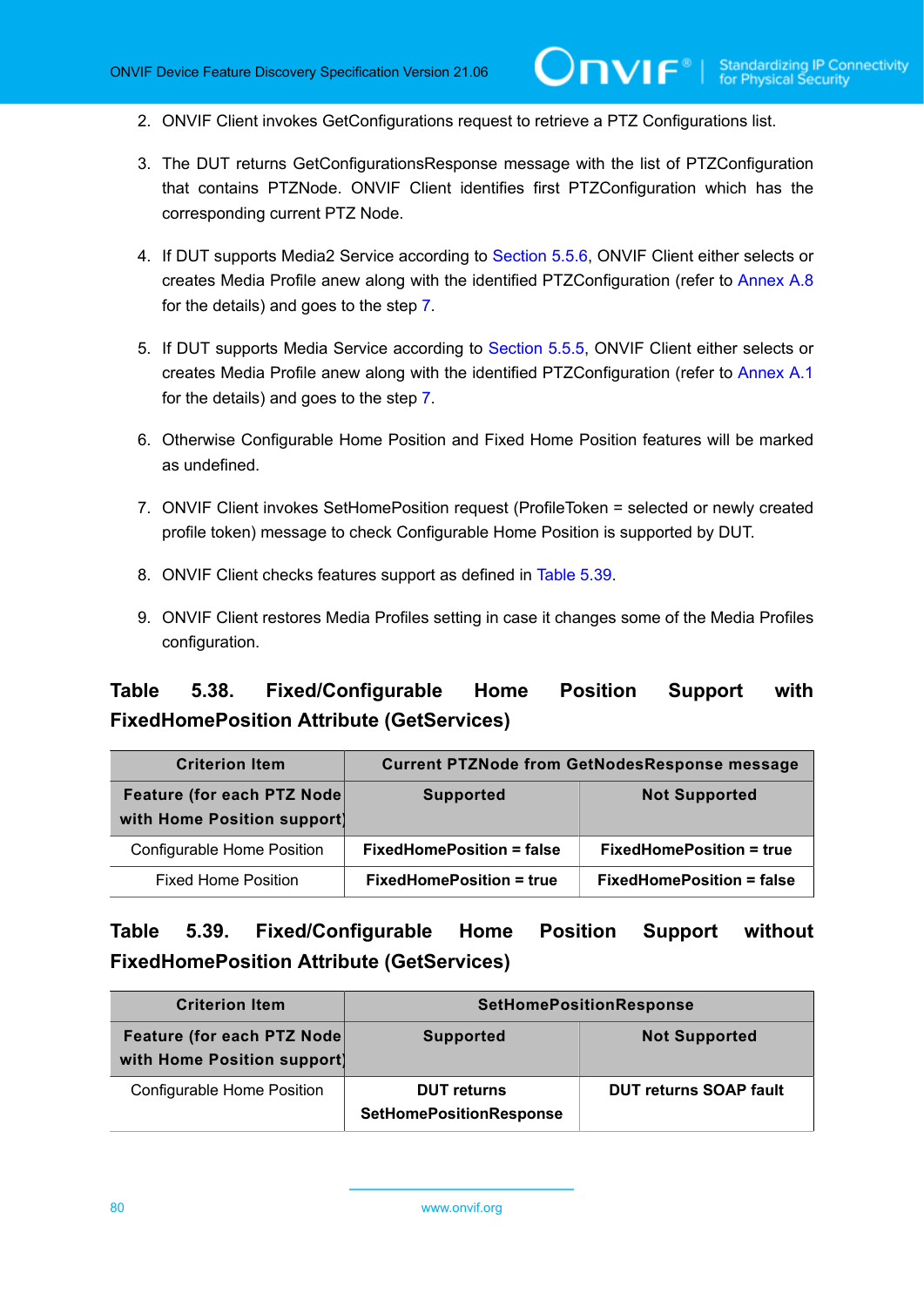

| <b>Criterion Item</b>                                     | <b>SetHomePositionResponse</b> |                                                      |
|-----------------------------------------------------------|--------------------------------|------------------------------------------------------|
| Feature (for each PTZ Node<br>with Home Position support) | <b>Supported</b>               | <b>Not Supported</b>                                 |
| <b>Fixed Home Position</b>                                | <b>DUT returns SOAP fault</b>  | <b>DUT</b> returns<br><b>SetHomePositionResponse</b> |

# <span id="page-80-2"></span>5.4.11 Imaging Service Support

Imaging Service support is defined according to the following procedure.

#### **Pre-requisite:**

• This procedure assumes that GetServicesResponse has already been retrieved via preceding procedure described in [Section 5.2](#page-38-0).

#### **Discovery Procedure:**

1. ONVIF Client checks features support as defined in [Table](#page-80-0) 5.40.

**Note:** If GetServicesResponse contains several services with "http://www.onvif.org/ver20/imaging/ wsdl" namespace ONVIF Client will use service with the latest version.

**Note:** If Imaging service is not supported by the DUT, the following feature discovery procedures will be skipped and related features will be marked as NOT SUPPORTED:

- [Section 5.5.10.1](#page-80-1).
- [Section 5.5.10.3](#page-83-0).

## <span id="page-80-0"></span>**Table 5.40. Imaging Service (GetServices)**

| <b>Criterion Item</b>  | GetServicesResponse message                                                       |                                                                                          |
|------------------------|-----------------------------------------------------------------------------------|------------------------------------------------------------------------------------------|
| <b>Feature</b>         | <b>Supported</b>                                                                  | <b>Not Supported</b>                                                                     |
| <b>Imaging Service</b> | Includes service with "http://<br>www.onvif.org/ver20/<br>imaging/wsdl" namespace | Does not include service with<br>"http://www.onvif.org/ver20/<br>imaging/wsdl" namespace |

# <span id="page-80-1"></span>5.4.11.1 IrCutfilterConfiguration Feature Support

IrCutfilterConfiguration function support in Imaging Service is determined according to the following procedure.

### **Pre-requisite:**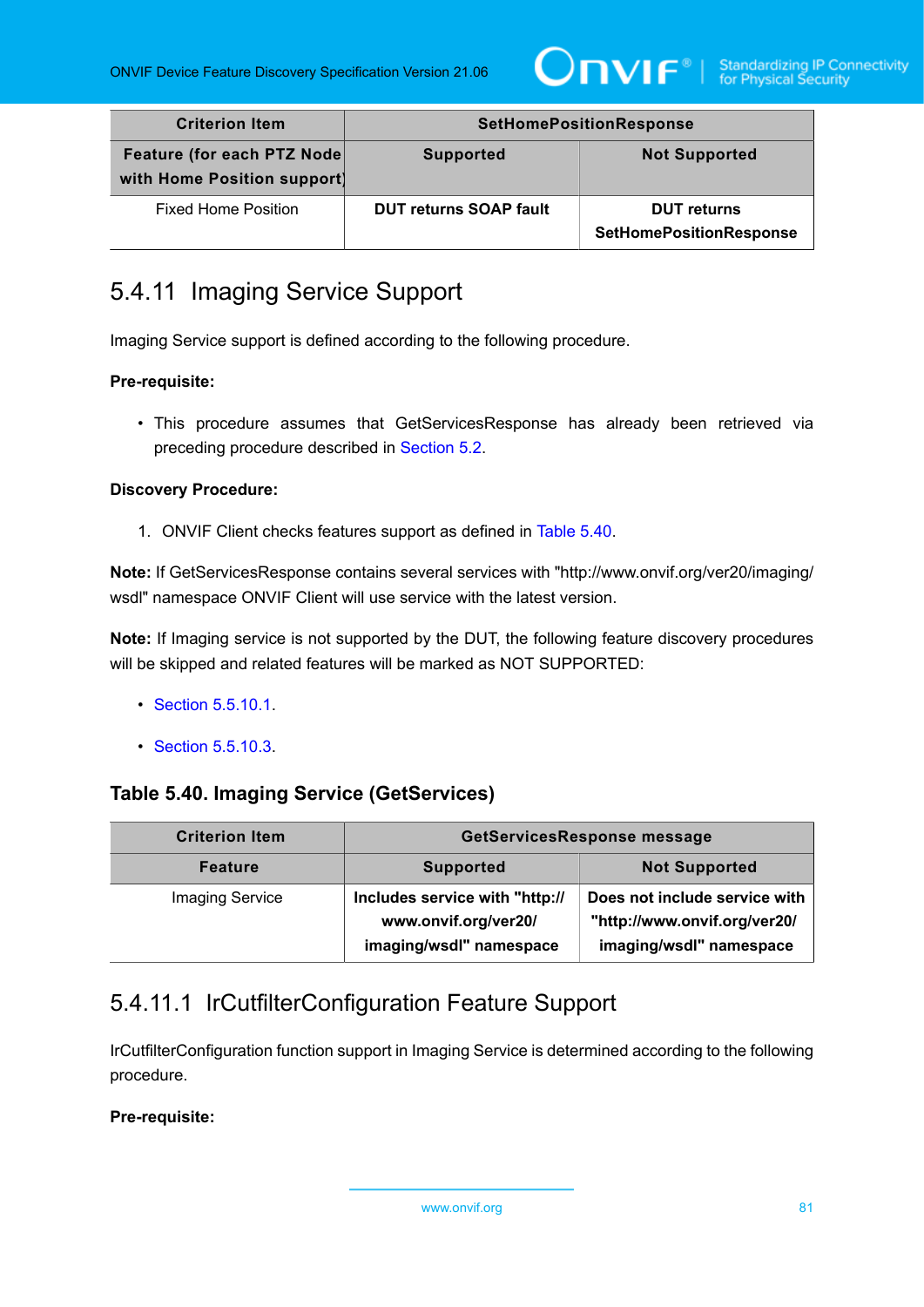- This procedure assumes that Imaging Service is supported by the DUT as defined in [Section](#page-80-2) [5.5.10](#page-80-2), otherwise all features defined in [Table](#page-81-0) 5.41 will be marked as NOT SUPPORTED.
- This procedure assumes that Device IO Service is supported by the DUT as defined in [Section](#page-69-0) [5.5.8](#page-69-0) or Media Service is supported by the DUT as defined in [Section 5.5.5](#page-52-0), otherwise all features defined in [Table](#page-81-0) 5.41 will be marked as UNDEFUNED.

#### **Discovery Procedure:**

- 1. ONVIF Client retrieves a list of Video Sources by following the procedure mentioned in [Annex](#page-169-0) [A.6](#page-169-0) with the following input and output parameters
	- out *videoSorceTokenList* a list of Video Source tokens
- 2. For each Video Source token *videoSorceToken* in *videoSorceTokenList*
	- 2.1. ONVIF Client invokes **GetOptions** with parameters
		- VideoSourceToken =: *videoSorceToken*
	- 2.2. The DUT responds with **env:Receiver/ter:ActionNotSupported/ ter:NoImagingForSource** SOAP 1.2 fault or with **GetOptionsResponse** with parameters
		- ImagingOptions =: *imagingOptions*
	- 2.3. If *imagingOptions*.IrCutFilterModes list contains at least two items and one of them is equal to OFF, skip other steps.
- 3. ONVIF Client checks features support as defined in [Table](#page-81-0) 5.41.

**Note:**If the DUT does not return **env:Receiver/ter:ActionNotSupported/ ter:NoImagingForSource** SOAP 1.2 fault or **GetMoveOptionsResponse**, then all features defined in [Table](#page-81-0) 5.41 will be marked as UNDEFUNED.

**Note:**If the DUT does not return *videoSorceTokenList* list or *videoSorceTokenList* list is empty, then all features defined in [Table](#page-81-0) 5.41 will be marked as UNDEFUNED.

# <span id="page-81-0"></span>**Table 5.41. IrCutfilter Configuration Function Support in Imaging Service (GetServices)**

| <b>Criterion Item</b>            | <b>GetOptionsResponse message</b>                                 |                                                                         |
|----------------------------------|-------------------------------------------------------------------|-------------------------------------------------------------------------|
| <b>Feature</b>                   | <b>Not Supported</b><br><b>Supported</b>                          |                                                                         |
| <b>IrCutfilter Configuration</b> | For at least one<br><b>GetOptionsResponse</b><br>message at least | There are no<br><b>GetOptionsResponse</b><br>messages with at least two |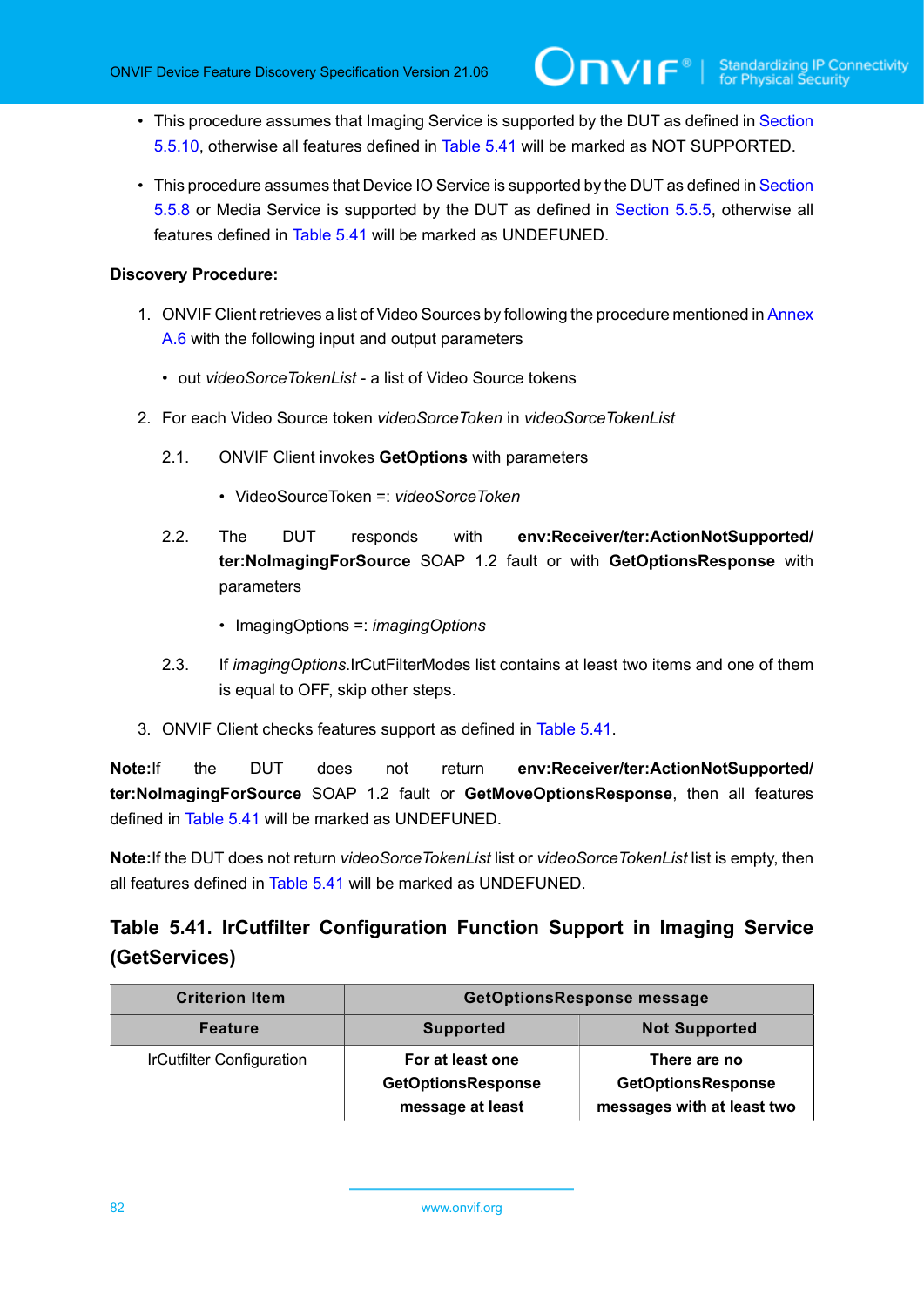

| <b>Criterion Item</b> | <b>GetOptionsResponse message</b>                                                                                        |                                                                                                               |
|-----------------------|--------------------------------------------------------------------------------------------------------------------------|---------------------------------------------------------------------------------------------------------------|
| <b>Feature</b>        | <b>Not Supported</b><br><b>Supported</b>                                                                                 |                                                                                                               |
|                       | two IrCutFilterModes<br>elements are present in<br>GetOptionsResponse.<br>ImagingOptions and one<br>of them equal to OFF | <b>IrCutFilterModes elements</b><br>in GetOptionsResponse.<br>ImagingOptions with one<br>of them equal to OFF |

# 5.4.11.2 Imaging Events Support

Imaging Events support under Imaging Service is determined according to the following procedure.

#### **Pre-requisite:**

• This procedure assumes that GetEventPropertiesResponse has already been retrieved via preceding procedure described in [Section 5.5.7.1](#page-65-0), otherwise all features defined in [Table](#page-82-0) 5.42 will be marked as UNDEFINED.

#### **Discovery Procedure:**

1. ONVIF Client checks features support as defined in [Table](#page-82-0) 5.42.

## <span id="page-82-0"></span>**Table 5.42. Imaging Events Support (GetServices)**

| <b>Criterion Item</b> | <b>GetEventPropertiesResponse</b>        |                                     |
|-----------------------|------------------------------------------|-------------------------------------|
| <b>Feature</b>        | <b>Supported</b><br><b>Not Supported</b> |                                     |
| Image Too Blurry      | <b>Contains tns1: VideoSource/</b>       | Does not contain                    |
|                       | ImageTooBlurry/                          | tns1:VideoSource/                   |
|                       | <b>ImagingService or</b>                 | ImageTooBlurry/                     |
|                       | tns1:VideoSource/                        | <b>ImagingService and</b>           |
|                       | ImageTooBlurry/                          | tns1:VideoSource/                   |
|                       | <b>AnalyticsService or</b>               | ImageTooBlurry/                     |
|                       | tns1:VideoSource/                        | <b>AnalyticsService and</b>         |
|                       | ImageTooBlurry/                          | tns1:VideoSource/                   |
|                       | <b>RecordingService Event topic</b>      | ImageTooBlurry/                     |
|                       |                                          | <b>RecordingService Event topic</b> |
| Image Too Dark        | <b>Contains tns1: VideoSource/</b>       | Does not contain                    |
|                       | ImageTooDark/                            | tns1:VideoSource/                   |
|                       | <b>ImagingService or</b>                 | ImageTooDark/                       |
|                       | tns1:VideoSource/                        | <b>ImagingService and</b>           |
|                       | ImageTooDark/                            | tns1:VideoSource/                   |
|                       | <b>AnalyticsService or</b>               | ImageTooDark/                       |
|                       | tns1:VideoSource/                        | <b>AnalyticsService and</b>         |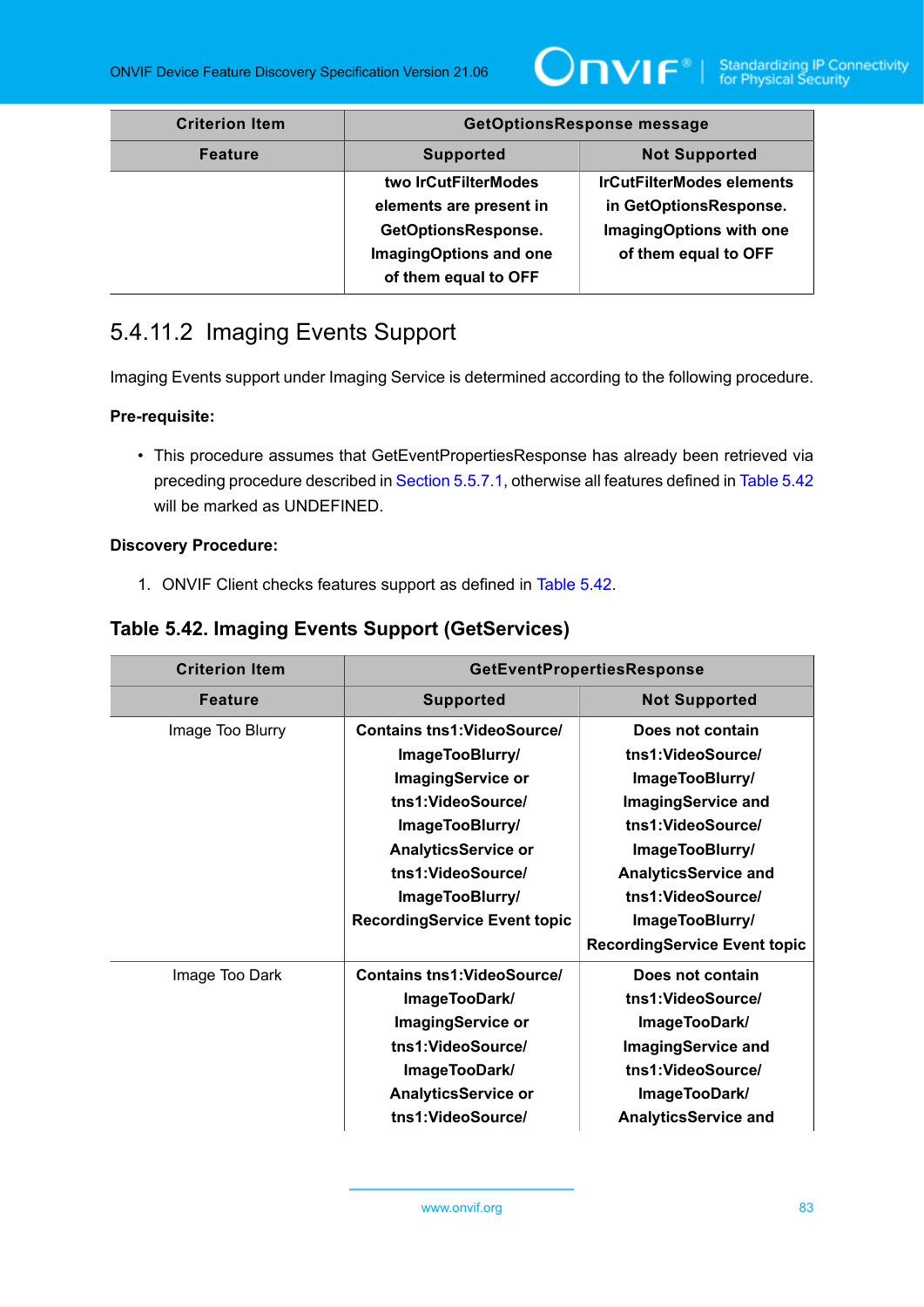

| <b>Criterion Item</b> | <b>GetEventPropertiesResponse</b>   |                                     |
|-----------------------|-------------------------------------|-------------------------------------|
| <b>Feature</b>        | <b>Supported</b>                    | <b>Not Supported</b>                |
|                       | ImageTooDark/                       | tns1:VideoSource/                   |
|                       | <b>RecordingService Event topic</b> | ImageTooDark/                       |
|                       |                                     | <b>RecordingService Event topic</b> |
| Image Too Bright      | <b>Contains tns1: VideoSource/</b>  | Does not contain                    |
|                       | ImageTooBright/                     | tns1:VideoSource/                   |
|                       | <b>ImagingService or</b>            | ImageTooBright/                     |
|                       | tns1:VideoSource/                   | <b>ImagingService and</b>           |
|                       | ImageTooBright/                     | tns1:VideoSource/                   |
|                       | <b>AnalyticsService or</b>          | ImageTooBright/                     |
|                       | tns1:VideoSource/                   | <b>AnalyticsService and</b>         |
|                       | ImageTooBright/                     | tns1:VideoSource/                   |
|                       | <b>RecordingService Event topic</b> | ImageTooBright/                     |
|                       |                                     | <b>RecordingService Event topic</b> |
| Global Scene Change   | <b>Contains tns1: VideoSource/</b>  | Does not contain                    |
|                       | GlobalSceneChange/                  | tns1:VideoSource/                   |
|                       | ImagingService or                   | GlobalSceneChange/                  |
|                       | tns1:VideoSource/                   | <b>ImagingService and</b>           |
|                       | GlobalSceneChange/                  | tns1:VideoSource/                   |
|                       | <b>AnalyticsService or</b>          | GlobalSceneChange/                  |
|                       | tns1:VideoSource/                   | <b>AnalyticsService and</b>         |
|                       | GlobalSceneChange/                  | tns1:VideoSource/                   |
|                       | <b>RecordingService Event topic</b> | GlobalSceneChange/                  |
|                       |                                     | <b>RecordingService Event topic</b> |
| <b>Motion Alarm</b>   | <b>Contains tns1: VideoSource/</b>  | Does not contain                    |
|                       | <b>MotionAlarm event topic</b>      | tns1:VideoSource/                   |
|                       |                                     | <b>MotionAlarm event topic</b>      |

# <span id="page-83-0"></span>5.4.11.3 Focus Control Function Support

Focus Control function support in Imaging Service is determined according to the following procedure.

## **Pre-requisite:**

- This procedure assumes that Imaging Service is supported by the DUT as defined in [Section](#page-80-2) [5.5.10](#page-80-2), otherwise all features defined in [Table](#page-84-0) 5.43 will be marked as NOT SUPPORTED.
- This procedure assumes that Device IO Service is supported by the DUT as defined in [Section](#page-69-0) [5.5.8](#page-69-0) or Media Service is supported by the DUT as defined in [Section 5.5.5](#page-52-0), otherwise all features defined in [Table](#page-84-0) 5.43 will be marked as UNDEFUNED.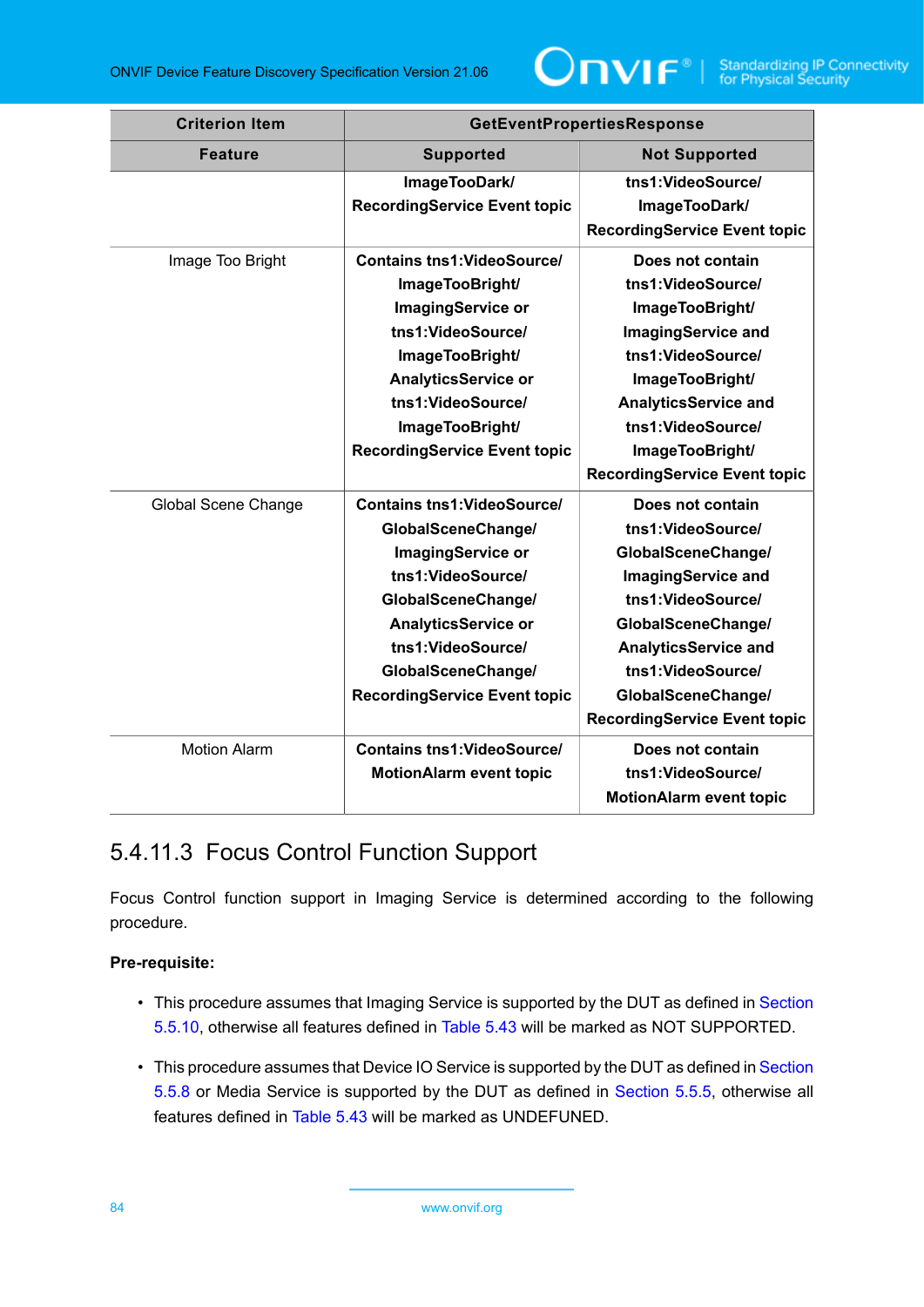#### **Discovery Procedure:**

1. ONVIF Client retrieves a list of Video Sources by following the procedure mentioned in [Annex](#page-169-0) [A.6](#page-169-0) with the following input and output parameters

 $\mathsf{D}\mathsf{N}\mathsf{H}^*$ l

- out *videoSorceTokenList* a list of Video Source tokens
- 2. For each Video Source token *videoSorceToken* in *videoSorceTokenList*
	- 2.1. ONVIF Client invokes **GetMoveOptions** with parameters
		- VideoSourceToken =: *videoSorceToken*
	- 2.2. The DUT responds with **env:Receiver/ter:ActionNotSupported/ ter:NoImagingForSource** SOAP 1.2 fault or with **GetMoveOptionsResponse** with parameters
		- MoveOptions =: *moveOptions*
	- 2.3. If *moveOptions* contains **MoveOptions/Absolute** or **MoveOptions/Relative** or **MoveOptions/Continuous**, skip other steps.
- 3. ONVIF Client checks features support as defined in [Table](#page-84-0) 5.43.

**Note:**If the DUT does not return **env:Receiver/ter:ActionNotSupported/ ter:NoImagingForSource** SOAP 1.2 fault or **GetMoveOptionsResponse**, then all features defined in [Table](#page-84-0) 5.43 will be marked as UNDEFUNED.

**Note:**If the DUT does not return *videoSorceTokenList* list or *videoSorceTokenList* list is empty, then all features defined in [Table](#page-84-0) 5.43 will be marked as UNDEFUNED.

### <span id="page-84-0"></span>**Table 5.43. Focus Control (GetServices)**

| <b>Criterion Item</b> | <b>GetMoveOptionsResponse</b>                                                                                 |                                                                                                                         |
|-----------------------|---------------------------------------------------------------------------------------------------------------|-------------------------------------------------------------------------------------------------------------------------|
| <b>Feature</b>        | <b>Not Supported</b><br><b>Supported</b>                                                                      |                                                                                                                         |
| <b>Focus Control</b>  | <b>Contains MoveOptions</b><br><b>Absolute or</b><br>MoveOptions\Relative or<br><b>MoveOptions\Continuous</b> | Does not contain<br><b>MoveOptions\Absolute and</b><br><b>MoveOptions\Relative and</b><br><b>MoveOptions\Continuous</b> |

# <span id="page-84-1"></span>5.4.12 Analytics Service Support

Analytics Service support is defined according to the following procedure.

#### **Pre-requisite:**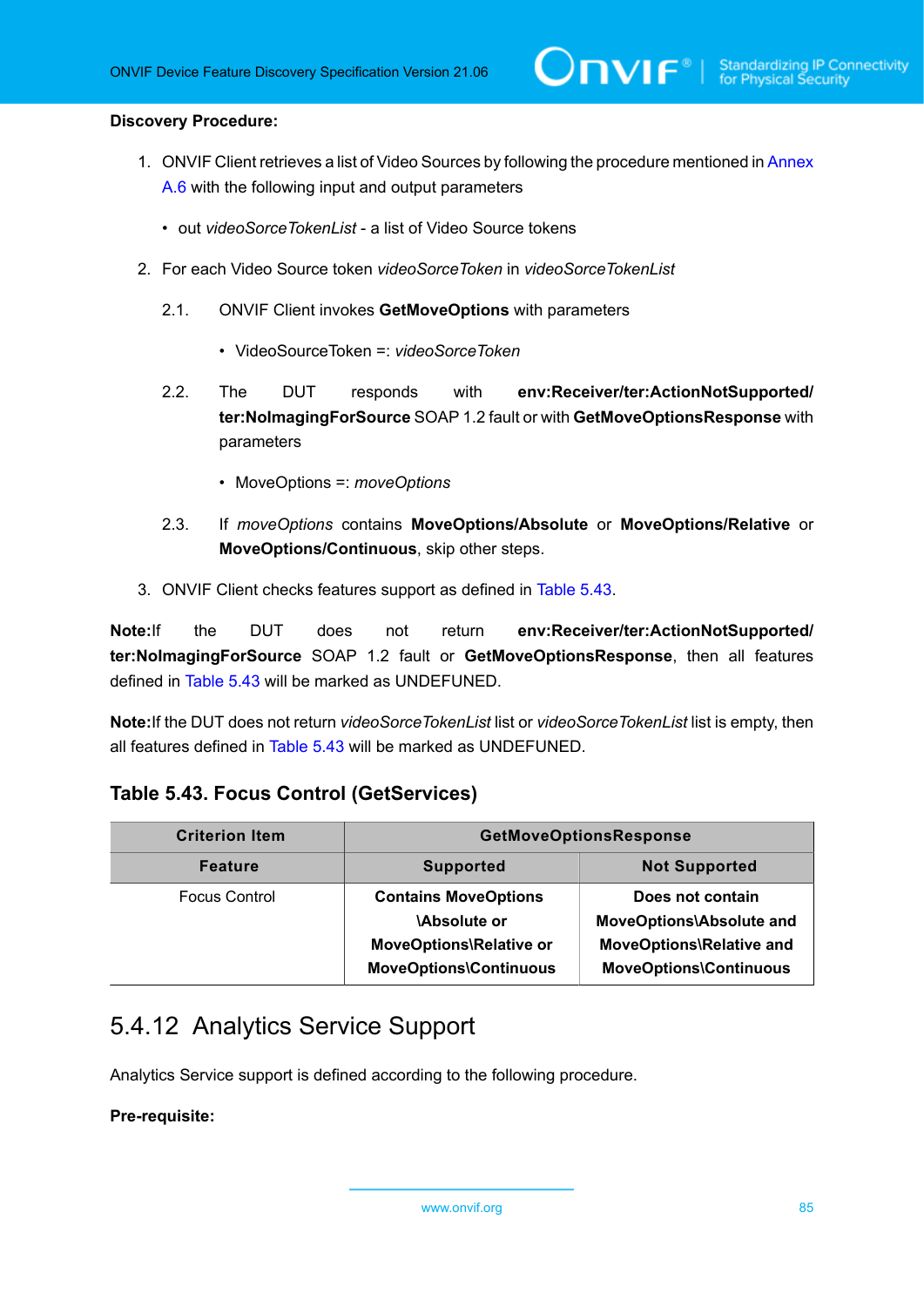• This procedure assumes that GetServicesResponse has already been retrieved via preceding procedure described in [Section 5.2](#page-38-0).

#### **Discovery Procedure:**

1. ONVIF Client checks features support as defined in [Table](#page-85-0) 5.44.

**Note:** If GetServicesResponse contains several services with "http://www.onvif.org/ver20/analytics/ wsdl" namespace ONVIF Client will use service with the latest version.

**Note:** If Analytics Service is not supported by the DUT, the following feature discovery procedures will be skipped and related features will be marked as NOT SUPPORTED:

- Section [5.5.11.1](#page-85-1).
- Section [5.5.11.2](#page-87-0).
- Section [5.5.11.3](#page-88-0).
- Section [5.5.11.3](#page-88-0).

### <span id="page-85-0"></span>**Table 5.44. Analytics Service (GetServices)**

| <b>Criterion Item</b>    | <b>GetServicesResponse</b>                                                          |                                                                                            |
|--------------------------|-------------------------------------------------------------------------------------|--------------------------------------------------------------------------------------------|
| <b>Feature</b>           | <b>Not Supported</b><br><b>Supported</b>                                            |                                                                                            |
| <b>Analytics Service</b> | Includes service with "http://<br>www.onvif.org/ver20/<br>analytics/wsdl" namespace | Does not include service with<br>"http://www.onvif.org/ver20/<br>analytics/wsdl" namespace |

# <span id="page-85-1"></span>5.4.12.1 Analytics Features Support

Rule Engine support under Analytics Service is determined according to the following procedure in conjunction with the above procedure.

#### **Discovery Procedure:**

- 1. ONVIF Client invokes GetServiceCapabilitiesRequest message for Analytics Service capabilities support by the DUT.
- 2. The DUT returns GetServiceCapabilitiesResponse. ONVIF Client checks features support as defined in [Table](#page-86-0) 5.45.

**Note:** If the DUT does not return GetServiceCapabilitiesResponse then Rule Engine feature will be marked as undefined.

86 www.onvif.org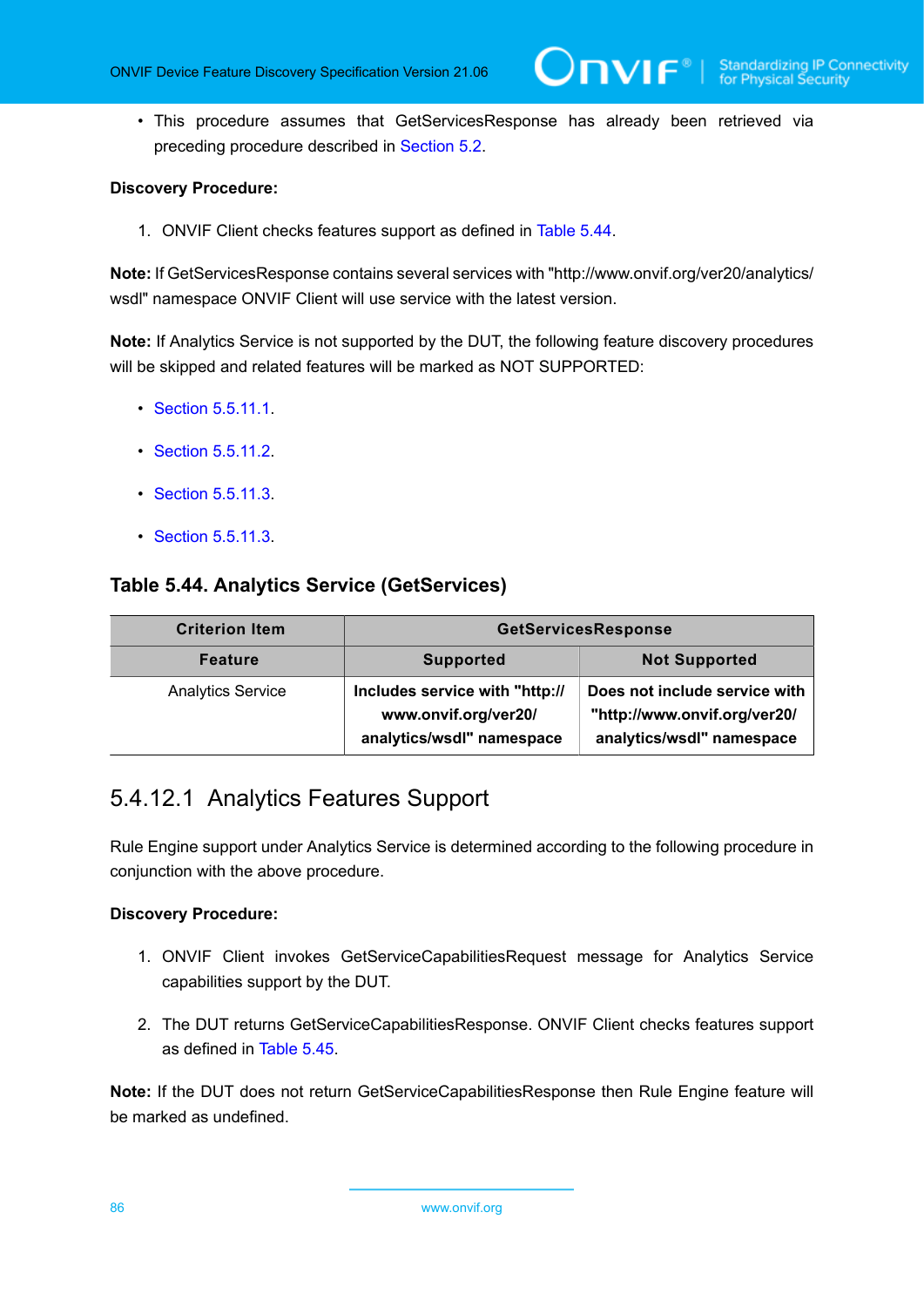## <span id="page-86-0"></span>**Table 5.45. Analytics Features Support (GetServices)**

| <b>Criterion Item</b>               |                                                                                        | GetServiceCapabilitiesResponse message                                                                                                                               |
|-------------------------------------|----------------------------------------------------------------------------------------|----------------------------------------------------------------------------------------------------------------------------------------------------------------------|
| <b>Feature</b>                      | <b>Supported</b>                                                                       | <b>Not Supported</b>                                                                                                                                                 |
| <b>Rule Engine</b>                  | <b>Capabilities.RuleSupport</b><br>$= true$                                            | <b>Skipped Capabilities.</b><br><b>RuleSupport or</b><br><b>Capabilities.RuleSupport</b><br>= false                                                                  |
| <b>Rule Options</b>                 | <b>RuleOptionsSupported = true</b>                                                     | <b>Skipped Capabilities.</b><br><b>RuleOptionsSupported</b><br>or Capabilities.<br><b>RuleOptionsSupported</b><br>$=$ false                                          |
| <b>Analytics Modules</b>            | Capabilities.<br><b>AnalyticsModuleSupport</b><br>$= true$                             | <b>Skipped Capabilities.</b><br>AnalyticsModuleSupport<br>or Capabilities.<br><b>AnalyticsModuleSupport</b><br>$=$ false                                             |
| <b>Analytics Module Options</b>     | Capabilities.<br>$= true$                                                              | <b>Skipped Capabilities.</b><br>AnalyticsModuleOptionsSupportedlyticsModuleOptionsSupported<br>or Capabilities.<br><b>AnalyticsModuleOptionsSupported</b><br>= false |
| <b>Supported Metadata</b>           | Capabilities.SupportedMetadata<br>$= true$                                             | <b>Skipped</b><br>Capabilities.SupportedMetadata<br>or<br>Capabilities.SupportedMetadata<br>$=$ false                                                                |
| Image Sending                       | <b>Capabilities contains non-</b>                                                      | <b>Skipped</b><br>empty @ImageSendingType Capabilities.@ImageSendingType<br>or @ImageSendingType<br>has empty list value                                             |
| Embedded Image<br>Sending Type      | <b>Capabilities contains</b><br>@ImageSendingType with<br>"Embedded" value in the list | <b>Skipped</b><br>Capabilities.@ImageSendingType<br>or @ImageSendingType<br>does not contain<br>"Embedded" value                                                     |
| Local Storage<br>Image Sending Type | <b>Capabilities contains</b><br>@ImageSendingType                                      | <b>Skipped</b><br>Capabilities.ImageSendingType<br>or @ImageSendingType                                                                                              |

www.onvif.org 87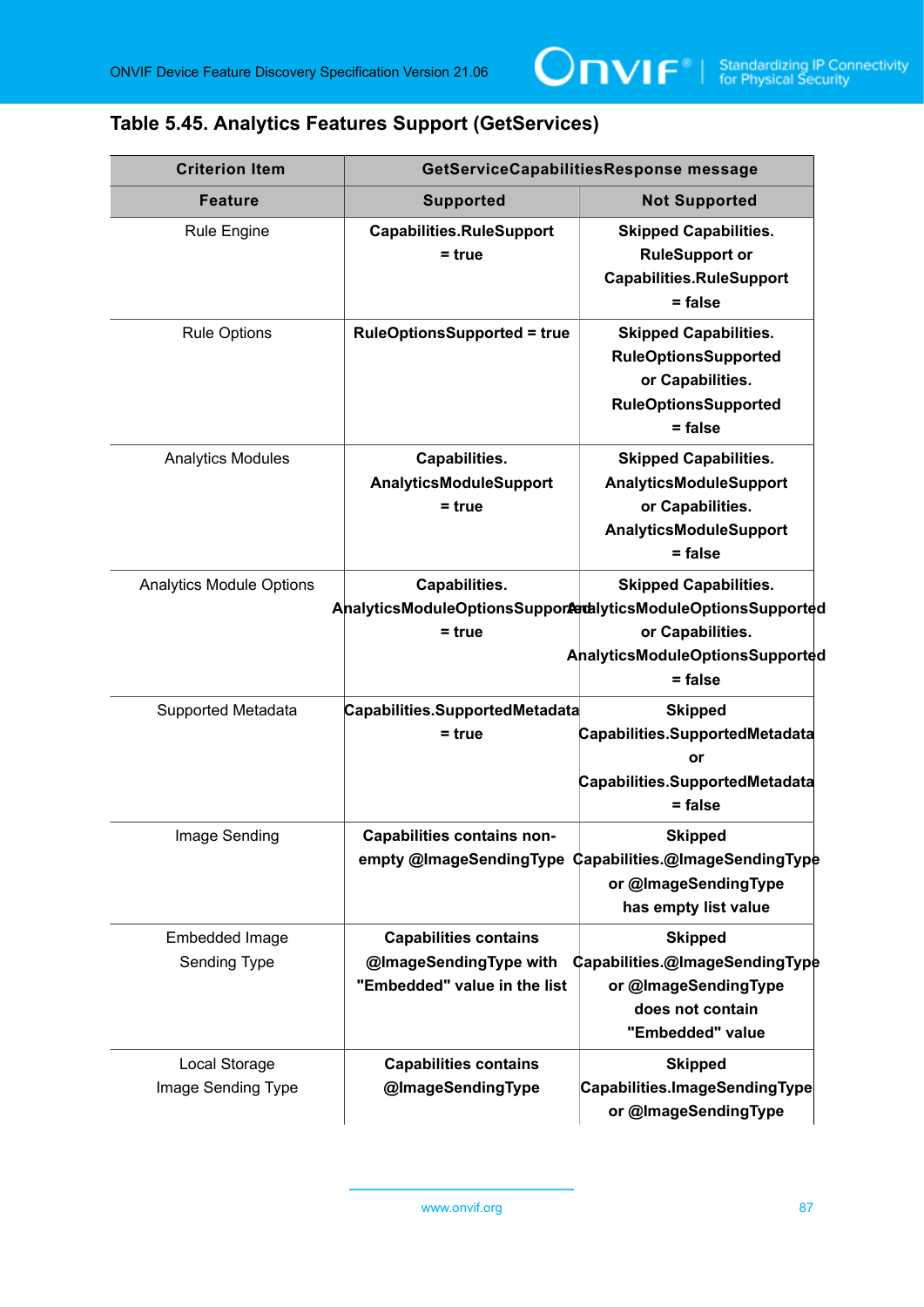

| <b>Criterion Item</b> | GetServiceCapabilitiesResponse message   |                               |
|-----------------------|------------------------------------------|-------------------------------|
| <b>Feature</b>        | <b>Not Supported</b><br><b>Supported</b> |                               |
|                       | with "LocalStorage"                      | does not contain              |
|                       | value in the list                        | "LocalStorage" value          |
| Remote Storage        | <b>Capabilities contains</b>             | <b>Skipped</b>                |
| Image Sending Type    | @ImageSendingType                        | Capabilities.ImageSendingType |
|                       | with "RemoteStorage"                     | or @ImageSendingType          |
|                       | value in the list                        | does not contain              |
|                       |                                          | "RemoteStorage" value         |

## <span id="page-87-0"></span>5.4.12.2 Supported Rules

Supported Rules support under Analytics Service is determined according to the following procedure in conjunction with the above procedure.

### **Pre-requisite:**

- DUT supports **Rule Engine** feature according to [Table](#page-86-0) 5.45, otherwise all features defined in [Table](#page-88-1) 5.46 will be marked as NOT SUPPORTED.
- DUT supports **Media2 Service** feature according to [Section 5.5.6,](#page-57-0) otherwise all features defined in [Table](#page-88-1) 5.46 will be marked as NOT SUPPORTED.

- 1. ONVIF Client retrieves a list of Analytics Configurations by following the procedure mentioned in [Annex A.5](#page-168-0) with the following input and output parameters
	- out *analyticsConfList* a list of Analytics configurations
- 2. For each Analytics Configuration *analyticsConf* in *analyticsConfList* repeat the following steps:
	- 2.1. ONVIF Client invokes **GetSupportedRules** request with parameters
		- ConfigurationToken := *analyticsConf*.token
	- 2.2. DUT responds with **GetSupportedRulesResponse** message with parameters
		- SupportedRules =: *supportedRules1*
	- 2.3. *supportedRules* := *supportedRules* + *supportedRules1*
- 3. ONVIF Client checks features support as defined in [Table](#page-88-1) 5.46.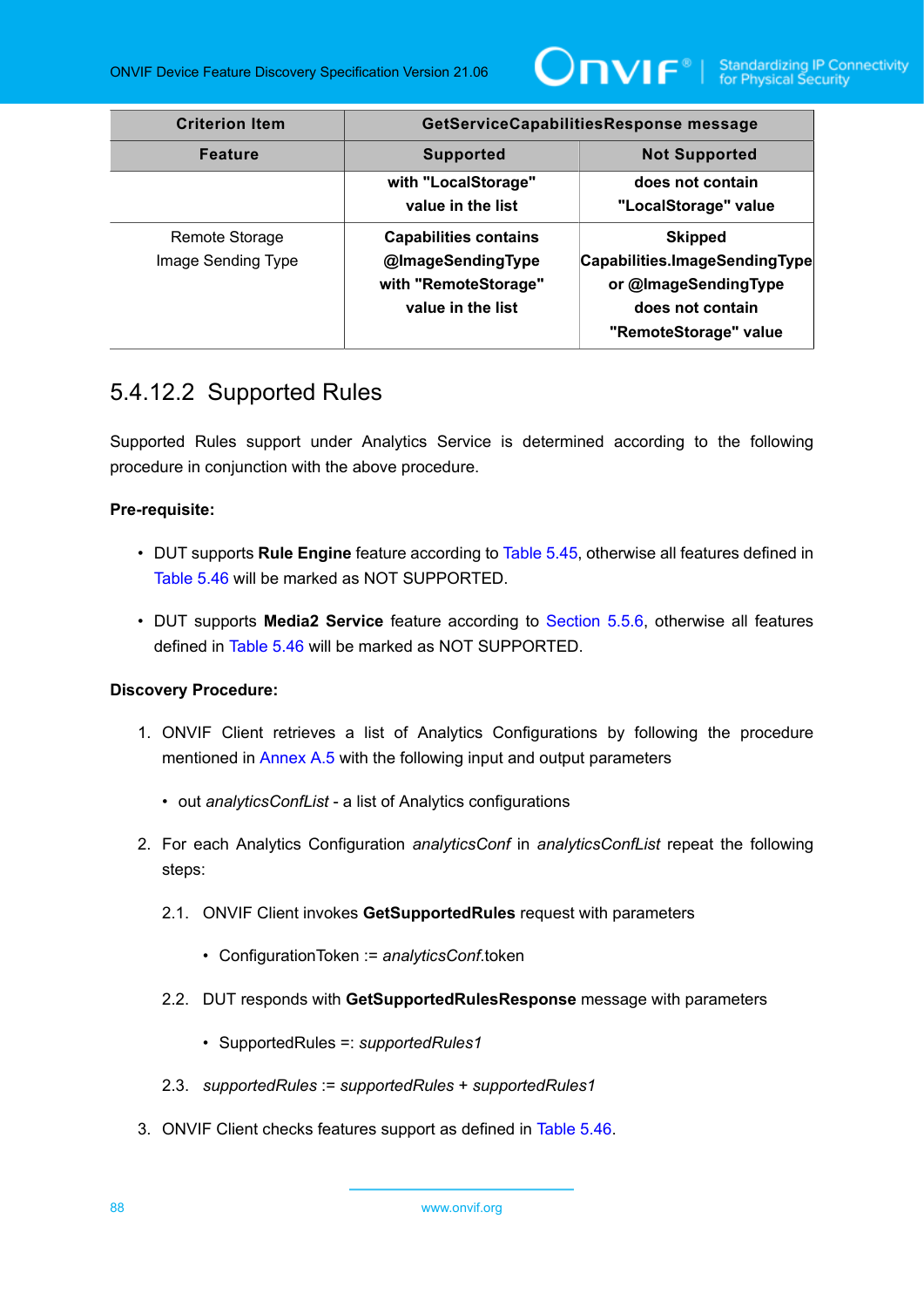**Note:** If the DUT does not return GetSupportedRulesResponse then all features defined in [Table](#page-88-1) [5.46](#page-88-1) will be marked as UNDEFINED.

 $\mathsf{D}\mathbf{n}\mathsf{v}$ if $^\circ$ 

<span id="page-88-1"></span>

|  |  |  | Table 5.46. Supported Rules (GetServices) |
|--|--|--|-------------------------------------------|
|--|--|--|-------------------------------------------|

| <b>Criterion Item</b>              | GetSupportedRulesResponse                                                                               |                                                                                                                 |  |
|------------------------------------|---------------------------------------------------------------------------------------------------------|-----------------------------------------------------------------------------------------------------------------|--|
| <b>Feature</b>                     | <b>Supported</b>                                                                                        | <b>Not Supported</b>                                                                                            |  |
| <b>Motion Region Detector Rule</b> | <b>Contains RuleDescription</b><br>element with Name<br>value is equal to<br>tt:MotionRegionDetector    | Does not contain<br><b>RuleDescription element</b><br>with Name value is equal<br>to tt: Motion Region Detector |  |
| <b>Face Recognition Rule</b>       | <b>Contains RuleDescription</b><br>element with Name value is<br>equal to tt:FaceRecognition            | Does not contain<br><b>RuleDescription element</b><br>with Name value is equal<br>to tt:FaceRecognition         |  |
| License Plate Recognition Rule     | <b>Contains RuleDescription</b><br>element with Name<br>value is equal to<br>tt:LicensePlateRecognition | Does not contain<br><b>RuleDescription element</b><br>with Name value is equal to<br>tt:LicensePlateRecognition |  |
| Line Crossing Counting Rule        | <b>Contains RuleDescription</b><br>element with Name value<br>is equal to tt: Line Counting             | Does not contain<br><b>RuleDescription element</b><br>with Name value is<br>equal to tt:LineCounting            |  |

## <span id="page-88-0"></span>5.4.12.3 Analytics Service - Supported Metadata

Supported Metadata supporting under Analytics Service is determined according to the following procedure in conjunction with the above procedure.

### **Pre-requisite:**

- This procedure assumes that Analytics Service is supported by the DUT as defined in [Section](#page-84-1) [5.5.11,](#page-84-1) otherwise all features defined in [Table](#page-89-0) 5.47 will be marked as NOT SUPPORTED.
- This procedure assumes that Metadata Supported is supported by the DUT as defined in [Table](#page-86-0) 5.45, otherwise all features defined in [Table](#page-89-0) 5.47 will be marked as NOT SUPPORTED.

- 1. ONVIF Client invokes **GetSupportedMetadata** request with parameters
	- Type skipped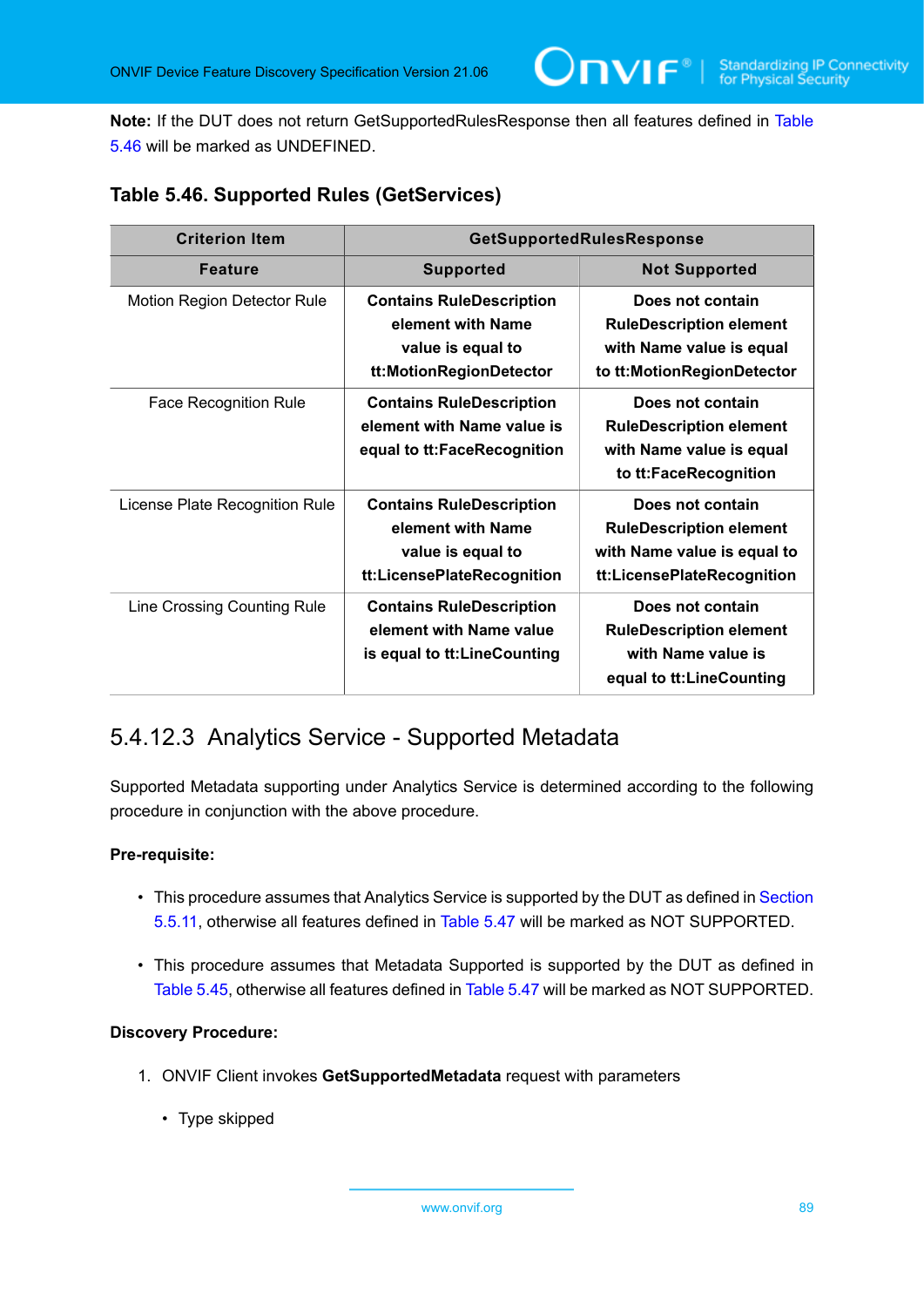$\mathsf{Dnvir}^*$ l

- 2. DUT responds with **GetSupportedMetadataResponse** message with parameters
	- AnalyticsModule list =: *analyticsModuleList*

**Note:** If the DUT does not return GetSupportedMetadataResponse then the following features will be marked as undefined:

- Object Classification
- Vehicle Info
- Geo Location
- Human Face
- Human Body
- License Plate Info

### <span id="page-89-0"></span>**Table 5.47. Supported Metadata (GetServices)**

| <b>Criterion Item</b>                                                     | GetSupportedMetadataResponse   |                                                                           |  |
|---------------------------------------------------------------------------|--------------------------------|---------------------------------------------------------------------------|--|
| <b>Feature</b>                                                            | <b>Supported</b>               | <b>Not Supported</b>                                                      |  |
| <b>Object Classification</b>                                              | <b>Contains at least one</b>   | Does not contain                                                          |  |
|                                                                           | AnalyticsModule element        | <b>AnalyticsModule element</b>                                            |  |
|                                                                           | with SampleFrame.Object.       | with SampleFrame.Object.                                                  |  |
|                                                                           | Appearance.Class.Type          | Appearance.Class.Type                                                     |  |
| Vehicle Info                                                              | <b>Contains at least one</b>   | Does not contain                                                          |  |
|                                                                           |                                | AnalyticsModule.SampleFrame.@bjdytiesModudecSampleFrame.Object.Appearance |  |
|                                                                           | with VehicleInfo element       | with VehicleInfo element                                                  |  |
| Human Face                                                                | <b>Contains at least one</b>   | Does not contain                                                          |  |
|                                                                           |                                | AnalyticsModule.SampleFrame.@bjdytiAsModideGeampleFrame.Object.Appearance |  |
|                                                                           | with HumanFace element         | with HumanFace element                                                    |  |
| Human Body                                                                | <b>Contains at least one</b>   | Does not contain                                                          |  |
|                                                                           |                                | AnalyticsModule.SampleFrame.@bjdytiAsModudeGeampleFrame.Object.Appearance |  |
|                                                                           | with HumanBody element         | with HumanBody element                                                    |  |
| License Plate Info                                                        | <b>Contains at least one</b>   | Does not contain                                                          |  |
| AnalyticsModule.SampleFrame.@bjdytiAsMeakdedSampleFrame.Object.Appearance |                                |                                                                           |  |
|                                                                           | with LicensePlateInfo element  | with LicensePlateInfo element                                             |  |
| Geo Location                                                              | <b>Contains at least one</b>   | Does not contain                                                          |  |
|                                                                           | <b>AnalyticsModule element</b> | <b>AnalyticsModule element</b>                                            |  |
|                                                                           | with SampleFrame.Object.       | with SampleFrame.Object.                                                  |  |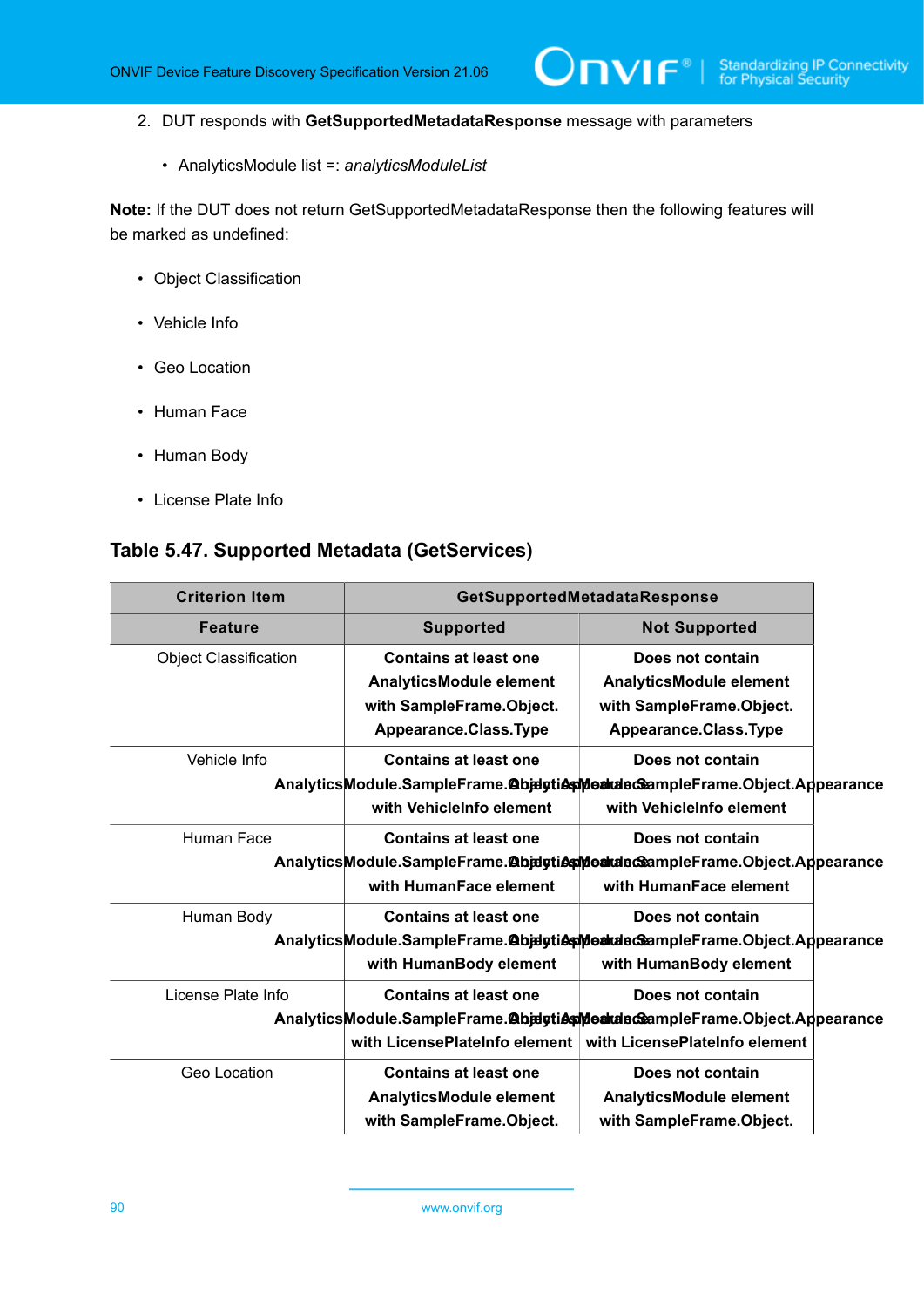

| <b>Criterion Item</b> | GetSupportedMetadataResponse             |                            |
|-----------------------|------------------------------------------|----------------------------|
| <b>Feature</b>        | <b>Not Supported</b><br><b>Supported</b> |                            |
|                       | <b>Appearance.GeoLocation</b>            | <b>Appearance with</b>     |
|                       | element                                  | <b>GeoLocation element</b> |

# 5.4.13 Recording Control Service Support

Recording Control Service support is defined according to the following procedure.

#### **Pre-requisite:**

• This procedure assumes that GetServicesResponse has already been retrieved via preceding procedure described in [Section 5.2](#page-38-0).

#### **Discovery Procedure:**

1. ONVIF Client checks features support as defined in [Table](#page-90-0) 5.48.

**Note:** If GetServicesResponse contains several services with "http://www.onvif.org/ver10/ recording/wsdl" namespace ONVIF Client will use service with the latest version.

**Note:** If Recording Control service is not supported, the following feature discovery (Dynamic Recordings, Dynamic Tracks and Audio Recording features support) will be skipped.

## <span id="page-90-0"></span>**Table 5.48. Recording Control Service (GetServices)**

| <b>Criterion Item</b>            | <b>GetServicesResponse</b>                                                          |                                                                                            |
|----------------------------------|-------------------------------------------------------------------------------------|--------------------------------------------------------------------------------------------|
| <b>Feature</b>                   | <b>Not Supported</b><br><b>Supported</b>                                            |                                                                                            |
| <b>Recording Control Service</b> | Includes service with "http://<br>www.onvif.org/ver10/<br>recording/wsdl" namespace | Does not include service with<br>"http://www.onvif.org/ver10/<br>recording/wsdl" namespace |

#### **Recording Control features support**

Dynamic Recordings, Dynamic Tracks, Audio Recording, and Recording Options support under Recording Control Service is determined according to the following procedure in conjunction with the above procedure.

- 1. ONVIF Client invokes GetServiceCapabilitiesRequest message to check Dynamic Recording capability support by the DUT.
- 2. The DUT returns GetServiceCapabilitiesResponse. ONVIF Client checks features support as defined in [Table](#page-91-0) 5.49.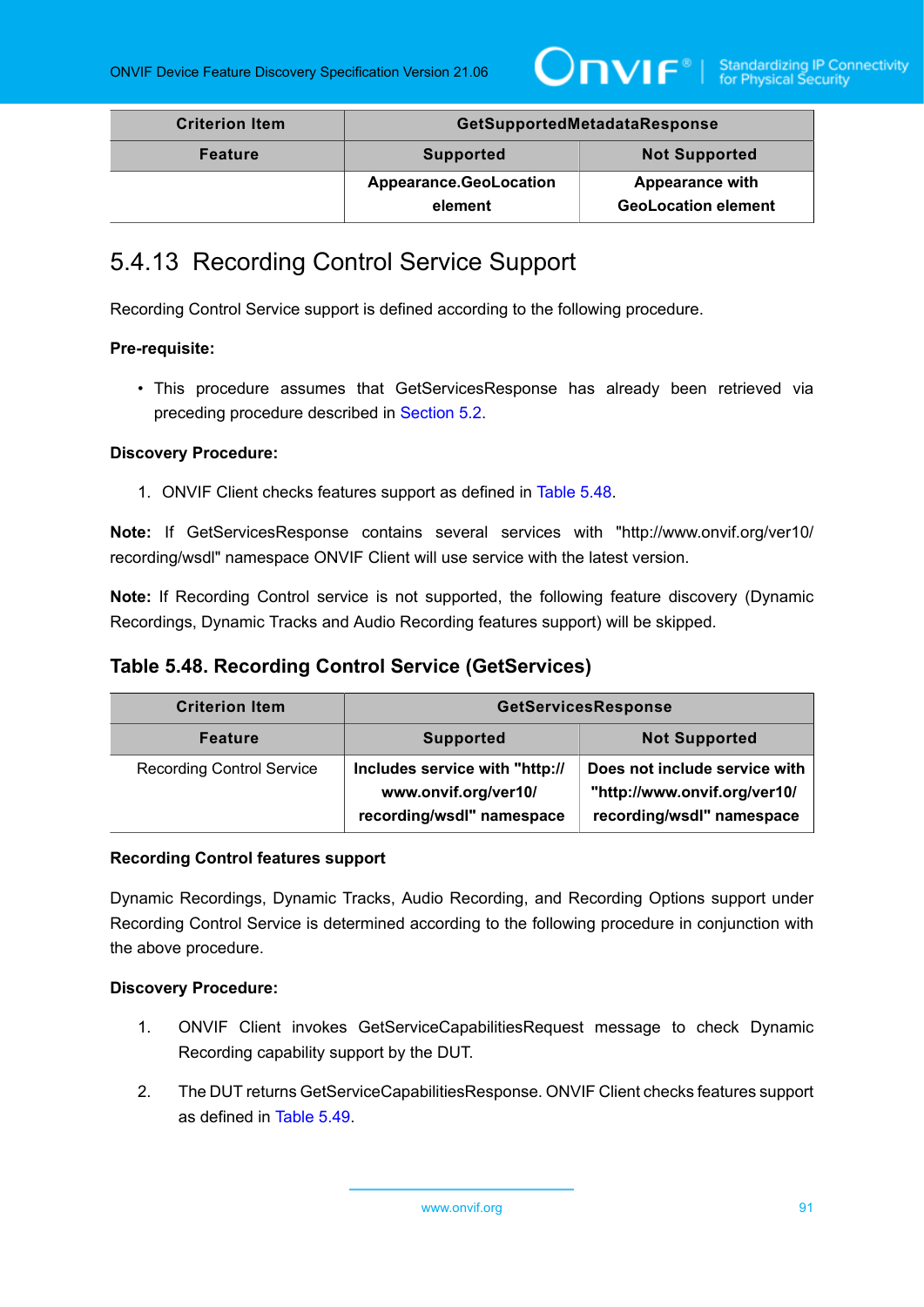**Note:** If the DUT does not return GetServiceCapabilitiesResponse then Dynamic Recordings feature, Dynamic Tracks feature, Audio Recording feature, Recording Options, Metadata Recording feature, JPEG, H.264, and MPEG4 will be marked as undefined.

 $\mathsf{Onv}$ ı $\mathsf{F}^\ast$ l

| <b>Criterion Item</b>                           | GetServiceCapabilitiesResponse message                                                                   |                                                                                                                  |
|-------------------------------------------------|----------------------------------------------------------------------------------------------------------|------------------------------------------------------------------------------------------------------------------|
| <b>Feature</b>                                  | <b>Supported</b><br><b>Not Supported</b>                                                                 |                                                                                                                  |
| <b>Dynamic Recordings</b>                       | Capabilities.<br><b>DynamicRecordings = true</b>                                                         | <b>Skipped Capabilities.</b><br><b>DynamicRecordings</b><br>or Capabilities.<br><b>DynamicRecordings = false</b> |
| <b>Dynamic Tracks</b>                           | <b>Capabilities.DynamicTracks</b><br>$= true$                                                            | <b>Skipped Capabilities.</b><br><b>DynamicTracks</b><br>or Capabilities.<br><b>DynamicTracks = false</b>         |
| Audio Recording                                 | <b>Includes</b><br><b>Capabilities.Encoding</b><br>with at least one audio<br>codec (AAC, G711, or G726) | Does not include<br><b>Capabilities.Encoding</b><br>with at least one audio<br>codec (AAC, G711, or G726)        |
| <b>Recording Options</b>                        | <b>Capabilities.Options = true</b>                                                                       | <b>Skipped</b><br><b>Capabilities.Options or</b><br><b>Capabilities.Options = false</b>                          |
| tns1:RecordingConfig/<br><b>DeleteTrackData</b> | <b>GetEventProperties contains</b><br>tns1:RecordingConfig/<br>DeleteTrackData topic                     | <b>GetEventProperties</b><br>doesn't contain<br>tns1:RecordingConfig/<br>DeleteTrackData topic                   |
| Metadata Recording                              | Capabilities.<br><b>MetadataRecording = true</b>                                                         | <b>Skipped Capabilities.</b><br><b>MetadataRecording</b><br>or Capabilities.<br><b>MetadataRecording = false</b> |
| <b>JPEG</b>                                     | <b>Includes</b><br><b>Capabilities.Encoding</b><br>with JPEG                                             | Does not include<br><b>Capabilities.Encoding</b><br>with JPEG                                                    |
| H.264                                           | <b>Includes</b><br><b>Capabilities.Encoding</b><br>with H264                                             | Does not include<br><b>Capabilities.Encoding</b><br>with H264                                                    |
| MPEG4                                           | <b>Includes</b><br><b>Capabilities.Encoding</b><br>with MPEG4                                            | Does not include<br><b>Capabilities.Encoding</b><br>with MPEG4                                                   |

## <span id="page-91-0"></span>**Table 5.49. Recording Control Features Support (GetServices)**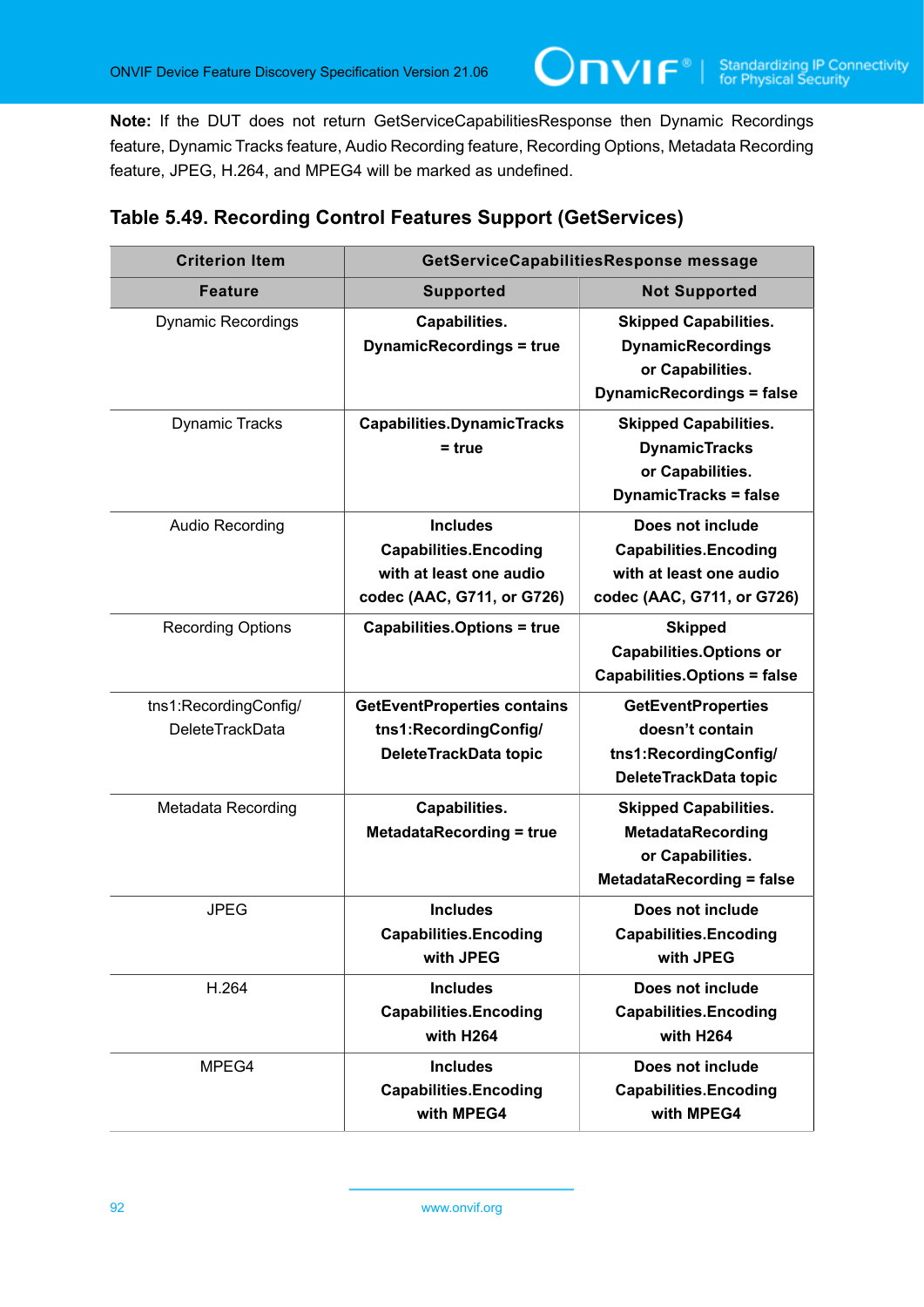# <span id="page-92-2"></span>5.4.14 Recording Search Service Support

Recording Search Service support is defined according to the following procedure.

#### **Pre-requisite:**

• This procedure assumes that GetServicesResponse has already been retrieved via preceding procedure described in [Section 5.2](#page-38-0).

#### **Discovery Procedure:**

1. ONVIF Client checks features support as defined in [Table](#page-92-0) 5.50.

**Note:** If GetServicesResponse contains several services with "http://www.onvif.org/ver10/search/ wsdl" namespace ONVIF Client will use service with the latest version.

**Note:** If Recording Search service is not supported by the DUT, the following feature discovery procedures will be skipped and related features will be marked as NOT SUPPORTED:

- [Section 5.5.13.1](#page-92-1).
- [Section 5.5.13.2](#page-93-0).

### <span id="page-92-0"></span>**Table 5.50. Recording Search Service (GetServices)**

| <b>Criterion Item</b>           | GetServicesResponse message                                                      |                                                                                         |
|---------------------------------|----------------------------------------------------------------------------------|-----------------------------------------------------------------------------------------|
| <b>Feature</b>                  | <b>Not Supported</b><br><b>Supported</b>                                         |                                                                                         |
| <b>Recording Search Service</b> | Includes service with "http://<br>www.onvif.org/ver10/<br>search/wsdl" namespace | Does not include service with<br>"http://www.onvif.org/ver10/<br>search/wsdl" namespace |

## <span id="page-92-1"></span>5.4.14.1 Metadata Search Support

Metadata Search support under Recording Search Service is determined according to the following procedure in conjunction with the above procedure.

#### **Pre-requisite:**

• This procedure assumes that Recording Search Service Service is supported by the DUT as defined in [Section 5.5.13,](#page-92-2) otherwise all features defined in [Table](#page-93-1) 5.51 will be marked as NOT SUPPORTED.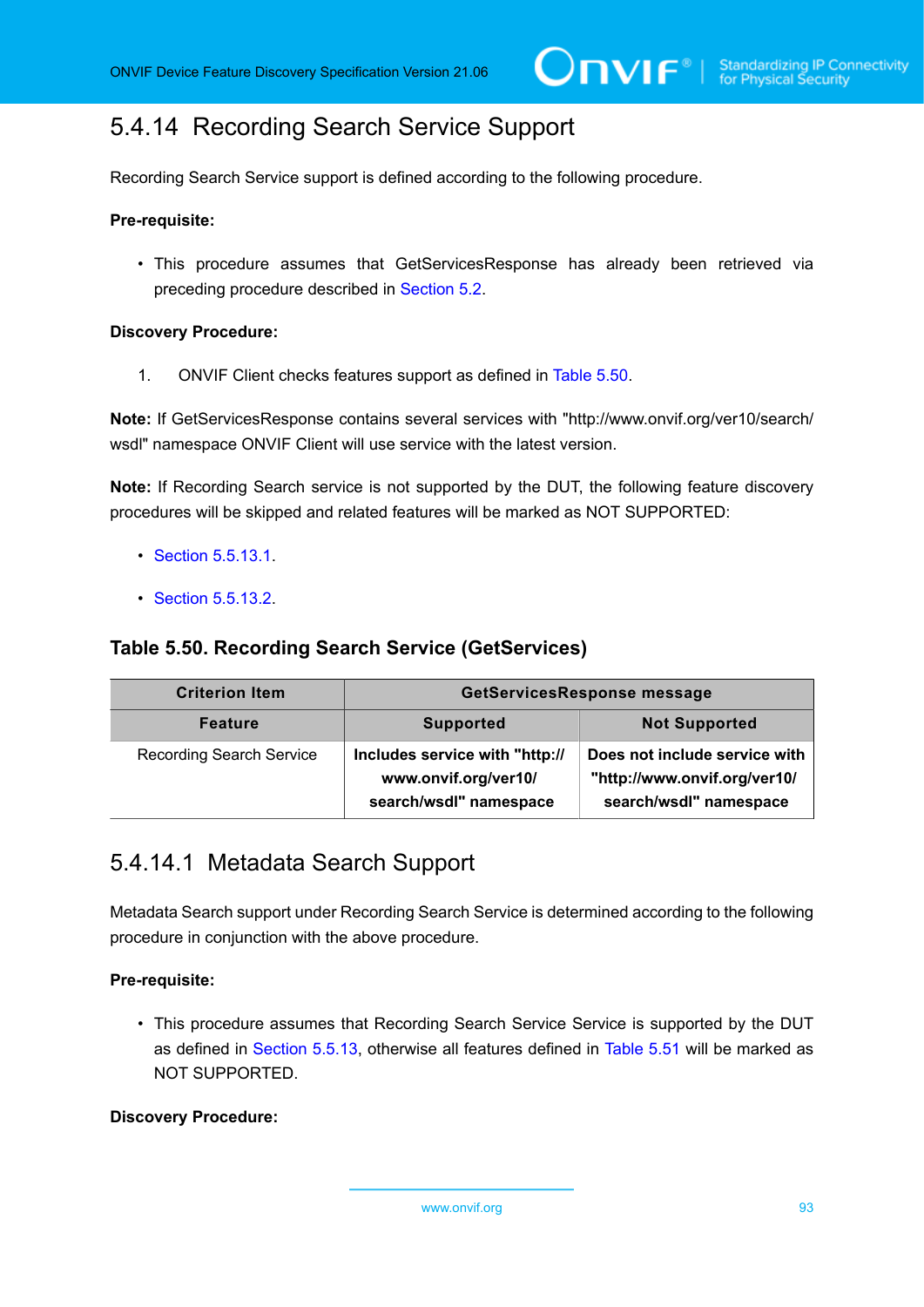- 1. ONVIF Client invokes **GetServiceCapabilities** request for Recording Search Service.
- 2. The DUT responds with **GetServiceCapabilitiesResponse** message with parameters
	- Capabilities =: *cap*
- 3. ONVIF Client checks features support as defined in [Table](#page-93-1) 5.51.

**Note:** If the DUT does not return GetServiceCapabilitiesResponse then all features defined in [Table](#page-93-1) [5.51](#page-93-1) will be marked as UNDEFINED.

#### <span id="page-93-1"></span>**Table 5.51. Metadata Search Support (GetServices)**

| <b>Criterion Item</b> | GetServiceCapabilitiesResponse message |                                                                       |
|-----------------------|----------------------------------------|-----------------------------------------------------------------------|
| <b>Feature</b>        | <b>Supported</b>                       | <b>Not Supported</b>                                                  |
| Metadata Search       | cap.MetadataSearch = true              | <b>Skipped</b><br>cap.MetadataSearch or<br>cap.MetadataSearch = false |

## <span id="page-93-0"></span>5.4.14.2 PTZ Position Search Support

PTZ Position Search support under Recording Search Service is determined according to the following procedure in conjunction with the above procedure.

#### **Pre-requisite:**

- This procedure assumes that Recording Search Service Service is supported by the DUT as defined in [Section 5.5.13,](#page-92-2) otherwise all features defined in [Table](#page-95-0) 5.52 will be marked as NOT SUPPORTED.
- This procedure assumes that all pre-requisite defined in [Annex A.10](#page-174-0) are fulfilled, otherwise states of the features listed in [Table](#page-95-0) 5.52 could not be defined correctly.

- 1. ONVIF Client invokes **GetRecordingInformation** requiest with parameters
	- RecordingToken := *recordingToken*
- 2. The DUT responds with **GetRecordingInformationResponse** message with parameters
	- RecordingInformation =: *recordingInformation*
- 3. ONVIF Client invokes **FindPTZPosition** requiest with parameters
	- If *recordingInformation*.EarliestRecording is specified: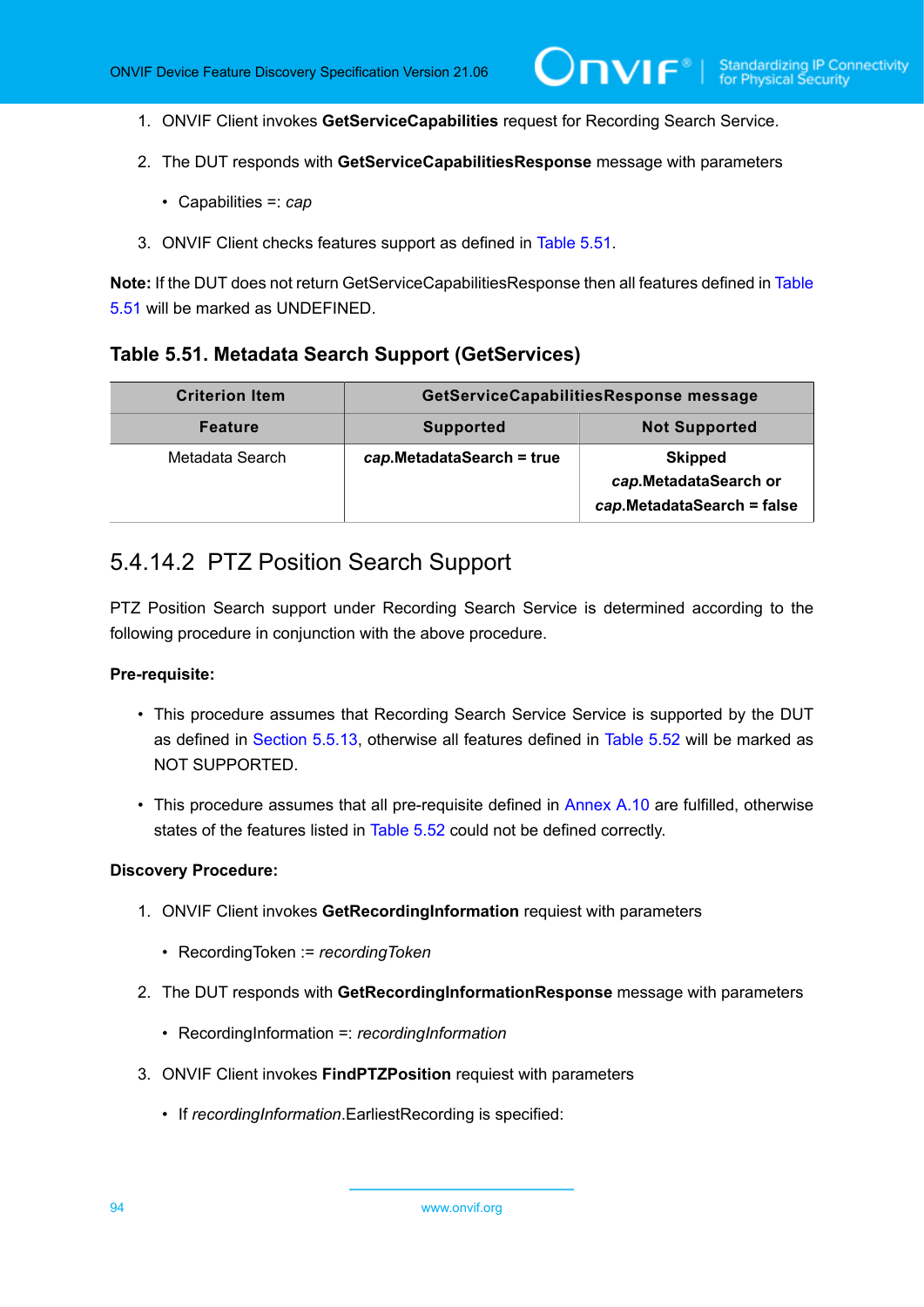$\partial$ NIF $^{\circ}$ l

- StartPoint := *recordingInformation*.EarliestRecording
- otherwise:
	- StartPoint := minimal value of DataFrom element in *recordingInformation*.Track list
- If *recordingInformation*.EarliestRecording is specified:
	- EndPoint := *recordingInformation*.LatestRecording
- otherwise:
	- EndPoint is skipped
- Scope is empty element
- SearchFilter.MinPosition.PanTilt.x := -1
- SearchFilter.MinPosition.PanTilt.y := -1
- SearchFilter.MinPosition.Zoom is skipped
- SearchFilter.MaxPosition.PanTilt.x := 1
- SearchFilter.MaxPosition.PanTilt.y := 1
- SearchFilter.MaxPosition.Zoom is skipped
- SearchFilter.EnterOrExit := false
- MaxMatches is skipped
- KeepAliveTime := "PT3S"
- 4. The DUT responds with SOAP 1.2 fault or **FindPTZPositionResponse** message with parameters
	- SearchToken =: *searchToken*
- 5. ONVIF Client checks features support as defined in [Table](#page-95-0) 5.52.
- 6. If the DUT returns **FindPTZPositionResponse** message:
	- ONVIF Client invokes **EndSearch** requiest with parameters
		- SearchToken := *searchToken*
	- The DUT responds with **EndSearchResponse** message with parameters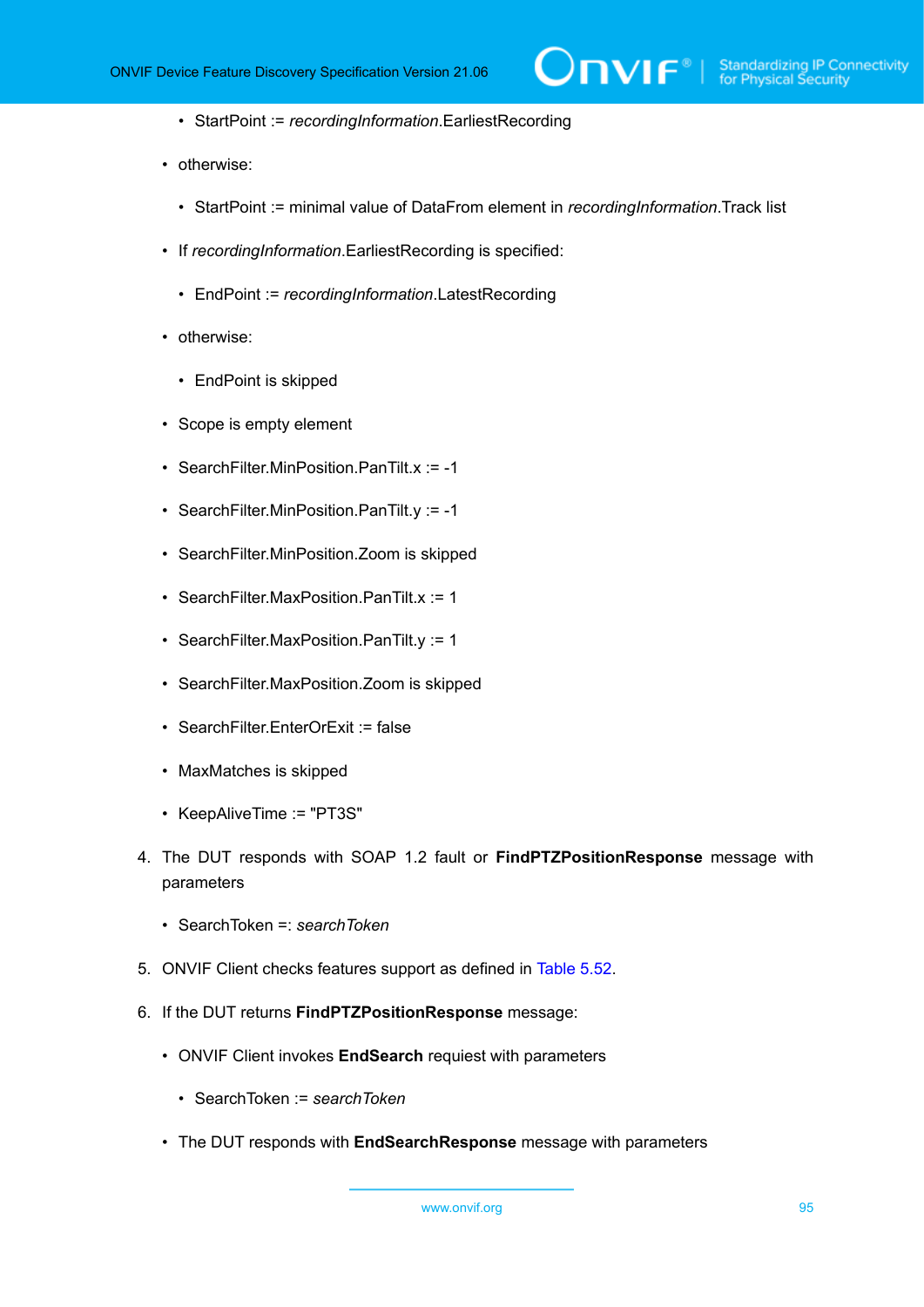• Endpoint

**Note:** *recordingToken* will be taken from 'Recording from tests' field of ONVIF Device Test Tool.

**Note:** If the DUT does not return GetRecordingInformationResponse then all features defined in [Table](#page-95-0) 5.52 will be marked as UNDEFINED.

**Note:** If the DUT does not return *recordingInformation*.EarliestRecording and there are no *recordingInformation*.Track items then all features defined in [Table](#page-95-0) 5.52 will be marked as UNDEFINED.

### <span id="page-95-0"></span>**Table 5.52. PTZ Position Search Support (GetServices)**

| <b>Criterion Item</b>      | <b>FindPTZPositionResponse message</b>               |                            |
|----------------------------|------------------------------------------------------|----------------------------|
| <b>Feature</b>             | <b>Not Supported</b><br><b>Supported</b>             |                            |
| <b>PTZ Position Search</b> | <b>DUT</b> returns<br><b>FindPTZPositionResponse</b> | DUT returns SOAP 1.2 fault |

# 5.4.15 Replay Service Support

Replay Service support is defined according to the following procedure.

#### **Pre-requisite:**

• This procedure assumes that GetServicesResponse has already been retrieved via preceding procedure described in [Section 5.2](#page-38-0).

#### **Discovery Procedure:**

1. ONVIF Client checks features support as defined in [Table](#page-95-1) 5.53.

**Note:** If GetServicesResponse contains several services with "http://www.onvif.org/ver10/replay/ wsdl" namespace, ONVIF Client will use service with the latest version.

**Note:** If Replay service is not supported, the following feature discovery (Reverse Replay features support) will be skipped.

### <span id="page-95-1"></span>**Table 5.53. Replay Service (GetServices)**

| <b>Criterion Item</b> | <b>GetServicesResponse</b>                                                       |                                                                                         |
|-----------------------|----------------------------------------------------------------------------------|-----------------------------------------------------------------------------------------|
| <b>Feature</b>        | <b>Supported</b>                                                                 | <b>Not Supported</b>                                                                    |
| <b>Replay Service</b> | Includes service with "http://<br>www.onvif.org/ver10/<br>replay/wsdl" namespace | Does not include service with<br>"http://www.onvif.org/ver10/<br>replay/wsdl" namespace |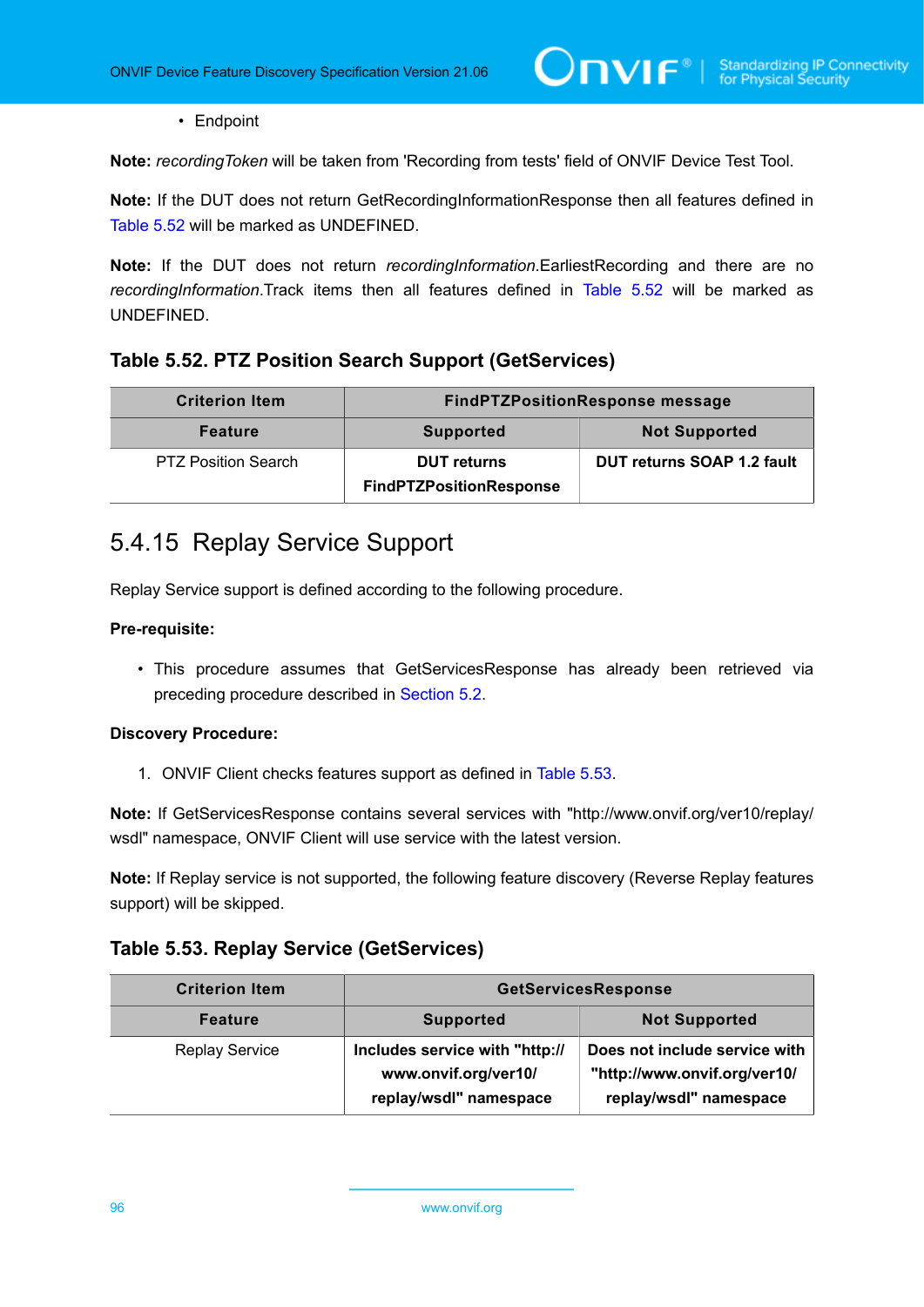#### **Replay features support**

Reverse Replay and RTP/RTSP/TCP support under Replay Service is determined according to the following procedure in conjunction with the above procedure.

#### **Discovery Procedure:**

- 1. ONVIF Client invokes GetServiceCapabilitiesRequest message to check Reverse Replay capability support by DUT.
- 2. The DUT returns GetServiceCapabilitiesResponse. ONVIF Client checks features support as defined in [Table](#page-96-0) 5.54.

**Note:** If the DUT does not return GetServiceCapabilitiesResponse then Reverse Replay feature and RTP/RTSP/TCP feature will be marked as undefined.

## <span id="page-96-0"></span>**Table 5.54. Replay Control Features Support (GetServices)**

| <b>Criterion Item</b> | GetServiceCapabilitiesResponse message          |                                                                                                                 |
|-----------------------|-------------------------------------------------|-----------------------------------------------------------------------------------------------------------------|
| <b>Feature</b>        | <b>Supported</b>                                | <b>Not Supported</b>                                                                                            |
| <b>Reverse Replay</b> | <b>Capabilities.ReversePlayback</b><br>$=$ true | <b>Skipped</b><br><b>Capabilities.ReversePlayback</b><br>or<br><b>Capabilities.ReversePlayback</b><br>$=$ false |
| RTP/RTSP/TCP          | Capabilities.RTP_RTSP_TCP<br>$=$ true           | <b>Skipped</b><br>Capabilities.RTP_RTSP_TCP<br>or<br>Capabilities.RTP_RTSP_TCP<br>$=$ false                     |

## 5.4.16 Receiver Service Support

Receiver Service support is defined according to the following procedure.

#### **Pre-requisite:**

• This procedure assumes that GetServicesResponse has already been retrieved via preceding procedure described in [Section 5.2](#page-38-0).

#### **Discovery Procedure:**

1. ONVIF Client checks features support as defined in [Table](#page-97-0) 5.55.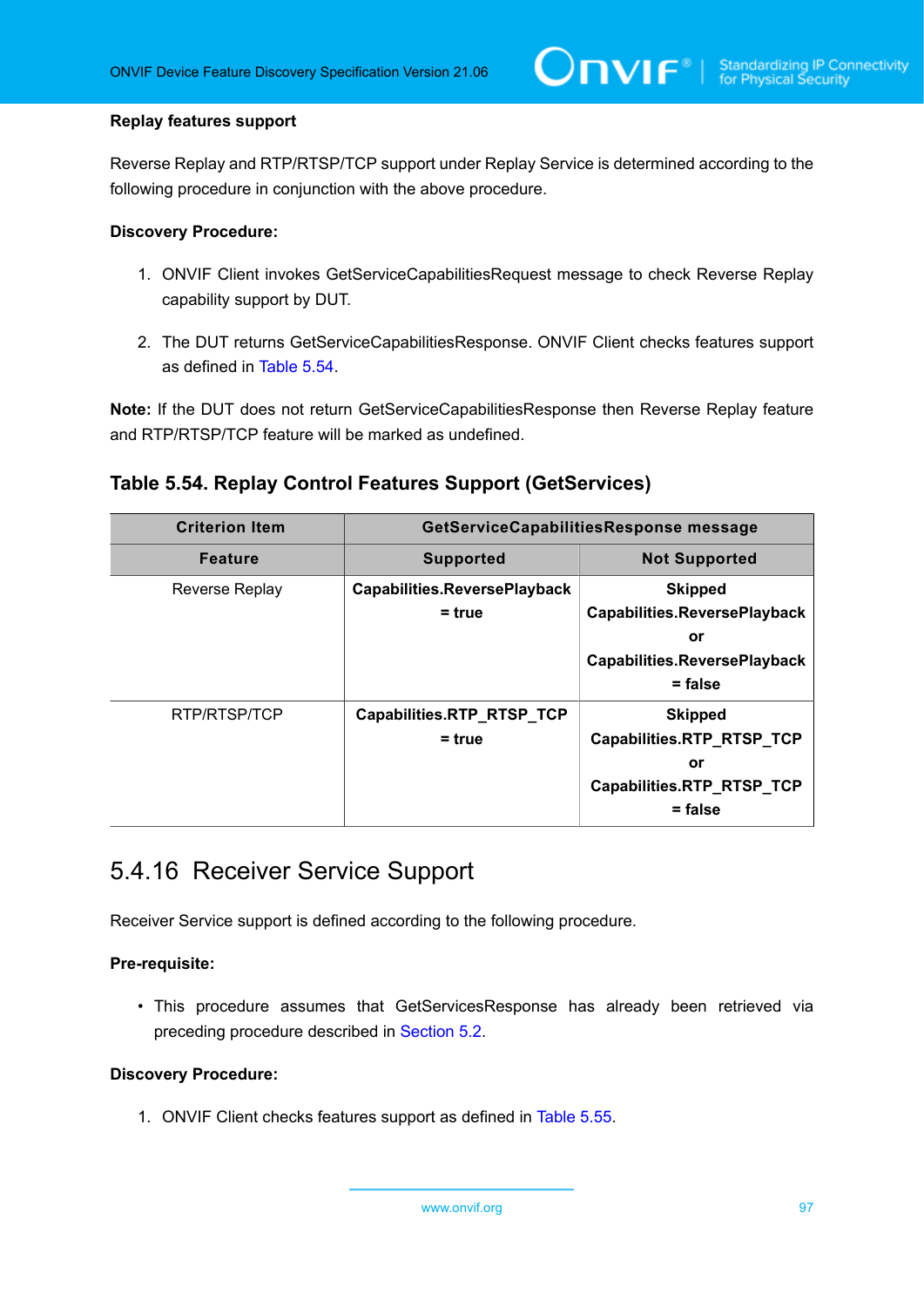**Note:** If GetServicesResponse contains several services with "http://www.onvif.org/ver10/receiver/ wsdl" namespace, ONVIF Client will use service with the latest version.

## <span id="page-97-0"></span>**Table 5.55. Receiver Service (GetServices)**

| <b>Criterion Item</b>   | <b>GetServicesResponse</b>                                                         |                                                                                           |
|-------------------------|------------------------------------------------------------------------------------|-------------------------------------------------------------------------------------------|
| <b>Feature</b>          | <b>Supported</b>                                                                   | <b>Not Supported</b>                                                                      |
| <b>Receiver Service</b> | Includes service with "http://<br>www.onvif.org/ver10/<br>receiver/wsdl" namespace | Does not include service with<br>"http://www.onvif.org/ver10/<br>receiver/wsdl" namespace |

# <span id="page-97-2"></span>5.4.17 Door Control Service Support

Door Control Service support is defined according to the following procedure.

#### **Pre-requisite:**

• This procedure assumes that GetServicesResponse has already been retrieved via preceding procedure described in [Section 5.2](#page-38-0).

#### **Discovery Procedure:**

1. ONVIF Client checks features support as defined in [Table](#page-97-1) 5.56.

**Note:** If GetServicesResponse contains several services with "http://www.onvif.org/ver10/ doorcontrol/wsdl" namespace, ONVIF Client will use service with the latest version.

**Note:** If Door Control service is not supported by the DUT, the following feature discovery procedures will be skipped and related features will be marked as NOT SUPPORTED:

- [Section 5.5.16.1](#page-98-0)
- [Section 5.5.16.2](#page-99-0)
- [Section 5.5.16.3](#page-100-0)

## <span id="page-97-1"></span>**Table 5.56. Door Control Service (GetServices)**

| <b>Criterion Item</b> | <b>GetServicesResponse</b>                                                               |                                                                                                  |
|-----------------------|------------------------------------------------------------------------------------------|--------------------------------------------------------------------------------------------------|
| <b>Feature</b>        | <b>Not Supported</b><br><b>Supported</b>                                                 |                                                                                                  |
| Door Control Service  | Includes service with<br>"http://www.onvif.org/<br>ver10/doorcontrol/<br>wsdl" namespace | Does not include service<br>with "http://www.onvif.org/<br>ver10/doorcontrol/<br>wsdl" namespace |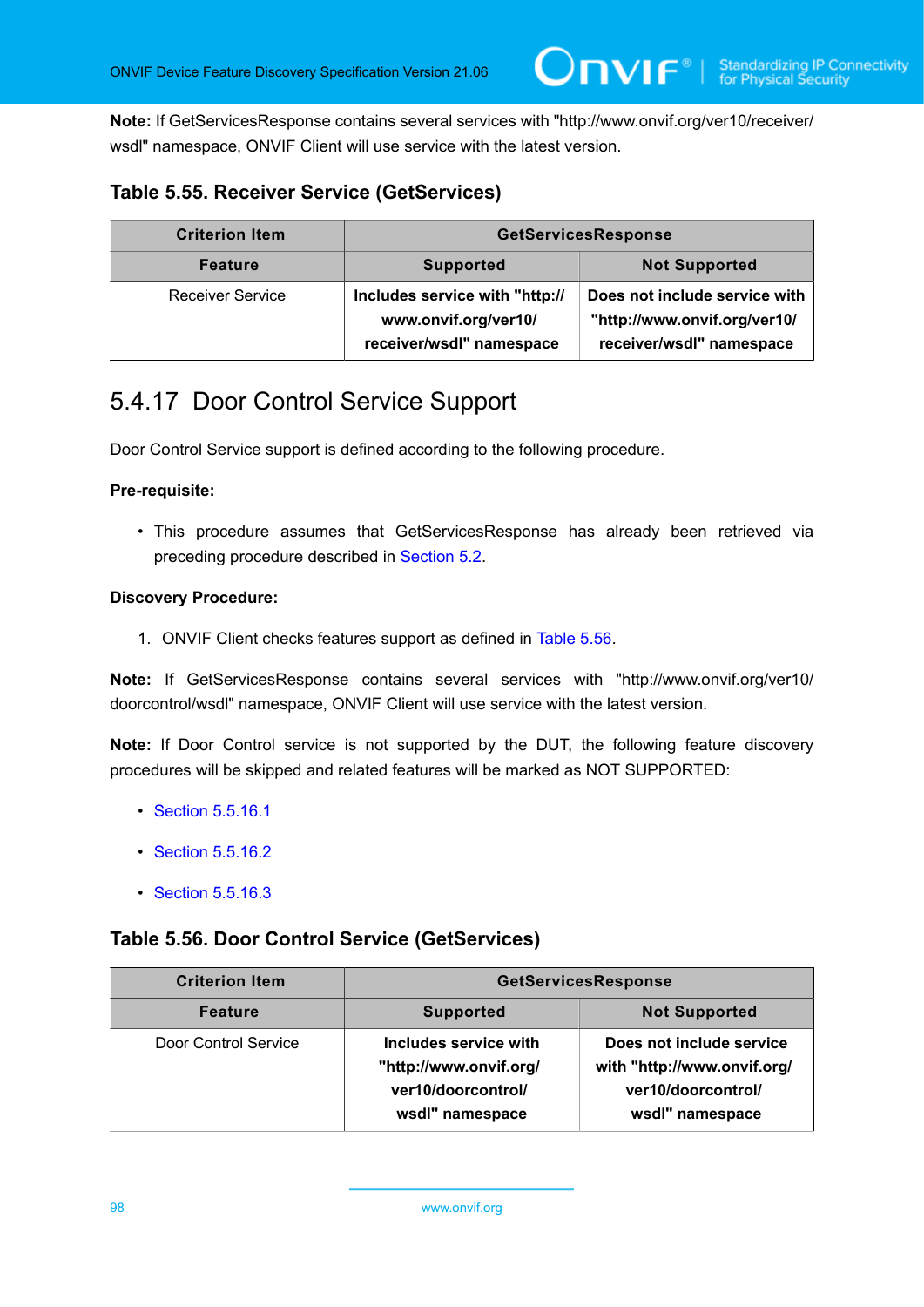# <span id="page-98-0"></span>5.4.17.1 Door Control Features Support

Door Control capabilities support under Door Control Service is determined according to the following procedure in conjunction with the above procedure.

#### **Pre-requisite:**

• This procedure assumes that Door Control Service is supported by the DUT as defined in [Section 5.5.16](#page-97-2), otherwise all features defined in [Table](#page-98-1) 5.57 will be marked as NOT SUPPORTED.

#### **Discovery Procedure:**

- 1. ONVIF Client invokes **GetServiceCapabilities** request for Door Control Service.
- 2. The DUT responds with **GetServiceCapabilitiesResponse** message with parameters
	- Capabilities =: *cap*
- 3. ONVIF Client checks features support as defined in [Table](#page-98-1) 5.57.

**Note:** If the DUT does not return GetServiceCapabilitiesResponse, then all features defined in [Table](#page-98-1) [5.57](#page-98-1) will be marked as UNDEFINED.

## <span id="page-98-1"></span>**Table 5.57. Door Control Features Support (GetServices)**

| <b>Criterion Item</b>        | GetServiceCapabilitiesResponse message             |                                                                                                                                          |
|------------------------------|----------------------------------------------------|------------------------------------------------------------------------------------------------------------------------------------------|
| <b>Feature</b>               | <b>Supported</b>                                   | <b>Not Supported</b>                                                                                                                     |
| Door Entity                  | cap. MaxDoors > 0 or<br>cap. MaxDoors is skipped   | $cap.$ MaxDoors = 0                                                                                                                      |
| <b>MaxDoors Capability</b>   | cap contains @MaxDoors                             | cap does not<br>contain @MaxDoors                                                                                                        |
| Door Management              | cap.<br><b>DoorManagementSupported</b><br>$=$ true | Skipped cap.<br><b>DoorManagementSupported</b><br>or cap.<br><b>DoorManagementSupported</b><br>$=$ false                                 |
| <b>Client Supplied Token</b> | cap.<br>$=$ true                                   | Skipped cap.<br>ClientSuppliedTokenSupported ClientSuppliedTokenSupported<br>or cap.<br><b>ClientSuppliedTokenSupported</b><br>$=$ false |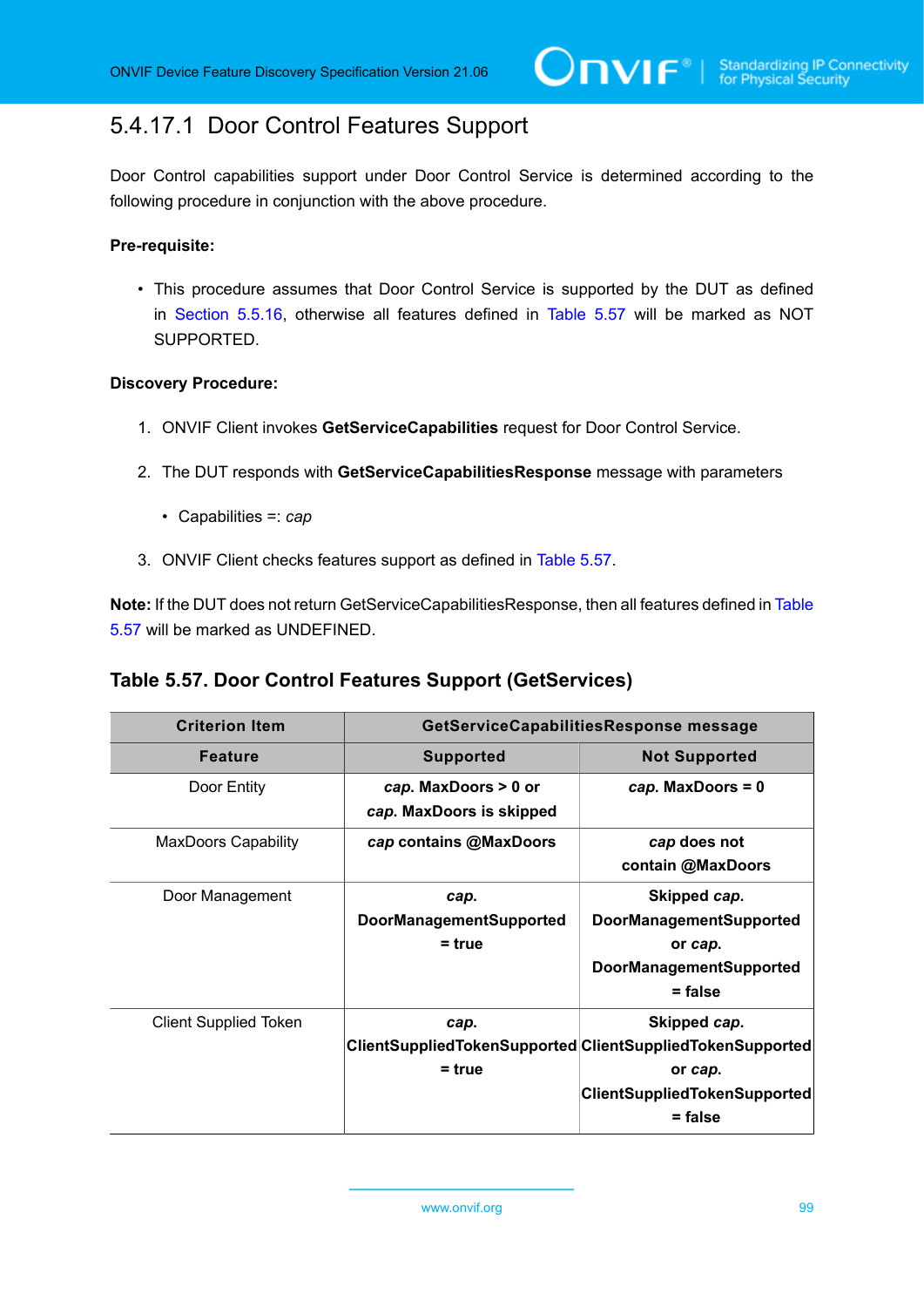# <span id="page-99-0"></span>5.4.17.2 Door Entity Features Support

Door Entity Features support under Door Control Service is determined according to the following procedure in conjunction with the above procedure.

#### **Pre-requisite:**

- This procedure assumes that Door Control Service is supported by the DUT as defined in [Section 5.5.16](#page-97-2), otherwise all features defined in [Table](#page-99-1) 5.58 will be marked as NOT SUPPORTED.
- This procedure assumes that Door Entity is supported by the DUT as defined in [Section](#page-98-0) [5.5.16.1](#page-98-0), otherwise all features defined in [Table](#page-99-1) 5.58 will be marked as NOT SUPPORTED.

#### **Discovery Procedure:**

- 1. ONVIF Client retrieves a list of Doors with Door Info by following the procedure mentioned in [Annex A.2](#page-166-0) with the following input and output parameters
	- out *doorInfoList* Door Info list
- 2. ONVIF Client checks features support as defined in [Table](#page-99-1) 5.58.

**Note:** If the DUT does not return GetDoorInfoListResponse message, then all features defined in [Table](#page-99-1) 5.58 will be marked as UNDEFINED.

**Note:** Lock Down Door feature support means that both LockDownDoor and LockDownReleaseDoor command are expected to be supported by the DUT.

**Note:** Lock Open Door feature support means that both LockOpenDoor and LockOpenReleaseDoor command are expected to be supported by the DUT.

<span id="page-99-1"></span>

|  |  |  | Table 5.58. Door Entity Support (GetServices) |
|--|--|--|-----------------------------------------------|
|--|--|--|-----------------------------------------------|

| <b>Criterion Item</b> | <b>All Doorinfos</b>                                                           |                                                             |
|-----------------------|--------------------------------------------------------------------------------|-------------------------------------------------------------|
| <b>Feature</b>        | <b>Supported</b>                                                               | <b>Not Supported</b>                                        |
| Access Door           | <b>Contains at least</b><br>one Door with<br>Capabilities.Access = true        | <b>Contains no Doors with</b><br>Capabilities.Access = true |
| Lock Door             | <b>Contains at least one Door</b><br>with Capabilities. Lock = true            | <b>Contains no Doors with</b><br>Capabilities. Lock = true  |
| Unlock Door           | <b>Contains at least</b><br>one Door with<br><b>Capabilities.Unlock = true</b> | <b>Contains no Doors with</b><br>Capabilities.Unlock = true |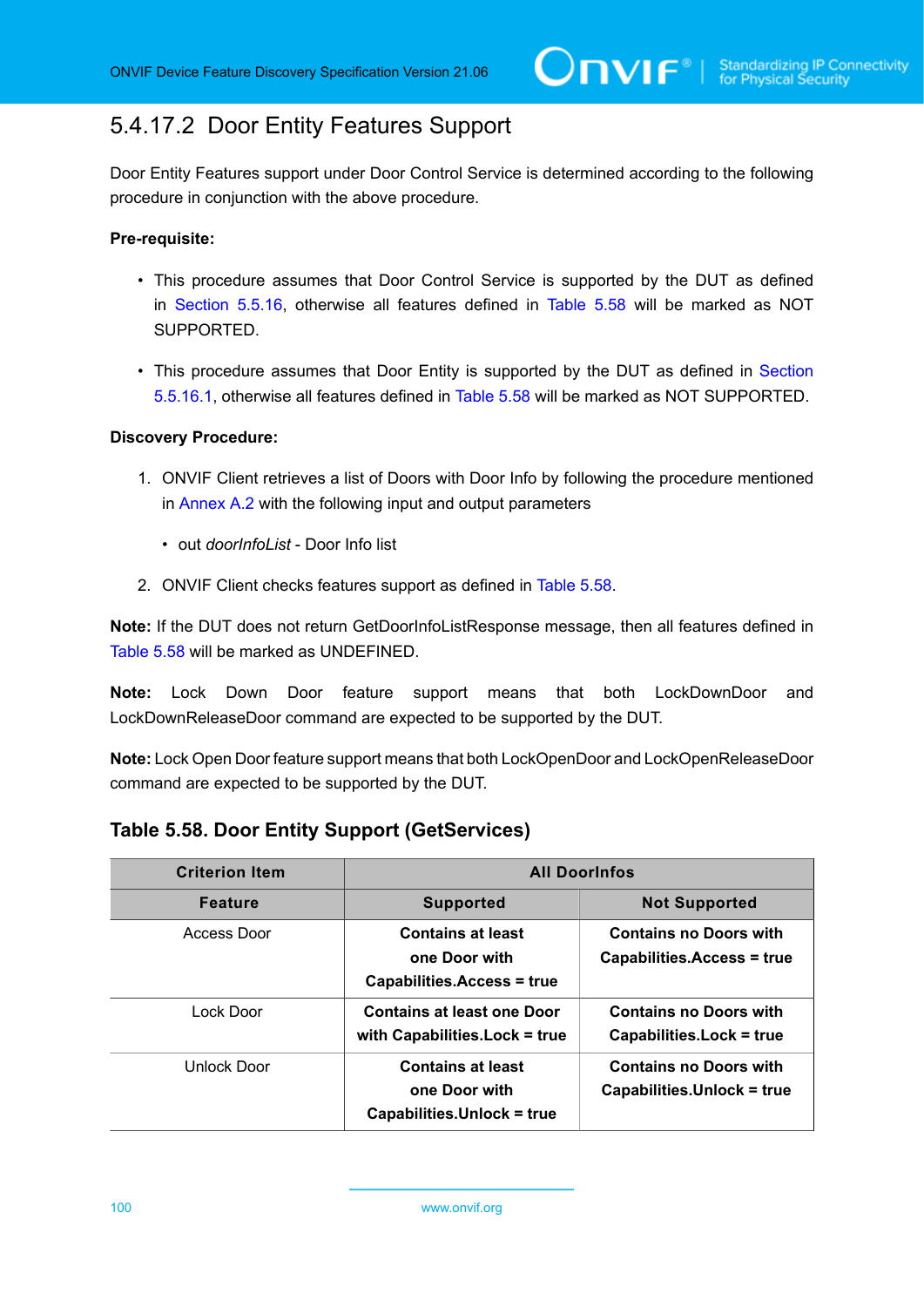

| <b>Criterion Item</b> | <b>All DoorInfos</b>                                                                       |                                                                                   |
|-----------------------|--------------------------------------------------------------------------------------------|-----------------------------------------------------------------------------------|
| <b>Feature</b>        | <b>Supported</b>                                                                           | <b>Not Supported</b>                                                              |
| Double Lock Door      | <b>Contains at least one Door</b><br>with Capabilities.DoubleLock<br>$=$ true              | <b>Contains no Doors with</b><br><b>Capabilities.DoubleLock</b><br>$=$ true       |
| <b>Block Door</b>     | <b>Contains at least one Door</b><br>with Capabilities. Block = true                       | <b>Contains no Doors with</b><br><b>Capabilities.Block = true</b>                 |
| Lock Down Door        | <b>Contains at least</b><br>one Door with<br><b>Capabilities.LockDown = true</b>           | <b>Contains no Doors with</b><br><b>Capabilities.LockDown = true</b>              |
| Lock Open Door        | <b>Contains at least</b><br>one Door with<br><b>Capabilities.LockOpen = true</b>           | <b>Contains no Doors with</b><br><b>Capabilities.LockOpen = true</b>              |
| Door Monitor          | <b>Contains at least one Door</b><br>with Capabilities.DoorMonitor<br>$=$ true             | <b>Contains no Doors with</b><br><b>Capabilities.DoorMonitor</b><br>$= true$      |
| <b>Lock Monitor</b>   | <b>Contains at least one Door</b><br>with Capabilities.LockMonitor<br>$=$ true             | <b>Contains no Doors with</b><br><b>Capabilities.LockMonitor</b><br>$= true$      |
| Double Lock Monitor   | <b>Contains at least one</b><br>Door with Capabilities.<br><b>DoubleLockMonitor = true</b> | <b>Contains no Doors</b><br>with Capabilities.<br><b>DoubleLockMonitor = true</b> |
| Alarm                 | <b>Contains at least one Door</b><br>with Capabilities. Alarm = true                       | <b>Contains no Doors with</b><br><b>Capabilities. Alarm = true</b>                |
| Tamper                | <b>Contains at least</b><br>one Door with<br><b>Capabilities.Tamper = true</b>             | <b>Contains no Doors with</b><br><b>Capabilities. Tamper = true</b>               |
| Fault                 | <b>Contains at least one Door</b><br>with Capabilities. Fault = true                       | <b>Contains no Doors with</b><br><b>Capabilities. Fault = true</b>                |

# <span id="page-100-0"></span>5.4.17.3 Door Control Events Support

Door Control Events support under Door Control Service is determined according to the following procedure in conjunction with the above procedure.

## **Pre-requisite:**

• This procedure assumes that Door Control Service is supported by the DUT as defined in [Section 5.5.16](#page-97-2), otherwise all features defined in [Table](#page-101-0) 5.59 will be marked as NOT SUPPORTED.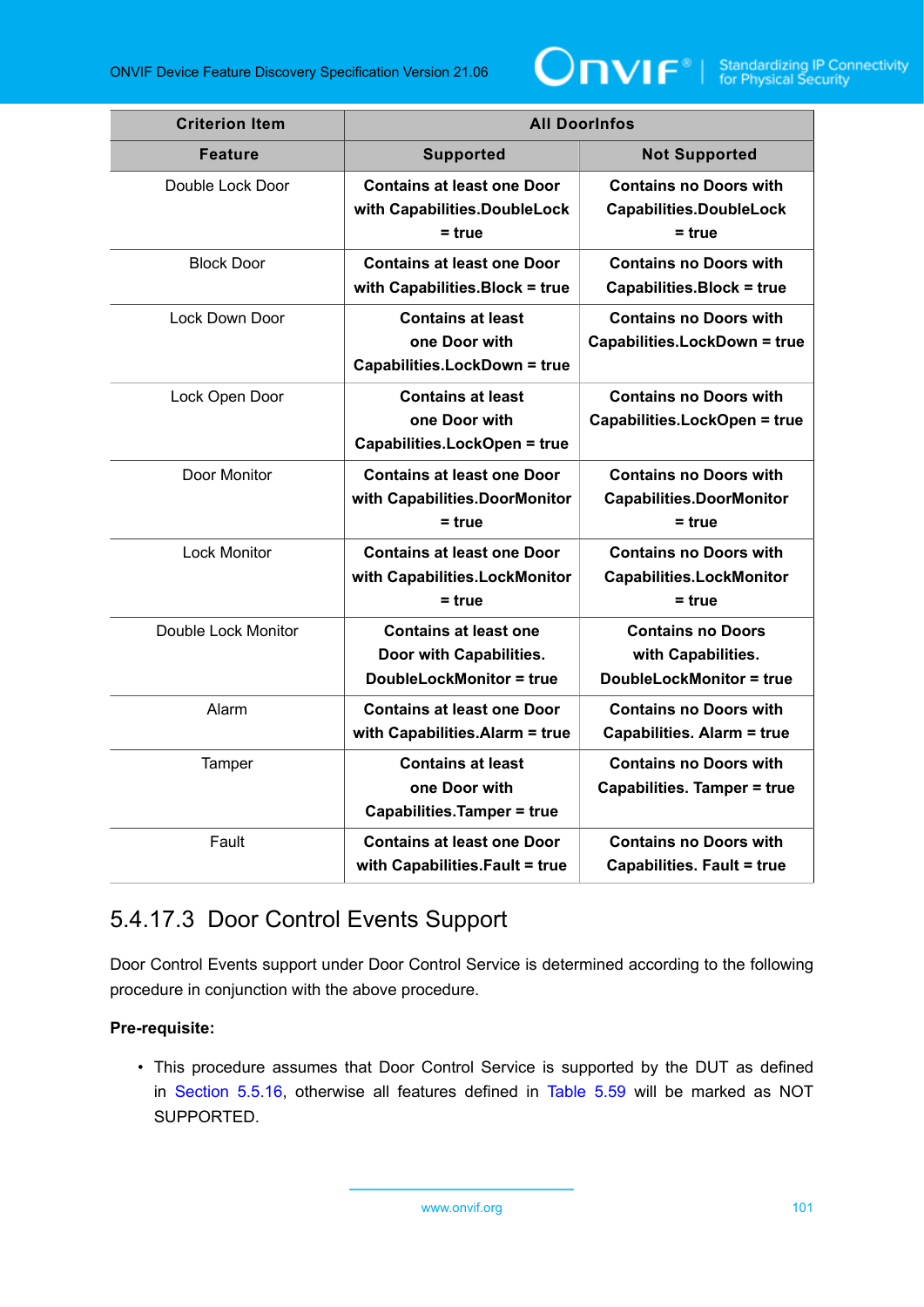- This procedure assumes that Door Entity is supported by the DUT as defined in [Section](#page-98-0) [5.5.16.1](#page-98-0), otherwise all features defined in [Table](#page-101-0) 5.59 will be marked as NOT SUPPORTED.
- This procedure assumes that GetEventPropertiesResponse has already been retrieved via preceding procedure described in [Section 5.5.7.1](#page-65-0), otherwise all features defined in [Table](#page-101-0) 5.59 will be marked as UNDEFINED.

#### **Discovery Procedure:**

1. ONVIF Client checks features support as defined in [Table](#page-101-0) 5.59.

## <span id="page-101-0"></span>**Table 5.59. Door Control Events Support (GetServices)**

| <b>Criterion Item</b>        | <b>GetEventPropertiesResponse</b>                                                  |                                                                                      |
|------------------------------|------------------------------------------------------------------------------------|--------------------------------------------------------------------------------------|
| Feature                      | <b>Supported</b>                                                                   | <b>Not Supported</b>                                                                 |
| Door/State/DoorMode          | <b>Contains tns1:Door/State/</b><br><b>DoorMode Event topic</b>                    | Does not contain tns1: Door/<br><b>State/DoorMode Event topic</b>                    |
| Door/State/DoorPhysicalState | <b>Contains tns1:Door/</b><br><b>State/DoorPhysicalState</b><br><b>Event topic</b> | Does not contain tns1: Door/<br><b>State/DoorPhysicalState</b><br><b>Event topic</b> |
| Door/State/LockPhysicalState | <b>Contains tns1:Door/</b><br><b>State/LockPhysicalState</b><br><b>Event topic</b> | Does not contain tns1: Door/<br><b>State/LockPhysicalState</b><br><b>Event topic</b> |
| Door/State/                  | <b>Contains tns1:Door/State/</b>                                                   | Does not contain                                                                     |
| DoubleLockPhysicalState      | <b>DoubleLockPhysicalState</b>                                                     | tns1:Door/State/                                                                     |
|                              | <b>Event topic</b>                                                                 | <b>DoubleLockPhysicalState</b><br><b>Event topic</b>                                 |
| Door/State/DoorAlarm         | <b>Contains tns1:Door/State/</b><br><b>DoorAlarm Event topic</b>                   | Does not contain tns1: Door/<br><b>State/DoorAlarm Event topic</b>                   |
| Door/State/DoorTamper        | <b>Contains tns1:Door/State/</b><br><b>DoorTamper Event topic</b>                  | Does not contain tns1: Door/<br><b>State/DoorTamper Event topic</b>                  |
| Door/State/DoorFault         | <b>Contains tns1:Door/State/</b><br><b>DoorFault Event topic</b>                   | Does not contain tns1:Door/<br><b>State/DoorFault Event topic</b>                    |
| Configuration/Door/Changed   | <b>Contains tns1: Configuration/</b><br><b>Door/Changed Event topic</b>            | Does not contain<br>tns1:Configuration/Door/<br><b>Changed Event topic</b>           |
| Configuration/Door/Removed   | <b>Contains tns1: Configuration/</b>                                               | Does not contain                                                                     |
|                              | <b>Door/Removed Event topic</b>                                                    | tns1:Configuration/Door/<br><b>Removed Event topic</b>                               |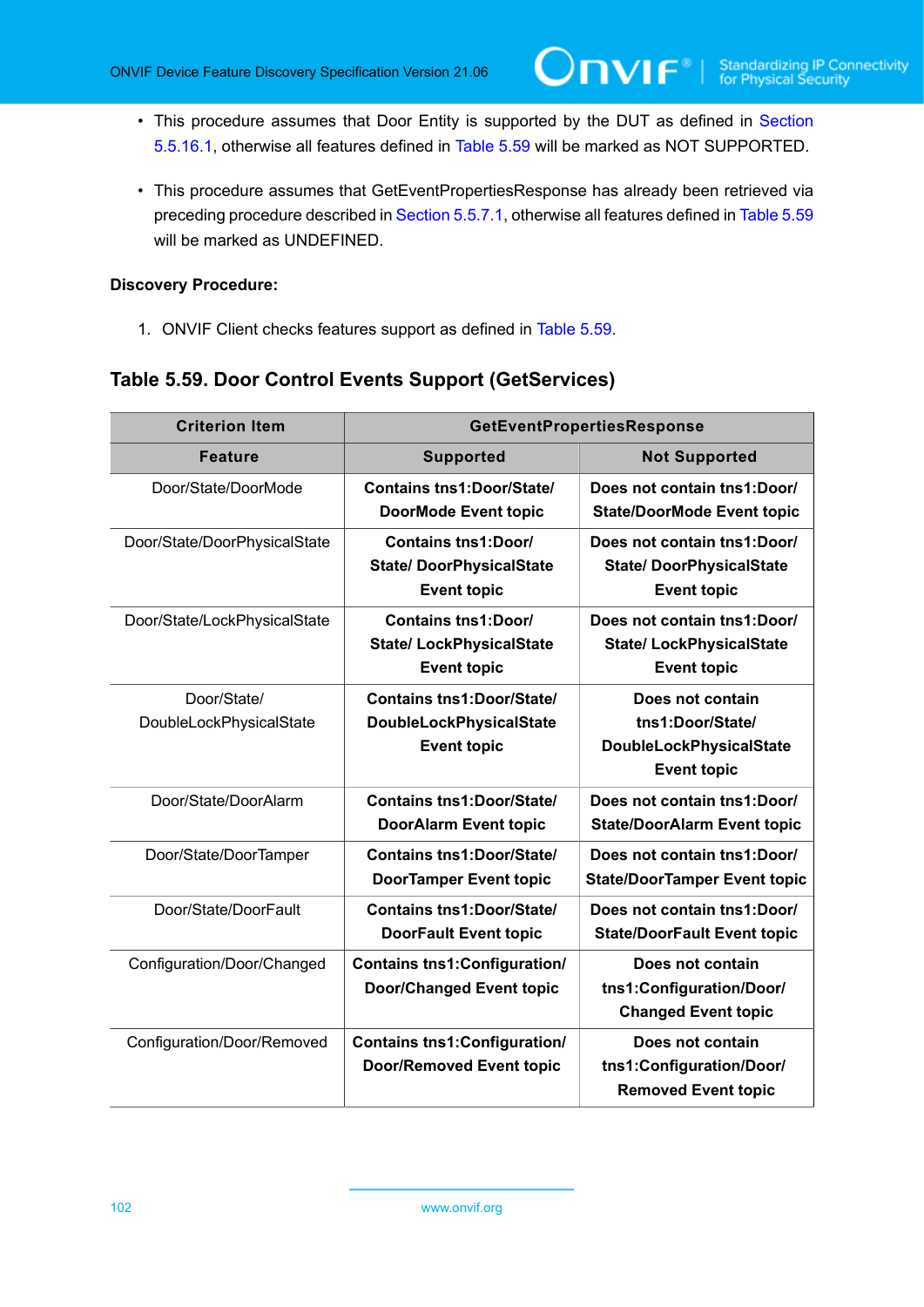# <span id="page-102-1"></span>5.4.18 Access Control Service Support

Access Control Service support is defined according to the following procedure.

#### **Pre-requisite:**

• This procedure assumes that GetServicesResponse has already been retrieved via preceding procedure described in [Section 5.2](#page-38-0).

#### **Discovery Procedure:**

1. ONVIF Client checks features support as defined in [Table](#page-102-0) 5.60.

**Note:** If GetServicesResponse contains several services with "http://www.onvif.org/ver10/ accesscontrol/wsdl" namespace, ONVIF Client will use service with the latest version.

**Note:** If Access Control service is not supported by the DUT, the following feature discovery procedures will be skipped and related features will be marked as NOT SUPPORTED:

- [Section 5.5.17.2](#page-103-0).
- [Section 5.5.17.3](#page-104-0).

### <span id="page-102-0"></span>**Table 5.60. Access Control Service Support (GetServices)**

| <b>Criterion Item</b>         | GetServicesResponse message                                                                |                                                                                                    |
|-------------------------------|--------------------------------------------------------------------------------------------|----------------------------------------------------------------------------------------------------|
| <b>Feature</b>                | <b>Supported</b>                                                                           | <b>Not Supported</b>                                                                               |
| <b>Access Control Service</b> | Includes service with<br>"http://www.onvif.org/<br>ver10/accesscontrol/<br>wsdl" namespace | Does not include service<br>with "http://www.onvif.org/<br>ver10/accesscontrol/<br>wsdl" namespace |

## <span id="page-102-2"></span>5.4.18.1 Access Control Service Features Support

Access Control capabilities support under Access Control Service is determined according to the following procedure in conjunction with the above procedure.

#### **Pre-requisite:**

• This procedure assumes that Access Control Service is supported by the DUT as defined in [Section 5.5.16](#page-97-2), otherwise all features defined in [Table](#page-103-1) 5.61 will be marked as NOT SUPPORTED.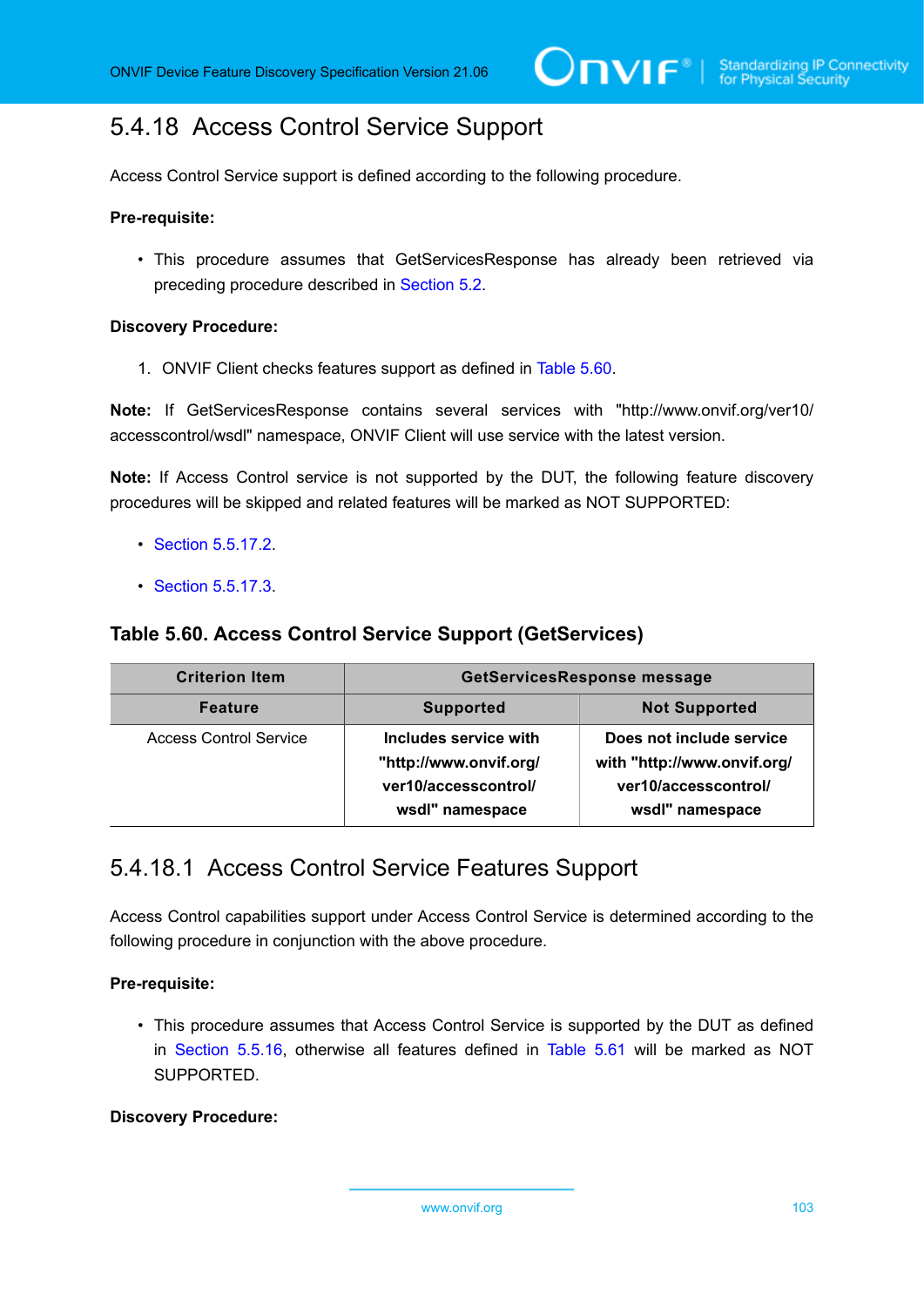- 1. ONVIF Client invokes **GetServiceCapabilities** request for Access Control Service.
- 2. The DUT responds with **GetServiceCapabilitiesResponse** message with parameters
	- Capabilities =: *cap*
- 3. ONVIF Client checks features support as defined in [Table](#page-103-1) 5.61.

**Note:** If the DUT does not return GetServiceCapabilitiesResponse, then all features defined in [Table](#page-103-1) [5.61](#page-103-1) will be marked as UNDEFINED.

#### <span id="page-103-1"></span>**Table 5.61. Access Control Features Support (GetServices)**

| <b>Criterion Item</b>                                | GetServiceCapabilitiesResponse message                                     |                                                                                                                                          |
|------------------------------------------------------|----------------------------------------------------------------------------|------------------------------------------------------------------------------------------------------------------------------------------|
| <b>Feature</b>                                       | <b>Supported</b>                                                           | <b>Not Supported</b>                                                                                                                     |
| <b>Access Point Entity</b>                           | cap. MaxAccessPoints<br>$> 0$ or cap.<br><b>MaxAccessPoints is skipped</b> | cap. MaxAccessPoints = 0                                                                                                                 |
| MaxAccessPoints Capability                           | cap contains<br>@MaxAccessPoints                                           | cap does not contain<br>@MaxAccessPoints                                                                                                 |
| <b>Access Point Management</b>                       | cap.<br>$=$ true                                                           | Skipped cap.<br>AccessPointManagementSuppoAtecessPointManagementSupported<br>or cap.<br>AccessPointManagementSupported<br>$=$ false      |
| Area Management                                      | cap.<br>AreaManagementSupported<br>$= true$                                | Skipped cap.<br>AreaManagementSupported<br>or cap.<br>AreaManagementSupported<br>$=$ false                                               |
| <b>Client Supplied Token</b><br>(Area, Access Point) | cap.<br>$= true$                                                           | Skipped cap.<br>ClientSuppliedTokenSupported ClientSuppliedTokenSupported<br>or cap.<br><b>ClientSuppliedTokenSupported</b><br>$=$ false |

## <span id="page-103-0"></span>5.4.18.2 Area Entity Support

Area Entity support under Access Control Service is determined according to the following procedure in conjunction with the above procedure.

#### **Pre-requisite:**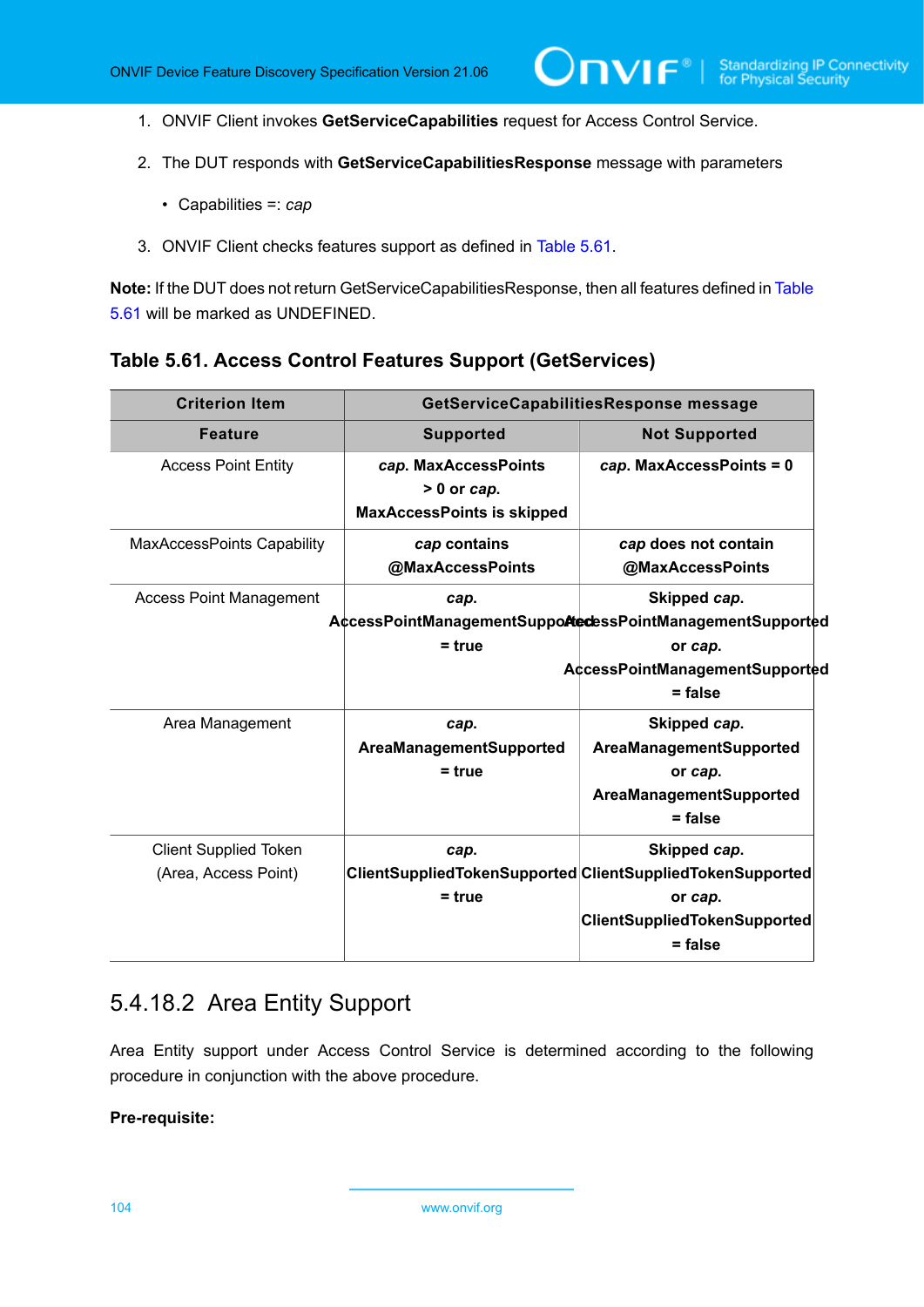• This procedure assumes that Access Control Service is supported by the DUT as defined in [Section 5.5.17](#page-102-1), otherwise all features defined in [Table](#page-104-1) 5.62 will be marked as NOT SUPPORTED.

#### **Discovery Procedure:**

- 1. ONVIF Client retrieves a complete list of area info items by following the procedure mentioned in [Annex A.4](#page-167-0) with the following input and output parameters
	- out *areaInfoCompleteList* complete areas info list
	- out *areasNumber* areas number
- 2. ONVIF Client checks features support as defined in [Table](#page-104-1) 5.62.

**Note:** If DUT fails procedure described in [Annex A.4,](#page-167-0) all features from [Table](#page-104-1) 5.62 will be marked as UNDEFINED.

## <span id="page-104-1"></span>**Table 5.62. Area Entity Support (GetServices)**

| <b>Criterion Item</b> | GetAreaInfoListResponse messages |                      |
|-----------------------|----------------------------------|----------------------|
| Feature               | <b>Supported</b>                 | <b>Not Supported</b> |
| Area Entity           | areasNumber > 0                  | areasNumber = 0      |

## <span id="page-104-0"></span>5.4.18.3 Access Point Features Support

Access Point Entity features support under Access Control Service is determined according to the following procedure in conjunction with the above procedure.

#### **Pre-requisite:**

• This procedure assumes that Access Point Entity is supported by the DUT as defined in [Section 5.5.17.1,](#page-102-2) otherwise all features defined in [Table](#page-105-0) 5.63 will be marked as NOT SUPPORTED.

- 1. ONVIF Client retrieves a complete list of access point info items by following the procedure mentioned in [Annex A.3](#page-166-1) with the following input and output parameters
	- out *accessPointInfoCompleteList* complete access points info list
	- out *accessPointsNumber* access points number
- 2. ONVIF Client checks features support as defined in [Table](#page-105-0) 5.63.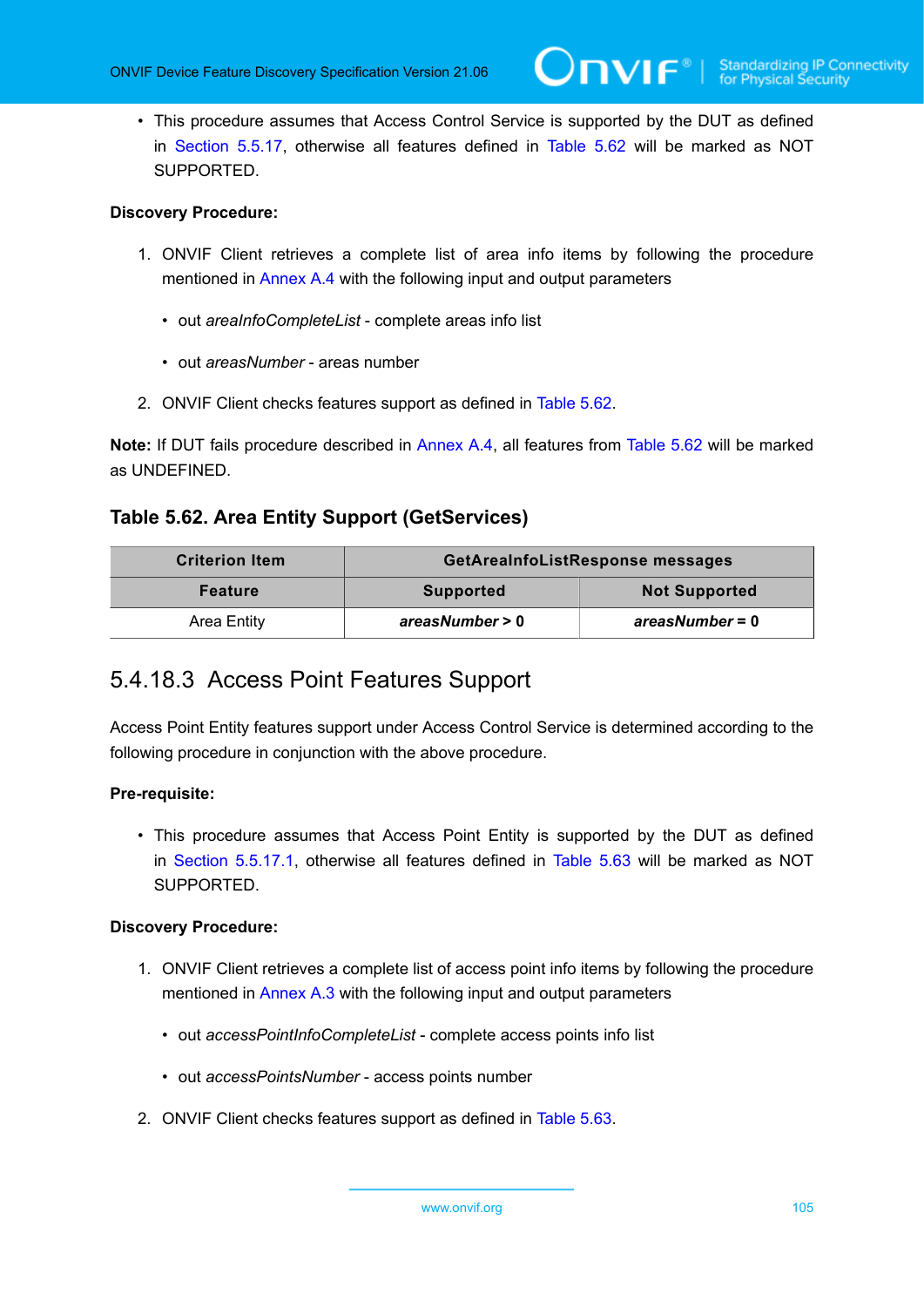**Note:** If DUT fails procedure described in [Annex A.3,](#page-166-1) all features from [Table](#page-105-0) 5.63 except Access Point Entity will be marked as UNDEFINED.

 $OnVIF<sup>°</sup>$ 

## <span id="page-105-0"></span>**Table 5.63. Access Control Entity Support (GetServices)**

| <b>Criterion Item</b>         | All AccessPointInfos from ccessPointInfoCompleteList                                                                                    |                                                                                                                                          |
|-------------------------------|-----------------------------------------------------------------------------------------------------------------------------------------|------------------------------------------------------------------------------------------------------------------------------------------|
| <b>Feature</b>                | <b>Supported</b>                                                                                                                        | <b>Not Supported</b>                                                                                                                     |
| Enable/Disable Access Point   | <b>Contains at least</b><br>one AccessPointInfo<br>with Capabilities.<br><b>DisableAccessPoint = true</b>                               | <b>Contains no AccessPointInfo</b><br>with Capabilities.<br>DisableAccessPoint = true                                                    |
| <b>Duress</b>                 | <b>Contains at least one</b><br><b>AccessPointInfo with</b><br><b>Capabilities.Duress = true</b>                                        | <b>Contains no</b><br><b>AccessPointInfo with</b><br><b>Capabilities.Duress = true</b>                                                   |
| Access Taken                  | <b>Contains at least one</b><br><b>AccessPointInfo with</b><br>Capabilities.AccessTaken<br>$=$ true                                     | <b>Contains no</b><br><b>AccessPointInfo with</b><br><b>Capabilities.AccessTaken</b><br>$=$ true                                         |
| <b>External Authorization</b> | <b>Contains at least</b><br>one AccessPointInfo<br>with Capabilities.<br><b>ExternalAuthorization = true</b>                            | <b>Contains no AccessPointInfo</b><br>with Capabilities.<br><b>ExternalAuthorization = true</b>                                          |
| Anonymous Access              | <b>Contains at least</b><br>one AccessPointInfo<br>with Capabilities.<br><b>AnonymousAccess = true</b>                                  | <b>Contains no AccessPointInfo</b><br>with Capabilities.<br><b>AnonymousAccess = true</b>                                                |
| <b>Identifier Access</b>      | <b>Contains at least</b><br>one AccessPointInfo<br>with Capabilities.<br><b>IdentifierAccess = true</b>                                 | <b>Contains no AccessPointInfo</b><br>with Capabilities.<br><b>IdentifierAccess = true</b>                                               |
| Feedback                      | <b>Contains at least</b><br>one AccessPointInfo<br>with Capabilities.<br><b>SupportedFeedbackTypes</b><br>with non-empty list of values | <b>Contains no AccessPointInfo</b><br>with Capabilities.<br>SupportedFeedbackTypes<br>or each<br>SupportedFeedbackTypes<br>list is empty |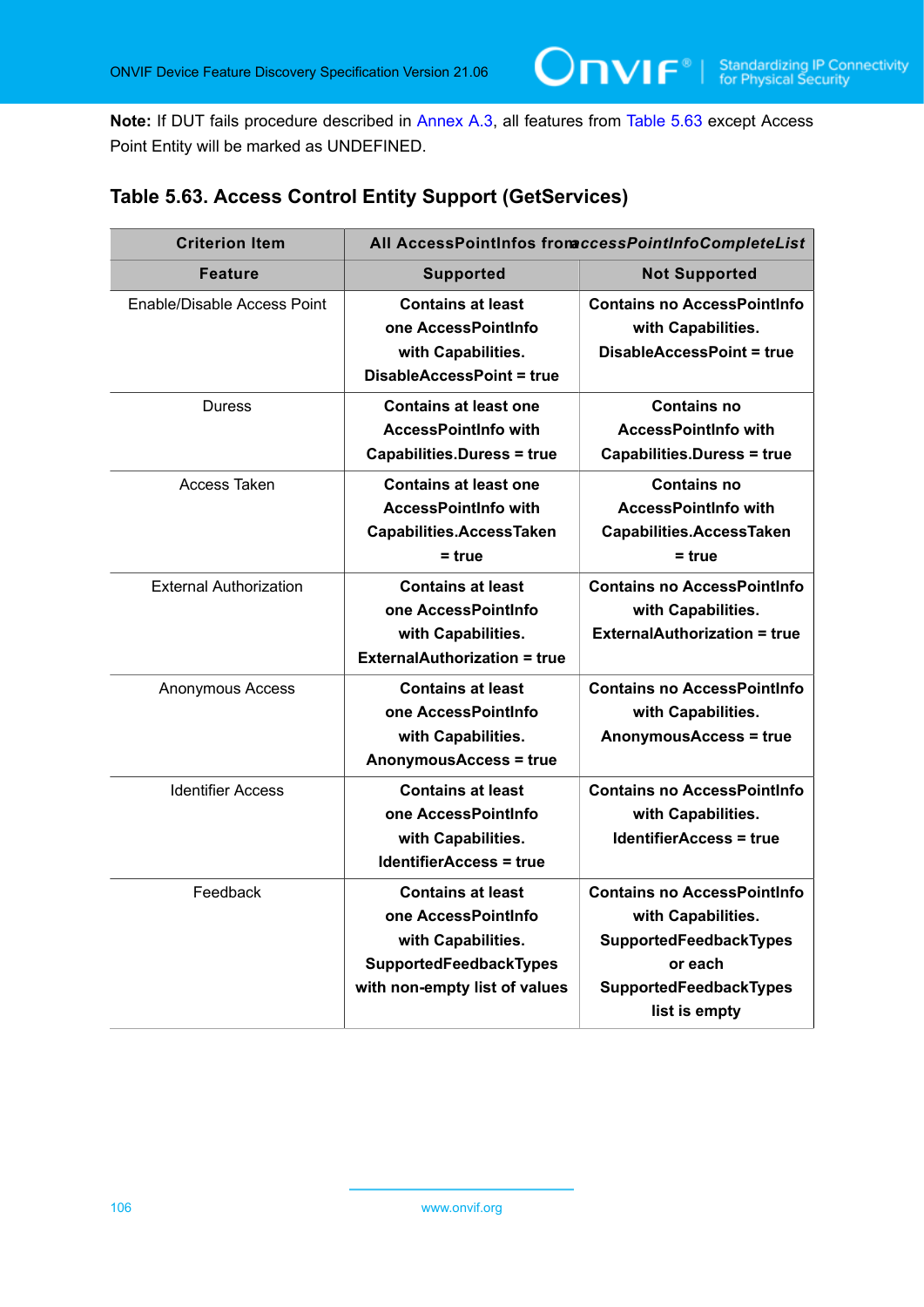# 5.4.18.4 Access Control Events Support

Access Control Events support under Access Control Service is determined according to the following procedure in conjunction with the above procedure.

ι

#### **Pre-requisite:**

• This procedure assumes that GetEventPropertiesResponse has already been retrieved via preceding procedure described in [Section 5.5.7.1](#page-65-0), otherwise all features defined in [Table](#page-106-0) 5.64 will be marked as UNDEFINED.

#### **Discovery Procedure:**

1. ONVIF Client checks features support as defined in [Table](#page-106-0) 5.64.

## <span id="page-106-0"></span>**Table 5.64. Access Control Events Support (GetServices)**

| <b>Criterion Item</b>    | GetEventPropertiesResponse message |                               |
|--------------------------|------------------------------------|-------------------------------|
| <b>Feature</b>           | <b>Supported</b>                   | <b>Not Supported</b>          |
| AccessControl/           | <b>Contains</b>                    | Does not contain              |
| AccessGranted/Anonymous  | tns1:AccessControl/                | tns1:AccessControl/           |
|                          | AccessGranted/                     | <b>AccessGranted/</b>         |
|                          | <b>Anonymous Event topic</b>       | <b>Anonymous Event topic</b>  |
| AccessControl/           | <b>Contains</b>                    | Does not contain              |
| AccessGranted/Credential | tns1:AccessControl/                | tns1:AccessControl/           |
|                          | AccessGranted/                     | AccessGranted/                |
|                          | <b>Credential Event topic</b>      | <b>Credential Event topic</b> |
| AccessControl/           | <b>Contains</b>                    | Does not contain              |
| AccessTaken/Anonymous    | tns1:AccessControl/                | tns1:AccessControl/           |
|                          | AccessTaken/                       | AccessTaken/                  |
|                          | <b>Anonymous Event topic</b>       | <b>Anonymous Event topic</b>  |
| AccessControl/           | <b>Contains</b>                    | Does not contain              |
| AccessTaken/Credential   | tns1:AccessControl/                | tns1:AccessControl/           |
|                          | AccessTaken/                       | AccessTaken/                  |
|                          | <b>Credential Event topic</b>      | <b>Credential Event topic</b> |
| AccessControl/           | <b>Contains</b>                    | Does not contain              |
| AccessTaken/Identifier   | tns1:AccessControl/                | tns1:AccessControl/           |
|                          | AccessTaken/                       | AccessTaken/                  |
|                          | <b>Identifier Event topic</b>      | <b>Credential Event topic</b> |
| AccessControl/           | <b>Contains</b>                    | Does not contain              |
| AccessNotTaken/Anonymous | tns1:AccessControl/                | tns1:AccessControl/           |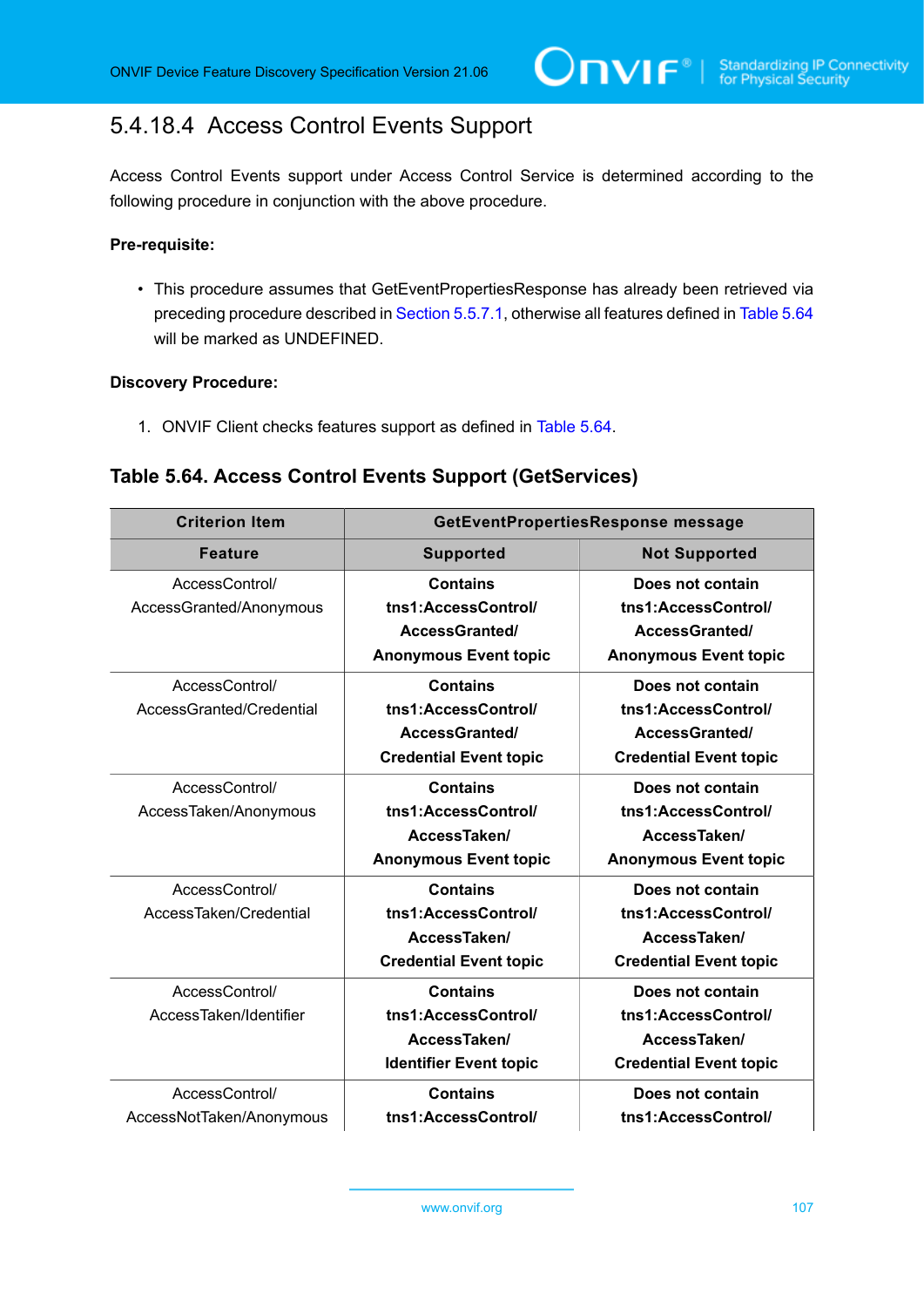

| <b>Criterion Item</b>     | GetEventPropertiesResponse message      |                                                |
|---------------------------|-----------------------------------------|------------------------------------------------|
| <b>Feature</b>            | <b>Supported</b>                        | <b>Not Supported</b>                           |
|                           | AccessNotTaken/                         | AccessNotTaken/                                |
|                           | <b>Anonymous Event topic</b>            | <b>Anonymous Event topic</b>                   |
| AccessControl/            | <b>Contains</b>                         | Does not contain                               |
| AccessNotTaken/Credential | tns1:AccessControl/                     | tns1:AccessControl/                            |
|                           | AccessNotTaken/                         | AccessNotTaken/                                |
|                           | <b>Credential Event topic</b>           | <b>Credential Event topic</b>                  |
| AccessControl/            | <b>Contains</b>                         | Does not contain                               |
| AccessNotTaken/Identifier | tns1:AccessControl/<br>AccessNotTaken/  | tns1:AccessControl/<br>AccessNotTaken/         |
|                           | <b>Identifier Event topic</b>           | <b>Credential Event topic</b>                  |
| AccessControl/            | <b>Contains</b>                         |                                                |
| Denied/Anonymous          | tns1:AccessControl/Denied/              | Does not contain<br>tns1:AccessControl/Denied/ |
|                           | <b>Anonymous Event topic</b>            | <b>Anonymous Event topic</b>                   |
| AccessControl/            | <b>Contains</b>                         | Does not contain                               |
| Denied/Credential         | tns1:AccessControl/Denied/              | tns1:AccessControl/Denied/                     |
|                           | <b>Credential Event topic</b>           | <b>Credential Event topic</b>                  |
| AccessControl/Denied/     | <b>Contains</b>                         | Does not contain                               |
| CredentialNotFound/Card   | tns1:AccessControl/Denied/              | tns1:AccessControl/Denied/                     |
|                           | CredentialNotFound/                     | CredentialNotFound/                            |
|                           | <b>Card Event topic</b>                 | <b>Card Event topic</b>                        |
| AccessControl/Duress      | <b>Contains</b>                         | Does not contain                               |
|                           | tns1:AccessControl/                     | tns1:AccessControl/                            |
|                           | <b>Duress Event topic</b>               | <b>Duress Event topic</b>                      |
| AccessControl/            | <b>Contains</b>                         | Does not contain                               |
| Request/Anonymous         | tns1:AccessControl/                     | tns1:AccessControl/Request/                    |
|                           | Request/Anonymous<br><b>Event topic</b> | <b>Anonymous Event topic</b>                   |
| AccessControl/            | <b>Contains</b>                         | Does not contain                               |
| Request/Credential        | tns1:AccessControl/                     | tns1:AccessControl/Request/                    |
|                           | <b>Request/Credential</b>               | <b>Credential Event topic</b>                  |
|                           | <b>Event topic</b>                      |                                                |
| AccessControl/            | <b>Contains</b>                         | Does not contain                               |
| Request/Timeout           | tns1:AccessControl/                     | tns1:AccessControl/                            |
|                           | <b>Request/ Timeout Event topic</b>     | <b>Request/ Timeout Event topic</b>            |
| AccessPoint/State/Enabled | <b>Contains tns1:AccessPoint/</b>       | Does not contain                               |
|                           | <b>State/ Enabled Event topic</b>       | tns1:AccessPoint/State/                        |
|                           |                                         | <b>Enabled Event topic</b>                     |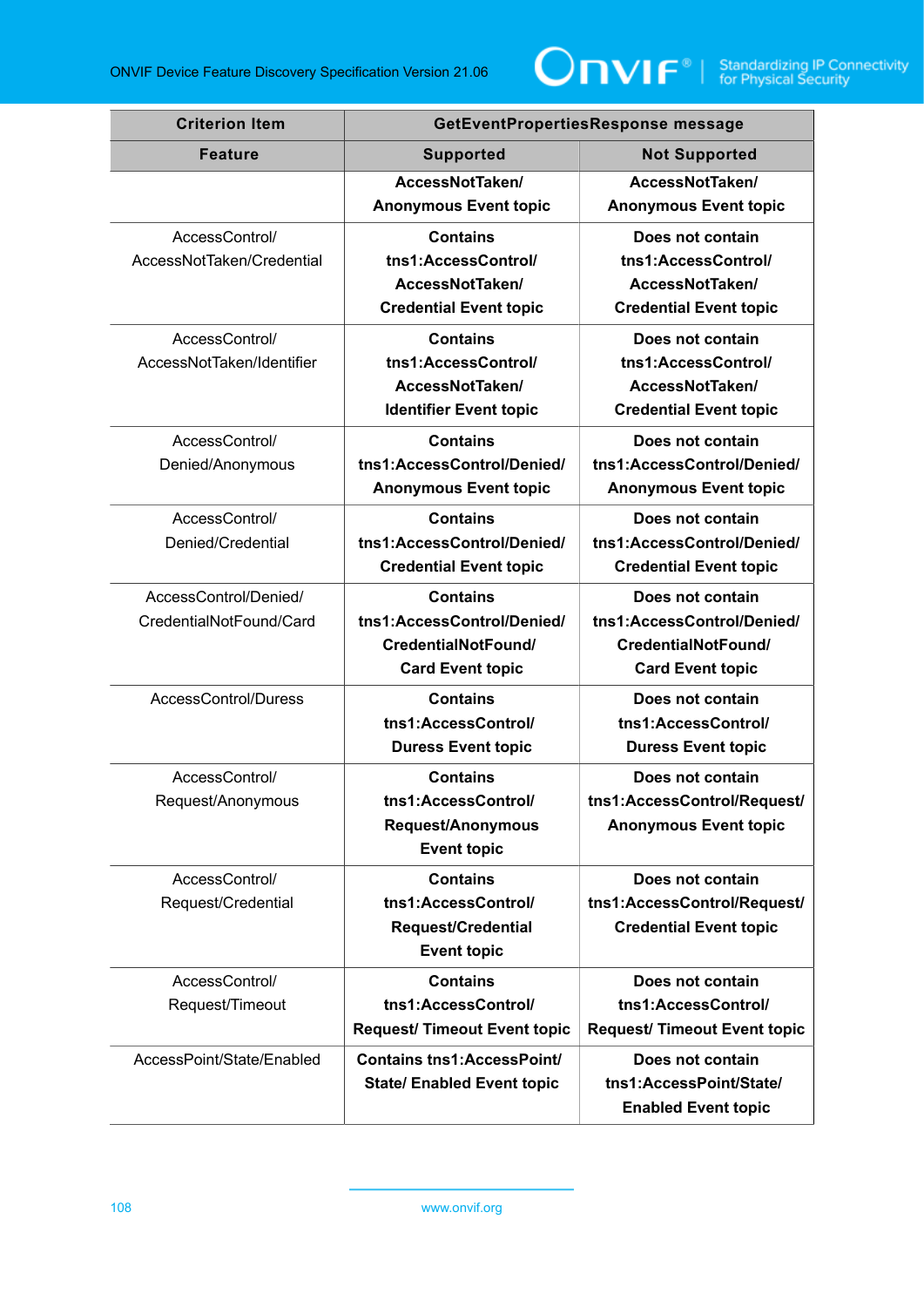

| <b>Criterion Item</b>                       | GetEventPropertiesResponse message                                                                |                                                                                                    |
|---------------------------------------------|---------------------------------------------------------------------------------------------------|----------------------------------------------------------------------------------------------------|
| <b>Feature</b>                              | <b>Supported</b>                                                                                  | <b>Not Supported</b>                                                                               |
| Configuration/<br>AccessPoint/Changed       | <b>Contains tns1: Configuration/</b><br>AccessPoint/<br><b>Changed Event topic</b>                | Does not contain<br>tns1:Configuration/<br>AccessPoint/<br><b>Changed Event topic</b>              |
| Configuration/<br>AccessPoint/Removed       | <b>Contains tns1: Configuration/</b><br>AccessPoint/<br><b>Removed Event topic</b>                | Does not contain<br>tns1:Configuration/<br>AccessPoint/<br><b>Removed Event topic</b>              |
| Configuration/Area/Changed                  | <b>Contains tns1: Configuration/</b><br><b>Area/ Changed Event topic</b>                          | Does not contain<br>tns1:Configuration/Area/<br><b>Changed Event topic</b>                         |
| Configuration/Area/Removed                  | <b>Contains tns1: Configuration/</b><br><b>Area/ Removed Event topic</b>                          | Does not contain<br>tns1:Configuration/Area/<br><b>Removed Event topic</b>                         |
| AccessControl/Denied/<br>CredentialNotFound | <b>Contains</b><br>tns1:AccessControl/<br><b>Denied/ CredentialNotFound</b><br><b>Event topic</b> | Does not contain<br>tns1:AccessControl/<br><b>Denied/ CredentialNotFound</b><br><b>Event topic</b> |
| AccessControl/<br>AccessGranted/Identifier  | <b>Contains</b><br>tns1:AccessControl/<br>AccessGranted/<br><b>Identifier Event topic</b>         | Does not contain<br>tns1:AccessControl/<br>AccessGranted/<br><b>Identifier Event topic</b>         |
| AccessControl/Denied/Identifier             | <b>Contains</b><br>tns1:AccessControl/<br>Denied/ Identifier Event topic                          | Does not contain<br>tns1:AccessControl/<br><b>Denied/ Identifier Event topic</b>                   |

# <span id="page-108-0"></span>5.4.19 Security Configuration Service Support

Security Configuration Service support is defined according to the following procedure.

#### **Pre-requisite:**

• This procedure assumes that GetServicesResponse has already been retrieved via preceding procedure described in [Section 5.2](#page-38-0).

#### **Discovery Procedure:**

1. ONVIF Client checks features support as defined in [Table](#page-109-0) 5.65.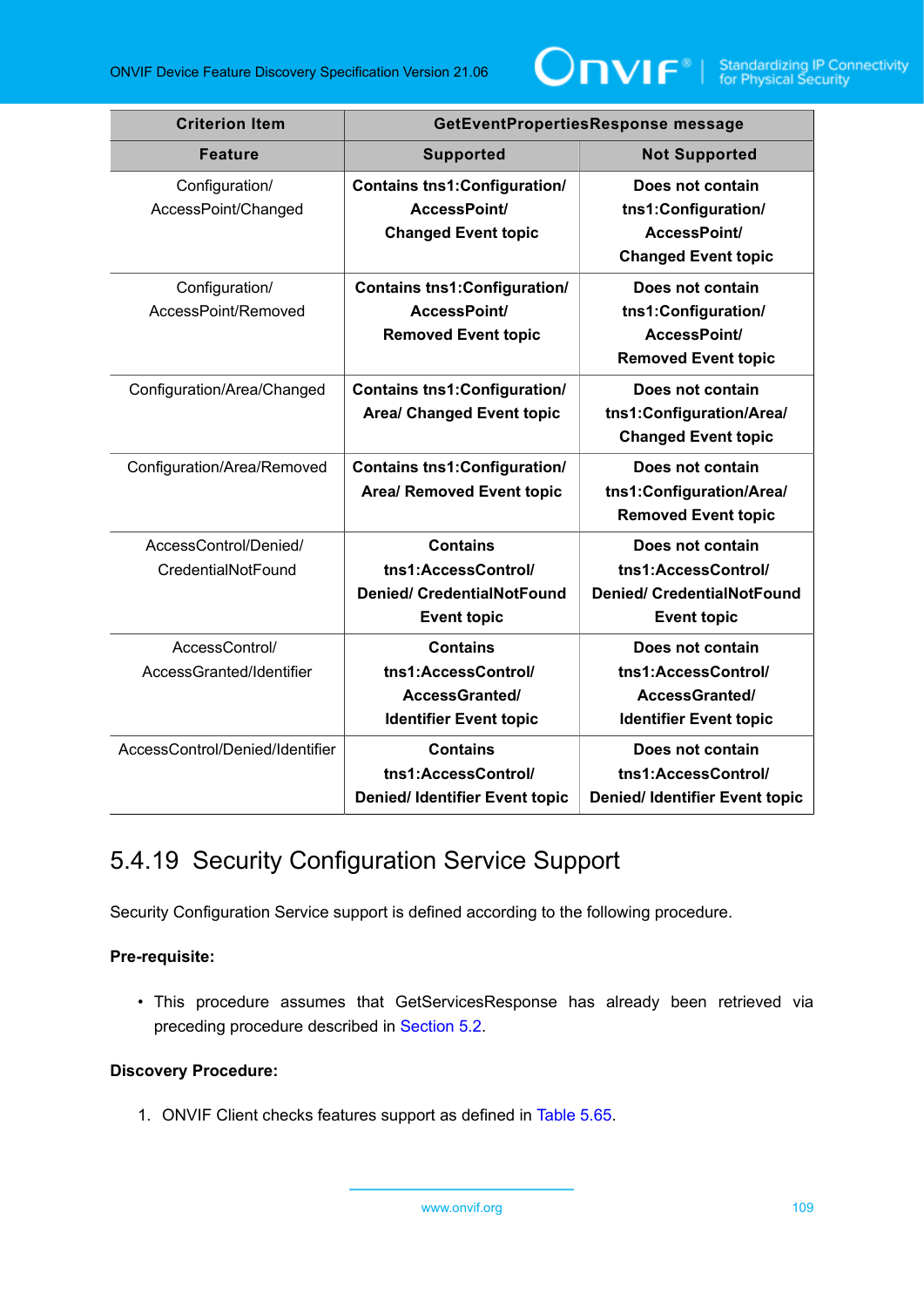**Note:** If GetServicesResponse contains several services with "http://www.onvif.org/ver10/ advancedsecurity/wsdl" namespace ONVIF Client will use service with the latest version.

 $\mathsf{D}\mathbf{N}\mathsf{I}\mathsf{F}^\ast$ l

**Note:** If Security Configuration Service is not supported by the DUT, the following feature discovery procedures will be skipped and related features will be marked as NOT SUPPORTED:

• **[Section 5.5.18.1](#page-109-1)** 

## <span id="page-109-0"></span>**Table 5.65. Security Configuration Service (GetServices)**

| <b>Criterion Item</b>                 | <b>GetServicesResponse message</b>                                                            |                                                                                                       |
|---------------------------------------|-----------------------------------------------------------------------------------------------|-------------------------------------------------------------------------------------------------------|
| <b>Feature</b>                        | <b>Supported</b>                                                                              | <b>Not Supported</b>                                                                                  |
| <b>Security Configuration Service</b> | Includes service with<br>"http://www.onvif.org/<br>ver10/advancedsecurity/<br>wsdl" namespace | Does not include service<br>with "http://www.onvif.org/<br>ver10/advancedsecurity/<br>wsdl" namespace |

# <span id="page-109-1"></span>5.4.19.1 Security Configuration Features Support

Keystore, TLS Server, and 802.1X configuration capabilities support under Security Configuration Service is determined according to the following procedure in conjunction with the above procedure.

#### **Pre-requisite:**

• This procedure assumes that Security Configuration Service is supported by the DUT as defined in [Section 5.5.18,](#page-108-0) otherwise all features defined in [Table](#page-110-0) 5.66 will be marked as NOT SUPPORTED.

#### **Discovery Procedure:**

- 1. ONVIF Client invokes **GetServiceCapabilities** request for Security Configuration Service.
- 2. The DUT responds with **GetServiceCapabilitiesResponse** message with parameters
	- Capabilities =: *cap*
- 3. ONVIF Client checks features support as defined in [Table](#page-110-0) 5.66.

**Note:** If the DUT does not return GetServiceCapabilitiesResponse then all features defined in [Table](#page-110-0) [5.66](#page-110-0) will be marked as UNDEFINED.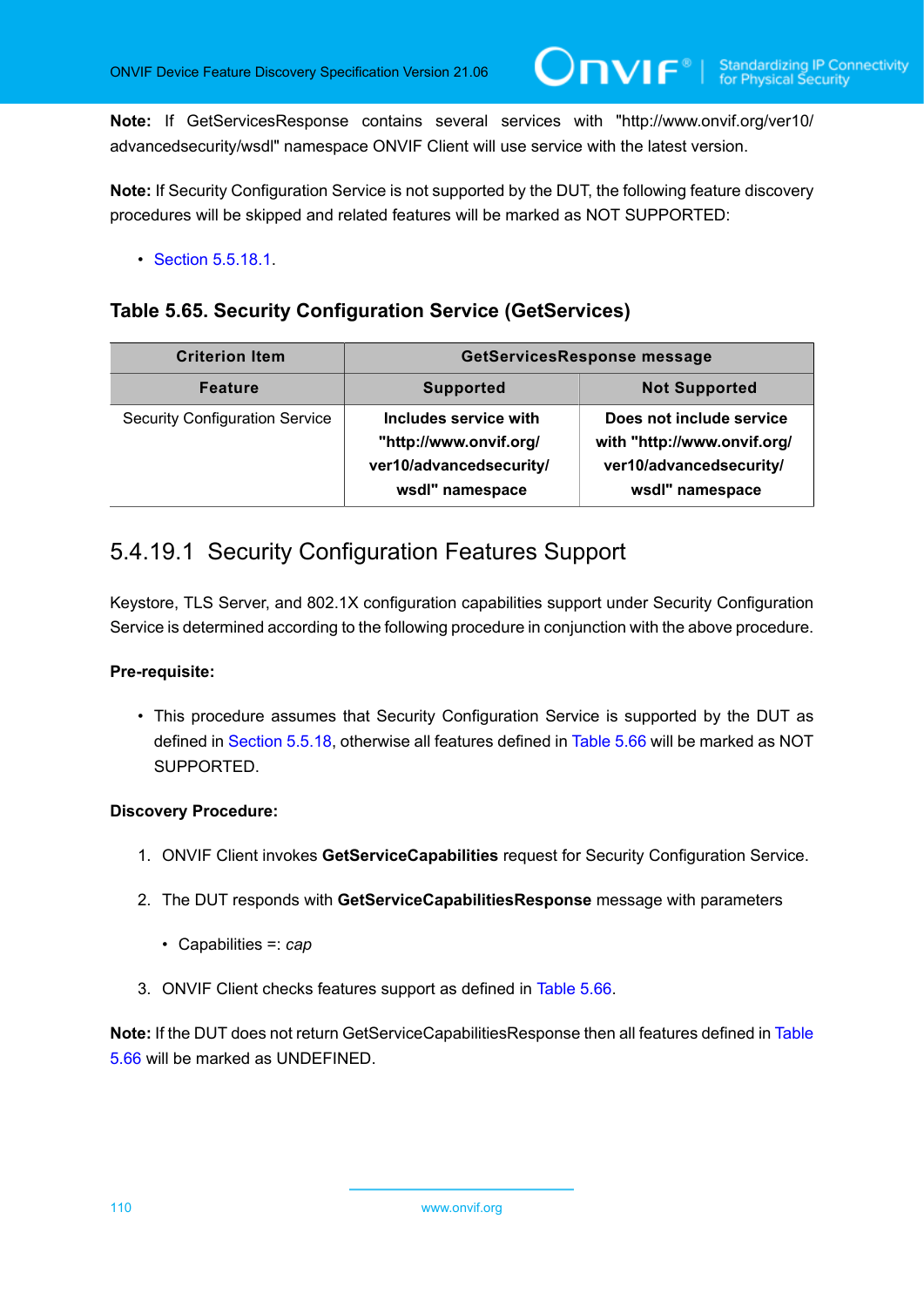# <span id="page-110-0"></span>**Table 5.66. Security Configuration Features Support (GetServices)**

| <b>Criterion Item</b>                        | GetServiceCapabilitiesResponse message                                                           |                                                                                                                                                                                                                         |
|----------------------------------------------|--------------------------------------------------------------------------------------------------|-------------------------------------------------------------------------------------------------------------------------------------------------------------------------------------------------------------------------|
| <b>Feature</b>                               | <b>Supported</b>                                                                                 | <b>Not Supported</b>                                                                                                                                                                                                    |
| RSA Key Pair Generation                      | Capabilities.<br>KeystoreCapabilities.<br><b>RSAKeyPairGeneration = true</b>                     | <b>Skipped Capabilities.</b><br>KeystoreCapabilities.<br><b>RSAKeyPairGeneration</b><br>or Capabilities.<br>KeystoreCapabilities.<br><b>RSAKeyPairGeneration</b><br>$= false$                                           |
| PKCS10 External<br>Certification with RSA    | Capabilities.<br>KeystoreCapabilities.<br><b>PKCS10ExternalCertification</b><br>WithRSA = true   | <b>Skipped Capabilities.</b><br>KeystoreCapabilities.<br><b>PKCS10ExternalCertification</b><br><b>WithRSA or Capabilities.</b><br>KeystoreCapabilities.<br><b>PKCS10ExternalCertification</b><br><b>WithRSA = false</b> |
| Self-Signed Certificate<br>Creation with RSA | Capabilities.<br>KeystoreCapabilities.<br>SelfSignedCertificate<br><b>CreationWithRSA = true</b> | <b>Skipped Capabilities.</b><br>KeystoreCapabilities.<br>SelfSignedCertificateCreation<br><b>WithRSA or Capabilities.</b><br>KeystoreCapabilities.<br>SelfSignedCertificateCreation<br><b>WithRSA = false</b>           |
| Passphrase Management                        | Capabilities.<br>KeystoreCapabilities.<br><b>MaximumNumberOf</b><br>Passphrases > 0              | <b>Skipped Capabilities.</b><br>KeystoreCapabilities.<br><b>MaximumNumberOf</b><br>Passphrases or Capabilities.<br>KeystoreCapabilities.<br>MaximumNumberOf<br>Passphrases = 0                                          |
| PKCS8 Container Upload                       | Capabilities.<br>KeystoreCapabilities.<br>PKCS8RSAKeyPairUpload<br>= true                        | <b>Skipped Capabilities.</b><br>KeystoreCapabilities.<br>PKCS8RSAKeyPairUpload<br>or Capabilities.<br>KeystoreCapabilities.<br>PKCS8RSAKeyPairUpload<br>= false                                                         |
| PKCS12 Container Upload                      | Capabilities.<br>KeystoreCapabilities.                                                           | <b>Skipped Capabilities.</b><br>KeystoreCapabilities.                                                                                                                                                                   |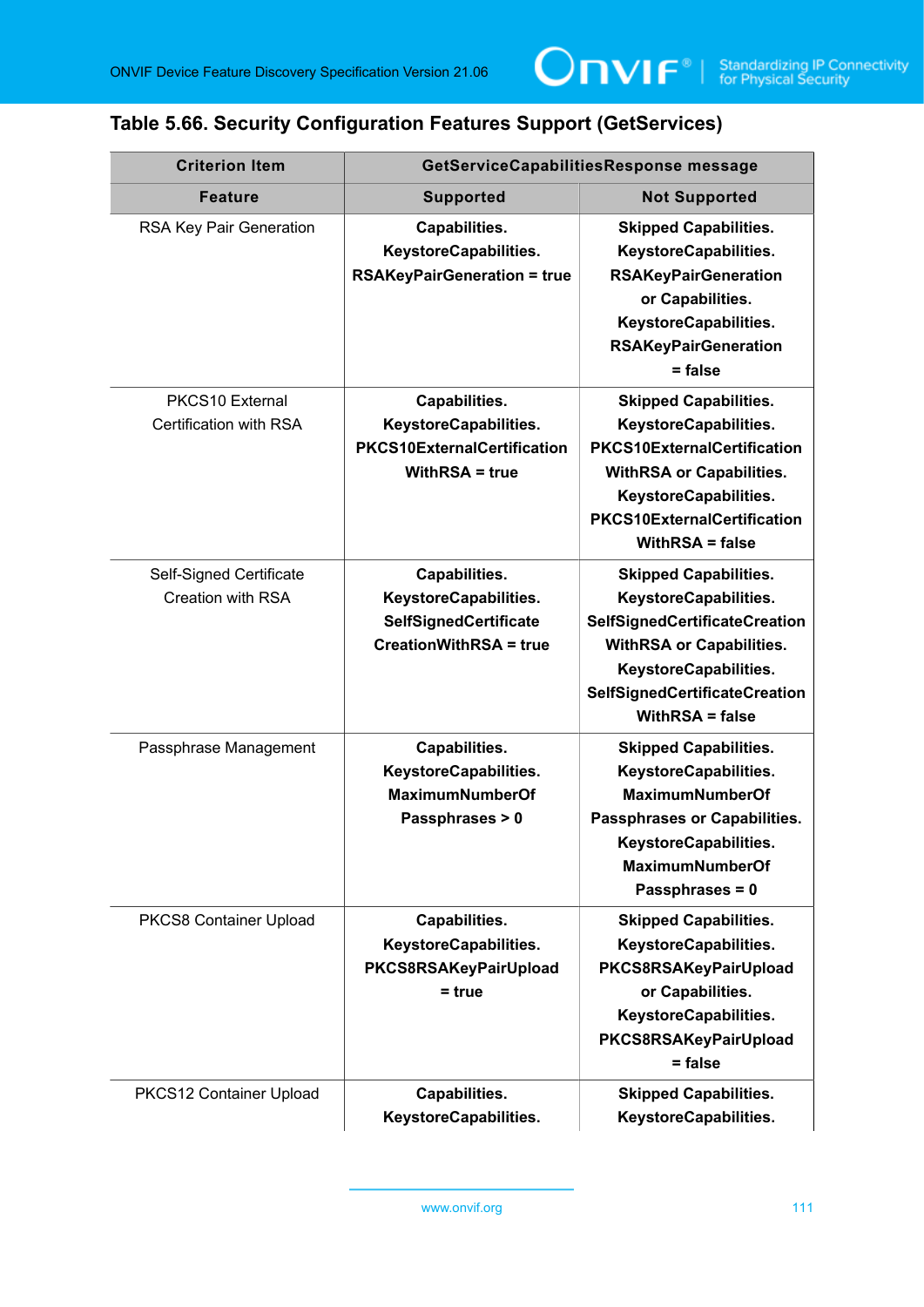

| <b>Criterion Item</b>                               | GetServiceCapabilitiesResponse message                                                                                           |                                                                                                                                                                                                                                                                       |
|-----------------------------------------------------|----------------------------------------------------------------------------------------------------------------------------------|-----------------------------------------------------------------------------------------------------------------------------------------------------------------------------------------------------------------------------------------------------------------------|
| <b>Feature</b>                                      | <b>Supported</b>                                                                                                                 | <b>Not Supported</b>                                                                                                                                                                                                                                                  |
|                                                     | PKCS12CertificateWithRSA<br><b>PrivateKeyUpload = true</b>                                                                       | PKCS12CertificateWithRSA<br>PrivateKeyUpload<br>or Capabilities.<br>KeystoreCapabilities.<br>PKCS12CertificateWithRSA<br><b>PrivateKeyUpload = false</b>                                                                                                              |
| <b>CRLs</b>                                         | Capabilities.<br>KeystoreCapabilities.<br>MaximumNumberOfCRLs > 0                                                                | <b>Skipped Capabilities.</b><br>KeystoreCapabilities.<br><b>MaximumNumberOfCRLs</b><br>or Capabilities.<br>KeystoreCapabilities.<br>MaximumNumberOfCRLs = 0                                                                                                           |
| Certification path<br>validation policies           | Capabilities.<br>KeystoreCapabilities.<br><b>MaximumNumber</b><br><b>OfCertificationPath</b><br><b>ValidationPolicies &gt; 0</b> | <b>Skipped Capabilities.</b><br>KeystoreCapabilities.<br><b>MaximumNumber</b><br><b>OfCertificationPath</b><br><b>ValidationPolicies</b><br>or Capabilities.<br>KeystoreCapabilities.<br><b>MaximumNumber</b><br><b>OfCertificationPath</b><br>ValidationPolicies = 0 |
| TLS WWW client auth<br>extended key usage extension | Capabilities.<br>KeystoreCapabilities.<br><b>EnforceTLSWebClientAuth</b><br><b>ExtKeyUsage = true</b>                            | <b>Skipped Capabilities.</b><br>KeystoreCapabilities.<br><b>EnforceTLSWebClientAuth</b><br><b>ExtKeyUsage or Capabilities.</b><br>KeystoreCapabilities.<br><b>EnforceTLSWebClientAuth</b><br><b>ExtKeyUsage = false</b>                                               |
| No Private Key Sharing                              | Capabilities.<br>KeystoreCapabilities.<br><b>NoPrivateKeySharing = true</b>                                                      | <b>Skipped Capabilities.</b><br>KeystoreCapabilities.<br>NoPrivateKeySharing<br>or Capabilities.<br>KeystoreCapabilities.<br><b>NoPrivateKeySharing = false</b>                                                                                                       |
| <b>TLS Server Support</b>                           | Capabilities.<br><b>TLSServerCapabilities.</b>                                                                                   | <b>Skipped Capabilities.</b><br><b>TLSServerCapabilities.</b><br><b>TLSServerSupported</b>                                                                                                                                                                            |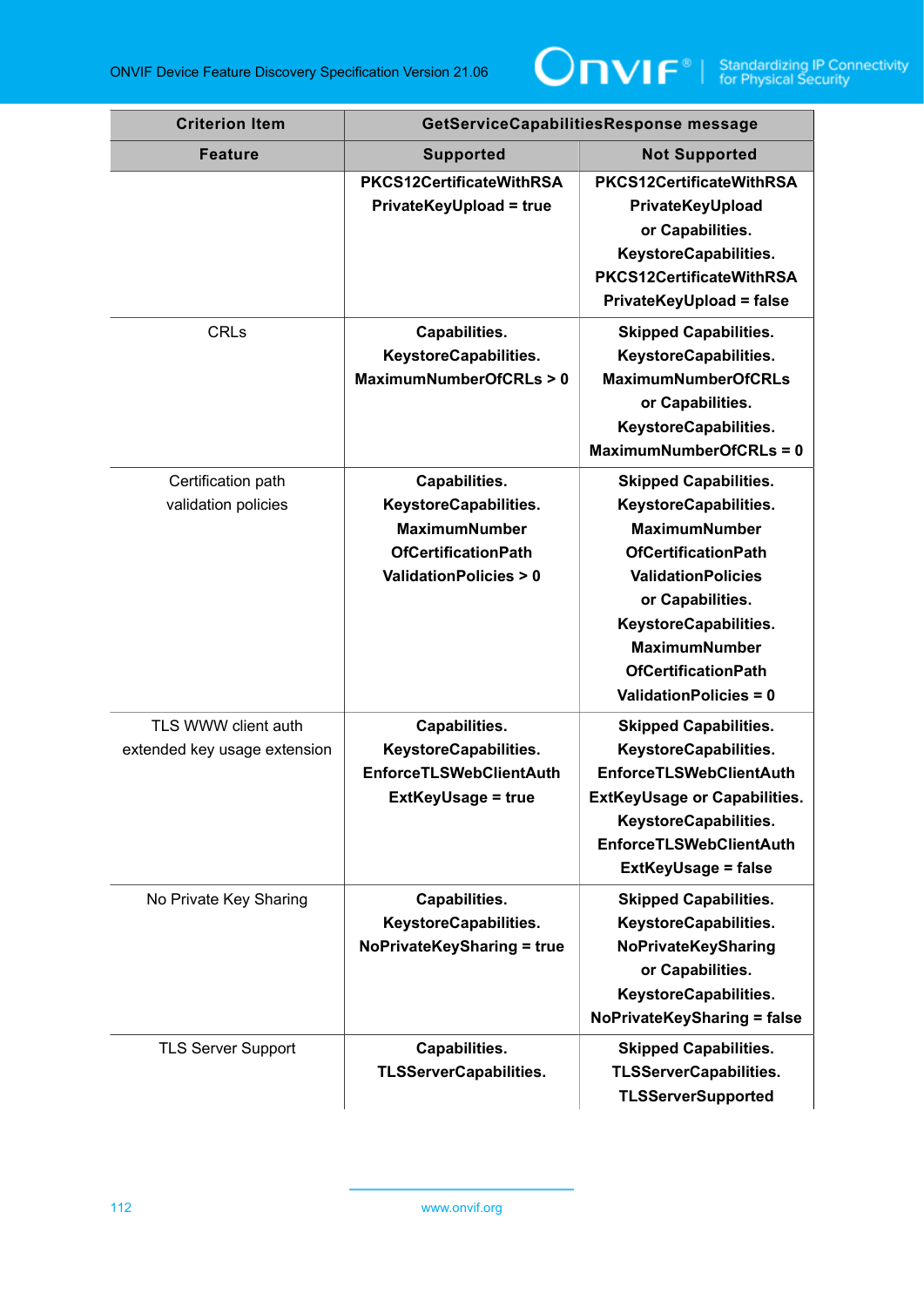

| <b>Criterion Item</b>     | GetServiceCapabilitiesResponse message                                                        |                                                                                                                                                                                                       |
|---------------------------|-----------------------------------------------------------------------------------------------|-------------------------------------------------------------------------------------------------------------------------------------------------------------------------------------------------------|
| <b>Feature</b>            | <b>Supported</b>                                                                              | <b>Not Supported</b>                                                                                                                                                                                  |
|                           | <b>TLSServerSupported</b><br>list is not empty                                                | or empty Capabilities.<br><b>TLSServerCapabilities.</b><br><b>TLSServerSupported list</b>                                                                                                             |
| TLS client authentication | Capabilities.<br><b>TLSServerCapabilities.</b><br><b>TLSClientAuthSupported</b><br>$= true$   | <b>Skipped Capabilities.</b><br><b>TLSServerCapabilities.</b><br><b>TLSClientAuthSupported</b><br>or Capabilities.<br><b>TLSServerCapabilities.</b><br><b>TLSClientAuthSupported</b><br>$=$ false     |
| Enabled TLS Versions      | Capabilities.<br><b>TLSServerCapabilities.</b><br><b>EnabledVersionsSupported</b><br>$= true$ | <b>Skipped Capabilities.</b><br><b>TLSServerCapabilities.</b><br><b>EnabledVersionsSupported</b><br>or Capabilities.<br><b>TLSServerCapabilities.</b><br><b>EnabledVersionsSupported</b><br>$=$ false |

# <span id="page-112-0"></span>5.4.20 Credential Service Support

Credential Service support is defined according to the following procedure.

#### **Pre-requisite:**

• This procedure assumes that GetServicesResponse has already been retrieved via preceding procedure described in [Section 5.2](#page-38-0).

#### **Discovery Procedure:**

1. ONVIF Client checks features support as defined in [Table](#page-113-0) 5.67.

**Note:** If GetServicesResponse contains several services with "http://www.onvif.org/ver10/ credential/wsdl" namespace, ONVIF Client will use service with the latest version.

**Note:** If Credential service is not supported by the DUT, the following feature discovery procedures will be skipped and related features will be marked as NOT SUPPORTED:

• [Section 5.5.19.1](#page-113-1).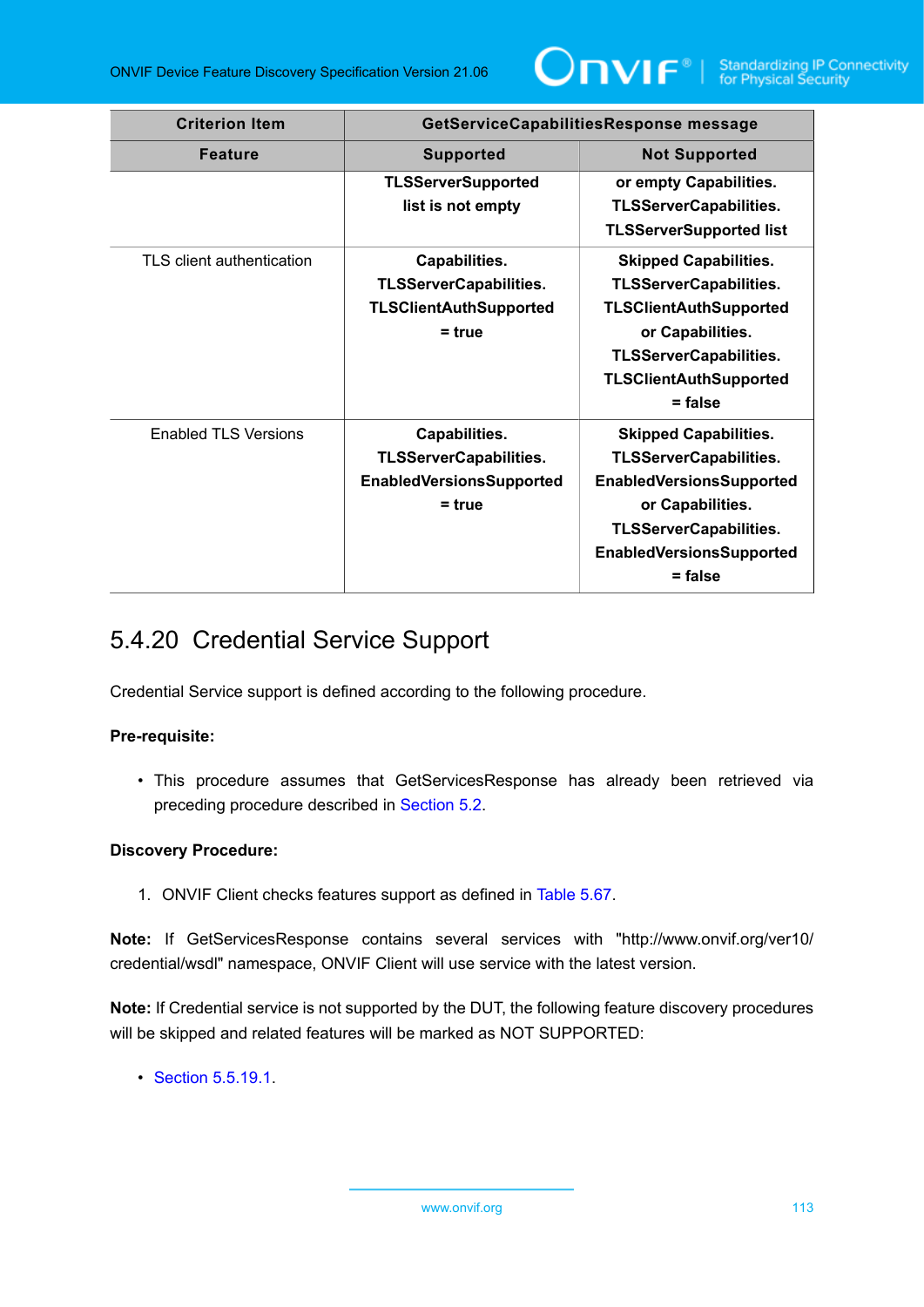## <span id="page-113-0"></span>**Table 5.67. Credential Service (GetServices)**

| <b>Criterion Item</b>     | GetServicesResponse message                                                          |                                                                                             |
|---------------------------|--------------------------------------------------------------------------------------|---------------------------------------------------------------------------------------------|
| <b>Feature</b>            | <b>Supported</b>                                                                     | <b>Not Supported</b>                                                                        |
| <b>Credential Service</b> | Includes service with "http://<br>www.onvif.org/ver10/<br>credential/wsdl" namespace | Does not include service with<br>"http://www.onvif.org/ver10/<br>credential/wsdl" namespace |

# <span id="page-113-1"></span>5.4.20.1 Credential Features Support

Credential capabilities support under Credential Service is determined according to the following procedure in conjunction with the above procedure.

#### **Pre-requisite:**

• This procedure assumes that Credential Service is supported by the DUT as defined in [Section 5.5.19](#page-112-0), otherwise all features defined in [Table](#page-113-2) 5.68 will be marked as NOT SUPPORTED.

#### **Discovery Procedure:**

- 1. ONVIF Client invokes **GetServiceCapabilities** request for Credential Service.
- 2. The DUT responds with **GetServiceCapabilitiesResponse** message with parameters
	- Capabilities =: *cap*
- 3. ONVIF Client checks features support as defined in [Table](#page-113-2) 5.68.

**Note:** If the DUT does not return GetServiceCapabilitiesResponse, then all features defined in [Table](#page-113-2) [5.68](#page-113-2) will be marked as UNDEFINED.

### <span id="page-113-2"></span>**Table 5.68. Credential Features Support (GetServices)**

| <b>Criterion Item</b>    | GetServiceCapabilitiesResponse message                  |                                                                   |
|--------------------------|---------------------------------------------------------|-------------------------------------------------------------------|
| <b>Feature</b>           | <b>Supported</b>                                        | <b>Not Supported</b>                                              |
| <b>Credential Entity</b> | cap. MaxCredentials > 0                                 | $cap.$ MaxCredentials = 0                                         |
| pt:Card                  | cap.SupportedIdentifierType<br>contains pt:Card         | cap.SupportedIdentifierType<br>does not contain pt:Card           |
| pt:PIN                   | cap.SupportedIdentifierType<br>contains pt:PIN          | cap.SupportedIdentifierType<br>does not contain pt:PIN            |
| pt:Fingerprint           | cap.SupportedIdentifierType<br>contains pt: Fingerprint | cap.SupportedIdentifierType<br>does not contain<br>pt:Fingerprint |

114 www.onvif.org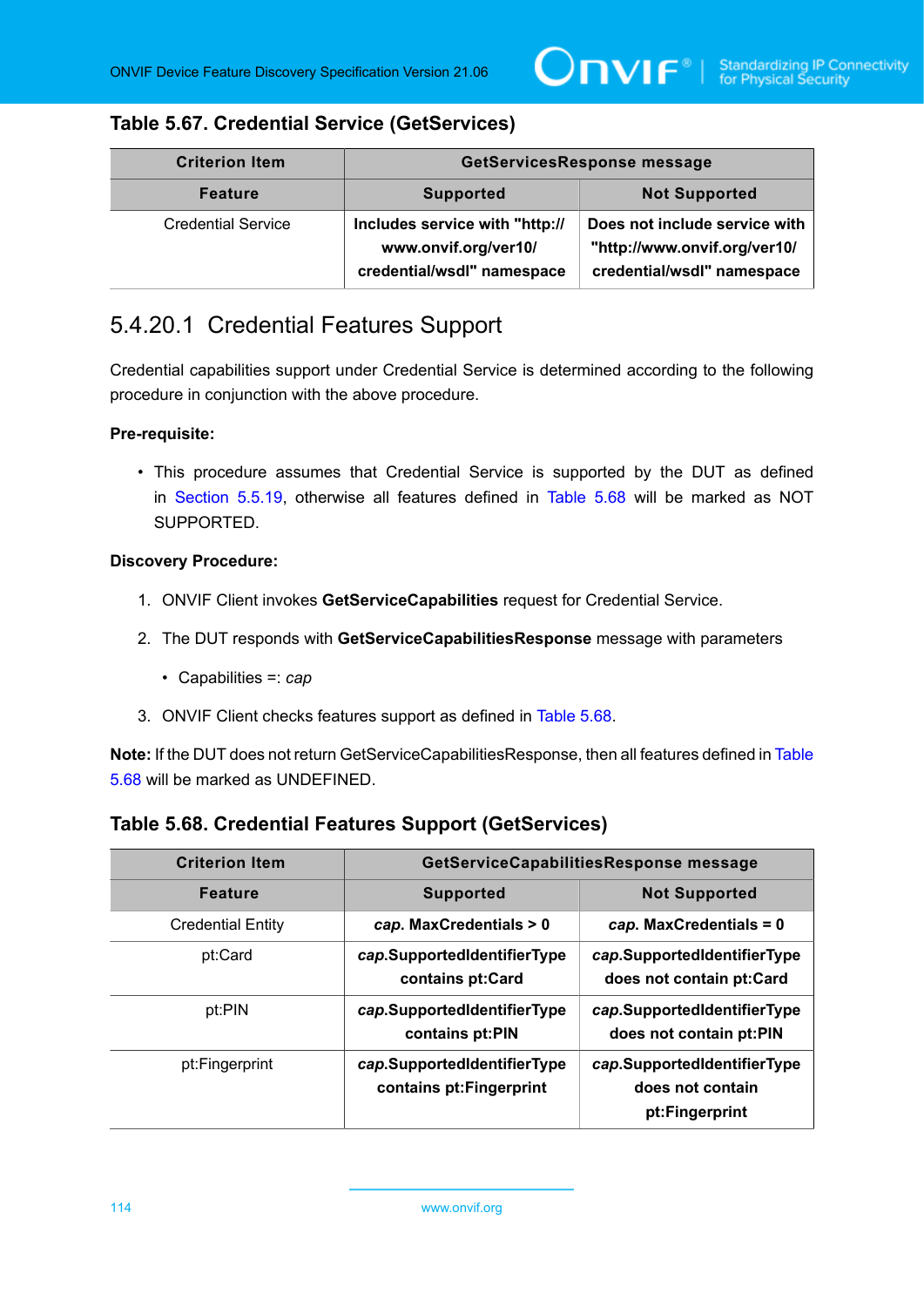

| <b>Criterion Item</b>        | GetServiceCapabilitiesResponse message                                    |                                                                                                                        |
|------------------------------|---------------------------------------------------------------------------|------------------------------------------------------------------------------------------------------------------------|
| <b>Feature</b>               | <b>Supported</b>                                                          | <b>Not Supported</b>                                                                                                   |
| pt:Face                      | cap.SupportedIdentifierType<br>contains pt:Face                           | cap.SupportedIdentifierType<br>does not contain pt:Face                                                                |
| pt:Iris                      | cap.SupportedIdentifierType<br>contains pt: Iris                          | cap.SupportedIdentifierType<br>does not contain pt:lris                                                                |
| pt:Vein                      | cap.SupportedIdentifierType<br>contains pt: Vein                          | cap.SupportedIdentifierType<br>does not contain pt: Vein                                                               |
| <b>Credential Validity</b>   | cap.<br>CredentialValiditySupported<br>= true                             | cap.<br>CredentialValiditySupported<br>$=$ false                                                                       |
| <b>Credential Access</b>     | cap.CredentialAccessProfile                                               | cap.CredentialAccessProfile                                                                                            |
| <b>Profile Validity</b>      | <b>ValiditySupported = true</b>                                           | <b>ValiditySupported = false</b>                                                                                       |
| Validity Supports Time Value | = true                                                                    | cap.ValiditySupportsTimeValue cap.ValiditySupportsTimeValue<br>= false                                                 |
| Reset Antipassback Violation | cap.<br>ResetAntipassbackSupported<br>= true                              | cap.<br>ResetAntipassbackSupported<br>$=$ false                                                                        |
| pt:ExemptFromAuthentication  | cap.Extension.<br>SupportedExemptionType =<br>pt:ExemptFromAuthentication | cap.Extension<br>does not contain<br>SupportedExemptionType<br>with value $=$<br>pt:ExemptFromAuthentication           |
| <b>Client Supplied</b>       | cap.                                                                      | Skipped cap.                                                                                                           |
| Token (Credential)           | $=$ true                                                                  | ClientSuppliedTokenSupported ClientSuppliedTokenSupported<br>or cap.<br><b>ClientSuppliedTokenSupported</b><br>= false |
| Whitelist                    | cap.MaxWhitelistedItems > 0                                               | <b>Skipped</b><br>cap.MaxWhitelistedItems or<br>cap.MaxWhitelistedItems = 0                                            |
| <b>Blacklist</b>             | cap.MaxBlacklistedItems > 0                                               | <b>Skipped</b><br>cap.MaxBlacklistedItems or<br>cap.MaxBlacklistedItems = 0                                            |

# <span id="page-114-0"></span>5.4.21 Access Rules Service Support

Access Rules Service support is defined according to the following procedure.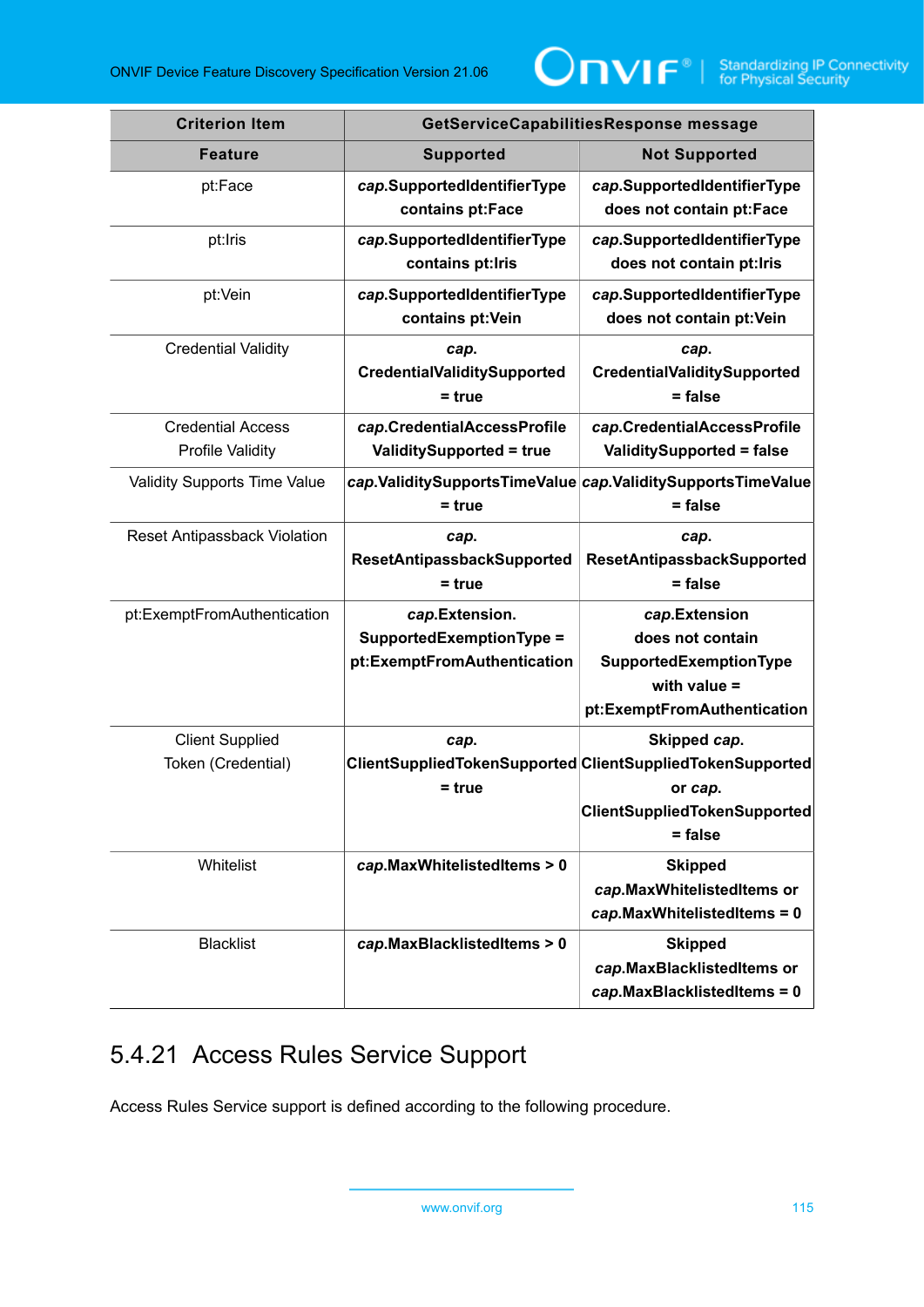#### **Pre-requisite:**

• This procedure assumes that GetServicesResponse has already been retrieved via preceding procedure described in [Section 5.2](#page-38-0).

#### **Discovery Procedure:**

1. ONVIF Client checks features support as defined in [Table](#page-115-0) 5.69.

**Note:** If GetServicesResponse contains several services with "http://www.onvif.org/ver10/ accessrules/wsdl" namespace, ONVIF Client will use service with the latest version.

**Note:** If Credential service is not supported by the DUT, the following feature discovery procedures will be skipped and related features will be marked as NOT SUPPORTED:

• [Section 5.5.20.1](#page-115-1).

#### <span id="page-115-0"></span>**Table 5.69. Access Rules Service (GetServices)**

| <b>Criterion Item</b>       | <b>GetServicesResponse message</b>                                                       |                                                                                                  |
|-----------------------------|------------------------------------------------------------------------------------------|--------------------------------------------------------------------------------------------------|
| <b>Feature</b>              | <b>Supported</b>                                                                         | <b>Not Supported</b>                                                                             |
| <b>Access Rules Service</b> | Includes service with<br>"http://www.onvif.org/<br>ver10/accessrules/<br>wsdl" namespace | Does not include service<br>with "http://www.onvif.org/<br>ver10/accessrules/<br>wsdl" namespace |

## <span id="page-115-1"></span>5.4.21.1 Access Rules Features Support

Access Rules capabilities support under Access Rules Service is determined according to the following procedure in conjunction with the above procedure.

#### **Pre-requisite:**

• This procedure assumes that Access Rules Service is supported by the DUT as defined in [Section 5.5.20](#page-114-0), otherwise all features defined in [Table](#page-116-0) 5.70 will be marked as NOT SUPPORTED.

#### **Discovery Procedure:**

- 1. ONVIF Client invokes **GetServiceCapabilities** request for Access Rules Service.
- 2. The DUT responds with **GetServiceCapabilitiesResponse** message with parameters
	- Capabilities =: *cap*
- 3. ONVIF Client checks features support as defined in [Table](#page-116-0) 5.70.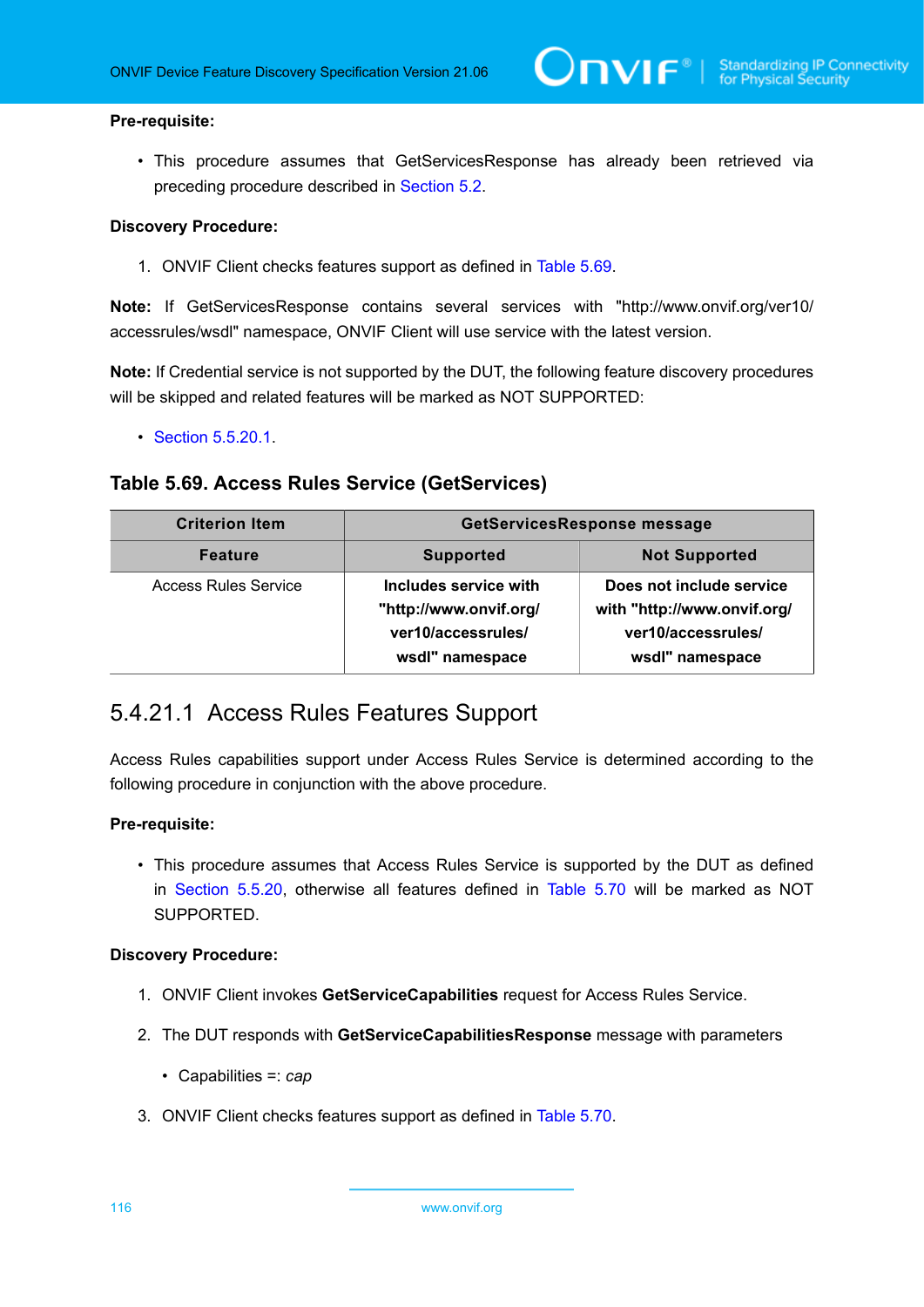**Note:** If the DUT does not return GetServiceCapabilitiesResponse, then all features defined in [Table](#page-116-0) [5.70](#page-116-0) will be marked as UNDEFINED.

### <span id="page-116-0"></span>**Table 5.70. Access Rules Features Support (GetServices)**

| <b>Criterion Item</b>                                       | GetServiceCapabilitiesResponse message                          |                                                                                                                                          |
|-------------------------------------------------------------|-----------------------------------------------------------------|------------------------------------------------------------------------------------------------------------------------------------------|
| <b>Feature</b>                                              | <b>Supported</b>                                                | <b>Not Supported</b>                                                                                                                     |
| <b>Multiple Schedules</b><br>per Access Point               | cap. MultipleSchedulesPer<br><b>AccessPointSupported = true</b> | cap. MultipleSchedulesPer<br><b>AccessPointSupported</b><br>$=$ false                                                                    |
| <b>Access Rules Service</b><br><b>Client Supplied Token</b> | cap.<br>$= true$                                                | Skipped cap.<br>ClientSuppliedTokenSupported ClientSuppliedTokenSupported<br>or cap.<br><b>ClientSuppliedTokenSupported</b><br>$=$ false |

# <span id="page-116-2"></span>5.4.22 Schedule Service Support

Schedule Service support is defined according to the following procedure.

#### **Pre-requisite:**

• This procedure assumes that GetServicesResponse has already been retrieved via preceding procedure described in [Section 5.2](#page-38-0).

#### **Discovery Procedure:**

1. ONVIF Client checks features support as defined in [Table](#page-116-1) 5.71.

**Note:** If GetServicesResponse contains several services with "http://www.onvif.org/ver10/schedule/ wsdl" namespace, ONVIF Client will use service with the latest version.

**Note:** If Schedule service is not supported by the DUT, the following feature discovery procedures will be skipped and related features will be marked as NOT SUPPORTED:

• [Section 5.5.21.1](#page-117-0).

#### <span id="page-116-1"></span>**Table 5.71. Schedule Service (GetServices)**

| <b>Criterion Item</b>   | GetServicesResponse message                                                        |                                                                                           |
|-------------------------|------------------------------------------------------------------------------------|-------------------------------------------------------------------------------------------|
| <b>Feature</b>          | <b>Supported</b>                                                                   | <b>Not Supported</b>                                                                      |
| <b>Schedule Service</b> | Includes service with "http://<br>www.onvif.org/ver10/<br>schedule/wsdl" namespace | Does not include service with<br>"http://www.onvif.org/ver10/<br>schedule/wsdl" namespace |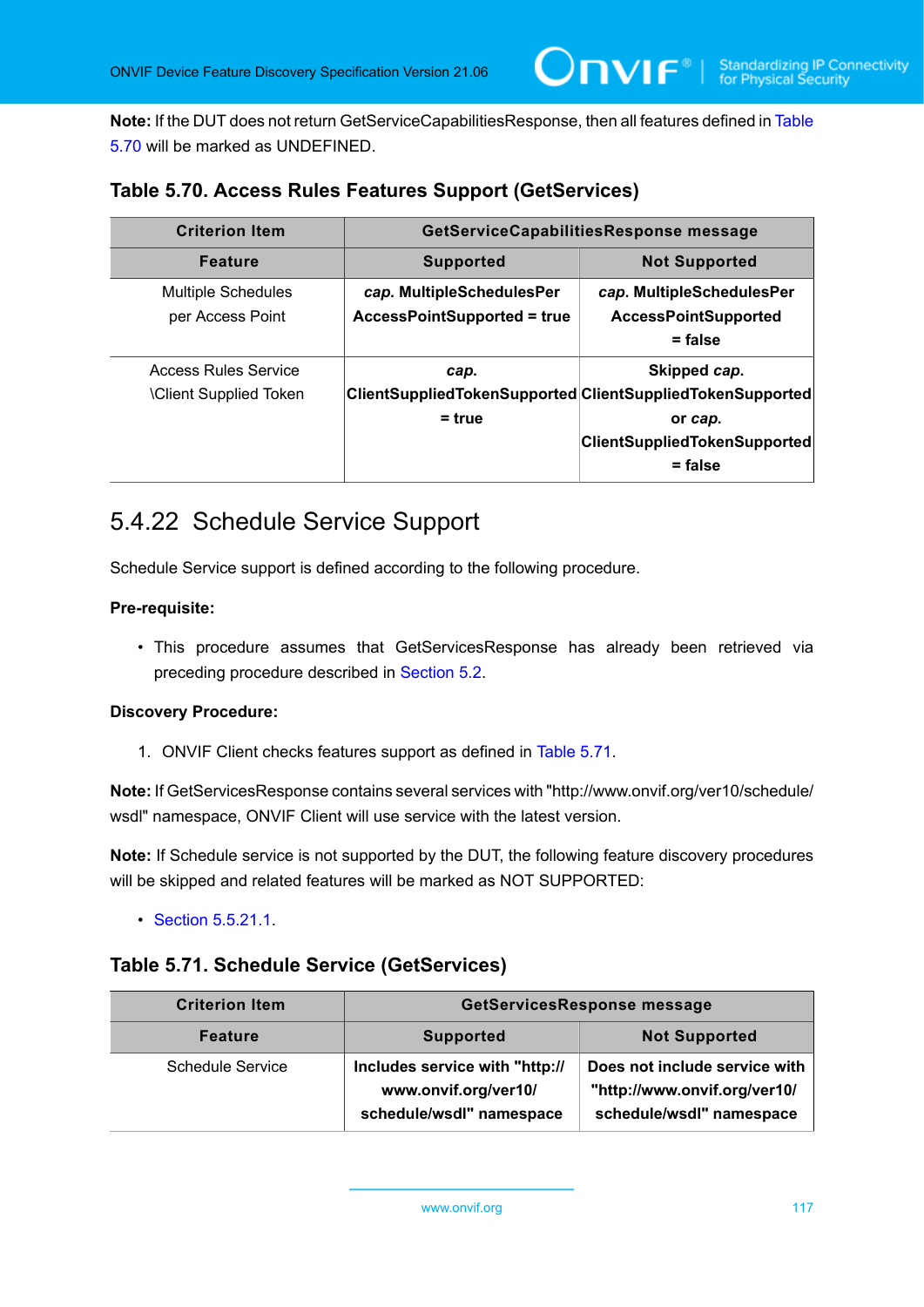# <span id="page-117-0"></span>5.4.22.1 Schedule Features Support

Schedule capabilities support under Schedule Service is determined according to the following procedure in conjunction with the above procedure.

#### **Pre-requisite:**

• This procedure assumes that Schedule Service is supported by the DUT as defined in [Section](#page-116-2) [5.5.21](#page-116-2), otherwise all features defined in [Table](#page-117-1) 5.72 will be marked as NOT SUPPORTED.

#### **Discovery Procedure:**

- 1. ONVIF Client invokes **GetServiceCapabilities** request for Schedule Service.
- 2. The DUT responds with **GetServiceCapabilitiesResponse** message with parameters
	- Capabilities =: *cap*
- 3. ONVIF Client checks features support as defined in [Table](#page-117-1) 5.72.

**Note:** If the DUT does not return GetServiceCapabilitiesResponse, then all features defined in [Table](#page-117-1) [5.72](#page-117-1) will be marked as UNDEFINED.

<span id="page-117-1"></span>

| <b>Criterion Item</b>                            | GetServiceCapabilitiesResponse message  |                                                                                                                             |
|--------------------------------------------------|-----------------------------------------|-----------------------------------------------------------------------------------------------------------------------------|
| <b>Feature</b>                                   | <b>Supported</b>                        | <b>Not Supported</b>                                                                                                        |
| <b>Extended Recurrence</b>                       | cap.<br>$=$ true                        | cap.<br>ExtendedRecurrenceSupportedExtendedRecurrenceSupported<br>= false                                                   |
| Special Days                                     | cap.SpecialDaysSupported<br>$=$ true    | cap.SpecialDaysSupported<br>= false                                                                                         |
| <b>State Reporting</b>                           | cap.StateReportingSupported<br>$=$ true | cap.StateReportingSupported<br>$=$ false                                                                                    |
| Schedule Service<br><b>Client Supplied Token</b> | cap.<br>$=$ true                        | Skipped cap.<br>ClientSuppliedTokenSupported ClientSuppliedTokenSupported<br>or cap.<br><b>ClientSuppliedTokenSupported</b> |
|                                                  |                                         | $=$ false                                                                                                                   |

# 5.4.23 Provisioning Service Support

Provisioning Service support is defined according to the following procedure.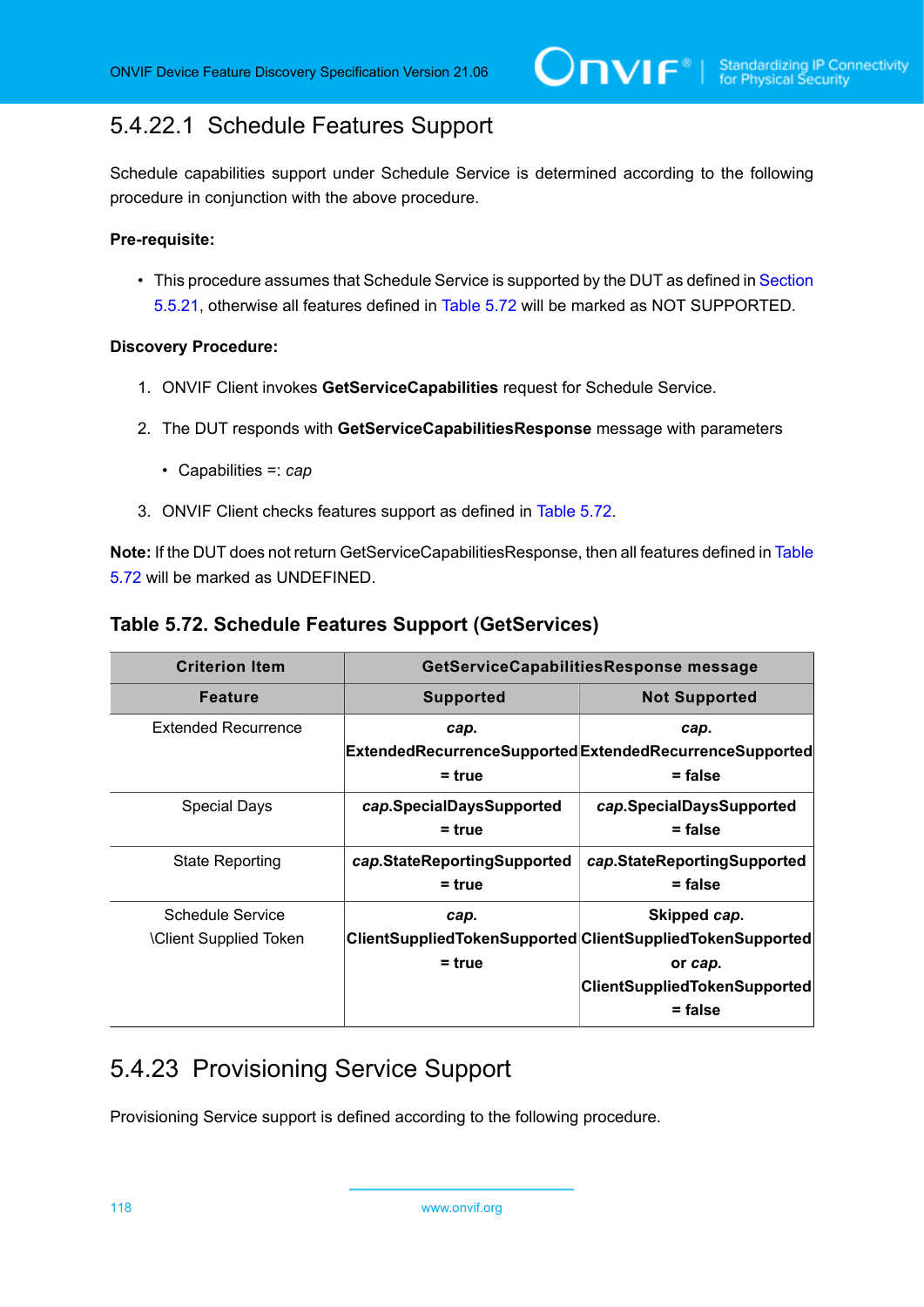#### **Pre-requisite:**

• This procedure assumes that GetServicesResponse has already been retrieved via preceding procedure described in [Section 5.2](#page-38-0).

#### **Discovery Procedure:**

1. ONVIF Client checks features support as defined in [Table](#page-118-0) 5.73.

**Note:** If GetServicesResponse contains several services with "http://www.onvif.org/ver10/ provisioning/wsdl" namespace ONVIF Client will use service with the latest version.

### <span id="page-118-0"></span>**Table 5.73. Provisioning Service (GetServices)**

| <b>Criterion Item</b>       | <b>GetServicesResponse</b>                                                                |                                                                                                   |
|-----------------------------|-------------------------------------------------------------------------------------------|---------------------------------------------------------------------------------------------------|
| <b>Feature</b>              | <b>Supported</b>                                                                          | <b>Not Supported</b>                                                                              |
| <b>Provisioning Service</b> | Includes service with<br>"http://www.onvif.org/<br>ver10/provisioning/<br>wsdl" namespace | Does not include service<br>with "http://www.onvif.org/<br>ver10/provisioning/<br>wsdl" namespace |

# 5.4.24 Thermal Service Support

Thermal Service support is defined according to the following procedure.

#### **Pre-requisite:**

• This procedure assumes that GetServicesResponse has already been retrieved via preceding procedure described in [Section 5.2](#page-38-0).

#### **Discovery Procedure:**

1. ONVIF Client checks features support as defined in [Table](#page-118-1) 5.74.

**Note:** If GetServicesResponse contains several services with "http://www.onvif.org/ver10/thermal/ wsdl" namespace ONVIF Client will use service with the latest version.

#### <span id="page-118-1"></span>**Table 5.74. Thermal Service (GetServices)**

| <b>Criterion Item</b>  | <b>GetServicesResponse</b>                                                        |                                                                                          |
|------------------------|-----------------------------------------------------------------------------------|------------------------------------------------------------------------------------------|
| <b>Feature</b>         | <b>Supported</b>                                                                  | <b>Not Supported</b>                                                                     |
| <b>Thermal Service</b> | Includes service with "http://<br>www.onvif.org/ver10/<br>thermal/wsdl" namespace | Does not include service with<br>"http://www.onvif.org/ver10/<br>thermal/wsdl" namespace |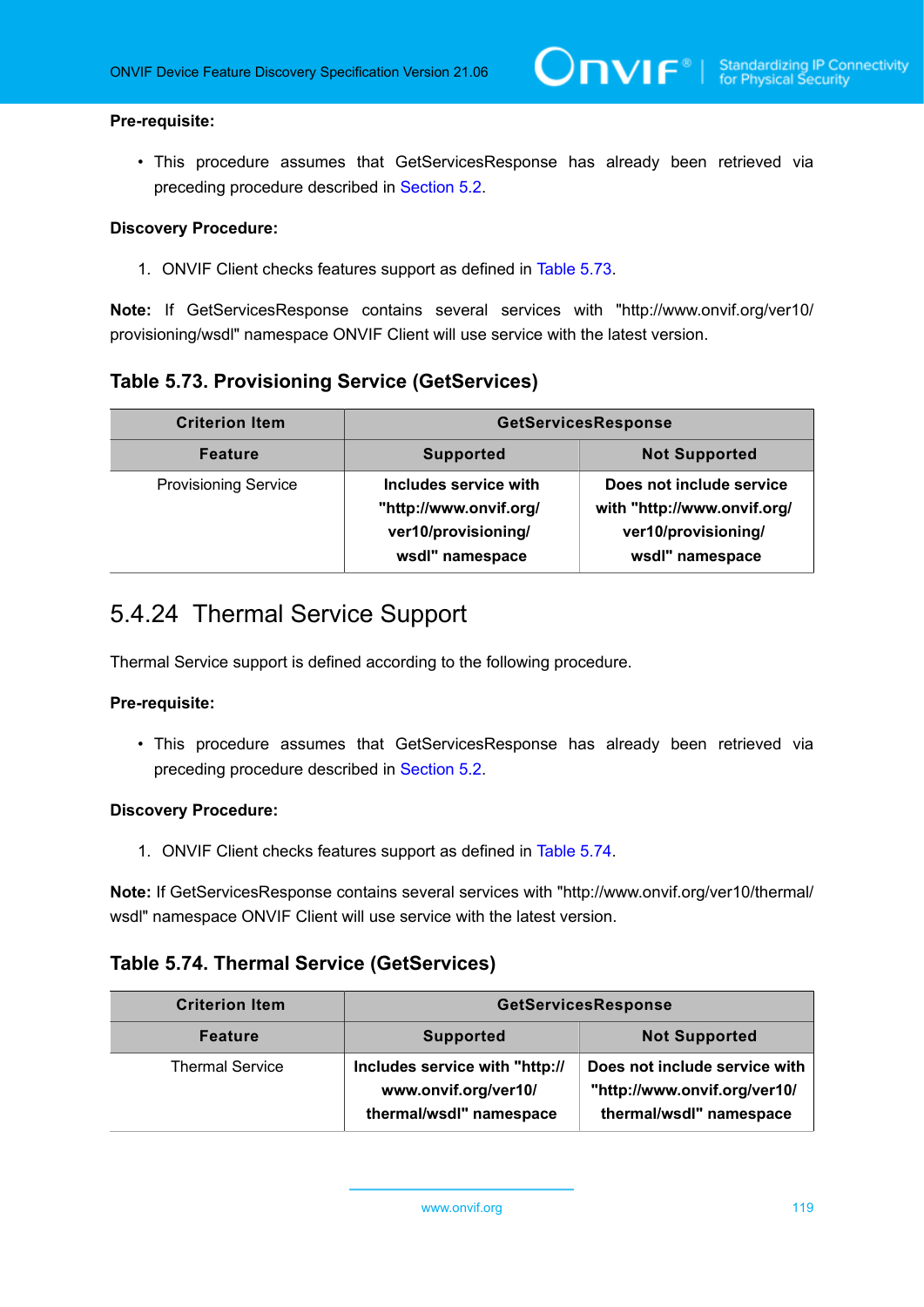# 5.5 Discovery Procedure (GetCapabilities)

If only GetCapabilities is supported by the DUT, then GetCapabilities command will be used for feature discovery procedure. The following provides with the functionality discovery procedure for this case.

# 5.5.1 Device Service Capabilities Configuration Functionality in Device Management Service

There are various network configuration functions defined in [ONVIF Core] as a part of ONVIF Device Management Service. The following provides with the functionality discovery procedure which is related to network configuration.

#### **Discovery Procedure:**

1. ONVIF Client checks features support as defined in [Table](#page-120-0) 5.75.

**Note:** Absence of Capabilities.Device or Capabilities.Device.Network element in GetCapabilitiesResponse will be regarded as no support for the following functionalities:

- ZeroConfiguration
- IPv6
- IP Filter
- Dynamic DNS
- DHCPv6

**Note:** Absence of Capabilities.Device or Capabilities.Device.System or Capabilities.Device.Security element in GetCapabilitiesResponse will be regarded as no support for the following functionalities:

- BYE Message
- System logging
- HttpFirmwareUpgrade
- TLS1.0
- TLS1.1
- TLS1.2

**Note:** Absence of Capabilities.Device or Capabilities.Device.System element in GetCapabilitiesResponse will be regarded as no support for the following functionalities:

120 www.onvif.org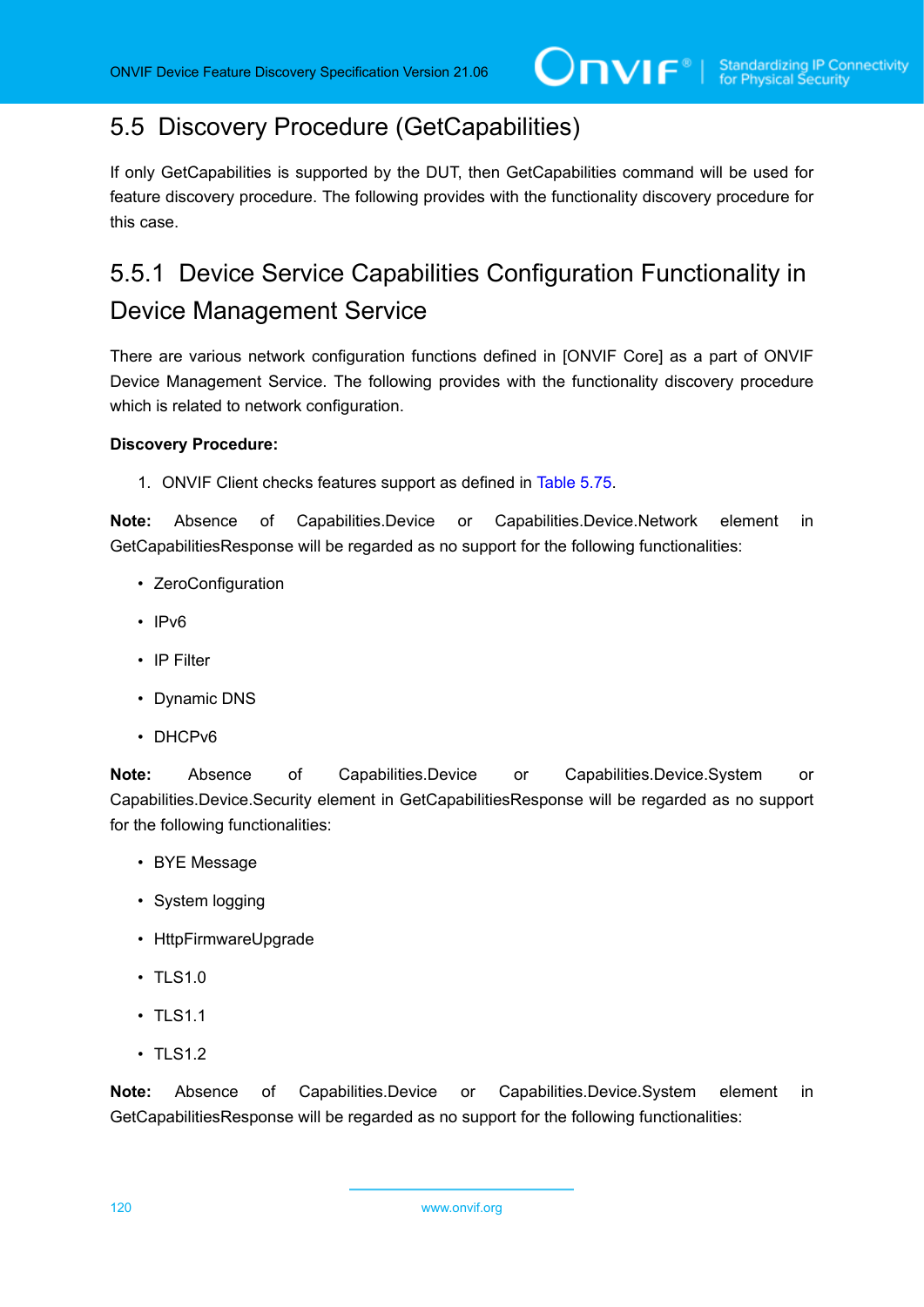- User Configuration
- Network Configuration

**Note:** Since the DUT does not support GetServices feature, the following functionalities are defined as not supported:

- Maximum Users
- Maximum Username Length
- Maximum Password Length
- DefaultAccessPolicy
- Auxiliary Commands support

# <span id="page-120-0"></span>**Table 5.75. Device Service Capabilities Configuration Functionality in Device Management Service (GetCapabilities)**

| <b>Criterion Item</b> | GetCapabilitiesResponse message                          |                                                                                                                                                   |
|-----------------------|----------------------------------------------------------|---------------------------------------------------------------------------------------------------------------------------------------------------|
| <b>Feature</b>        | <b>Supported</b>                                         | <b>Not Supported</b>                                                                                                                              |
| IP <sub>v6</sub>      | Capabilities.Device.Network.<br><b>IPVersion6 = true</b> | <b>Skipped</b><br>Capabilities.Device.Network.<br><b>IPVersion6 or</b><br>Capabilities.Device.Network.<br><b>IPVersion6 = false</b>               |
| Zero Configuration    | Capabilities.Device.Network.<br>ZeroConfiguration = true | <b>Skipped</b><br>Capabilities.Device.Network.<br><b>ZeroConfiguration or</b><br>Capabilities.Device.Network.<br><b>ZeroConfiguration = false</b> |
| <b>Dynamic DNS</b>    | Capabilities.Device.Network.<br><b>DynDNS</b> = true     | <b>Skipped</b><br>Capabilities.Device.Network.<br><b>DynDNS</b> or<br>Capabilities.Device.Network.<br><b>DynDNS</b> = false                       |
| IP Filter             | Capabilities.Device.Network.<br><b>IPFilter = true</b>   | <b>Skipped Capabilities.Device.</b><br>Network.IPFilter or<br>Capabilities.Device.Network.<br><b>IPFilter = false</b>                             |
| Stateful IPv6 DHCP    | Capabilities.Device.Network.<br>$DHCPv6 = true$          | <b>Skipped Capabilities.Device.</b><br>Network.DHCPv6 or                                                                                          |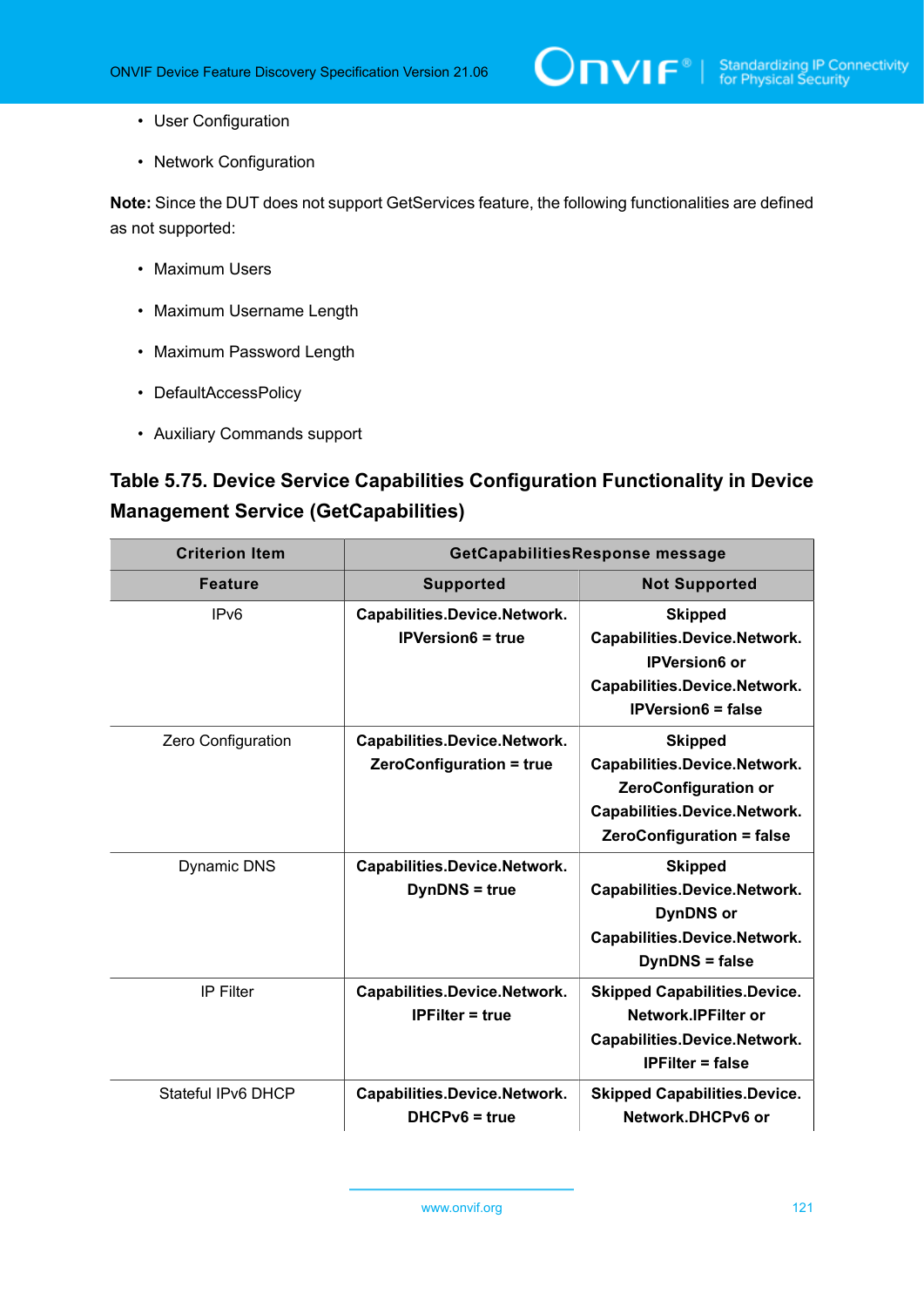

| <b>Criterion Item</b>        | GetCapabilitiesResponse message                                                                         |                                                                                                                                                                                                        |
|------------------------------|---------------------------------------------------------------------------------------------------------|--------------------------------------------------------------------------------------------------------------------------------------------------------------------------------------------------------|
| <b>Feature</b>               | <b>Supported</b>                                                                                        | <b>Not Supported</b>                                                                                                                                                                                   |
|                              |                                                                                                         | Capabilities.Device.Network.<br>$DHCPv6 = false$                                                                                                                                                       |
| <b>Remote User Handling</b>  | <b>Capabilities.Device.Security.</b><br><b>Extension.Extension.</b><br><b>RemoteUserHandling = true</b> | <b>Skipped Capabilities.Device.</b><br>Security.<br><b>Extension.Extension.</b><br>RemoteUserHandling<br>or Capabilities.Security.<br><b>Extension.Extension.</b><br><b>RemoteUserHandling = false</b> |
| <b>TLS1.0</b>                | <b>Capabilities.Device.Security.</b><br>Extension.TLS1.0 = true                                         | <b>Skipped</b><br><b>Capabilities.Device.Security.</b><br><b>Extension or</b><br><b>Capabilities.Device.Security.</b><br>Extension.TLS1.0 = false                                                      |
| <b>TLS1.1</b>                | Capabilities.Device.<br>Security.TLS1.1 = true                                                          | <b>Skipped</b><br><b>Capabilities.Device.Security</b><br>or<br><b>Capabilities.Device.Security.</b><br>$TLS1.1 = false$                                                                                |
| <b>TLS1.2</b>                | <b>Capabilities.Device.</b><br>Security.TLS1.2 = true                                                   | <b>Skipped</b><br><b>Capabilities.Device.Security</b><br>or<br><b>Capabilities.Device.Security.</b><br>$TLS1.2 = false$                                                                                |
| Discovery                    | <b>Mandatory functionality</b>                                                                          |                                                                                                                                                                                                        |
| <b>Bye Message</b>           | Capabilities.Device.System.<br>DiscoveryBye = true                                                      | <b>Skipped Capabilities.Device.</b><br>System.DiscoveryBye or<br>Capabilities.Device.System.<br>DiscoveryBye = false                                                                                   |
| System logging               | Capabilities.Device.System.<br><b>SystemLogging = true</b>                                              | <b>Skipped Capabilities.Device.</b><br>System.SystemLogging or<br>Capabilities.Device.System.<br>SystemLogging = false                                                                                 |
| <b>Http Firmware Upgrade</b> | Capabilities.System.<br><b>Extension.</b><br>HttpFirmwareUpgrade = true                                 | <b>Skipped Capabilities.System.</b><br><b>Extension.</b><br>HttpFirmwareUpgrade<br>or Capabilities.                                                                                                    |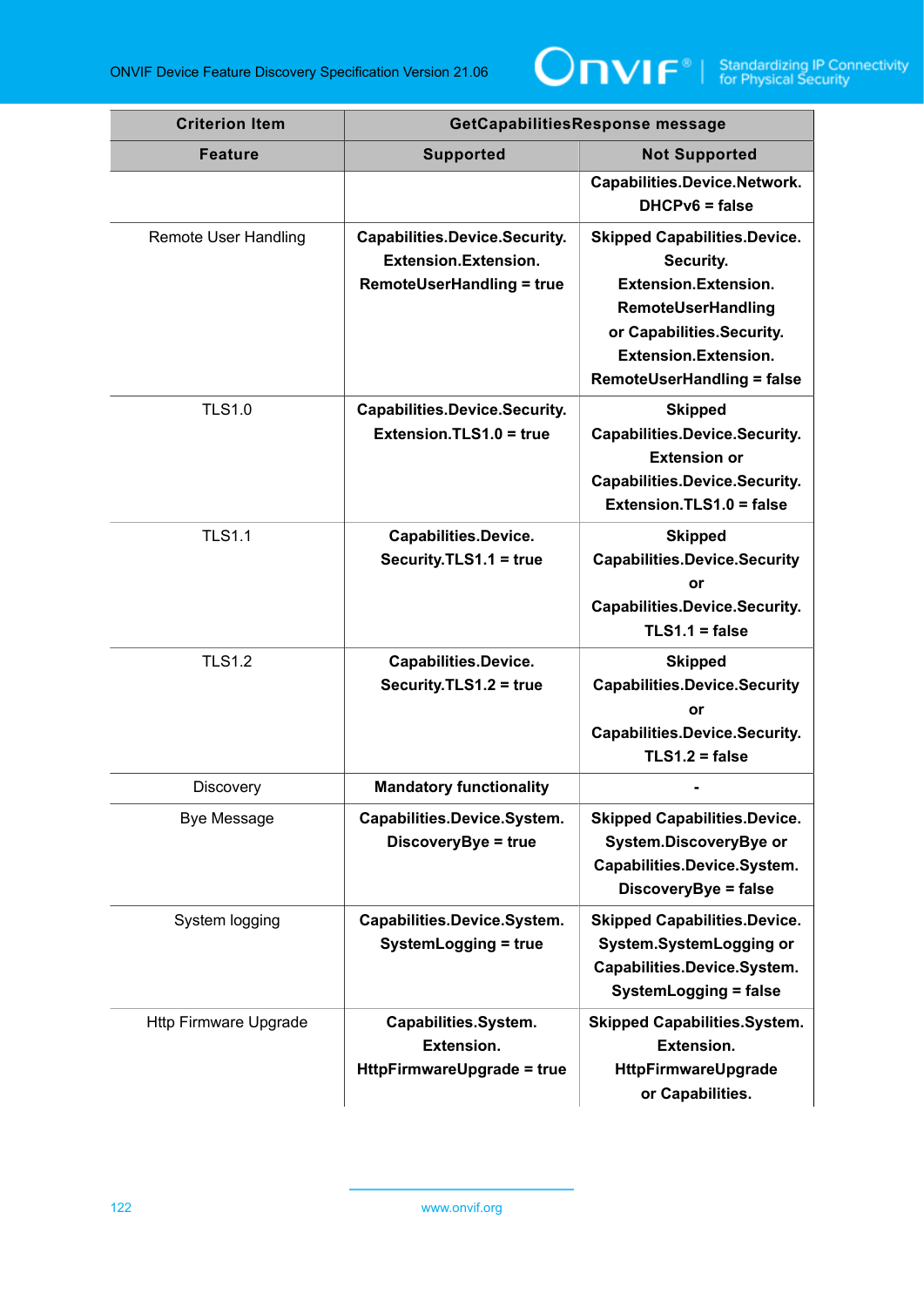

| <b>Criterion Item</b>           | GetCapabilitiesResponse message                                                        |                                                                                                                                                                       |
|---------------------------------|----------------------------------------------------------------------------------------|-----------------------------------------------------------------------------------------------------------------------------------------------------------------------|
| <b>Feature</b>                  | <b>Supported</b>                                                                       | <b>Not Supported</b>                                                                                                                                                  |
|                                 |                                                                                        | System. Extension.<br><b>HttpFirmwareUpgrade = false</b>                                                                                                              |
| <b>Http System Backup</b>       | Capabilities.System.<br>Extension.HttpSystemBackup<br>$= true$                         | <b>Skipped Capabilities.System.</b><br>Extension.HttpSystemBackup<br>or<br>Capabilities.System.Extension.<br><b>HttpSystemBackup = false</b>                          |
| <b>Http System Logging</b>      | Capabilities.System.<br><b>Extension.HttpSystemLogging</b><br>$= true$                 | <b>Skipped Capabilities.System.</b><br>Extension.HttpSystemLogging<br>or<br>Capabilities.System.Extension.<br><b>HttpSystemLogging = false</b>                        |
| <b>Http Support Information</b> | Capabilities.System.<br><b>Extension.</b><br><b>HttpSupportInformation</b><br>$= true$ | <b>Skipped Capabilities.System.</b><br>Extension.<br><b>HttpSupportInformation or</b><br>Capabilities.System.Extension.<br><b>HttpSupportInformation</b><br>$=$ false |
| <b>User Configuration</b>       | <b>Mandatory functionality</b>                                                         |                                                                                                                                                                       |
| <b>Network Configuration</b>    | <b>Mandatory functionality</b>                                                         |                                                                                                                                                                       |

# 5.5.2 Discovery Types Support

From the first version of ONVIF Core Specification document, Device Type that is required for Discovery functionality was "dn:NetworkVideoTransmitter". Device Type was modified in the later version of [ONVIF Network Interface Specs] to "tds:Device". Which Device Type shall be used by DUT is defined in the scope of [ONVIF Profile S], [ONVIF Profile G] and [ONVIF Profile C].The following procedure discovers which Types are supported by DUT.

#### **Discovery Procedure:**

- 1. ONVIF Client invokes Unicast Probe request (empty Types, empty Scopes) to get ProbeMatches response.
- 2. ONVIF Client receives ProbeMatch and checks features support as defined in [Table](#page-123-0) 5.76.

**Note:** If DUT does not return ProbeMatch or ProbeMatch <d:Types> does not contain neither "dn:NetworkVideoTransmitter" nor "tds:Device", the following features will be marked as undefined:

• WS-Discovery\Types\tds:Device

www.onvif.org 123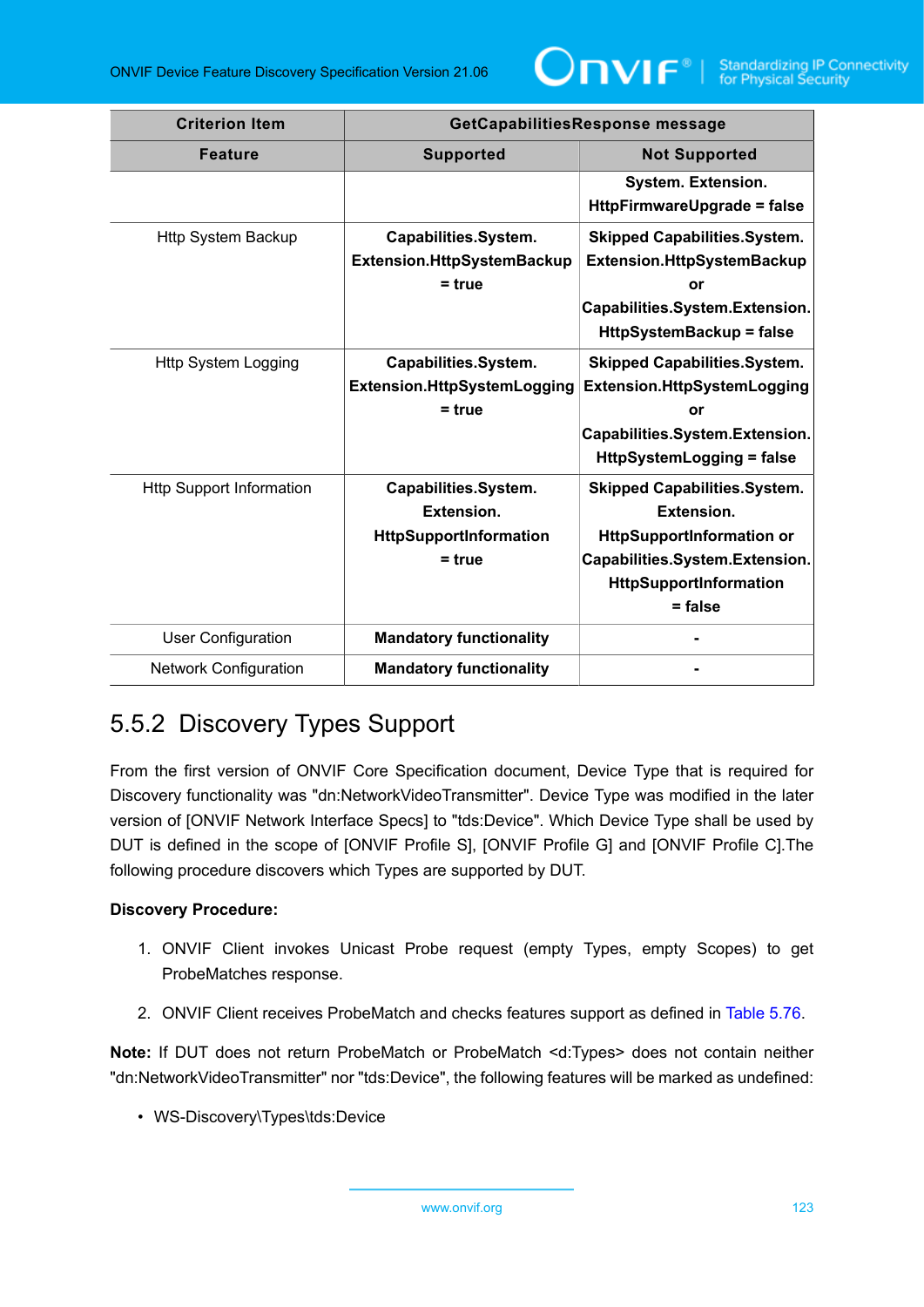• WS-Discovery\Types\dn:NetworkVideoTransmitter

## <span id="page-123-0"></span>**Table 5.76. Discovery Types**

| <b>Criterion Item</b>      | <d:types> in ProbeMatch response</d:types>     |                                                  |
|----------------------------|------------------------------------------------|--------------------------------------------------|
| <b>Feature</b>             | <b>Supported</b>                               | <b>Not Supported</b>                             |
| tds:Device                 | <b>Contains "tds:Device"</b>                   | Does not contain<br>"tds:Device"                 |
| dn:NetworkVideoTransmitter | <b>Contains</b><br>"dn:NetworkVideoTransmitter | Does not contain<br>"dn:NetworkVideoTransmitter" |

# 5.5.3 HTTPS Support

The following is the procedure to determine the function support.

**Pre-requisite:** ONVIF Client and DUT

• If DUT supports HTTPS, then HTTPS is configured on the DUT.

#### **Discovery Procedure:**

- ONVIF Client invokes GetNetworkProtocols request message to retrieve network protocols supported by DUT.
- The DUT returns GetNetworkProtocolsResponse. ONVIF Client checks features support as defined in [Table](#page-123-1) 5.77.

**Note:** If the DUT does not return GetNetworkProtocolsResponse, ONVIF Client assumes that RTP/ RTSP/HTTPS function support is marked as undefined.

### <span id="page-123-1"></span>**Table 5.77. HTTPS Support (GetCapabilities)**

| <b>Criterion Item</b> | <b>GetNetworkProtocolsResponse</b>                                                                                       |                                                                                                                                                          |
|-----------------------|--------------------------------------------------------------------------------------------------------------------------|----------------------------------------------------------------------------------------------------------------------------------------------------------|
| <b>Feature</b>        | <b>Supported</b>                                                                                                         | <b>Not Supported</b>                                                                                                                                     |
| <b>HTTPS</b>          | Includes NetworkProtocols<br>element with Name<br>= HTTPS and with<br>Enabled=true or DUT<br>supports TLS Server feature | Does not include<br>NetworkProtocols element<br>with Name = HTTPS or<br>includes NetworkProtocols<br>element with Name = HTTPS<br>and with Enabled=false |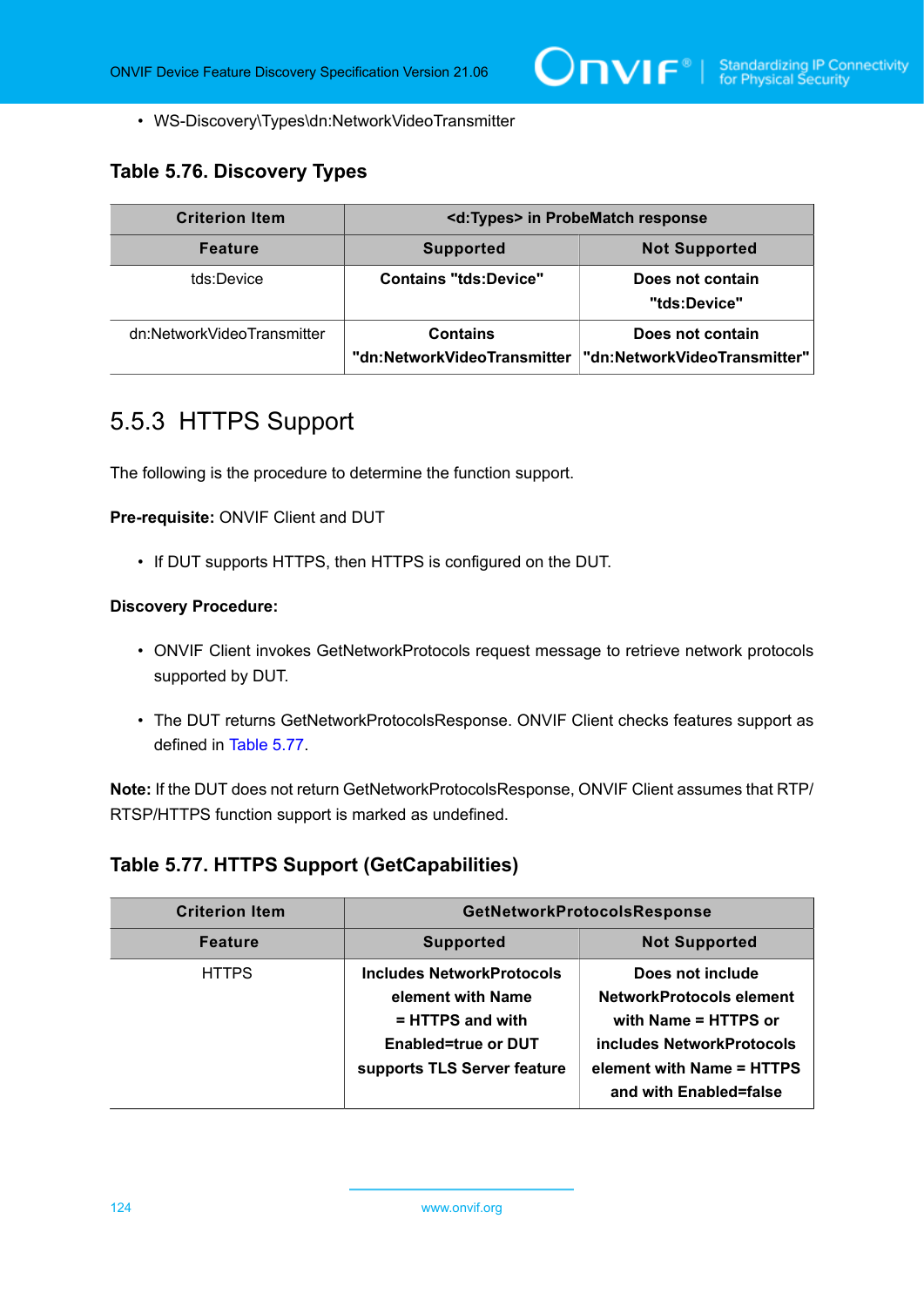# 5.5.4 Security (HTTP Digest Authentication) Support

In the first version of [ONVIF Core], WS-UsernameToken support was the only method defined as a mandatory feature for user authentication. This has been changed in the later version of [ONVIF Core] where it also defines the HTTP digest authentication support as a mandatory feature.

The following discovery procedure will be performed for ONVIF Client to determine which user authentication function will be used in conformance testing.

#### **Discovery Procedure:**

- 1. ONVIF Client invokes request message for command with security support without any user authentication (no WS-Security and no HTTP digest authentication) to check HTTP digest authentication support.
- 2. ONVIF Client checks features support as defined in [Table](#page-124-0) 5.78.

**Note:** The command which is being used for this discovery procedure should be provided before performing the steps.

**Note:** If HTTP digest authentication is assumed as supported, the HTTP digest authentication scheme will be used in the following feature discovery procedure whenever necessary as well as in conformance testing.

### <span id="page-124-0"></span>**Table 5.78. HTTP Digest Authentication (GetCapabilities)**

| <b>Criterion Item</b> | Command with security support response message |                                    |
|-----------------------|------------------------------------------------|------------------------------------|
| <b>Feature</b>        | <b>Supported</b>                               | <b>Not Supported</b>               |
| HTTP digest           | <b>HTTP 401 Unauthorized error</b>             | Not HTTP 401<br>Unauthorized error |

# 5.5.5 NTP Support

Whether the DUT supports NTP functionality is determined by the following discovery procedure.

#### **Discovery Procedure:**

- 1. ONVIF Client invokes GetNTPRequest.
- 2. ONVIF Client checks features support as defined in [Table](#page-125-0) 5.79.

**Note:** In any other case than the above, NTP function support will be marked as undefined.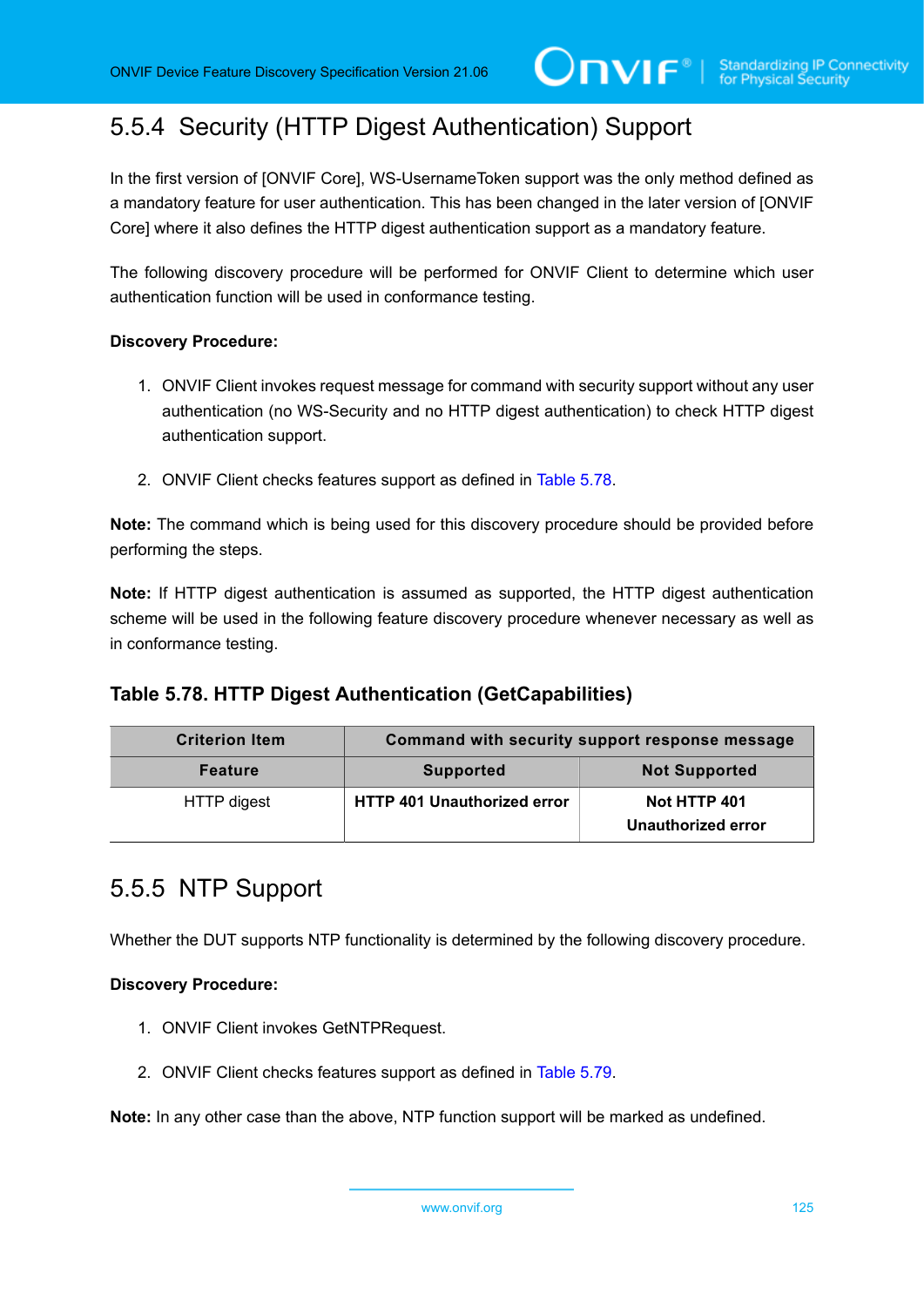### <span id="page-125-0"></span>**Table 5.79. NTP Functionality (GetCapabilities)**

| <b>Criterion Item</b> | <b>GetNTPResponse</b>                        |                                   |
|-----------------------|----------------------------------------------|-----------------------------------|
| <b>Feature</b>        | <b>Supported</b>                             | <b>Not Supported</b>              |
| <b>NTP</b>            | <b>DUT returns</b><br><b>GetNTP Response</b> | <b>DUT returns any SOAP fault</b> |

## 5.5.6 I/O Functionality in Device Management Service

I/O related functionality support can be retrieved by checking correspondent element of GetCapabilitiesResponse. The following is the procedure to determine the function support.

#### **Pre-requisite:**

• This procedure assumes that GetCapabilitiesResponse has already been retrieved via preceding procedure described in [Section 5.2](#page-38-0).

#### **Discovery Procedure:**

- 1. ONVIF Client invokes GetCapabilitiesRequest to check I/O functionality support.
- 2. ONVIF Client receives GetCapabilitiesResponse and checks features support as defined in [Table](#page-126-0) 5.80.
- 3. ONVIF Client invokes GetRelayOutputsRequest message to retrieve a relay output list.
- 4. The DUT returns GetRelayOutputsResponse with a list of relay outputs.
- 5. ONVIF Client invokes SetRelayOutputSettingsRequest message (RelayOutputToken = "[first token from GetRelayOutputsResponse]", Properties.Mode = "Bistable", Properties.DelayTime = "PT30S", Properties.IdleState = "open").
- <span id="page-125-1"></span>6. ONVIF Client receives SetRelayOutputSettingsResponse.
- 7. ONVIF Client invokes SetRelayOutputSettingsRequest message (RelayOutputToken = "[first token from GetRelayOutputsResponse]", Properties.Mode = "Bistable", Properties.DelayTime = "PT30S", Properties.IdleState = "closed").
- <span id="page-125-2"></span>8. ONVIF Client receives SetRelayOutputSettingsResponse.
- <span id="page-125-3"></span>9. ONVIF Client invokes SetRelayOutputSettingsRequest message (RelayOutputToken = "[first token from GetRelayOutputsResponse]", Properties.Mode = "Monostable", Properties.DelayTime = "PT30S", Properties.IdleState = "open").
- 10.ONVIF Client receives SetRelayOutputSettingsResponse.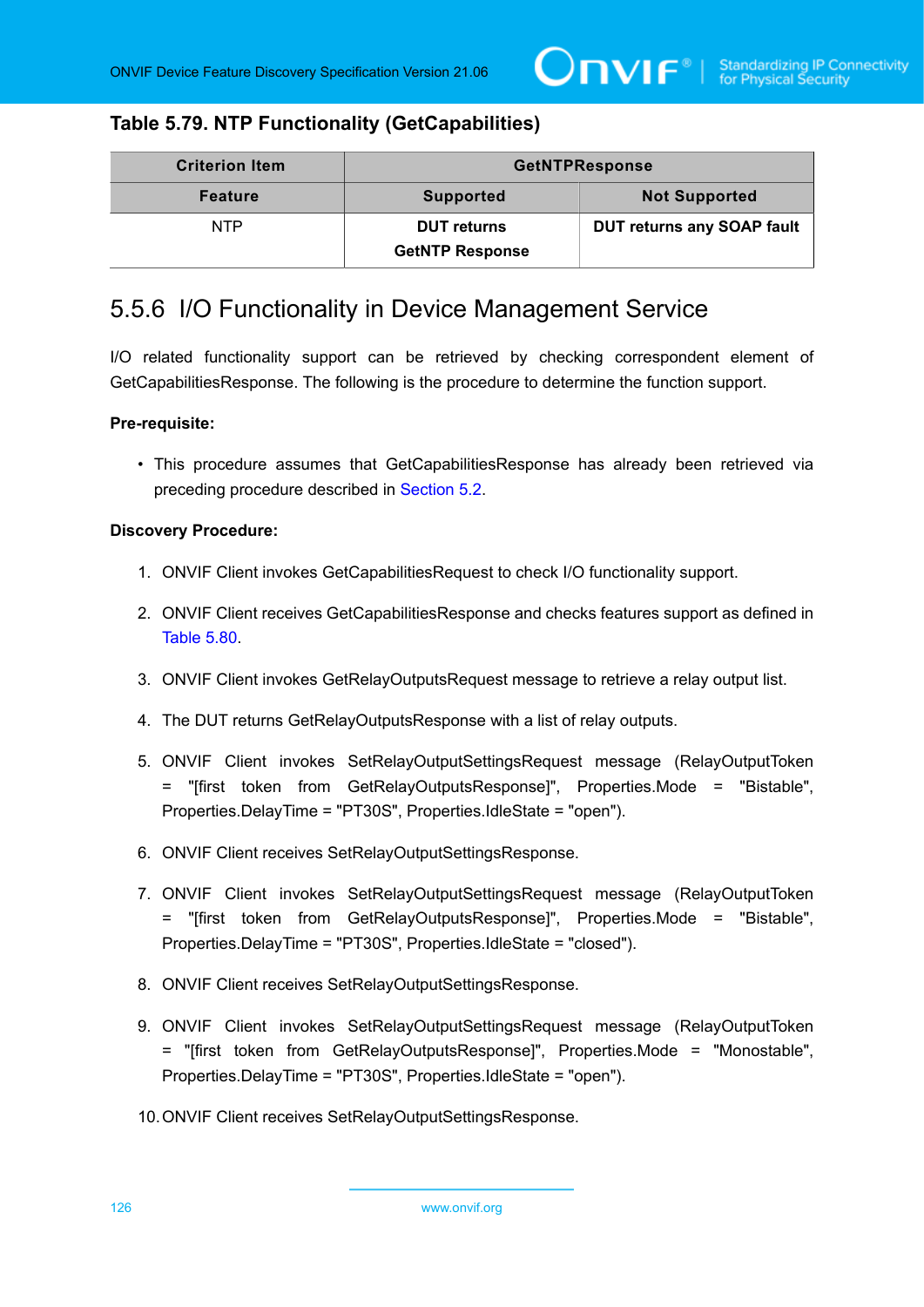- <span id="page-126-2"></span>11. ONVIF Client invokes SetRelayOutputSettingsRequest message (RelayOutputToken = "[first token from GetRelayOutputsResponse]", Properties.Mode = "Monostable", Properties.DelayTime = "PT30S", Properties.IdleState = "closed").
- 12.ONVIF Client receives SetRelayOutputSettingsResponse.
- 13.ONVIF Client checks features support as defined in [Table](#page-126-1) 5.81.

**Note:** Absence of Capabilities.Device.IO element in the GetCapabilitiesResponse will be defined as absence of Capabilities.Device.IO.RelayOutputs.

**Note:** If Capabilities.Device element is not included in the GetCapabilitiesResponse, Relay Outputs feature will be marked as unsupported.

**Note:** If DUT does not return GetRelayOutputsResponse or a list of relay outputs in the GetRelayOutputsResponse is empty, Relay Outputs features will be marked as undefined.

**Note:** If GetCapabilities command is not supported by the DUT, I/O feature for Device Management Service will be defined as unsupported.

<span id="page-126-0"></span>**Table 5.80. Relay Outputs in Device Management Service (GetCapabilities)**

| <b>Criterion Item</b> | GetCapabilitiesResponse message                       |                                                                                                                 |
|-----------------------|-------------------------------------------------------|-----------------------------------------------------------------------------------------------------------------|
| <b>Feature</b>        | <b>Supported</b>                                      | <b>Not Supported</b>                                                                                            |
| <b>RelayOutputs</b>   | Capabilities.Device.IO.<br><b>RelayOutputs &gt; 0</b> | <b>Skipped</b><br>Capabilities.Device.IO.<br><b>RelayOutputs or Capabilities.</b><br>Device.IO.RelayOutputs = 0 |

<span id="page-126-1"></span>

| Table 5.81. Relay Outputs Mode and Idle State in Device Management Service |
|----------------------------------------------------------------------------|
| (GetCapabilities)                                                          |

| <b>Criterion Item</b>           | <b>SetRelayOutputSettingsResponse</b>                                            |                                                        |
|---------------------------------|----------------------------------------------------------------------------------|--------------------------------------------------------|
| <b>Feature</b>                  | <b>Supported</b>                                                                 | <b>Not Supported</b>                                   |
| Bistable Mode/Open Idle State   | <b>DUT</b> returns<br><b>SetRelayOutputSettings</b><br>Response for step 6.      | <b>DUT</b> returns any<br>SOAP fault for step 6.       |
| Bistable Mode/Closed Idle State | <b>DUT</b> returns<br><b>SetRelayOutputSettings</b><br>Response for step 8.      | <b>DUT returns any</b><br>SOAP fault for step 8.       |
| <b>Bistable Mode</b>            | <b>DUT</b> returns<br><b>SetRelayOutputSettings</b><br>Response for step 6 or 8. | <b>DUT returns any SOAP</b><br>fault for step 6 and 8. |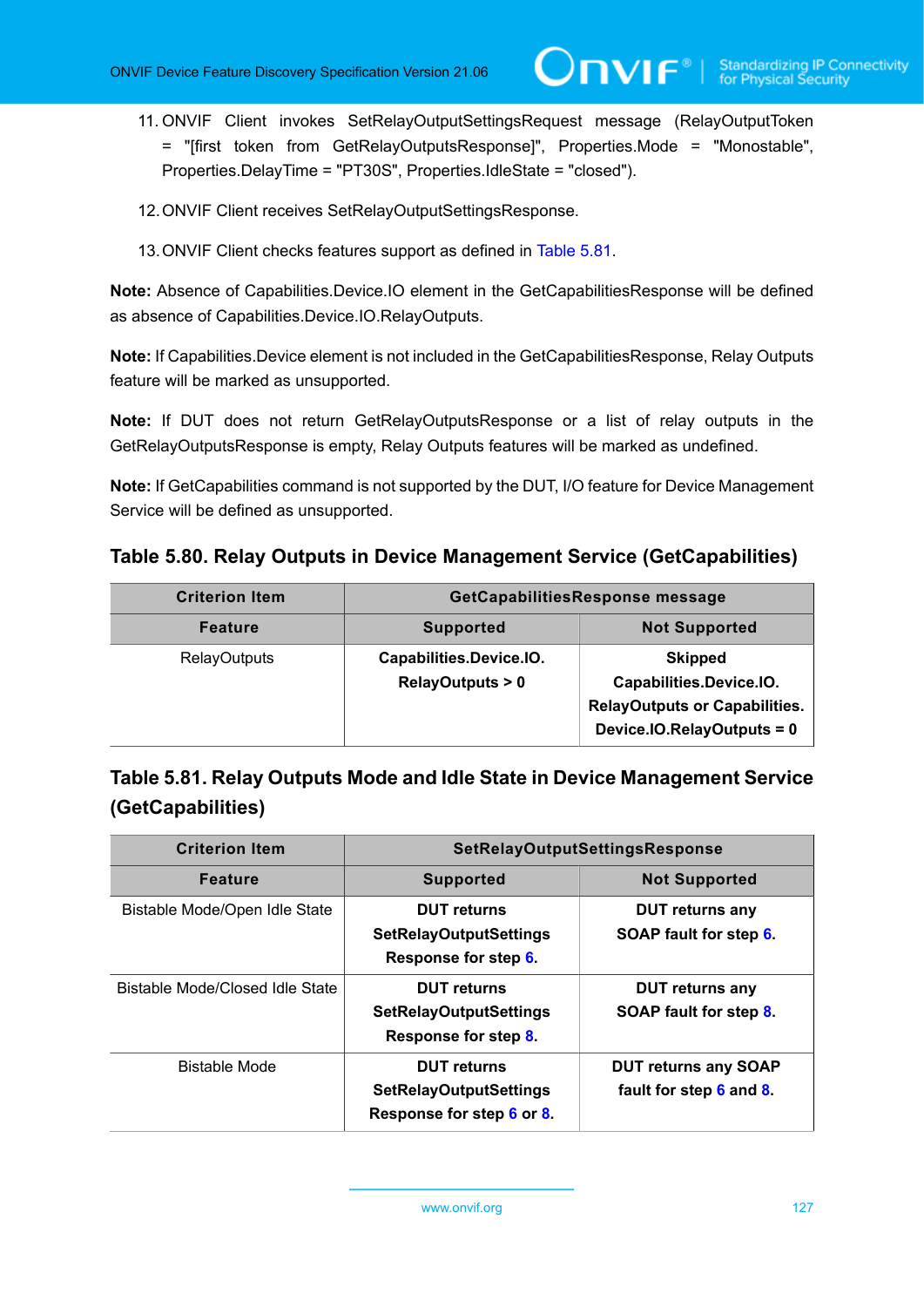

| <b>Criterion Item</b>                 | <b>SetRelayOutputSettingsResponse</b>                                             |                                                         |
|---------------------------------------|-----------------------------------------------------------------------------------|---------------------------------------------------------|
| <b>Feature</b>                        | <b>Supported</b>                                                                  | <b>Not Supported</b>                                    |
| Monostable Mode/<br>Open Idle State   | <b>DUT</b> returns<br><b>SetRelayOutputSettings</b><br>Response for step 9.       | <b>DUT returns any</b><br>SOAP fault for step 9.        |
| Monostable Mode/<br>Closed Idle State | <b>DUT</b> returns<br><b>SetRelayOutputSettings</b><br>Response for step 11.      | <b>DUT returns any</b><br>SOAP fault for step 11        |
| Monostable Mode                       | <b>DUT</b> returns<br><b>SetRelayOutputSettings</b><br>Response for step 9 or 11. | <b>DUT returns any SOAP</b><br>fault for step 9 and 11. |

# 5.5.7 Monitoring Events Support

Monitoring Events support under Device Control Service is determined according to the following procedure.

#### **Pre-requisite:**

• This procedure assumes that GetEventPropertiesResponse has already been retrieved via preceding procedure described in [Section 5.6.9](#page-133-0).

### **Discovery Procedure:**

1. ONVIF Client checks features support as defined in [Table](#page-128-0) 5.82.

**Note:** If the DUT does not return Event Service or GetEventPropertiesResponse message, then the following features will be marked as undefined:

- Monitoring/ProcessorUsage
- Monitoring/OperatingTime/LastReset
- Monitoring/OperatingTime/LastReboot
- Monitoring/OperatingTime/LastClockSynchronization
- Monitoring/Backup/Last
- Device/HardwareFailure/TemperatureCritical
- Device/HardwareFailure/FanFailure
- Device/HardwareFailure/PowerSupplyFailure
- Device/HardwareFailure/StorageFailure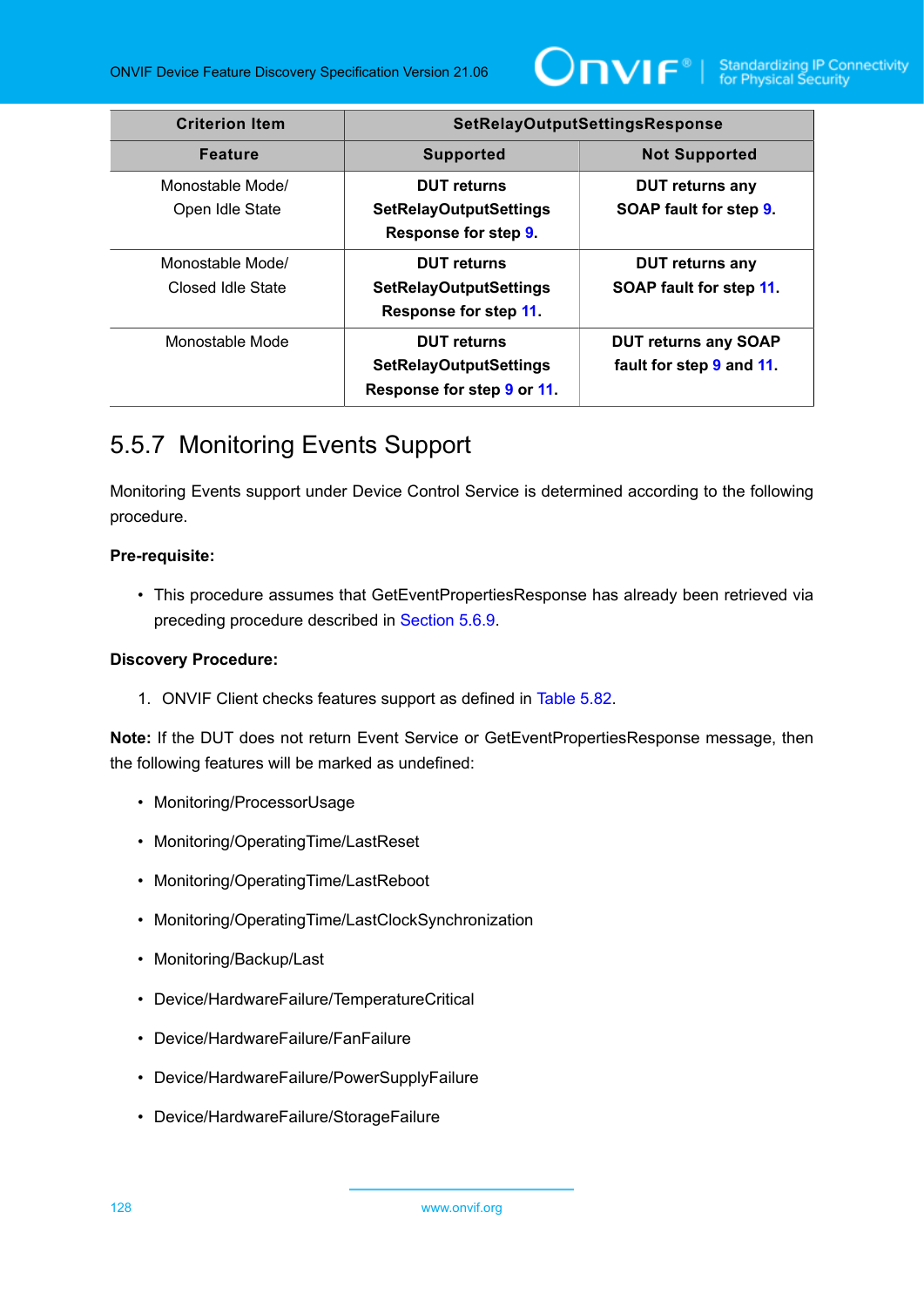## <span id="page-128-0"></span>**Table 5.82. Monitoring Events Support (GetCapabilities)**

| <b>Criterion Item</b>                                 | <b>GetEventPropertiesResponse</b>                                                                           |                                                                                                                 |
|-------------------------------------------------------|-------------------------------------------------------------------------------------------------------------|-----------------------------------------------------------------------------------------------------------------|
| <b>Feature</b>                                        | <b>Supported</b>                                                                                            | <b>Not Supported</b>                                                                                            |
| Monitoring/ProcessorUsage                             | <b>Contains tns1:Monitoring/</b><br><b>ProcessorUsage Event topic</b>                                       | Does not contain<br>tns1:Monitoring/<br><b>ProcessorUsage Event topic</b>                                       |
| Monitoring/<br>OperatingTime/LastReset                | <b>Contains tns1: Monitoring/</b><br><b>OperatingTime/</b><br><b>LastReset Event topic</b>                  | Does not contain<br>tns1:Monitoring/<br><b>OperatingTime/</b><br><b>LastReset Event topic</b>                   |
| Monitoring/<br>OperatingTime/LastReboot               | <b>Contains tns1:Monitoring/</b><br><b>OperatingTime/</b><br><b>LastReboot Event topic</b>                  | Does not contain<br>tns1:Monitoring/<br><b>OperatingTime/</b><br><b>LastReboot Event topic</b>                  |
| Monitoring/OperatingTime/<br>LastClockSynchronization | <b>Contains tns1:Monitoring/</b><br><b>OperatingTime/</b><br>LastClockSynchronization<br><b>Event topic</b> | Does not contain<br>tns1:Monitoring/<br><b>OperatingTime/</b><br>LastClockSynchronization<br><b>Event topic</b> |
| Monitoring/Backup/Last                                | <b>Contains tns: Monitoring/</b><br><b>Backup/Last Event topic</b>                                          | Does not contain<br>tns:Monitoring/Backup/<br><b>Last Event topic</b>                                           |
| Device/HardwareFailure/<br>TemperatureCritical        | <b>Contains tns1:Device/</b><br>HardwareFailure/<br><b>TemperatureCritical</b><br><b>Event topic</b>        | Does not contain<br>tns1:Device/<br>HardwareFailure/<br><b>TemperatureCritical</b><br><b>Event topic</b>        |
| Device/HardwareFailure/<br>FanFailure                 | <b>Contains tns1:Device/</b><br>HardwareFailure/<br><b>FanFailure Event topic</b>                           | Does not contain<br>tns1:Device/<br>HardwareFailure/<br><b>FanFailure Event topic</b>                           |
| Device/HardwareFailure/<br>PowerSupplyFailure         | <b>Contains tns1:Device/</b><br>HardwareFailure/<br>PowerSupplyFailure<br><b>Event topic</b>                | Does not contain<br>tns1:Device/<br>HardwareFailure/<br>PowerSupplyFailure<br><b>Event topic</b>                |
| Device/HardwareFailure/<br>StorageFailure             | <b>Contains tns1:Device/</b><br>HardwareFailure/<br><b>StorageFailure Event topic</b>                       | Does not contain<br>tns1:Device/                                                                                |

www.onvif.org 129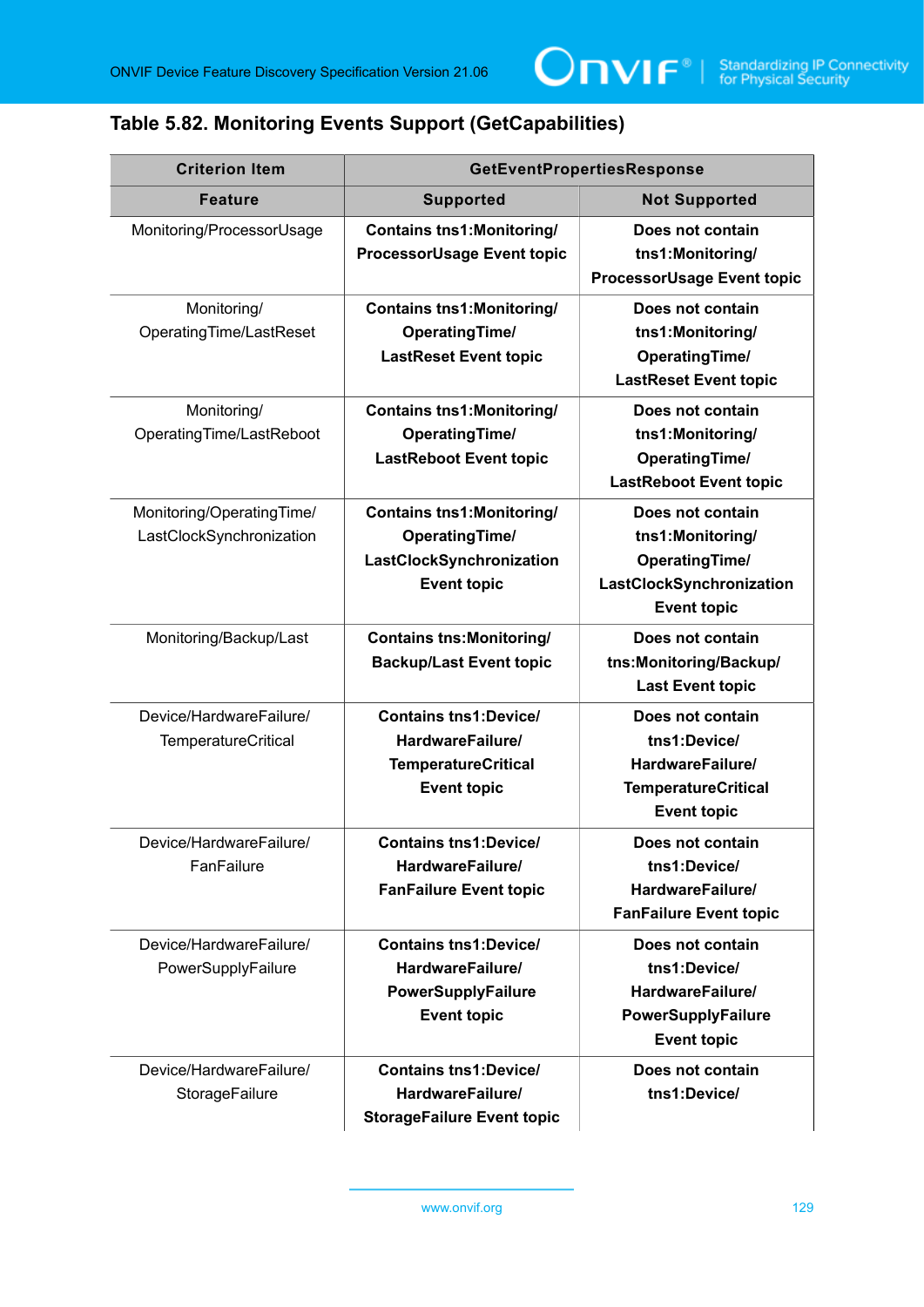

| <b>Criterion Item</b> | <b>GetEventPropertiesResponse</b> |                                   |
|-----------------------|-----------------------------------|-----------------------------------|
| <b>Feature</b>        | <b>Supported</b>                  | <b>Not Supported</b>              |
|                       |                                   | HardwareFailure/                  |
|                       |                                   | <b>StorageFailure Event topic</b> |

# 5.5.8 Media Service – General

Media Service support is defined according to the following procedure.

#### **Pre-requisite:**

• This procedure assumes that GetCapabilitiesResponse has already been retrieved via preceding procedure described in [Section 5.2](#page-38-0).

#### **Discovery Procedure:**

1. ONVIF Client checks features support as defined in [Table](#page-129-0) 5.83.

**Note:** If Media service is not supported, the following feature discovery (Media Service features support) will be skipped.

## <span id="page-129-0"></span>**Table 5.83. Media Service – General (GetCapabilities)**

| <b>Criterion Item</b> | GetCapabilitiesResponse                              |                                                       |
|-----------------------|------------------------------------------------------|-------------------------------------------------------|
| <b>Feature</b>        | <b>Supported</b>                                     | <b>Not Supported</b>                                  |
| Media Service         | <b>Includes</b><br><b>Capabilities.Media element</b> | Does not include<br><b>Capabilities.Media element</b> |

# 5.5.8.1 Media Service – Video Encoding Support

Video encoding function support in Media Service is determined according to the following procedure.

#### **Discovery Procedure:**

- 1. ONVIF Client invokes GetVideoEncoderConfigurationOptionsRequest (no ConfigurationToken, no ProfileToken) message to retrieve all supported codecs.
- 2. The DUT returns GetVideoEncoderConfigurationOptionsResponse with a list of supported codecs. ONVIF Client checks features support as defined in [Table](#page-130-0) 5.84.

**Note:** If the DUT does not return GetVideoEncoderConfigurationOptionsResponse, MPEG4 and H.264 feature will be marked as undefined.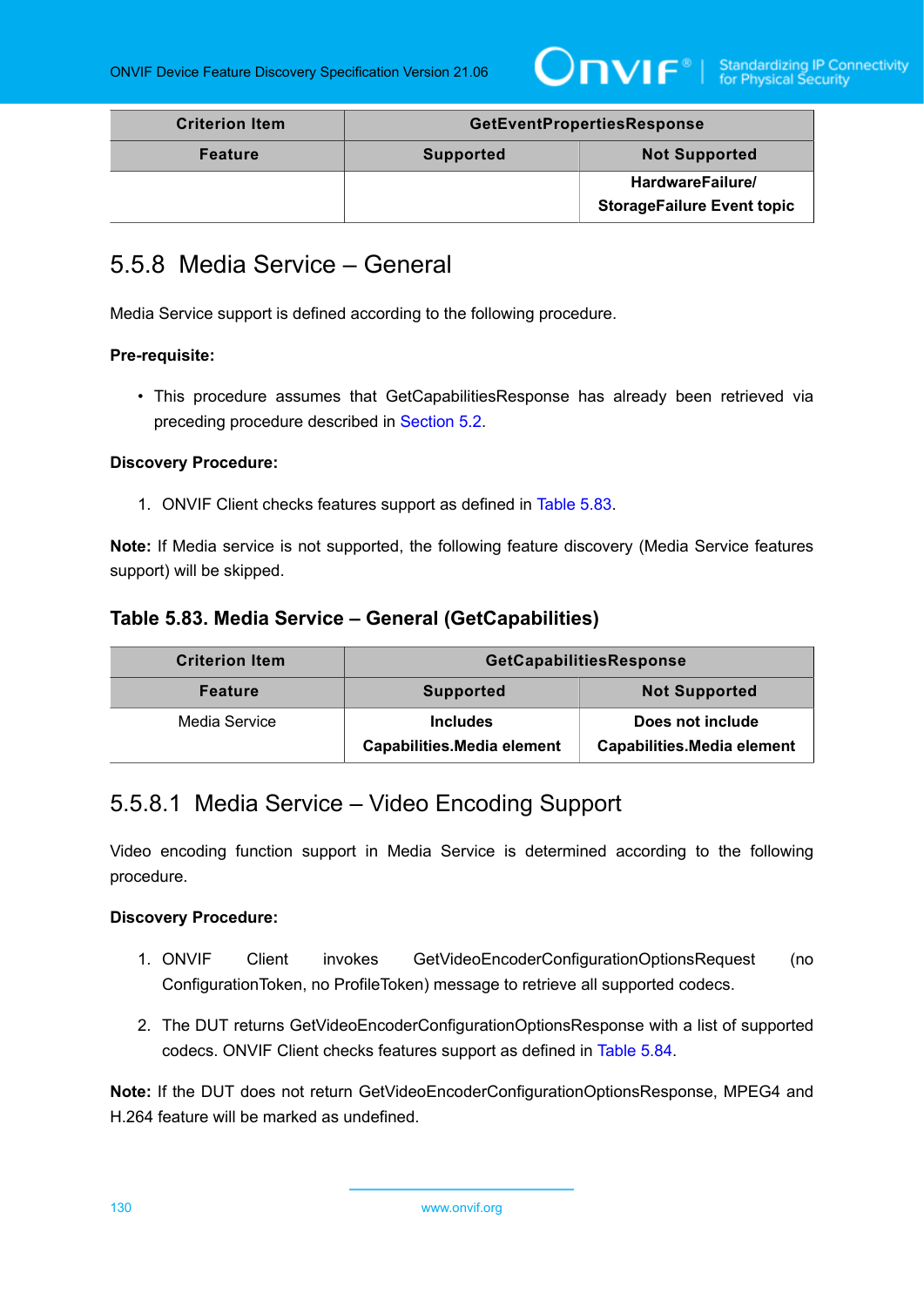$\bm{\mathsf{J}}$ NIF $^{\circ}$ l

### <span id="page-130-0"></span>**Table 5.84. Media Service – Video Encoding Support (GetCapabilities)**

| <b>Criterion Item</b> | GetVideoEncoderConfigurationOptionsResponse |                                          |
|-----------------------|---------------------------------------------|------------------------------------------|
| <b>Feature</b>        | <b>Supported</b>                            | <b>Not Supported</b>                     |
| <b>JPEG</b>           | <b>Mandatory functionality</b>              |                                          |
| MPEG-4                | <b>Includes Options.MPEG4</b>               | Does not include<br><b>Options.MPEG4</b> |
| H.264                 | <b>Includes Options.H264</b>                | Does not include<br>Options.H264         |

## 5.5.8.2 Media Service – Audio Encoding Support

Audio encoding function support in Media Service is determined according to the following procedure.

#### **Discovery Procedure:**

- 1. ONVIF Client invokes GetAudioEncoderConfigurationOptionsRequest (no ConfigurationToken, no ProfileToken) message to retrieve all supported audio codecs.
- 2. The DUT returns GetAudioEncoderConfigurationOptionsResponse with a list of supported codecs or SOAP fault. ONVIF Client checks features support as defined in [Table](#page-130-1) 5.85.

**Note:** If the DUT returns no response for GetAudioEncoderConfigurationOptionsRequest, Audio encoding feature will be marked as undefined.

### <span id="page-130-1"></span>**Table 5.85. Media Service – Audio Encoding Support (GetCapabilities)**

| <b>Criterion Item</b> | GetAudioEncoderConfigurationOptionsResponse                                  |                                                                  |
|-----------------------|------------------------------------------------------------------------------|------------------------------------------------------------------|
| <b>Feature</b>        | <b>Supported</b>                                                             | <b>Not Supported</b>                                             |
| Audio encoding        | <b>DUT</b> returns<br>GetAudioEncoderConfiguration<br><b>OptionsResponse</b> | <b>DUT returns any SOAP fault</b>                                |
| G.711                 | <b>DUT</b> returns<br>GetAudioEncoderConfiguration<br><b>OptionsResponse</b> | <b>DUT returns any SOAP fault</b>                                |
| G.726                 | <b>Includes</b><br><b>Options.Options.Encoding</b><br>= "G726"               | Does not include<br><b>Options.Options.Encoding</b><br>= "G726"  |
| AAC                   | <b>Includes</b><br><b>Options.Options.Encoding</b><br>$= "AAC"$              | Does not include<br><b>Options.Options.Encoding</b><br>$= "AAC"$ |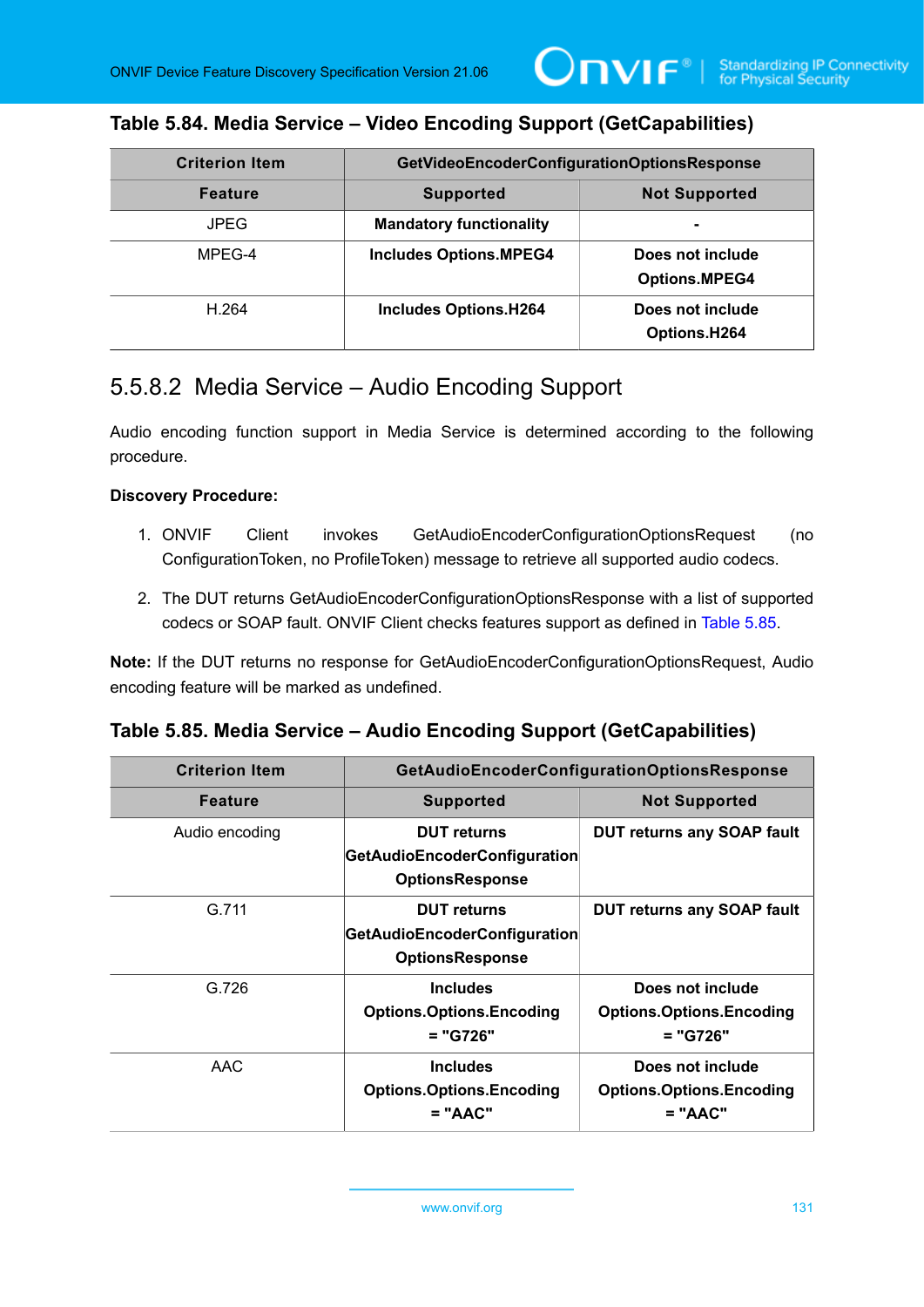# 5.5.8.3 Media Service – Real-Time Streaming

Since the DUT does not support GetServices feature Real-time streaming feature will be defined as supported.

# 5.5.8.4 Media Service – Supported Real-Time Streaming Setup

Which Real-time streaming Setup features is supported under Real-time Streaming is determined according to the following procedure.

#### **Discovery Procedure:**

- 1. ONVIF Client invokes GetCapabilitiesRequest message to check Multicast streaming capability support by the DUT.
- 2. The DUT returns GetCapabilitiesResponse. ONVIF Client checks features support as defined in [Table](#page-131-0) 5.86.

**Note:** If DUT does not return GetCapabilitiesResponse then RTP Multicast streaming (UDP) and RTP/RTSP/TCP Setup features will be marked as undefined.

## <span id="page-131-0"></span>**Table 5.86. Media Service – Supported Real-time Streaming Setup (GetCapabilities)**

| <b>Criterion Item</b> | GetCapabilitiesResponse message                                             |                                                                                                                                                                     |
|-----------------------|-----------------------------------------------------------------------------|---------------------------------------------------------------------------------------------------------------------------------------------------------------------|
| <b>Feature</b>        | <b>Supported</b>                                                            | <b>Not Supported</b>                                                                                                                                                |
| RTP/UDP               | <b>Mandatory functionality</b>                                              |                                                                                                                                                                     |
| RTP/RTSP/HTTP         | <b>Mandatory functionality</b>                                              |                                                                                                                                                                     |
| RTP/RTSP/TCP          | Capabilities.<br>Media.StreamingCapabilities.<br>RTP_RTSP_TCP = true        | <b>Skipped Capabilities.</b><br>Media.StreamingCapabilities.<br>RTP_RTSP_TCP<br>or Capabilities.<br><b>StreamingCapabilities.</b><br>RTP_RTSP_TCP = false           |
| RTP-Multicast/UDP     | Capabilities.<br>Media.StreamingCapabilities.<br><b>RTPMulticast = true</b> | <b>Skipped Capabilities.</b><br>Media.StreamingCapabilities.<br><b>RTPMulticast or Capabilities.</b><br>Media.StreamingCapabilities.<br><b>RTPMulticast = false</b> |

# 5.5.8.5 Media Service - GetSnapshotUri

GetSnapshotUri function support is determined according to the following procedure.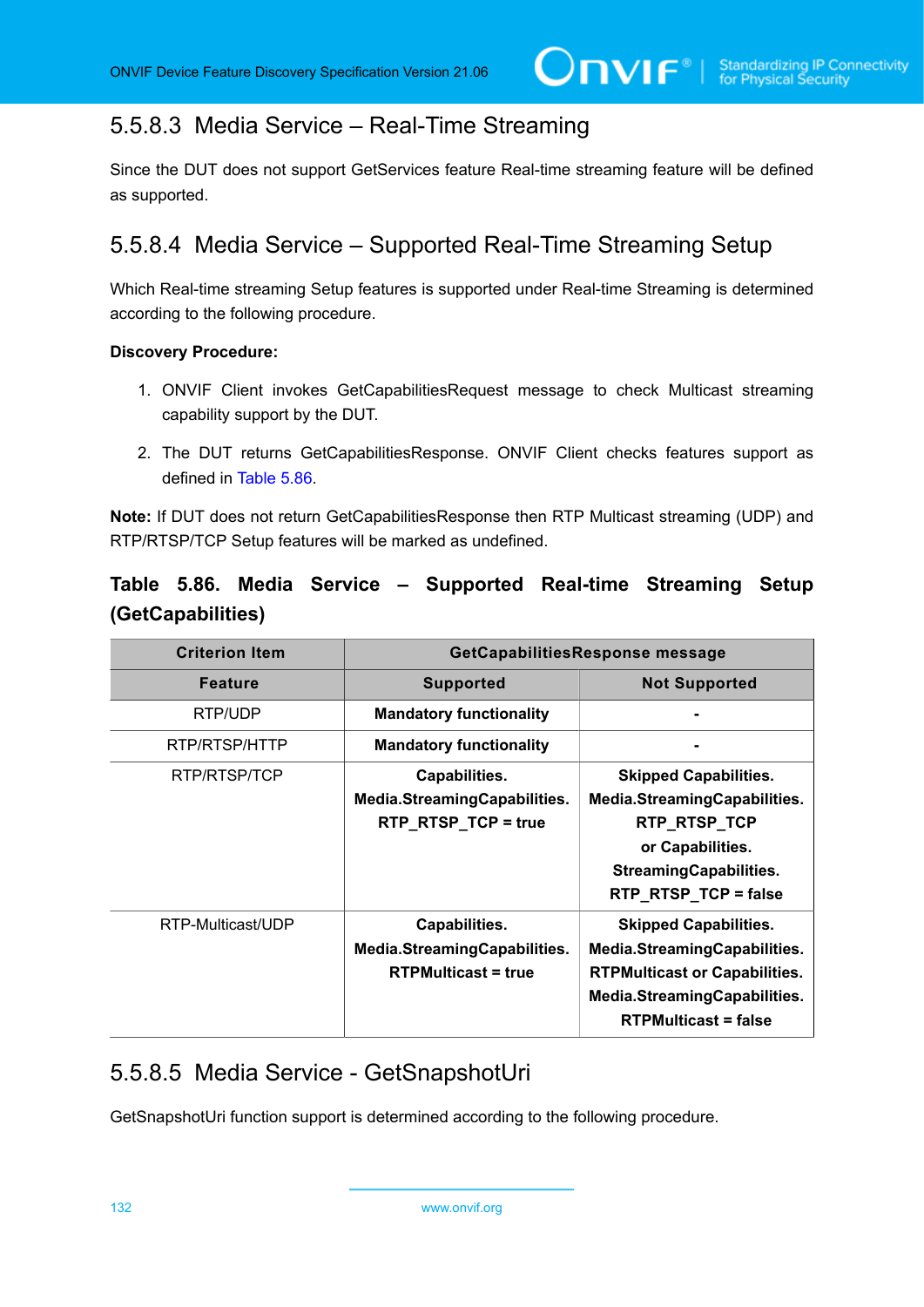#### **Discovery Procedure:**

- 1. ONVIF Client invokes GetProfilesRequest message to retrieve existing Media Profiles list.
- 2. The DUT returns GetProfilesResponse with the list of existing Media Profiles.
- 3. ONVIF Client looks for ready-to-use profile (a profile with VideoSourceConfiguration and VideoEncoderConfiguration in the GetProfilesResponse. If there are no ready-to-use profiles found in the GetProfilesResponse, ONVIF Client marks GetSnapshotUri support by DUT as undefined.
- 4. ONVIF Client invokes GetSnapshotUriRequest (ProfileToken = found ready-to-use profile token) message to get Snapshot URI.
- 5. The DUT returns GetSnapshotUriResponse or SOAP fault. ONVIF Client checks features support as defined in [Table](#page-132-0) 5.87.

**Note:** If no GetProfilesResonse is returned by the DUT, GetSnapshotUri function support by the DUT is marked as undefined.

**Note:** If no GetSnapshotUriResponse is returned by the DUT, GetSnapshotUri function support by the DUT is marked as undefined.

### <span id="page-132-0"></span>**Table 5.87. Media Service – GetSnapshotUri (GetCapabilities)**

| <b>Criterion Item</b> | GetSnapshotUriResponse                       |                                   |
|-----------------------|----------------------------------------------|-----------------------------------|
| <b>Feature</b>        | <b>Supported</b>                             | <b>Not Supported</b>              |
| GetSnapshotUri        | <b>DUT returns</b><br>GetSnapshotUriResponse | <b>DUT returns any SOAP fault</b> |

## 5.5.8.6 Media Service – Audio Outputs Support

Audio outputs support in conjunction with its Audio decoding function is determined according to the following procedure.

#### **Discovery Procedure:**

- 1. ONVIF Client invokes GetAudioOutputsRequest message to retrieve Audio outputs list.
- 2. The DUT returns GetAudioOutputsResponse or SOAP fault. ONVIF Client checks features support as defined in [Table](#page-133-1) 5.88. Go to the next feature definition.
- 3. ONVIF Client invokes GetAudioDecoderConfigurationOptionsRequest (no ConfigurationToken, no ProfileToken) message to retrieve all supported Audio codec's for decoding by DUT.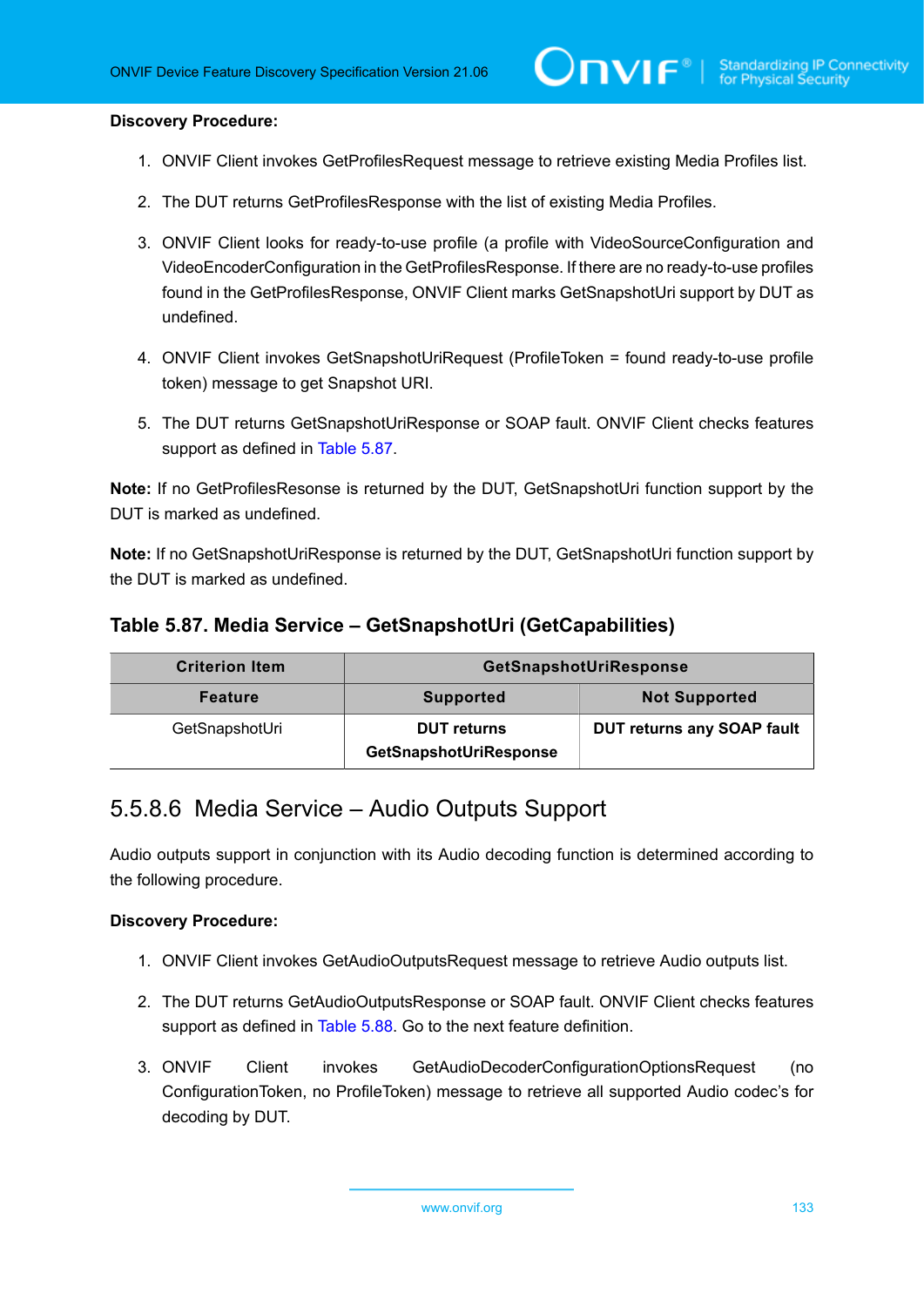4. The DUT returns GetAudioDecoderConfigurationOptionsResponse. ONVIF Client checks features support as defined in [Table](#page-133-2) 5.89.

 $\mathsf{D}\mathsf{N}\mathsf{H}^*$ l

**Note:** If the DUT does not return GetAudioDecoderConfigurationOptionsResponse, ONVIF Client assumes that G.711, G.726 and AAC Audio decoding function support is marked as undefined.

## <span id="page-133-1"></span>**Table 5.88. Media Service – Audio Outputs Support (GetCapabilities)**

| <b>Criterion Item</b> | <b>GetAudioOutputsResponse</b>                                                                                       |                                                                                                                                        |
|-----------------------|----------------------------------------------------------------------------------------------------------------------|----------------------------------------------------------------------------------------------------------------------------------------|
| <b>Feature</b>        | <b>Supported</b>                                                                                                     | <b>Not Supported</b>                                                                                                                   |
| Audio output          | <b>DUT</b> returns<br><b>GetAudioOutputsResponse</b><br>and there are at least one<br><b>AudioOutput on the list</b> | <b>DUT returns any</b><br><b>SOAP fault or</b><br><b>GetAudioOutputsResponse</b><br>and there are no<br><b>AudioOutput on the list</b> |

## <span id="page-133-2"></span>**Table 5.89. Media Service – Audio Outputs Decoding Support (GetCapabilities)**

| <b>Criterion Item</b> | <b>GetAudioDecoderConfigurationOptionsResponse</b> |                                                   |
|-----------------------|----------------------------------------------------|---------------------------------------------------|
| <b>Feature</b>        | <b>Supported</b>                                   | <b>Not Supported</b>                              |
| G.711                 | <b>Includes</b><br><b>Options.G711DecOptions</b>   | Does not include<br><b>Options.G711DecOptions</b> |
| G.726                 | <b>Includes</b><br><b>Options.G726DecOptions</b>   | Does not include<br><b>Options.G726DecOptions</b> |
| AAC                   | <b>Includes</b><br><b>Options.AACDecOptions</b>    | Does not include<br><b>Options.AACDecOptions</b>  |

# 5.5.9 Media2 Service Support

Since the DUT does not support GetServices feature Media2 Service feature will be defined as not supported.

# <span id="page-133-0"></span>5.5.10 Event Service

Event Service support is defined according to the following procedure.

#### **Pre-requisite:**

• This procedure assumes that GetCapabilitiesResponse has already been retrieved via preceding procedure described in [Section 5.2](#page-38-0).

#### **Discovery Procedure:**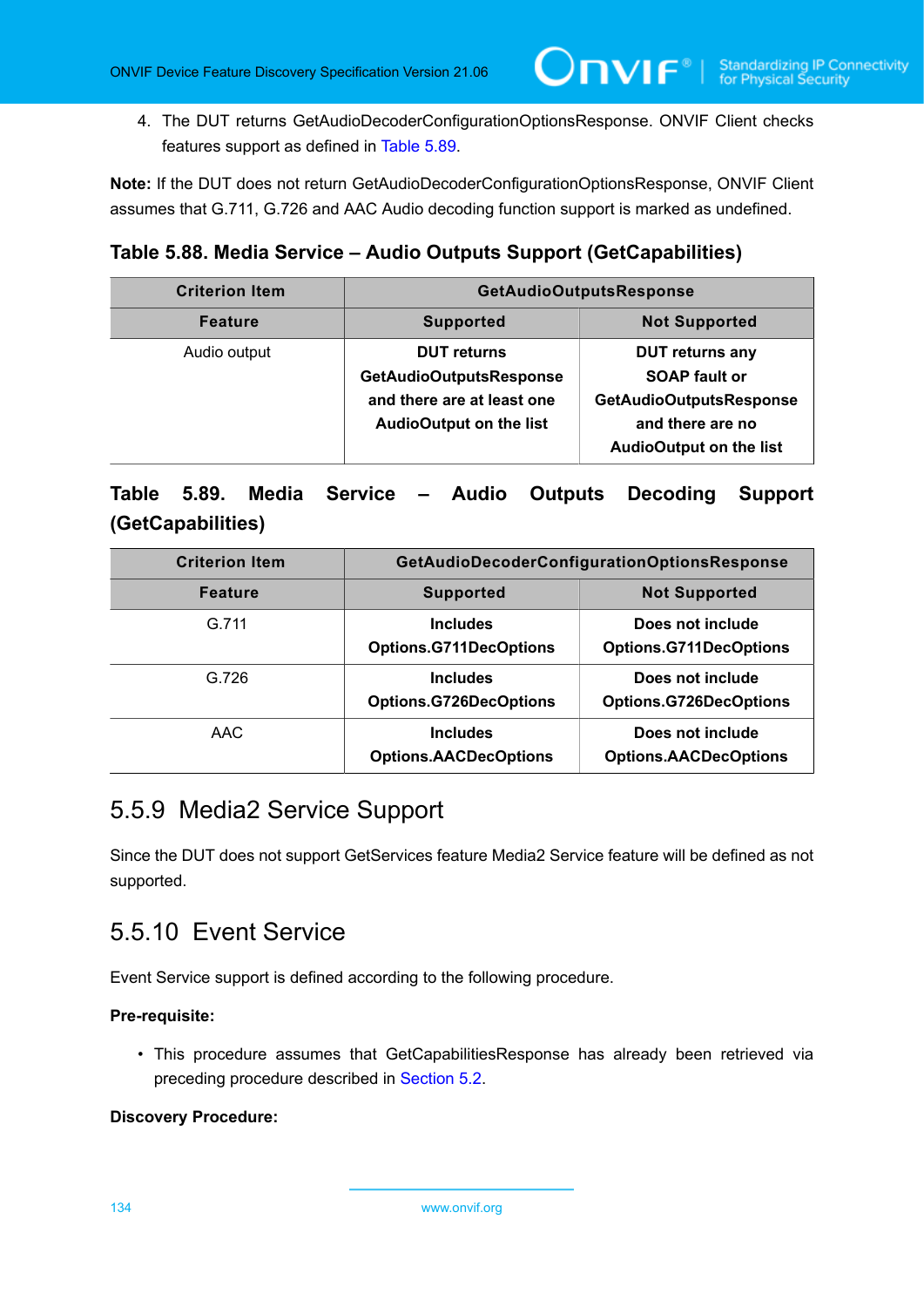1. ONVIF Client checks features support as defined in [Table](#page-134-0) 5.90.

**Note:** If Event service is not supported by the DUT, the following feature discovery procedures will be skipped and related features will be marked as NOT SUPPORTED:

- [Section 5.6.9.1](#page-134-1).
- [Section 5.6.9.2](#page-135-0).
- [Section 5.6.9.3](#page-135-1).
- [Section 5.6.9.4](#page-136-0)

### <span id="page-134-0"></span>**Table 5.90. Event Service (GetCapabilities)**

| <b>Criterion Item</b> | GetCapabilitiesResponse message                       |                                                        |
|-----------------------|-------------------------------------------------------|--------------------------------------------------------|
| <b>Feature</b>        | <b>Supported</b>                                      | <b>Not Supported</b>                                   |
| <b>Event Service</b>  | <b>Includes</b><br><b>Capabilities.Events element</b> | Does not include<br><b>Capabilities.Events element</b> |

## <span id="page-134-1"></span>5.5.10.1 Get Event Properties

The following discovery procedure will be performed for ONVIF Client to receive topic set and message content filter dialect list from the DUT. Received topic set will be used in event topics discovery procedures for different services. Received message content filter dialect list will be used in [Section 5.6.9.3](#page-135-1) and in [Section 5.6.9.4](#page-136-0).

#### **Pre-requisite:**

• This procedure assumes that Event Service is supported by the DUT as defined in [Section](#page-133-0) [5.6.9,](#page-133-0) otherwise this procedure will be skipped.

#### **Discovery Procedure:**

- 1. ONVIF Client invokes **GetEventProperties** message.
- 2. The DUT responds with a **GetEventPropertiesResponse** message with parameters
	- TopicNamespaceLocation list
	- FixedTopicSet
	- TopicSet =: *topicSet*
	- TopicExpressionDialect list
	- MessageContentFilterDialect list := *msgContentFilterDialectList*

www.onvif.org 135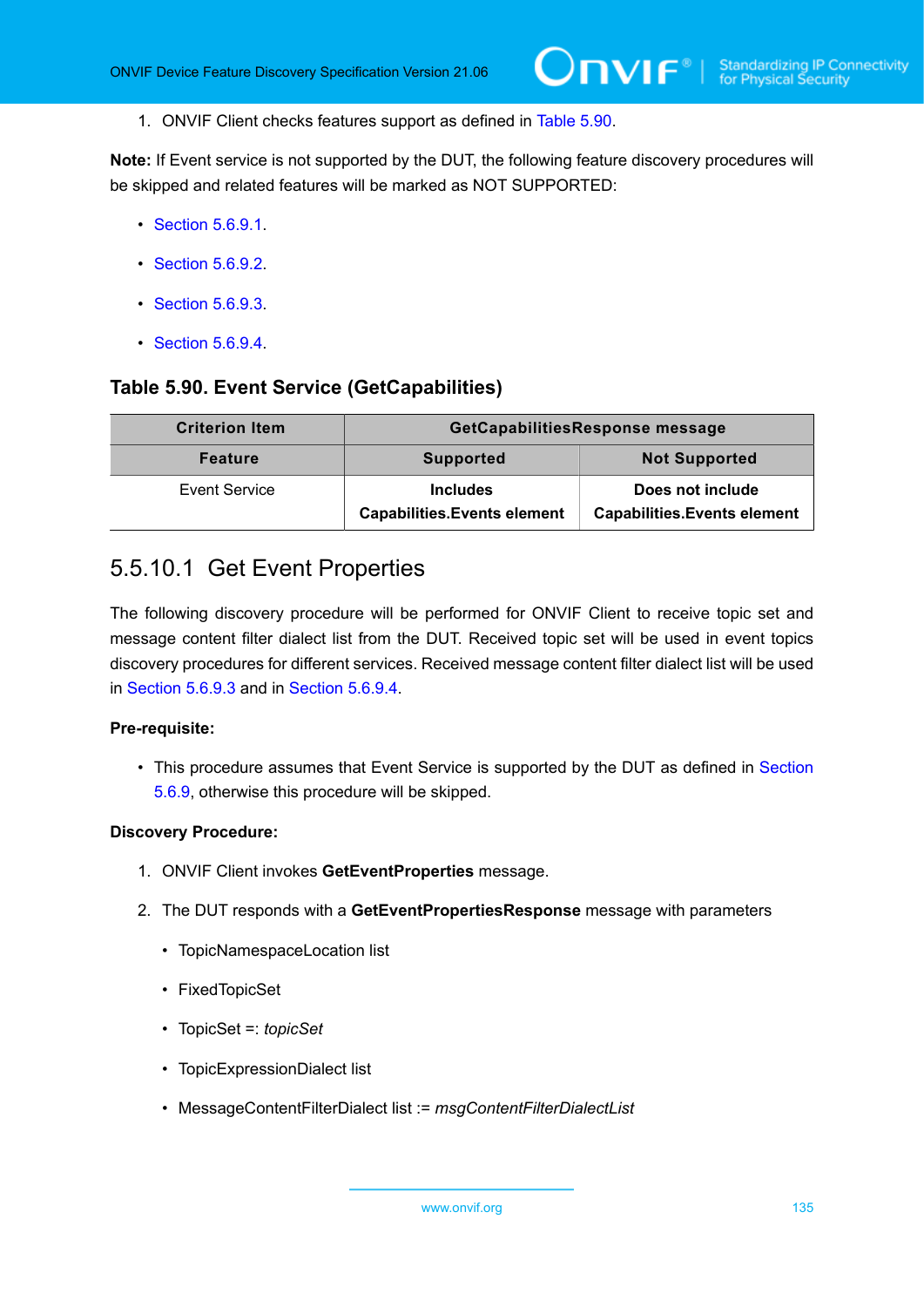• MessageContentSchemaLocation list

# <span id="page-135-0"></span>5.5.10.2 Event service features

#### **Pre-requisite:**

• This procedure assumes that Event Service is supported by the DUT as defined in [Section](#page-133-0) [5.6.9,](#page-133-0) otherwise this procedure will be skipped.

Since the DUT does not support GetServices feature, Event Service sub-features will be defined as described below:

- Persistent Notification Storage under Event Service is not supported by the DUT.
- WS Basic Notification under Event Service is supported by the DUT.
- GetServiceCapabilities\MaxPullPoints capability is not supported by the DUT.
- Event Broker is not supported by the DUT.
- Protocols / mqtt is not supported by the DUT.
- Protocols / mqtts is not supported by the DUT.
- Protocols / ws is not supported by the DUT.
- Protocols / wss is not supported by the DUT.

## <span id="page-135-1"></span>5.5.10.3 Event Service - Message Content Filter Support

Message Content Filter function support in Event Service is determined according to the following procedure.

#### **Pre-requisite:**

- This procedure assumes that Event Service is supported by the DUT as defined in [Section](#page-133-0) [5.6.9,](#page-133-0) otherwise all features defined in [Table](#page-136-1) 5.91 will be marked as NOT SUPPORTED.
- This procedure assumes that GetEventPropertiesResponse has already been retrieved via preceding procedure described in [Section 5.6.9.1](#page-134-1), otherwise all features defined in [Table](#page-136-1) 5.91 will be marked as UNDEFINED.

#### **Discovery Procedure:**

1. ONVIF Client checks Message Content Filter feature support as defined in [Table](#page-136-1) 5.91.

**Note:** If Message Content Filter feature is not supported by the DUT, the following feature discovery procedures will be skipped and related features will be marked as NOT SUPPORTED: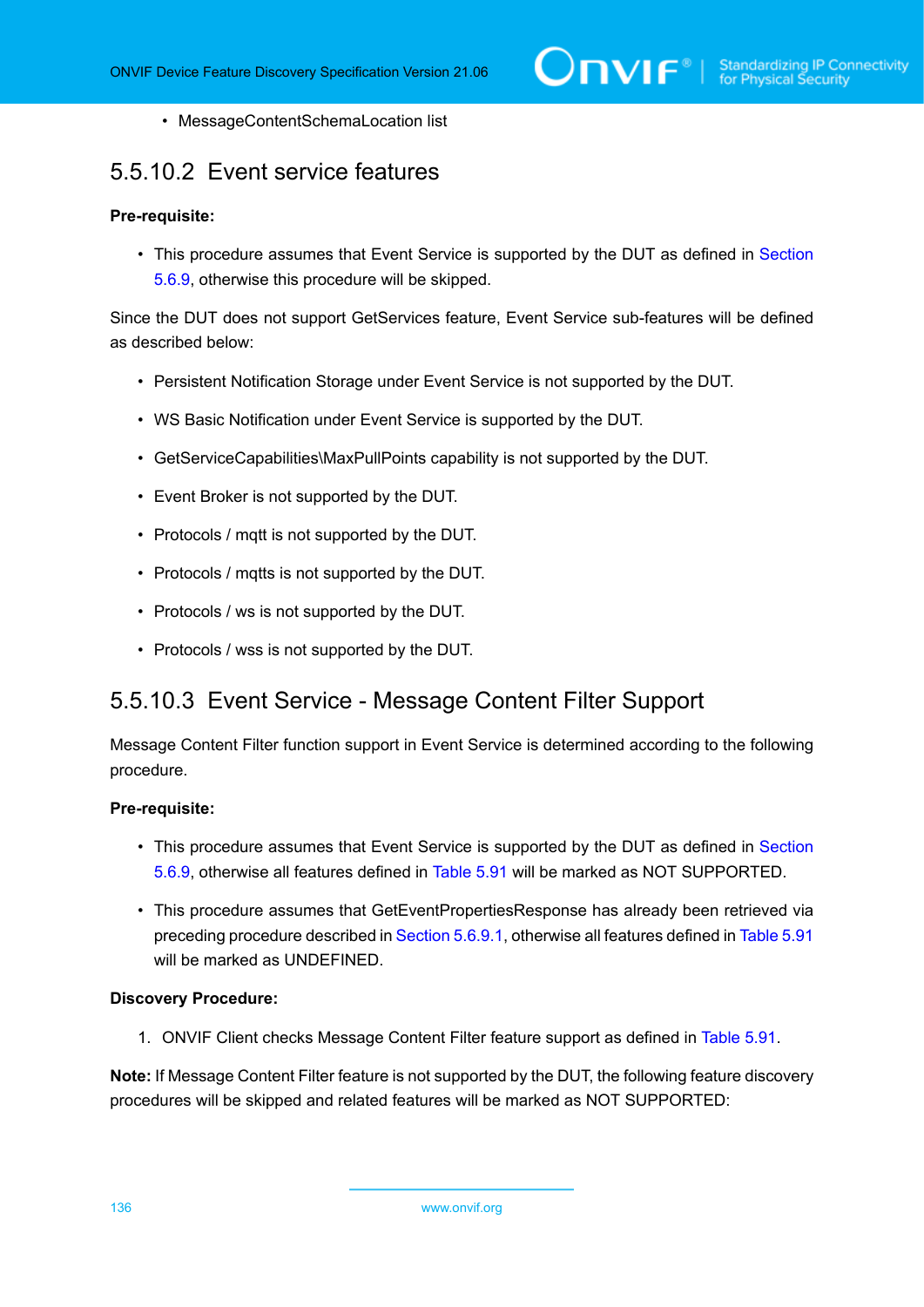$\mathsf{D}\mathbf{n}\mathsf{V}$ lf $^\circ$ l

• [Section 5.6.9.4](#page-136-0).

### <span id="page-136-1"></span>**Table 5.91. Message Content Filter Feature (GetCapabilities)**

| <b>Criterion Item</b>         | GetEventPropertiesResponse message                                                |                                                                                           |
|-------------------------------|-----------------------------------------------------------------------------------|-------------------------------------------------------------------------------------------|
| <b>Feature</b>                | <b>Supported</b>                                                                  | <b>Not Supported</b>                                                                      |
| <b>Message Content Filter</b> | msgContentFilterDialectList<br>contains at least one item<br>with non empty value | msgContentFilterDialectList<br>does not contain at least one<br>item with non empty value |

# <span id="page-136-0"></span>5.5.10.4 Event Service - ONVIF Message Content Filter Dialect Support

ONVIF Message Content Filter Dialect function support in Event Service is determined according to the following procedure.

#### **Pre-requisite:**

- This procedure assumes that Event Service is supported by the DUT as defined in [Section](#page-133-0) [5.6.9,](#page-133-0) otherwise all features defined in [Table](#page-136-1) 5.91 will be marked as NOT SUPPORTED.
- This procedure assumes that GetEventPropertiesResponse has already been retrieved via preceding procedure described in [Section 5.6.9.1](#page-134-1), otherwise all features defined in [Table](#page-136-1) 5.91 will be marked as UNDEFINED.
- This procedure assumes that DUT supports Message Content Filter feature according to [Section 5.6.9.3](#page-135-1), otherwise all features defined in [Table](#page-136-2) 5.92 will be marked as NOT SUPPORTED.

#### **Discovery Procedure:**

1. ONVIF Client checks ONVIF Message Content Filter Dialect feature support as defined in [Table](#page-136-2) 5.92.

### <span id="page-136-2"></span>**Table 5.92. ONVIF Message Content Filter Dialect (GetCapabilities)**

| <b>Criterion Item</b>                                 | GetEventPropertiesResponse message                                                                                                   |                                                                                                                                              |
|-------------------------------------------------------|--------------------------------------------------------------------------------------------------------------------------------------|----------------------------------------------------------------------------------------------------------------------------------------------|
| <b>Feature</b>                                        | <b>Supported</b>                                                                                                                     | <b>Not Supported</b>                                                                                                                         |
| <b>ONVIF Message</b><br><b>Content Filter Dialect</b> | msgContentFilterDialectList<br>contains item with value<br>is equal to "http://<br>www.onvif.org/ver10/tev/<br>messageContentFilter/ | msgContentFilterDialectList<br>does not contain item with<br>value is equal to "http://<br>www.onvif.org/ver10/tev/<br>messageContentFilter/ |
|                                                       | <b>ItemFilter"</b>                                                                                                                   | <b>ItemFilter"</b>                                                                                                                           |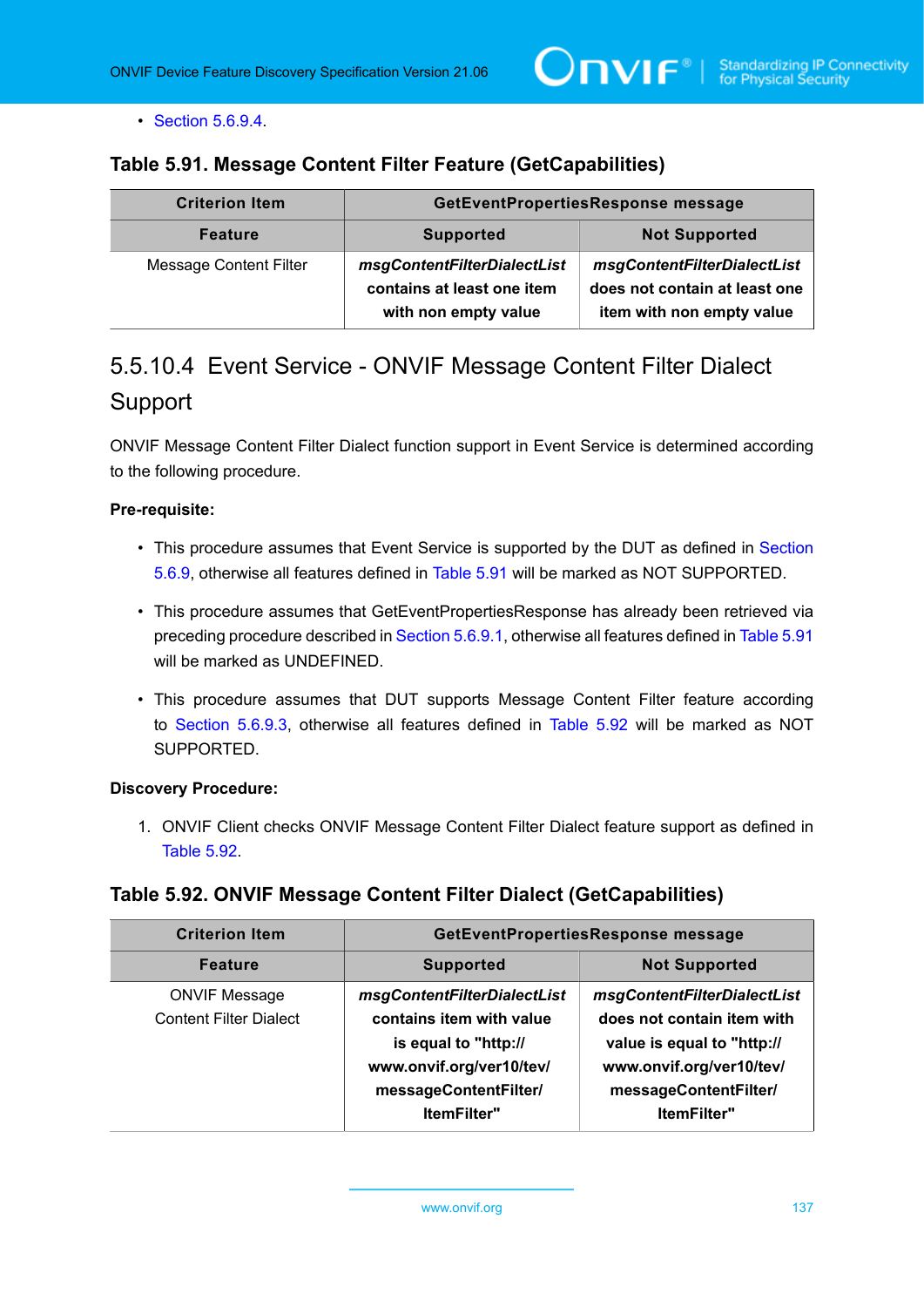# 5.5.10.5 Event Service - Pull-Point Notification Support

Pull-Point Notification function support in Event Service is determined according to the following procedure.

#### **Pre-requisite:**

• This procedure assumes that Event Service is supported by the DUT as defined in [Section](#page-133-0) [5.6.9,](#page-133-0) otherwise all features defined in [Table](#page-137-0) 5.93 will be marked as NOT SUPPORTED.

#### **Discovery Procedure:**

1. ONVIF Client checks Pull-Point Notification feature support as defined in [Table](#page-137-0) 5.93.

### <span id="page-137-0"></span>**Table 5.93. Pull-Point Notification (GetCapabilities)**

| <b>Criterion Item</b>          | -                |                      |
|--------------------------------|------------------|----------------------|
| <b>Feature</b>                 | <b>Supported</b> | <b>Not Supported</b> |
| <b>Pull-Point Notification</b> | <b>Mandatory</b> | ۰                    |

# <span id="page-137-1"></span>5.5.11 Device IO Service

Device IO Service feature support is determined according to the following procedure.

Since the DUT does not support GetServices feature, the following Device IO Service sub-features will be defined as described below:

• Digital Inputs under Device IO Service is NOT SUPPORTED by the DUT.

#### **Pre-requisite:**

• This procedure assumes that GetCapabilitiesResponse has already been retrieved via preceding procedure described in [Section 5.2](#page-38-0).

#### **Discovery Procedure:**

1. ONVIF Client checks features support as defined in [Table](#page-138-0) 5.94.

**Note:** If Device IO service is not supported by the DUT, the following feature discovery procedures will be skipped and related features will be marked as NOT SUPPORTED:

- [Section 5.6.10.1](#page-138-1).
- [Section 5.6.10.2](#page-138-2).
- [Section 5.6.10.3](#page-139-0).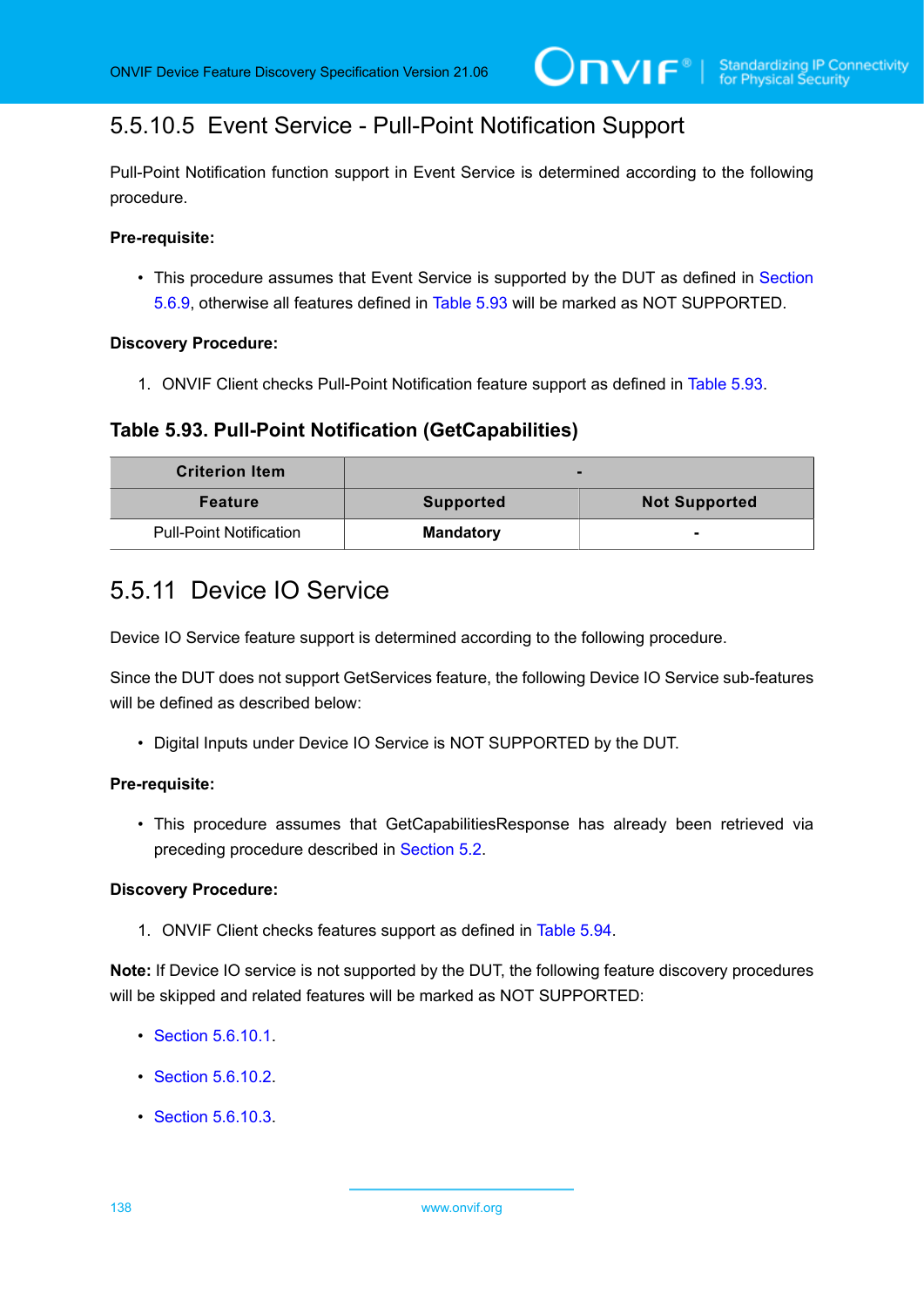## <span id="page-138-0"></span>**Table 5.94. Device IO Service (GetCapabilities)**

| <b>Criterion Item</b> | GetCapabilitiesResponse                              |                                                       |
|-----------------------|------------------------------------------------------|-------------------------------------------------------|
| <b>Feature</b>        | <b>Supported</b>                                     | <b>Not Supported</b>                                  |
| Device IO Service     | <b>Includes</b><br><b>Extension.DevicelO element</b> | Does not include<br><b>Extension.DevicelO element</b> |

## <span id="page-138-1"></span>5.5.11.1 Relay Outputs Support

Relay outputs support under Device IO Service is determined according to the following procedure in conjunction with the above procedure.

#### **Pre-requisite:**

- This procedure assumes that GetCapabilitiesResponse has already been retrieved via preceding procedure described in [Section 5.2](#page-38-0).
- This procedure assumes that Device IO Service is supported by the DUT as defined in [Section](#page-137-1) [5.6.10](#page-137-1), otherwise all features defined in [Table](#page-138-3) 5.95 will be marked as NOT SUPPORTED.

#### **Discovery Procedure:**

1. ONVIF Client checks features support as defined in [Table](#page-138-3) 5.95.

**Note:** If the DUT does not support Relay Outputs feature, all features from [Section 5.6.10.2](#page-138-2) will be marked as unsupported. Procedure described in [Section 5.6.10.2](#page-138-2) will be skipped.

### <span id="page-138-3"></span>**Table 5.95. Relay Outputs Support (GetCapabilities)**

| <b>Criterion Item</b> | GetCapabilitiesResponse message                               |                                                               |
|-----------------------|---------------------------------------------------------------|---------------------------------------------------------------|
| <b>Feature</b>        | <b>Supported</b>                                              | <b>Not Supported</b>                                          |
| <b>Relay Outputs</b>  | <b>Capabilities. Extension.</b><br>DeviceIO. RelayOutputs > 0 | <b>Capabilities. Extension.</b><br>DeviceIO. RelayOutputs = 0 |

## <span id="page-138-2"></span>5.5.11.2 Device IO Relay Output Options Support

Device IO Relay Output Options support in Device IO Service is determined according to the following procedure.

#### **Pre-requisite:**

• This procedure assumes that Device IO Service is supported by the DUT as defined in [Section](#page-137-1) [5.6.10](#page-137-1), otherwise all features defined in [Table](#page-139-1) 5.96 will be marked as NOT SUPPORTED.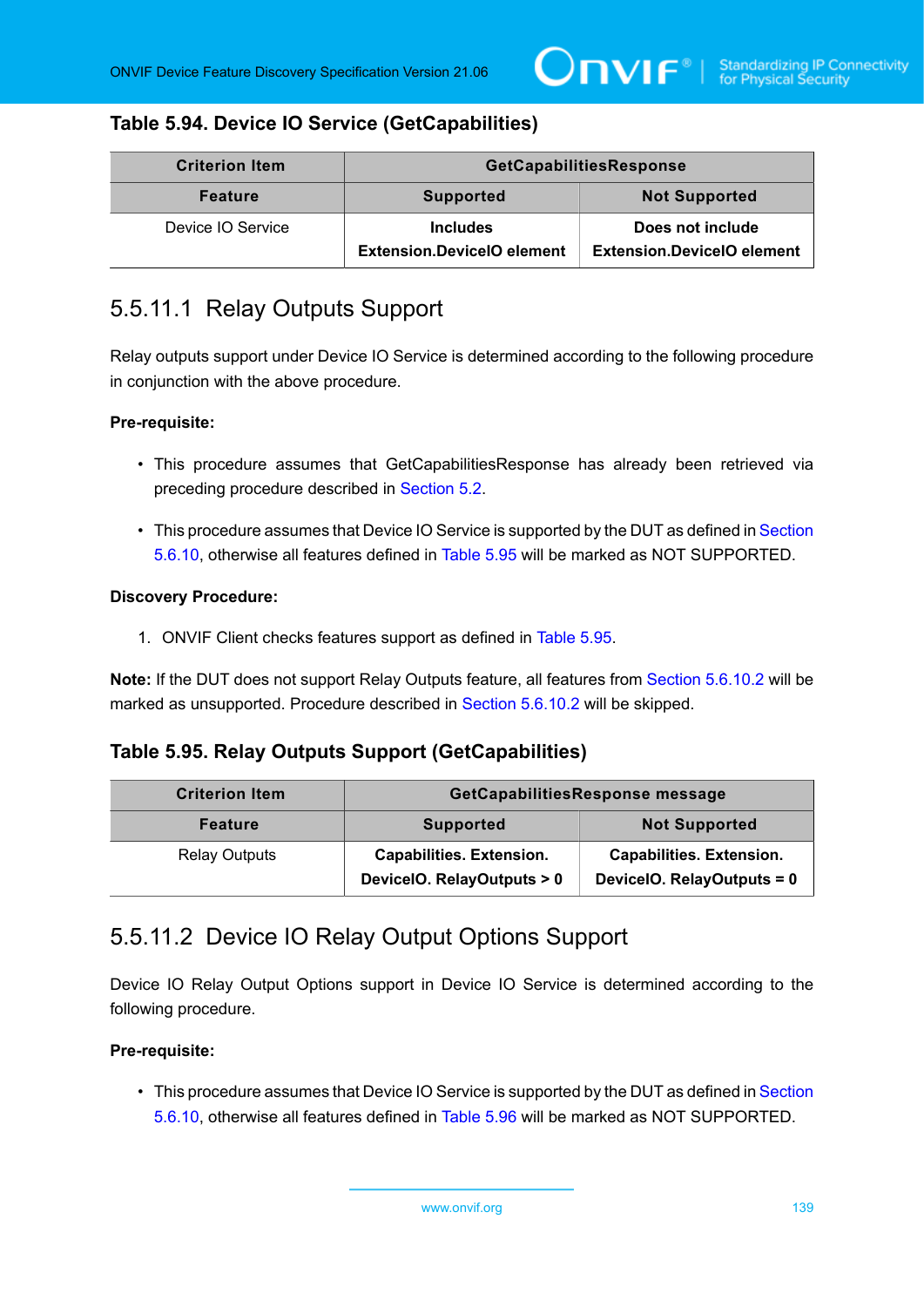• This procedure assumes that Relay Outputs is supported by the DUT as defined in [Section](#page-138-1) [5.6.10.1](#page-138-1), otherwise all features defined in [Table](#page-139-1) 5.96 will be marked as NOT SUPPORTED.

#### **Discovery Procedure:**

- 1. ONVIF Client invokes **GetRelayOutputOptions** request with parameters
	- RelayOutputToken skipped
- <span id="page-139-2"></span>2. The DUT responds with **GetRelayOutputOptionsResponse** message or SOAP 1.2 fault.
- 3. ONVIF Client checks features support as defined in [Table](#page-139-1) 5.96.

**Note:** If the DUT returns no response for GetRelayOutputOptions request, then all features defined in [Table](#page-139-1) 5.96 will be marked as UNDEFUNED, the following feature discovery procedures will be skipped and related features will be marked as UNDEFUNED:

#### • [Section 5.6.10.3](#page-139-0)

**Note:** If Relay Outputs Options feature is not supported by the DUT, the following feature discovery procedures will be skipped and related features will be marked as NOT SUPPORTED:

• [Section 5.6.10.3](#page-139-0)

## <span id="page-139-1"></span>**Table 5.96. Device IO Service – Relay Output Options Support (GetCapabilities)**

| <b>Criterion Item</b>       | GetRelayOutputOptionsResponse message                                      |                                                  |
|-----------------------------|----------------------------------------------------------------------------|--------------------------------------------------|
| <b>Feature</b>              | <b>Supported</b>                                                           | <b>Not Supported</b>                             |
| <b>Relay Output Options</b> | <b>DUT</b> returns<br><b>GetRelayOutputOptions</b><br>Response for step 2. | <b>DUT returns any</b><br>SOAP fault for step 2. |

# <span id="page-139-0"></span>5.5.11.3 Device IO Relay Outputs Features Support

Device IO Relay Output features support is defined according to the following procedure.

#### **Pre-requisite:**

- This procedure assumes that Device IO Service is supported by the DUT as defined in [Section](#page-137-1) [5.6.10](#page-137-1), otherwise all features defined in [Table](#page-142-0) 5.97, [Table](#page-142-1) 5.98, and [Table](#page-142-2) 5.99 will be marked as NOT SUPPORTED.
- This procedure assumes that Relay Outputs is supported by the DUT as defined in [Section](#page-138-1) [5.6.10.1](#page-138-1), otherwise all features defined in [Table](#page-142-0) 5.97, [Table](#page-142-1) 5.98, and [Table](#page-142-2) 5.99 will be marked as NOT SUPPORTED.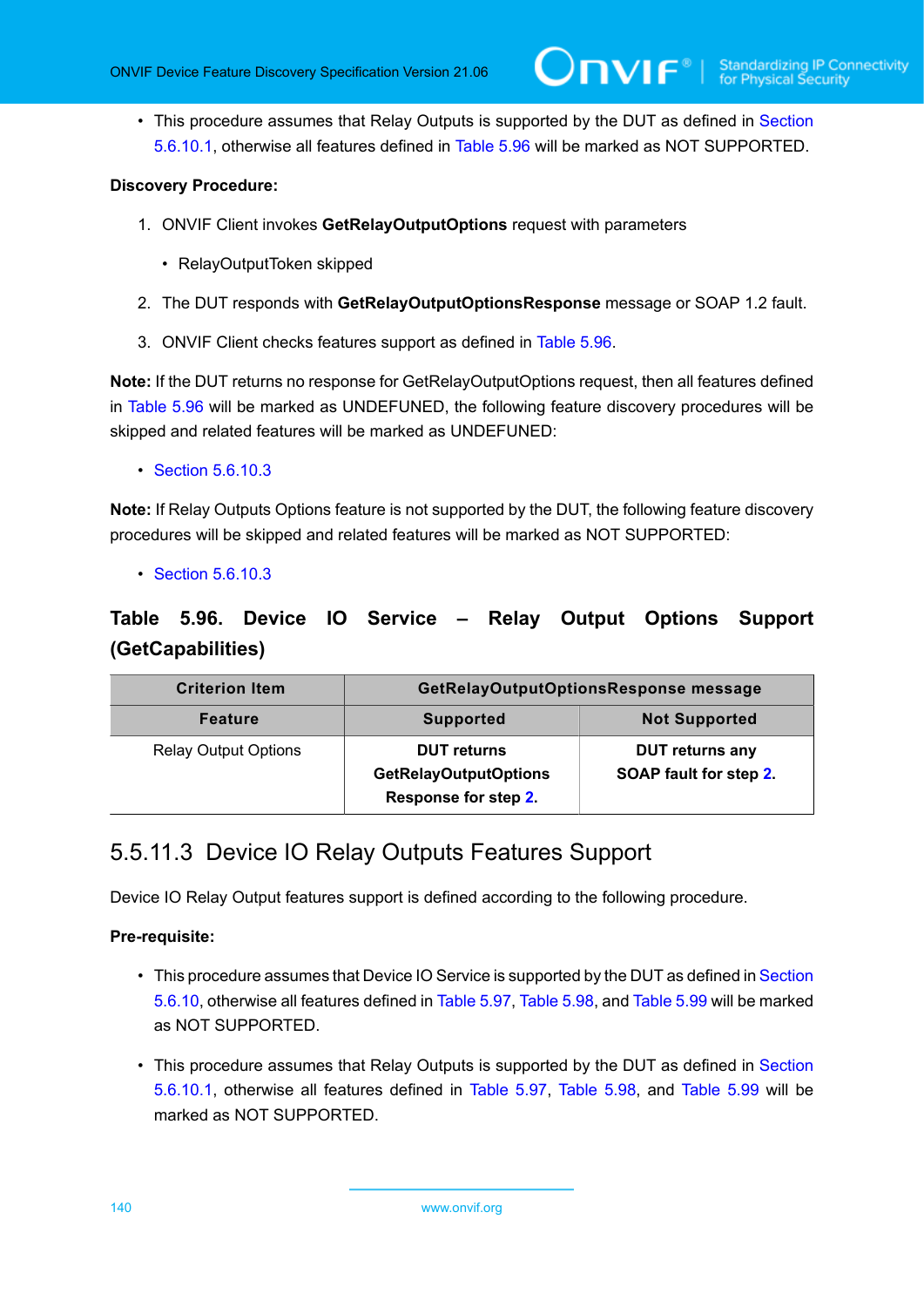- This procedure assumes that Relay Output Options is supported by the DUT as defined in [Section 5.6.10.2,](#page-138-2) otherwise all features defined in [Table](#page-142-0) 5.97, [Table](#page-142-1) 5.98, and [Table](#page-142-2) 5.99 will be marked as NOT SUPPORTED.
- This procedure assumes that GetRelayOutputOptionsResponse has already been retrieved via preceding procedure described in [Section 5.6.10.2,](#page-138-2) otherwise all features defined in [Table](#page-142-0) [5.97,](#page-142-0) [Table](#page-142-1) 5.98, and [Table](#page-142-2) 5.99 will be marked as UNDEFINED.

#### **Discovery Procedure:**

- 1. ONVIF Client invokes **GetRelayOutputs** request to retrieve a list of all available relay outputs and their settings.
- 2. The DUT sends the **GetRelayOutputsResponse** message with parameters
	- RelayOutputs list =: *relayOutputsList*
- <span id="page-140-0"></span>3. For each Relay Output (*relayOutput*) from *relayOutputsList* do the following:
	- 3.1. ONVIF Client checks features support as defined in [Table](#page-142-0) 5.97.
	- 3.2. If Relay Output supports Monostable Mode:
		- 3.2.1. ONVIF Client invokes **SetRelayOutputSettings** request with parameters
			- RelayOutput.@token := *relayOutput*.@token
			- RelayOutput.Properties.Mode := Monostable
			- RelayOutput.Properties.DelayTime := RelayOutputOptions[0].DelayTimes[0] from GetRelayOutputOptionsResponse, where RelayOutputOptions[0] is RelayOutputOptions with token = *relayOutput*.@token
			- RelayOutput.Properties.IdleState := closed
		- 3.2.2. The DUT responds with **SetRelayOutputSettingsResponse** message or SOAP 1.2 fault.
		- 3.2.3. ONVIF Client invokes **SetRelayOutputSettings** request with parameters
			- RelayOutput.@token := *relayOutput*.@token
			- RelayOutput.Properties.Mode := Monostable
			- RelayOutput.Properties.DelayTime := RelayOutputOptions[0].DelayTimes[0] example and the from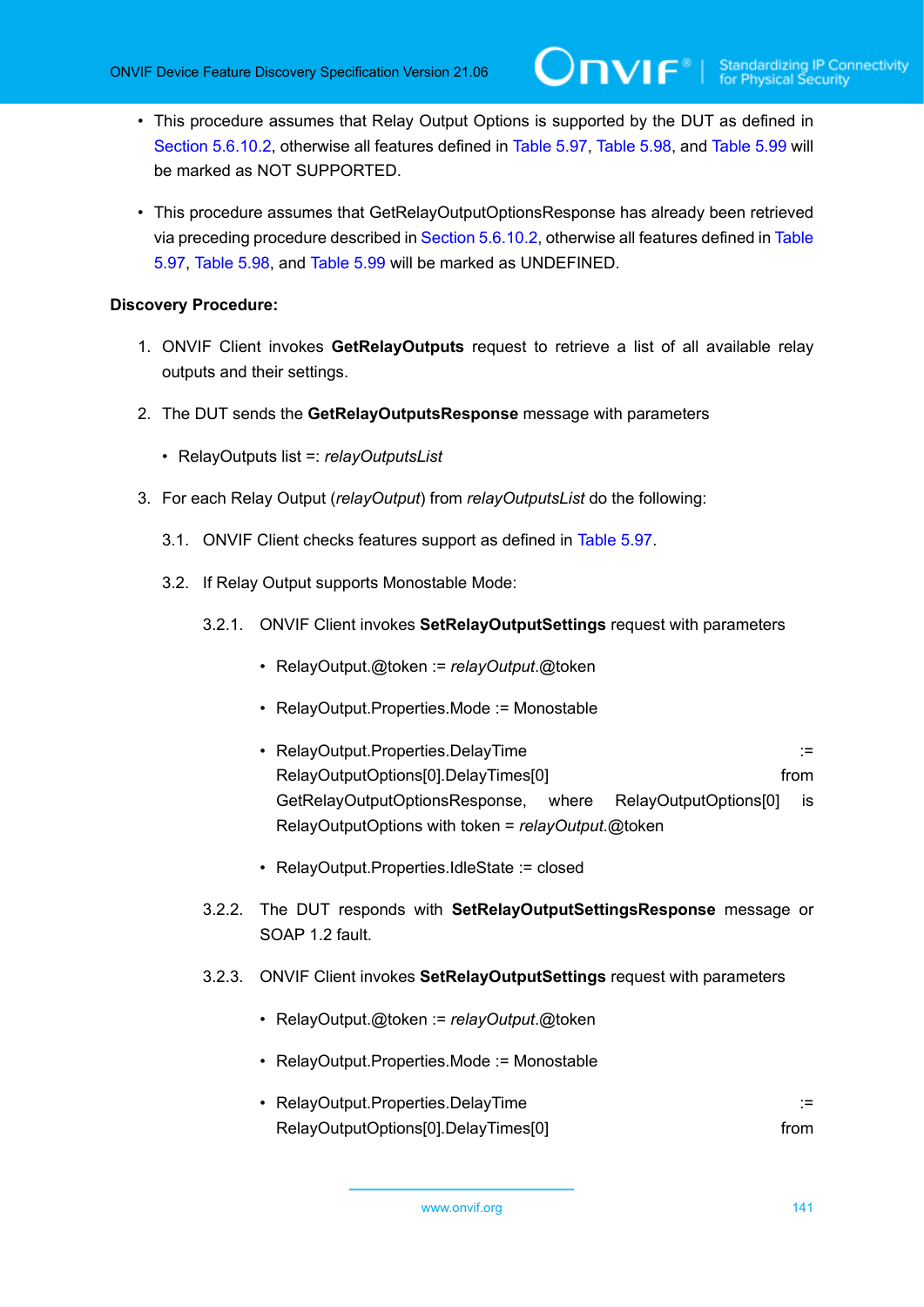GetRelayOutputOptionsResponse, where RelayOutputOptions[0] is RelayOutputOptions with token = *relayOutput*.@token

- RelayOutput.Properties.IdleState := open
- <span id="page-141-0"></span>3.2.4. The DUT responds with **SetRelayOutputSettingsResponse** message or SOAP 1.2 fault.
- 3.2.5. If for both steps and SOAP 1.2 fault was returned features listed in [Table](#page-142-2) 5.99 will be marked as UNDEFINED for this Relay Output, otherwise ONVIF Client checks features support as defined in [Table](#page-142-1) 5.98.
- <span id="page-141-1"></span>3.3. If Relay Output supports Bistable Mode:
	- 3.3.1. ONVIF Client invokes **SetRelayOutputSettings** request with parameters
		- RelayOutput.@token := *relayOutput*.@token
		- RelayOutput.Properties.Mode := Bistable
		- RelayOutput.Properties.DelayTime := *relayOutput*.Properties.DelayTime
		- RelayOutput.Properties.IdleState := closed
	- 3.3.2. The DUT responds with **SetRelayOutputSettingsResponse** message or SOAP 1.2 fault
	- 3.3.3. ONVIF Client invokes **SetRelayOutputSettings** request with parameters
		- RelayOutput.@token := *relayOutput*.@token
		- RelayOutput.Properties.Mode := Bistable
		- RelayOutput.Properties.DelayTime := *relayOutput*.Properties.DelayTime
		- RelayOutput.Properties.IdleState := open
	- 3.3.4. The DUT responds with **SetRelayOutputSettingsResponse** message or SOAP 1.2 fault.
	- 3.3.5. If for both steps and SOAP 1.2 fault was returned features listed in [Table](#page-142-2) 5.99 will be marked as UNDEFINED for this Relay Output, otherwise ONVIF Client checks features support as defined in [Table](#page-142-2) 5.99.

<span id="page-141-2"></span>**Note:** If the DUT returns no RelayOutputOptions in GetRelayOutputOptionsResponse message, then all features defined in [Table](#page-142-0) 5.97, [Table](#page-142-1) 5.98, and [Table](#page-142-2) 5.99 will be marked as UNDEFUNED.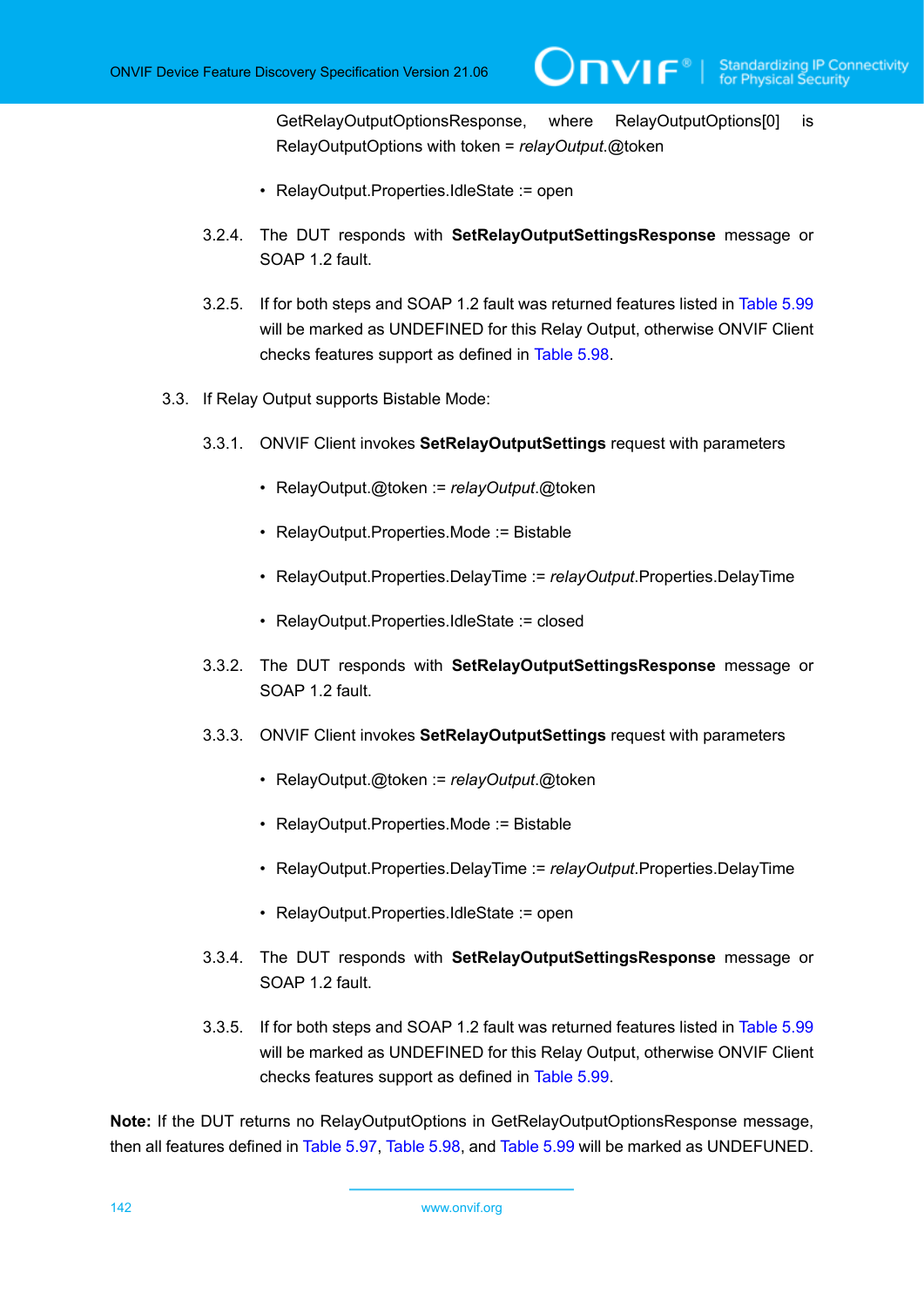**Note:** If the DUT returns no DelayTimes element in RelayOutputOptions with supporting of Monostable mode in GetRelayOutputOptionsResponse message, then all features defined in [Table](#page-75-0) [5.33](#page-75-0) will be marked as UNDEFUNED.

 $\mathbf{Onv}$ r $^{\circ}$ 

**Note:** If the DUT returns no response for SetRelayOutputSettings request, then all features defined in [Table](#page-142-1) 5.98 and [Table](#page-142-2) 5.99 will be marked as UNDEFUNED.

### <span id="page-142-0"></span>**Table 5.97. Relay Outputs Features - Modes (GetCapabilities)**

| <b>Criterion Item</b>                            | <b>Current Relay Output from</b><br>GetRelayOutputOptionsResponse message |                                                               |
|--------------------------------------------------|---------------------------------------------------------------------------|---------------------------------------------------------------|
| <b>Feature (for each</b><br><b>Relay Output)</b> | <b>Supported</b>                                                          | <b>Not Supported</b>                                          |
| Monostable Mode                                  | <b>RelayOutputOptions.Mode</b><br>contains Monostable                     | <b>RelayOutputOptions.Mode</b><br>does not contain Monostable |
| <b>Bistable Mode</b>                             | RelayOutputOptions.Mode<br>contains Bistable                              | <b>RelayOutputOptions.Mode</b><br>does not contain Bistable   |

## <span id="page-142-1"></span>**Table 5.98. Relay Outputs Features - Idle States - Monostable (GetCapabilities)**

| <b>Criterion Item</b>                            | <b>Current Relay Output from</b><br>GetRelayOutputOptionsResponse message     |                                                |
|--------------------------------------------------|-------------------------------------------------------------------------------|------------------------------------------------|
| <b>Feature (for each</b><br><b>Relay Output)</b> | <b>Supported</b>                                                              | <b>Not Supported</b>                           |
| Monostable Mode<br><b>Closed Idle Sate</b>       | <b>DUT</b> returns<br><b>SetRelayOutputSettings</b><br>Response at step 3.2.2 | <b>DUT returns SOAP</b><br>fault at step 3.2.2 |
| Monostable Mode<br><b>\Open Idle Sate</b>        | <b>DUT</b> returns<br><b>SetRelayOutputSettings</b><br>Response at step 3.2.4 | <b>DUT returns SOAP</b><br>fault at step 3.2.4 |

### <span id="page-142-2"></span>**Table 5.99. Relay Outputs Features - Idle States - Bistable (GetCapabilities)**

| <b>Criterion Item</b>                            | <b>Current Relay Output from</b>                                              |                                                |
|--------------------------------------------------|-------------------------------------------------------------------------------|------------------------------------------------|
|                                                  | GetRelayOutputOptionsResponse message                                         |                                                |
| <b>Feature (for each</b><br><b>Relay Output)</b> | <b>Supported</b>                                                              | <b>Not Supported</b>                           |
| Bistable Mode\Closed Idle Sate                   | <b>DUT</b> returns<br><b>SetRelayOutputSettings</b><br>Response at step 3.3.2 | <b>DUT returns SOAP</b><br>fault at step 3.3.2 |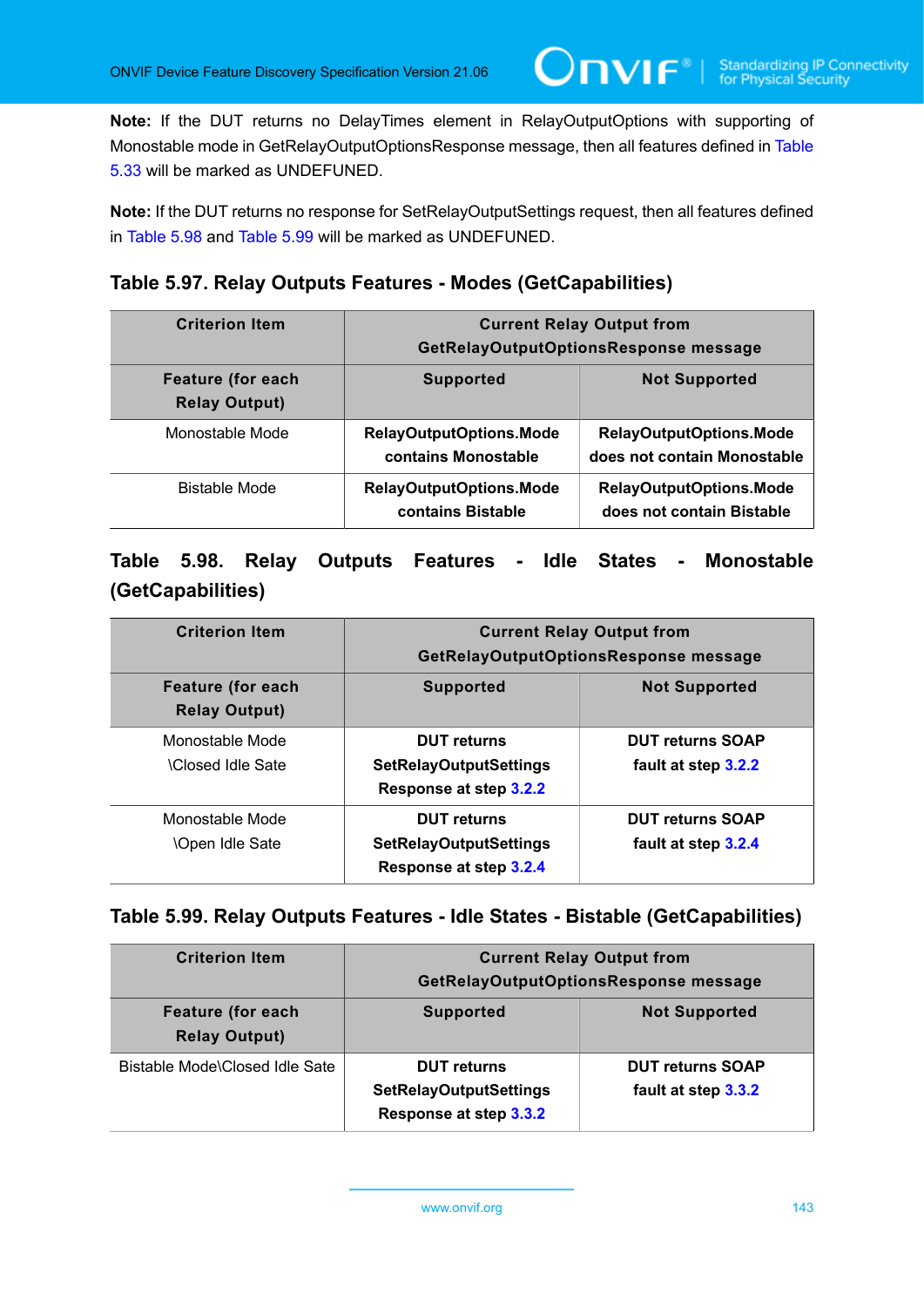

| <b>Criterion Item</b>                            | <b>Current Relay Output from</b><br>GetRelayOutputOptionsResponse message     |                                                |
|--------------------------------------------------|-------------------------------------------------------------------------------|------------------------------------------------|
| <b>Feature (for each</b><br><b>Relay Output)</b> | <b>Supported</b>                                                              | <b>Not Supported</b>                           |
| Bistable Mode\Open Idle Sate                     | <b>DUT</b> returns<br><b>SetRelayOutputSettings</b><br>Response at step 3.3.4 | <b>DUT returns SOAP</b><br>fault at step 3.3.4 |

# 5.5.12 PTZ Service Support

PTZ Service support is defined according to the following procedure.

#### **Pre-requisite:**

• This procedure assumes that GetCapabilitiesResponse has already been retrieved via preceding procedure described in [Section 5.2](#page-38-0).

#### **Discovery Procedure:**

1. ONVIF Client checks features support as defined in Table [5.100](#page-143-0).

**Note:** If the DUT does not support PTZ Service, all features from [Section 5.6.10.1](#page-143-1), [Section 5.6.10.2,](#page-144-0) and [Section 5.6.10.3](#page-145-0) will be marked as unsupported. Procedure described in [Section 5.6.10.1,](#page-143-1) [Section 5.6.10.2,](#page-144-0) and [Section 5.6.10.3](#page-145-0) will be skipped.

## <span id="page-143-0"></span>**Table 5.100. PTZ Service (GetCapabilities)**

| <b>Criterion Item</b> | GetCapabilitiesResponse                            |                                                     |
|-----------------------|----------------------------------------------------|-----------------------------------------------------|
| <b>Feature</b>        | <b>Supported</b>                                   | <b>Not Supported</b>                                |
| <b>PTZ Service</b>    | <b>Includes</b><br><b>Capabilities.PTZ element</b> | Does not include<br><b>Capabilities.PTZ element</b> |

# <span id="page-143-1"></span>5.5.12.1 PTZ Service Features Support

Since the DUT does not support GetServices feature the following PTZ features will be defined as not supported:

- Get Compatible Configurations
- Move Status
- Status Position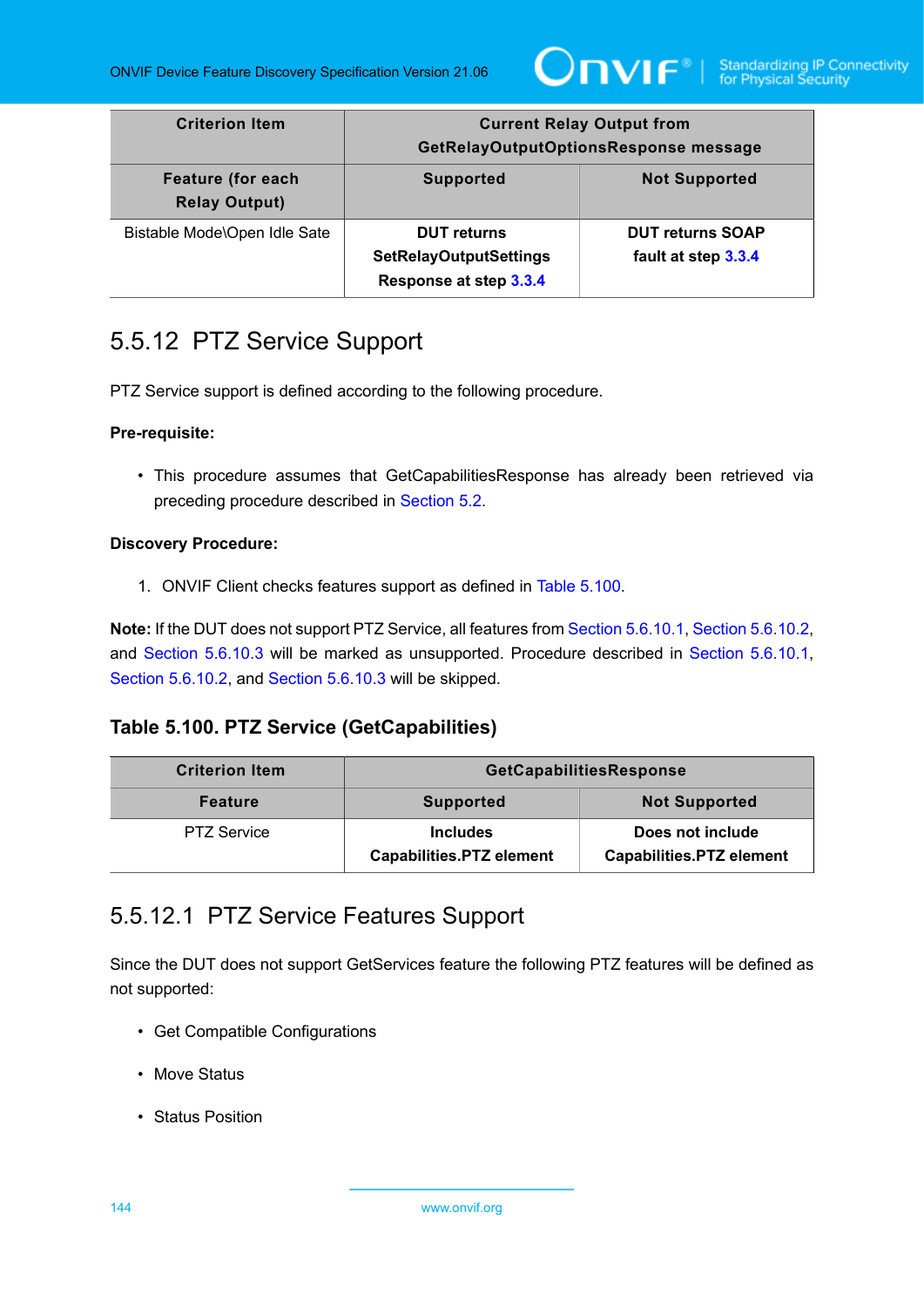# <span id="page-144-1"></span>5.5.12.2 PTZ Nodes Features Support

PTZ Nodes features support is defined according to the following procedure.

#### **Discovery Procedure:**

- 1. ONVIF Client invokes GetNodes request to retrieve PTZ Nodes capabilities.
- 2. The DUT returns GetNodesResponse message with PTZ Nodes capabilities.
- 3. For each PTZ Node ONVIF Client checks features support as defined in Table [5.101](#page-144-0).
- 4. For each PTZ Node with Home Position support ONVIF Client checks features support as defined in [Section 5.6.10.3](#page-145-0). For all others PTZ Nodes procedure described in [Section](#page-145-0) [5.6.10.3](#page-145-0) will be skipped and all features defined in [Section 5.6.10.3](#page-145-0) will be marked as unsupported.

**Note:** If the DUT returns no response for GetNodes request or the DUT returns GetNodesResponse message with empty PTZNode list, then all features defined in Table [5.101](#page-144-0) and [Section 5.6.10.3](#page-145-0) will be marked as undefined.

| <b>Criterion Item</b>              | <b>Current PTZNode from GetNodesResponse message</b>                                |                                                                                         |
|------------------------------------|-------------------------------------------------------------------------------------|-----------------------------------------------------------------------------------------|
| <b>Feature (for each PTZ Node)</b> | <b>Supported</b>                                                                    | <b>Not Supported</b>                                                                    |
| Continuous Pan/Tilt movement       | SupportedPTZSpaces.<br><b>ContinuousPanTiltVelocity</b><br>Space element is present | SupportedPTZSpaces.<br><b>ContinuousPanTiltVelocity</b><br>Space element is not present |
| Continuous Zoom movement           | SupportedPTZSpaces.<br><b>ContinuousZoomVelocity</b><br>Space element is present    | SupportedPTZSpaces.<br><b>ContinuousZoomVelocity</b><br>Space element is not present    |
| Continuous movement                | <b>Mandatory</b>                                                                    |                                                                                         |
| Absolute Pan/Tilt movement         | SupportedPTZSpaces.<br><b>AbsolutePanTiltPositionSpace</b><br>element is present    | SupportedPTZSpaces.<br><b>AbsolutePanTiltPositionSpace</b><br>element is not present    |
| Absolute Zoom movement             | SupportedPTZSpaces.<br>AbsoluteZoomPositionSpace<br>element is present              | SupportedPTZSpaces.<br><b>AbsoluteZoomPositionSpace</b><br>element is not present       |
| Absolute movement                  | <b>Absolute Pan/Tilt movement</b><br>or Absolute Zoom<br>movement is supported      | <b>Absolute Pan/Tilt movement</b><br>and Absolute Zoom<br>movement is not supported     |

### <span id="page-144-0"></span>**Table 5.101. PTZ Nodes Features (GetCapabilities)**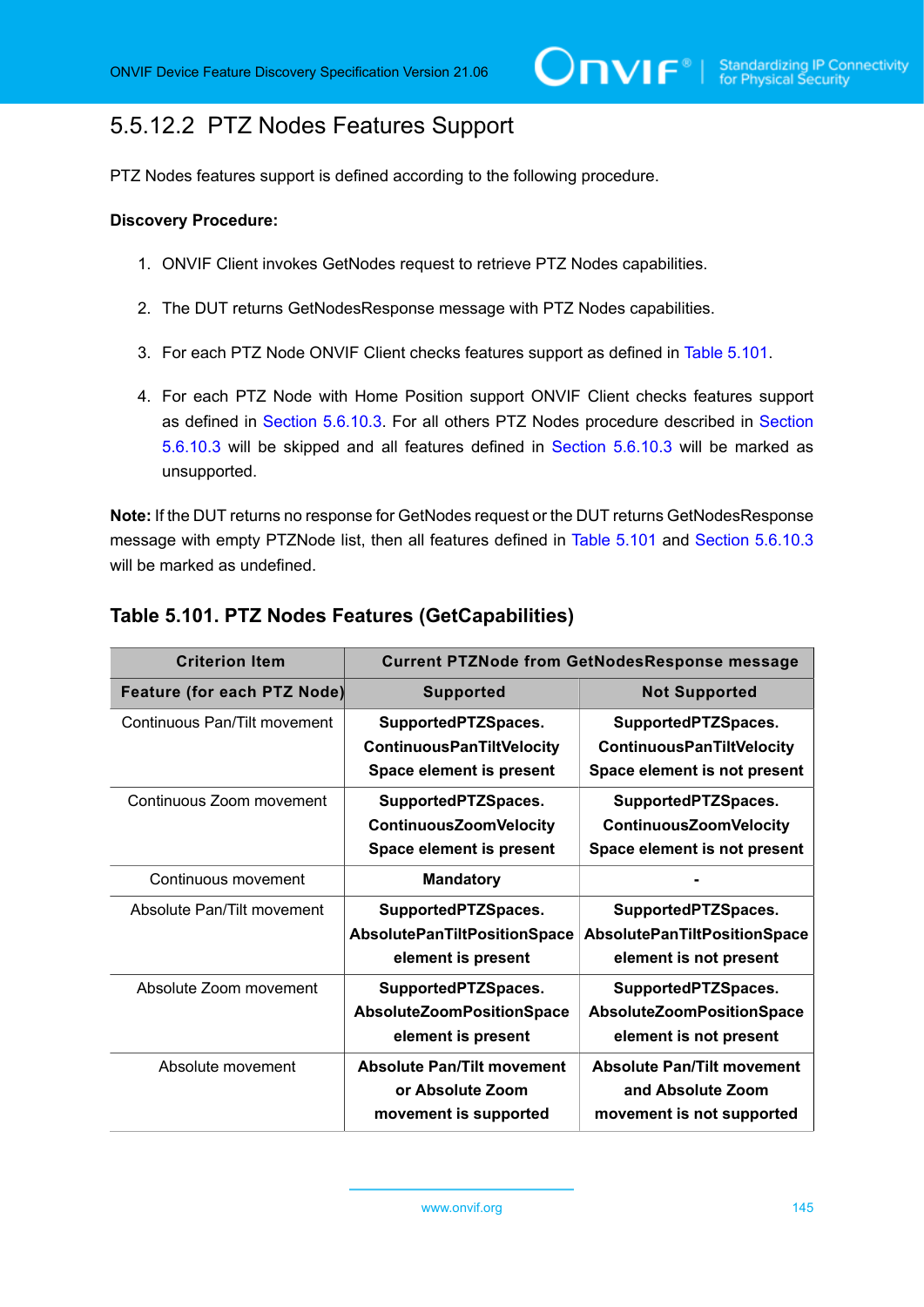

| <b>Criterion Item</b>                                 | <b>Current PTZNode from GetNodesResponse message</b>                                                                                 |                                                                                                                                        |
|-------------------------------------------------------|--------------------------------------------------------------------------------------------------------------------------------------|----------------------------------------------------------------------------------------------------------------------------------------|
| <b>Feature (for each PTZ Node)</b>                    | <b>Supported</b>                                                                                                                     | <b>Not Supported</b>                                                                                                                   |
| Relative Pan/Tilt movement                            | SupportedPTZSpaces.<br><b>RelativePanTiltTranlation</b><br>Space element is present                                                  | SupportedPTZSpaces.<br><b>RelativePanTiltTranlationSpace</b><br>element is not present                                                 |
| Relative Zoom movement                                | SupportedPTZSpaces.<br><b>RelativeZoomTranlationSpace</b><br>element is present                                                      | SupportedPTZSpaces.<br><b>RelativeZoomTranlationSpace</b><br>element is not present                                                    |
| Relative movement                                     | <b>Relative Pan/Tilt movement</b><br>or Relative Zoom<br>movement is supported                                                       | <b>Relative Pan/Tilt movement</b><br>and Relative Zoom<br>movement is not supported                                                    |
| Speed configuration                                   | <b>Speed configuration</b><br>function for Pan/Tilt<br>movement or Speed<br>configuration function for<br>Zoom movement is supported | >Speed configuration<br>function for Pan/Tilt<br>movement and Speed<br>configuration function<br>for Zoom movement<br>is not supported |
| Speed configuration function<br>for Pan/Tilt movement | SupportedPTZSpaces.<br><b>PanTiltSpeedSpace</b><br>element is present                                                                | SupportedPTZSpaces.<br><b>PanTiltSpeedSpace</b><br>element is not present                                                              |
| Speed configuration function<br>for Zoom movement     | SupportedPTZSpaces.<br>ZoomSpeedSpace<br>element is present                                                                          | SupportedPTZSpaces.<br><b>ZoomSpeedSpace</b><br>element is not present                                                                 |
| Preset position                                       | <b>MaximumNumberOfPresets</b><br>> 0                                                                                                 | <b>MaximumNumberOfPresets</b><br>$= 0$                                                                                                 |
| Auxiliary operation                                   | <b>AuxiliaryCommands</b><br>element is present                                                                                       | <b>AuxiliaryCommands</b><br>element is not present                                                                                     |
| <b>Home Position</b>                                  | HomeSupported = true                                                                                                                 | <b>HomeSupported = false</b>                                                                                                           |

# <span id="page-145-0"></span>5.5.12.3 Fixed/Configurable Home Position Support for PTZ Node

In case the PTZ Node supports Home Position function, the PTZ Node shall support either Fixed or Configurable Home Position. The following defines the discovery procedure to determine which Home Position function is supported by the PTZ Node.

### **Pre-requisite:**

• This procedure assumes that PTZ Node was recieved in GetNodesResponse message via preceding procedure described in [Section 5.6.10.2.](#page-144-1)

146 www.onvif.org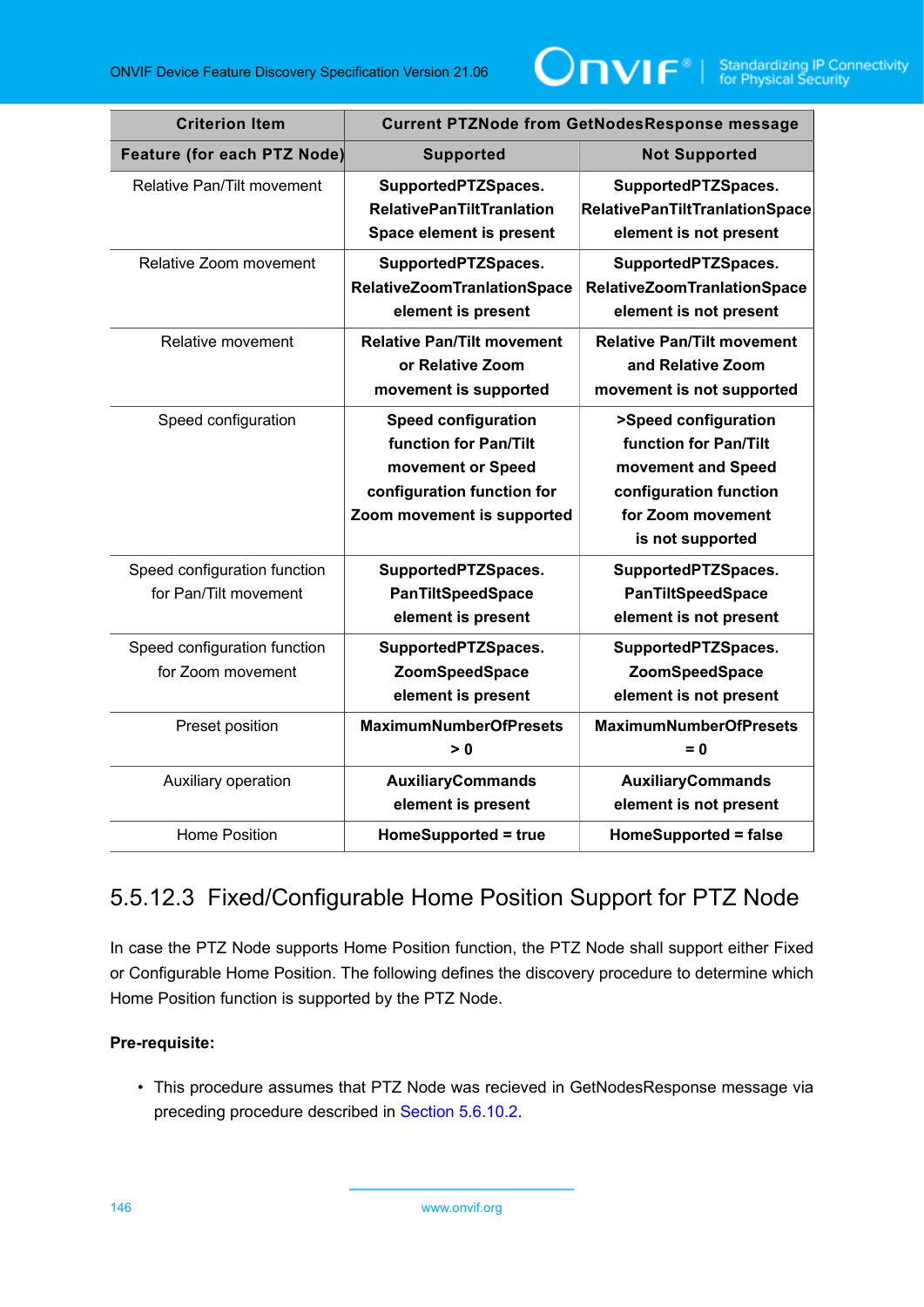#### **Discovery Procedure:**

1. If FixedHomePosition attribute is defined in GetNodesResponse message for this PTZ Node, ONVIF Client checks features support as defined in Table [5.102](#page-146-0) and skips other steps of this procedure.

 $\mathsf{D}\mathbf{N}\mathsf{I}\mathsf{F}^*$ l

- 2. ONVIF Client invokes GetConfigurations request to retrieve a PTZ Configurations list.
- 3. The DUT returns GetConfigurationsResponse message with the list of PTZConfiguration that contains PTZNode. ONVIF Client identifies first PTZConfiguration which has the corresponding current PTZ Node.
- 4. If DUT supports Media Service according to [Section 5.6.6,](#page-129-0) ONVIF Client either selects or creates Media Profile anew along with the identified PTZConfiguration (refer to [Annex A.1](#page-163-0) for the details) and goes to the step [6.](#page-146-1)
- 5. Otherwise Configurable Home Position and Fixed Home Position features will be marked as undefined.
- <span id="page-146-1"></span>6. ONVIF Client invokes SetHomePosition request (ProfileToken = selected or newly created profile token) message to check Configurable Home Position is supported by DUT.
- 7. ONVIF Client checks features support as defined in Table [5.103](#page-146-2).
- 8. ONVIF Client restores Media Profiles setting in case it changes some of the Media Profiles configuration.

### <span id="page-146-0"></span>**Table 5.102. Fixed/Configurable Home Position Support with FixedHomePosition Attribute (GetServices)**

| <b>Criterion Item</b>                                     | <b>Current PTZNode from GetNodesResponse message</b> |                                  |
|-----------------------------------------------------------|------------------------------------------------------|----------------------------------|
| Feature (for each PTZ Node<br>with Home Position support) | <b>Supported</b>                                     | <b>Not Supported</b>             |
| Configurable Home Position                                | <b>FixedHomePosition = false</b>                     | <b>FixedHomePosition = true</b>  |
| <b>Fixed Home Position</b>                                | <b>FixedHomePosition = true</b>                      | <b>FixedHomePosition = false</b> |

### <span id="page-146-2"></span>**Table 5.103. Fixed/Configurable Home Position Support without FixedHomePosition Attribute (GetServices)**

| <b>Criterion Item</b>                                     | <b>SetHomePositionResponse</b>                       |                               |
|-----------------------------------------------------------|------------------------------------------------------|-------------------------------|
| Feature (for each PTZ Node<br>with Home Position support) | <b>Supported</b>                                     | <b>Not Supported</b>          |
| Configurable Home Position                                | <b>DUT</b> returns<br><b>SetHomePositionResponse</b> | <b>DUT returns SOAP fault</b> |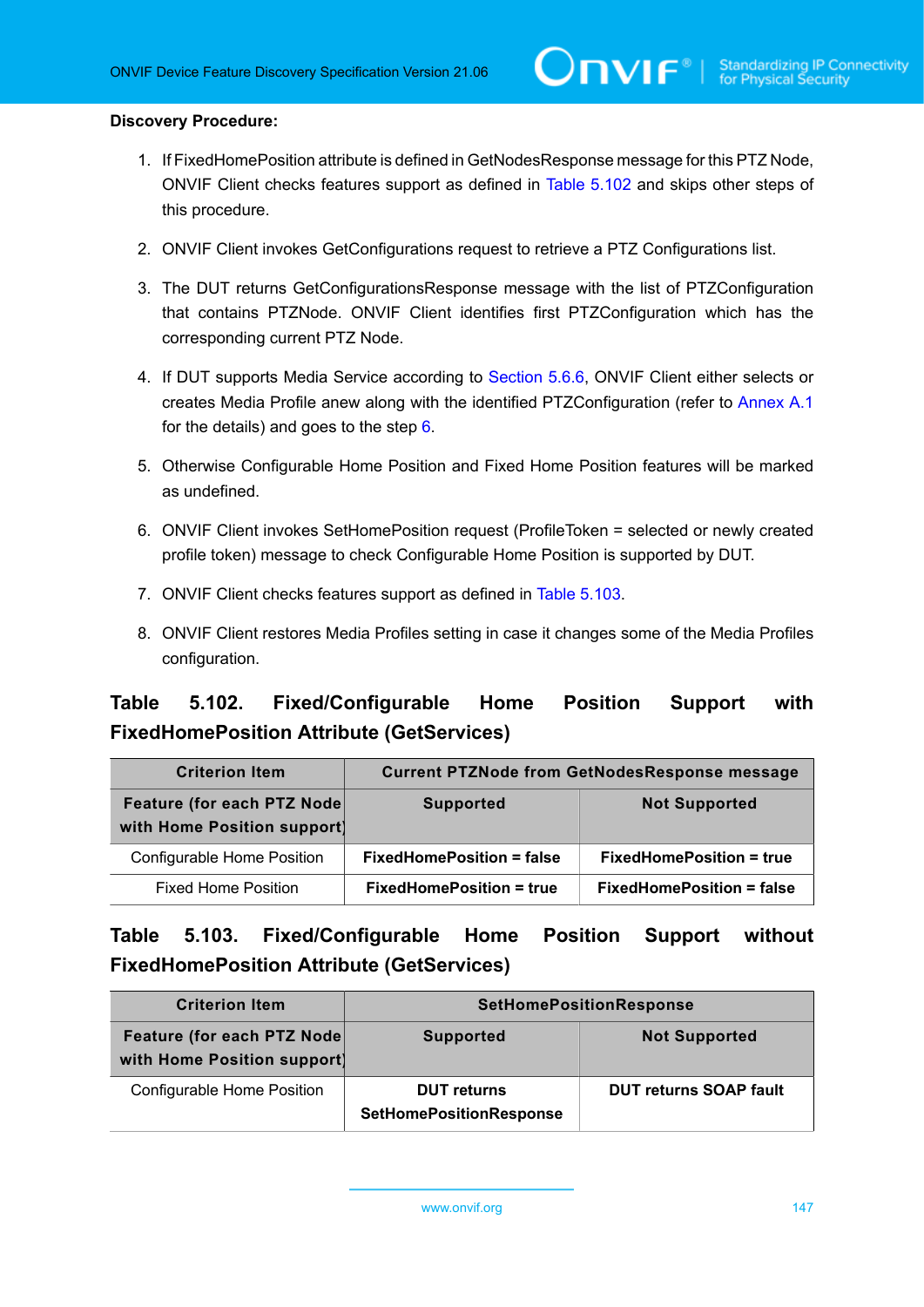

| <b>Criterion Item</b>                                      | <b>SetHomePositionResponse</b> |                                                      |
|------------------------------------------------------------|--------------------------------|------------------------------------------------------|
| Feature (for each PTZ Node)<br>with Home Position support) | <b>Supported</b>               | <b>Not Supported</b>                                 |
| <b>Fixed Home Position</b>                                 | <b>DUT returns SOAP fault</b>  | <b>DUT</b> returns<br><b>SetHomePositionResponse</b> |

# <span id="page-147-2"></span>5.5.13 Imaging Service Support

Imaging Service feature support is determined according to the following procedure.

### **Pre-requisite:**

• This procedure assumes that GetCapabilitiesResponse has already been retrieved via preceding procedure described in [Section 5.2](#page-38-0).

### **Discovery Procedure:**

1. ONVIF Client checks features support as defined in Table [5.104](#page-147-0).

**Note:** If Imaging service is not supported by the DUT, the following feature discovery procedures will be skipped and related features will be marked as NOT SUPPORTED:

- [Section 5.6.12.1](#page-147-1).
- [Section 5.6.12.3](#page-150-0).

### <span id="page-147-0"></span>**Table 5.104. Imaging Service (GetCapabilities)**

| <b>Criterion Item</b>  | GetCapabilitiesResponse message                         |                                                         |
|------------------------|---------------------------------------------------------|---------------------------------------------------------|
| <b>Feature</b>         | <b>Supported</b>                                        | <b>Not Supported</b>                                    |
| <b>Imaging Service</b> | <b>Includes</b><br><b>Capabilities. Imaging element</b> | Does not include<br><b>Capabilities.Imaging element</b> |

### <span id="page-147-1"></span>5.5.13.1 IrCutfilterConfiguration Feature Support

IrCutfilterConfiguration function support in Imaging Service is determined according to the following procedure.

### **Pre-requisite:**

• This procedure assumes that Imaging Service is supported by the DUT as defined in [Seection](#page-147-2) [5.6.12](#page-147-2), otherwise all features defined in Table [5.105](#page-148-0) will be marked as NOT SUPPORTED.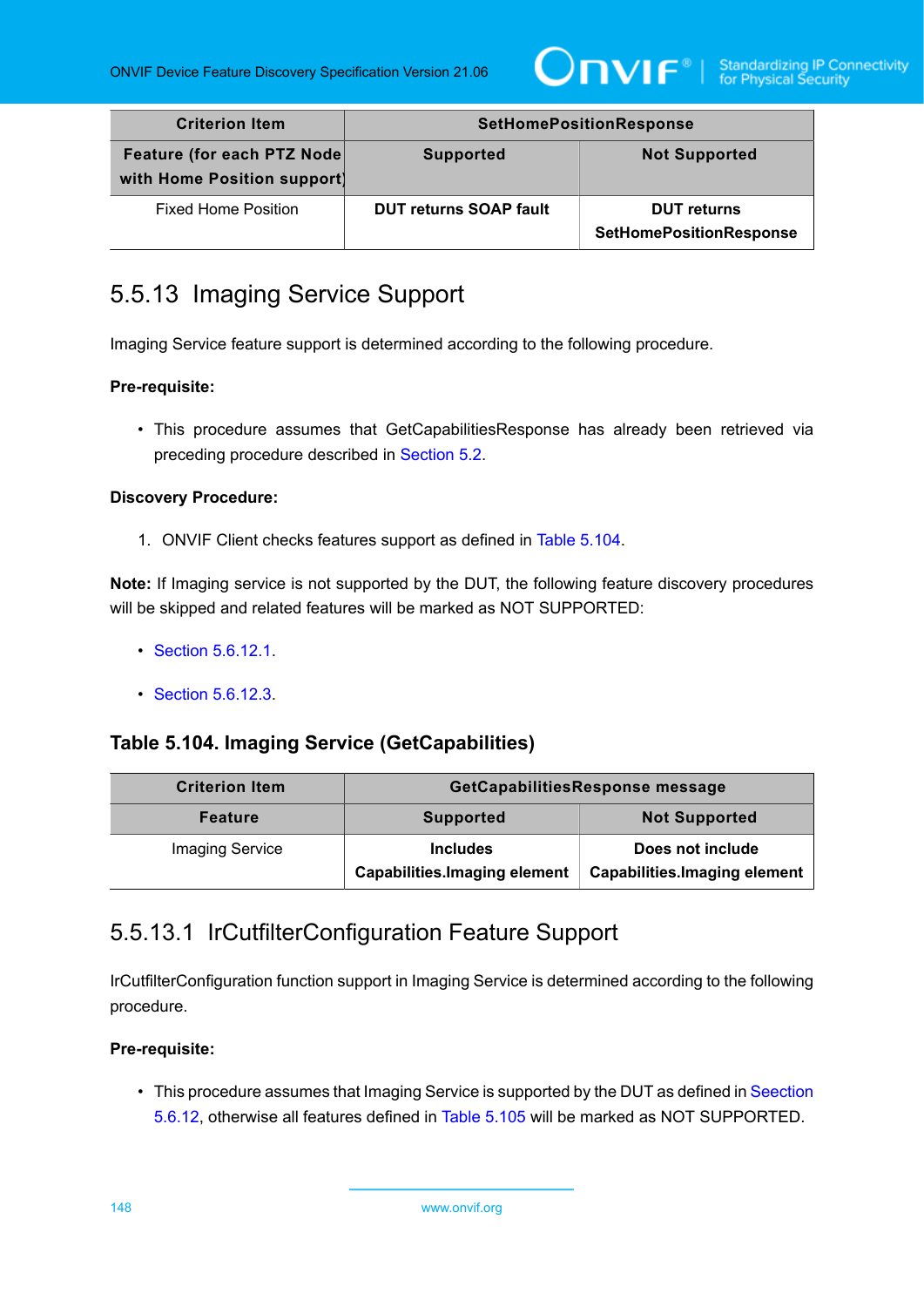• This procedure assumes that Device IO Service is supported by the DUT as defined in [Section](#page-137-0) [5.6.10](#page-137-0) or Media Service is supported by the DUT as defined in [Section 5.6.6](#page-129-0), otherwise all features defined in Table [5.105](#page-148-0) will be marked as UNDEFUNED.

 $\bm{\cup}$ NIF $^*$ l

#### **Discovery Procedure:**

- 1. ONVIF Client retrieves a list of Video Sources by following the procedure mentioned in [Annex](#page-169-0) [A.6](#page-169-0) with the following input and output parameters
	- out *videoSorceTokenList* a list of Video Source tokens
- 2. For each Video Source token *videoSorceToken* in *videoSorceTokenList*
	- 2.1. ONVIF Client invokes **GetOptions** with parameters
		- VideoSourceToken =: *videoSorceToken*
	- 2.2. The DUT responds with **env:Receiver/ter:ActionNotSupported/ ter:NoImagingForSource** SOAP 1.2 fault or with **GetOptionsResponse** with parameters
		- ImagingOptions =: *imagingOptions*
	- 2.3. If *imagingOptions*.IrCutFilterModes list contains at least two items and one of them is equal to OFF, skip other steps.
- 3. ONVIF Client checks features support as defined in Table [5.105](#page-148-0).

**Note:**If the DUT does not return **env:Receiver/ter:ActionNotSupported/ ter:NoImagingForSource** SOAP 1.2 fault or **GetMoveOptionsResponse**, then all features defined in Table [5.105](#page-148-0) will be marked as UNDEFUNED.

**Note:**If the DUT does not return *videoSorceTokenList* list or *videoSorceTokenList* list is empty, then all features defined in Table [5.105](#page-148-0) will be marked as UNDEFUNED.

# <span id="page-148-0"></span>**Table 5.105. IrCutfilter Configuration Function Support in Imaging Service (GetCapabilities)**

| <b>Criterion Item</b>            | <b>GetOptionsResponse message</b>                                                                                    |                                                                                                                                       |
|----------------------------------|----------------------------------------------------------------------------------------------------------------------|---------------------------------------------------------------------------------------------------------------------------------------|
| <b>Feature</b>                   | <b>Supported</b>                                                                                                     | <b>Not Supported</b>                                                                                                                  |
| <b>IrCutfilter Configuration</b> | For at least one<br><b>GetOptionsResponse</b><br>message at least<br>two IrCutFilterModes<br>elements are present in | There are no<br><b>GetOptionsResponse</b><br>messages with at least two<br><b>IrCutFilterModes elements</b><br>in GetOptionsResponse. |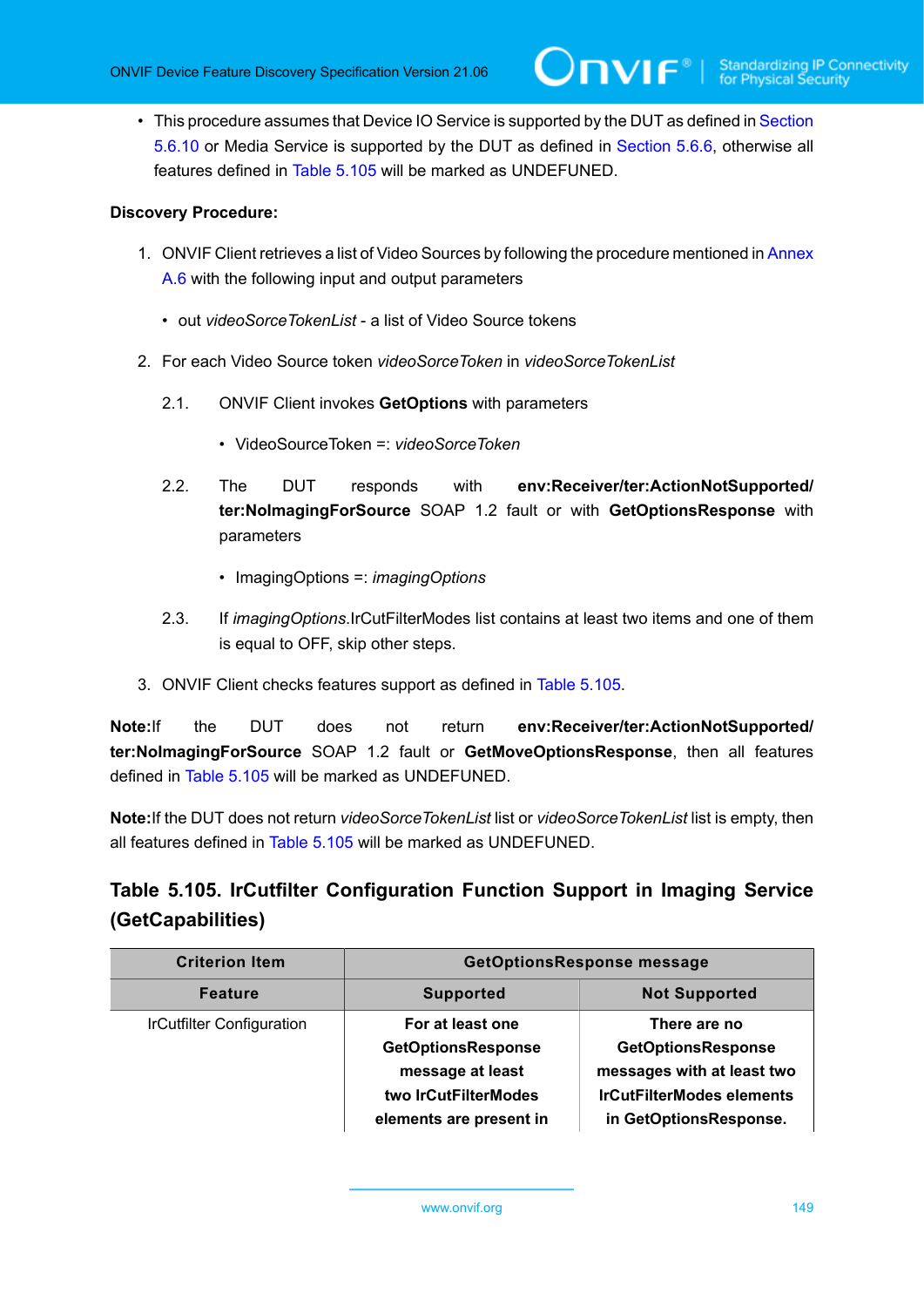

| <b>Criterion Item</b> | <b>GetOptionsResponse message</b>                                     |                                                 |
|-----------------------|-----------------------------------------------------------------------|-------------------------------------------------|
| <b>Feature</b>        | <b>Supported</b>                                                      | <b>Not Supported</b>                            |
|                       | GetOptionsResponse.<br>ImagingOptions and one<br>of them equal to OFF | ImagingOptions with one<br>of them equal to OFF |

# 5.5.13.2 Imaging Events Support

Imaging Events support under Imaging Service is determined according to the following procedure.

### **Pre-requisite:**

• This procedure assumes that GetEventPropertiesResponse has already been retrieved via preceding procedure described in [Section 5.6.9,](#page-133-0) otherwise all features defined in Table [5.106](#page-149-0) will be marked as UNDEFINED.

### **Discovery Procedure:**

1. ONVIF Client checks features support as defined in Table [5.106](#page-149-0).

### <span id="page-149-0"></span>**Table 5.106. Imaging Events Support (GetCapabilities)**

| <b>Criterion Item</b> | <b>GetEventPropertiesResponse</b>   |                                     |
|-----------------------|-------------------------------------|-------------------------------------|
| <b>Feature</b>        | <b>Supported</b>                    | <b>Not Supported</b>                |
| Image Too Blurry      | <b>Contains tns1: VideoSource/</b>  | Does not contain                    |
|                       | ImageTooBlurry/                     | tns1:VideoSource/                   |
|                       | <b>ImagingService or</b>            | ImageTooBlurry/                     |
|                       | tns1:VideoSource/                   | <b>ImagingService and</b>           |
|                       | ImageTooBlurry/                     | tns1:VideoSource/                   |
|                       | <b>AnalyticsService or</b>          | ImageTooBlurry/                     |
|                       | tns1:VideoSource/                   | <b>AnalyticsService and</b>         |
|                       | ImageTooBlurry/                     | tns1:VideoSource/                   |
|                       | <b>RecordingService Event topic</b> | ImageTooBlurry/                     |
|                       |                                     | <b>RecordingService Event topic</b> |
| Image Too Dark        | <b>Contains tns1: VideoSource/</b>  | Does not contain                    |
|                       | ImageTooDark/                       | tns1:VideoSource/                   |
|                       | <b>ImagingService or</b>            | ImageTooDark/                       |
|                       | tns1:VideoSource/                   | <b>ImagingService and</b>           |
|                       | ImageTooDark/                       | tns1:VideoSource/                   |
|                       | <b>AnalyticsService or</b>          | ImageTooDark/                       |
|                       | tns1:VideoSource/                   | <b>AnalyticsService and</b>         |
|                       |                                     | tns1:VideoSource/                   |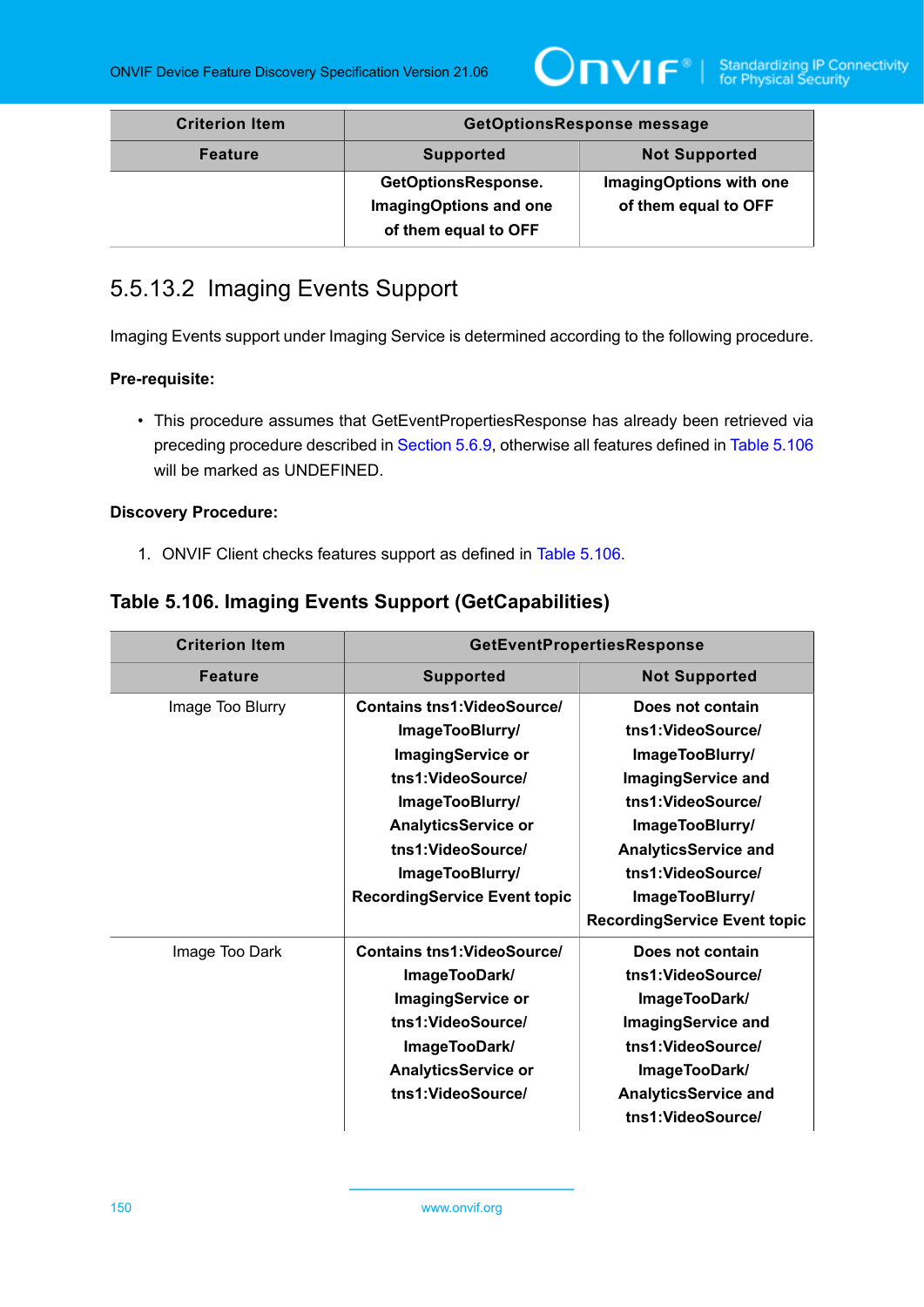| <b>Criterion Item</b> | <b>GetEventPropertiesResponse</b>   |                                     |
|-----------------------|-------------------------------------|-------------------------------------|
| <b>Feature</b>        | <b>Supported</b>                    | <b>Not Supported</b>                |
|                       | ImageTooDark/                       | ImageTooDark/                       |
|                       | <b>RecordingService Event topic</b> | <b>RecordingService Event topic</b> |
| Image Too Bright      | <b>Contains tns1: VideoSource/</b>  | Does not contain                    |
|                       | ImageTooBright/                     | tns1:VideoSource/                   |
|                       | <b>ImagingService or</b>            | ImageTooBright/                     |
|                       | tns1:VideoSource/                   | <b>ImagingService and</b>           |
|                       | ImageTooBright/                     | tns1:VideoSource/                   |
|                       | <b>AnalyticsService or</b>          | ImageTooBright/                     |
|                       | tns1:VideoSource/                   | <b>AnalyticsService and</b>         |
|                       | ImageTooBright/                     | tns1:VideoSource/                   |
|                       | <b>RecordingService Event topic</b> | ImageTooBright/                     |
|                       |                                     | <b>RecordingService Event topic</b> |
| Global Scene Change   | <b>Contains tns1: VideoSource/</b>  | Does not contain                    |
|                       | GlobalSceneChange/                  | tns1:VideoSource/                   |
|                       | ImagingService or                   | GlobalSceneChange/                  |
|                       | tns1:VideoSource/                   | <b>ImagingService and</b>           |
|                       | GlobalSceneChange/                  | tns1:VideoSource/                   |
|                       | <b>AnalyticsService or</b>          | GlobalSceneChange/                  |
|                       | tns1:VideoSource/                   | <b>AnalyticsService and</b>         |
|                       | GlobalSceneChange/                  | tns1:VideoSource/                   |
|                       | <b>RecordingService Event topic</b> | GlobalSceneChange/                  |
|                       |                                     | <b>RecordingService Event topic</b> |
| <b>Motion Alarm</b>   | <b>Contains tns1: VideoSource/</b>  | Does not contain                    |
|                       | <b>MotionAlarm event topic</b>      | tns1:VideoSource/                   |
|                       |                                     | <b>MotionAlarm event topic</b>      |

# <span id="page-150-0"></span>5.5.13.3 Focus Control Function Support

Focus Control function support in Imaging Service is determined according to the following procedure.

### **Pre-requisite:**

- This procedure assumes that Imaging Service is supported by the DUT as defined in [Seection](#page-147-2) [5.6.12](#page-147-2), otherwise all features defined in Table [5.107](#page-151-0) will be marked as NOT SUPPORTED.
- This procedure assumes that Device IO Service is supported by the DUT as defined in [Section](#page-137-0) [5.6.10](#page-137-0) or Media Service is supported by the DUT as defined in [Section 5.6.6](#page-129-0), otherwise all features defined in Table [5.107](#page-151-0) will be marked as UNDEFUNED.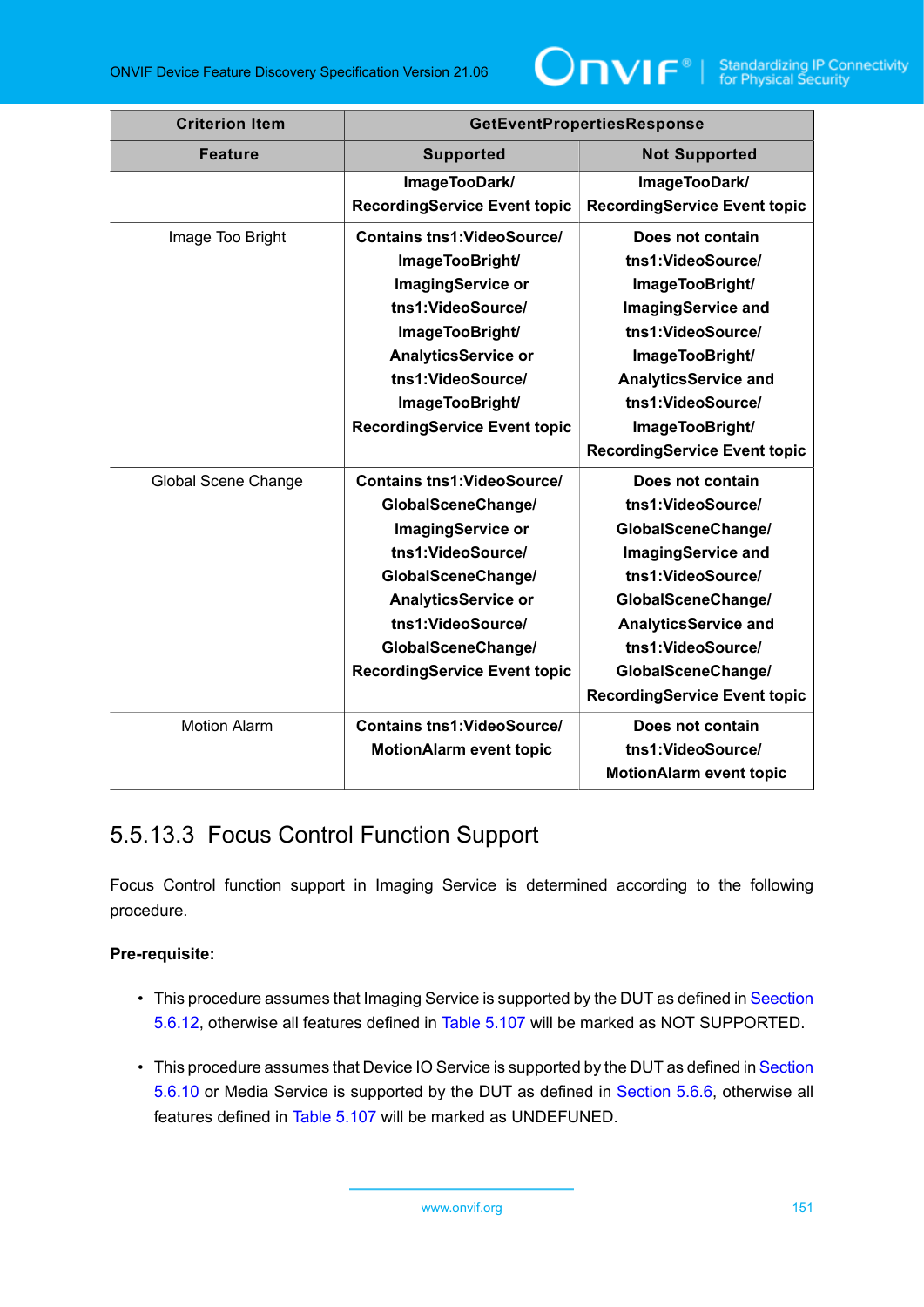#### **Discovery Procedure:**

1. ONVIF Client retrieves a list of Video Sources by following the procedure mentioned in [Annex](#page-169-0) [A.6](#page-169-0) with the following input and output parameters

 $\mathsf{D}\mathsf{N}\mathsf{H}^*$ l

- out *videoSorceTokenList* a list of Video Source tokens
- 2. For each Video Source token *videoSorceToken* in *videoSorceTokenList*
	- 2.1. ONVIF Client invokes **GetMoveOptions** with parameters
		- VideoSourceToken =: *videoSorceToken*
	- 2.2. The DUT responds with **env:Receiver/ter:ActionNotSupported/ ter:NoImagingForSource** SOAP 1.2 fault or with **GetMoveOptionsResponse** with parameters
		- MoveOptions =: *moveOptions*
	- 2.3. If *moveOptions* contains **MoveOptions/Absolute** or **MoveOptions/Relative** or **MoveOptions/Continuous**, skip other steps.
- 3. ONVIF Client checks features support as defined in Table [5.107](#page-151-0).

**Note:**If the DUT does not return **env:Receiver/ter:ActionNotSupported/ ter:NoImagingForSource** SOAP 1.2 fault or **GetMoveOptionsResponse**, then all features defined in Table [5.107](#page-151-0) will be marked as UNDEFUNED.

**Note:**If the DUT does not return *videoSorceTokenList* list or *videoSorceTokenList* list is empty, then all features defined in Table [5.107](#page-151-0) will be marked as UNDEFUNED.

### <span id="page-151-0"></span>**Table 5.107. Focus Control (GetCapabilities)**

| <b>Criterion Item</b> | <b>GetMoveOptionsResponse</b>                                                                                 |                                                                                                                         |
|-----------------------|---------------------------------------------------------------------------------------------------------------|-------------------------------------------------------------------------------------------------------------------------|
| <b>Feature</b>        | <b>Supported</b>                                                                                              | <b>Not Supported</b>                                                                                                    |
| <b>Focus Control</b>  | <b>Contains MoveOptions</b><br><b>Absolute or</b><br>MoveOptions\Relative or<br><b>MoveOptions\Continuous</b> | Does not contain<br><b>MoveOptions\Absolute and</b><br><b>MoveOptions\Relative and</b><br><b>MoveOptions\Continuous</b> |

# 5.5.14 Analytics Service Support

Analytics Service feature support is determined according to the following procedure.

### **Pre-requisite:**

152 www.onvif.org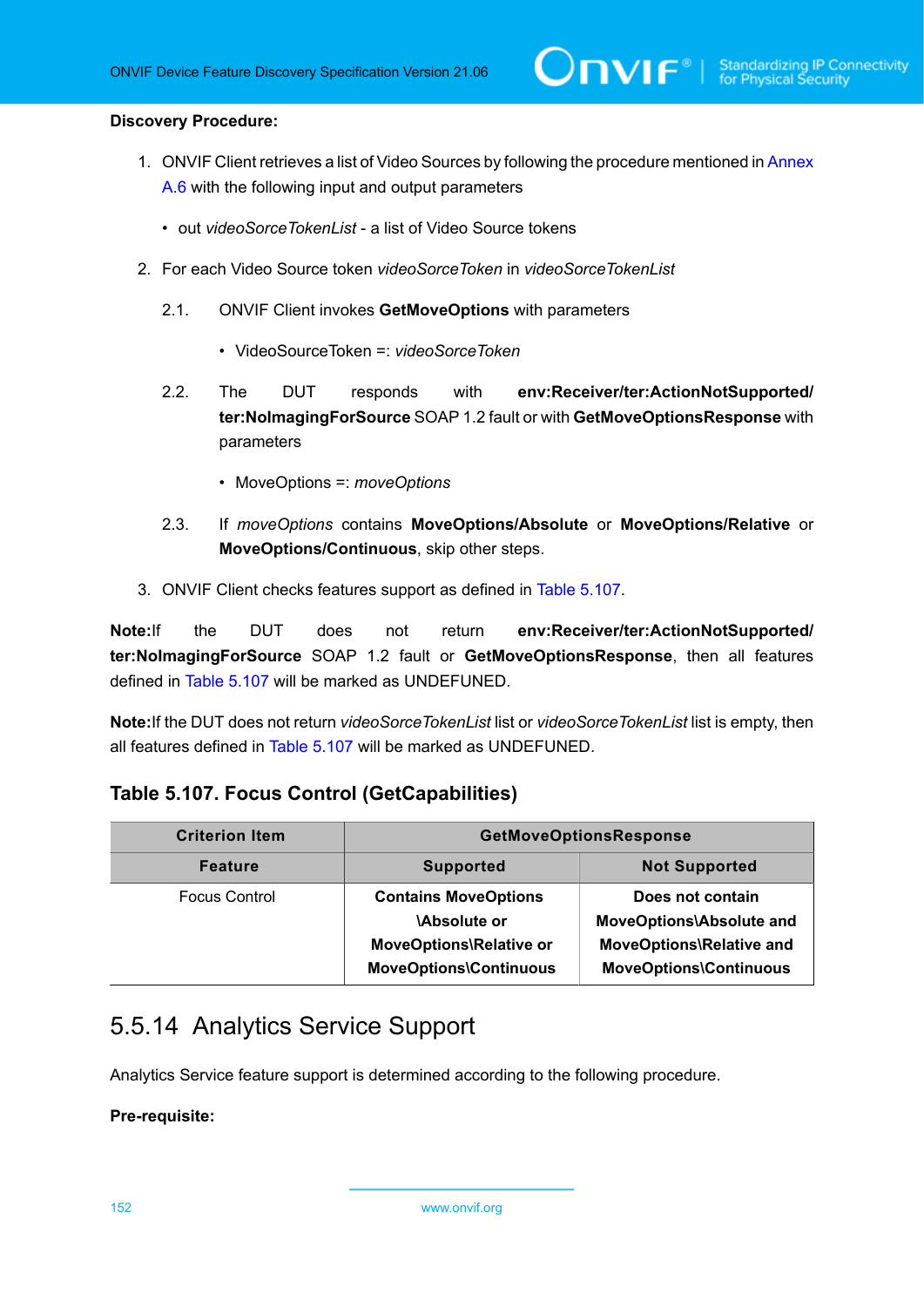• This procedure assumes that GetCapabilitiesResponse has already been retrieved via preceding procedure described in [Section 5.2](#page-38-0).

 $\mathsf{D}\mathsf{n}\mathsf{v}\mathsf{l}\mathsf{f}^\ast$ l

#### **Discovery Procedure:**

1. ONVIF Client checks features support as defined in Table [5.108](#page-152-0).

**Note:** If Analytics service is not supported, the following feature discovery (Rule Engine features support) will be skipped.

### <span id="page-152-0"></span>**Table 5.108. Analytics Service (GetCapabilities)**

| <b>Criterion Item</b>                | GetCapabilitiesResponse                                     |                                                              |
|--------------------------------------|-------------------------------------------------------------|--------------------------------------------------------------|
| <b>Feature</b>                       | <b>Supported</b>                                            | <b>Not Supported</b>                                         |
| <b>Analytics Service</b>             | <b>Includes</b><br><b>Capabilities.Analytics</b><br>element | Does not include<br><b>Capabilities.Analytics</b><br>element |
| <b>Rule Engine</b>                   | <b>Analytics.RuleSupport = true</b>                         | <b>Analytics.RuleSupport = false</b>                         |
| <b>Rule Options</b>                  |                                                             | <b>Not supported</b>                                         |
| <b>Analytics Modules</b>             |                                                             | <b>Not supported</b>                                         |
| <b>Analytics Module Options</b>      |                                                             | <b>Not supported</b>                                         |
| Supported Metadata                   |                                                             | <b>Not supported</b>                                         |
| Image Sending                        |                                                             | <b>Not supported</b>                                         |
| Embedded Image<br>Sending Type       |                                                             | <b>Not supported</b>                                         |
| Local Storage<br>Image Sending Type  |                                                             | <b>Not supported</b>                                         |
| Remote Storage<br>Image Sending Type |                                                             | <b>Not supported</b>                                         |

# 5.5.14.1 Supported Rules

Since the DUT does not support Media2 Service feature the following rules will be defined as NOT SUPPORTED:

- Motion Region Detector Rule
- Face Recognition Rule
- License Plate Recognition Rule
- Line Crossing Counting Rule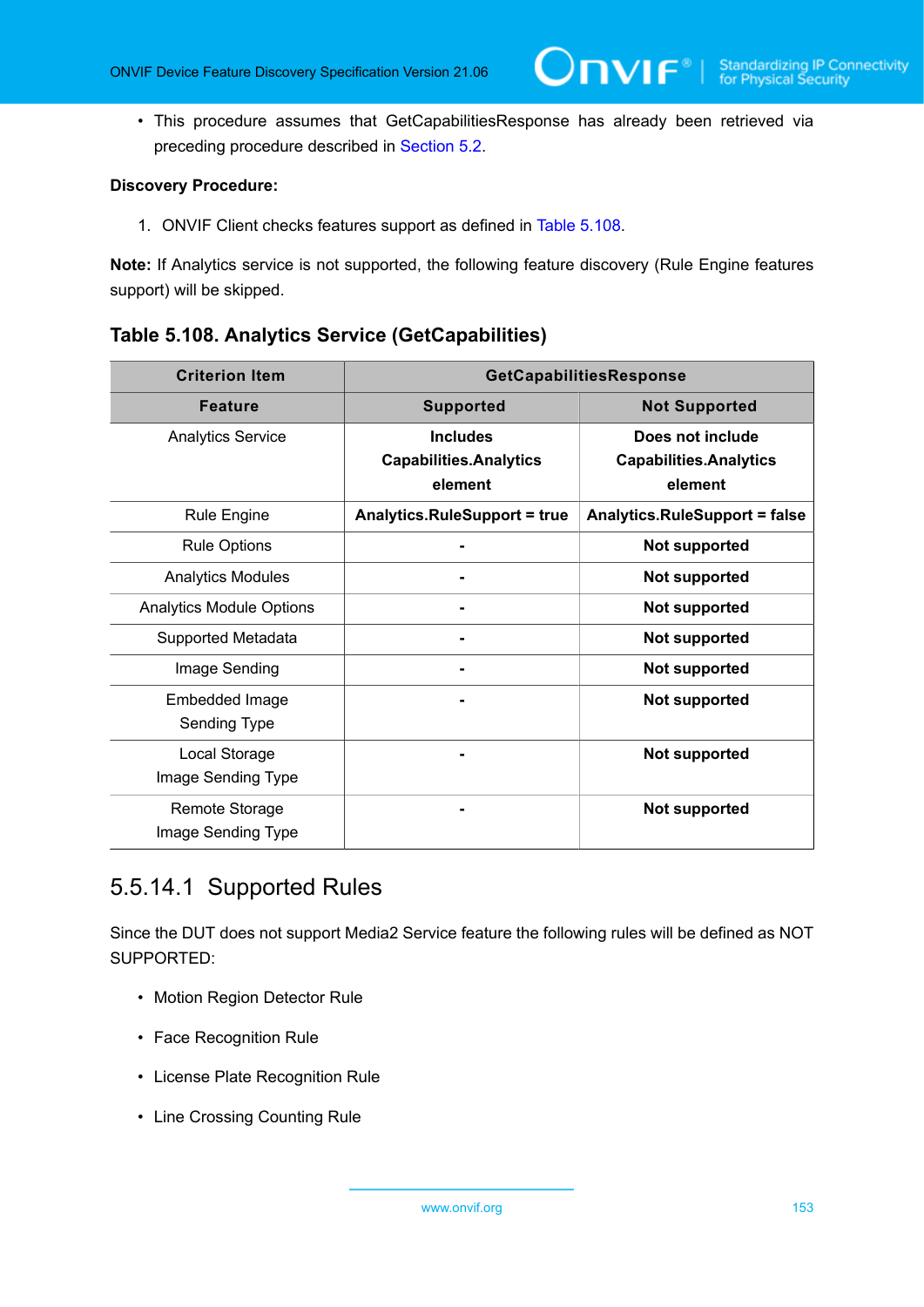# 5.5.14.2 Analytics Service - Supported Metadata

Since GetCapabilitiesResponse does not have SupportedMetadata element, the following Supported Metadata features will be defined as NOT SUPPORTED:

- Object Classification
- Vehicle Info
- Human Face
- License Plate Info
- Geo Location

# 5.5.15 Recording Control Service Support

Recording Control Service feature support is determined according to the following procedure.

#### **Pre-requisite:**

• This procedure assumes that GetCapabilitiesResponse has already been retrieved via preceding procedure described in [Section 5.2](#page-38-0).

#### **Discovery Procedure:**

1. ONVIF Client checks features support as defined in Table [5.109](#page-153-0).

**Note:** If Recording Control service is not supported, the following feature discovery (Dynamic Recordings, Dynamic Tracks, Recording Options, Audio Recording, JPEG, H.264, and MPEG4 features support) will be skipped.

### <span id="page-153-0"></span>**Table 5.109. Recording Control Service (GetCapabilities)**

| <b>Criterion Item</b>            | GetCapabilitiesResponse                                        |                                                                 |
|----------------------------------|----------------------------------------------------------------|-----------------------------------------------------------------|
| <b>Feature</b>                   | <b>Supported</b>                                               | <b>Not Supported</b>                                            |
| <b>Recording Control Service</b> | <b>Includes</b><br>Capabilities.Extension.<br>Recording        | Does not include<br>Capabilities.Extension.<br>Recording        |
| <b>Dynamic Recordings</b>        | <b>Extension.Recording.</b><br><b>DynamicRecordings = true</b> | <b>Extension.Recording.</b><br><b>DynamicRecordings = false</b> |
| <b>Dynamic Tracks</b>            | <b>Extension.Recording.</b><br><b>DynamicTracks = true</b>     | <b>Extension.Recording.</b><br><b>DynamicTracks = false</b>     |
| Audio Recording                  |                                                                | <b>Not supported</b>                                            |
| <b>Recording Options</b>         |                                                                | Not supported                                                   |

154 www.onvif.org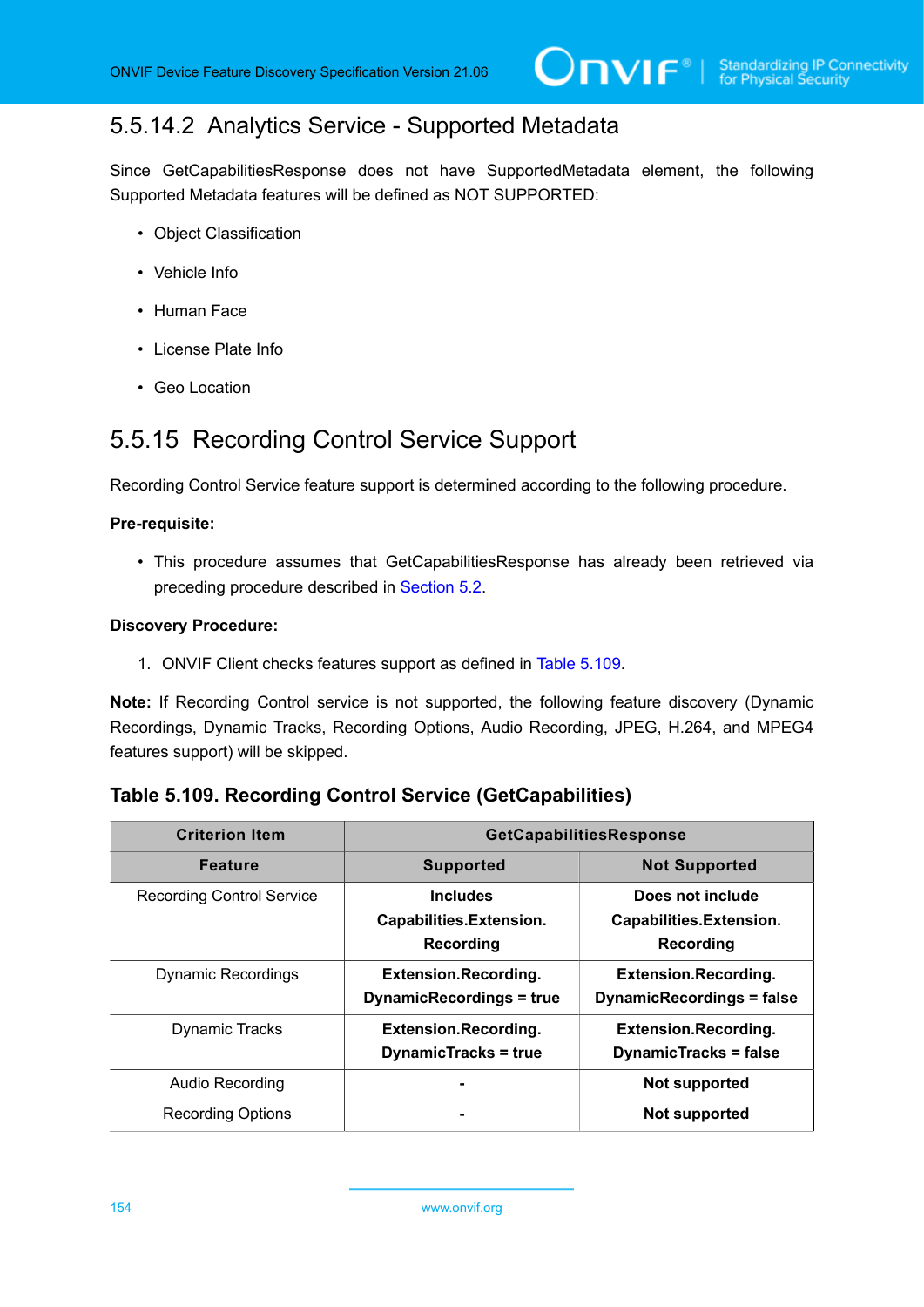

| <b>Criterion Item</b>                           | GetCapabilitiesResponse                                                              |                                                                                                |
|-------------------------------------------------|--------------------------------------------------------------------------------------|------------------------------------------------------------------------------------------------|
| <b>Feature</b>                                  | <b>Supported</b>                                                                     | <b>Not Supported</b>                                                                           |
| tns1:RecordingConfig/<br><b>DeleteTrackData</b> | <b>GetEventProperties contains</b><br>tns1:RecordingConfig/<br>DeleteTrackData topic | <b>GetEventProperties</b><br>doesn't contain<br>tns1:RecordingConfig/<br>DeleteTrackData topic |
| <b>JPEG</b>                                     |                                                                                      | <b>Not supported</b>                                                                           |
| H.264                                           |                                                                                      | <b>Not supported</b>                                                                           |
| MPEG4                                           |                                                                                      | <b>Not supported</b>                                                                           |

# <span id="page-154-0"></span>5.5.16 Recording Search Service Support

Recording Search Service feature support is determined according to the following procedure.

### **Pre-requisite:**

• This procedure assumes that GetCapabilitiesResponse has already been retrieved via preceding procedure described in [Section 5.2](#page-38-0).

### **Discovery Procedure:**

- 1. ONVIF Client checks features support as defined in Table [5.110](#page-155-0).
- 2. If Recording Search service is supported by the DUT:
	- 2.1. ONVIF Client invokes **GetRecordingInformation** requiest with parameters
		- RecordingToken := *recordingToken*
	- 2.2. The DUT responds with **GetRecordingInformationResponse** message with parameters
		- RecordingInformation =: *recordingInformation*

**Note:** If Recording Search service is not supported by the DUT, the following feature discovery procedures will be skipped and related features will be marked as UNDEFINED (if Recording Control service is supported by the DUT) or NOT SUPPORTED (if Recording Control service is not supported by the DUT):

• [Section 5.6.15.1](#page-155-1).

**Note:** If Recording Search service is not supported by the DUT, the following feature discovery procedures will be skipped and related features will be marked as NOT SUPPORTED:

• [Section 5.6.15.2](#page-156-0).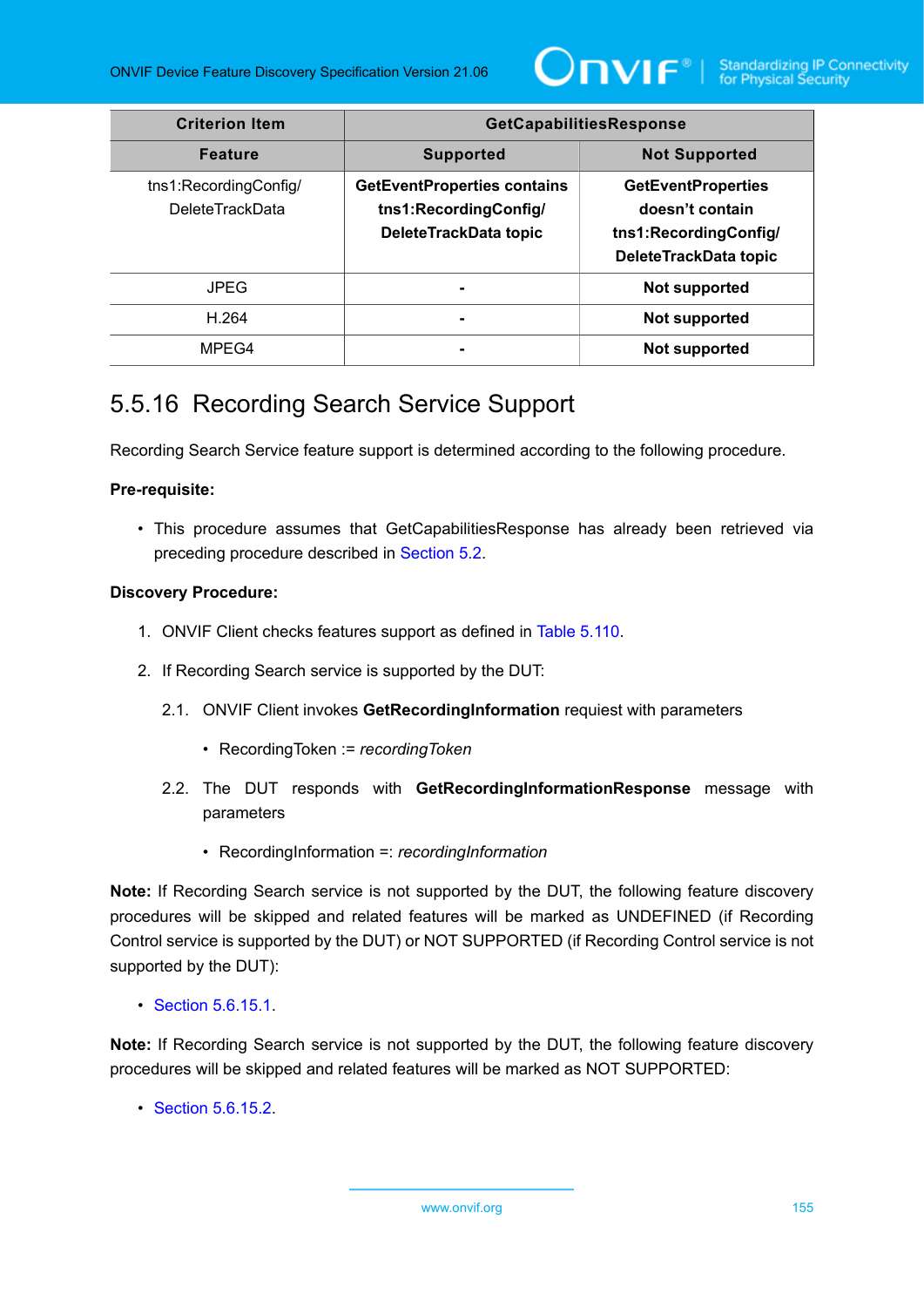### <span id="page-155-0"></span>**Table 5.110. Recording Search Service (GetCapabilities)**

| <b>Criterion Item</b>           | GetCapabilitiesResponse message                              |                                                          |
|---------------------------------|--------------------------------------------------------------|----------------------------------------------------------|
| <b>Feature</b>                  | <b>Supported</b>                                             | <b>Not Supported</b>                                     |
| <b>Recording Search Service</b> | <b>Includes</b><br>Capabilities.Extension.Search             | Does not include<br><b>Capabilities.Extension.Search</b> |
| Metadata Search                 | Capabilities.Extension.<br>Search.MetadataSearch<br>$=$ true | Capabilities.Extension.Search.<br>MetadataSearch = false |

# <span id="page-155-1"></span>5.5.16.1 Metadata Recording Support

Metadata Recording support is determined according to the following procedure in conjunction with the above procedure.

### **Pre-requisite:**

- This procedure assumes that Recording Control Service Service is supported by the DUT as defined in [Section 5.6.15](#page-154-0), otherwise all features defined in Table [5.111](#page-155-2) will be marked as NOT SUPPORTED.
- This procedure assumes that Recording Search Service Service is supported by the DUT as defined in [Section 5.6.15](#page-154-0), otherwise all features defined in Table [5.111](#page-155-2) will be marked as UNDEFINED.
- This procedure assumes that all pre-requisite defined in [Annex A.10](#page-174-0) are fulfilled, otherwise states of the features listed in [Table](#page-155-2) 5.111 could not be defined correctly.
- This procedure assumes that GetRecordingInformationResponse has already been retrieved via preceding procedure described in [Section 5.6.15](#page-154-0), otherwise all features defined in [Table](#page-155-2) [5.111](#page-155-2) will be marked as UNDEFINED.

### **Discovery Procedure:**

1. ONVIF Client checks features support as defined in Table [5.111.](#page-155-2)

### <span id="page-155-2"></span>**Table 5.111. Metadata Recording Support (GetCapabilities)**

| <b>Criterion Item</b> | GetRecordingInformationResponse message                                                                                 |                                                                                                                         |
|-----------------------|-------------------------------------------------------------------------------------------------------------------------|-------------------------------------------------------------------------------------------------------------------------|
| <b>Feature</b>        | <b>Supported</b>                                                                                                        | <b>Not Supported</b>                                                                                                    |
| Metadata Recording    | <b>Contains at least one Track</b><br>with TrackType = "Metadata"<br>and DataFrom is less<br>than DataTo for this Track | Does not contain at any<br><b>Track with TrackType =</b><br>"Metadata" or for all Tracks<br>with TrackType = "Metadata" |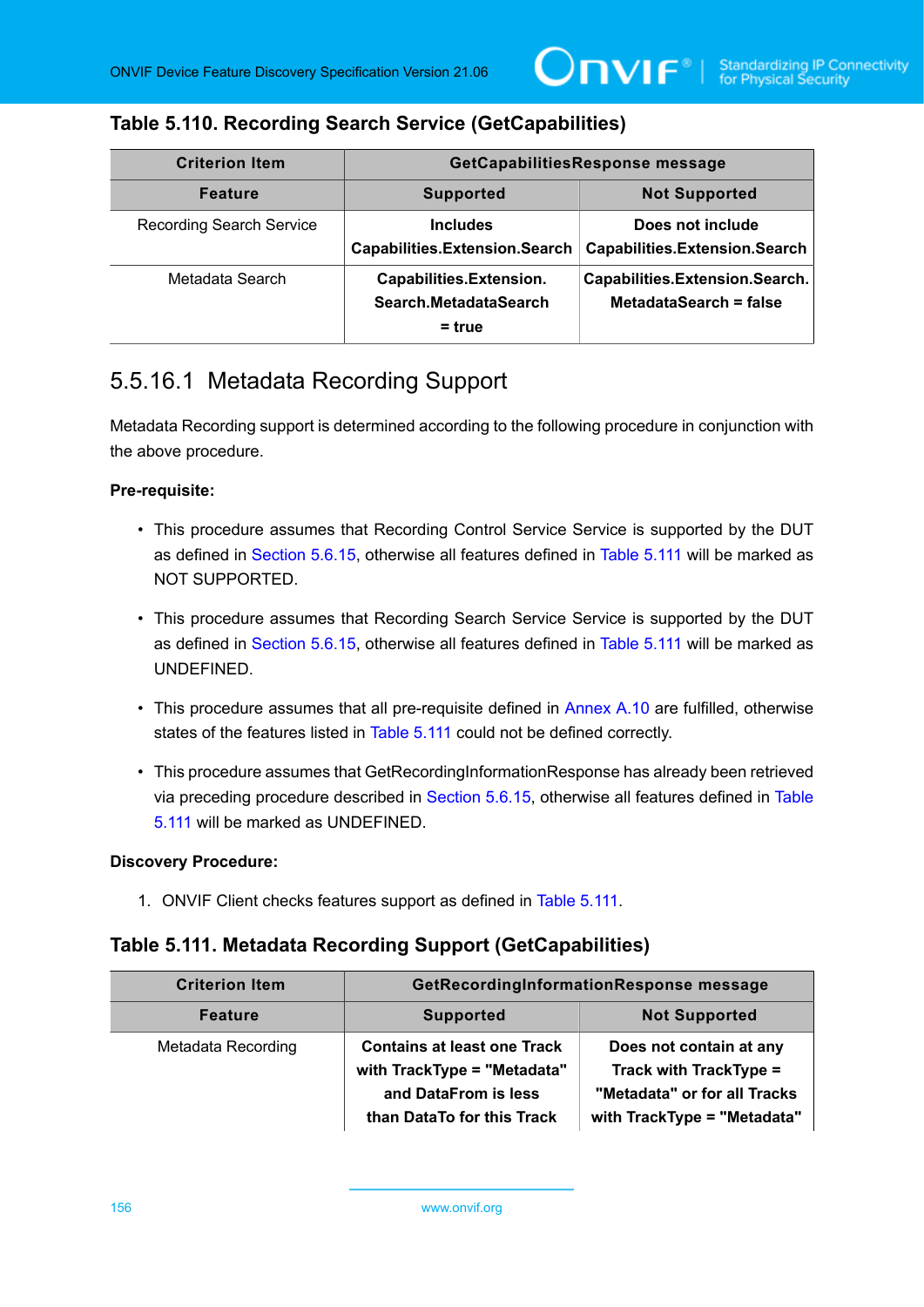

| <b>Criterion Item</b> | GetRecordingInformationResponse message |                              |
|-----------------------|-----------------------------------------|------------------------------|
| <b>Feature</b>        | <b>Supported</b>                        | <b>Not Supported</b>         |
|                       |                                         | DataFrom is not less than    |
|                       |                                         | <b>DataTo for this Track</b> |

### <span id="page-156-0"></span>5.5.16.2 PTZ Position Search Support

PTZ Position Search support under Recording Search Service is determined according to the following procedure in conjunction with the above procedure.

### **Pre-requisite:**

- This procedure assumes that Recording Search Service Service is supported by the DUT as defined in [Section 5.6.15](#page-154-0), otherwise all features defined in Table [5.112](#page-157-0) will be marked as NOT SUPPORTED.
- This procedure assumes that all pre-requisite defined in [Annex A.10](#page-174-0) are fulfilled, otherwise states of the features listed in Table [5.112](#page-157-0) could not be defined correctly.
- This procedure assumes that GetRecordingInformationResponse has already been retrieved via preceding procedure described in [Section 5.6.15](#page-154-0), otherwise all features defined in [Table](#page-157-0) [5.112](#page-157-0) will be marked as UNDEFINED.

#### **Discovery Procedure:**

- 1. ONVIF Client invokes **FindPTZPosition** requiest with parameters
	- If *recordingInformation*.EarliestRecording is specified:
		- StartPoint := *recordingInformation*.EarliestRecording
	- otherwise:
		- StartPoint := minimal value of DataFrom element in *recordingInformation*.Track list
	- If *recordingInformation*.EarliestRecording is specified:
		- EndPoint := *recordingInformation*.LatestRecording
	- otherwise:
		- EndPoint is skipped
	- Scope is empty element
	- SearchFilter.MinPosition.PanTilt.x := -1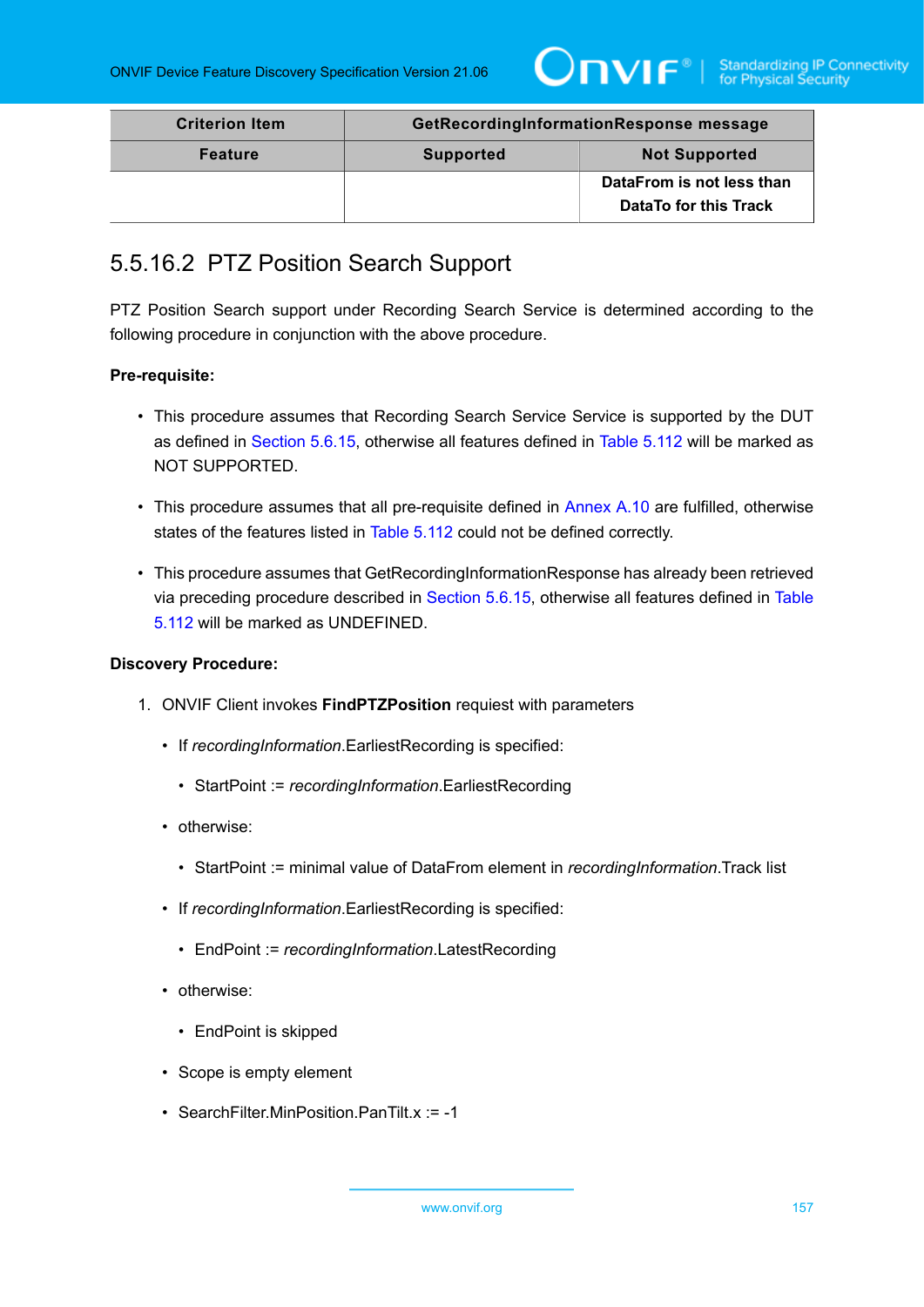- SearchFilter.MinPosition.PanTilt.y := -1
- SearchFilter.MinPosition.Zoom is skipped
- SearchFilter.MaxPosition.PanTilt.x := 1
- SearchFilter.MaxPosition.PanTilt.y := 1
- SearchFilter.MaxPosition.Zoom is skipped
- SearchFilter.EnterOrExit := false
- MaxMatches is skipped
- KeepAliveTime := "PT3S"
- 2. The DUT responds with SOAP 1.2 fault or **FindPTZPositionResponse** message with parameters
	- SearchToken =: *searchToken*
- 3. ONVIF Client checks features support as defined in Table [5.112](#page-157-0).
- 4. If the DUT returns **FindPTZPositionResponse** message:
	- ONVIF Client invokes **EndSearch** requiest with parameters
		- SearchToken := *searchToken*
	- The DUT responds with **EndSearchResponse** message with parameters
		- Endpoint

**Note:** *recordingToken* will be taken from 'Recording from tests' field of ONVIF Device Test Tool.

**Note:** If the DUT does not return *recordingInformation*.EarliestRecording and there are no *recordingInformation*.Track items then all features defined in Table [5.112](#page-157-0) will be marked as UNDEFINED.

### <span id="page-157-0"></span>**Table 5.112. PTZ Position Search Support (GetCapabilities)**

| <b>Criterion Item</b>      | <b>FindPTZPositionResponse message</b>               |                            |
|----------------------------|------------------------------------------------------|----------------------------|
| <b>Feature</b>             | <b>Supported</b>                                     | <b>Not Supported</b>       |
| <b>PTZ Position Search</b> | <b>DUT</b> returns<br><b>FindPTZPositionResponse</b> | DUT returns SOAP 1.2 fault |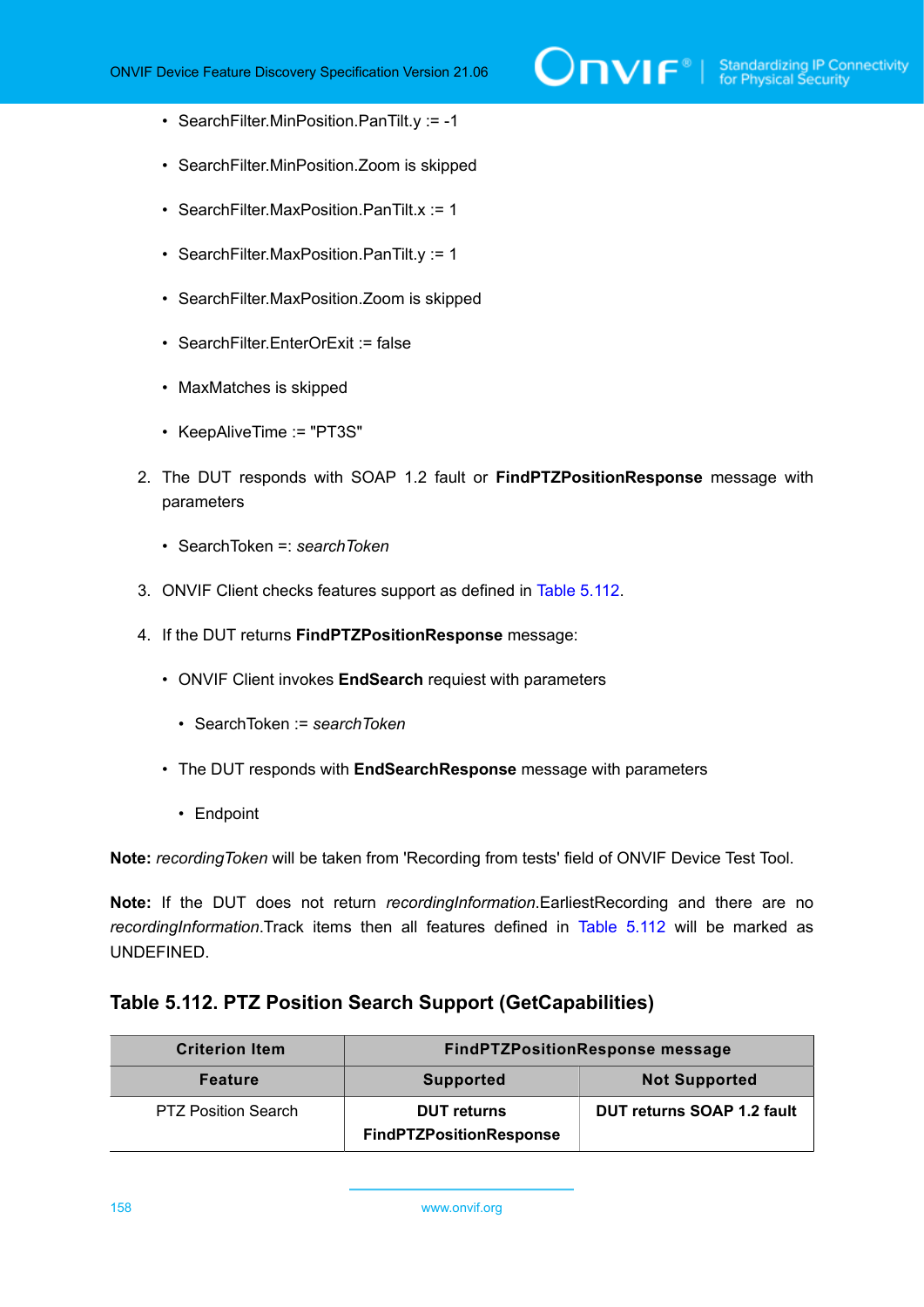# 5.5.17 Replay Service Support

Replay Service feature support is determined according to the following procedure.

#### **Pre-requisite:**

• This procedure assumes that GetCapabilitiesResponse has already been retrieved via preceding procedure described in [Section 5.2](#page-38-0).

#### **Discovery Procedure:**

1. ONVIF Client checks features support as defined in Table [5.113](#page-158-0).

**Note:** If Replay service is not supported, the following feature discovery (Reverse Replay features support) will be skipped.

### <span id="page-158-0"></span>**Table 5.113. Replay Service (GetCapabilities)**

| <b>Criterion Item</b> | GetCapabilitiesResponse                                            |                                                                     |
|-----------------------|--------------------------------------------------------------------|---------------------------------------------------------------------|
| <b>Feature</b>        | <b>Supported</b>                                                   | <b>Not Supported</b>                                                |
| <b>Replay Service</b> | <b>Includes</b><br><b>Capabilities.Extension.Replay</b><br>element | Does not include<br><b>Capabilities.Extension.Replay</b><br>element |
| <b>Reverse Replay</b> | $\overline{\phantom{a}}$                                           | <b>Not Supported</b>                                                |
| RTP/RTSP/TCP          |                                                                    | <b>Not Supported</b>                                                |

# 5.5.18 Receiver Service Support

Receiver Service feature support is determined according to the following procedure.

#### **Pre-requisite:**

• This procedure assumes that GetCapabilitiesResponse has already been retrieved via preceding procedure described in [Section 5.2](#page-38-0).

#### **Discovery Procedure:**

1. ONVIF Client checks features support as defined in Table [5.114](#page-159-0).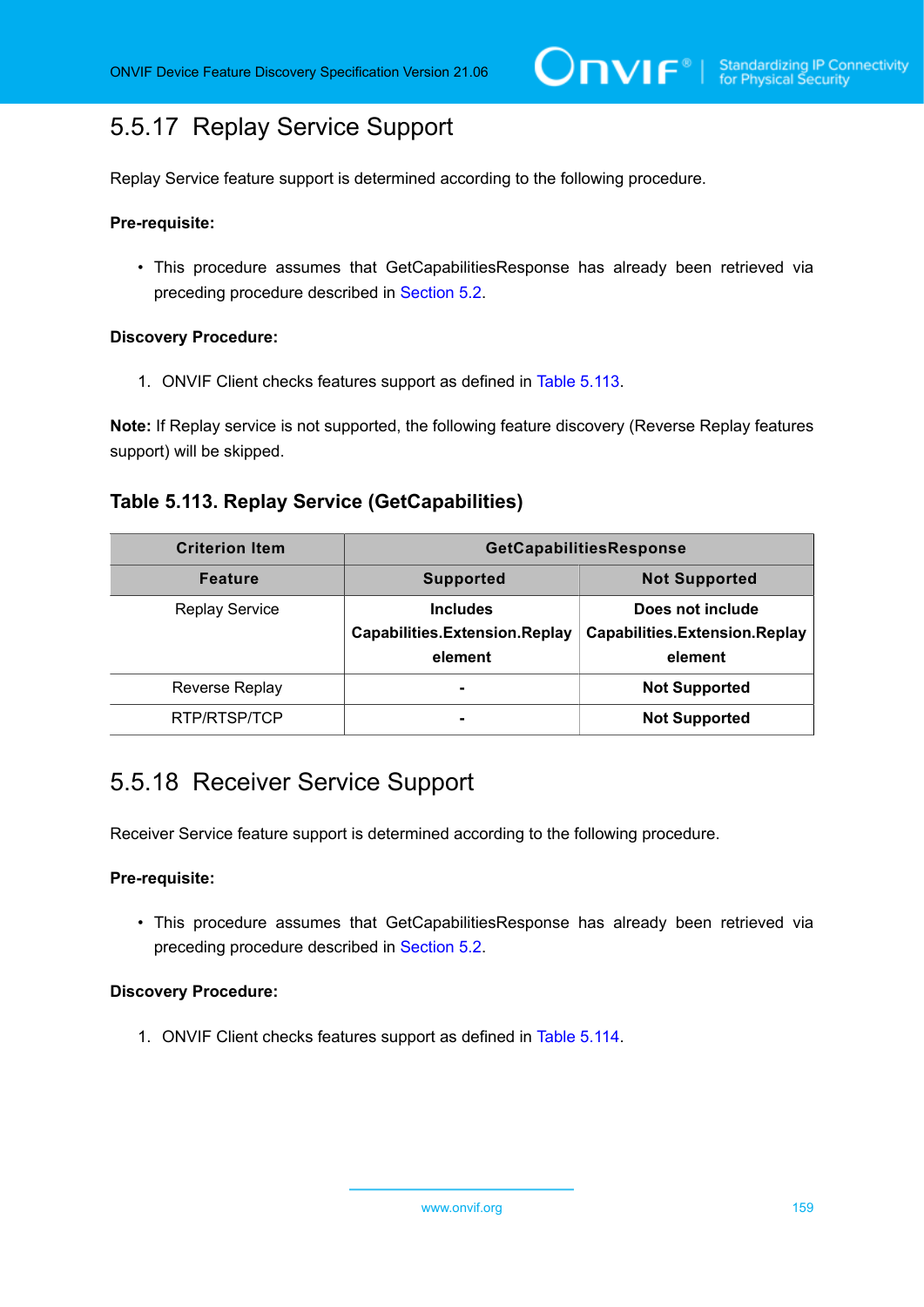### <span id="page-159-0"></span>**Table 5.114. Receiver Service (GetCapabilities)**

| <b>Criterion Item</b>   | GetCapabilitiesResponse                                               |                                                                |
|-------------------------|-----------------------------------------------------------------------|----------------------------------------------------------------|
| <b>Feature</b>          | <b>Supported</b>                                                      | <b>Not Supported</b>                                           |
| <b>Receiver Service</b> | <b>Includes</b><br>Capabilities.Extension.<br><b>Receiver element</b> | Does not include<br>Capabilities.Extension.Receiver<br>element |

# 5.5.19 Door Control Service Support

Since the DUT does not support GetServices feature Door Control Service feature will be defined as not supported.

# 5.5.20 Access Control Service Support

Since the DUT does not support GetServices feature Access Control Service feature will be defined as not supported.

# 5.5.21 Security Configuration Service Support

Since the DUT does not support GetServices feature Security Configuration Service feature will be defined as not supported.

# 5.5.22 Credential Service Support

Since the DUT does not support GetServices feature Credential Service feature will be defined as not supported.

# 5.5.23 Access Rules Service Support

Since the DUT does not support GetServices feature Access Rules Service feature will be defined as not supported.

# 5.5.24 Schedule Service Support

Since the DUT does not support GetServices feature Schedule Service feature will be defined as not supported.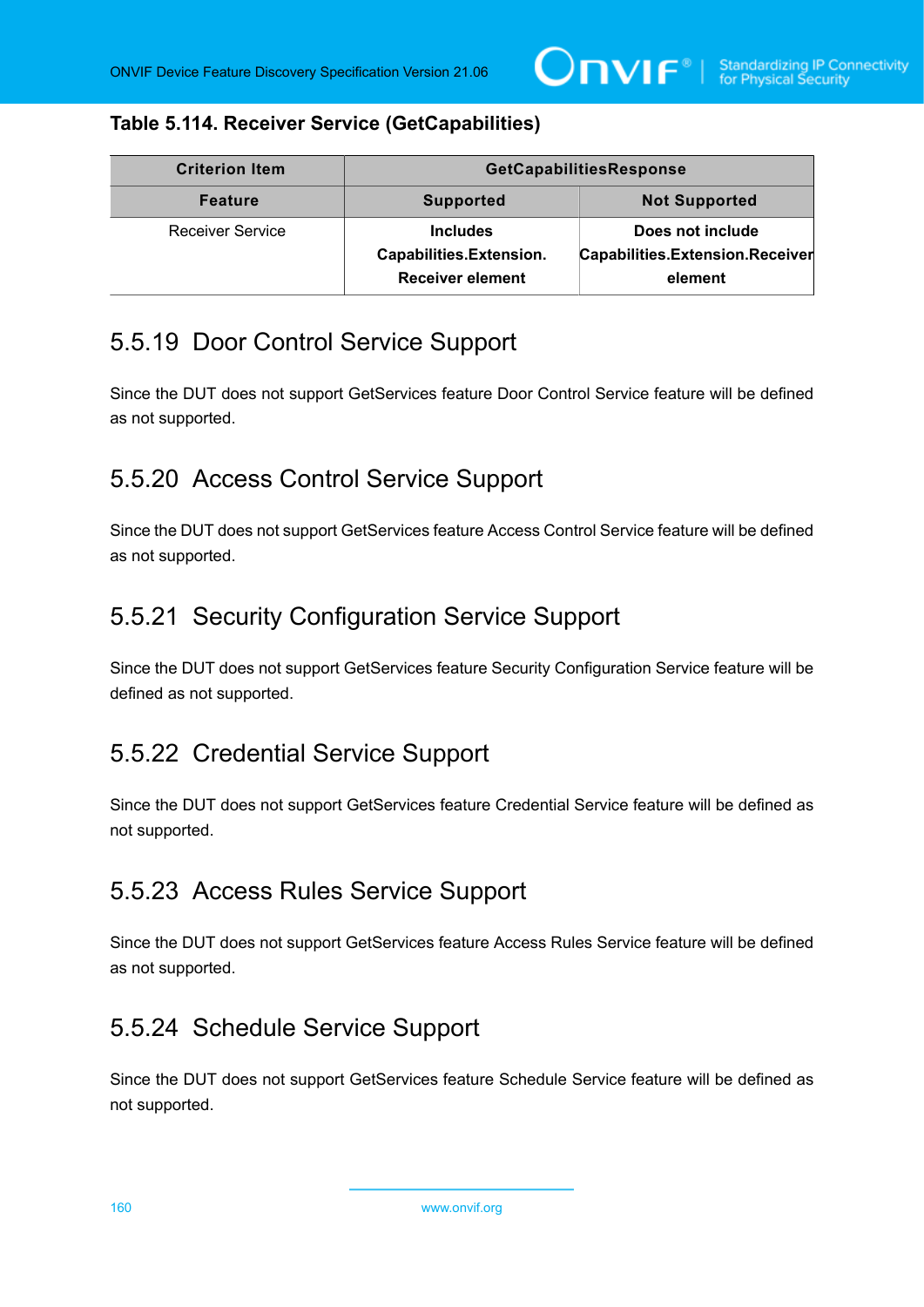# 5.5.25 Provisioning Service Support

Since the DUT does not support GetServices feature Provisioning Service feature will be defined as not supported.

# 5.5.26 Thermal Service Support

Since the DUT does not support GetServices feature Thermal Service feature will be defined as not supported.

# 5.6 Devices Scopes Retrieval via GetDeviceScopes

Device scopes provided via GetDeviceScopes may indicate referenced Profiles by the DUT in case the DUT supports a certain profile. The following is the procedure to identify referenced Profile(s) by the DUT. For the details on how the retrieved scope will be used for Profile checking, refer to the specific document.

### **Discovery Procedure:**

- 1. ONVIF Client invokes GetScopesRequest message to retrieve a device scope list.
- 2. The DUT responds with GetScopesResponse message with parameters
	- Scopes list =: *scopesList*
- 3. ONVIF Client preserves the device scope list to determine the referenced Profiles.

**Note:** If the DUT does not return GetScopesResponse, ONVIF Client regards that the device scope is defined as empty.

# 5.7 Devices Information Retrieval via GetDeviceInformation

General device information provided via GetDeviceScopes is required for report generation. The following is the procedure to identify DUT information.

#### **Discovery Procedure:**

- 1. ONVIF Client invokes GetDeviceInformationRequest message to retrieve device information.
- 2. ONVIF Client preserves the device information.

**Note:** If the DUT does not return GetDeviceInformationResponse, ONVIF Client regards the device information as undefined.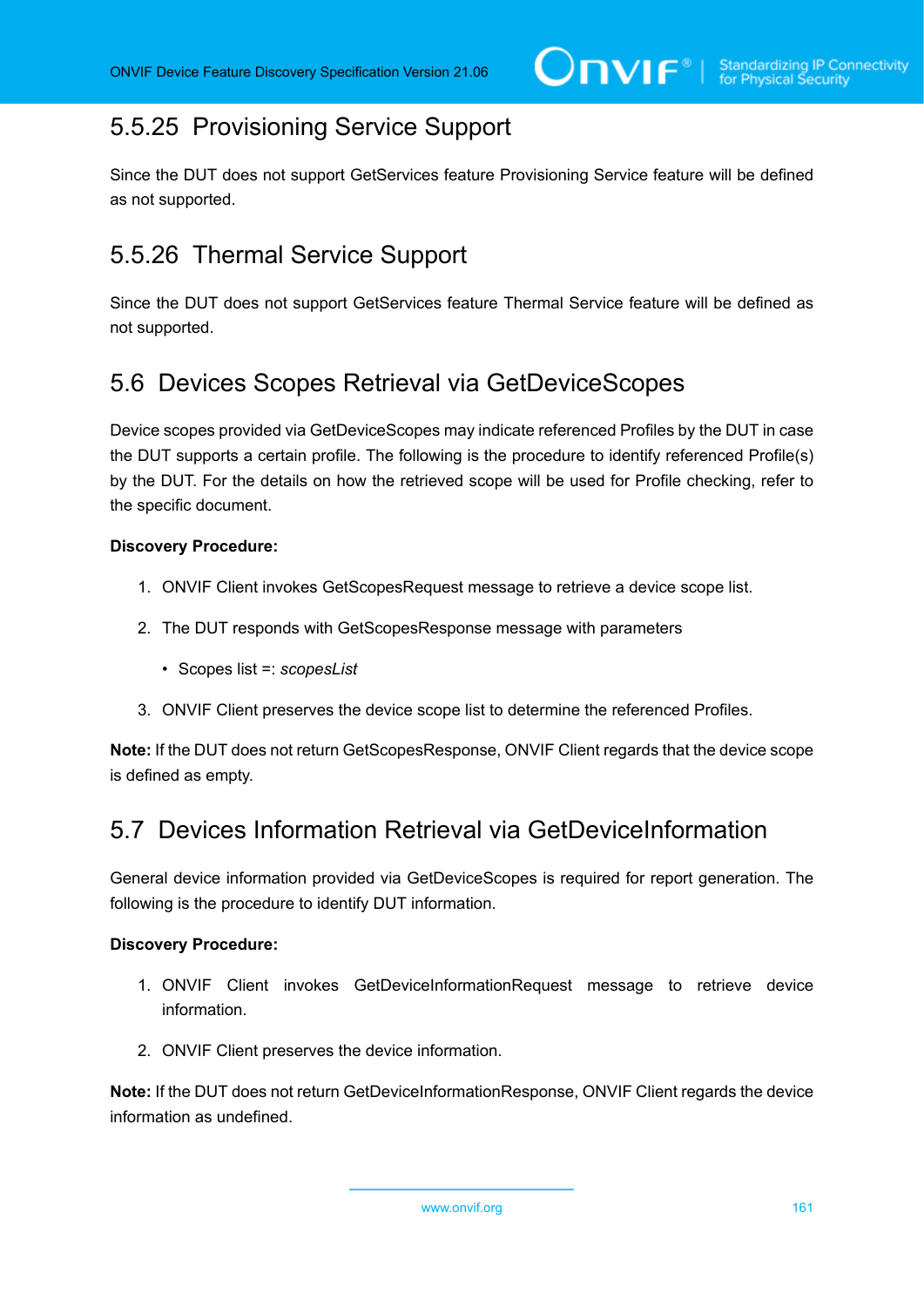# **6 Pre-Configuration Procedure**

This section describes procedure that is allowed to prepare the DUT for confoemance test execution.

# 6.1 General Policy

The results of pre-configuration procedure shall have no impact on conformance results, but in the case of the failure some test case execution will require more time or manual pre-configuration, before conformance will be started.

ONVIF Client goes frought each preconfiguration procedure described this document and runs it depending on DUT features according procedure pre-requisites.

# 6.2 IPv6 Enabling Pre-Configuration Procedure

ONVIF Client configures IPv6 address according to the following procedure.

### **Pre-requisite:**

• IPv6 is supported by DUT.

### **Pre-Configuration Procedure:**

- 1. ONVIF Client invokes **GetNetworkInterfaces** request.
- 2. The DUT responds with **GetNetworkInterfacesResponse** message with parameters
	- NetworkInterfaces list = *networkInterfacesList*
- 3. Set *currentNetworkInterface* := network interface from *networkInterfacesList*, which is used for the DUT conformance.
- 4. If *currentNetworkInterface*.IPv6.Enabled = true, skip other steps of procedure.
- 5. ONVIF Client invokes **SetNetworkInterfaces** request with parameters
	- InterfaceToken := *currentNetworkInterface*.
	- NetworkInterface.Enabled := true
	- NetworkInterface.Link is skipped
	- NetworkInterface.MTU is skipped
	- NetworkInterface.IPv4 is skipped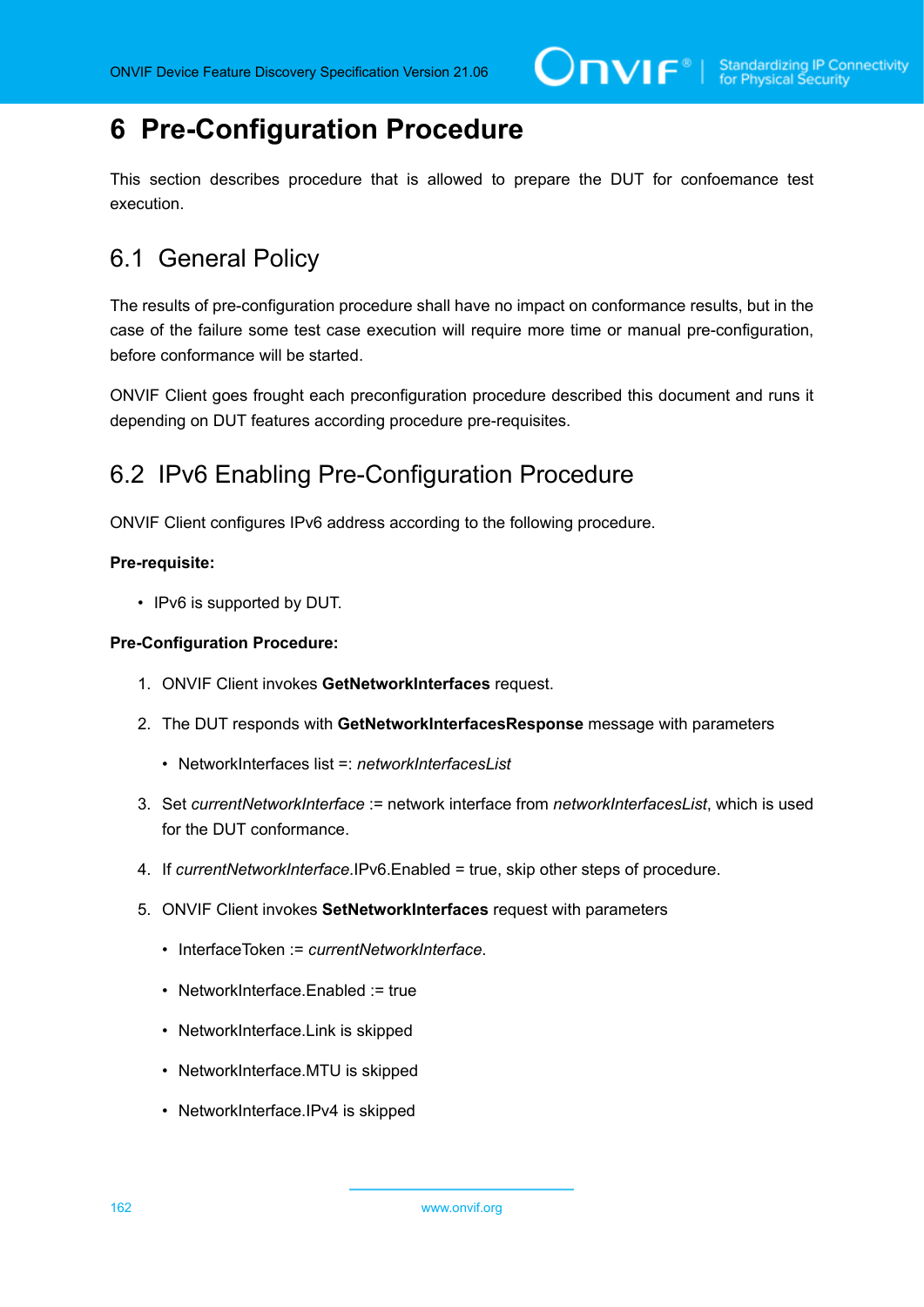- NetworkInterface.IPv6.Enabled := true
- NetworkInterface.Extension is skipped
- 6. The DUT responds with **SetNetworkInterfacesResponse** message with parameters
	- RebootNeeded =: *rebootNeededFlag*
- 7. If *rebootNeededFlag* = true:
	- 7.1. ONVIF Client invokes **SystemReboot** request.
	- 7.2. The DUT responds with **SystemRebootResponse** message with parameters
		- Message
- 8. If DUT supports Discovery:
	- 8.1. ONVIF Client waits for HELLO message from the default network interface.
- 9. If DUT does not support Discovery:
	- 9.1. ONVIF Client waits during *rebootTimeout*.

**Note:** In the case of failure on any step the procedure will skip other steps.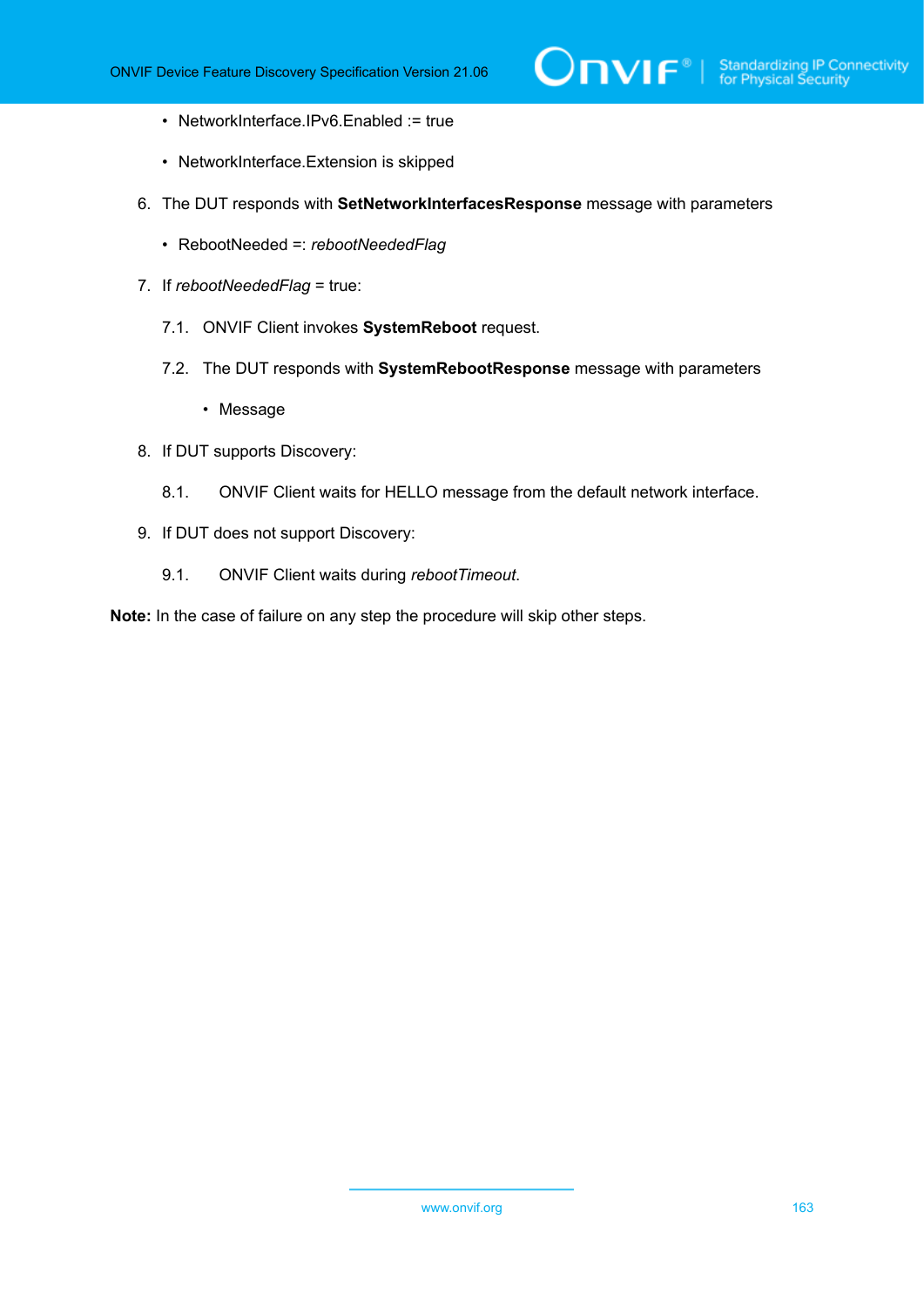# **Annex A Helper Procedures and Additional Notes**

# <span id="page-163-0"></span>A.1 Selection/Creation of Media Profile That Contains PTZ **Configuration**

**Name:** HelperSelectionCreationOfMediaProfileThatContainsPTZConfiguration

**Procedure Purpose:** Helper procedure to select or create Media Profile with PTZConfiguration.

**Pre-requisite:** Media Service is received from the DUT. PTZ Service is received from the DUT.

**Input:** Token of the PTZ Node, with which Media Profile should be configured (*ptzNodeToken*).

**Returns:** Media Profile (*profile*) with PTZ Configuration.

#### **Procedure:**

- 1. Retrieve media profiles by invoking **GetProfiles** request.
- 2. The DUT responds with **GetProfilesResponse** message with parameters
	- Profile list =: *profileList*
- 3. If *profileList* contains profile (*ptzProfile*) with PTZ configuration with NodeToken = *ptzNodeToken* and with Video Source Configuration and with Video Encoder Configuration:
	- Set *profile* := *ptzProfile*
	- Skip other steps.
- 4. If DUT does not support Get Compatible Configurations feature:
	- If no media profile contains identified PTZConfiguration, select one media profile whose fixed attribute is set to false and which already adds VideoSourceConfiguration and VideoEncoderConfiguration. Add PTZConfiguration to the media profile by invoking AddPTZConfiguration command.
	- If no media profile is present to meet the above condition, create new media profile with VideoSourceConfiguration and VideoEncoderConfiguration by invoking CreateProfile, AddVideoSourceConfiguration and AddVideoEncoderConfiguration command. After that, add PTZConfiguration to the media profile by invoking AddPTZConfiguration command.
- 5. If DUT supports Get Compatible Configurations feature:
	- ONVIF Client configures an empty Media Profile by following the procedure mentioned in [Annex](#page-174-1) A.11 with the following input and output parameters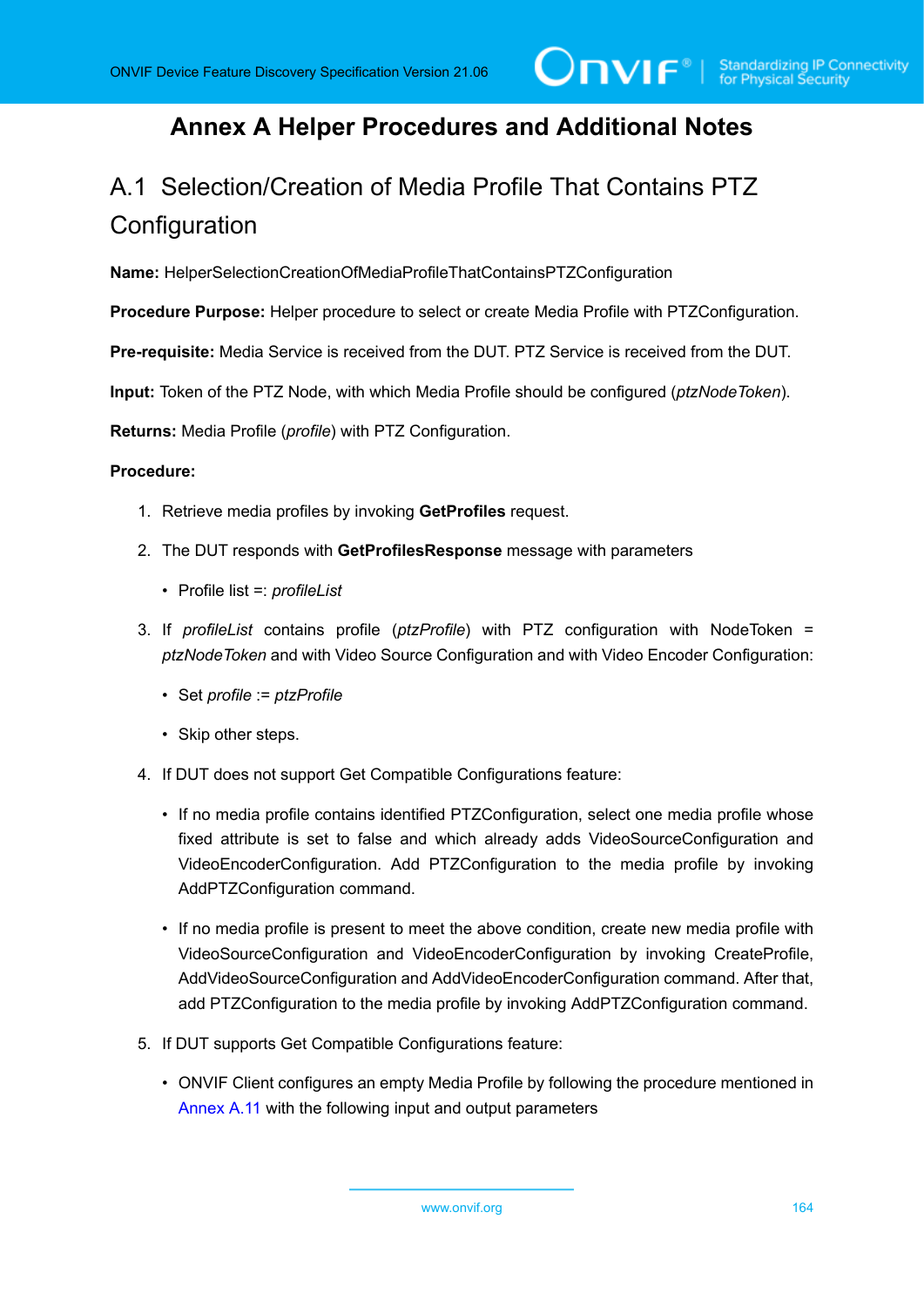- in *profileList* Media Profile List
- out *profile* Media Profile
- ONVIF Client invokes **GetCompatibleVideoSourceConfigurations** request with parameters
	- ProfileToken := *profile*.@token
- DUT responds with **GetCompatibleVideoSourceConfigurationsResponse** message with parameters
	- Configurations list := *vscList*
- If *vscList* is empty, FAIL the test and skip other steps.
- For each Video Source Configuration *vsc* in *vscList* repeat the following steps:
	- 5.1. ONVIF Client invokes **AddVideoSourceConfiguration** request with parameters
		- ProfileToken := *profile*.@token
		- ConfigurationToken := *vsc*.@token
	- 5.2. DUT responds with **AddVideoSourceConfigurationResponse** message.
	- 5.3. ONVIF Client invokes **GetCompatibleVideoEncoderConfigurations** request with parameters
		- ProfileToken := *profile*.@token
	- 5.4. DUT responds with **GetCompatibleVideoEncoderConfigurationsResponse** message with parameters
		- Configurations list := *vecList*
	- 5.5. If *vecList* is empty, FAIL the test and skip other steps.
	- 5.6. ONVIF Client invokes **AddVideoEncoderConfiguration** request with parameters
		- ProfileToken := *profile*.@token
		- ConfigurationToken := *vecList*[0].@token
	- 5.7. DUT responds with **AddVideoEncoderConfigurationResponse** message.
	- 5.8. ONVIF Client invokes **GetCompatibleConfigurations** request with parameters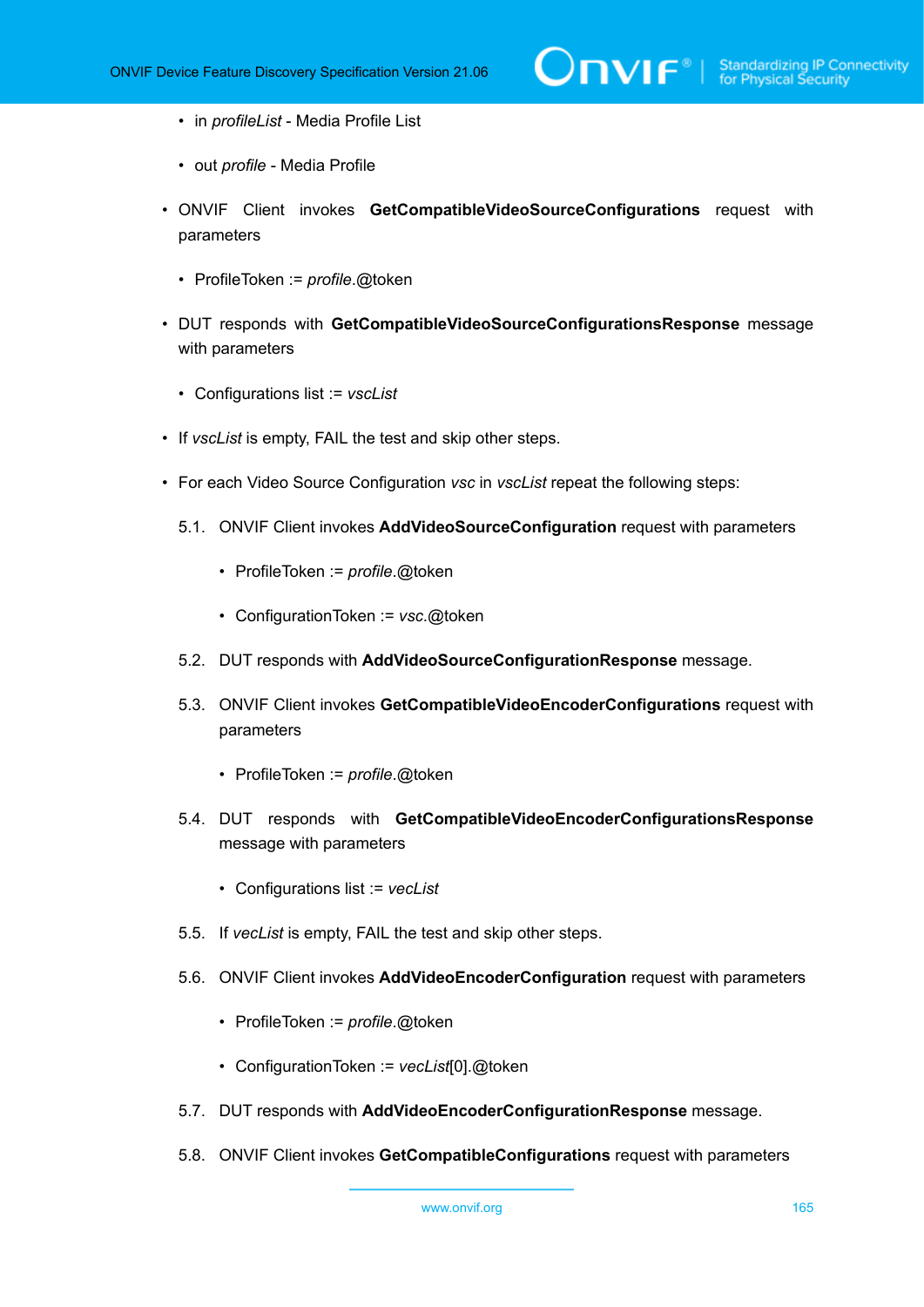- ProfileToken := *profile*.@token
- 5.9. DUT responds with **GetCompatibleConfigurationsResponse** message with parameters
	- PTZ Configurations list := *ptzConfigList*
- 5.10. If *ptzConfigList* contains PTZConfiguration item (*ptzConfig*) with NodeToken = *ptzNodeToken*:
	- ONVIF Client invokes **AddPTZConfiguration** request with parameters
		- ProfileToken := *profile*.@token
		- ConfigurationToken := *ptzConfig*.@token
	- DUT responds with **AddPTZConfigurationResponse** message.
	- Skip other steps.
- 5.11. ONVIF Client invokes **RemoveVideoEncoderConfiguration** request with parameters
	- ProfileToken := *profile*.@token
- 5.12. DUT responds with **RemoveVideoEncoderConfigurationResponse** message.
- 5.13. If *ptzConfigList* does not contain PTZConfiguration item with NodeToken = *ptzNodeToken* for all Video Source Configurations from *videoSourceConfigurationList1*, FAIL the test and skip other steps.

#### **Procedure Result:**

#### **PASS –**

• DUT passes all assertions.

#### **FAIL –**

- DUT did not send **GetProfilesResponse** message.
- DUT did not send **GetCompatibleConfigurationsResponse** message.
- DUT did not send **GetCompatibleVideoSourceConfigurationsResponse** message.
- DUT did not send **GetCompatibleVideoEncoderConfigurationsResponse** message.
- DUT did not send **AddVideoSourceConfigurationResponse** message.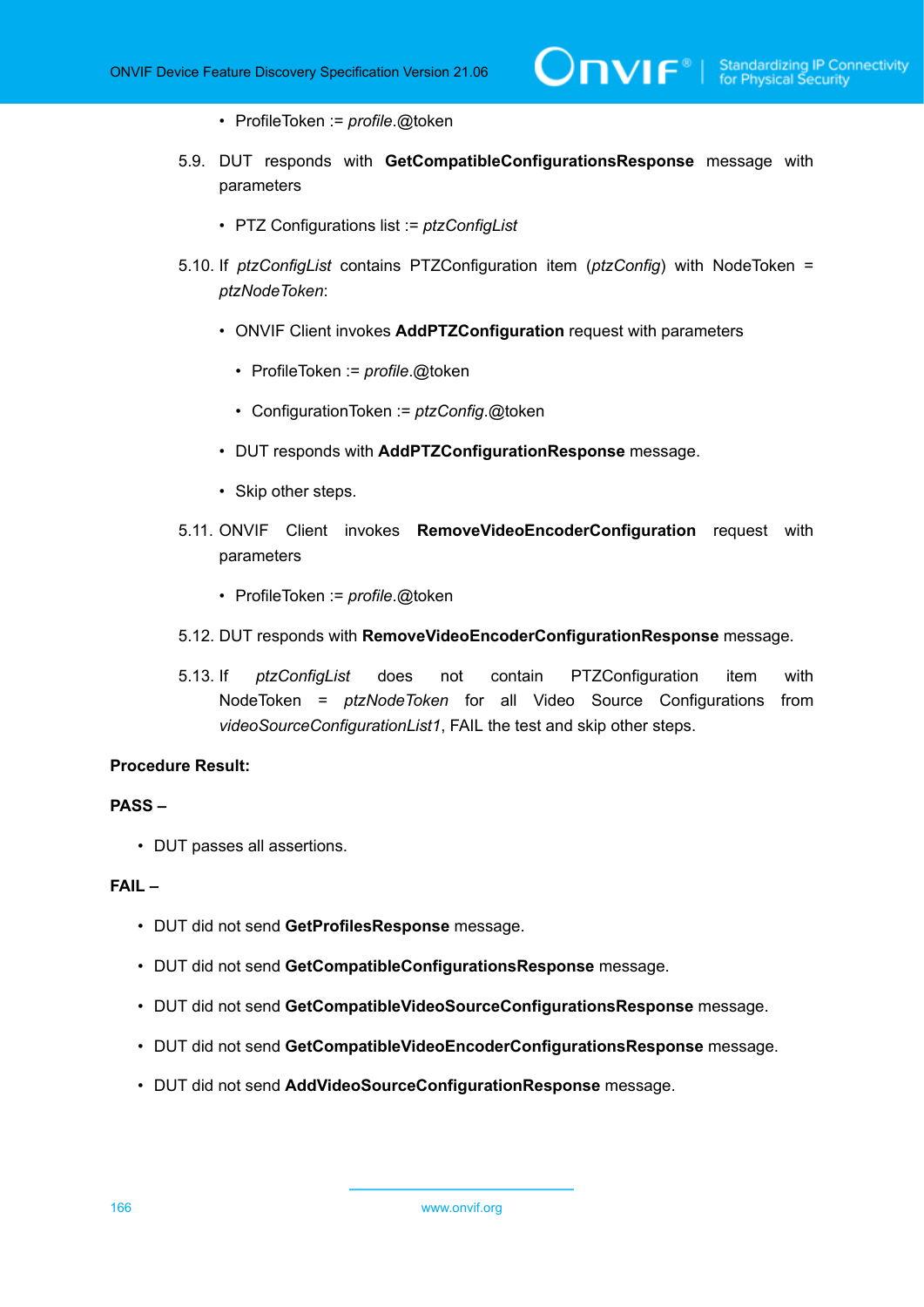- DUT did not send **AddVideoEncoderConfigurationResponse** message.
- DUT did not send **RemoveVideoEncoderConfigurationResponse** message.
- DUT did not send **AddPTZConfigurationResponse** message.

# A.2 Get Complete Door Info List

The following algorithm will be used to get a complete list of Doors:

- <span id="page-166-0"></span>1. ONVIF Client will invoke GetDoorInfoListRequest message (no Limit, no StartReference) to retrieve the first part of Door Information list from the DUT.
- <span id="page-166-1"></span>2. Verify the GetDoorInfoListResponse message from the DUT.
- 3. If GetDoorInfoListResponse message contains NextStartReference, repeat steps [1](#page-166-0)[-2](#page-166-1) with StartReference = [current NextStartReference]. Otherwise, skip other steps and finalize getting complete door list.

The complete ordered list of doors with information will be made by the means of uniting all GetDoorInfoListResponse messages. Also, the total number of doors will be calculated.

### A.3 Get Complete Access Point Info List

**Name:** HelperGetCompleteAccessPointInfoList

**Procedure Purpose:** Helper procedure to retrieve complete access points info list.

**Pre-requisite:** Access Control Service was received from the DUT.

**Input:** None

**Returns:** Complete access points info list (*accessPointInfoCompleteList*). Number of access points (*accessPointsNumber*).

#### **Procedure:**

- 1. ONVIF client invokes **GetAccessPointInfoList** with parameters
	- Limit is skipped
	- StartReference is skipped
- 2. The DUT responds with **GetAccessPointInfoListResponse** message with parameters
	- NextStartReference =: *nextStartReference*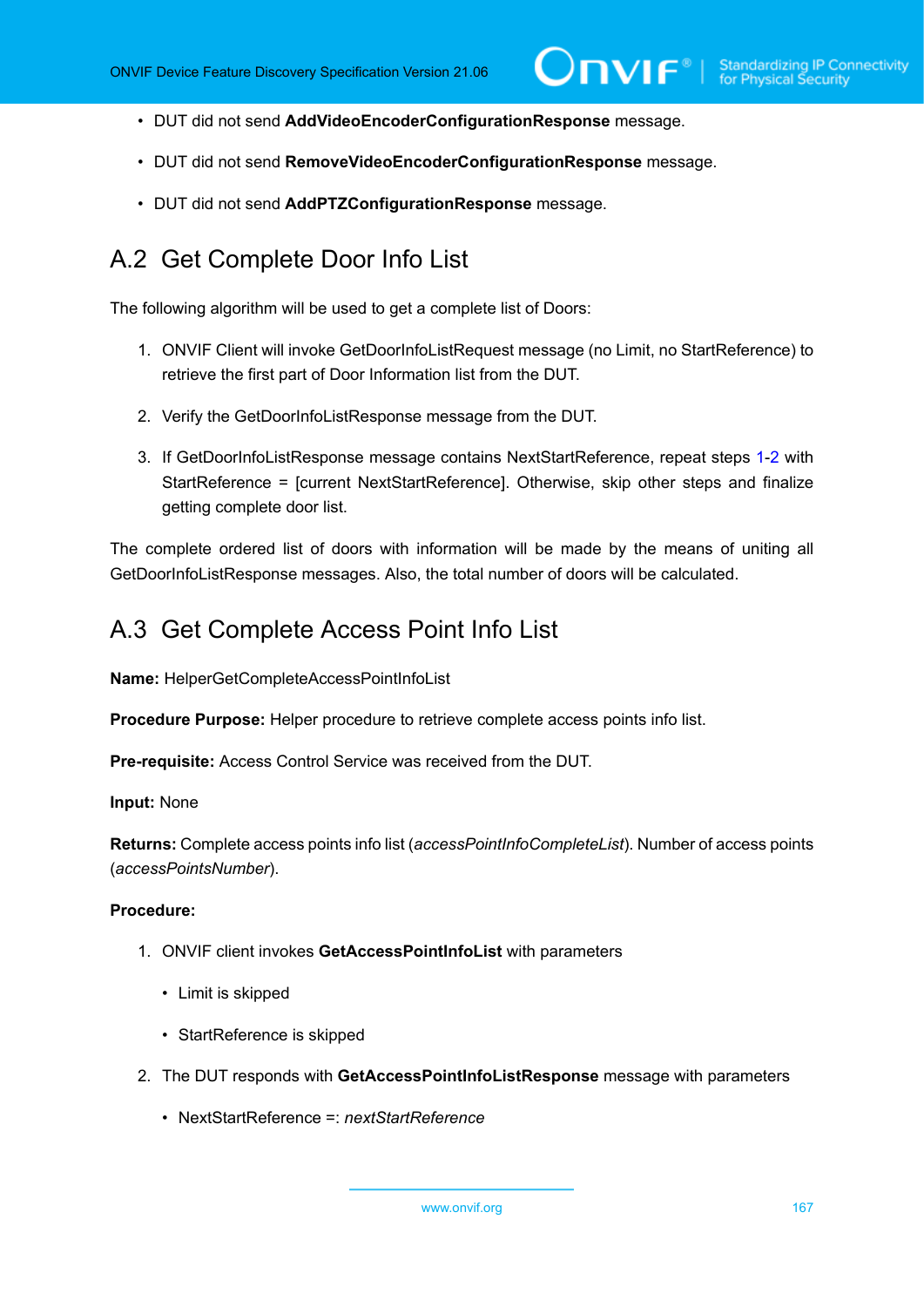- AccessPointInfo list =: *accessPointInfoCompleteList*
- 3. Until *nextStartReference* is not null, repeat the following steps:
	- 3.1. ONVIF client invokes **GetAccessPointInfoList** with parameters
		- Limit is skipped
		- StartReference := *nextStartReference*
	- 3.2. The DUT responds with **GetAccessPointInfoListResponse** message with parameters
		- NextStartReference =: *nextStartReference*
		- AccessPointInfo list =: *accessPointInfoListPart*
	- 3.3. Set *accessPointInfoCompleteList* := *accessPointInfoCompleteList* + *accessPointInfoListPart*.
- 4. Set *accessPointsNumber* := number of AccessPointInfo items in *accessPointInfoCompleteList*.

#### **Procedure Result:**

#### **PASS –**

• The DUT passed all assertions.

### **FAIL –**

• The DUT did not send **GetAccessPointInfoListResponse** message.

### A.4 Get Complete Area Info List

**Name:** HelperGetCompleteAreaInfoList

**Procedure Purpose:** Helper procedure to retrieve complete areas info list.

**Pre-requisite:** Access Control Service was received from the DUT.

**Input:** None

**Returns:** Complete areas info list (*areaInfoCompleteList*). Number of areas (*areaNumber*).

**Procedure:**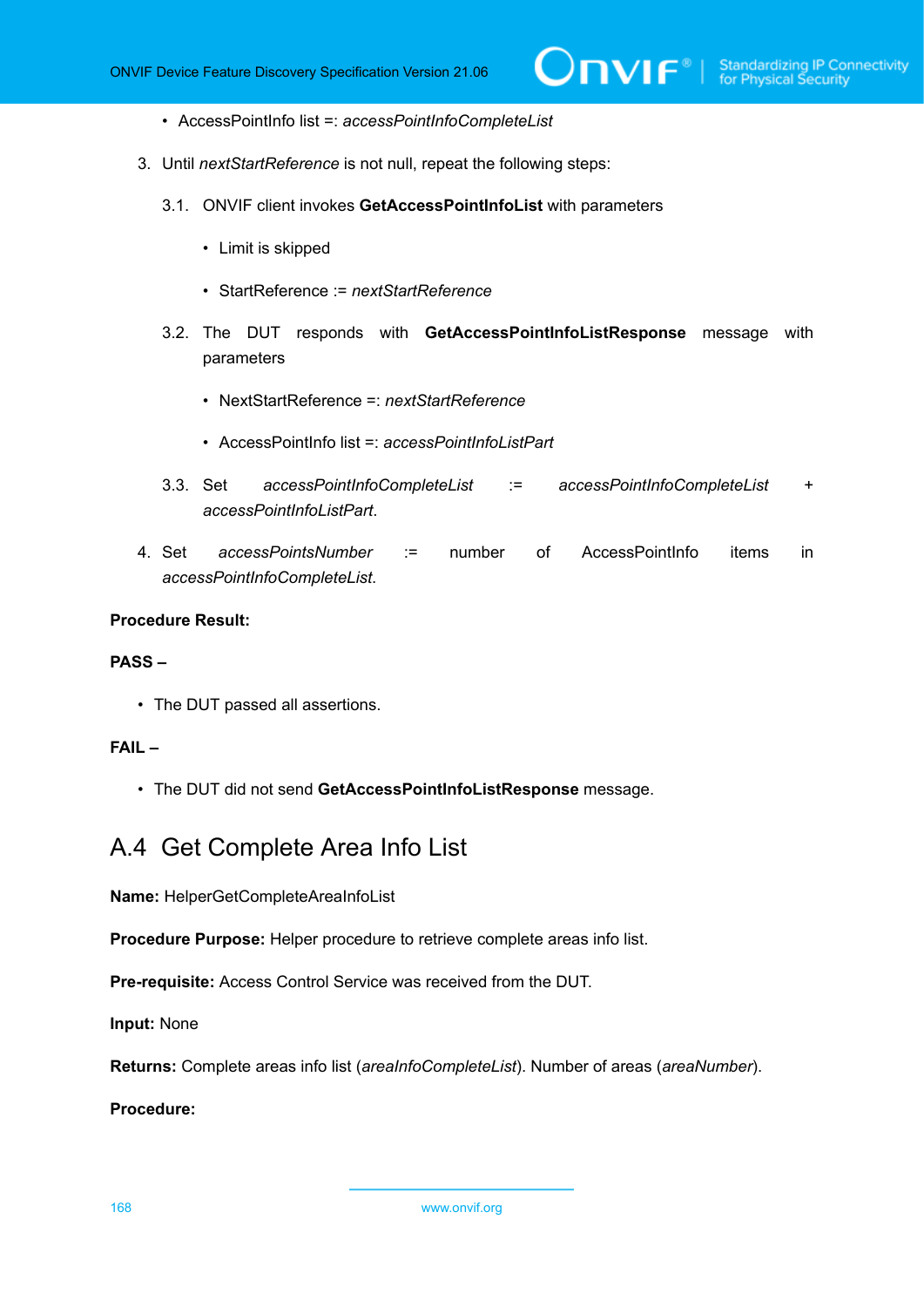- 1. ONVIF client invokes **GetAreaInfoList** with parameters
	- Limit is skipped
	- StartReference is skipped
- 2. The DUT responds with **GetAreaInfoListResponse** message with parameters
	- NextStartReference =: *nextStartReference*
	- AreaInfo list =: *areaInfoCompleteList*
- 3. Until *nextStartReference* is not null, repeat the following steps:
	- 3.1. ONVIF client invokes **GetAreaInfoList** with parameters
		- Limit is skipped
		- StartReference := *nextStartReference*
	- 3.2. The DUT responds with **GetAreaInfoListResponse** message with parameters
		- NextStartReference =: *nextStartReference*
		- AreaInfo list =: *areaInfoListPart*
	- 3.3. Set *areaInfoCompleteList* := *areaInfoCompleteList* + *areaInfoListPart*.
- 4. Set *areasNumber* := number of AreaInfo items in *areaInfoCompleteList*.

#### **Procedure Result:**

#### **PASS –**

• The DUT passed all assertions.

### **FAIL –**

• The DUT did not send **GetAreaInfoListResponse** message.

# A.5 Get Analytics Configurations List

**Name:** HelperGetAnalyticsConfigurationsList

**Procedure Purpose:** Helper procedure to retrieve Analytics Configurations List.

**Pre-requisite:** Media2 Service is received from the DUT.

**Input:** None.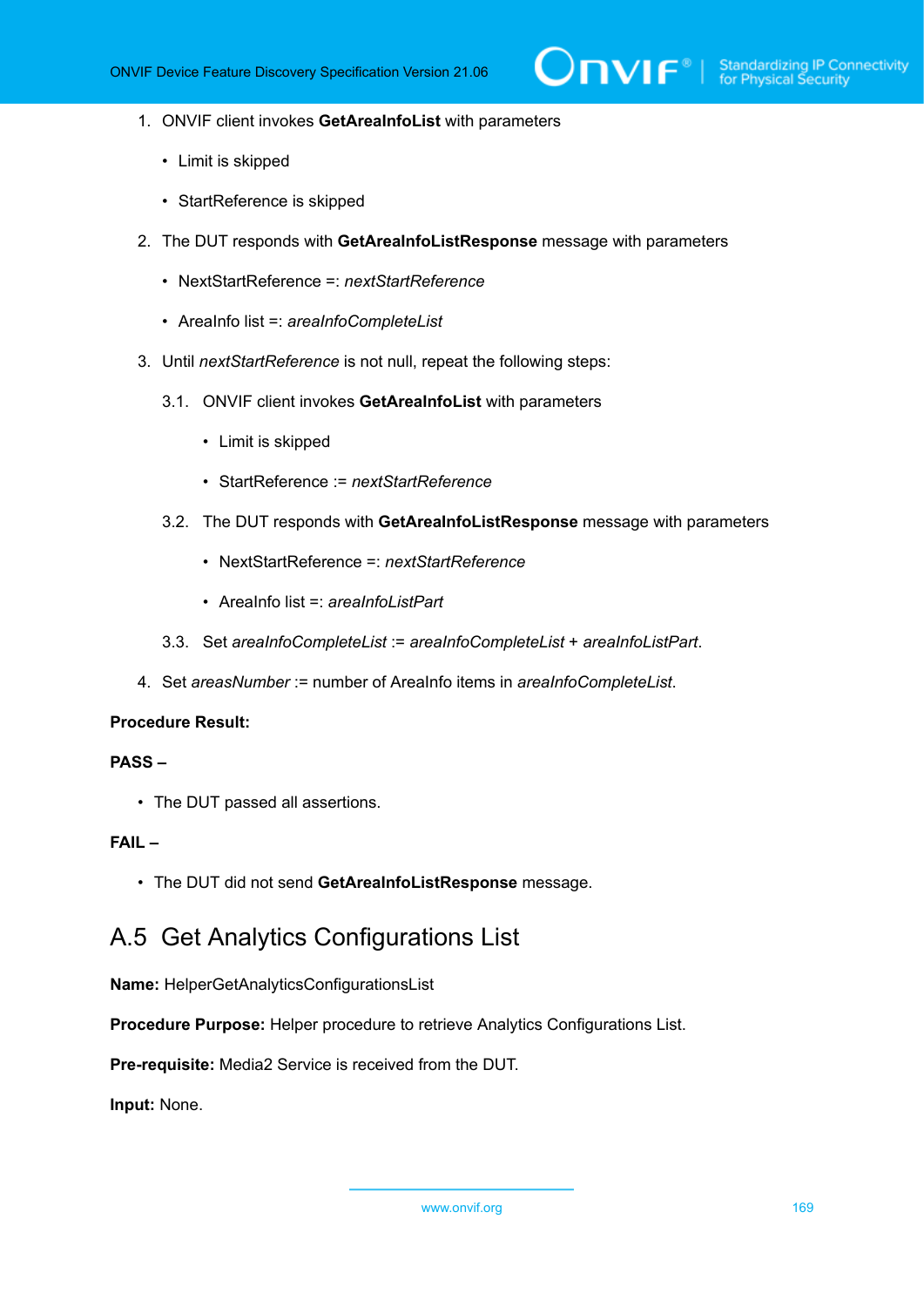#### **Returns:** Analytics Configurations list (*analyticsConfList*).

#### **Procedure:**

- 1. ONVIF Client invokes **GetAnalyticsConfigurations** request with parameters
	- ConfigurationToken skipped
	- ProfileToken skipped
- 2. The DUT responds with **GetAnalyticsConfigurationsResponse** with parameters
	- Configurations list =: *analyticsConfList*
- 3. If *analyticsConfList* is empty, FAIL the test.

#### **Procedure Result:**

#### **PASS –**

• DUT passes all assertions.

#### **FAIL –**

• DUT did not send **GetAnalyticsConfigurationsResponse** message.

### <span id="page-169-0"></span>A.6 Get Token List of Video Sources

**Name:** HelperGetVideoSourceTokensList

**Procedure Purpose:** Helper procedure to retrieve Video Sources List.

**Pre-requisite:** DeviceIO Service or Media2 Service is received from the DUT.

**Input:** None.

**Returns:** Video Source Token list (*videoSorceTokenList*).

- 1. If DUT supports DeviceIO Service:
	- 1.1. ONVIF Client invokes **GetVideoSources** request for DeviceIO service.
	- 1.2. The DUT responds with **GetVideoSourcesResponse** with parameters
		- Token list =: *videoSorceTokenList*
	- 1.3. If *videoSorceTokenList* is empty, FAIL the test.
	- 1.4. Skip other steps and return *videoSorceTokenList* in test procedure.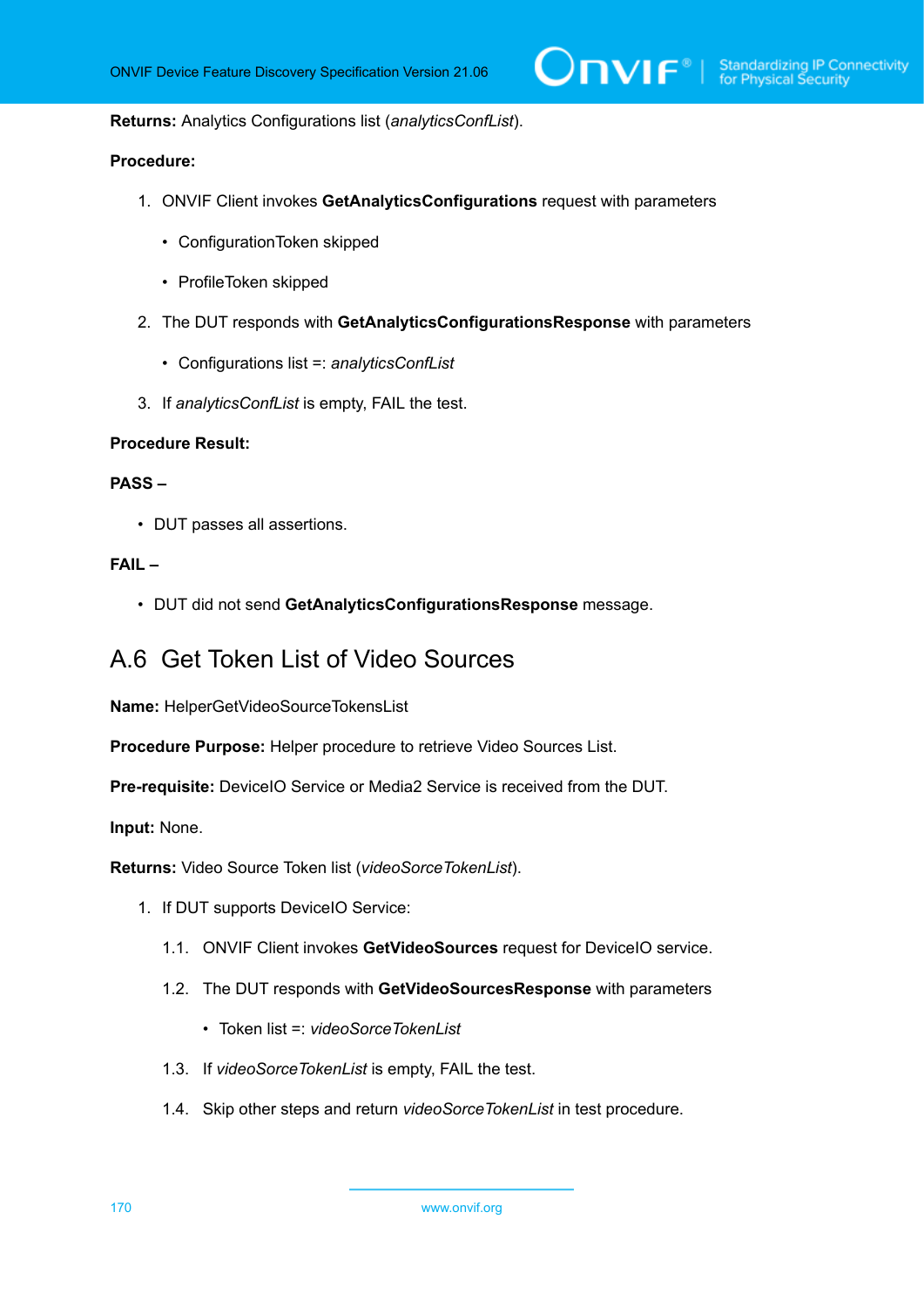#### 2. If DUT supports Media Service:

- 2.1. ONVIF Client invokes **GetVideoSources** request for Media service.
- 2.2. The DUT responds with **GetVideoSourcesResponse** with parameters
	- VideoSources list =: *videoSorceList*
- 2.3. If *videoSorceList* is empty, FAIL the test.
- 2.4. For each Video Source *videoSorce* in *videoSorceList*
	- 2.4.1. Set *videoSorceTokenList* := *videoSorceTokenList* + *videoSorce*.token
- 2.5. Skip other steps and return *videoSorceTokenList* in test procedure.

#### **Procedure Result:**

#### **PASS –**

• DUT passes all assertions.

#### **FAIL –**

• DUT did not send **GetVideoSourcesResponse** message.

# A.7 Get Video Source Configurations List

**Name:** HelperGetVideoSourceConfigurationsList

**Procedure Purpose:** Helper procedure to retrieve Video Source Configurations List.

**Pre-requisite:** Media2 Service is received from the DUT.

**Input:** None.

**Returns:** Video Source Configurations list (*videoSourceConfList*).

#### **Procedure:**

- 1. ONVIF Client invokes **GetVideoSourceConfigurations** request with parameters
	- ConfigurationToken skipped
	- ProfileToken skipped
- 2. The DUT responds with **GetVideoSourceConfigurationsResponse** with parameters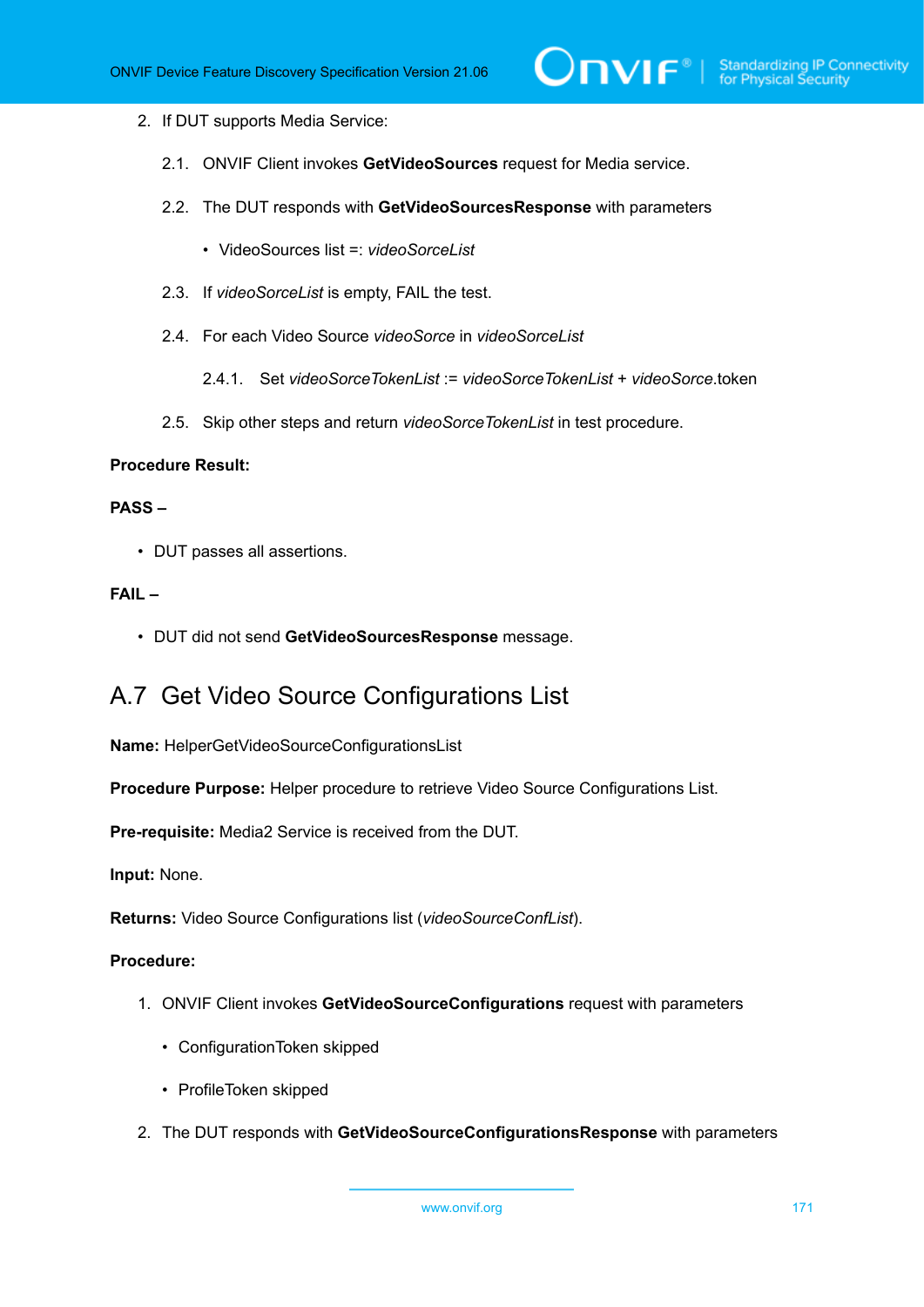- Configurations list =: *videoSourceConfList*
- 3. If *videoSourceConfList* is empty, FAIL the test.

#### **Procedure Result:**

#### **PASS –**

• DUT passes all assertions.

#### **FAIL –**

• DUT did not send **GetVideoSourceConfigurationsResponse** message.

### A.8 Media Profile Configuration for PTZ Control

**Name:** HelperMediaProfileConfiguration

**Procedure Purpose:** Helper procedure to find, create or configure Media Profile with Video Source Configuration and PTZ Configuration.

**Pre-requisite:** Media2 Service is received from the DUT. PTZ Service is received from the DUT. GetCompatibleConfigurations is supported by Device as indicated by the GetCompatibleConfigurations = true capability.

**Input:** Token of the PTZ Node, with which Media Profile should be configured (*ptzNodeToken*).

**Returns:** Media Profile (*profile*) with Video Source Configuration and PTZ Configuration.

#### **Procedure:**

- 1. ONVIF Client invokes **GetProfiles** request with parameters
	- Token skipped
	- $\cdot$  Type[0] := PTZ
	- Type[1] := VideoSource
- 2. The DUT responds with **GetProfilesResponse** message with parameters
	- Profiles list =: *profileList*
- 3. If *profileList* is empty, FAIL the test and skip other steps.
- 4. If *profileList* contains Media Profile, which includes Configurations.PTZ.NodeToken = *ptzNodeToken*: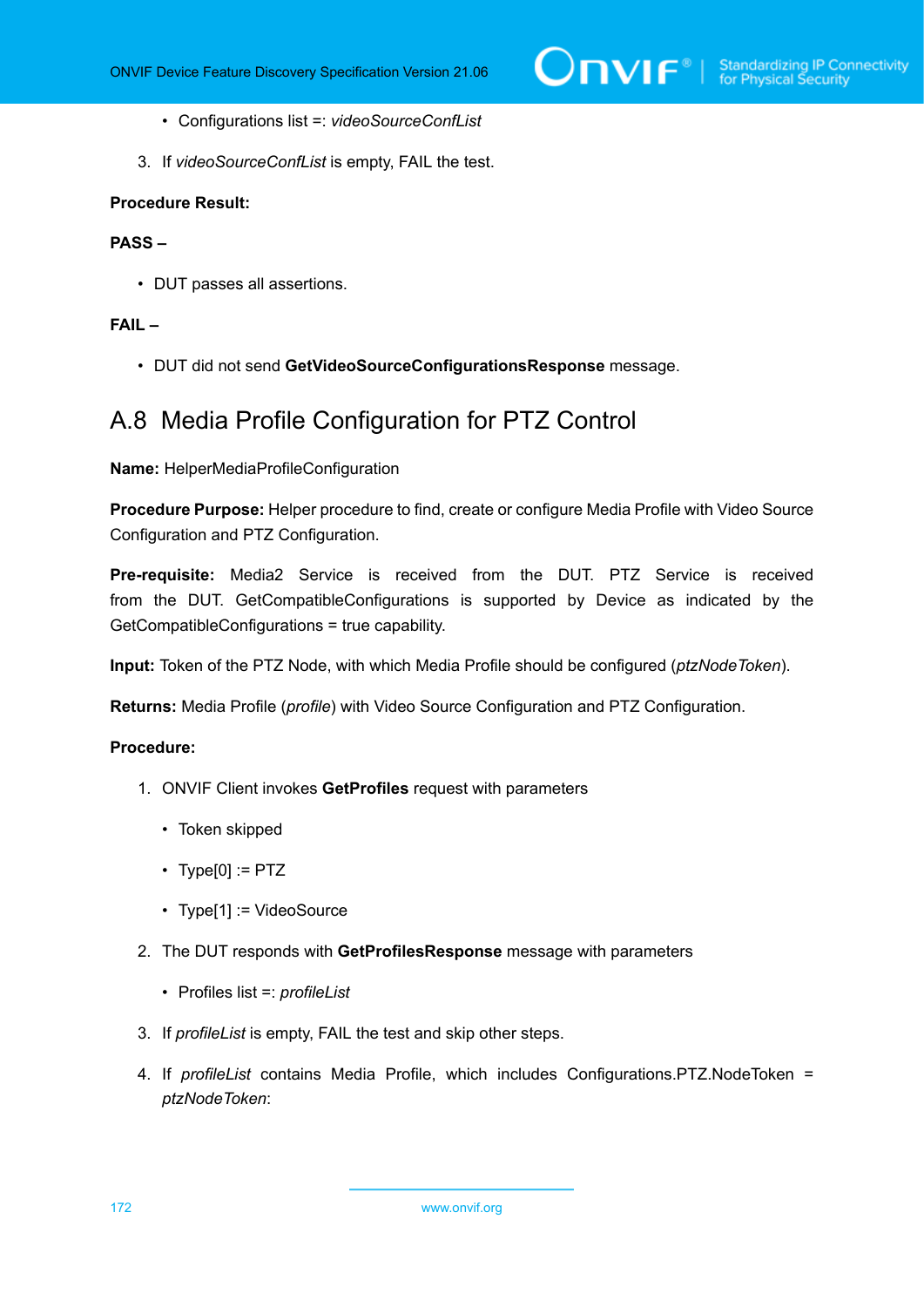- 4.1. Set *profile* := item from *profileList* list, which includes Configurations.PTZ.NodeToken = *ptzNodeToken*
- 4.2. If *profile* does not contain Configurations.VideoSource:
	- 4.2.1. ONVIF Client adds Video Source to Media Profile by following the procedure mentioned in [Annex A.9](#page-173-0) with the following input and output parameters

 $\mathsf{D}\mathbf{N}\mathsf{I}\mathsf{F}^\ast$ l

- in *profile* Media Profile
- out *profile* Media Profile with Video Source Configuration
- 4.3. Skip other steps in the procedure.
- 5. For each profile (*profile*) with Video Source Configuration from *profileList*:
	- 5.1. ONVIF Client invokes **GetCompatibleConfigurations** request with parameters:
		- ProfileToken := *profile*.@token
	- 5.2. The DUT responds with **GetCompatibleConfigurationsResponse** message with parameters
		- PTZConfiguration list =: *ptzConfigurationList*
	- 5.3. If *ptzConfigurationList* contains item with NodeToken = *ptzNodeToken*:
		- 5.3.1. ONVIF Client invokes **AddConfiguration** request with parameters
			- ProfileToken := *profile*.@token
			- Name skipped
			- Configuration[0].Type := PTZ
			- Configuration[0].Token := *ptzConfiguration*.@token
		- 5.3.2. The DUT responds with **AddConfigurationResponse** message.
		- 5.3.3. Return *profile* and skip other steps.
- 6. FAIL the test and skip other steps.

#### **Procedure Result:**

### **PASS –**

• DUT passes all assertions.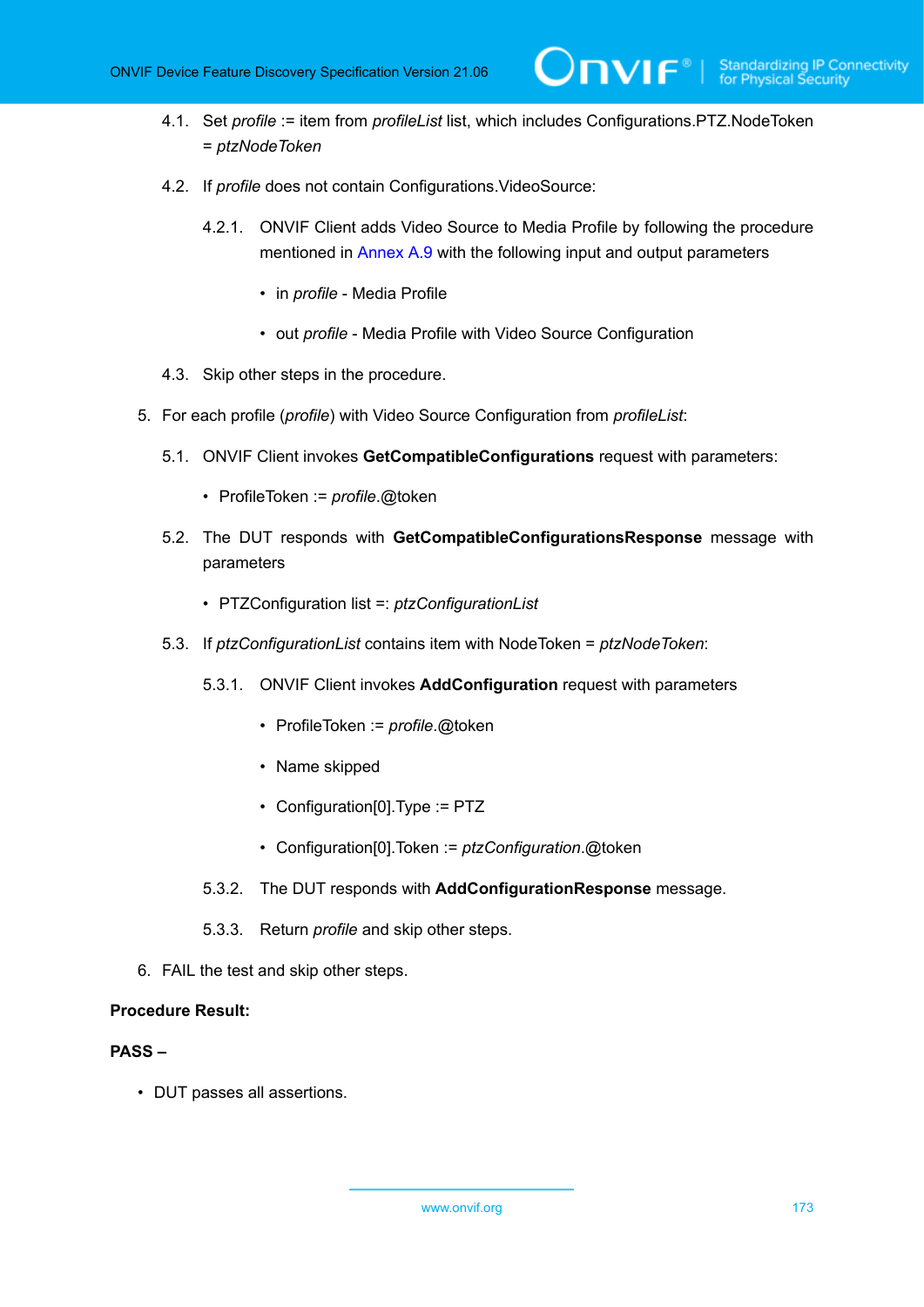### **FAIL –**

- DUT did not send **GetProfilesResponse** message.
- DUT did not send **GetCompatibleConfigurationsResponse** message.
- DUT did not send **AddConfigurationResponse** message.

# <span id="page-173-0"></span>A.9 Media Profile Configuration with Video Source **Configuration**

**Name:** HelperMediaProfileConfigurationVS

**Procedure Purpose:** Helper procedure to add Video Source Configuration to Media Profile.

**Pre-requisite:** Media2 Service is received from the DUT. PTZ Service is received from the DUT.

**Input:** Media Profile (*profile*).

**Returns:** Media Profile (*profile*) with Video Source Configuration.

#### **Procedure:**

- 1. ONVIF Client invokes **GetVideoSourceConfigurations** request with parameters
	- ConfigurationToken skipped
	- ProfileToken = *profile*.@token
- 2. The DUT responds with **GetVideoSourceConfigurationsResponse** with parameters
	- Configurations list =: *videoSourceConfigurationList*
- 3. If *videoSourceConfigurationList* is empty, FAIL the test and skip other steps.
- 4. ONVIF Client invokes **AddConfiguration** request with parameters
	- ProfileToken := *profile*.@token
	- Name skipped
	- Configuration[0].Type := VideoSource
	- Configuration[0].Token := *videoSourceConfigurationList*[0]
- 5. The DUT responds with **AddConfigurationResponse** message.

### **Procedure Result:**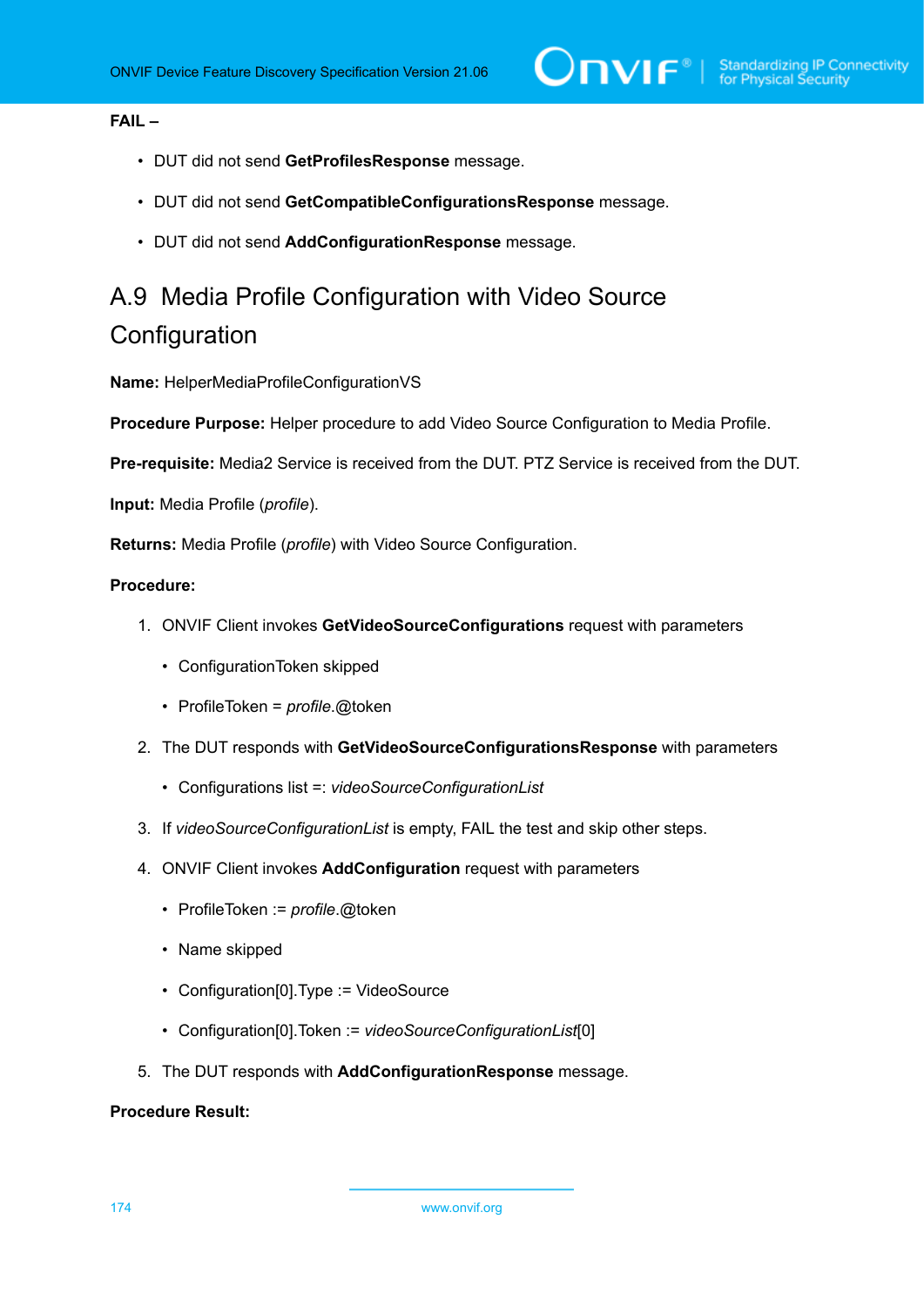#### **PASS –**

• DUT passes all assertions.

#### **FAIL –**

- DUT did not send **GetVideoSourceConfigurationsResponse** message.
- DUT did not send **AddConfigurationResponse** message.

# <span id="page-174-0"></span>A.10 Recording Environment Pre-Requisite

The following pre-perquisite shall be filled before executing feature discovery for Replay Service, Recording Search Service, and Recording Control Service:

#### **Procedure:**

- 1. At least one recording shall be present at the DUT and specified for test execution on Management tab\Recording tab of ONVIF Device Test Tool.
- 2. The recording shall be stopped.
- 3. The recording shall contain at least one track each for video, audio (if Audio Recording is supported) and metadata (if Metadata Recording is supported).
- 4. The recording shall contain data at least in the video track, audio track (if Audio Recording is supported), and metadata track (if Metadata Recording is supported) and configuration of each track shall be consistent for the duration of the recording.
- 5. The recording contains at least one gap
- 6. The recording span (including gap) should be not more than 3 minutes
- 7. Each recording event shall be at least one minute for the recording
- 8. GOPs of recording should be renewed every 2 seconds.

# <span id="page-174-1"></span>A.11 Configure Empty Media Profile

**Name:** HelperConfigureEmptyMediaProfile

**Procedure Purpose:** Helper procedure to create of configure an empty Media Profile (Media Service).

**Pre-requisite:** Media Service is received from the DUT.